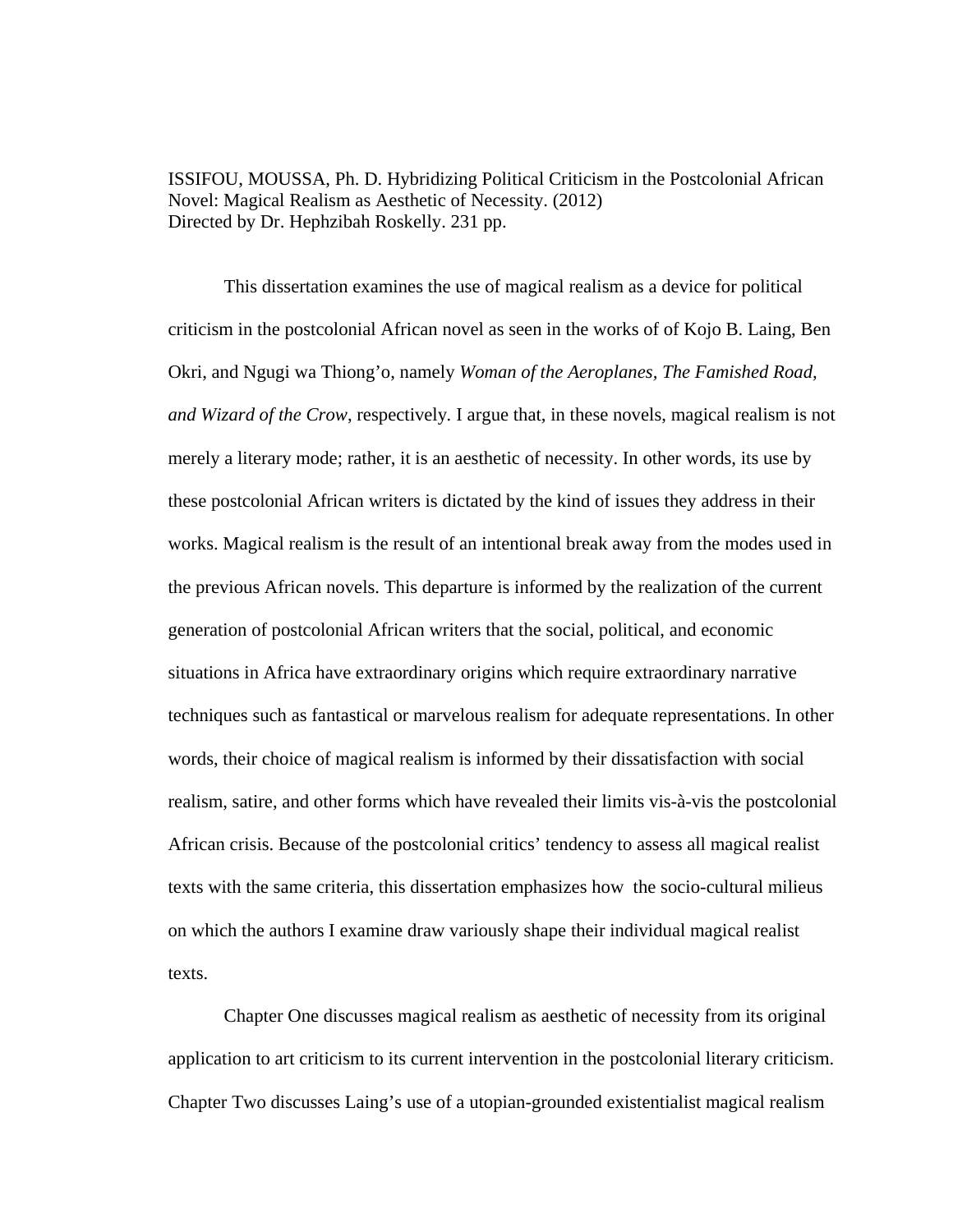to create limitless possibilities for the creation of a new Africa. Chapter Three focuses on Okri's use of the "abiku" myth to describe the condition of post-independence Africa in general, and Nigeria in particular. Finally, Chapter Four examines how Ngugi draws on Gikuyu folklore to create fabulous realism and satirical magical realism for his depiction of the social, economic, and political situations of postcolonial Kenya and Africa.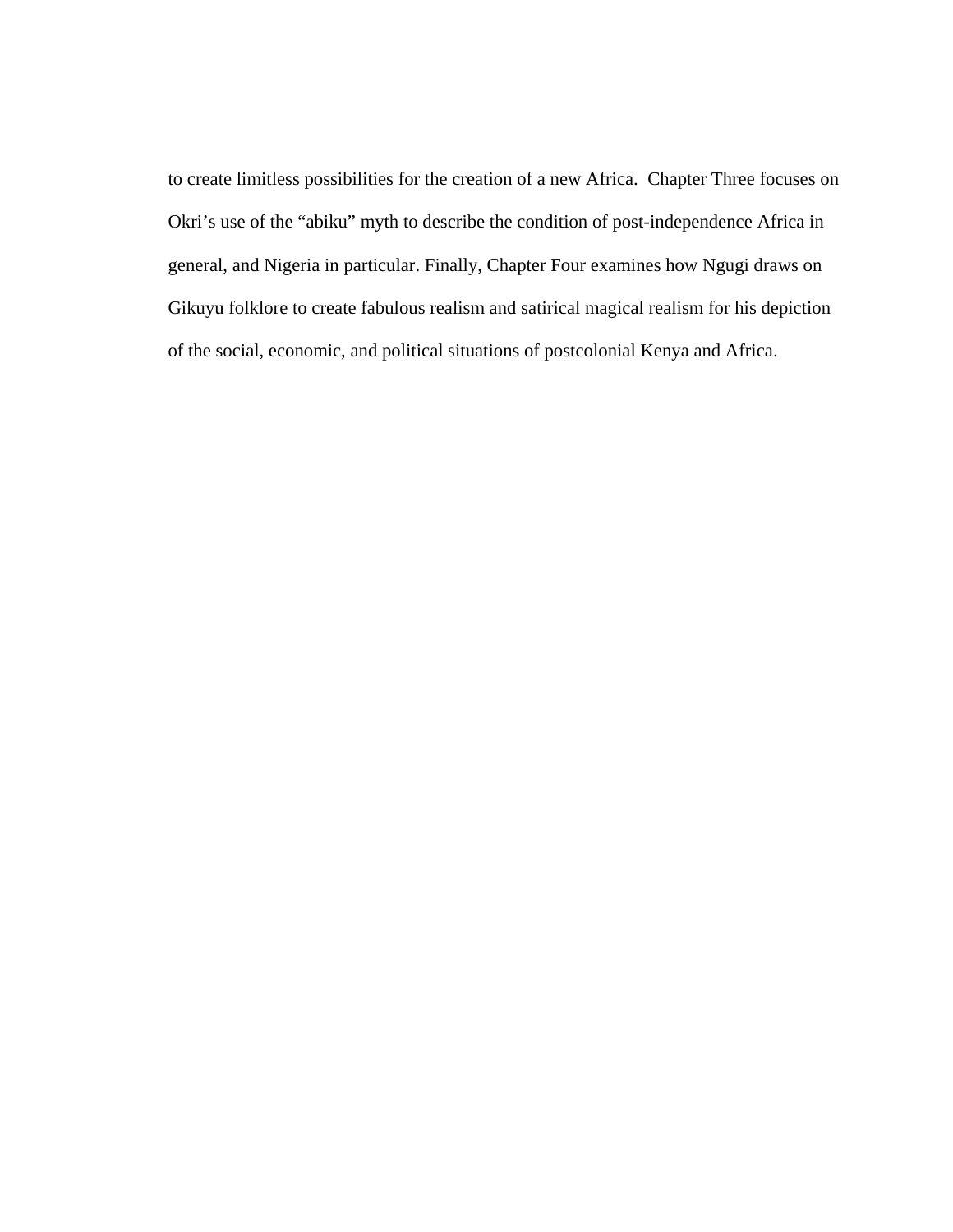# HYBRIDIZING POLITICAL CRITICISM IN THE POSTCOLONIAL AFRICAN NOVEL: MAGICAL REALISM AS AESTHETICS OF NECESSITY

by

Moussa Issifou

A Dissertation Submitted to The Faculty of the Graduate School at The University of North Carolina at Greensboro in Partial Fulfillment of the Requirements for the Degree Doctor of Philosophy

> Greensboro 2012

 $\overline{\phantom{a}}$  , and the contract of the contract of the contract of the contract of the contract of the contract of the contract of the contract of the contract of the contract of the contract of the contract of the contrac

Approved by

Committee Chair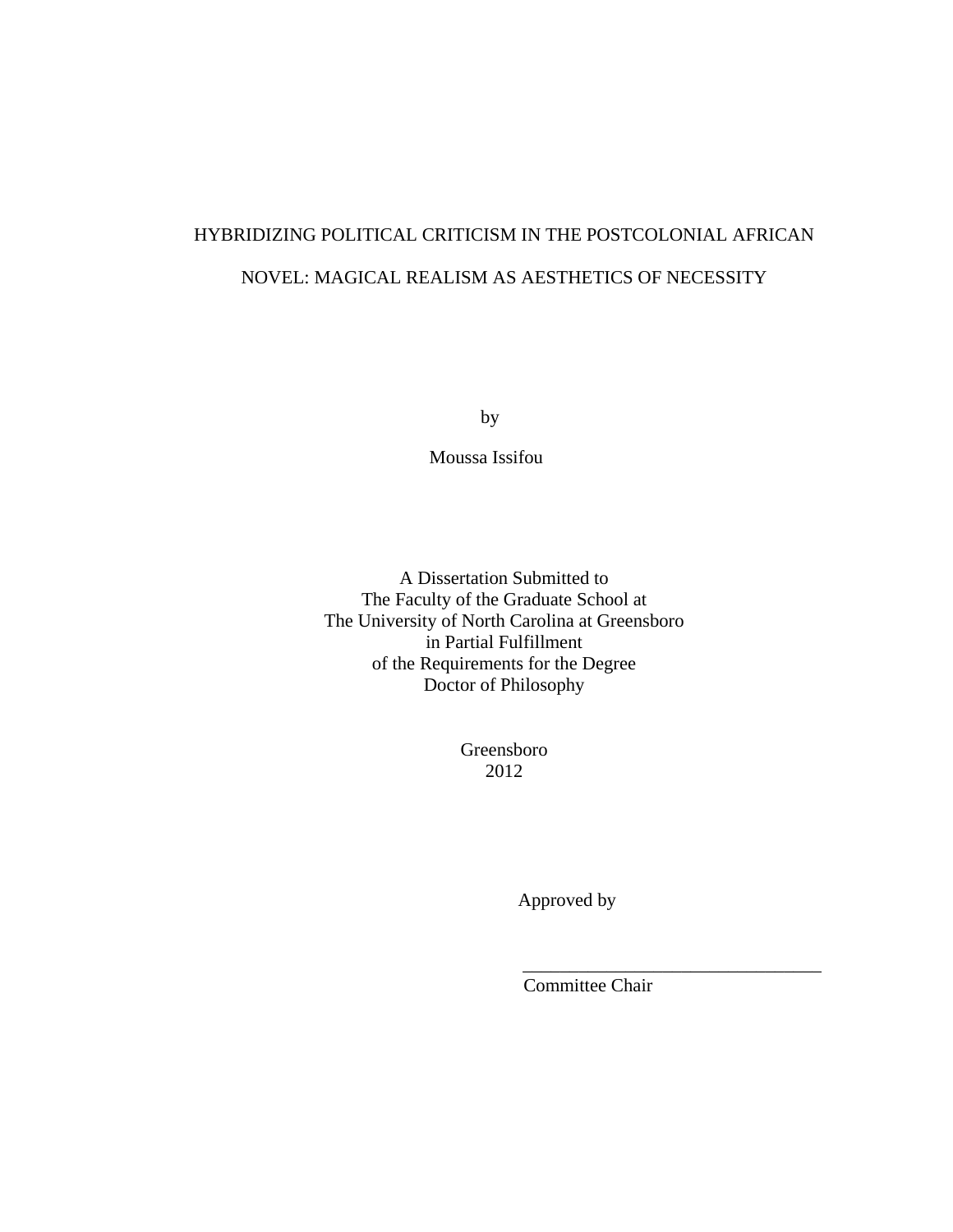## APPROVAL PAGE

This dissertation has been approved by the following committee of the Faculty of The Graduate School at The University of North Carolina at Greensboro.

Committee Chair \_\_\_\_\_\_\_\_\_\_\_\_\_\_\_\_\_\_\_\_\_\_\_\_\_\_\_\_

 $\frac{1}{2}$  ,  $\frac{1}{2}$  ,  $\frac{1}{2}$  ,  $\frac{1}{2}$  ,  $\frac{1}{2}$  ,  $\frac{1}{2}$  ,  $\frac{1}{2}$  ,  $\frac{1}{2}$  ,  $\frac{1}{2}$  ,  $\frac{1}{2}$  ,  $\frac{1}{2}$  ,  $\frac{1}{2}$  ,  $\frac{1}{2}$  ,  $\frac{1}{2}$  ,  $\frac{1}{2}$  ,  $\frac{1}{2}$  ,  $\frac{1}{2}$  ,  $\frac{1}{2}$  ,  $\frac{1$ 

Committee Members \_\_\_\_\_\_\_\_\_\_\_\_\_\_\_\_\_\_\_\_\_\_\_\_\_\_\_

\_\_\_\_\_\_\_\_\_\_\_\_\_\_\_\_\_\_\_\_\_\_\_\_\_\_\_\_ Date of Acceptance by Committee

\_\_\_\_\_\_\_\_\_\_\_\_\_\_\_\_\_\_\_\_\_\_\_\_\_\_\_\_ Date of Final Oral Examination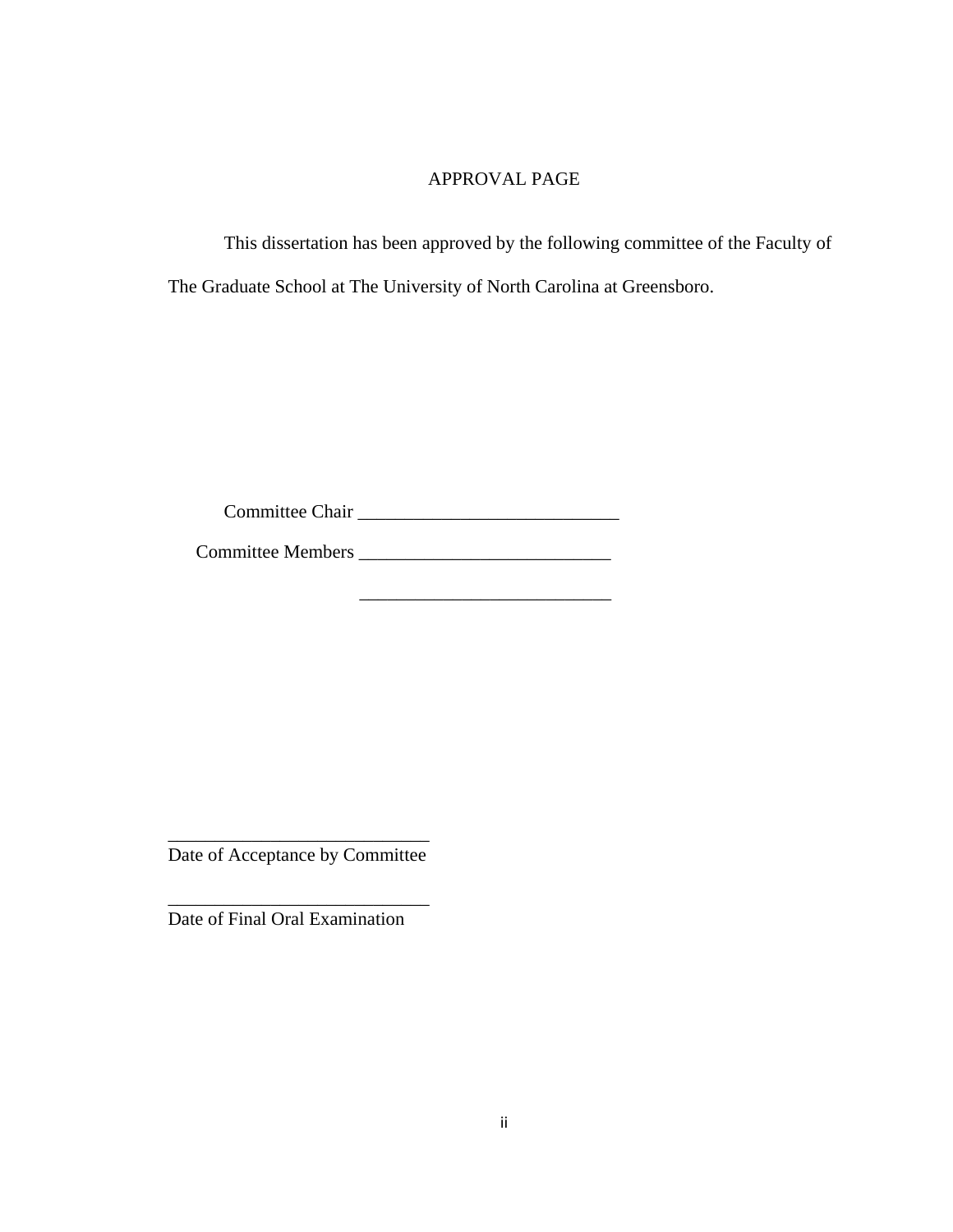### ACKNOWLEDGMENTS

No author has ever written a book alone. Somewhere along the lines, he/she had assistance. My dissertation writing is no exception, for during this process I received a great deal of assistance from my dissertation committee, my friends and family. I am sincerely grateful to each of them and I owe special thanks to: my advisor, Hephzibah Roskelly, for guiding me through this dissertation from its early stages of inception and for supporting its various stages of development, and my committee members, Noelle Morrissette and Tara Green, for their helpful feedback and advice. I also thank all the members of my family for their support and encouragement during this process.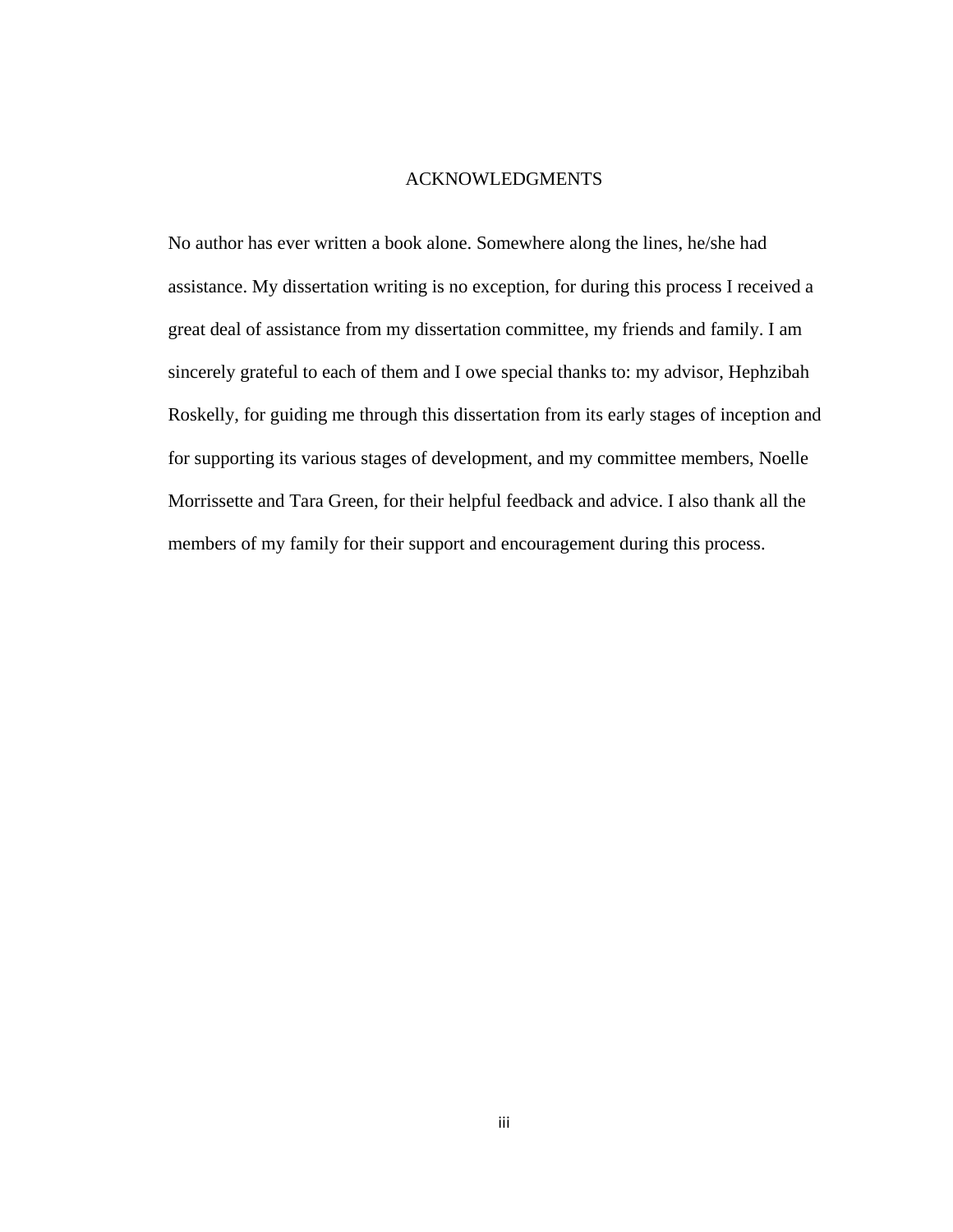# TABLE OF CONTENTS

# **CHAPTER**

| I. MAGICAL REALISM AS AESTHETICS OF NECESSITY IN THE |  |
|------------------------------------------------------|--|
|                                                      |  |
|                                                      |  |
|                                                      |  |
|                                                      |  |
| II. TOWARDS A WORLD OF LIMITLESS POSSIBILITIES:      |  |
| EXISTENTIALIST MAGICAL REALISM IN KOJO LAING'S       |  |
|                                                      |  |
| Existentialist Magical Realism as Critique           |  |
|                                                      |  |
|                                                      |  |
|                                                      |  |
|                                                      |  |
| III. BORN TO DIE: READING BEN OKRI'S "ABIKU" IN THE  |  |
| FAMISHED ROAD AS A PARABLE OF THE POSTCOLONIAL       |  |
|                                                      |  |
|                                                      |  |
|                                                      |  |
|                                                      |  |
| Photography as a Form of                             |  |
|                                                      |  |
|                                                      |  |
|                                                      |  |
| IV. TOWARDS A NEW MODE OF DEPICTION OF POSTCOLONIAL  |  |
| AFRICA: FABULOUS REALISM AND SATIRICAL MAGICAL       |  |
|                                                      |  |
| African Magical Realism meets South                  |  |
|                                                      |  |
|                                                      |  |
|                                                      |  |
|                                                      |  |
|                                                      |  |
|                                                      |  |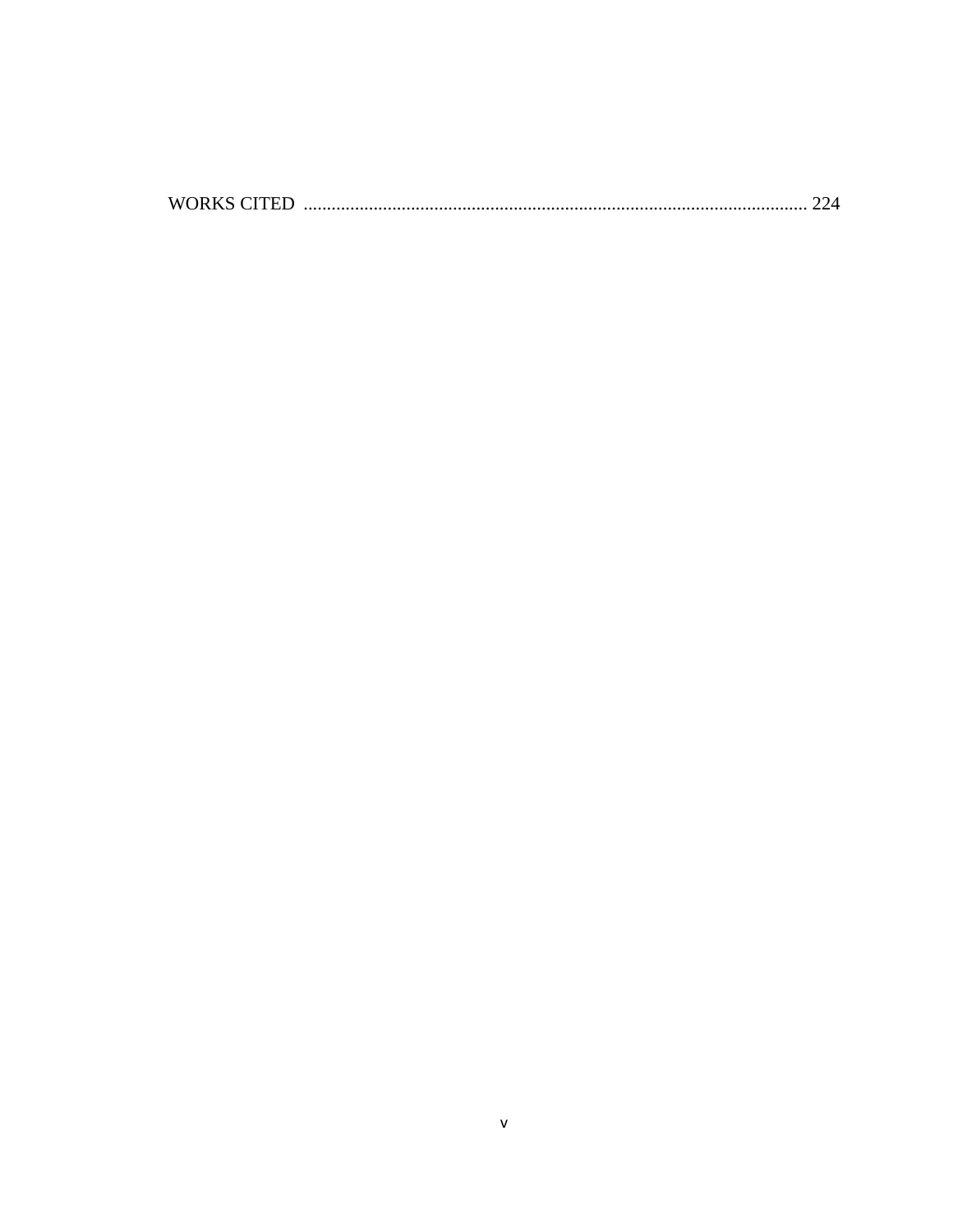## **CHAPTER I**

## **MAGICAL REALISM AS AESTHETIC OF NECESSITY IN THE POSTCOLONIAL AFRICAN NOVEL**

#### **Magical Realism: Origin and Definition**

You must use the language in a manner which permits god to exist-the divine to be as real as the divan I am sitting on. Realism can no longer express or account for absurd reality of the world we live in – a world which has capability of destroying itself at any moment. Salman Rushdie (qtd. in Faris 88)

What I meant was the critical realism of the  $19<sup>th</sup>$  century fiction and then, say, socialist realism, which means a readily recognizable similitude between the reflection and the object of reflection becomes inadequate where truth is starker than fiction. How does one write about massacres, for instance, in a way that would shock the reader when in reality thousands and thousands of people have been slaughtered in our lifetime? An almost annual 20<sup>th</sup> century occurrence? A novelist has to find ways of addressing the issues, but how? The fantastical, the fable, is just one possibility. Ngugi wa Thiong'o, Interview with Bronwyn Mills, 2001

When asked about the present situation in Africa, during an interview, the veteran

Postcolonial African theorist and critic Ngugi wa Thiong'o observes that the socio-

political situation in Africa has reached a point where the novelist's imagination must go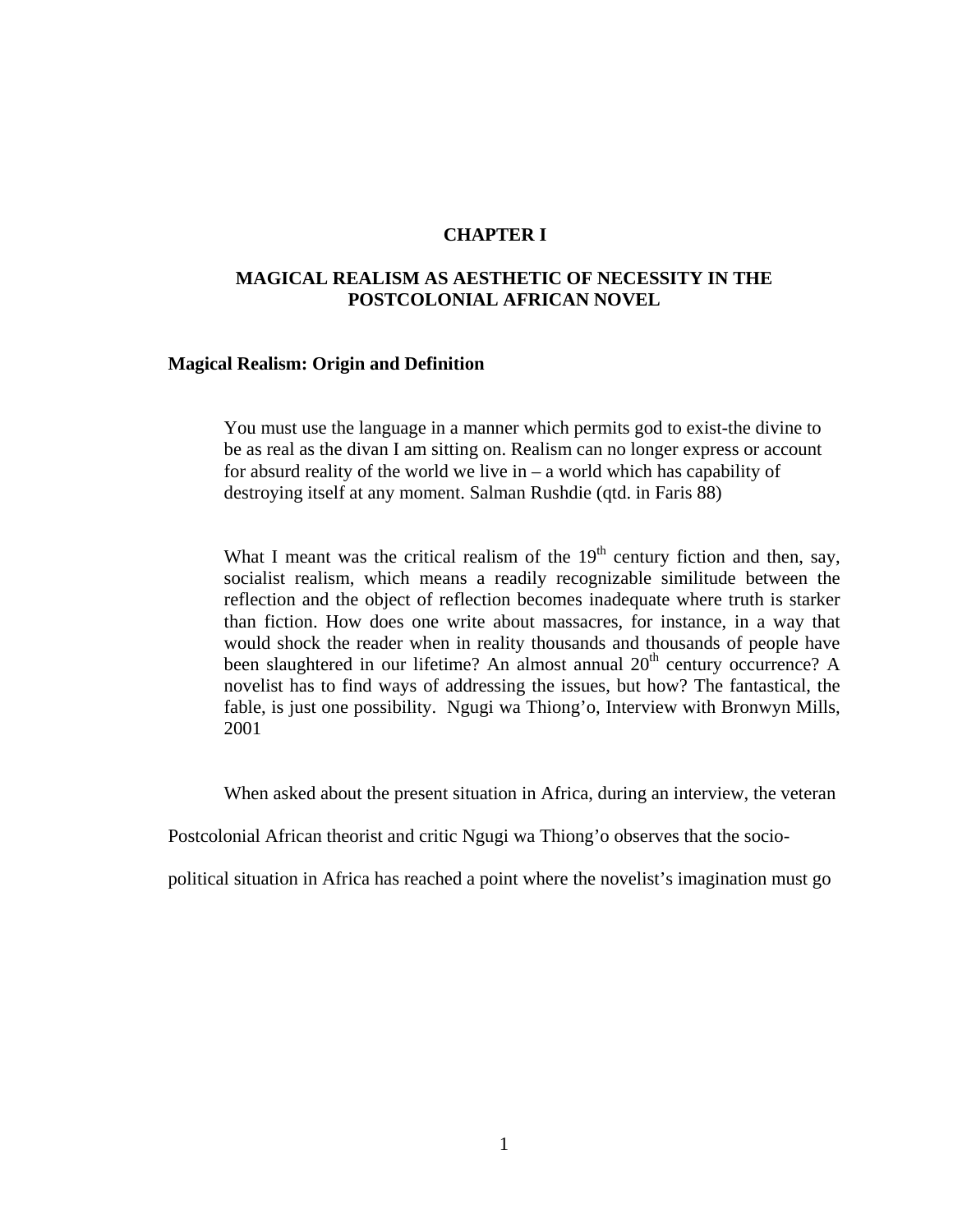beyond realism if he/she is to adequately represent it. He suggests that one possible adequate way of depicting the present predicament of Africa is through the fable, the fantastical. Ngugi's call for the use of what is referred to as magical realism in the depiction of current African situation in literature suggests that this mode is employed out of necessity, thereby confirming the incommensurable role of literature and writers in the socio-political life of Africans. Indeed, Ngugi's response echoes Salman Rushdie's comment on the situation in his native country quoted above, where he describes magical realism as the special style he needs for the portrayal of contemporary India.

 This overt engagement of African writers in cultural, political and social issues is not new. In fact, faced with the destruction of Africa by colonialism, African writers had already used poetry, drama, and fiction to glorify the African past, depict the clash between indigenous and colonial cultures, condemn the European subjugation, and demand the independence of Africa. Even with the official end of colonialism, African writers' involvement in politics has not faded, because the betrayal of the hopes inspired by the independences has provided them with another mission, which, in the words of Frantz Fanon, they "must accomplish or betray". It is exactly this mission that connects postcolonial African literature to post-colonial African politics. It is indeed the mission called for by the French philosopher and literary critic, Jean - Paul Sartre, as he writes in his chef-d'oeuvre entitled *What's Literature?*: "a writer is always a watchdog or a jester, but the primary function of the writer is to act in such a way that nobody can be ignorant of the world: a novelist cannot escape engagement in political and social issues" (38). For African writers, art has political and social functions. That conception of art did not begin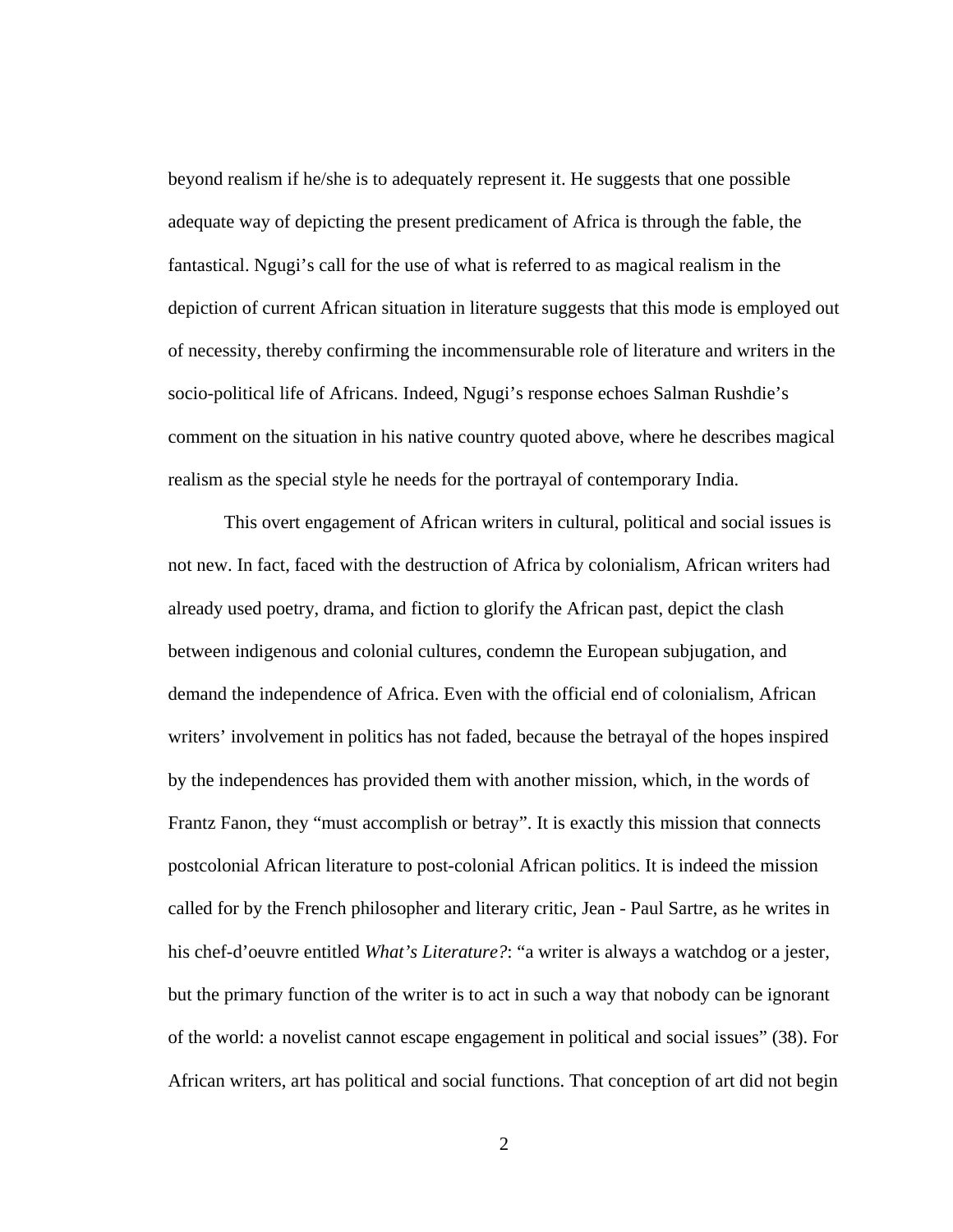during or after colonialism, but long before Africa's confrontation with European invasion and predation. In indigenous Africa, griots, story tellers, soothsayers, and singers took this responsibility so seriously that they had always been at the service of the society they lived in; in other words, they had always responded to their society's call. Postcolonial writers who employ magic realism appreciate its efficacy to adequately fulfill art's political and social functions. This is what Rushdie has emphasized in his comments on Garcia Marquez's magic realism:

It deals with what Naipaul has called 'half-made' societies, in which public corruption and private anguishes are somehow more garish and extreme than they ever get in the so-called 'North,' where centuries of wealth and power have formed thick layers over the surface of what's really going on. In the works of Marquez*,* as in the world he describes, impossible things happen constantly, and quite plausibly, out in the open under the midday sun*.* It would be a mistake to think of Marquez's literary universe as an invented referential closed system*.* He is not writing about Middle Earth, but about the one we inhabit. Macondo exists. That is its magic. (*Imaginary* 301 – 302)

What makes Macondo fit for magic realist depiction is very well present in the postcolonial Africa of the novels under discussion in this dissertation. This Africa is overwhelmed with corruption, nepotism, dictatorship, violence, greed, to list but a few. This is what these novels want to vividly represent as it will be demonstrated in each chapter.

Therefore, I argue that the three postcolonial novelists selected for this dissertation have indeed chosen to honor that tradition of political engagement by remaining ready to answer the call from their societies. In "The Novelist as a Teacher", Chinua Achebe writes, "The writer cannot expect to be excused from the task of re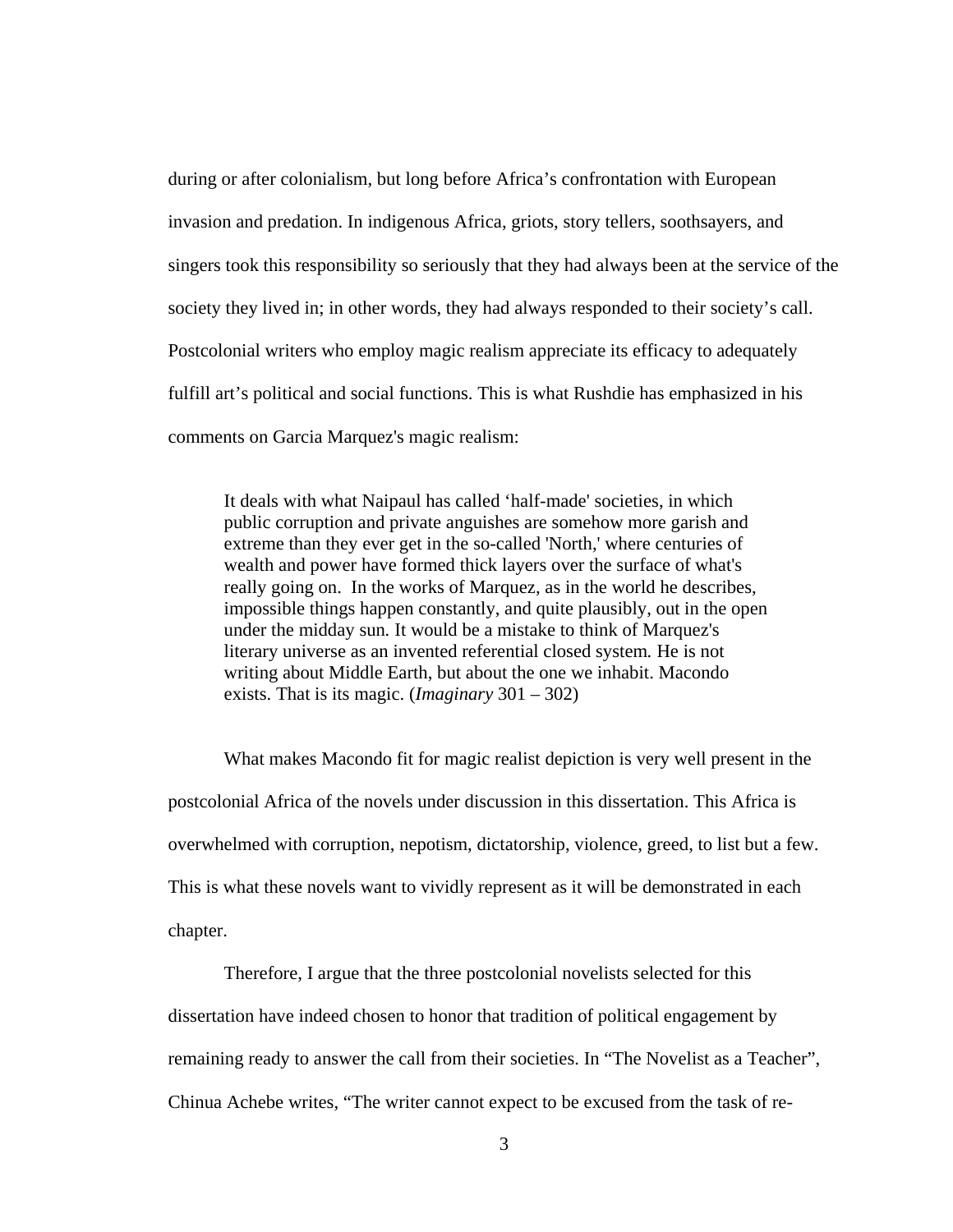education and regeneration that must be done. In fact he should march right in front." Achebe himself has many a time performed this duty. For instance, amidst a growing campaign of misinformation and denigration of African peoples through print and other media, Achebe wrote *Things Fall Apart* to set the record straight about the perception of pre-colonial Africa in the West. Also, after the independences, faced with a growing corruption and political violence in his native Nigeria, he published *A Man of the People* to expose the mischievous behavior of the political elite, thereby warning them about the consequences of such behavior. Likewise, in *The Beautiful Ones Are Not Yet Born*, the Ghanaian novelist and critic Ayi Kwei Armah offers an acerbic critique of postcolonial African politics as the new rulers in Ghana have failed to live up to the promises they made to their people. In South Africa, at the peak of Apartheid regime, Alex La Guma did not hesitate to denounce the inexplicable violence that was consuming the entire South African society. In works like *In the Fog of the Seasons' End* and *Time of the Butcherbird*, La Guma exposes the effects of the violence inherent in apartheid on both the victims and the perpetrators and suggests resistance as solution to the status quo. Such historical commitment compels Laing, Okri, and Ngugi to embrace magical realism in their depiction of the current situation in their respective postcolonial African countries. These writers' departure from social realism is motivated by their desire to find a mode that does not limit their imagination as they seek to not only depict the outrageous conditions of life in their countries of origin, but imagine extraordinary solutions that give hope to their fellow citizens. In fact, I argue that it is their desire to substitute the vision of hopelessness and fatalism that pervades recent realist novels with their vision of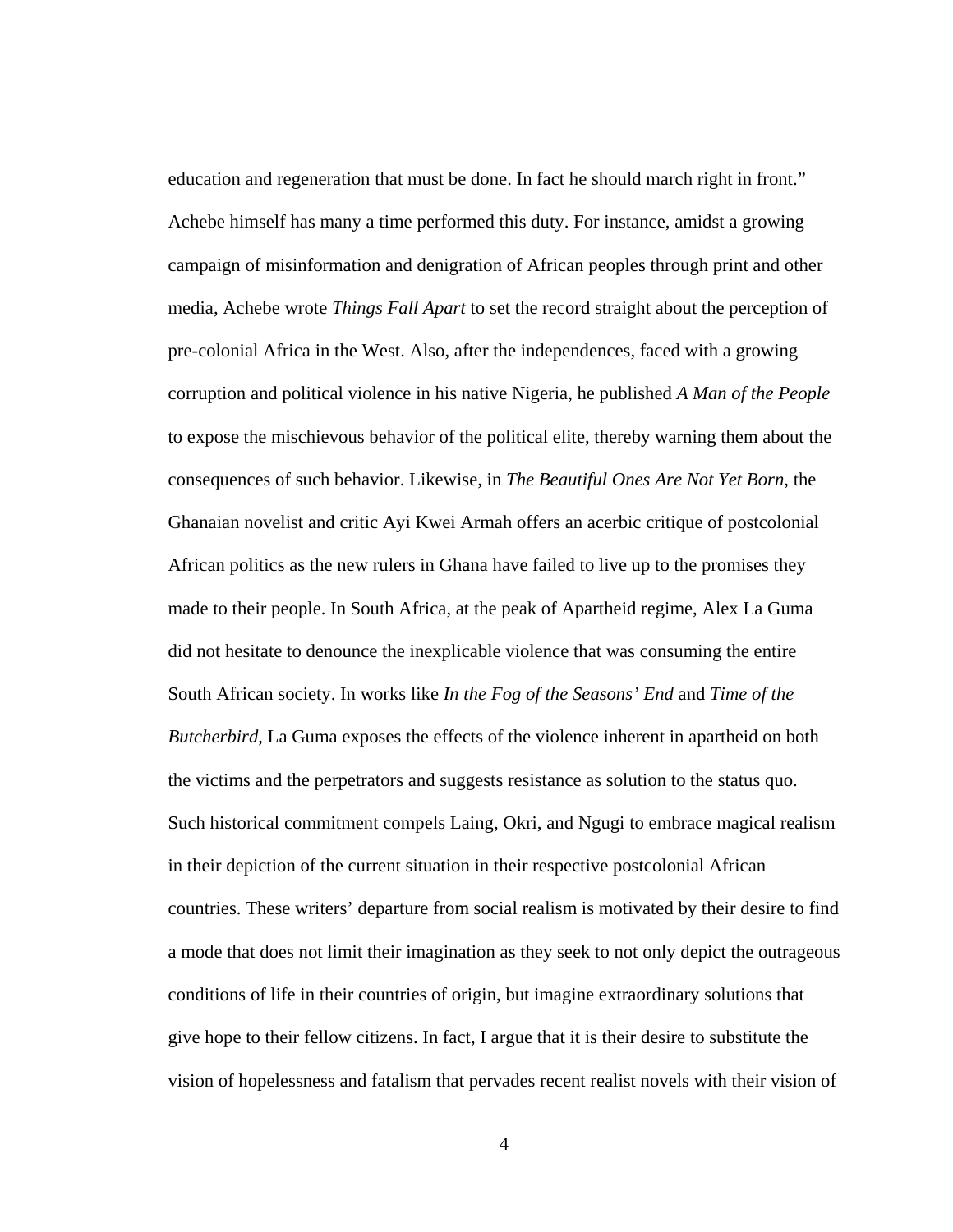hope and possibilities that led them to magical realism, which makes it possible for them to create fictional worlds where human beings' wildest dreams are realizable. Unlike realist modes such exposes or memoirs, magical realist mode offers its practitioners the freedom of representation that makes it more inclusive, and therefore effective in that it can be employed in any contexts.

 For Laing, Okri, and Ngugi, magical realism is not merely a literary mode; rather, it is what I term aesthetics of necessity. In other words, their use of magical realism is dictated by the kind of issues they address in their respective novels and the vision that provides impetus for their artistic endeavor. The use of magical realism in the novels under discussion is rooted in politics of the countries of their authors as well as art; its mission is first and foremost political, and in some degree, rhetorical as well as aesthetic; it advances arguments as well as depicts culture. Most importantly, it serves as a method for challenging received ideas by making people aware of alternative possibilities.

My aim in this dissertation is to demonstrate that these three writers employ magical realism in their novels as a device for political criticism of their respective countries. I argue that the complexity of the current socio-political situations in their postcolonial countries, namely Ghana, Nigeria, and Kenya caused them to place their novels between two seemingly contradictory worlds; that is, the real and the imaginary, the ordinary and the fantastic. In fact, almost all the real events in these novels are coated with the extraordinary, the fantastic, and the magical. This is what has been referred to as magical realism, a literary technique critics trace to Garcia Marquez. Magical realism has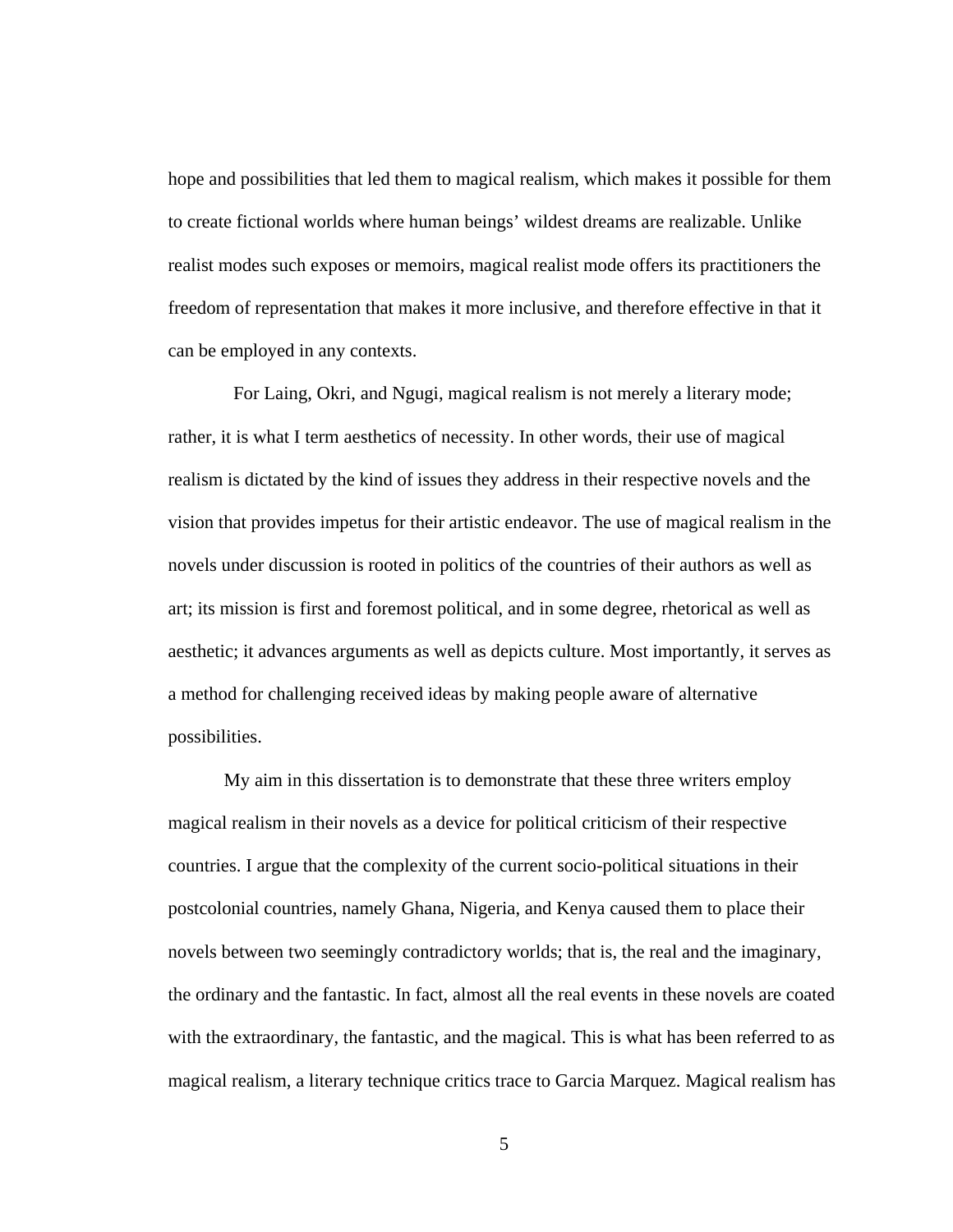emerged as narrative technique in the postcolonial African novel because the other narrative modes have revealed their limits vis-à-vis the current socio-political crisis in Africa. The inability of these modes is due in part to the extraordinary nature of the causes of the crisis writers seek to address.

Magical realism is defined as a literary movement associated with a narrative mode that combines realism and the fantastic so that the marvelous seems to grow organically within the ordinary, blurring the distinction between them. *The Longman Dictionary of Literary Terms* defines magical realism as "a type of contemporary narrative in which the magical and the mundane are mixed in an overall context of realistic story-telling." (92) Magical realism, therefore, can be taken as a crossover between ordinary and extraordinary events, realistic and unrealistic events in the representation of real issues.

Postcolonial African writers employ magical realism in their literary works as an effective alternative to the realist mode used in the past. It serves to capture what may seem unbelievable to Western sensibilities but real to indigenous understanding, as well as open the way to a world of limitless possibilities. In fact in postcolonial Africa the magnitude of vices like corruption, despotism, dictatorship, and electoral frauds, defies human imagination; even the sacredness of life is violated by the carnage that is the result of the gratuitous violence that characterizes socio-political relations in postcolonial Africa. Femi Osofisan, the staunchest opponent against the use of magical realism by African writers agrees with this claim when he admits in an essay that "the experimental work of West African magical realist writers is an aesthetic response to West Africa's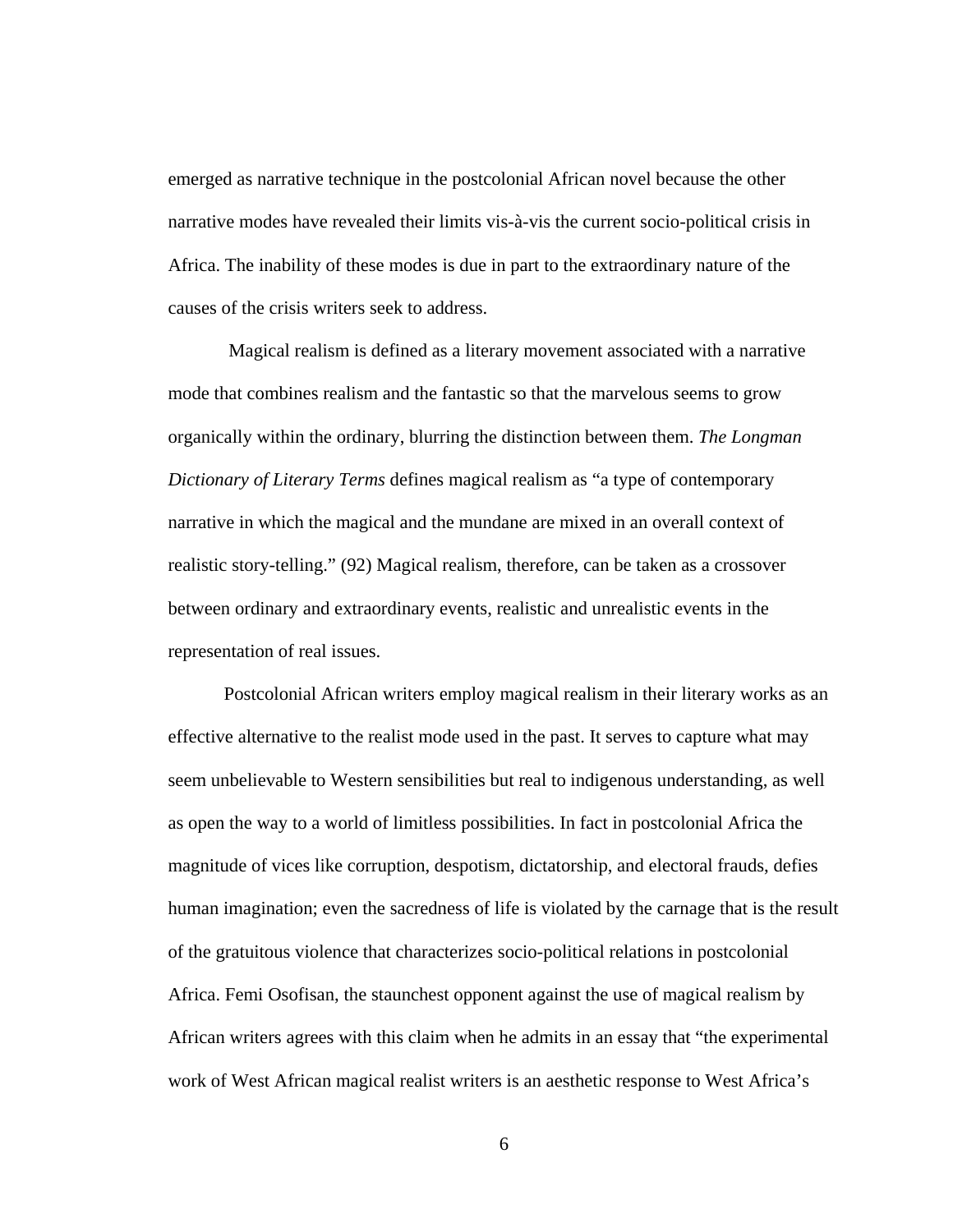recent experience of civil war, dictatorship, drought, famine, and economic failure" (qtd. in Newell 187). All these misfortunes require a narrative mode that provides both a powerful condemnation and room to dream again. In order to take advantage of this disposition, the three postcolonial novelists in this dissertation, Ben Okri, Kojo Laing, and Ngugi wa Thiong'o have embraced magical realism in their recent works. This, in fact is a break away from the modes that had characterized African literature for decades. Contrary to what some critics have argued, I contend that the move of these postcolonial writers from literary modes such as social realism and satire to magical realism is the results of both the changes in the socio-political and economic landscape of Africa and the realization that this mode can play an indispensable role both in the criticism and the representation of this new African reality.

Critics trace the origin of magical realism in postcolonial literature to Latin America in the 1940s with the publication of *Men of Maize* in 1949 by Guatemalan writer Miguel Angel Astrias and *The Kingdom of this World* also published in 1949 by Cuban writer Alejo Carpentier. However, it is said that it was the publication of Gabriel Garcia Marquez's *One Hundred Years of Solitude* in English in 1970 that turned magical realism into an international phenomenon. In this novel, people who died return to life; for example, Melquiades, who is described as a heavy gypsy with an untamed beard and sparrow hands, and who is credited with introducing magic in Macondo at the beginning of the novel, dies and returns to chronicle the village's history, including the horrific massacre of workers by the banana company: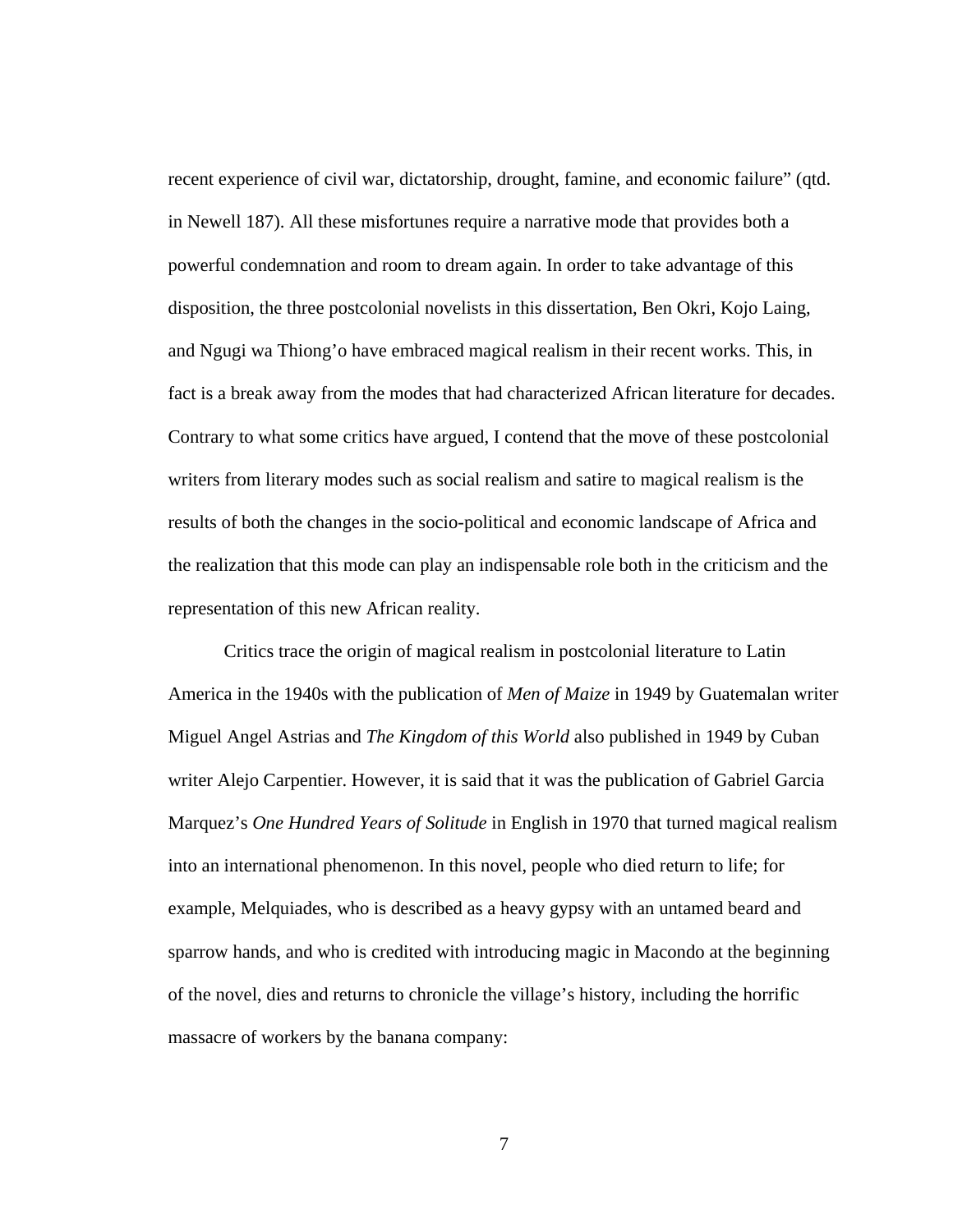He really had been through death, but had returned because he could not bear the solitude. Repudiated by his tribe, having lost all of his supernatural faculties because of his faithfulness to life, he decided to take refuge in that corner of the world which had still not been discovered by death, dedicated to the operation of a daguerreotype laboratory. (Marquez 50)

Marquez describes Melquiades' life as if it were something natural. This simplistic account of an extraordinary event characterizes magical realist texts. In "Ouaga Saga, Magical Realism, and Postcolonial Politics", Carina Yervasi of Swarthmore College argues that, in general, magical realism has been defined as a yoking together of dissonant actions and events, a bringing together of realist action with fantastic events that coexist both comfortably and uncomfortably in a single diegetic world (43).

Magical realism has become important as a powerful means of expression worldwide, especially in countries formerly under colonial yoke, and which are still struggling to achieve real political and economic independence, because it has provided the literary ground for significant political criticism. It transcends the limitations that prevent realism from reaching interpretive closure. In fact, it serves as an alternative to the now blunt realist mode, thereby affording writers an incommensurable device for more effective representation of the economic, social, and political realities in the aforementioned countries. What makes magical realism more convenient for Postcolonial African magical realist writers is their belief that the fantastic, the supernatural and even the magic should be allowed in our attempt to fully interpret the socio-political situation in postcolonial Africa, because not only they believe that realism has shown its limits in its representation of the world but they also think that it is foreign to the socio-political milieu it is it attempts to represent. As Wendy Faris puts it: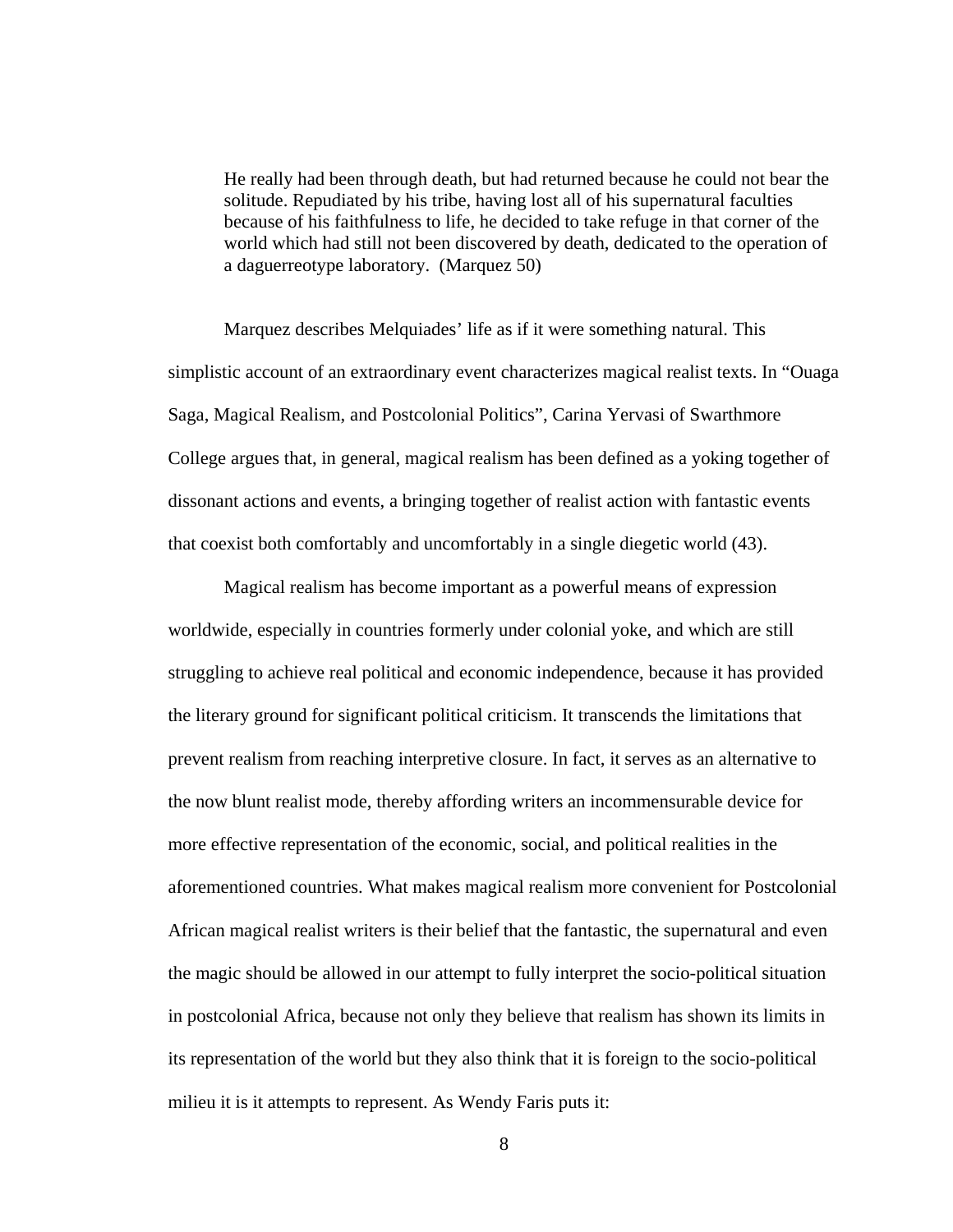For whatever realist texts may say, the fact that realism purports to give an accurate picture of the world based in fidelity to empirical evidence, and that it is a European import, have led to its being experienced by writers in colonized societies as the language of the colonizer. From this perspective, to adopt magical realism with its irreducible elements that question that dominant discourse constitutes a kind of liberating poetics. (The Question of Other 103)

Faris' suggestion that magical realism helps the writers in formerly colonized societies to avoid the language that was instrumental to the despotic rule that continues to haunt them even to this day sheds more light on the argument I make about its use by Laing, Okri, and Ngugi in their respective novels. Elsewhere, Wendy Faris and Lois Zamora further argue that "in magical realist texts, ontological disruption serves the purpose of political and cultural disruption: magic is often given as a cultural corrective, requiring readers to scrutinize accepted realistic conventions of causality, materiality, motivation" (3).

In light of the, I argue that magical realism is used by postcolonial African writers to critique the political situation in their countries as well as subvert the Western notion of reality. This is unequivocally the main purpose of the three postcolonial African writers I examine in the present dissertation. In their novels, each of these writers employs a form of magical realism infused with his local culture to depict the social and political situations of his country as well as offer an alternative to the realistic interpretation of people's daily experiences.

The subversive function of magical realism has been emphasized by most critics. According to Warnes, magical realism was defined earlier as a mode of narration in which the non-or extra-rational-often associated with myth or fantasy- is represented on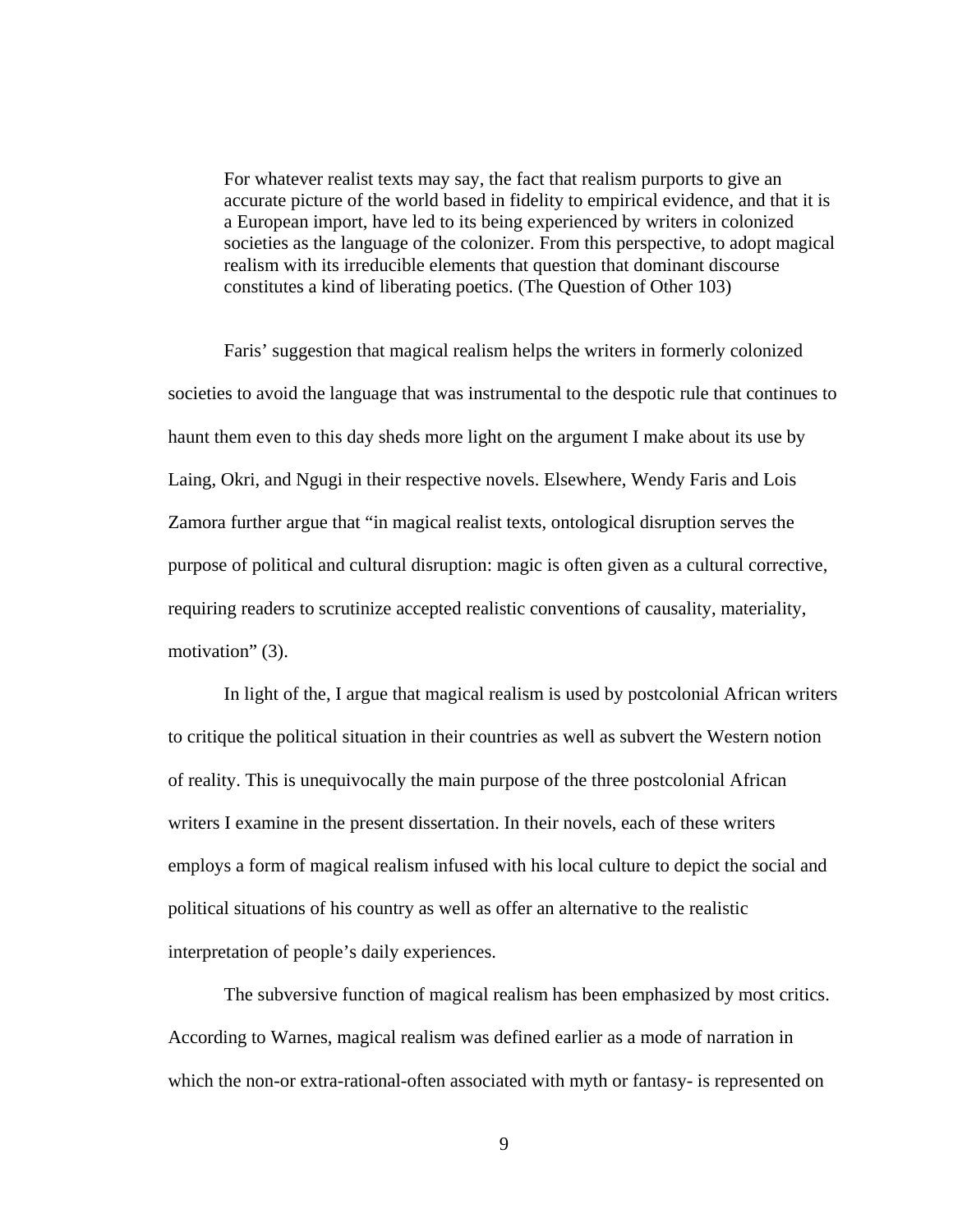scrupulously equal terms with the empirical, objective or phenomenal world familiar to realism. (135) Thus, magical realism is mode of narration that contests the monopolization of the truth by realism; in other words, it is a mode that subverts the only one notion of reality. Marie Rose Napierkowski, the editor of BookRags defines magic realism as "a literary movement associated with a style of writing or technique that incorporates magical or supernatural events into realistic narrative without questioning the improbability of these events." (1) What these definitions reveal is that magical realism rejects simplistic representations, because even though it seems banal, magical realism is a multipurpose or multifunctional mode that writers appropriate when they address multidimensional issues. It follows that magical realism is a narrative mode that enables these writers to undertake multipurpose endeavors in their novels. In fact, in their works, the three writers I discuss in this dissertation aim at multiple targets; thus, they attack political, economic, social, cultural, and spiritual crises in their respective country. In line with Faris' argument mentioned earlier, I contend that because all the aforementioned crises are to some degree the legacy of the policy of exploitation and destruction imposed on the countries of these writers by colonial powers, by offering an alternate interpretation of these crises, magical realism can inspire hope for a better future in such countries.

Magical realism, I argue, owes its multipurpose and multifunctional abilities to its hybridity. The fact that it is the result of the fusion of Western ways with indigenous way of seeing equipped its practitioners with limitless possibilities in their artistic endeavors. In this regard magical realism is a hybrid mode of narration with a multifunctional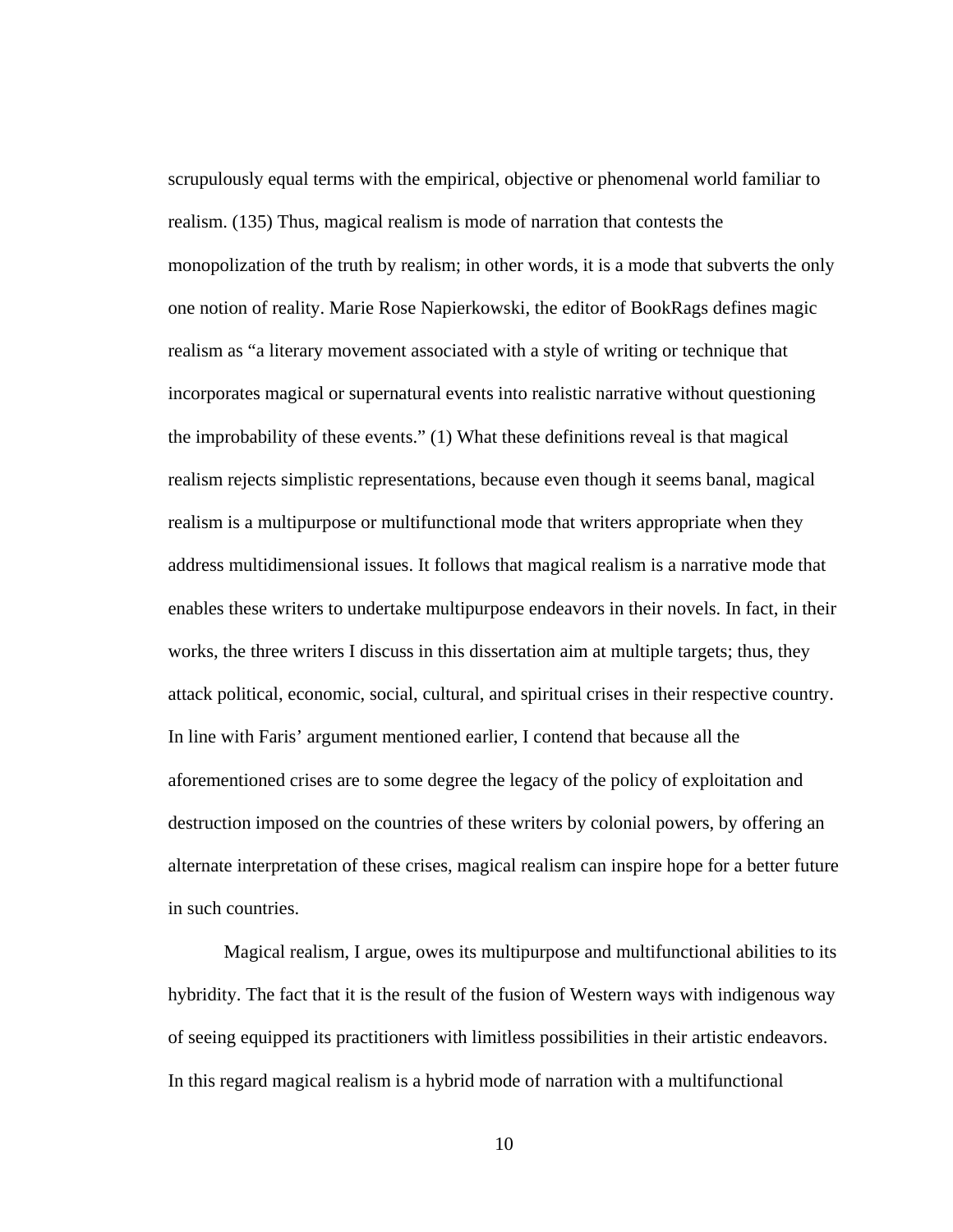capability that can be appropriated by writers from across the world, when necessary, for specific purposes. In this dissertation I will demonstrate that Laing, Okri, and Ngugi's use of magical realism is not inadvertent; rather it is the reflection of political, social, economic, and cultural realities of their respective countries. Thus, magical realism, I argue, serves as an aesthetic of necessity in their respective novels under discussion in the present dissertation.

#### **Magical Realism as Aesthetic of Necessity**

Postcolonial African writers employ magical realism in their literary works as an effective alternative to the realist mode used in the past. It serves to capture what may seem unbelievable to Western sensibilities but real to indigenous understanding, as well as open the way to a world of limitless possibilities. In fact in postcolonial Africa the magnitude of vices like corruption, despotism, dictatorship, and electoral frauds, defies human imagination; even the sacredness of life is violated by the carnage that is the result of the gratuitous violence that characterizes socio-political relations in postcolonial Africa. Femi Osofisan, the staunchest opponent against the use of magical realism by African writers agrees with this claim when he admits in an essay that "the experimental work of West African magical realist writers is an aesthetic response to West Africa's recent experience of civil war, dictatorship, drought, famine, and economic failure" (qtd. in Newell 187). All these misfortunes require a narrative mode that provides both a powerful condemnation and room to dream again. In order to take advantage of this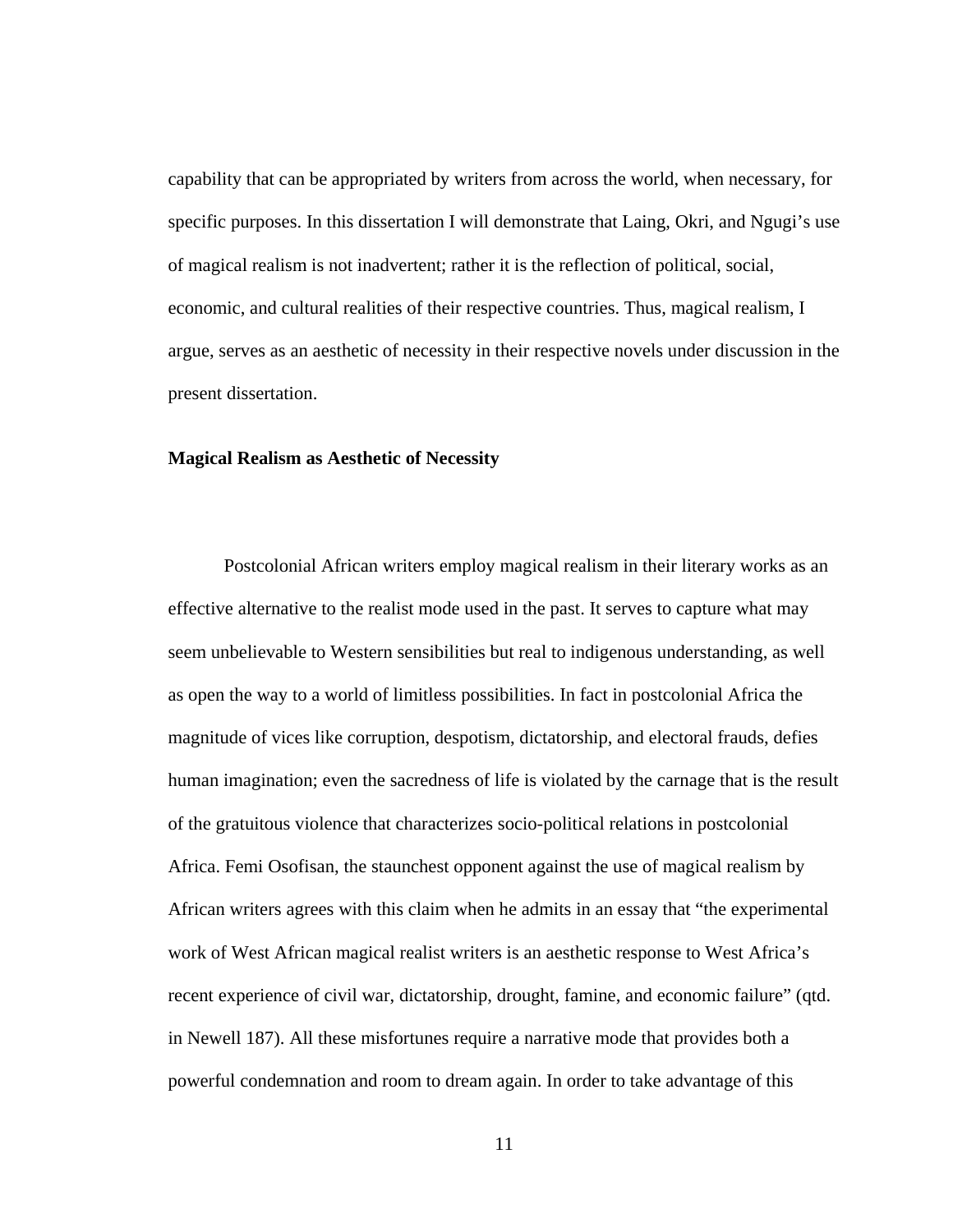disposition, the three postcolonial novelists in this dissertation, Kojo Laing, Ben Okri, and Ngugi wa Thiong'o have embraced magical realism in their recent works. This, in fact is a break away from the modes that had characterized African literature for decades. Contrary to what some critics have argued, I contend that the move of these postcolonial writers from literary modes such as social realism and satire to magical realism is the result of both the changes in the socio-political and economic landscape of Africa and the realization that this mode can play an indispensable role both in the criticism and the representation of new realities in their countries. Social realism, a narrative convention that reflects the problems of the writer's immediate society dominated the African literary landscape in the aftermath of independences. It was mainly used to depict the disillusionment and the frustration of the people who put all their hopes in the new elites who became rulers of the new Africa. Likewise, satire was an important weapon African writers used to attack corruption, greed, and mismanagement of politics and economy around the same period. These narrative forms had had their success, but the current African socio-political realities look more propitious to magical realism.

In *Magical Realism in West African Fiction*, the postcolonial critic Brenda Cooper describes the contexts that are conducive to the use of magical realism in fictional works. She stresses that magical realism thrives on transition, on the process of change, borders and ambiguity. She locates those zones at the point of contact between capitalist development and older pre-capitalist modes in postcolonial societies and where there is the syncretizing of cultures as creolized communities are created. For her the emergence of magical realism in the developing World countries is the consequence of their sudden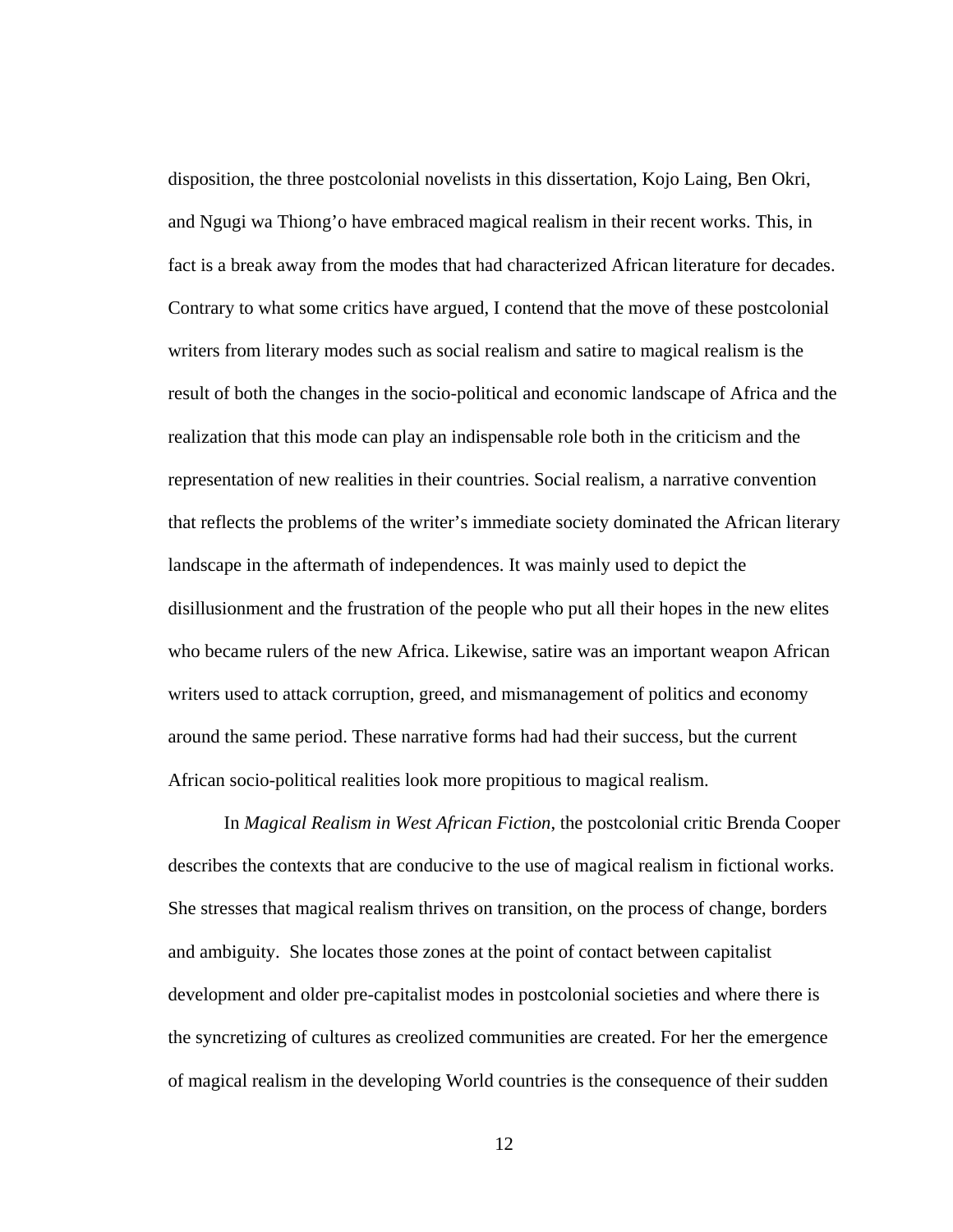encounter with Western capitalism, technology and education. This encounter resulted in the urbanization of rural localities, the dislocation of families and their hybrid positions; in other words, the disruption of the traditional way of life  $(15 - 16)$ . Because of that emphasis, postcolonial societies are especially apt subjects for magical realism. Postcolonial cultures operate with the old colonial, the even older pre-colonial and the emerging new state all in conversation with each other. This unnatural assemblage that Cooper describes, requires a new aesthetics; in other words, an aesthetics capable of capturing what she refers to as "social patchwork, dizzying in its cacophony of design" (16). In fact, this unnatural assemblage often results in social, cultural, economic, and political crises, where magical realism mode becomes necessary.

Similarly, in *Ordinary Enchantments: Magical Realism and the Remystification of Narrative*, Wendy Faris observes, "Regardless of their specific political agendas, magical realist texts are often written in the context of cultural crises, almost as if their magic is invoked when recourse to other, rational, methods have failed" (83). In other words, it is a mode to which writers turn when the situation they seek to represent resists the modes that would otherwise be more convenient. This shows the incommensurable means that magical realism makes available to writers who are looking for a mode that enables them to navigate through new and complex territories. This extraordinary ability inherent in magical realism is the reason why writers choose to place their work in the utopian world like Laing's *Woman of the Aeroplanes* or in the traditional belief system of the people whose lives are depicted like in Okri's *Famished Road.* The utopia and the traditional beliefs these writers rely on permit the cohabitation between the supernatural and natural,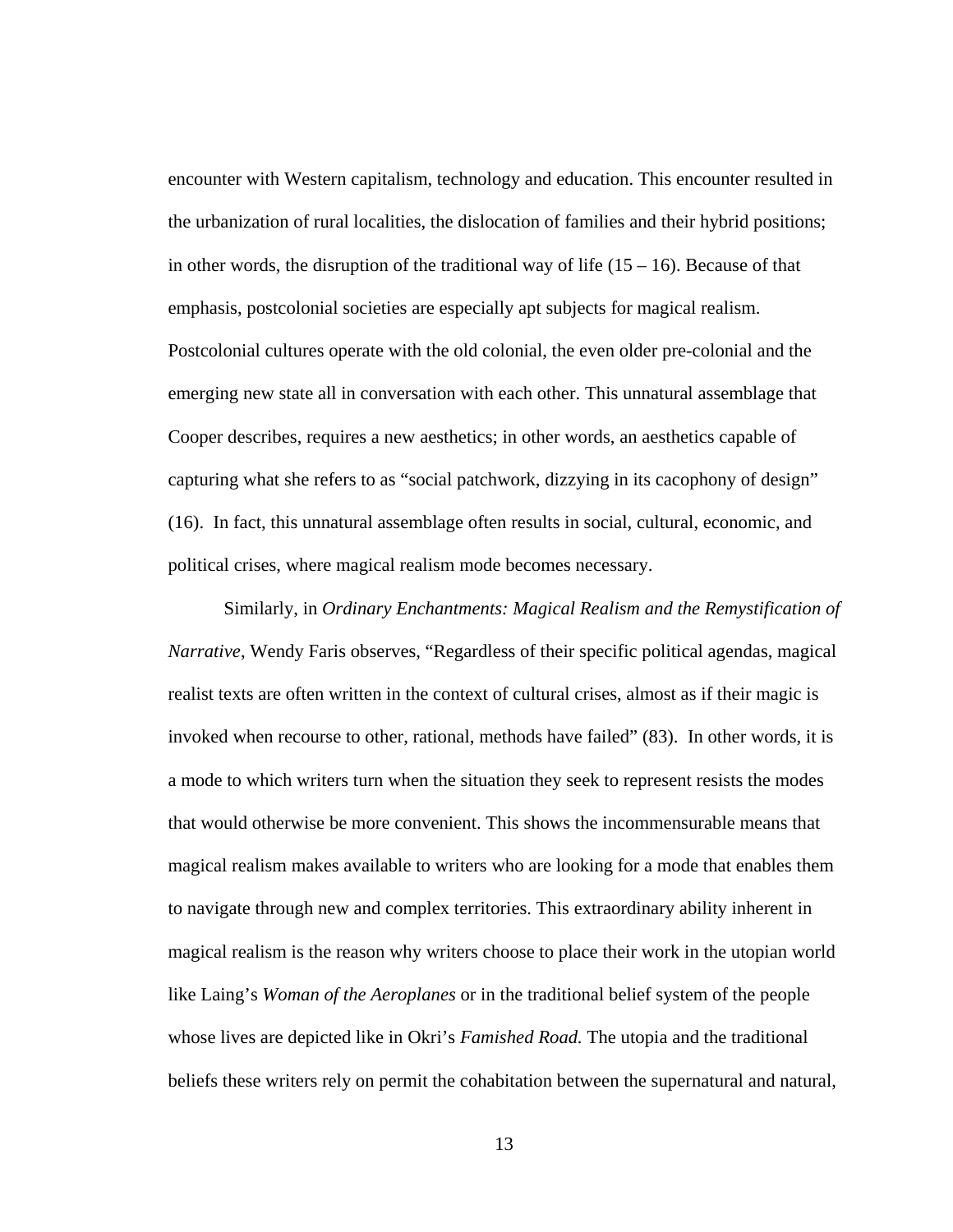the irrational and the rational, the Western and the indigenous, and the imaginary and the real. This results in the creation of texts that offer multiple versions of socio-political realities in these writers' countries.

In his part, Frederic Jameson emphasizes the relationship between historical context and magical realism. He argues that magical realism as formal mode depends on a content which betrays the overlap or the coexistence of pre-capitalist with nascent capitalist or technological features. Drawing on the works of Alejo Carpentier and Gabriel Marquez, the Latin American magical realist writers who insist that "in the social reality of Latin America 'realism' is already necessary a 'magic realism'", Jameson concludes that "Latin America's tumultuous socio- political past is already a precondition for magical realism" (311). Toni Morrison seems to make a similar argument as she insists that what critics refer to as magical realism in her work is inherent in her culture; in other words, there is nothing extraordinary in her narrative. This suggests that her narrative aims at faithfully depicting what is going on in the society that has emerged from that culture. As she declares: "My own use of enchantment simply comes because that's the way the world was for me and for the black people that I knew" (Faris 179). This claim validates many other writers' contention that magical realism in their work is born to the political, social, and cultural realities of their respective milieu. But Marquez goes beyond magical realism's Latin American social realities connection

to sum up the motives behind the use of magical realism in his work as follows:

We, the inventors of tales, who will believe anything, feel entitled to believe that it is not yet too late to engage in the creation of … a new and sweeping utopia of life, where no one will be able to decide for others how they die, where love will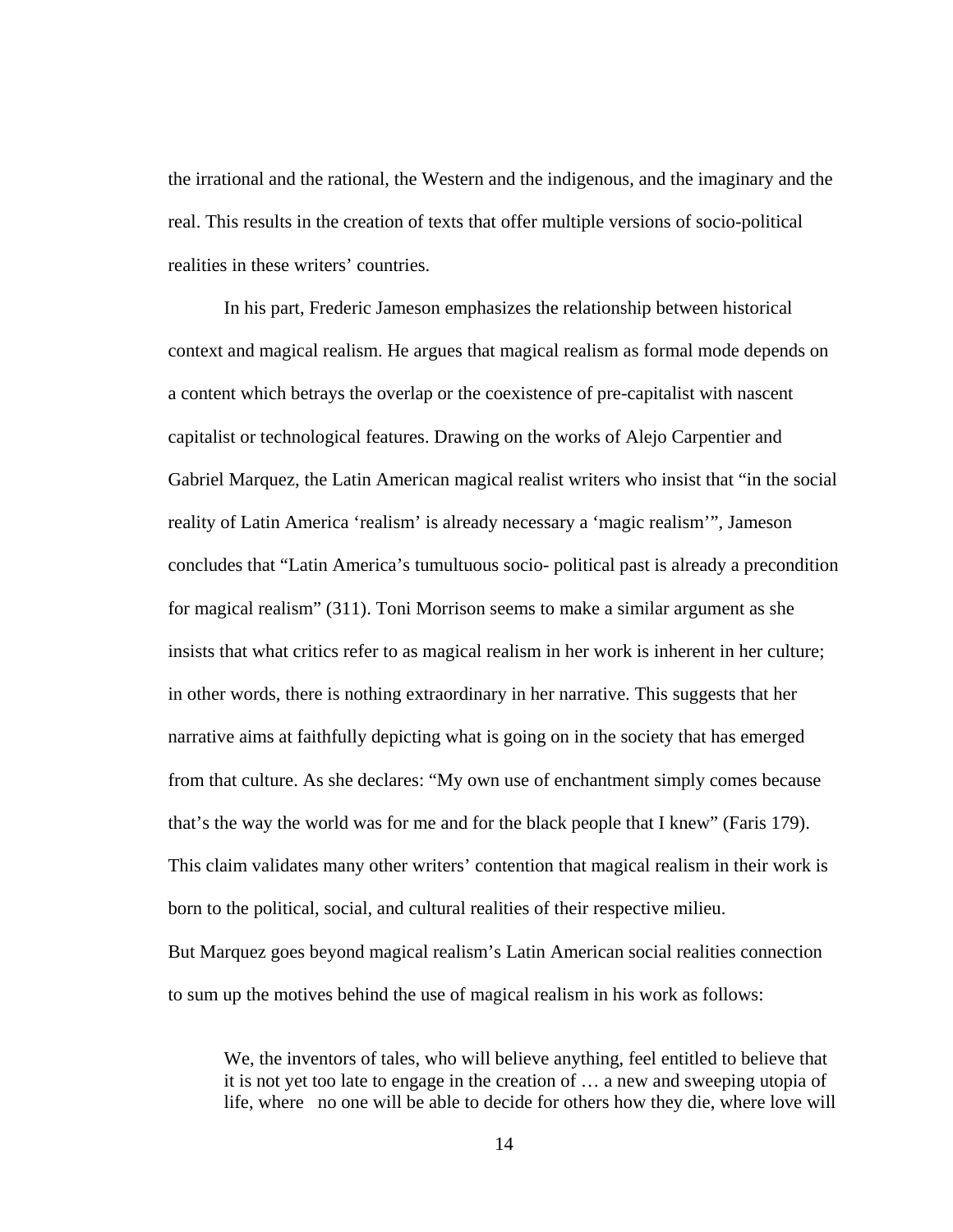prove true and happiness be possible, and where the races condemned to one hundred years of solitude, will have, at last and forever, a second opportunity on earth. (qtd. in Schroeder 46)

It becomes clear that besides its inherence in the socio-cultural realities, magical realism can intentionally be used to achieve a specific purpose. The experience that inspired Marquez's new utopia of life has also been that of many oppressed people across the globe. Thus, writers who experienced similar political and social predicaments have used magical realism in their narratives as a form of protest and a means of liberation from all forms of oppression. For him the writer "who can believe anything" can also believe in the possibility of hope and redemption, and that's part of magical realism offers. Using the three novelists mentioned above, this dissertation refutes critics' claims that texts that are referred to as magical realist are in reality historical novels because of their reliance on myth, folklore, and the fantastic. The problem with these claims is that they totally ignore the evolutionary character of African literature.

Contrary to these critics' contention, this dissertation insists that magical realist texts are the result of an intentional rupture from the modes used in the previous African novels. In fact, like its origin traceable to the limit of expressionism, magical realism in African novels serves as an alternative to social realism and satire. Frantz Row, the German critic, who coined the term magical realism felt the necessity to find another mode that will accommodate realities that were beyond the reach of Expressionism. In "Magic Realism, New Objectivities, and the Arts during the Weimar Republic", Irene Guenther writes: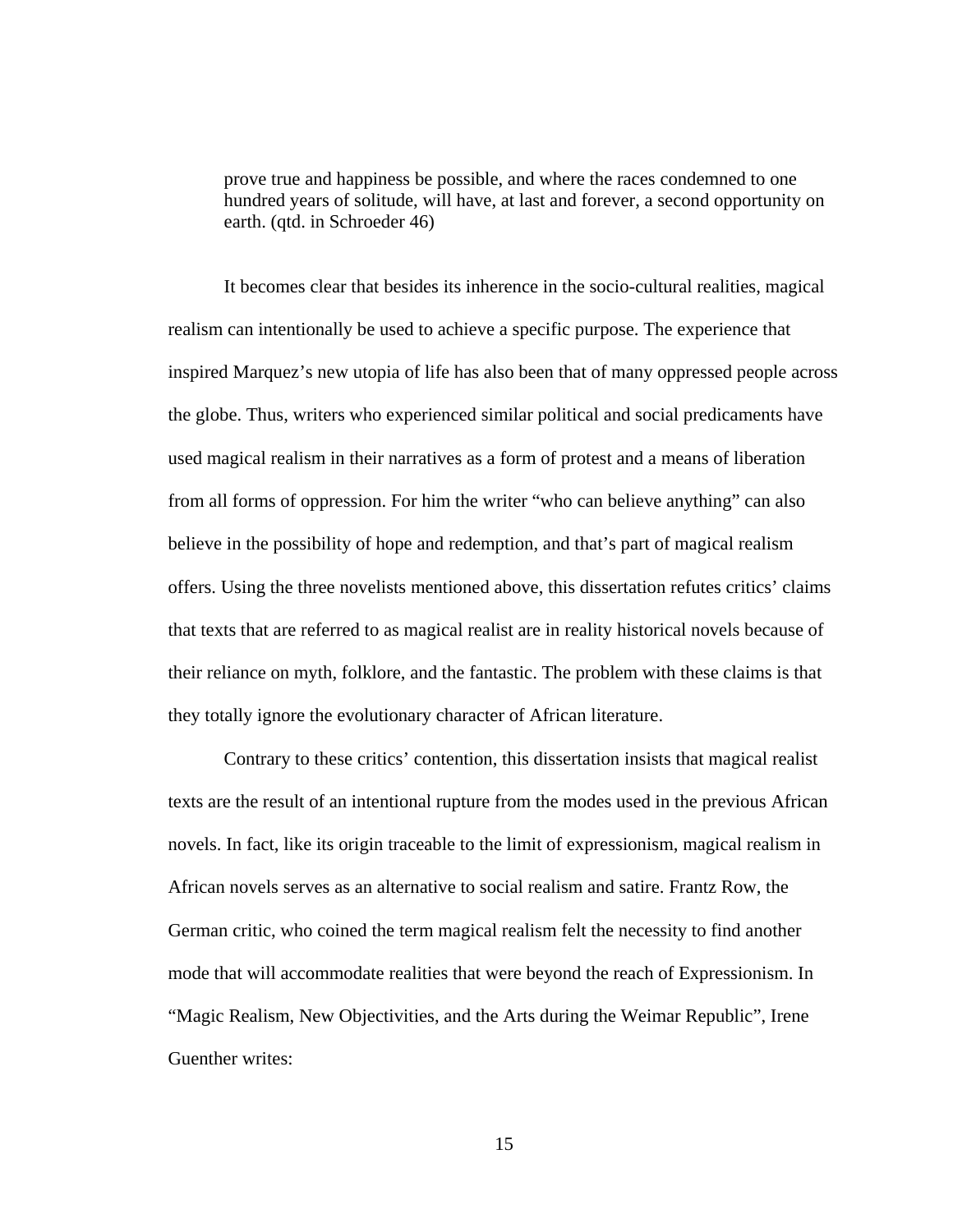In 1920, leading critics and artists perceived Expressionism as having nothing more to say. It was resolutely pronounced "tot," dead. The "child" anxiously awaiting to take Expressionism's place, however, needed a "real name." This proved problematic because the child, the artistic trend nipping at heels of Expressionism even before 1920, defied easy categorization…. The child did not even embody one coherent style, but instead comprised numerous characteristics, new ways of seeing and depicting the familiar, the everyday. It was, in effect, ein neuer Realismus (a new Realism). (33)

Even though social realism or satire is not yet pronounced "tot" (dead) as it was

done for Expressionism, the three writers I examine in this dissertation felt the need to

switch to magical realism for specific reasons. As Abiola F. Irele writes in *The* 

*Cambridge Companion to the African Novel* about magical realist texts:

…Here, the recourse to fantasy and myth translates not merely the need felt by the writers for culturally grounded mode of African imagination – a mode of perception that accounts for the atmosphere of the experience that traditional esthetic forms seek to convey – but also for a governing metaphor which functions to give weight and comprehensiveness to the vision of life each writer seeks to project. (3)

In this regard, Ben Okri's 1994 radio interview is very illuminating in the sense

that it helps readers and critics to understand the motivations behind the choice of

magical realist mode. Hear what Okri has to say:

… An important part of my tradition is that we do not believe that the dead die…. We believe that when people die, they go to another realm....And as I listened to people and read and encounter others, I found it wasn't just for me… It's a new wind that is spreading across the world  $\ldots$  it's a new yearning and a new discovery that is slowly occupying the old tyranny of the mean description of reality. We are now becoming increasingly dissatisfied with the linear, scientific, imprisoned, tight, mean-spirited, and unsatisfactory description of reality and human beings. We want more because we sense that there is more in us. We need ritual passages to separate different points of our experience. We need ritual, initiation, transcendence of consciousness…. The thing is that it is high time we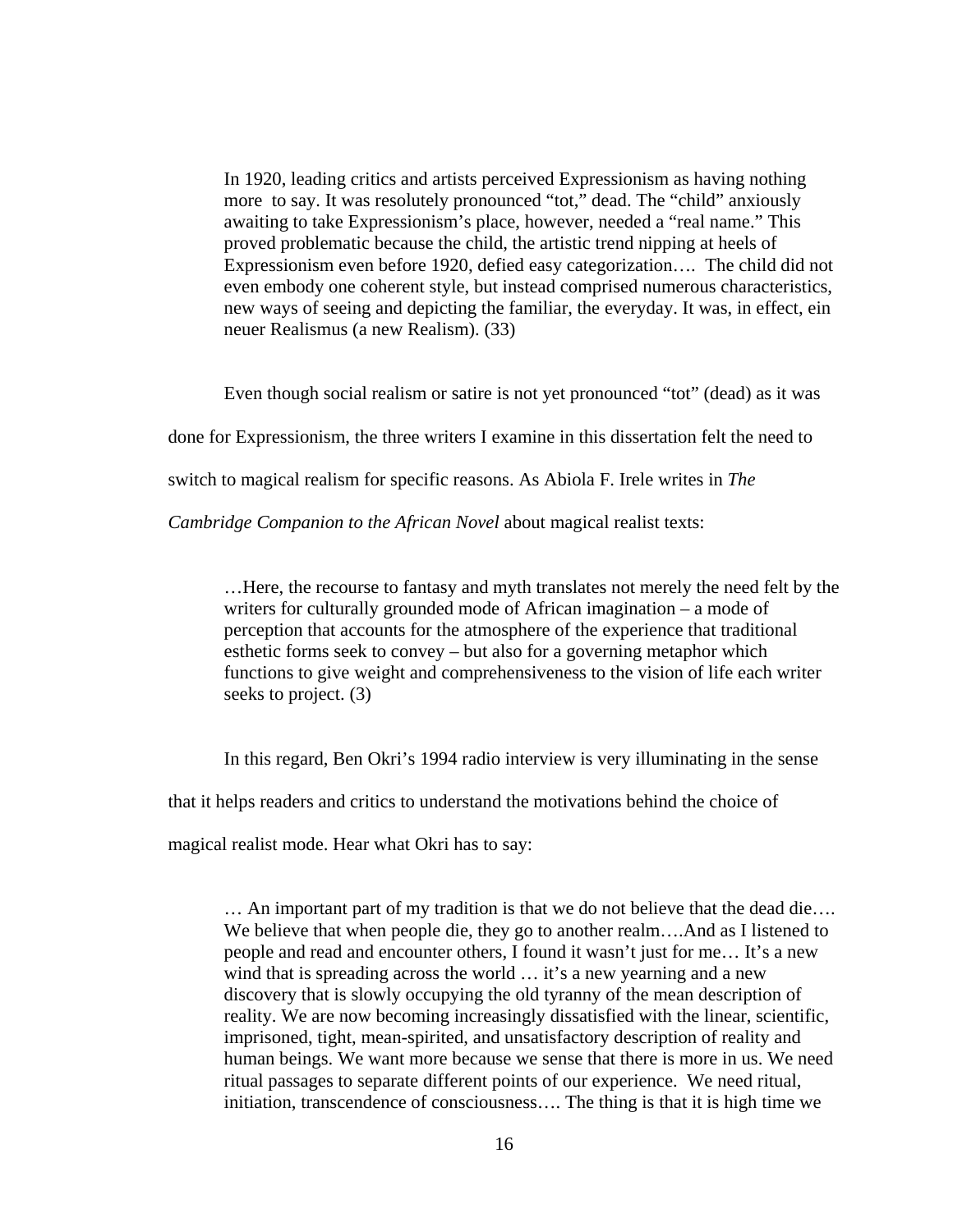started healing the human spirit by giving back to it its full, rich, hidden dimensions. And that is all I am trying to do in my fiction-to restore the kingdom, as I said. (qtd. in Ogunsanwo 40)

Okri is unambiguous about his choice of magical realism; it is his realization that something is always missing in the way that realism portrays the world and its everyday issues. He does not think that realism is capable of representing the world in all its dimensions and complexities. Hence, his decision to employ magical realism which he believes possesses the needed means to leaf through all the complex dimensions of the world we live in. What is far more interesting in Okri's work is his ability to fuse together the most mundane events with the supernatural in order to make sense of the complex socio-political situation of a country plagued with political corruption and violence. The kingdom that Okri seeks to restore needs a new aesthetics capable of telling the truth where other aesthetics have failed. It is an aesthetics that will open the eyes of the world to the hidden truths. For him, realistic depictions of the world will remain incomplete as long as the spiritual world is ignored, because the world is too complex to be captured by realism alone. The spiritual is important to Okri because it serves as an alternative to European realism that has been responsible for reducing indigenous mode of knowing to silence.

The three novels under examination in this dissertation have embarked on the same mission. They all reject a simplistic interpretation of the current socio-political situation in Africa and urge people to pay equal attention to the rational and the irrational events that enrich everyday life in Africa. To challenge any attempt of homogenization of magical realism, each of these novels appropriates a form of magical realism that best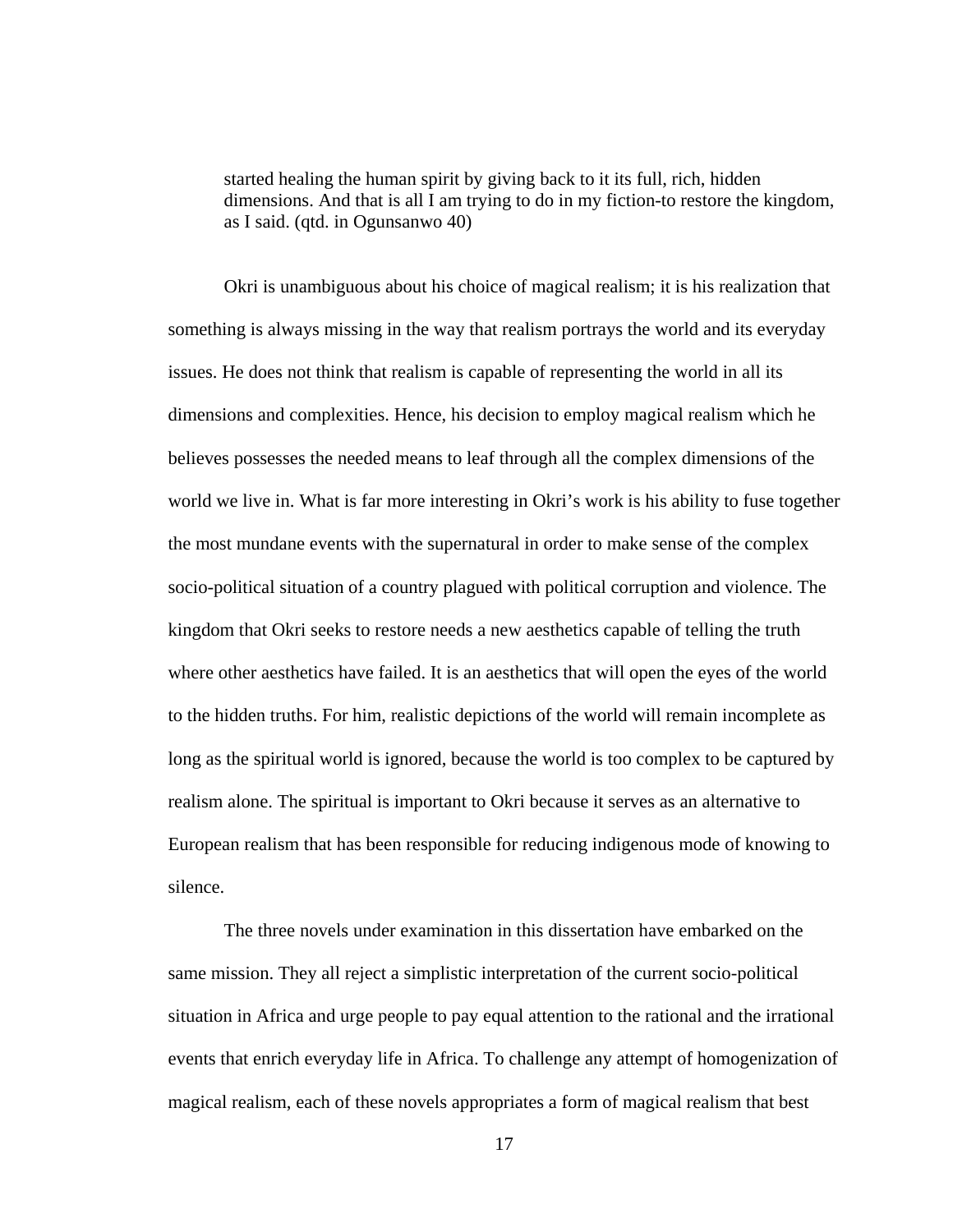fulfills its mission. Through these diverse forms of magical realism, Laing, Okri, and Ngugi aim at offering their audiences other ways of looking at the world by showing the possibility of cohabitation between the physical world and the metaphysical world, the fantastic world and the real world, the rational world and the irrational world.

As I will show in the coming chapters, each of these novels features a variety of magical realisms adopted by necessity to help redefine the world in its fullest existence. The Existentialist Magical Realism in *Woman of the Aeroplanes*, the Abiku Myth in *Famished Road*, and the Fabulous realism and Satirical Realism in *Wizard of the Crow*  all revolve around the beliefs by their authors that in the postcolonial African experience, there exists a correlation between the rational and the irrational worlds, the natural and the supernatural, the real and the unreal, the material world and the fantastic. In these novels, I argue, the simultaneous use of the real and unreal aims at a full representation of socio-political reality in their authors' countries. In fact, because of the particularity of the events that happen in their countries, I cannot but assert the normality of these writers' use of the unreal or fantastic as device for the depiction of realities in those countries.

Thus, it is important to emphasize the growing interest in magical realism, particularly by writers in postcolonial countries. I argue that the current interest in magical realism by postcolonial novelists in general, and the writers under study in the present dissertation in particular, is motivated by their desire to commit their literary work to social and political reforms, as well as depict the social reality in their respective countries. The fiction therefore has a persuasive, didactic intention towards the masses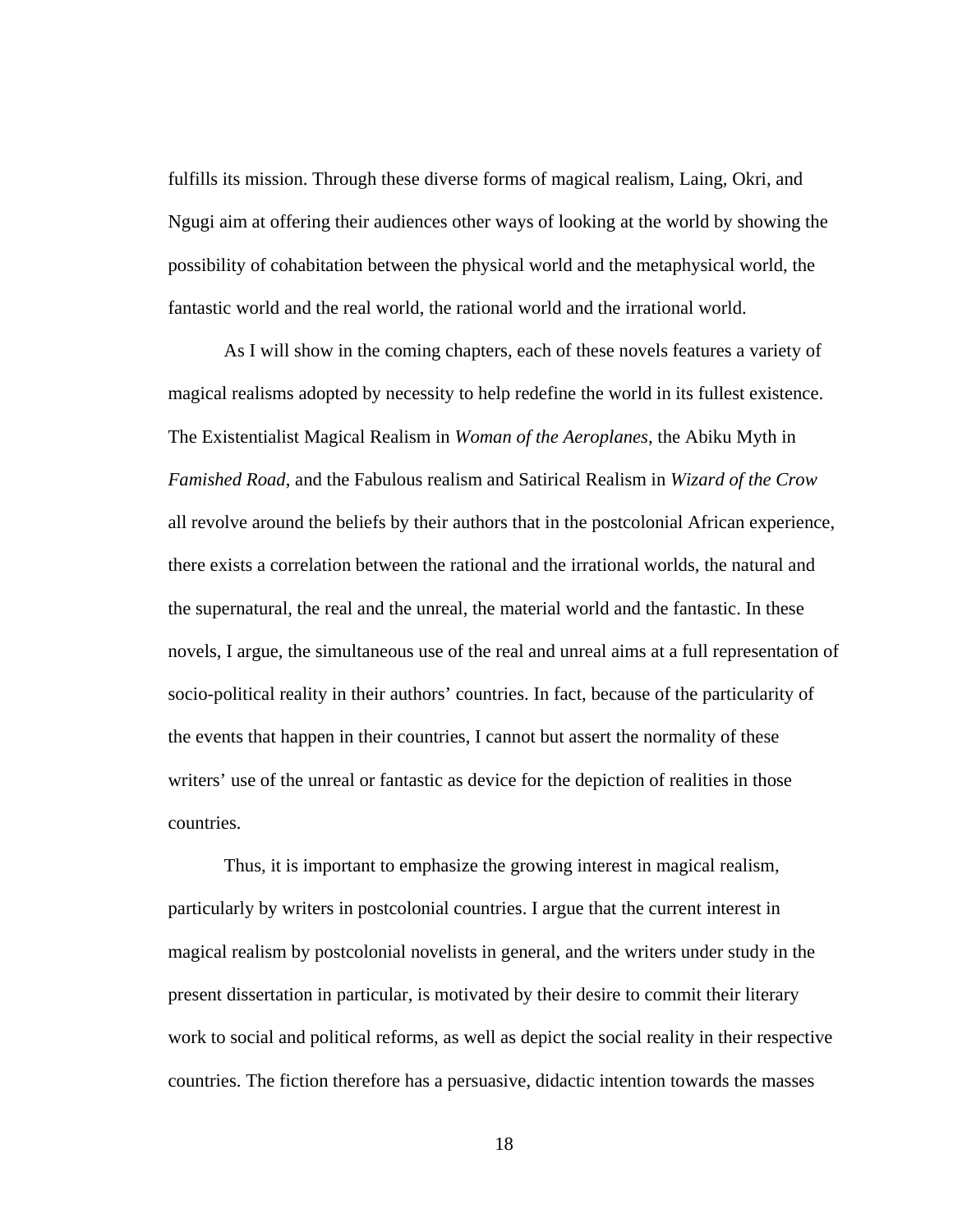and politician of their countries. Besides, the hybrid character of the management of postcolonial countries imposes upon the writers the choice of a hybrid mode if they really wish to capture all the aspects of social, economic, and political life. In fact, in postcolonial countries, politics and religion, means and ends of development, the ruler and the state, the ruler's political party and the state, the ruler's bank account and the national treasury are indistinguishable. It might not be exaggerated to claim that almost everything in postcolonial Africa is hybrid. Postcolonial Africans are the sites of hybridity par excellence because their encounter with colonialism exposed them to hybrid cultures, hybrid economies, hybrid societies, and hybrid milieu. Therefore, if postcolonial African writers are serious about their role, it is normal that they hybridize their work. In this way they reaffirm their commitment to socio-political issues of their societies.

Another justification for the use of a hybrid mode such as magical realism in the political criticism in the postcolonial novel is what Harry Garuba has termed "retraditionalization of Africa. He explains that:

Re-traditionalization, entails two different but related processes that run concurrently in post-independence Africa. The first involves the assimilations of modern forms into traditional practices by 'traditional' elite; and the second refers to the practice of 'modern' elites. The latter involves the recuperation of traditional forms and practices – such as the Sango statue, praise songs at presidential inaugurations, and sacrifices to protect a car- their incorporation into the forms of Western modernity.  $(264 – 5)$ 

As example of such re-traditionalization, Garuba cites the erection of the statue of Sango, the Yoruba god of lightning, in front of the National Electric Power Authority of Nigeria. Sango was believed to have had the ability to "call down" lightning to destroy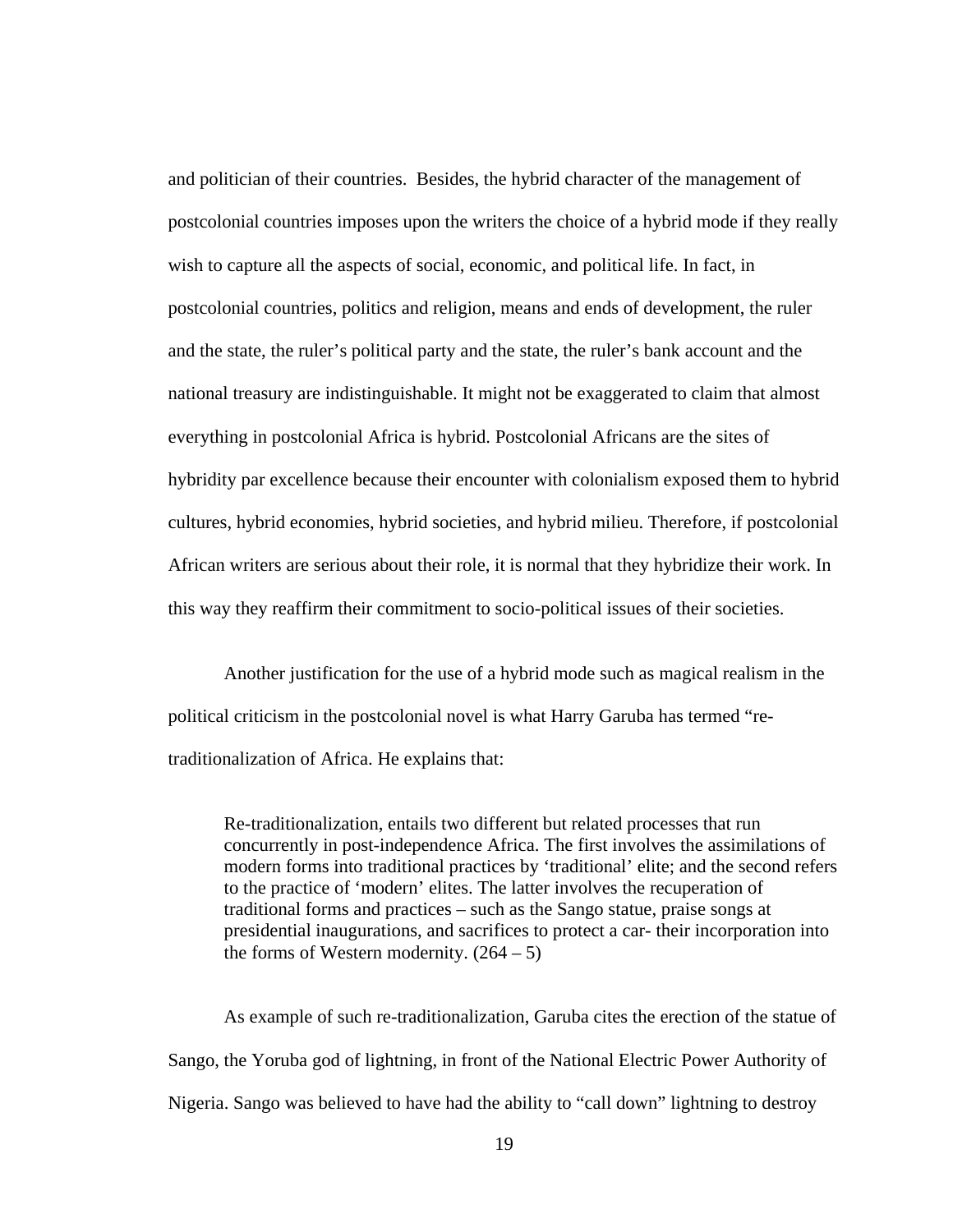his enemies and burn their houses and homesteads. It is a myth that has survived to this day (261). Beyond the symbolism that Sango may represent, lies the political elites' desire to reaffirm their attachment to national culture despite their Western education. In Ghana, the statue of the mythical Ashanti king, Komfo Anokye, receiving the golden stool from above has been erected at a very busy intersection in Kumasi (Ashanti Region).

In both cases there is a clear intention of Nigerian and Ghanaian elites to embrace modernity and at the same time reaffirm their attachment to traditional beliefs. But the myths surrounding Sango and Komfo Anokye are hardly distinct from reality in the eyes of ordinary Nigerians and Ghanaians. In fact they are integral part of socio-politico realities. In many African societies the belief in Sango-like gods is very popular with different names; thus people don't hesitate to invoke the power of the god of lightning against criminals in the community. For instance, if a goat goes missing and there is suspicion that it might have been stolen, the owner would invoke the lightning god and put the matter into his hands so he can identify the culprit and punish him/her with death.

In light of what precedes, I suggest that beyond the fact that the "retraditionalization" alluded to by Garuba creates hybrid realities which in turn encourage the use of a hybrid literary mode, in this case magical realism, for their representation, there are other realities that create sine qua non conditions for such mode. The didactic intention of these writers becomes even more important here because magical realism also fosters open-mindedness in the West about the possibility of an alternative to the visible world. In fact, one of magical realism's main functions is to serve as a method for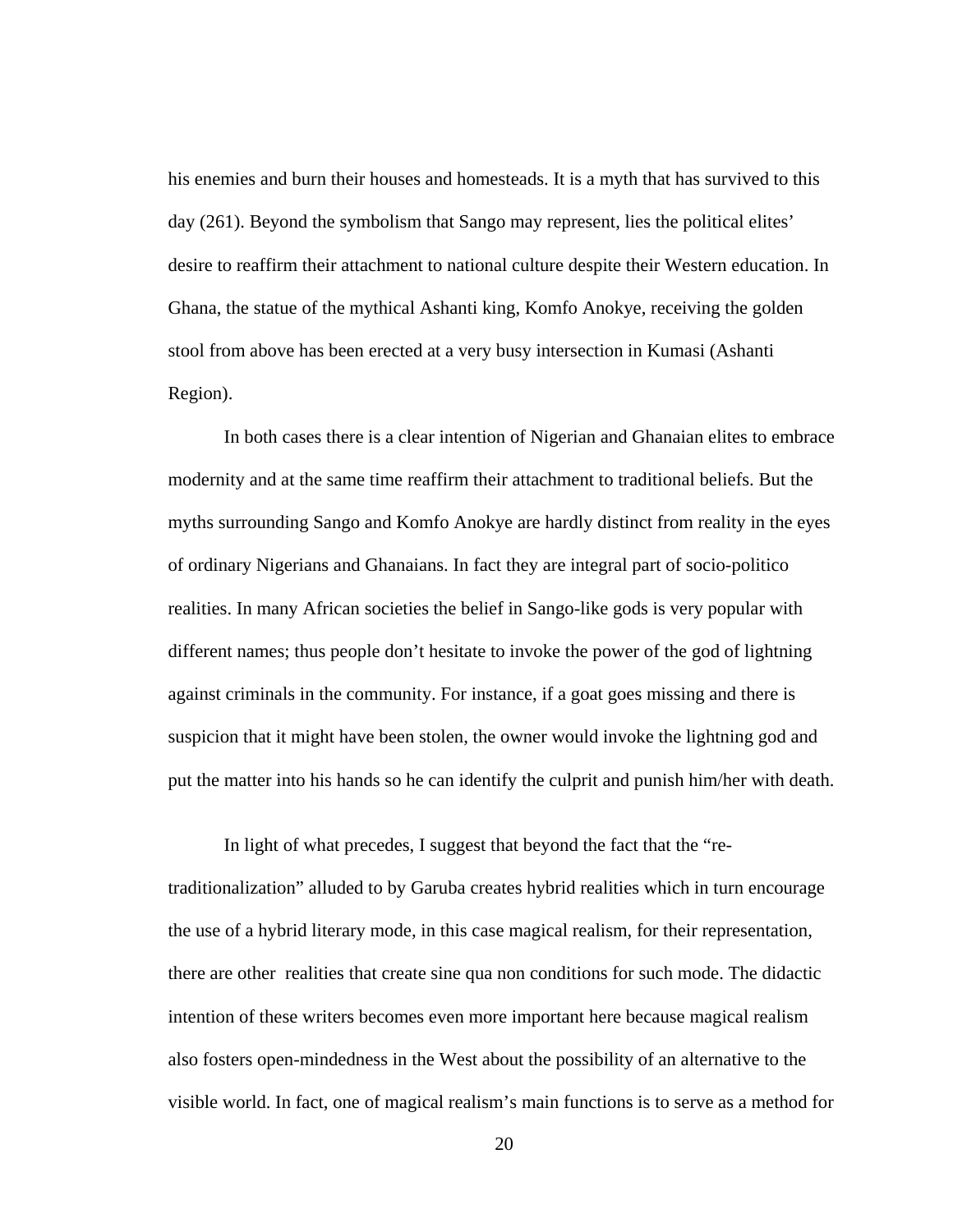challenging received ideas by suggesting alternative possibilities. The three magical realist writers discussed here are continuing with the traditional role of the artist in Africa, which is teaching the audience about morals in communal life and the validity of the spiritual world. The trust the artist enjoys from his or her audiences lies in the fact that he or she shares the latter's beliefs. Surprisingly, it is where critics expect magical realist writers to do the impossible; that is, to distance themselves from the beliefs of the societies they are portraying and treat those beliefs with irony.. Those critics believe that for a writer to qualify as magical realist, he/she must have ironic distance from the magical world view for the realism not to be compromised. At the same time they urge the writer to strongly respect the magic to prevent it from dissolving into simple folk belief or complete fantasy, split from the real instead of synchronize with it. Discussing magical realism, Brenda Cooper remarks that:

Ironic distancing is a crucial feature of the magical realist narrative point of view. Magical realist writers strive towards incorporating indigenous knowledge in new terms, in order to interrogate traditions and herald change. Thus upholding the indigenous as a justification in itself for returning to ancient values and customs, without ironic distancing, is inimical to magical realism... It is obvious that only a writer who has travelled away from indigenous ways of life and belief can develop this ironic distancing. In their comprehensive retention of belief in magic and the penalties inherent in disobeying its rules, writers and storytellers like Fagunwa and Tutuola cannot write within the magical realist mode. (49)

Cooper's remarks suggest that a writer cannot live within a society, share its superstitious beliefs and still create a magical realist text based on that society. Cooper may have been right if her remarks dealt with writers other than those who have ties to Africa. But African writers, whether from the continent or the Diaspora, have always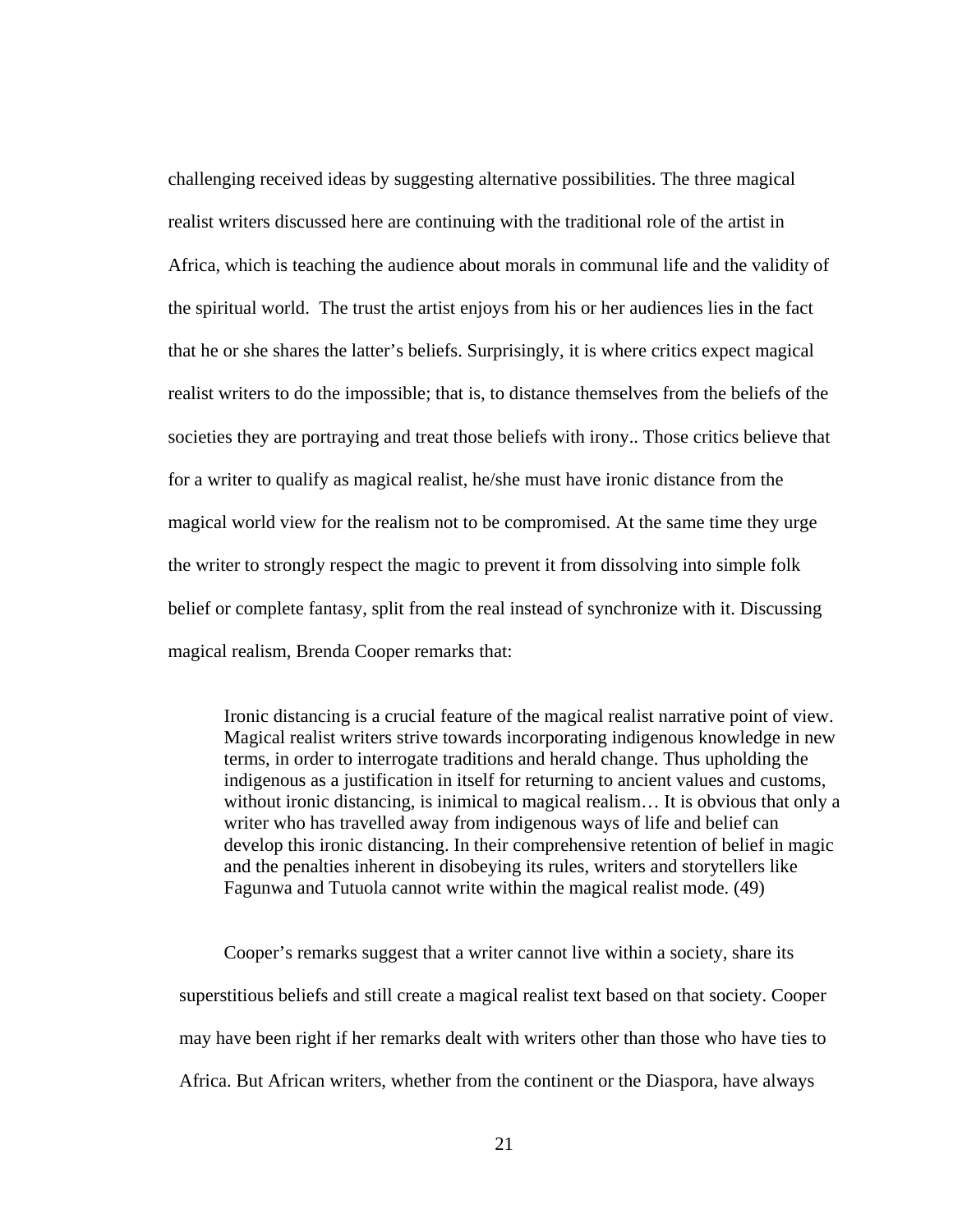sought to be close to their people in order to better understand the truth that rules their world as well as to prescribe appropriate remedies to their day to day challenges. As Roberto Gonzales Echevarria so eloquently puts it, "the act of distancing oneself from the beliefs held by a certain social group makes it impossible to be thought of as a representative of that society". Amongst the writers under discussion in this dissertation, at least one is unambiguous about his belief in the superstitions of his people. Okri made it clear in his radio interview that in his tradition "the dead never die". Cooper's remarks validate the ongoing contentious debate over the definition and usage of the term magical realism. In fact, despite its popularity and increase use in world literature, critics have yet to agree on single coherent definition of magical realism. Cooper's and Echevarria's arguments seem to engage with what the American cultural anthropologist Clifford Geertz has termed "experience-near" and "experiencedistant" concepts. In *Local Knowledge*, Geertz described them as follows:

An Experience-near concept is, roughly one which an individual – a patient, a subject, in our case an informant- might himself naturally and effortlessly use to define what he and his fellows see, feel, think, imagine, and so on, and which he would readily understand when similarly applied by others. An experience-distant concept is one which various types of specialists – an analyst, an experimenter, an ethnographer, even a priest or an ideologist - employ to forward their scientific, philosophical, or practical aims. "Love" is an experience-near concept; "object cathesis is an experience-distant one. (57)

In light of the quote above, it appears that Echevarria argues for 'experience-near" whereas Cooper argues for "experience-distant." For the former, the closer the writer is to the culture or society he/she writes about, the more authentic the representation will be. For the latter, the farther the writer is from the culture or society he/she writes about,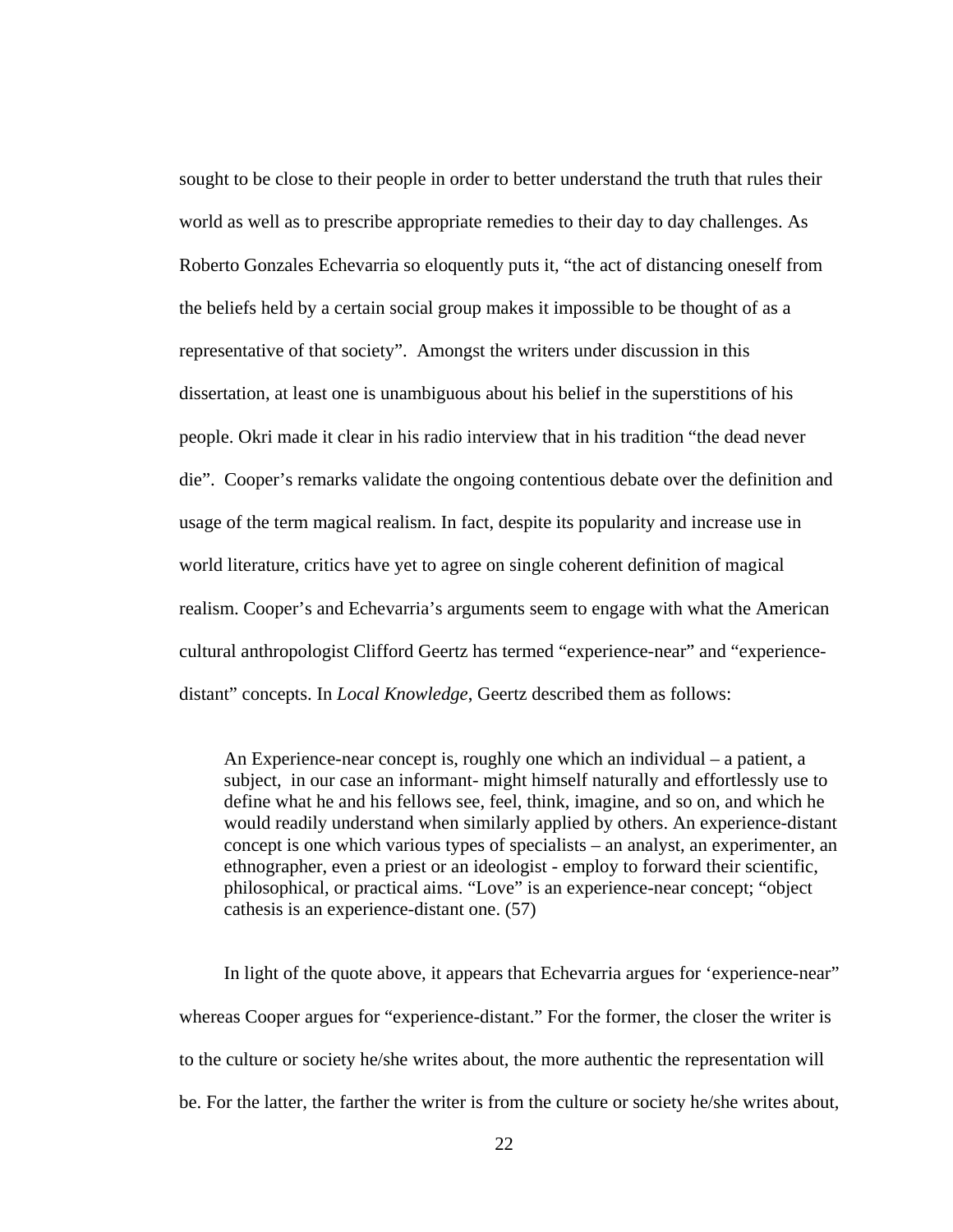the more objective the depiction will be. While these two critics are making equally pertinent claims, it is nonetheless important to point out that an accurate, complete and respectful representation of a culture is likely to come from a voice within that culture.

The result of these divergent views is the cacophony that seems to take roots in the debate on this literary mode. Discussing magical realism in *Culture and Imperialism*, Edward Said writes:

Discussions of magic realism in the Caribbean and African novel, say, may allude to or at best outline the contours of a "post-modern" or national field that unites these works, but we know that the works and their authors and readers are specific to, and articulated in, local circumstances, and these circumstances are usefully kept separate when we analyze the contrasting conditions of reception in London or New York on the one hand, the peripheries on the other. (374)

Said is warning critics against any amalgamation when it comes to the use and even the definition of magic realism. For him each magical realist text must be approached according to its specific context and purpose. Similarly, in "Escaping the Tyranny of Magic Realism? A Discussion of the Term in Relation to the Novels of Zakes Mda", Derek Alan Barker warns critics against what he calls the tyranny of magic realism:

In weighing up any term, we must examine its value for our own purposes, that is, we must make a frankly interested assessment. …. It becomes tyrannical, I suggest, when its application is simply expedient, modish or dismissive of the narrative truth of the text… the narrative strategy of magic realism is most apt when the subject matter treats of the struggle to re-shape an appalling present infused with contradictory ontologies and burdened by continued effects of a traumatic past. (1 -2)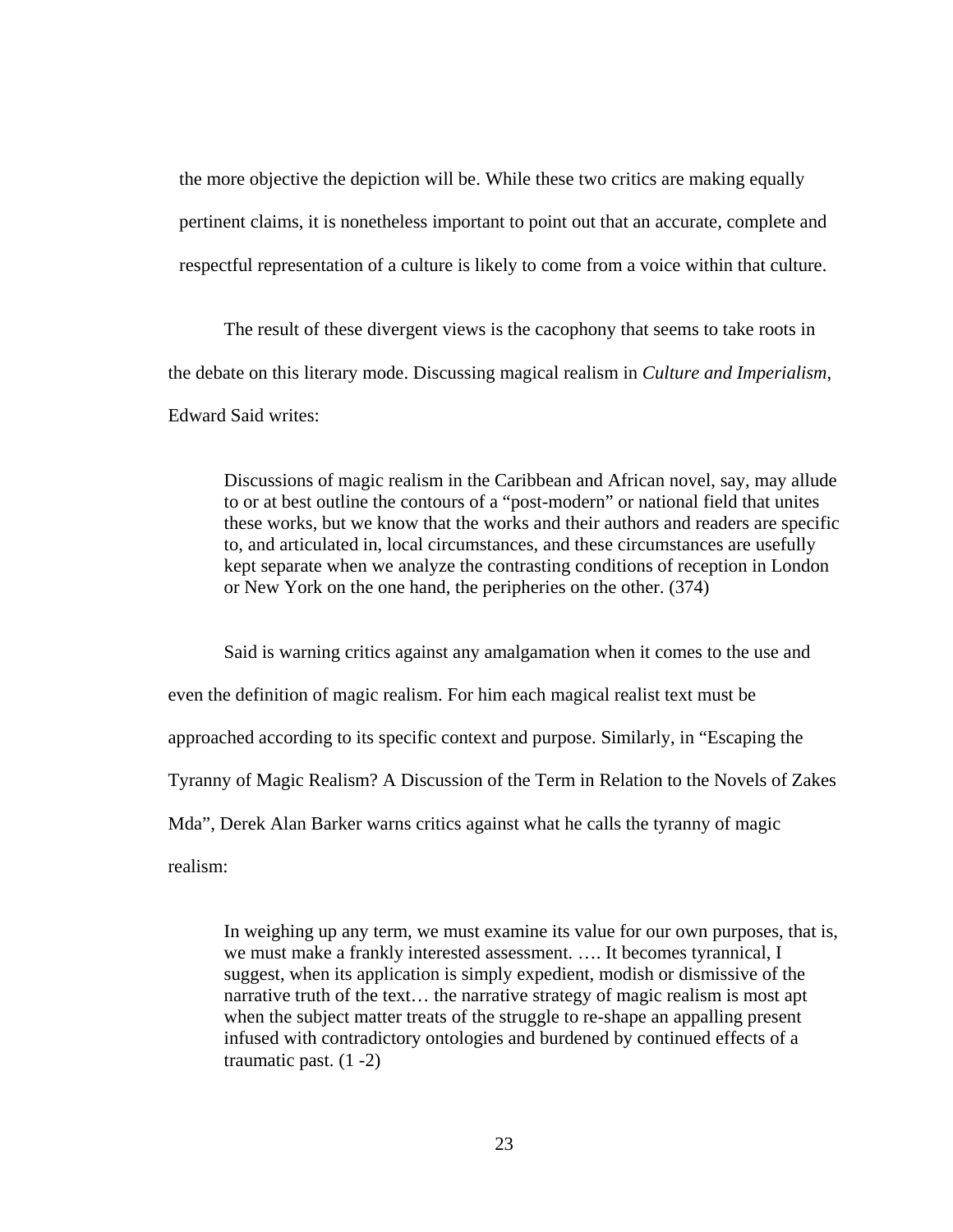Barker's remarks emphasize the importance of context and purpose in the assessment of any literary term in general and magical realism in particular. This emphasis is very important to the present dissertation because in addition to discussing the reasons behind the use of magical realism in the three texts under discussion, I argue against critics who waste no time in concluding that there's a Latin American influence on every magic realist text. Doing so frees magical realism from the labyrinth of uniformity where critics have sought to confine it. Some magical realists are even adamant about their discontent with the claim of the so-called Latin-American influence. In his Acceptance Speech for the Olive Schreiner Prize, the South African novelist, Zakes Mda has this to say:

Finally, I must thank my family, my wife, my children, and most importantly the culture that inspired me to write this novel. It is a magical culture, making it possible for me to write magical novels…. I wrote in this manner from an early age because I am a product of a magical culture. In my culture the magical is not disconcerting. It is taken for granted. No one tries to find a natural explanation for the unreal. The unreal happens as part of reality. The supernatural is presented without judgment. A lot of my work is set in the rural areas, because they retain that magic, whereas the urban areas have lost it to Westernization. (281)

As he made it clear, Mda did not need outside influence to write in the mode that is referred to as magical realism. Instead he acknowledges the influence of the culture in which he was born and raised and of which he writes. Mda is committed to this culture and believes in its superstitions; yet his novels in which he represents his people's beliefs are considered magical realist texts. Mda's claim sheds light on another hidden secret about magical realism – the laborious work towards building consensus about the origin of this mode. This dissertation argues that because of the enormous contribution of local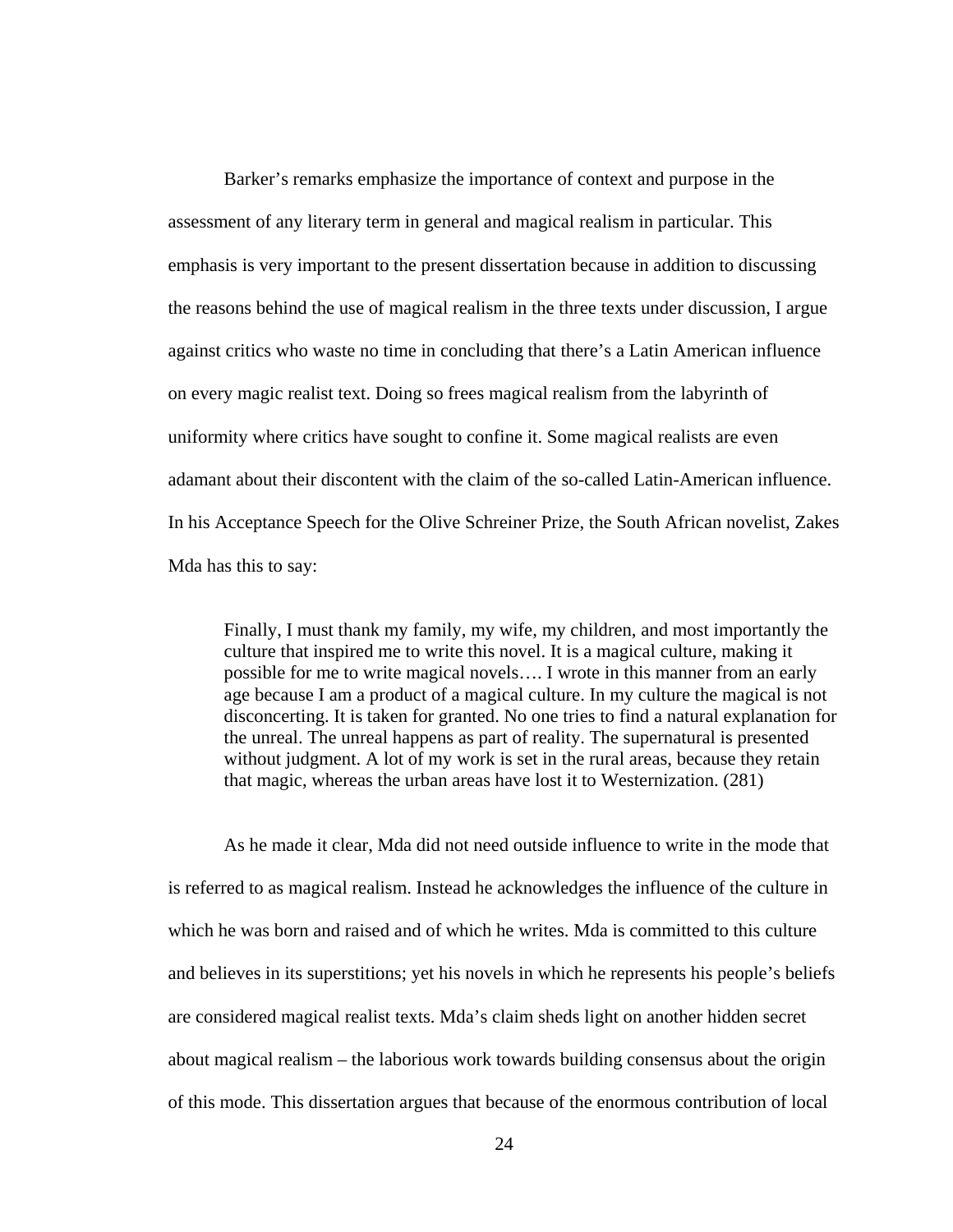cultures to magical realist texts as well as the multiple purposes for which those texts are created, any attempt to reach an agreement on the definition and the origin of magical realism leads to a dead end.

Another important point critics often ignore is the connection of magical realism to the oral traditions in many, if not all, cultures across the globe. In African epic traditions, for instance, spirits and other supernatural forces participate in the actions of the hero whom the entire society relies upon. These forces are appealed to by the hero and his people to help defeat their enemies. This reliance upon the supernatural is explained by the fact that in the African worldview the visible world and the invisible world are accepted as equally relevant in the life of all members of the community. In fact, in this worldview, the visible and the invisible realms are believed to work in symbiosis on behalf of the community. Kariamu Welsh-Asante discusses the African centered worldview: "The process of perception in an African centered worldview combines the sacred and the profane, mind and body, the natural and the supernatural as organic dynamic entities, able to manifest themselves in all sorts of combinations and disciplines" (17). Amongst the texts I study in this dissertation, Ben Okri's *The Famished Road* particularly emphasizes this African centered worldview. For instance, in the riot scene, Okri depicts the participation of the dead alongside the poor in the fight against the thugs:

The dead, slowly awakening the sleep of the road, were acrobats of violence. They somersaulted with new political dreams amongst men, women, and children. I heard several voices, without fear or beyond it, uttering a new rallying call. …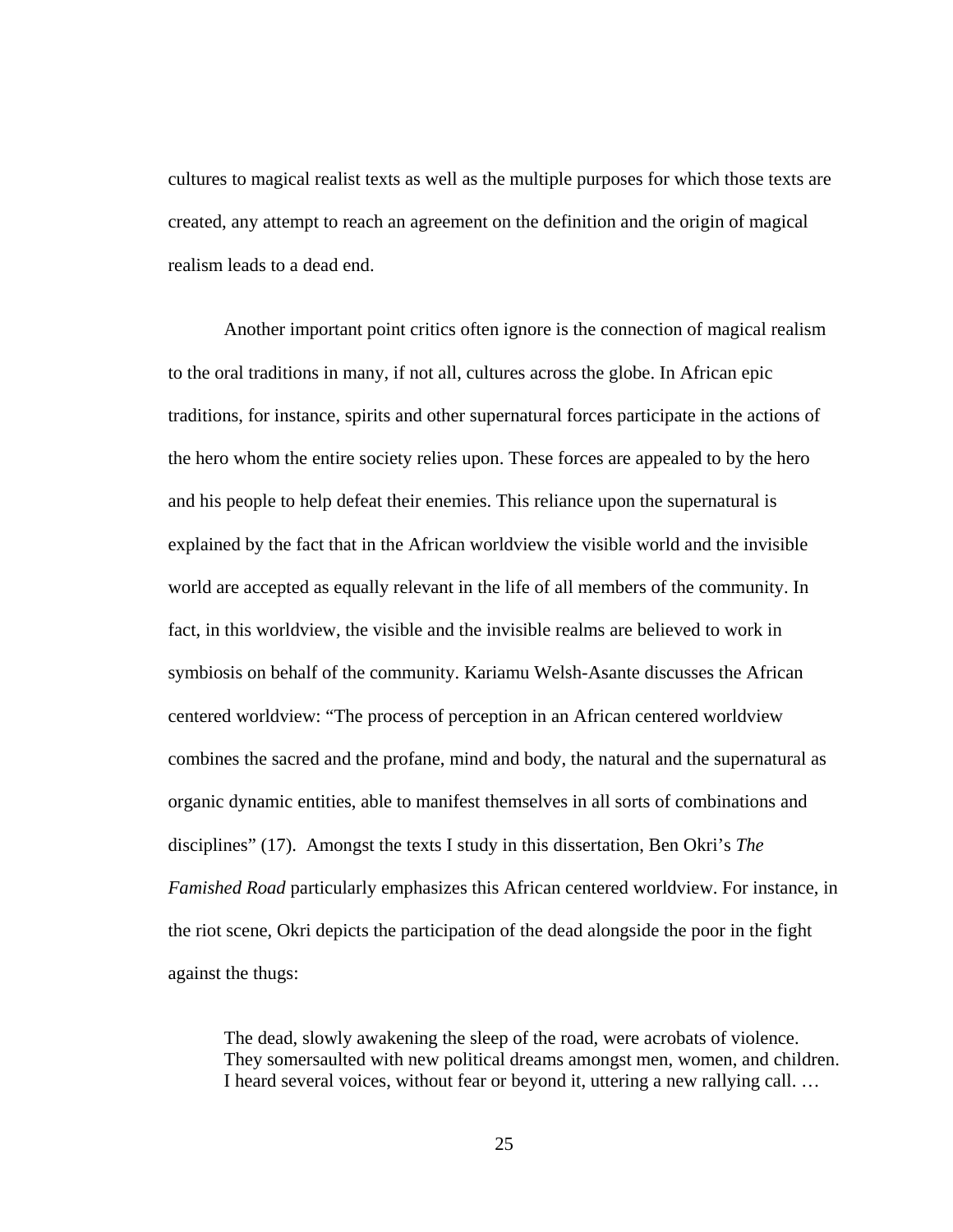The people from the photographer's compound were in the vanguard. The dead were curiously on the side of the innocents. (180)

Here Okri engages in the African epic traditions, where the hero or the oppressed appeals to the supernatural to help defeat the villain or the oppressor. In doing so, he reconnects his magical realist text to its African ancestor, thereby distancing it from its supposed Latin America connection. In light of this, I argue that African magical realist texts do not need to be traced back to Latin America. But even if they do, Africa's influence on Latin America must be taken into consideration, for it may well be the same African epic traditions that inspired Latin American magical realist writers. Nevertheless, the debate over magical realism will continue to preoccupy critics and theorists alike.

Christopher Warnes justifies the proliferation of disagreement and confusion around magical realism as follows:

At the heart of the critical uncertainty about magical realism are the meanings that the term is assumed to signify: ideas clustered around notions of narrative and representation, culture, history, identity, what is natural and what is supernatural. There are, in the final analysis, very few realms of modern thought not undergirded by assumptions about the nature of what is real and what is not, and it is to these assumptions that serious magical realist literature claims to speak. (1)

While this dissertation acknowledges the importance of this laborious quest for consensual definition, purpose, and origin of magical realism, my main focus will be the discussion of the existence of various forms of magical realisms and their use in the texts under examination as aesthetics of necessity. I argue that because of the lack of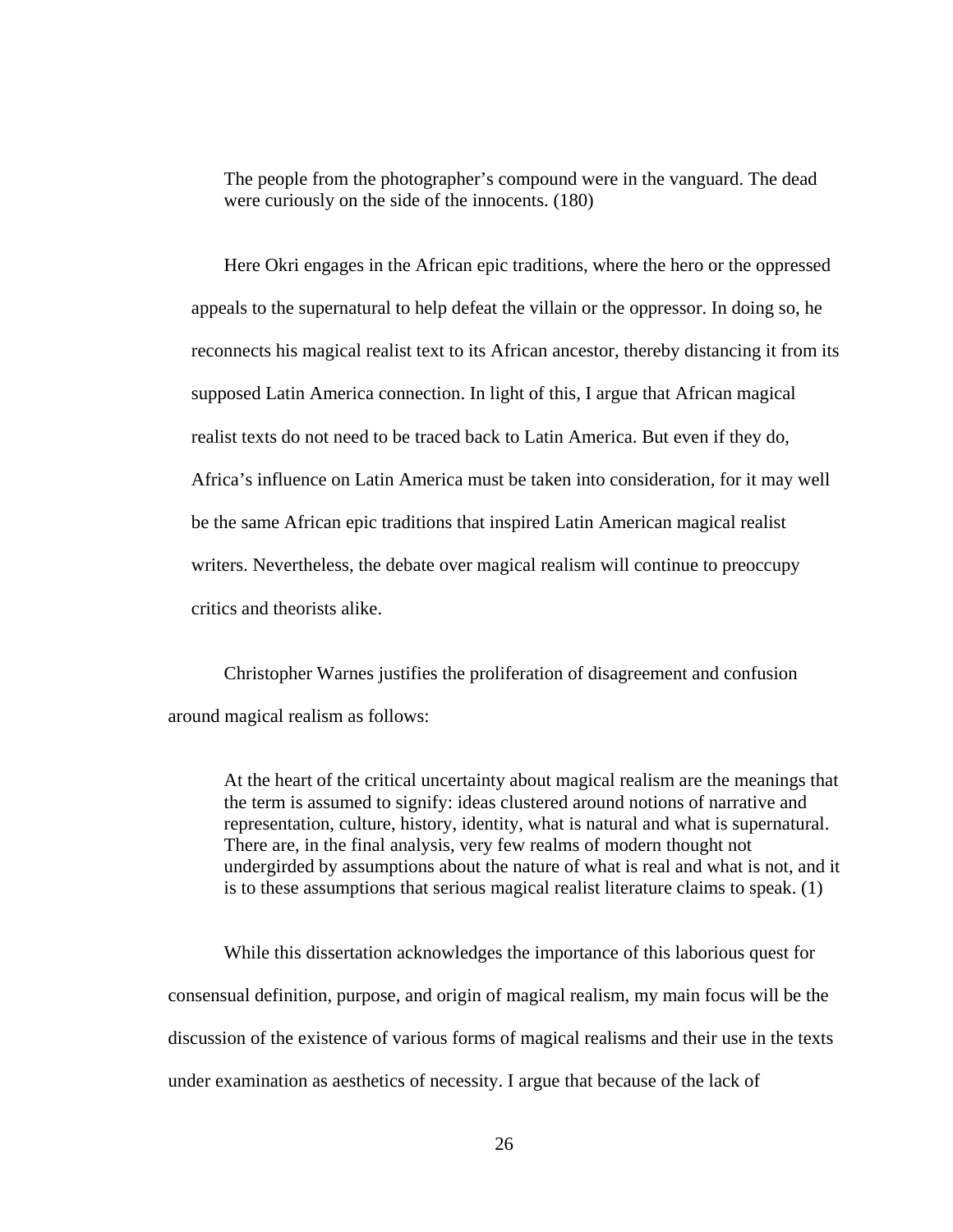consensus I noted above, critics will better serve literature if they take note of the existence of various magical realisms that are informed by their particular cultural, economic, social and political contexts as well as their purposes. Discussing magical realism, Harry Garuba introduced the concept of animist realism, which for him offers much more margin of maneuver than magical realism. For Garuba, magical realism is a subgenre of animist realism; as he notes, "many of the literary techniques of the artists who have been labeled magical realist writers derive their warrant from traditional animist cultures." To quote Garuba more fully:

Animist realism, I believe, is a much more encompassing concept, of which magical realism may be said to be a subgenre, with its own connecting characteristics and its formal difference. By repetition and difference, magical realism at once signals its dependence on the enabling code of animist discourse and its representational "realism" and also marks its difference. To state it somewhat more precisely, animist materialism subspeciates into the representational technique of animist realism, which may once again further subspeciate into the genre of magical realism. (275)

The above statement suggests that magical realist texts draw on the animist beliefs of their societies they represent. The truth, however, is that there are magical realist texts that did not originate from animist societies. With the recent interest in magical realism in countries like the U.S., critics need to realize that this mode is too shrewd to be tamed. It has no boundaries and does not seem to want any. Responding to Garuba's magical realism and animism connections, Christopher Warnes writes:

This only a partial solution, for Garuba does not acknowledge the possibility that magical realism might have other, alternative intellectual genealogies that do not include animism. Animism provides a possible base for what I am calling faithbased strands of magical realism. But it does not explain irreverent magical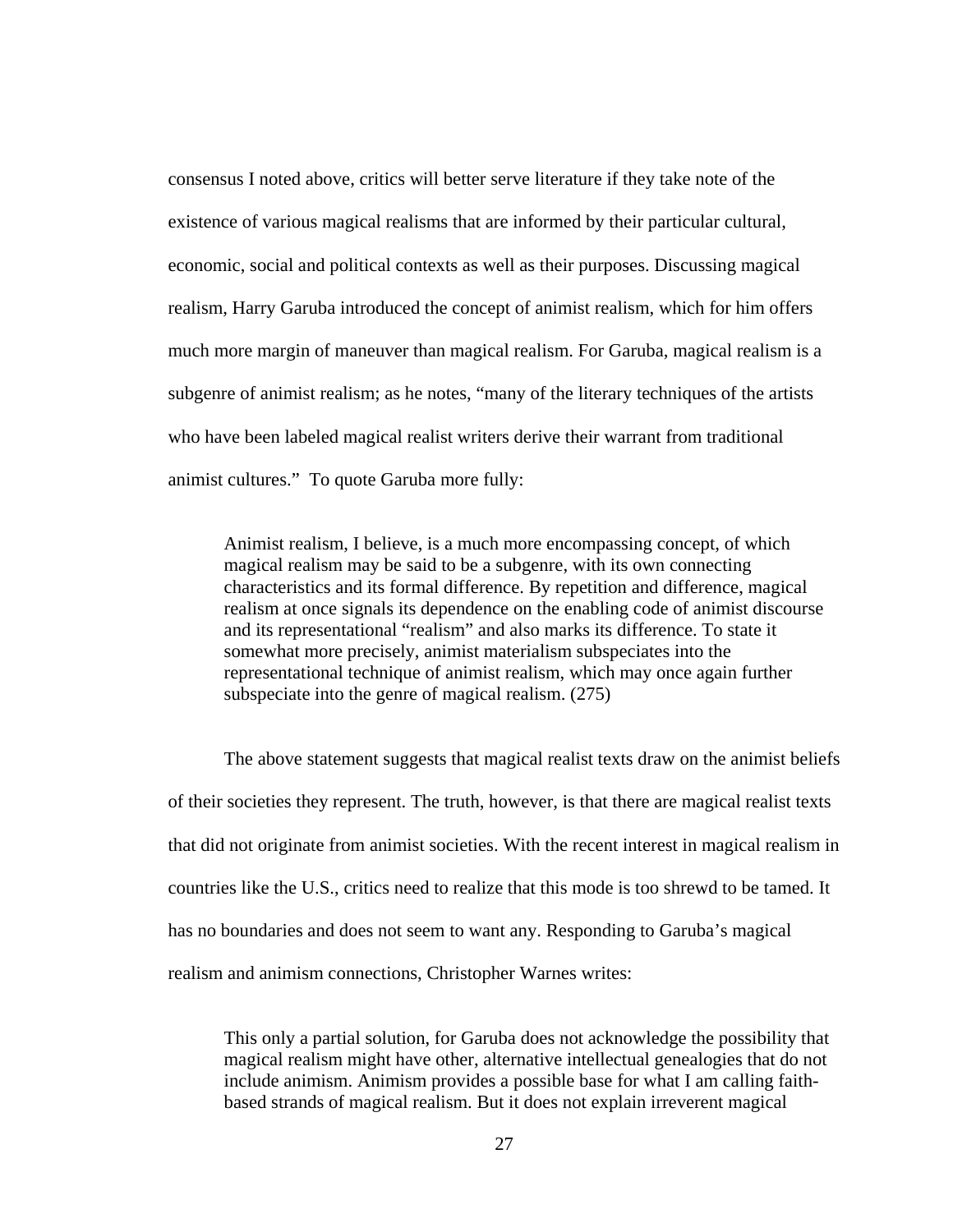realism, as I am defining it, which has a different genealogy that includes rationalism, skepticism, idealism and postmodernism. (128)

Warnes's response suggests that magical realism can very well exist outside the realm of animism. In fact, magical realism has already resisted other critics' attempts to confine it exclusively to Postcolonialism. When Homi Bhabha refers to magical realism as "a literary language of postcolonial writers", I'm not sure whether he means the language is invented for the exclusive use of these writers or it works well for them. In "Psychic realism, Mythic Realism, Grotesque Realism: Variations on Magical Realism in Contemporary literature in English", Jeanne Delbaere-Grant writes: "magical realism is not exclusively a postcolonial phenomenon, but a much older one whose various offshoots require more precise and specific definitions" (249). Delbaere-Grant's call for precise and specific definitions is also a challenge to postcolonial critics who employ a monolithic rubric to assess the magical realism status of texts. For instance, in "Spiritual Realism", a review of Okri's Famished Road, Kwame Anthony Appiah writes: "My own sense is a difference between the ways in which Latin American writers draw on the supernatural and the way that Okri does: for Okri, in a curious way, the world of the spirits is not metaphorical or imaginary; rather it is more real than that of the everyday" (147). Derek Wright has corroborated this point in "Postmodernism as Realism: Magic History in Recent West African Fiction":

Okri does not envisage his world as an imaginary mythic, metaphorical or parabolic construct, after the fashion of the magic realists, or as a surrealist fantasy, as in the folkloric dream-narratives of Amos Tutuola, where the fantastic events occur only in a hallucinated esoteric real sharply differentiated from the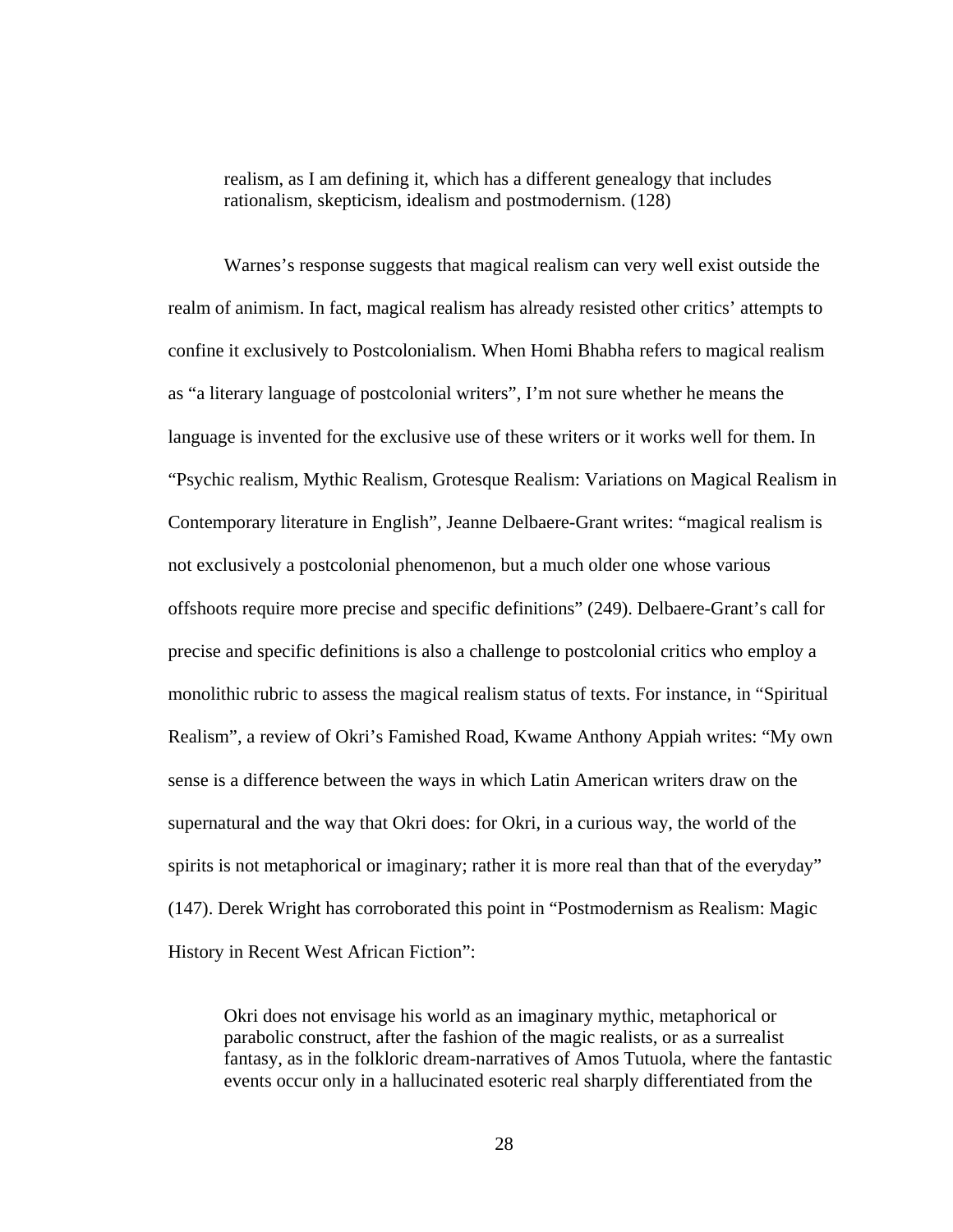real world. The novel's spirit realm is not an approximation to reality but a reality in its own right. (182)

For Appiah and Wright, Okri's representation of the world does not belong to the realm of metaphor and imagination because it is more real than the real one. This, therefore, disqualifies him as a magical realist writer. Contrary to Appiah and Wright's contention, Warnes confirms Okri as a magical realist writer as he emphasizes the latter's use of a multi-dimensional realism, an important feature of magical realism, in *The Famished Road:* 

It is my argument in this chapter that it is exactly this feature of the narrative project behind *The Famished Road* that qualifies the novel as a magical realist text, and that thereby connects Okri with a number of writers specifically affiliated to magical realist modes of narration. The caveat in this observation is that we need to be clear that Okri's is a faith-based, ontological magical realism quite different from the irreverent, discourse-oriented magical realism of a writer like Salman Rushdie. (129)

Warnes reiterates the open secret that there are different types of magical realisms, each of which is shaped by the context and purpose of its creation. Today critics seem to have fully embraced this notion of pluralism in magical realism. And in fact it would almost seem a contradiction in terms if the magic realist writer were forced to subscribe to a certain pattern in order to be considered one. As the chapters will show in details, the three novels in this dissertation are representative of this pluralism. Each of these novels displays a variance of magical realism. Nowadays, there is a growing interest in the study of these variances. Among the critics who have shown that interest, William Spindler comes to mind. In an article entitled "Magical Realism: A Typology",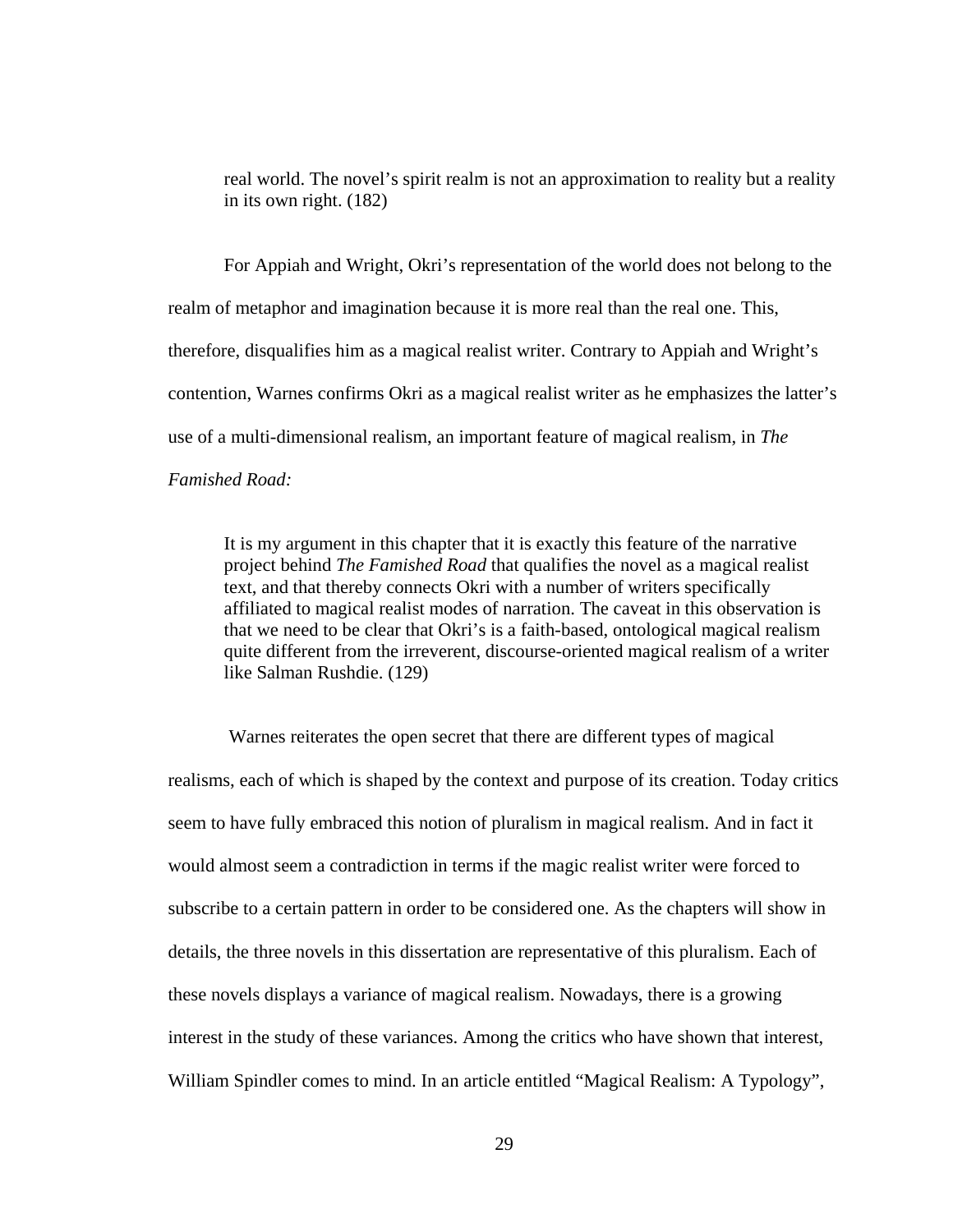he proposes that there are three different types of magical realism, which he insists, are not mutually exclusive:

He calls the first form of magic realism "Metaphysical Magic Realism", which he argues, corresponds to Roh's ideas and the original definition of the term. According to Spindler, this form of magic realism abounds in painting, where unsettling perspectives, unusual angles, or naïve "toy-like" depictions of real objects produce a "magical" effect. In this case, he observes, "magic" is taken in the sense of conjuring, producing surprising effects by arrangement of natural objects through tricks, devices or optical illusion. In literature, Spindler locates Metaphysical Magic Realism in texts that produce in the reader a feeling of unreality by the technique of verfremdung, by which a familiar scene is described as if it were something new and unknown, but without dealing explicitly with the supernatural. (79)

Spindler refers the second form as "Anthropological Magic Realism", where the narrator has "two voices". Sometimes he/she depicts events from a rational point of view (the "realist component) and sometimes from that of a believer in magic (the "magical" element). This form is characterized by the author's adoption of the myths and cultural background of a social or ethnic group. Here the word "magic" is taken in the anthropological sense of a process used to influence the course of events by bringing into operation secret or occult controlling principles of Nature. (80)

Finally, Spindler terms the third type of magical realism "Ontological Magic Realism", which he says, contrary to Anthropological Magic Realism, resolves antinomy without recourse to any particular cultural perspective. In this form of magic realism the supernatural is presented in a matter-of-fact way as if it did not contradict reason and no explanation are offered for the unreal events in the text. The writer of this form does not rely on the mythical imagination of pre-industrial communities. Instead, the total freedom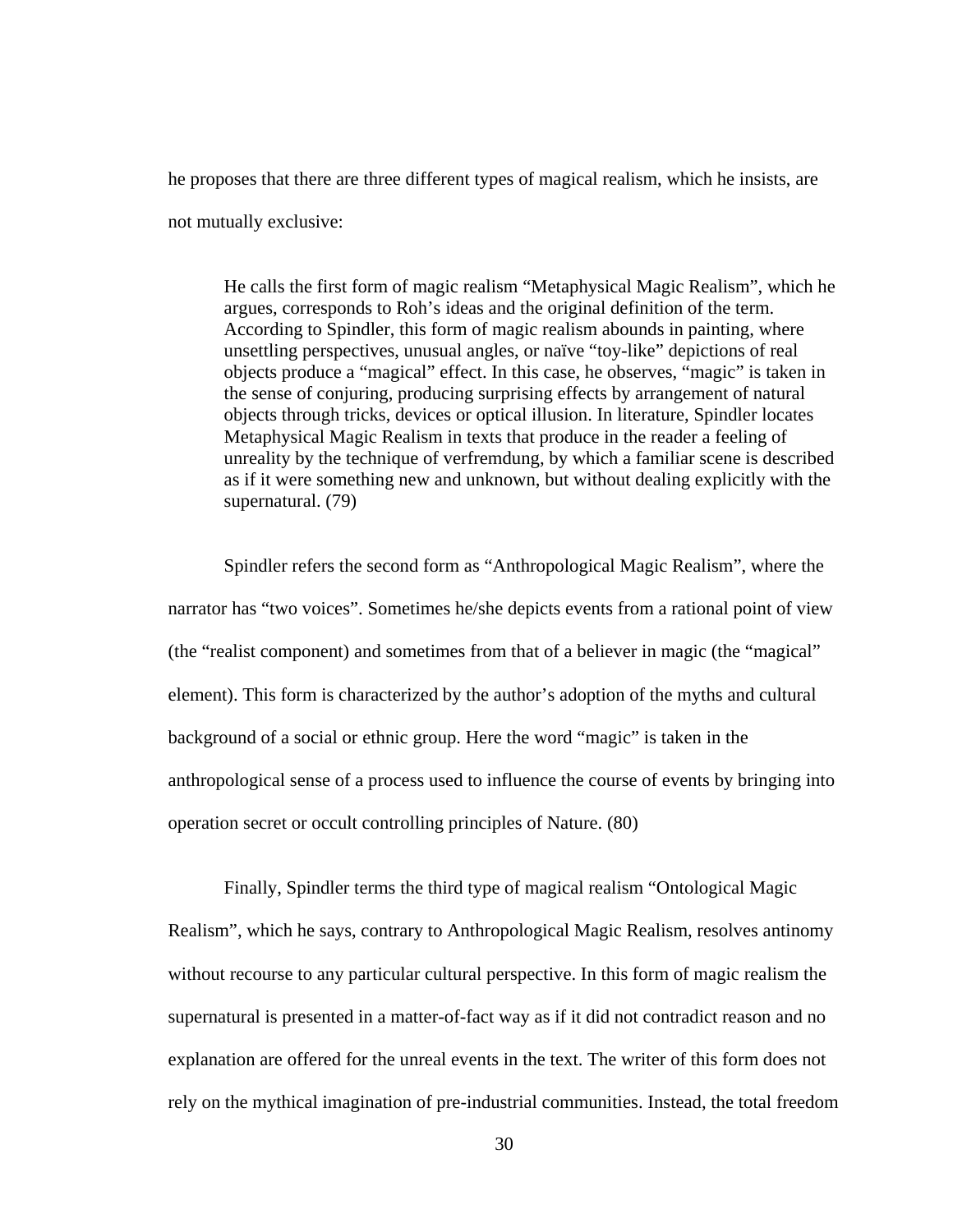and creative possibilities of writing are exercised by the author, who is not worried about convincing the reader. The "magic" in this form refers to inexplicable, prodigious or fantastic occurrences which contradict the laws of the natural world, and have no convincing explanation. (82)

Even though the focus of this dissertation is not the discussion of different types of magic realism modes, Spindler's meticulous study referenced above deserves a particular attention, because it sheds light on the different types of magic realism present in the three novels under discussion. In addition, in a very surprising way, it reinstates writers such Chief Fagunwa, Amos Tutuola, and even Wole Soyinka in the magical writing tradition. The merit of this study lies in its reaffirmation of the non-monolithic nature of magical realism. This mode, I argue, can be taken as a master hat that can be worn by any writer whose agenda makes its use necessary. It has no historical or geographical boundaries. Thus writers from anywhere could embrace this narrative mode, should their purpose and vision require its use. This is my focus in this dissertation, as I seek to demonstrate that magical realism is used in the three novels under discussion as an aesthetic of necessity. As an aesthetic, magical realism's strength resides in its nonmonolithic nature. Each magical realist text is distinct from other magical realist texts, but what unites them is their ability to treat the supernatural as if it were natural and mundane. In Warnes' words, "magical realism is a mode of narration that naturalizes the supernatural, that is to say, a mode in which real and fantastic, natural and supernatural, are coherently represented in a state of equivalence" (3). As necessity, magical realism is employed to address the persistence of corruption, oppression, neocolonialism that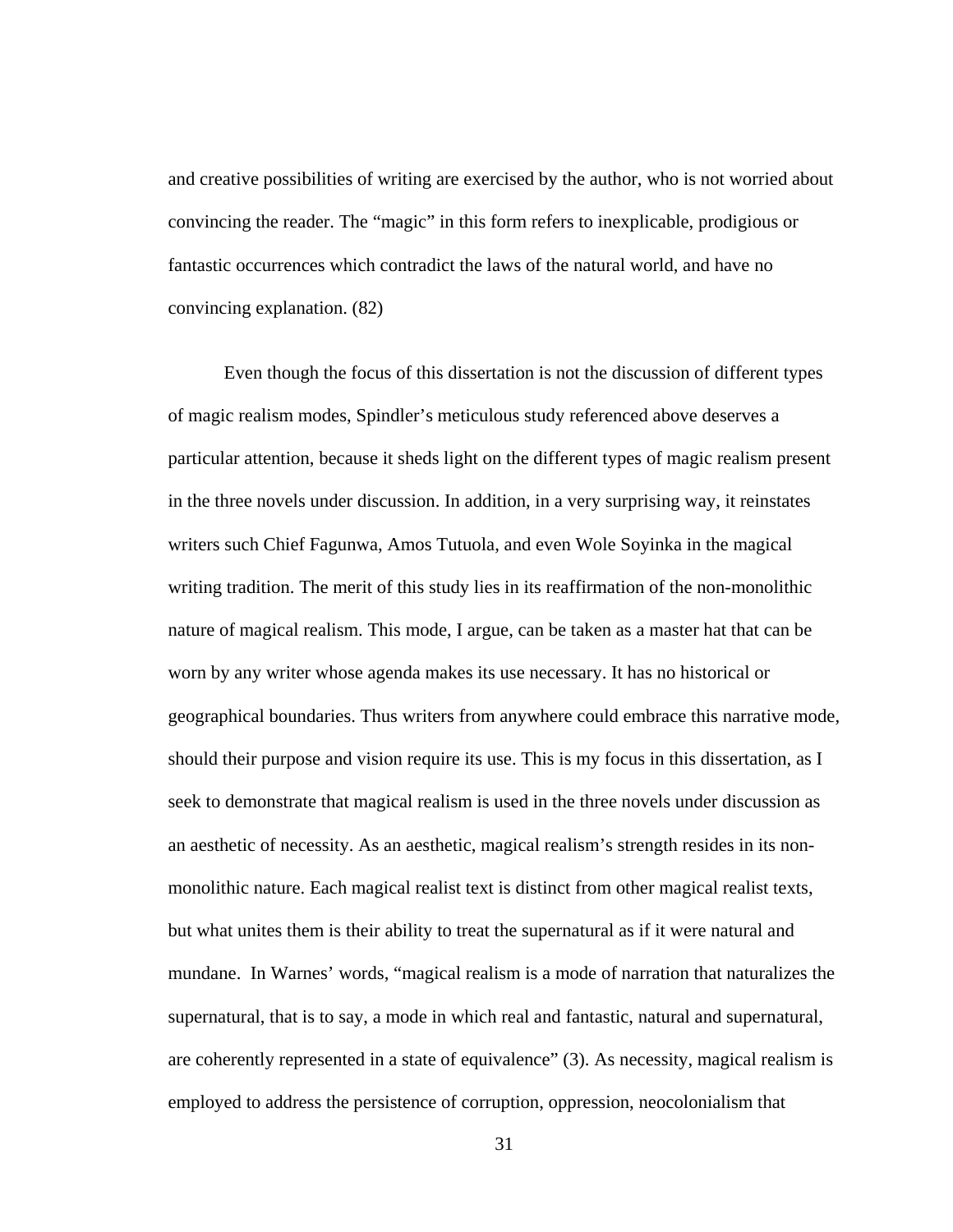realism cannot adequately represent because of its limitations pertaining to time, space, its Western origin as well as its complicity in the creation of the very situation the novelist writes about.

An examination of these novels reveals that Laing, Okri, and Ngugi employ magical realism narrative mode by necessity in order to imaginatively chronicle the perverse effects of colonialism, neocolonialism, politico-managerial, socio-cultural and economic crises that have connived to sequestrate their respective countries in a permanent state of chaos and hopelessness. For instance, Kojo Laing grounds his magical realism in the rich Asante folklore and relies on his extraordinary linguistic ability to transcend the status quo and negotiate the deceptive divide within races, between races, within nations and between nations. In so doing, Laing subtly repudiates the notion of racial, cultural, and linguistic purity. Indeed his use of a hybrid language in the novel suggests a call for unity of all cultures and people of the world. It also shows the complementary role of cultures.

In *Woman of the Aeroplanes*, through Kwame Ata, the bad twin and Nana Pokua, the spiritually powerful woman, one sees the influence of Akan folklore, matriarchy and even some esoteric elements. Kwame Ata symbolizes the Asante trickster (Ananse) very popular in Akan folklore, and Pokua, the indispensable role of women in Akan society as well as their supposed association with witchcraft and occultism. In the novel, Kojo Laing features two immortal communities that have freely chosen to sever ties with their surrounding communities. It is a move that allows them greater freedom to thrive outside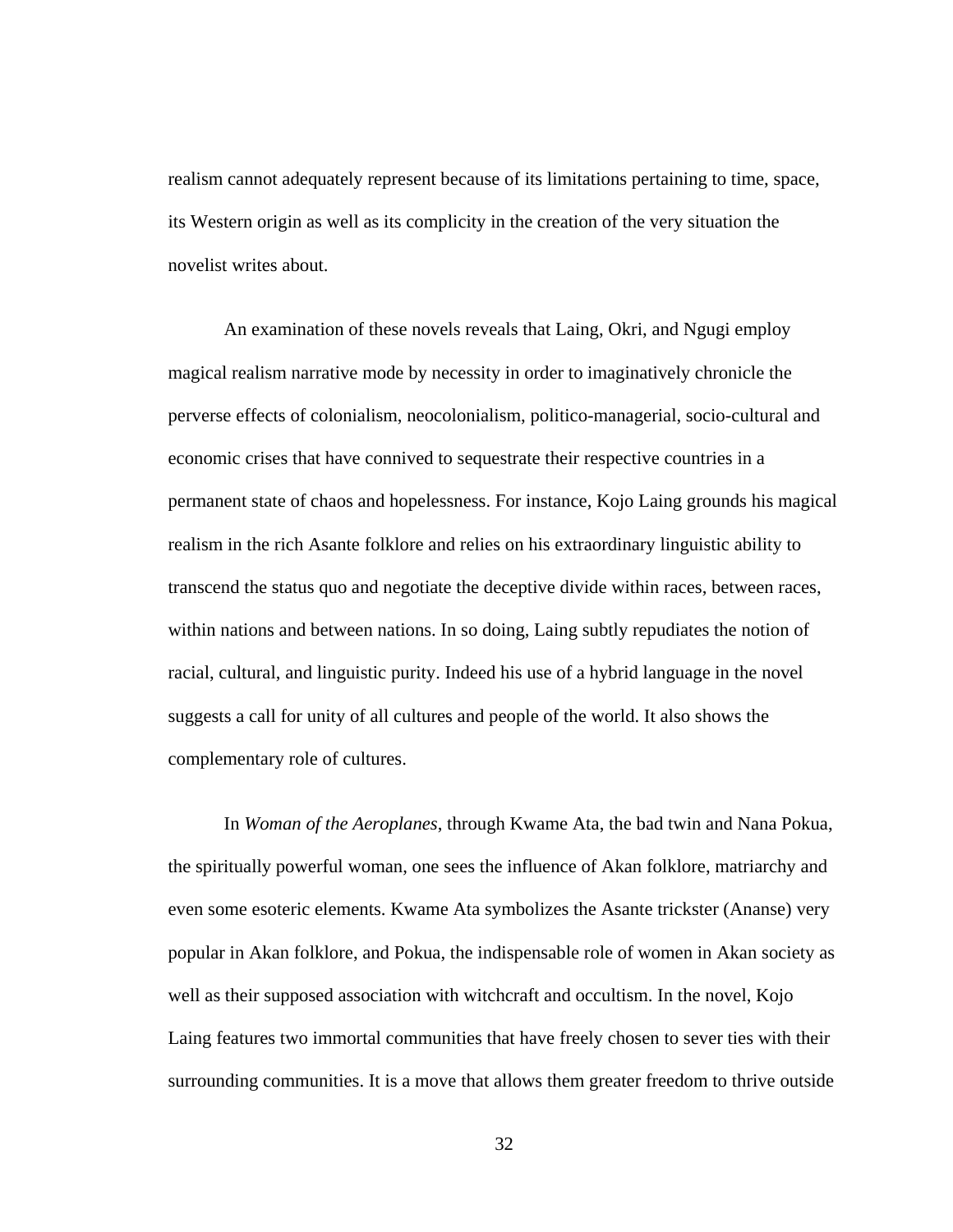any given constraints. In Tukwan, the mystic inventor, Kwame Atta proposes "the democratization of family genetics" in order to facilitate the inheritance of body parts out of family pool. He swears that "this would reduce guilt, tribe … and paradoxically, increase the space of individuality available to each person" (27). This is Laing's way of breaking away from the idea that ancestry, past, or history determines man's identity. In fact, I argue that this is a total demarcation from the ideology of cultural nationalism that dominated African literature for decades. Laing does not reject Africa's past, but he emphasizes the possibilities available to those who live outside any pre-given circumstances. The call for the democratization of family genetics on the eve of the trip to Levensvale is meaningful, for it allows Tukwan residents to reaffirm their selfhood, thereby opening them up to new encounters. Therefore, *Woman of the Aeroplanes* is also a critique of postcolonial identities and their formation, where selfhood has often been compromised. Laing does not believe in a predetermined identity. Instead, he believes that identity is determined in the present and remains in perpetual transformation. Above all, it is an acerbic critique against African writers and political leaders whose efforts aim at revisiting and celebrating Africa's past in their attempt to forge a genuine cultural identity. It is also an attack on the notions of cultural homogeneity and superiority often used by the dominant groups to oppress other people, be it within a race or between different races.

Ultimately, in *Woman of the Aeroplanes*, Laing argues that the development or survival of postcolonial Africa must not depend upon its past or socio-political environment; rather, it must count on its ability to transform itself through encounter with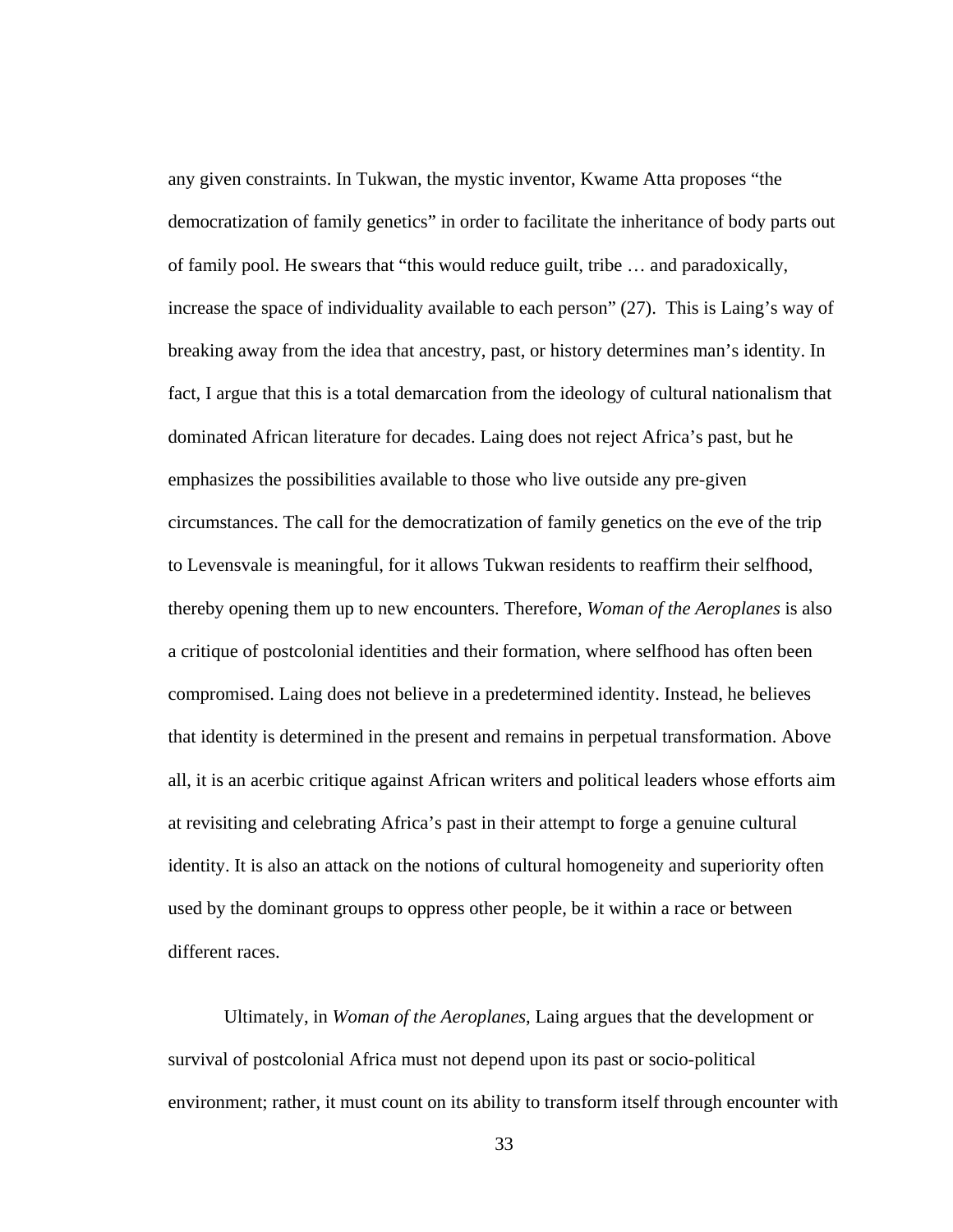the world; in other words, through economic, social, cultural, and political integration, interconnection, dialogue and exchange. In this novel the reader experiences magical realism immediately. Nana Pokua, the powerful mother of Tukwan is known as the mistress of two small aeroplanes which both stood at the level of her lips: one at her upper lip, and the other at her lower lip. As for how she brought the planes to Tukwan, that still remains a mystery. This, I will argue validates the utopian life alluded to by Gabriel Garcia Marquez as he justifies his use of magical realism by his commitment to creating a new utopia capable of affording the oppressed people freedom of choice, thought, and action.

Ben Okri's magical realism is built upon a very popular Yoruba cultural myth. His magical realism can be identified as anthropological magical realism, based on Spindler's framework. *The Famished Road* is set at an intersection where the forest, the road and Mme Koto's bar meet. The novel's protagonist, Azaro is an "abiku" a spirit child who dies and returns repeatedly. The myth of "abiku" exists in most traditional African societies. *In Fertile Crossing, Pietro Deandrea* writes: "…Okri's magical realism, therefore, is rooted in an indigenous belief-system, but it must be noted that this system has non-Yoruba, pan-Nigerian implications." For instance, my own "Tem" ethnic group in central Togo refers to the spirit child as "esso varu", which means God's gift. The spirit children are believed to inhabit two worlds- the real world and the spirit world. They are believed to have two loyalties; this causes them to be in permanent struggle, in which the spirit world always wins, unless negotiations through libations and animal sacrifices are performed to appease the latter. In this case the spirit-child will stay, but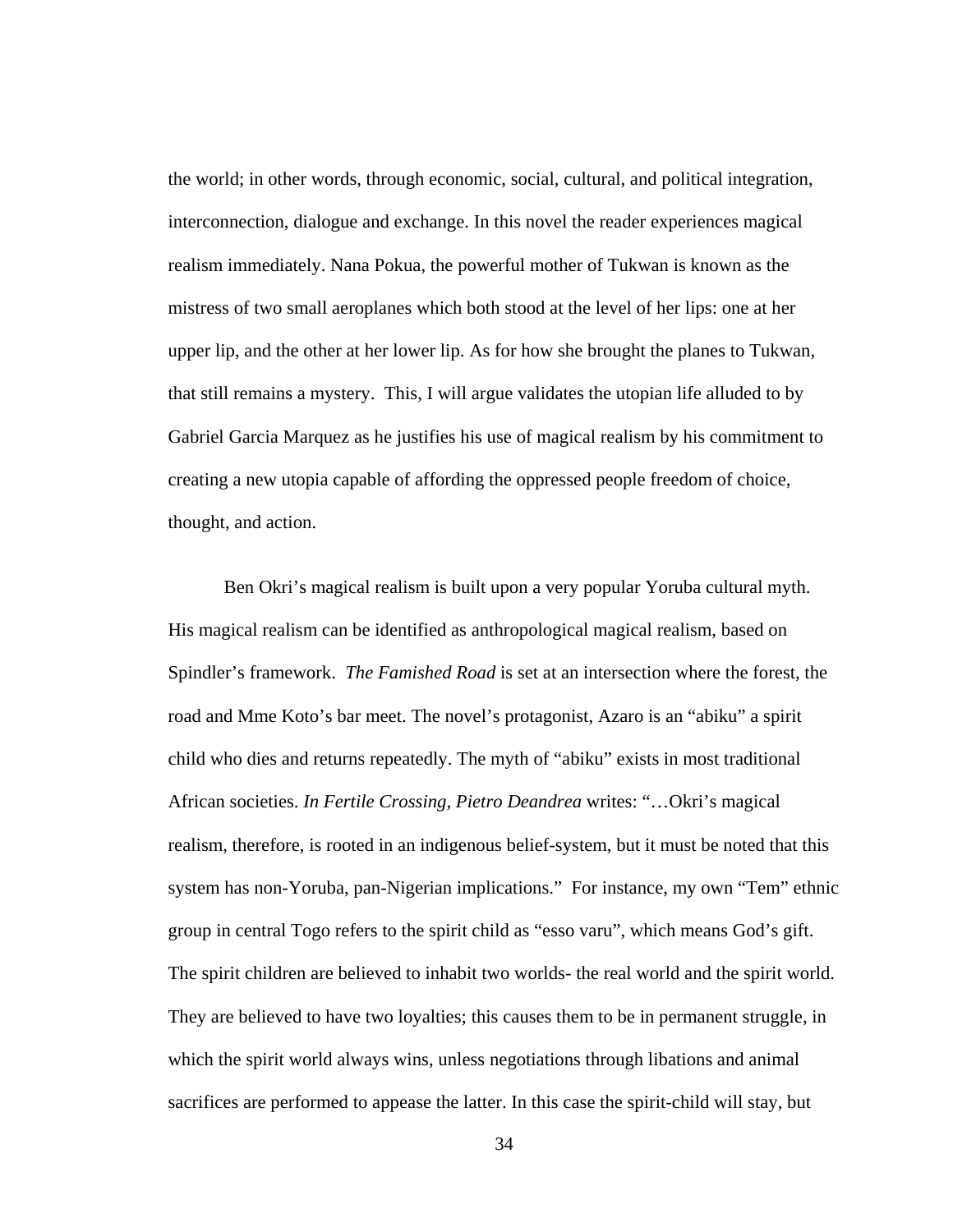still, there is no assurance that the ties with the spirit world have been completely severed. The spirit world may continue to haunt him. Such is Azaro's tragedy; he has decided to remain in the real world and be the only child of his poverty-stricken family. Instead of bringing his family peace, he brings them suffering because his spirit brothers want him and they always try to lure him and take him away.

In *Famished Road*, Okri likened Nigeria and Africa to the "abiku". The history of Africa is that of endless rebirths. In fact, after the depopulation of Africa by the slave trade, came colonialism, after colonialism came the despotic regimes. Like Sisyphus, Africa seems to be condemned to keep rolling the rock up the mountain. When one looks at the back and forth of Africa today, one feels like asking, "What's wrong with this continent? Such a rich and vast continent is being wasted by wars, genocides, corruption, despotism, nepotism, venality, dictatorship, abject poverty, but to list a few". In postcolonial Africa, everything is in perpetual beginning; there's no movement forward. Postcolonial African countries are the lands of political and economic status quo. No development seems possible because the lands are controlled by people with evil intent the politicians and their foreign allies who continue to rule Africa by proxy. Recently, a frustrated African politician asked the French government officials, the supporters par excellence of African despots: "Why do you think that a democratized Africa is incompatible with your interests?"

The exasperation of this politician is similar to that of Okri and other magical realist writers. When social injustice and political prestidigitation preside over the countries outside any legitimacy and distilling fear and terror in the mind of citizens,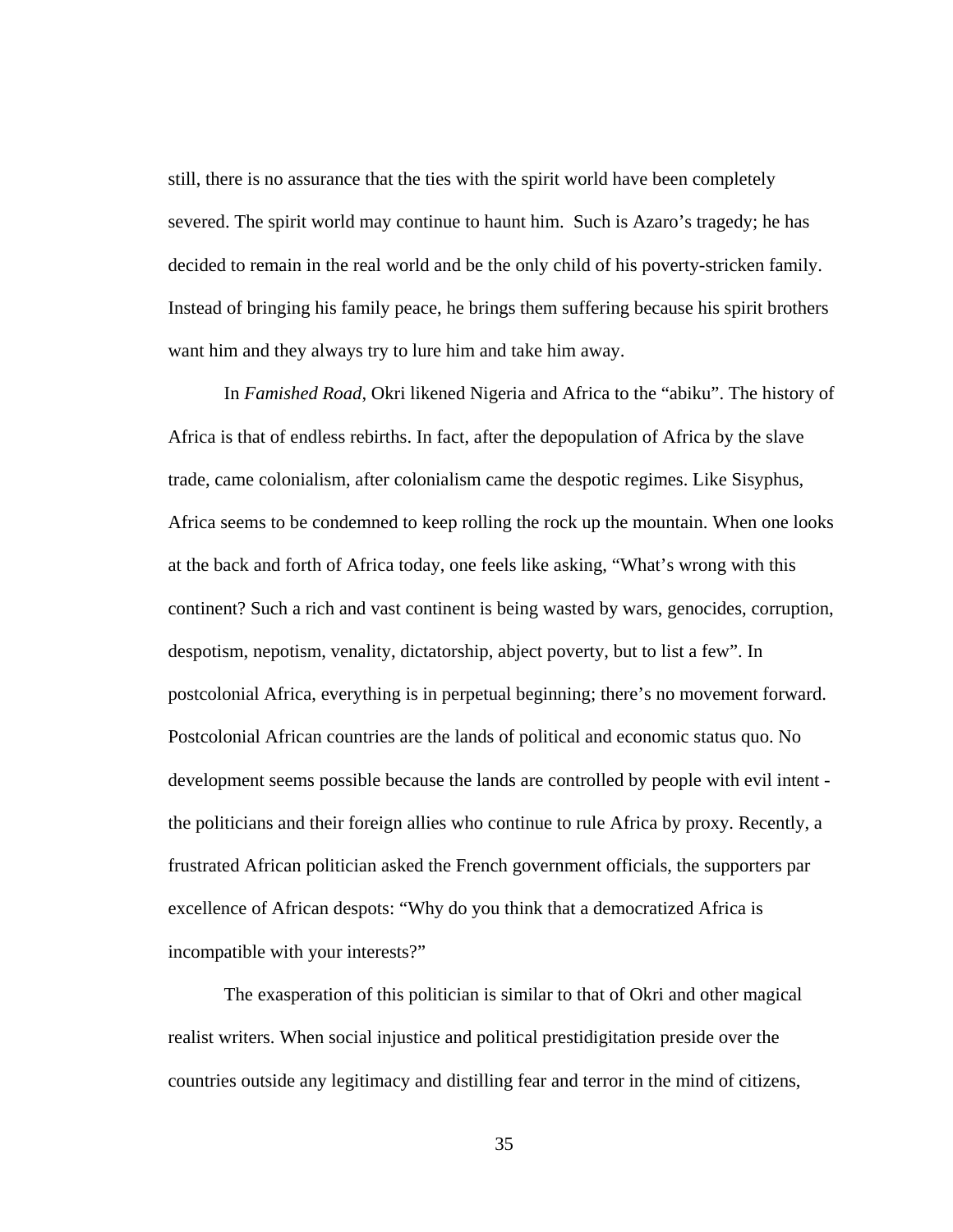which is the case in many postcolonial regions today, the writer has the supreme duty to find adequate modes of narration to carry his/her message. Thus, magical realist writers find their individual ways to subtly allow the supernatural, the fantastic, and the imaginary in their work. Okri makes his use of the supernatural acceptable and understandable by grounding his work in the Yoruba myth of abiku. This Yoruba myth and other supernatural occurrences in the novel give Okri the necessary tools he needs to imaginatively chronicle the pursuit of the dead end to which the political, social, economic, colonialism, neo-colonialism, corruption, bribery, bad governance, and political opportunism have all conspired to condemn Africa in general and Nigeria in particular. During an interview with Jane Wilkinson, Okri insists that, "myth is what makes it possible for those who suffer and struggle, whatever the suffering, to live and sleep and carry on" and adds that "a society's dreams and its myths and its perception of reality is in the inviolate … area of the African consciousness that has remained immune to the effect of colonialism" (qtd in Wright 159). This statement speaks to the reasons behind Okri's use of magic realism and confirms that he does so by necessity.

Among the three writers I discuss in this study, Ngugi has been the most unequivocal about his use of magical realism in his novel. Even before the publication of *Wizard of the Crow*, the novel that earned him his place among magical realist writers, responding to a question about the current situation in Africa during an interview with Mills, Ngugi sums-up his intention and reasons for embracing magical realism: "Things are so bad I think the only way to write about it is utter fantasy, fable-it is so awful!" Here Ngugi is explicitly suggesting that the narrative mode he utilized in the past cannot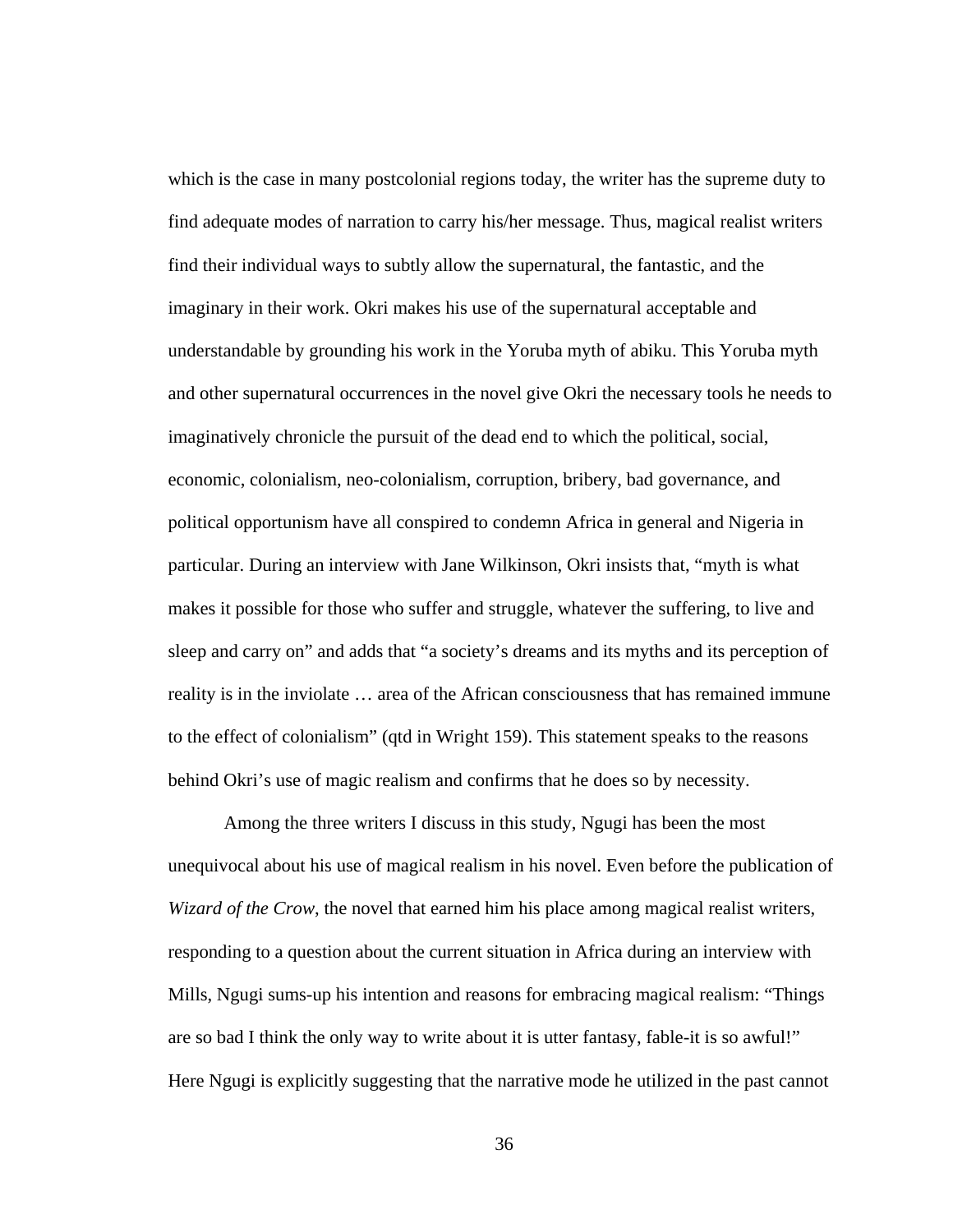adequately comment on the current situation in Africa. For Ngugi, the fantastic and the fable, both elements of magic realism, are necessary means that enable him to depict the current political, social, cultural, and economic chaos in Africa.

As Ngugi sets his novel in the mythic republic of Aburiria with a nameless ruler, he plants the décor for this needed aesthetic. Here he uses Aburiria and its Ruler as a metaphor for all African countries and their political leadership. I argue that *Wizard of the Crow* represents a "master hat" that fits any postcolonial African country. For instance, like Ngugi's Kenya, countries such as Zaire, Nigeria, Guinea, Cameroon, and my native Togo became independent in the 1960s. Unfortunately, the euphoria provoked by these independences was short-lived, as groups of national elites or military forces who hijacked the political process became determined to remain in power ad infinitum, even if that calls for the extermination of the very people they must protect. Ngugi is aware that the present situation in Africa is caused by the self-serving political leadership. He is also convinced that this situation, even though caused by real people, defies human wisdom. Thus, he turns to the fantastic, the fable, the myth, the magic, and satire for its depiction. Like in Aburiria, instead of good governance, most postcolonial African leaders resort to brutality, corruption, nepotism, improvisation, zeal, magic, political assassinations in order to strengthen their grip on power. As a veteran socio-political critique who believes in the obligation of the artist to commit him/herself to social and political justice, Ngugi has come to realize that only the writer's imagination combined with his/her transcendence of realism could help him/her comment on the current chaos in African cul-de-sac.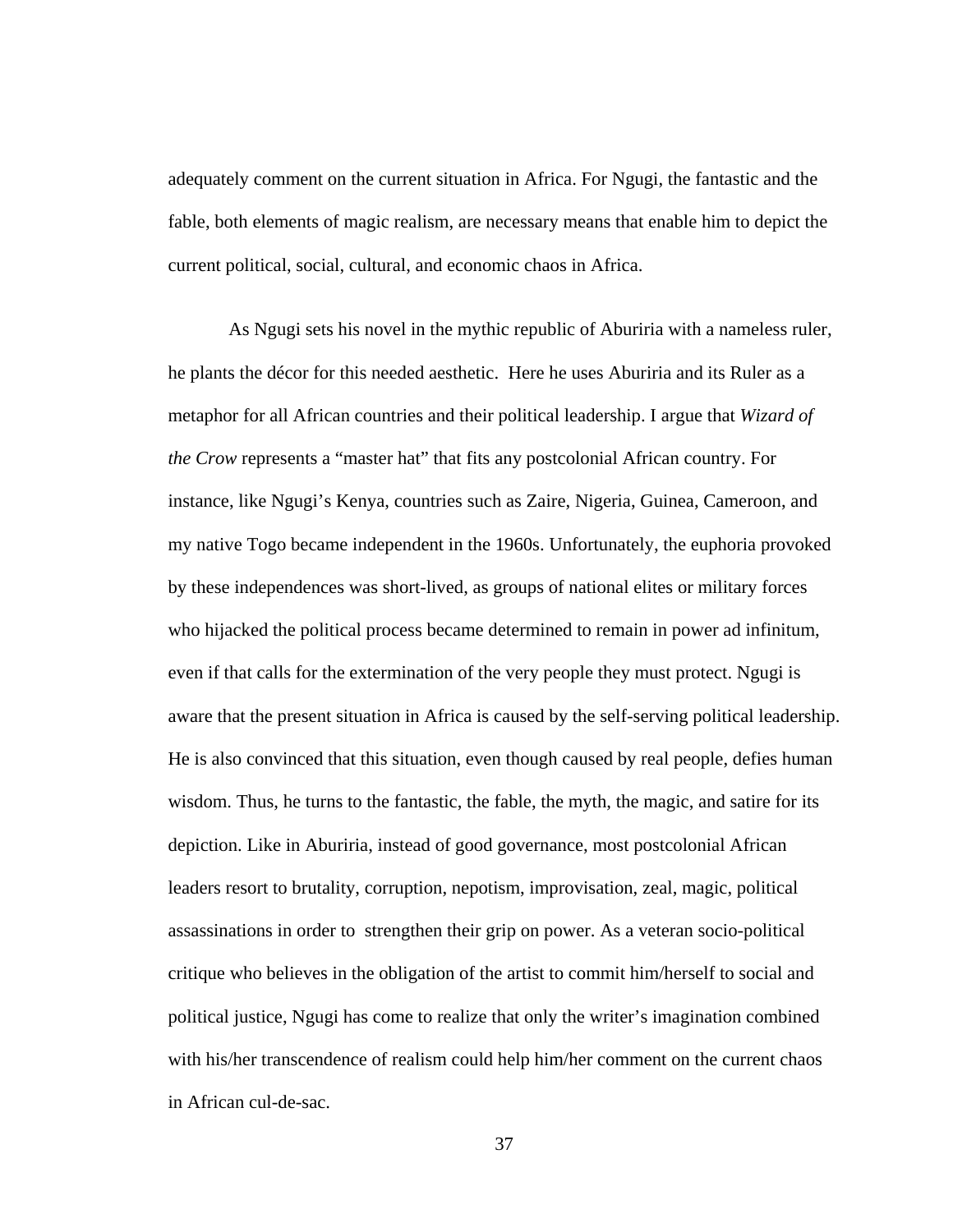All these writers take advantage of the limitless possibilities magical realism offers them in their attempt to chronicle the situation in postcolonial Africa. The choice of this mode reflects the kind of issues these writers seek to address; in fact magical realism is born out of necessity. This dissertation, therefore, seeks to demonstrate that the three writers under discussion employ magical realism as an aesthetic of necessity, thereby emphasizing the differences born out of the specific contexts of their production. Their writing shows the non-monolithic nature of magical realism and reaffirms its pivotal role in the world's literatures.

Divided into five chapters, this dissertation examines the emergence of magical realism and its various uses as represented in the novels of the Ghanaian writer Kojo laing, the Nigerian writer Ben Okri, and the Kenyan writer Ngugi wa Thiong'o respectively, *Woman of the Aeroplanes*, *The Famished Road*, and *The Wizard of the Crow*. Each chapter addresses the unique way each of the writers above appropriates magical realism in order to adequately pursue his purpose.

The introductory chapter discusses magical realism as an aesthetic of necessity from its original application of art criticism to its current intervention in the postcolonial literary criticism. It offers critics' definitions of magical realism as well as my own definition of the term in regard to the context in which I examine it.

Chapter two draws on Sartrean Existentialism to discuss the limitless possibilities that magical realism affords Kojo Laing as he attempts to critique and free mankind from cultural and historical a priories and the complex of racial superiority, thereby enabling a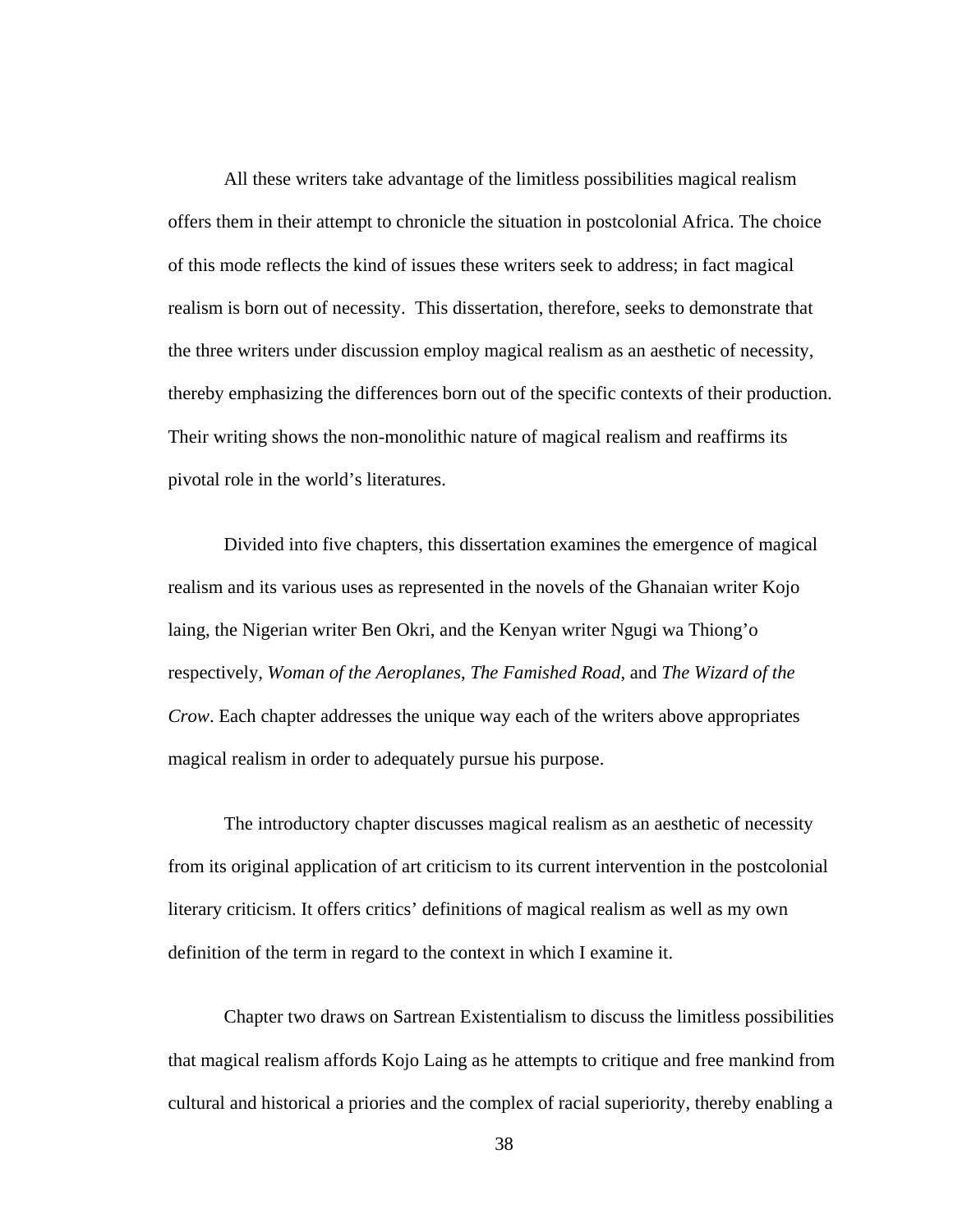re-emergence and self- reinvention of the oppressed groups and a genuine renegotiation of their socio-cultural relations with the privileged groups. I argue that Laing's magical realism is existentialist because it reaffirms the freedom of man so dear to Jean Paul Sartre. In *Existentialism is Humanism*, Sartre writes: "Man is not only that which he conceives of himself to be, but that which he wills himself to be, and since he conceives of himself only after he exists, just as he wills himself to be only after being thrown into existence, man is nothing other than what he makes of himself" (22). Sartre's emphasis on individual subjectivity derives from his beliefs that existence precedes essence; in other words, man exists first before becoming what he is. It is based on the postulate that man is born free and that whatever he becomes is a result of his free choice. Implicit in Sartre's philosophy is the claim that man should free himself from any *a priori* such as family, culture, history in order to allow himself room for self-invention. In *Woman of the Aeroplanes*, Laing uses magical realist devices to offer his characters the necessary means to fulfill even their most extreme desiderata. In the novel the characters have the latitude to do things at will.

Chapter three discusses Okri's use of the "abiku" myth to depict the condition of post-independence Africa in general, and Nigeria in particular. In his review of *The Famished Road*, Kwame Anthony Appiah writes: "My own sense is that there is a difference between the ways in which Latin American writers draw on the supernatural and the way that Okri does: For Okri, in a curious way, the world of spirits is not metaphorical or imaginary; rather, it is more real than the world of the everyday." (147). Drawing on this valuable claim by Appiah, I argue that Azaro's tumultuous and uncertain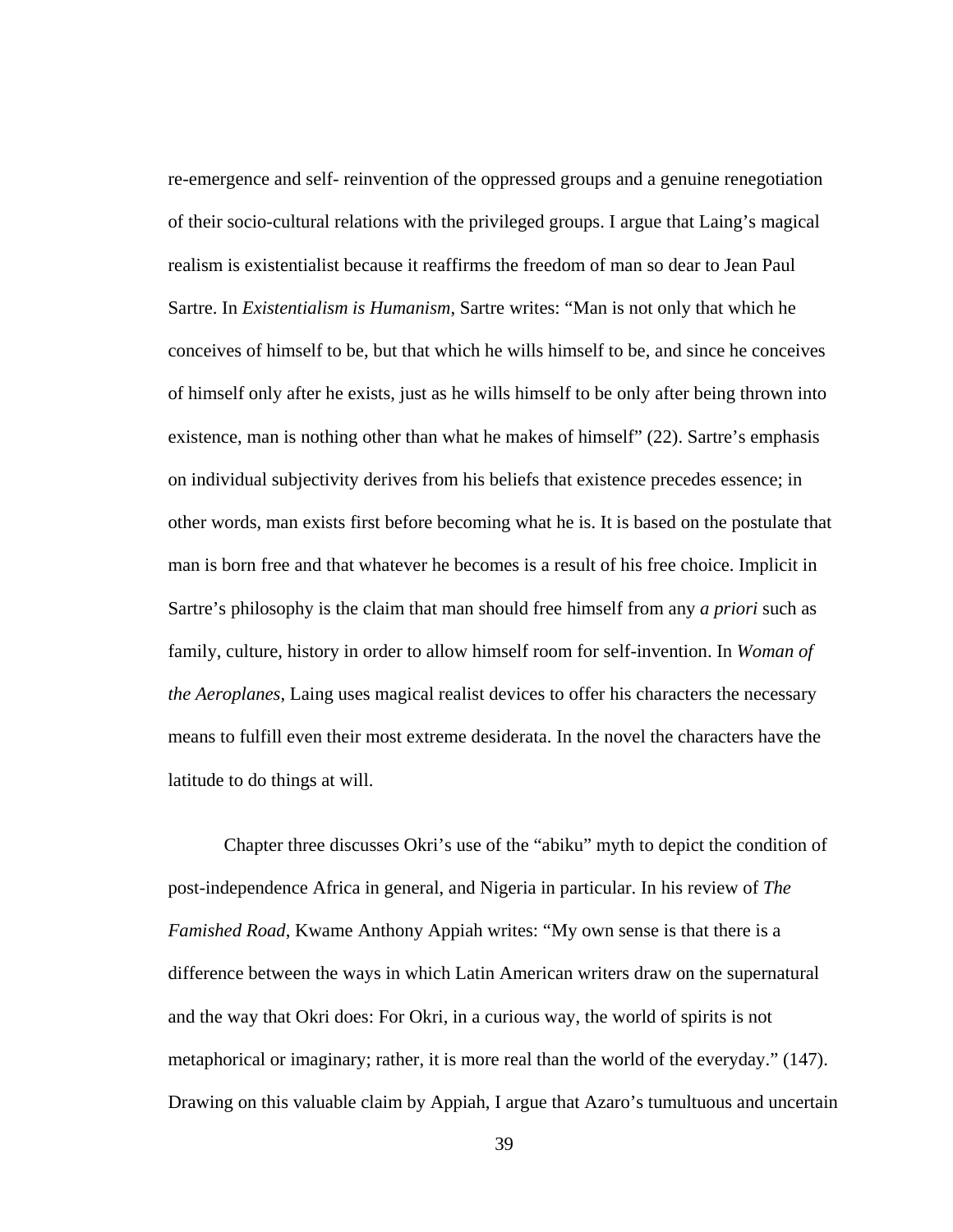life is a parable of postcolonial African condition. In other words, Azaro's restless life epitomizes the endless struggle for survival in Africa. In Yoruba mythology "abiku" are spirit - children that are believed to be born to die repeatedly. The myth, an essential feature of magical realism makes it possible for Okri to adequately interpret the peculiar situation of postcolonial Nigeria and by extension, the postcolonial Africa.

Chapter four examines Ngugi's uses fabulous realism and satirical magical realism to depict the social, economic, and political situations of postcolonial Africa. In *Wizard of the Crow*, Ngugi fuses fable, fantasy, magic and reality, and coats all with satire to adequately address the present extraordinary situation in Africa. For him, I argue, fabulous and satirical magic realism is an esthetic of necessity, as he himself declares during an interview, "Things are so bad in Africa today that the only way to write about it is utter fantasy, fable." In other words, Ngugi believes that he can draw on folklore to delineate the current situation in Africa. As mentioned earlier, Ngugi purposely sets his novel in the imaginary republic of Aburiria with a nameless ruler, in order to make his use of the needed aesthetic possible. In the novel almost all the events are either invented or exaggerated and are all left at the mercy of a story teller who acts as a narrator. Ngugi firmly believes that only fable, fantasy, the imaginary and some satire can deal with a situation that has become immune to realistic depiction.

Chapter five concludes this dissertation; it will explore the necessity and the aesthetic that are embodied in these, and will suggest the way in which the writers offer the kind of hope that Marquez sees as the core of magic realism. It sums-up the previous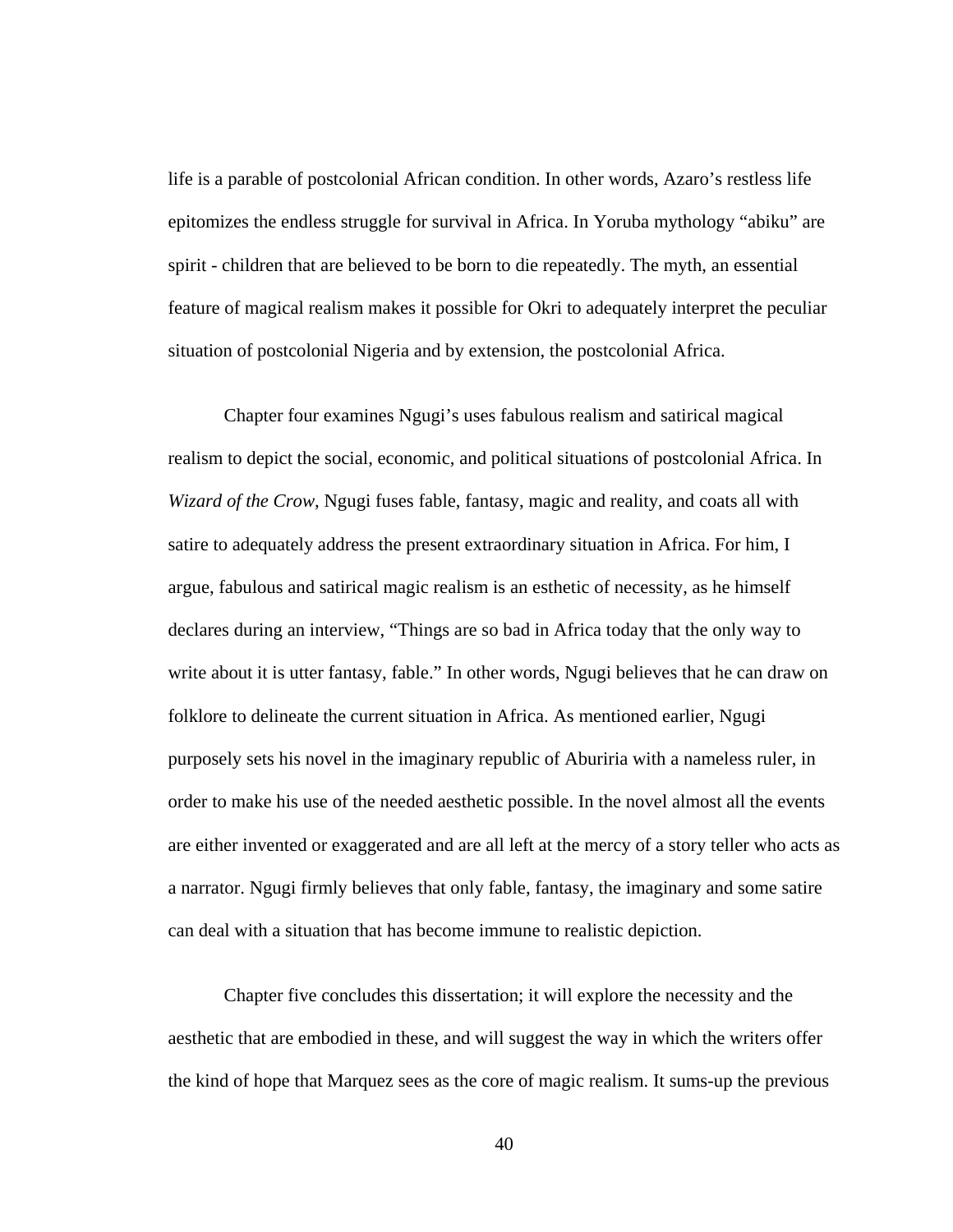four chapters around the central argument that Laing's *Woman of the Aeroplanes*, Okri's *The Famished Road*, and Ngugi's *Wizvard of the Crow* partake of an aesthetics that has been intentionally embraced because of the limitless possibilities it affords each of the writers. Furthermore, this section will look into the differences and patterns among these novels, thereby suggesting how they each contribute to an understanding of the particular culture and society they depict and how together they suggest paths toward an emerging Africa. The final part of this section will shed light on how through their utopian invention of limitless possibilities, the authors of these novels reignite the flame of hope for the entire continent. The prevalence of African myths, folktales, fables, witchcraft, and traditional religions in these texts is far from gratuitous. In fact it is an unambiguous statement that the remedies to the current crisis in Africa reside neither in the abandonment of Africa's past nor its ostentatious celebration, but in African people's willingness to be inspired by it.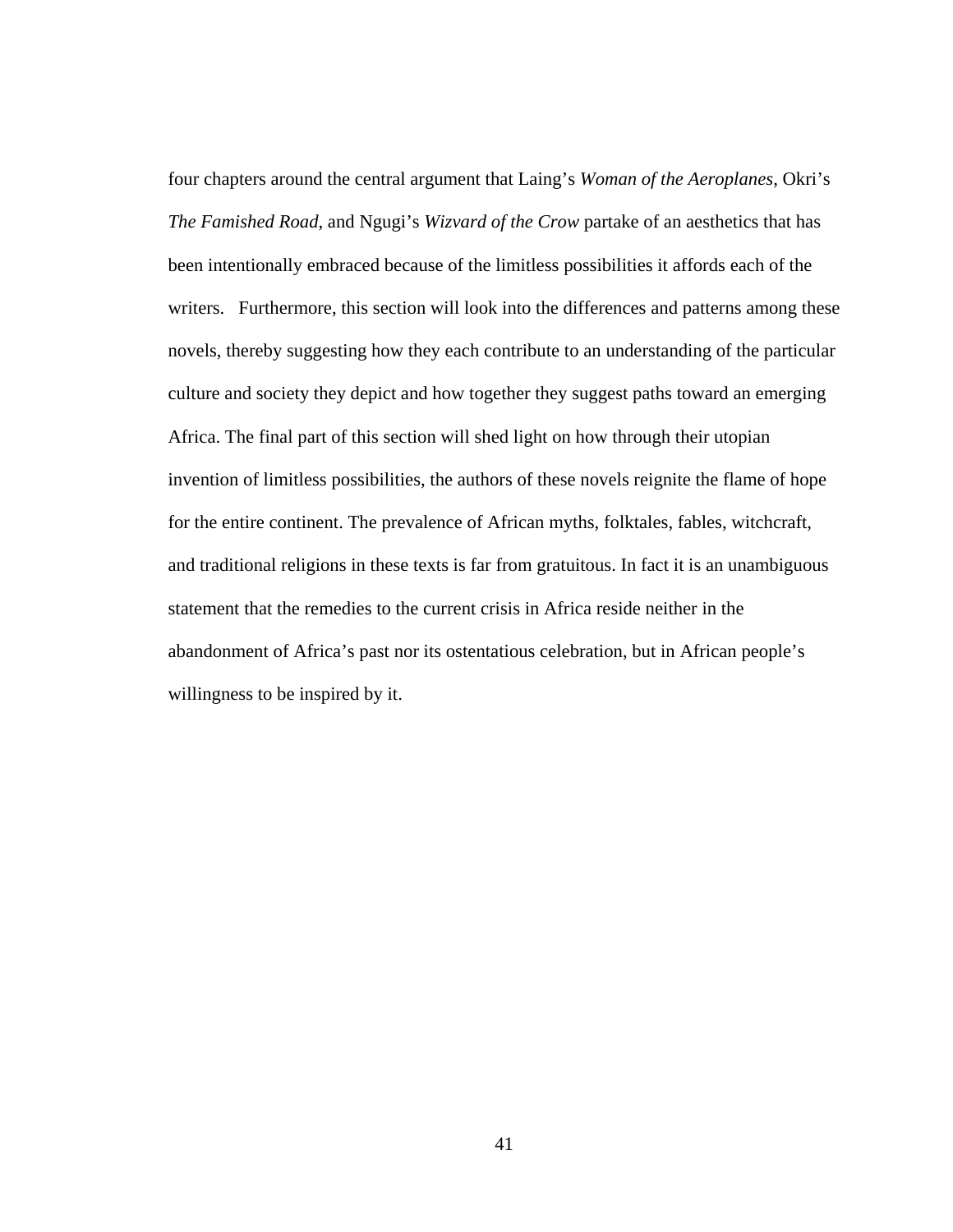## **CHAPTER II**

## **TOWARDS A WORLD OF LIMITLESS POSSIBILITIES: EXISTENTIALIST MAGICAL REALISM IN KOJO LAING'S** *WOMAN OF THE AEROPLANES*

## **Existential Magical Realism as Critique of Cultural Nationalism**

History never walks here, it runs in any direction. We have been building something different here for years and years, and you just want to come and discover a whole town by accident, then pulls down a house that doesn't conform to building regulations in Kumasi! What have we had to do with Kumasi since it banished us for subversive activity, for refusing to listen to *all* the songs of the ancestors? A quarter of the spirits of the ancestors will do, we shall fill the other three quarters. (1)

On the very first page of *Woman of the Aeroplanes*, Kojo Laing unveils the central point of his novel; that is his firm belief that if man frees himself from any pregiven conditions, such as race, history, and nationality, he will enjoy the limitless possibilities that surround him. Even though Laing does not completely reject the influence of human's past in his present and future life, he does affirm that what man becomes is largely dependent upon his own effort. The inhabitants of Tukwan, the banished and invisible utopian town, have courageously refused to listen to "*all* the songs of the ancestors", because they want the freedom to shape their destiny according to their aspirations. In doing so, they reject the notion of predetermination that is believed to inform the now and here of people. In fact, it is an affirmation of independence of mind and actions so dear to Laing. Despite the extraordinary nature of their actions, the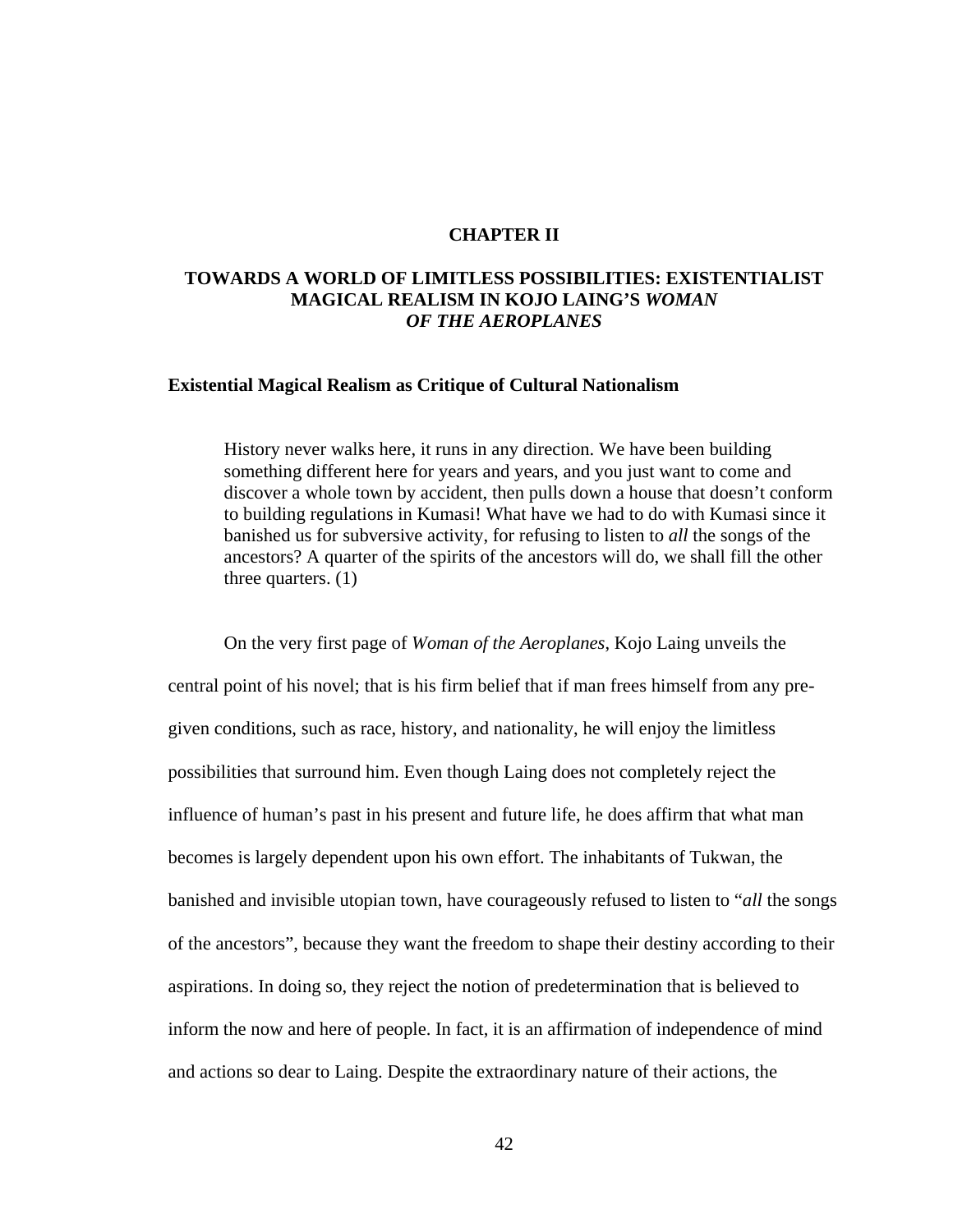aspirations of the residents of Tukwan are realistic, but their fulfillment depends mostly upon their individual and collective openness to the outside world. The novel features two communities, one in Ghana and the other in Scotland. The two communities inhabit respectively Tukwan and Levensdale, both invisible to their surrounding towns. The inhabitants of Tukwan are immortal and live extraordinary lives, as is exemplified by the many wonderful characters of the book: there is Pokuaa, a buy- and-sell woman who perfumes her airplanes every morning with frangipani lavender; she is the mistress of two small aeroplanes which both stand at the level of her lips (4). Moro, who dreams to corule Tukwan Nana Bontox, dresses his Mercedes Benz in blue underwear, plastic, to keep the world away (7). There's Tay, the lawyer, who, in the absence of crime, makes up and defends cases against himself; he proposes a decree banning all expectations of the immediate future (9). Kwame Atta, the inventor, who often tries to shed his body to let a better person occupy it; he invented the stupidity machine that reveals the truth about everyone's past, and his twin brother Kwaku, who is so burdened by goodness that he walks with a stoop (2-3). And Kofi Senya, the spiritual shrine master smokes his pipe with a vulture perched on it (2). In Tukwan, yawns and laughter can be collected by a tractor and measured; to be allowed to continue to stay in the town, everyone had to have an element of originality  $(7 \& 9)$ . As the novel progresses, Laing embark his readers in a journey made possible by Pokuaa's aeroplanes, to Levensdale, Scotland, for business. The planes have trailers loaded with local products--cassava, palm nuts, goats, ducks and the like--for export purposes. Levensvale in Scotland, like Tukwan, is banished and forgotten by progress. In this town we meet another group of bizarre characters like old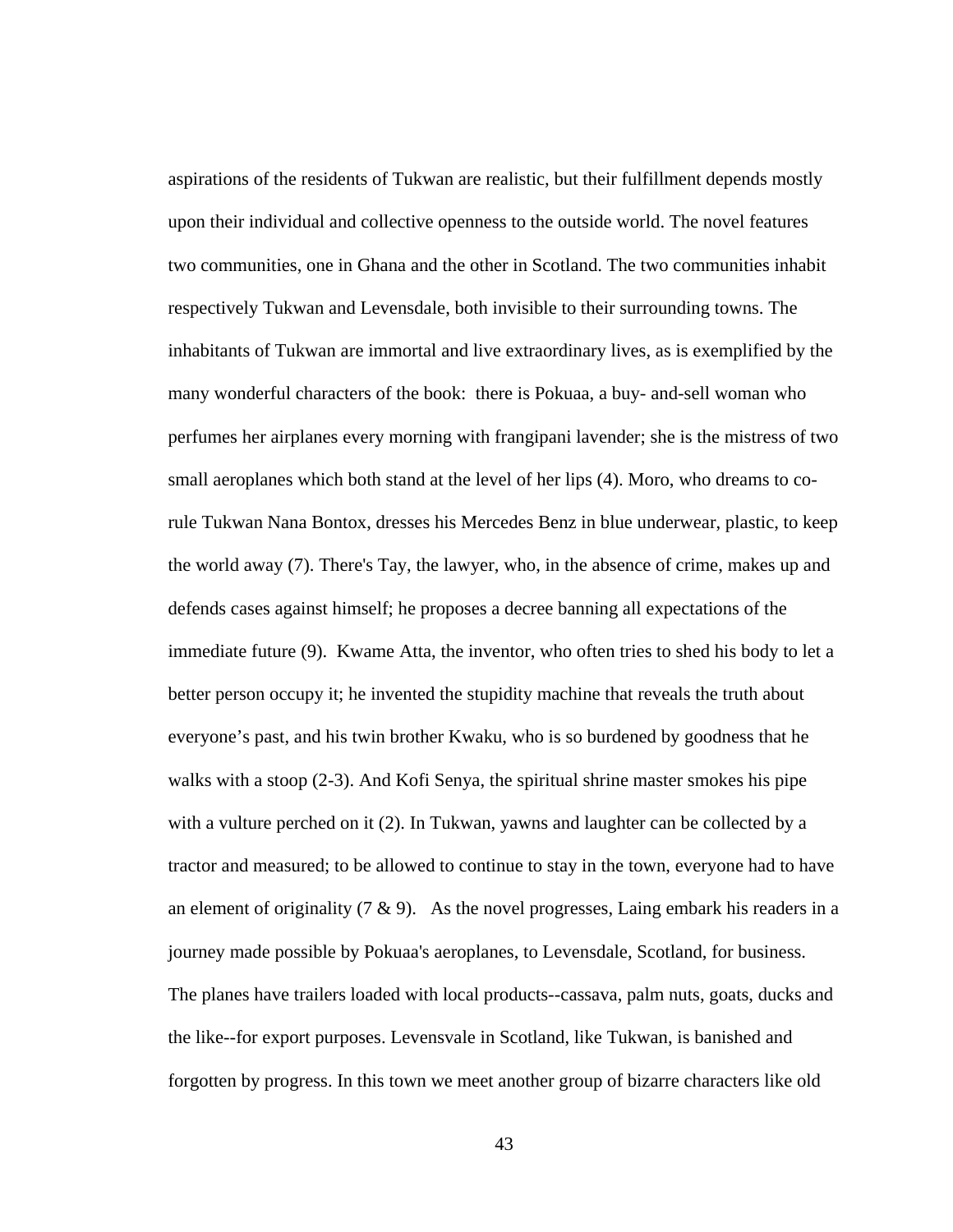Alec the bogey, who tries to auction his genitals for the price of a bottle of malt whisky (64). What these marvelous lifestyles reveal is that when human beings are free from all influence, they are capable of dreaming big and achieving extraordinary things. The central concerns of *Woman of the Aeroplanes* are unity and change both of which are achieved through the miraculous journey undertaken by the inhabitants of Tukwan. What makes this possible is Laing's adoption of utopia. Coined by the English lawyer, social philosopher, and author Thomas More, $<sup>1</sup>$  $<sup>1</sup>$  $<sup>1</sup>$ utopia has diverse meanings. It plays on two</sup> Greek words eutopos, 'a good place', and outopos, 'no place'. It has been seen as a program for an ideal state, a contemplative vision of the ideal, a satirical look at contemporary European society, and a humanist jeu d'esprit.

Magical realist writers employ utopia because it represents a fertile ground for extraordinary and magical actions and events. It serves to imagine solutions that are otherwise impossible in the rational world. In chapter I argue that Laing's recourse to utopian solutions to the real problems of the contemporary world shows his faith in human beings' capacity to achieve great things if given the freedom to do what they please. What makes it possible for people to accomplish extraordinary things in a utopian world is the freedom they enjoy. For example, in Tukwan "The lake is adjusted, merely by pulling the ripples, so that it could come nearer the meeting and interrupt the wisdom if it got too much" (14), "Lies were temporarily suspended", and "The sun has been adjusted to clear the lake of reflections" (40 - 41). Time has been turned in cycles: "if you go too slow, one cycle will catch up with you; if you go too fast you will bump into

 $\overline{a}$ 

<span id="page-50-0"></span><sup>1</sup> *The Cambridge Guide to English Literature*, 972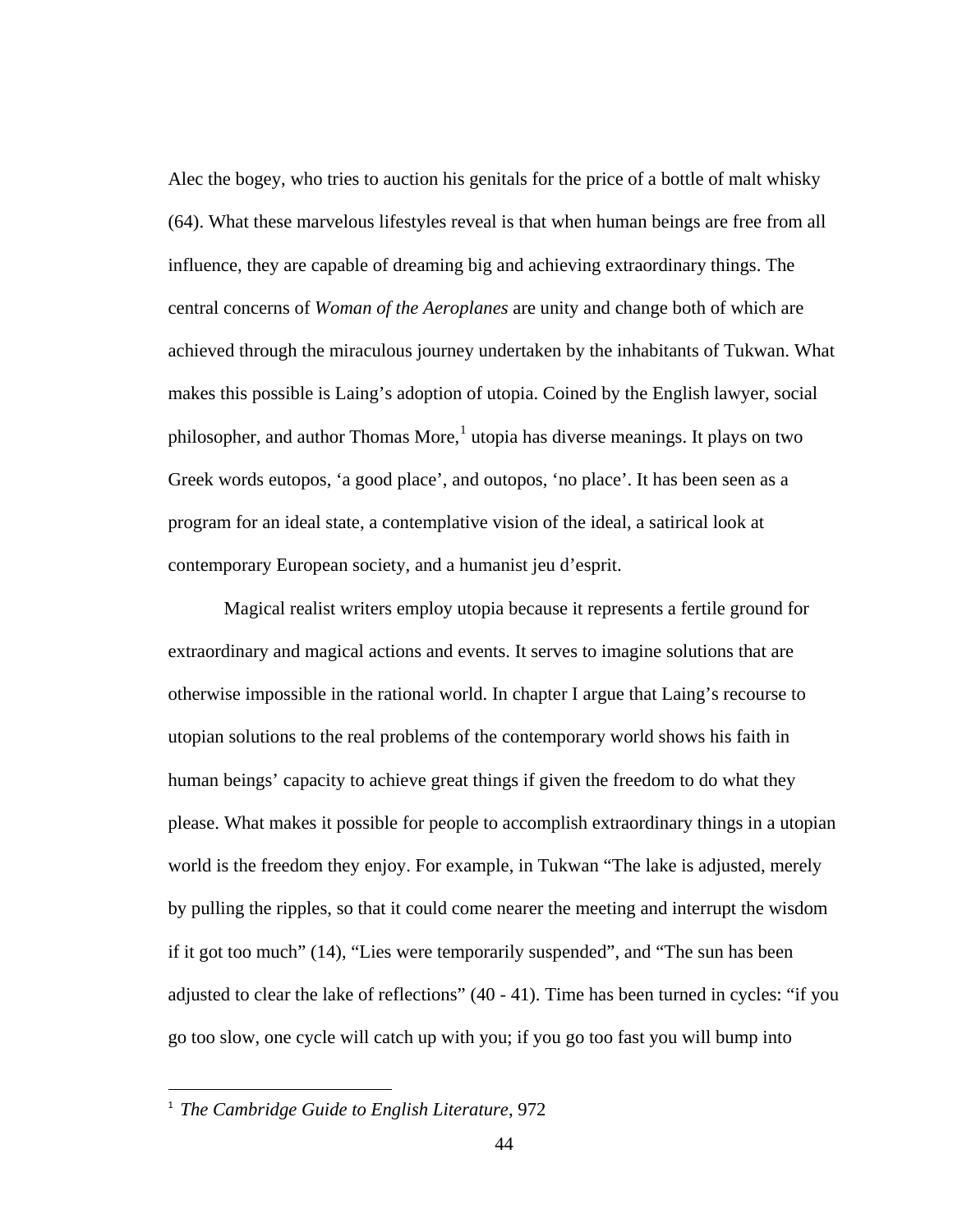another cycle that is not ready for you" (151). "Urines are used to lift planes" (104). Nana Pokua, the powerful mother of Tukwan is credited with miraculously bringing the planes to Tukwan from UK. The residents of Tukwan owe their business trip to Levensvale to her, because without these aeroplanes nobody could have travelled. Laing believes that "Tukwan is realistically possible in terms of cross-cultural interchange" (qtd. in Copper 195). However, for this cross-cultural interchange to materialize, there needs to be contact between the cultures involved. A possible contact between Tukwan and the outside world presupposes a "travel inner and travel outer"; this necessitates a means of transportation, which Pokuaa has provided the town with. The reader learns that "The planes were owned in trust for the town by Pokuaa: she bought them, and had arranged for the town to buy them back by exporting palm-nuts and cassava to a sister town in the UK. She was prepared to take anything up in the sky to let the town prosper" (5). Also, the reader later learns that:

People were skeptical about Pokuaa's intentions until she miraculously brought the aeroplanes. Now they were waiting patiently for one great thing: to make a journey to the sister town, Levensvale, a journey that they hoped would lead to prosperity. The shrine said the travel was necessary, but that those to travel had to be carefully chosen. (5)

The extracts above present two opposing events, one rational and the other irrational. If the transactions that led to the acquisition of the aeroplanes are normal and explainable, their miraculous arrival at Tukwan supposes a supernatural intervention. What makes this interaction between realistic and magical occurrences possible and acceptable by the residents of Tukwan is that their world is simply a utopia. Indeed,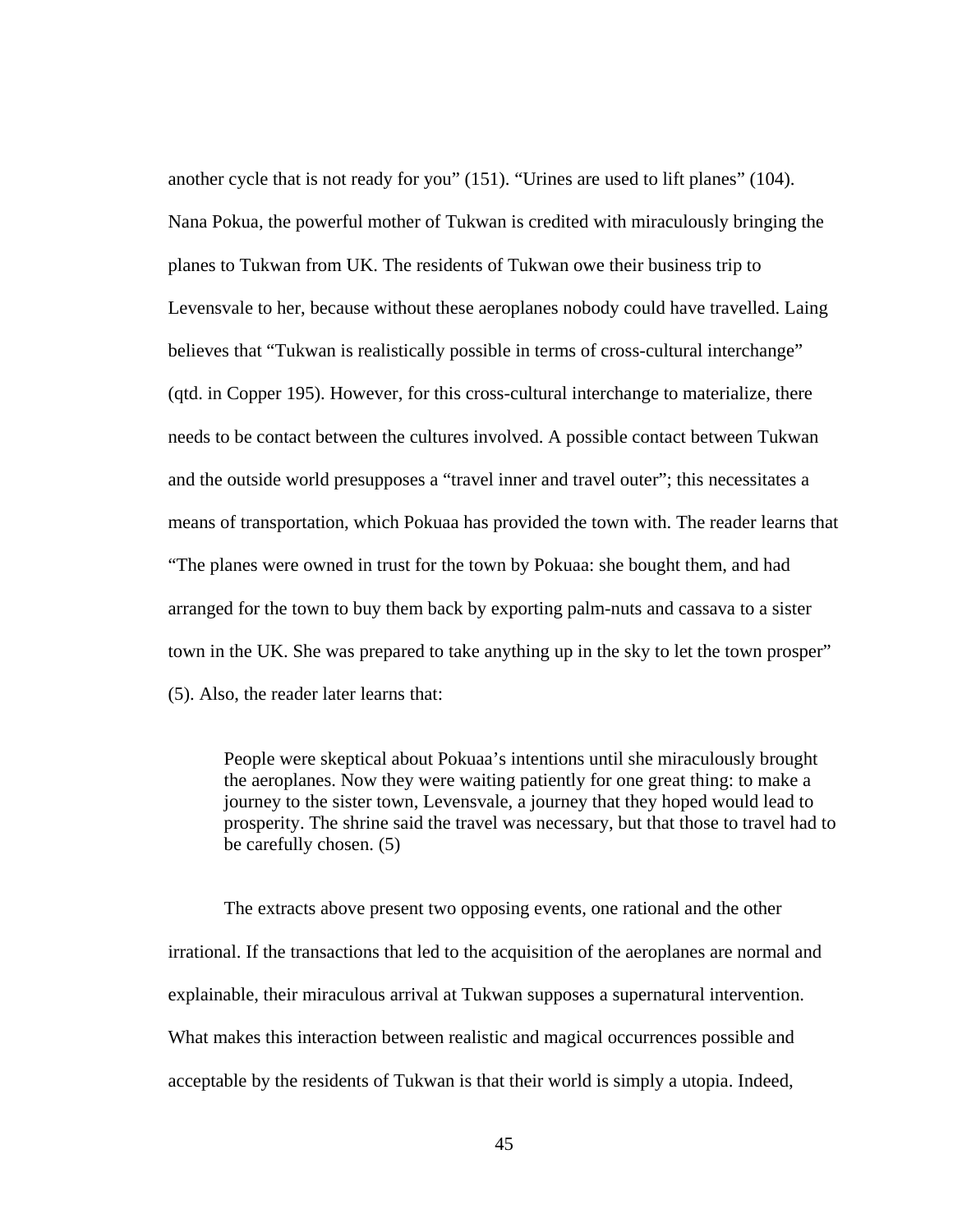utopia enables Laing to create a world of limitless possibilities. Tukwan and Levensvale are utopian towns which exist outside time and their inhabitants enjoy immortality. *Woman of the Aeroplanes* encourages inclusiveness, a mixture of opposites, abolishing the opposition between the rational and the irrational by integrating magic into science, tradition into modernity, orality into literature. Utopia, according to Garcia Marquez, enables man to live in the world where no one will be able to decide for others how they die, where genuine love and happiness are possible, and where all the oppressed races are offered a second chance on earth. (qtd. in Schroeder 46) In her analysis of *Woman of the Aeroplanes*, Brenda Cooper has pointed out the limitless possibilities available to Laing through his use of utopia as she writes: "*Woman of the Aeroplanes* is situated within the relationship of two towns – Tukwan in Ghana and Levensvale in Scotland. Both towns reject the corruption and racism of their respective countries at large, but only because their inhabitants are, in a sense, not human – they are immortal, much like the gods". Utopia, she argues, "has become an imagined alternative to racist imperialism and its corrupt legacies, a device for postcolonial writers who refuse simply to abandon the political" (193).

Utopia, hence, represents an indispensable tool for political criticism for postcolonial writers who commit their literary works to attacking the political status quo in their countries as well as suggesting solutions for the amelioration of the conditions of living of the oppressed.

In an attempt to contextualize the emergence of utopia in postcolonial African literature, Cooper draws a parallel between *Woman of the Aeroplanes* and Raymond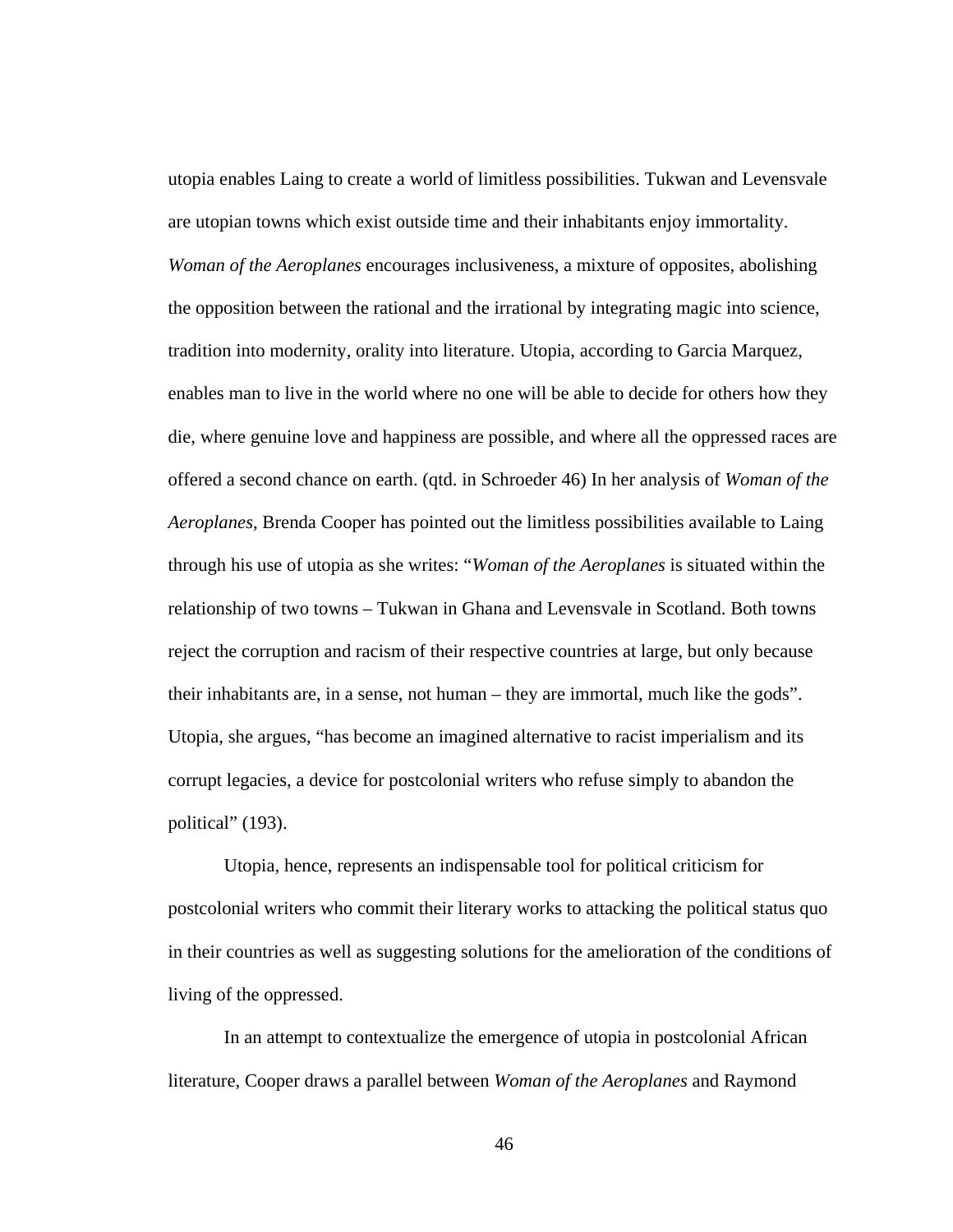Williams' 'Utopian and Science Fiction'. According to her, Williams deals with the generation of Western radicals whose privileged position enabled them to witness the lies and corruption of the rich and powerful people. These radicals were inspired to learn and imagine the condition of the excluded others. As a result they opted out of the privileged position to join the marginalized, to become materially poorer and thereby gain a clear moral advantage. For Cooper, this description fits the African writer-intellectuals very well. She writes:

They see the abuse of power by some African leaders and privileged classes, also with an insider's eye, given their access to these classes through their own privileges and status. They too empathize with the impoverished masses, from whom, however, those privileges separate them. They therefore construct solutions in form of utopias, which may be anchored in mythical pasts and secured from others by strong moats and walls; or perhaps they are utopias steeped in magic, where borders are entry points which embrace change. There is Soyinka's Aiyero in *Season of Anomy*, Achebe's Abazon in *Anthills of Savannah*, Kojo Laing's Tukwan and Levensvale in *Woman of the Aeroplanes*. (194)

Cooper suggests that postcolonial African writers employ utopias that are steeped either in African mythical past or magic to provide solutions to the complex postindependence dilemma. In *Woman of the Aeroplanes* it is not easy to disentangle Laing's real world of the novel from utopia, for as Deandrea warns, "instances such as movable lake, pens writing on their own, rains falling upwards, aeroplanes with sentient noses, to list only a few, should not be taken as merely metaphoric constructions, be they symbols or hyperboles, because they really exist and occur in the action of the novel" (94). Thus the two aeroplanes that make the trip to Levensvale may be imaginary to some readers, but in the utopian world of Laing's characters they are real. The same way Laing uses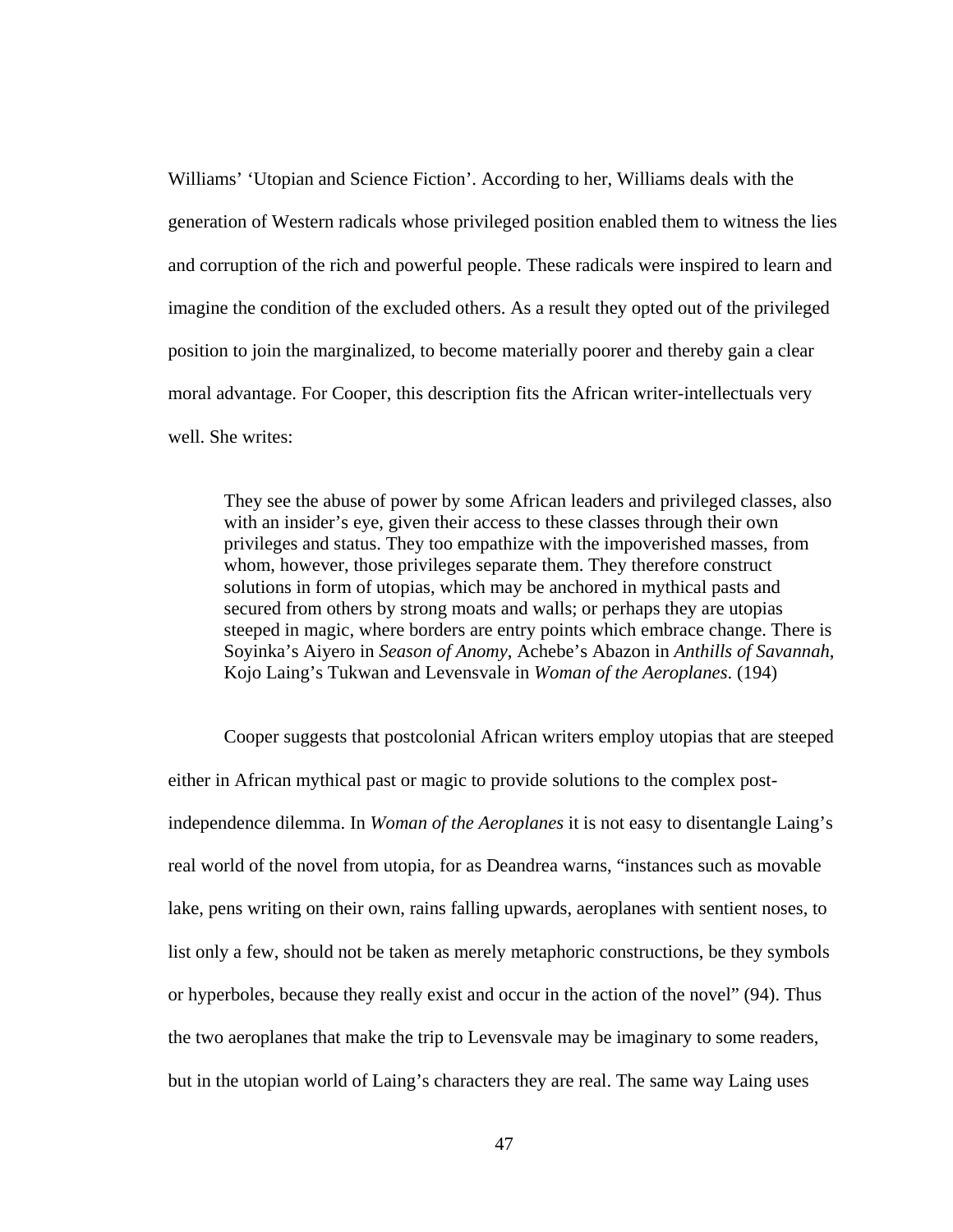languages to create unity in the world, he uses the flight motif to transcend the geographical boundaries between Africa and the West. In *Woman of the Aeroplanes*, flying becomes a means through which Tukwan achieves its humanity; since Tukwan can reach other parts of the world by flying, it reciprocally avails itself to external visits. Laing believes that Africa in general and Ghana in particular can no longer avoid contact with the outside world, because Africa and Ghana need to reach out to the world to initiate new cultural, political, technological, business and racial relationships that will enable them to meet the challenges of the millennium development. At the same time flying makes it possible for Africa and the West to meet and complete each other, thereby closing the fissures that separate them. All this reaffirms Laing's argument that the future of humanity lies in the willingness of people from all parts of the world to go out, meet, and exchange with other people in order to allow the construction of new collective and individual identities in the image of the linguistic hybridity, which I will discuss later in this chapter. Tukwan and Levensvale need each other to become whole; as Cooper notes: "Tukwan nor Levensvale can achieve their humanity or their material well-being without the other. Tukwan alone is only half utopia" (204).

When asked as to "'whether Tukwan is a utopia, a dream, or an embodiment of an alternative politics', Laing sums-up his answer as follows: 'Tukwan is realistically possible in terms of cross-cultural interchange. In terms of hope, it is realizable utopia'" (qtd. in Cooper 195).

 Implicit in Laing's message in *Woman of the Aeroplanes* is that Ghana's destiny is in its own hands; in other words, its destiny depends on its ability to transform itself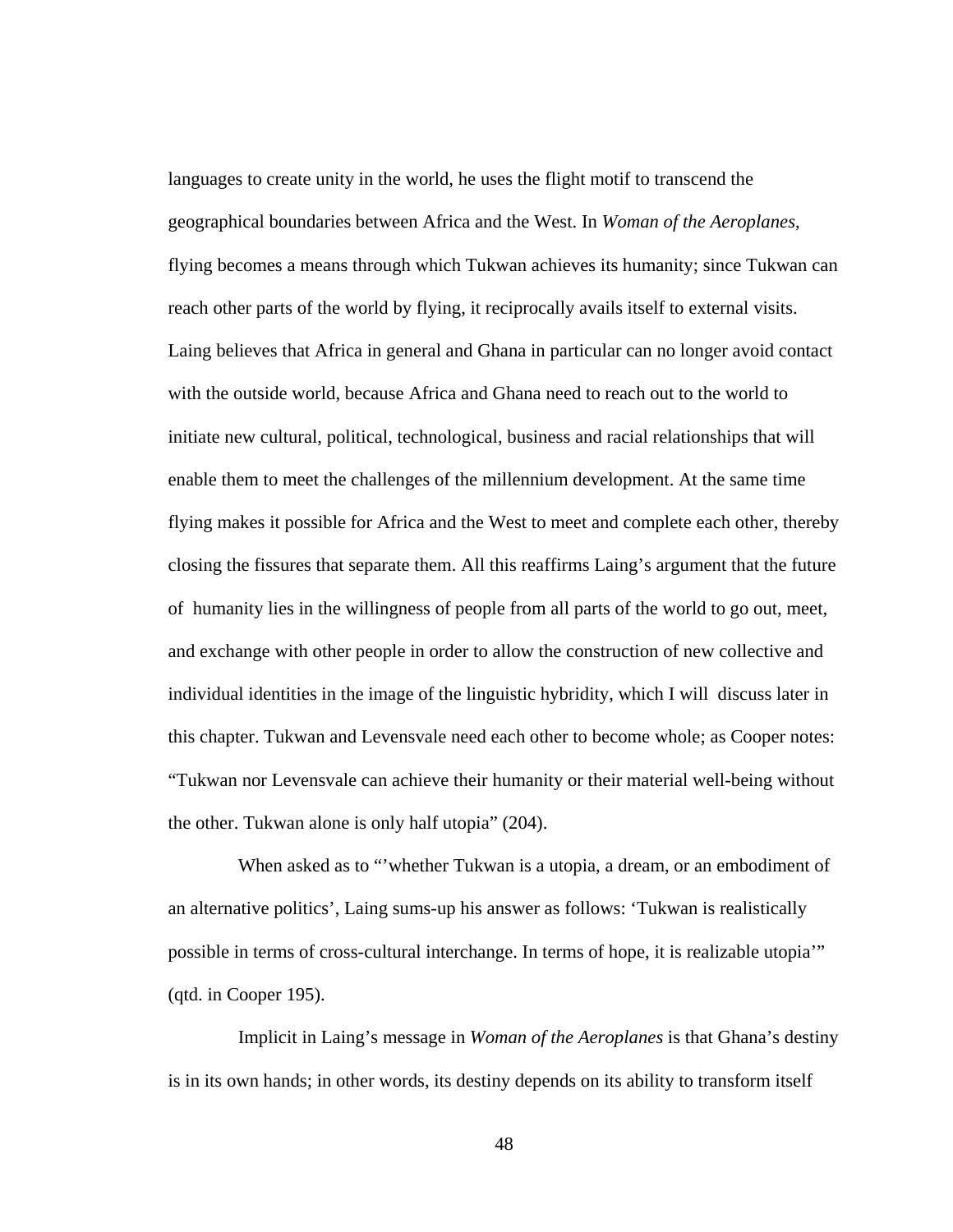and the useful materials from its past as well as open itself to the changes in the world. Laing neither calls for a total abandonment of the old ways, nor an uncritical ingurgitation of everything new. In Tukwan, "it was generally agreed that new things were as wise as the old, and that the opposition between the two was welcome and controllable" (27). Laing wants a confrontation between old values and new values; this confrontation is an important part in the process of the invention of what's authentic. He envisions a society that is neither a photocopy of the old nor a photocopy of the new; rather, he projects a society that is capable of forging its own destiny by keeping the best of the old and combining it with the best of the new. For him the material is already there; what is needed is the Ghanaians' willingness to transform it according to the need of the moment. He does not want his fellow citizens to consume things they have taken no pain to produce.

In his first novel, *Search Sweet Country*, published in 1988, Laing chastises Ghanaian intellectuals for "failing to make use of the freedom available to them to create new worlds, new wholes." And he goes on to add:

They (intellectuals) believe in very few single-minded cogitations… they don't want their relaxed minds to do little crazy thinking…forgetting that nature's little obsessions have created the whole universe. The choice: you either find your own way, or develop it-you can't escape that either-and link it with other ways, or you are doomed to a series of well-rehearsed shrugs…. (290)

Here, Laing makes allusion to not only the intellectuals' enthusiastic assimilation of the colonial imports, but also to the nationalists' ostentatious search for their roots,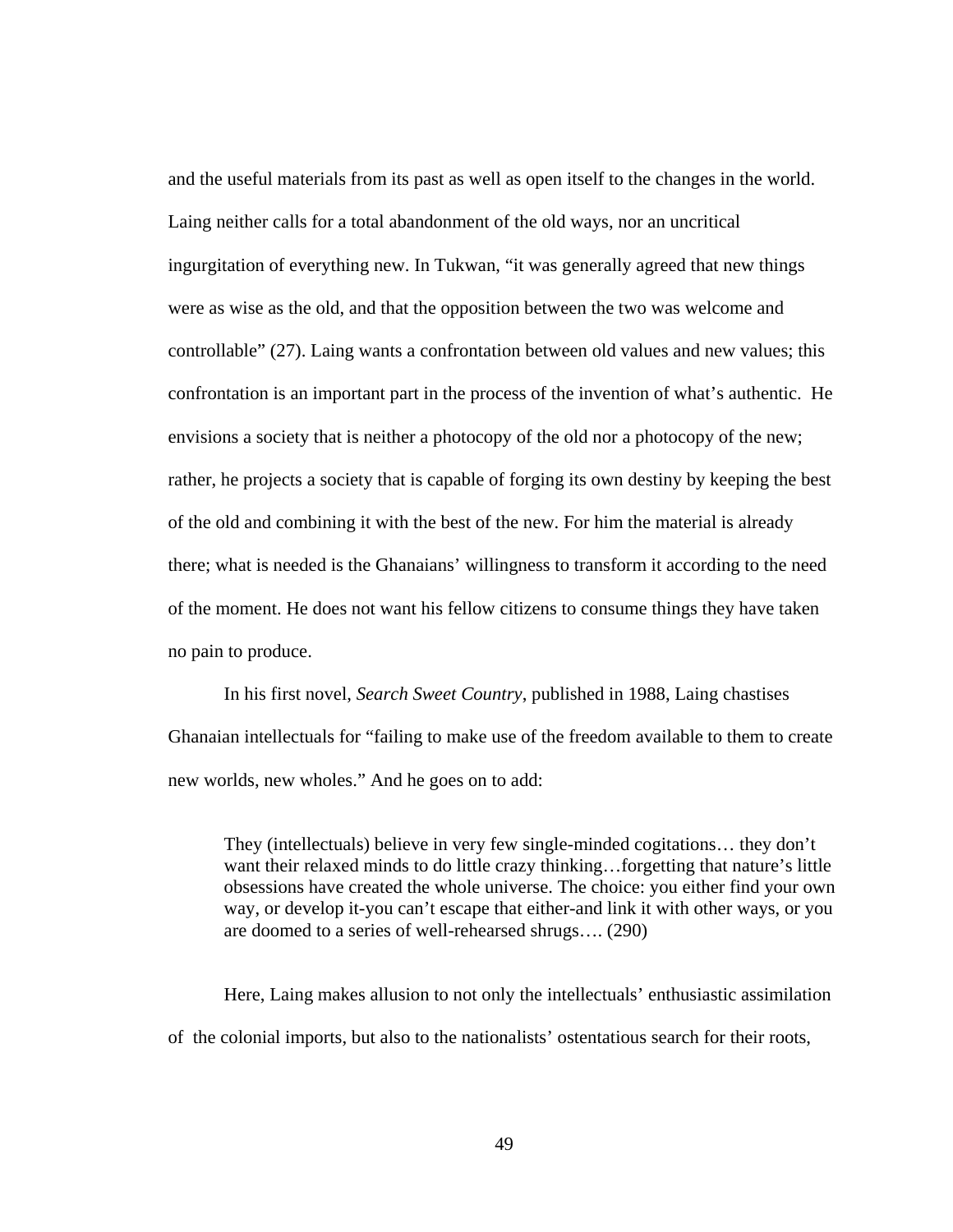neither of which in Laing's estimation, provides a solution to the problems the country faces.

 I argue that *Woman of the Aeroplanes* is a critique against the elites who have enthusiastically adhered to Christianity, European clothing, and languages. The success of the three "C" theory, that is Christianizing, Colonizing and the so-called Civilizing mission in Africa was made possible by the unselective adoption of the European way of life by the African elites who were trained in the colonial schools for the purpose of perpetuating the colonizer's domination on the colonized people in the form of neocolonialism. These schools were simply brain-washing and indoctrination institutions because they inculcated in the mind of the elites that their success in the colonial society depended upon the total rejection of the African way of life. Unfortunately, this situation is not without dire consequences, for it causes within the individual a psychological instability. Discussing the behavior of the elites in the colonial societies, Abdul R. JanMohamed, a notable critic and theorist in postcolonial literature, asserts that the denigration of the colonized by the colonizer unintentionally creates what he terms "historical paradox" for the former:

Because the moral validity and the social momentum of the indigenous culture have been negated by European denigration and by the autocratic rule of the colonial government, the African finds that if he adheres to the values of his own culture, he chooses to belong to a petrified society. However, if he accepts the Western culture, he finds himself engulfed in a form of historical catalepsy, because by rejecting his own past he belongs to a society that has no direction and no control over its historical evolution.  $(151 – 152)$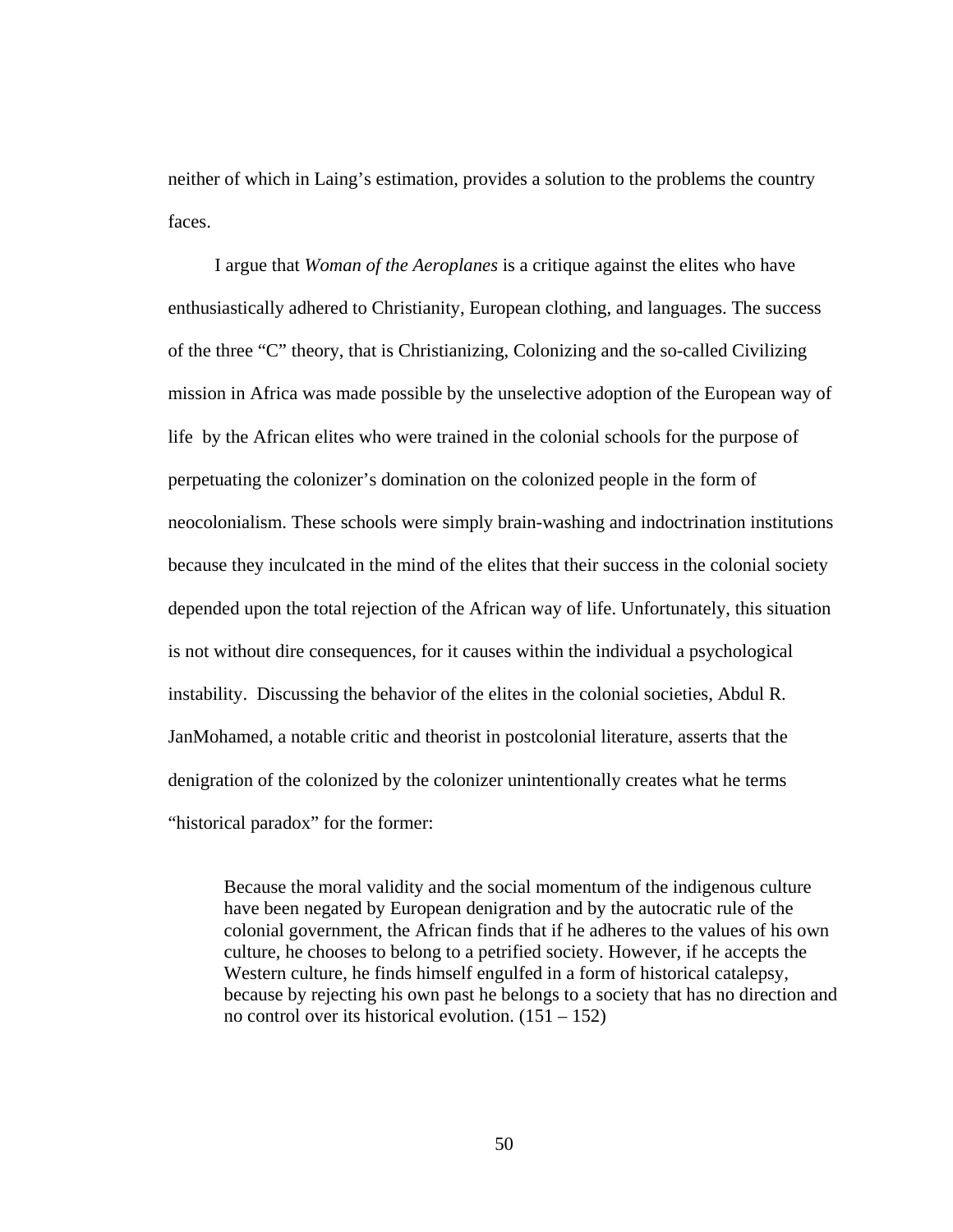JanMohamed theorizes the tragedy of the colonized society very well. Because his society has no control over its historical evolution, the colonized elite is deprived of necessary references capable of sustaining him in his quest for better conditions. Such a lame individual can hardly ignore the easily accessible ready-made cultures upon which his ascent to the pedestal of the masters depends. Frantz Fanon offers a similar analysis of the colonized people in *Black Skin, White Masks* when he writes:

Every colonized people-in other words, every people in whose soul an inferiority complex has been created by the death and burial of its local cultural originalityfinds itself face to face with the language of the civilizing nation; that is, with the culture of the mother country. The colonized is elevated above his jungle status in proportion of the mother country's cultural standards. He becomes whiter as he renounces his blackness, his jungle. (18)

This self-annihilation in the name of facile consumption atrophied the genius in the elite, according to critics like Fanon, turning him into a mere representative of the former colonial power. For Laing, the painful journey of postcolonial Africa in general and Ghana in particular dates back to the very moment when the elites chose to uncritically embrace the colonial imports. Indeed, it was the beginning of Africa's "Sisyphus tragedy"; according to Greek myth, Sisyphus was punished by gods for all eternity to roll a rock up a mountain only to have it roll back down to the bottom when he reaches the top. The condition in postcolonial Africa parallels the condition of Sisyphus. Laing believes that all this could have been avoided if the intellectuals had resisted the temptation to passively ingurgitate what was served to them by the colonizer. At the same time, as it can be seen in his novels, especially, *Search Sweet Country* and *Woman of the Aeroplanes*, Laing does not show preference to new ways over the old, nor does he do the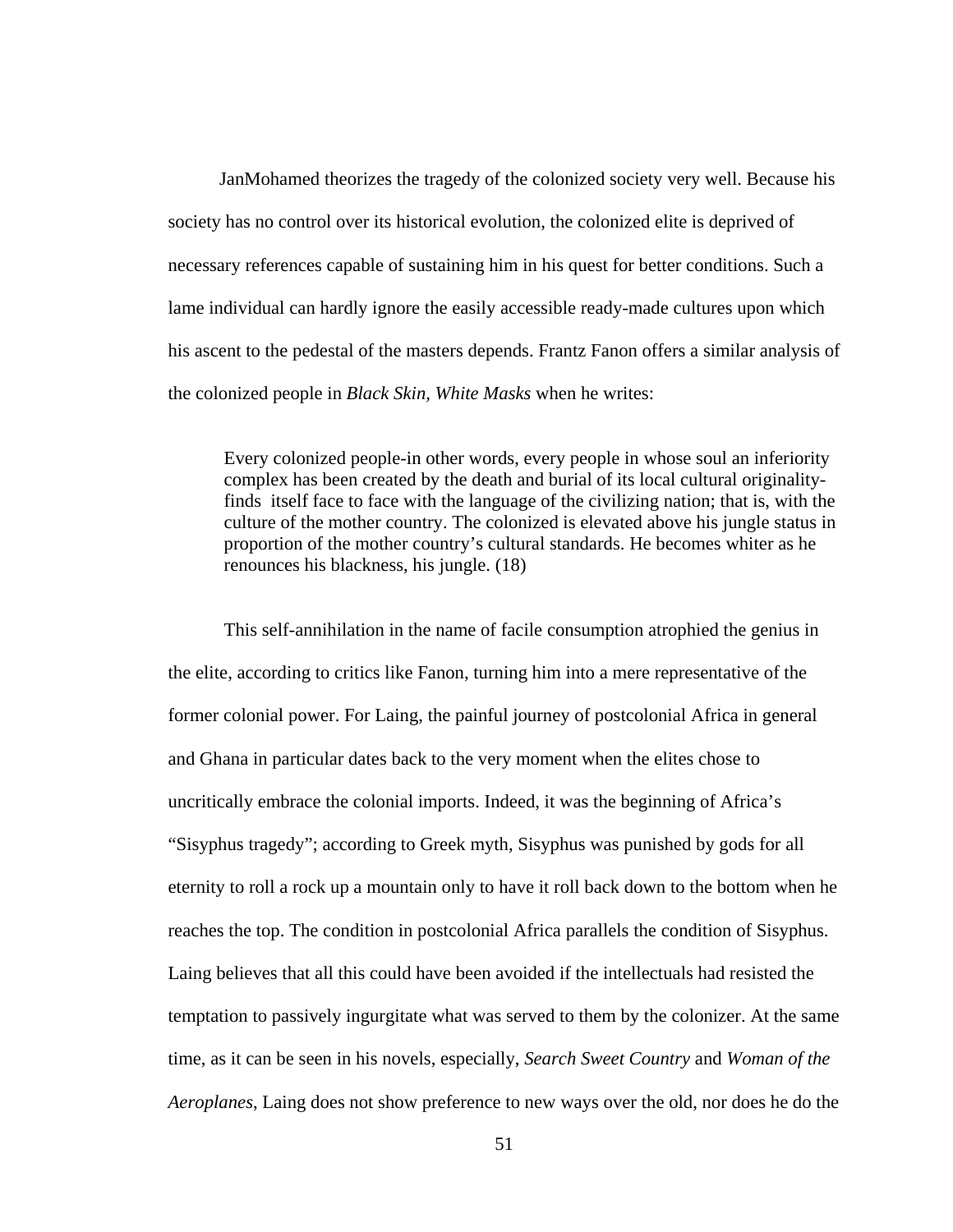old ways over the new. His attitude towards both the new and the old shows his awareness of the dangers inerrant in blind conservatism and unchecked modernism. The former has delayed Africa's development, whereas the latter has made her less spiritual and more materialistic. He proposes a syncretism between newness-modernity and the best from the old. In Tukwan the residents have given Kwaku de Babo the task of "modernizing all proverbs from all tribes. And also, all ritual outside the shrine was declared instant, creative and individual, as long as they were all reassessed once a year…" (27). Laing is encouraging the reinvention of Ghanaian culture out of the old, the useful elements of the old. As mentioned earlier, the major theme that runs through *Woman of the Aeroplanes* is that of change, I should say, active change through an imaginative transformation of the individual, his community and his past and by keeping his present dynamic. To allow this transformation a smooth process, Laing believes the individual must be independent from his past; that is he must be capable of selecting what he needs for his transformation without any influence from old and new, from modernity and ancient traditions. Thus, on the eve of their journey to Levensvale, the residents of Tukwan decide to free the elders from their past: "The long unbroken communal cloth for the elders was cut by Kofi Senya. 'My inventions are working!' A/Atta shouted with triumph; and the elders could at least walk the extra metres without relying on the power of an unusual invention, nor on the power of being pulled back rudely by their own cloths" (28). This freedom of movement offered to the elders put their destiny back into their own hands. In other words, their future resides in their actions, and not in passive reliance upon what used to be or what is available. The elders will no longer be acted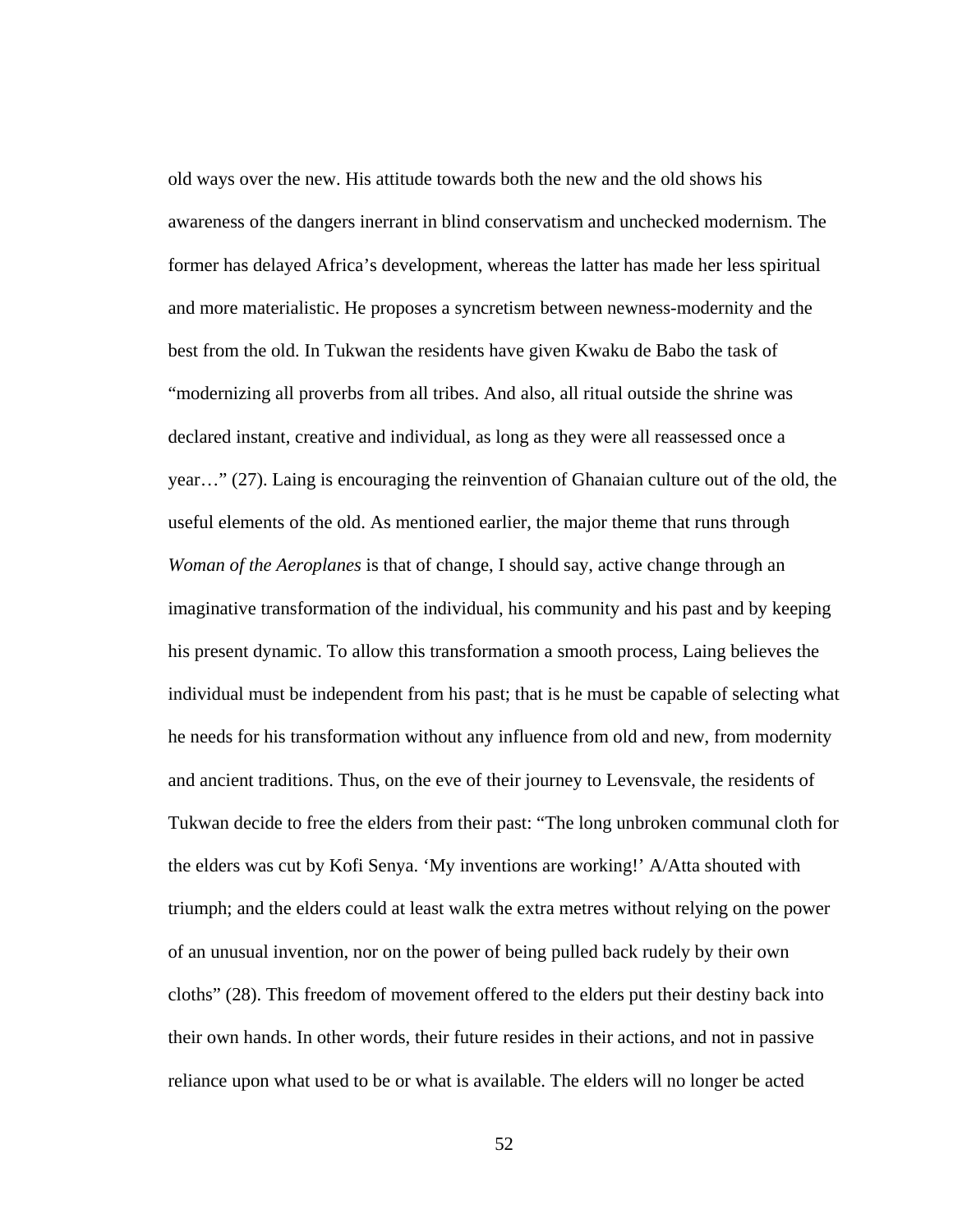upon; rather, they will act themselves. By placing the elders' destiny in their actions, Laing espouses Sartrean existentialist philosophy, which sees no alternative path to man's happiness other than his actions. For Sartre man is absolutely free to build his destiny. In *Woman of the Aeroplanes*, the characters' yearning for unity with other parts of the world and change is achieved through their imagination and spirit of entrepreneurship. This is exemplified in the character of Pokuaa, the contractress, whose planes made the crosscultural exchange possible.

Unlike the other magical realist writers I will discuss in this dissertation, Laing's magical realism is existentialist because it reaffirms the freedom of man so dear to Jean Paul Sartre. Sartre's emphasis on individual subjectivity draws on his beliefs that e*xistence* precedes *essence*; in other words, man exists first before becoming what he is. It is based on the postulate that man is born free and that whatever he becomes is a result of his free choice. Implicit in Sartre 's philosophy is the claim that man should free himself from any *a priori* such as family, culture, history in order to allow himself room for self-invention. *Woman of the Aeroplanes* emphasizes self-reliance and action as necessary means for Ghana and Africa's prosperity. In Laing's estimate nothing external to the individual's effort and free will should determine the outcome of his/her endeavors. In other words, Ghana must not surrender to the diktat of its history- colonialism and slave trade if she wants to prosper. In Tukwan even magic plays only an intermediary role; it provides some motivation, but the rest is in the hands of the inhabitants: "'I don't understand a magic that can put a ring round an aeroplane yet fail to bring it down', de Babo hissed to himself, hoping kofi Senya would hear. He did, and replied with growing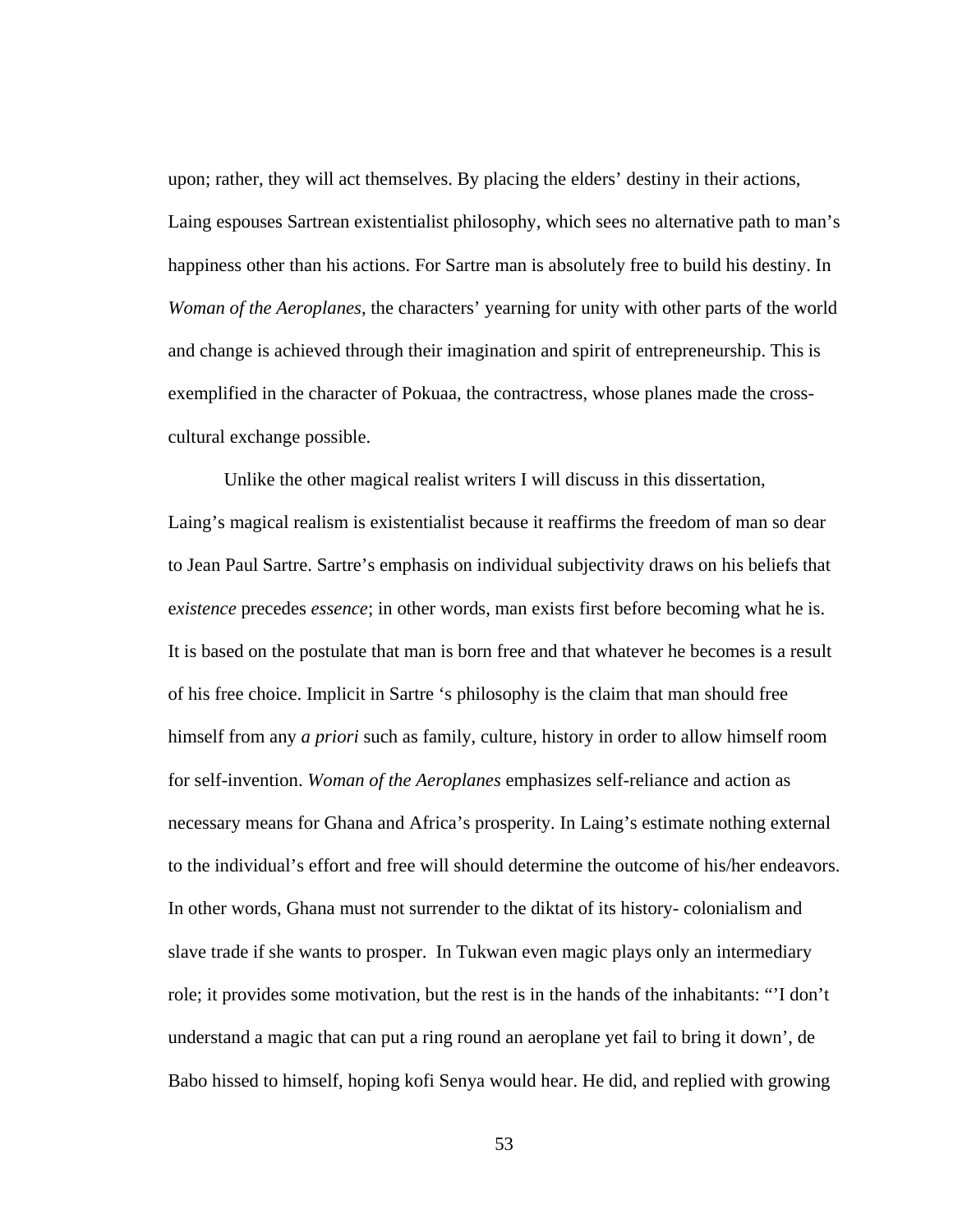grin: 'Intermediate magic always finds its own way later!'" (33). Cooper's description of "intermediate magic" is worth nothing here; for her:

Intermediate magic has limited power. It is a progressive kind of magic that furnishes a kick start, the critical spark that will culminate in movement only if there is a keen and competent driver in the seat, a motivated and trustworthy protagonist at the narrative. Perhaps the driver is a pilot controlling an aeroplane, perhaps a scientist, inventor of a magical contraption, like the crucial stupidity machine of Laing's second novel, *Woman of the Aeroplanes*…. (156)

 Like its refusal to listen to all the songs of the ancestors that caused its banishment from Kumasi, once again, Tukwan refuses to surrender its responsibility to magic. Tukwan wants to claim most of the effort needed for its transformation and allow only a little bit of magic in. Laing's magic is existentialist because its success depends on how much effort the beneficiary puts in the process. Because Tukwan is utopia, all the desires of its inhabitants should be fulfilled with no effort. In spite of this, the inhabitants are always working hard; whatever they achieve, they do so thanks to their own effort and imagination. They are the reason why Tukwan is even possible because without their marvelous actions nothing will be accomplished. For instance, to break the dam of history imposed upon them by gods and enter into modernity, "Atta had to invent more, before a single new house could be built beyond the present ninety-nine" (3). Laing's message is that change does not happen on its own; instead people need to commit to making it possible and accepting its consequences. Thus, when the two communities from Tukwan and Levensvale embrace each other the result is change:

Change was being created by little actions and little dramas that seemed to be turning time slowly away from its abnormal breaking point now in existence and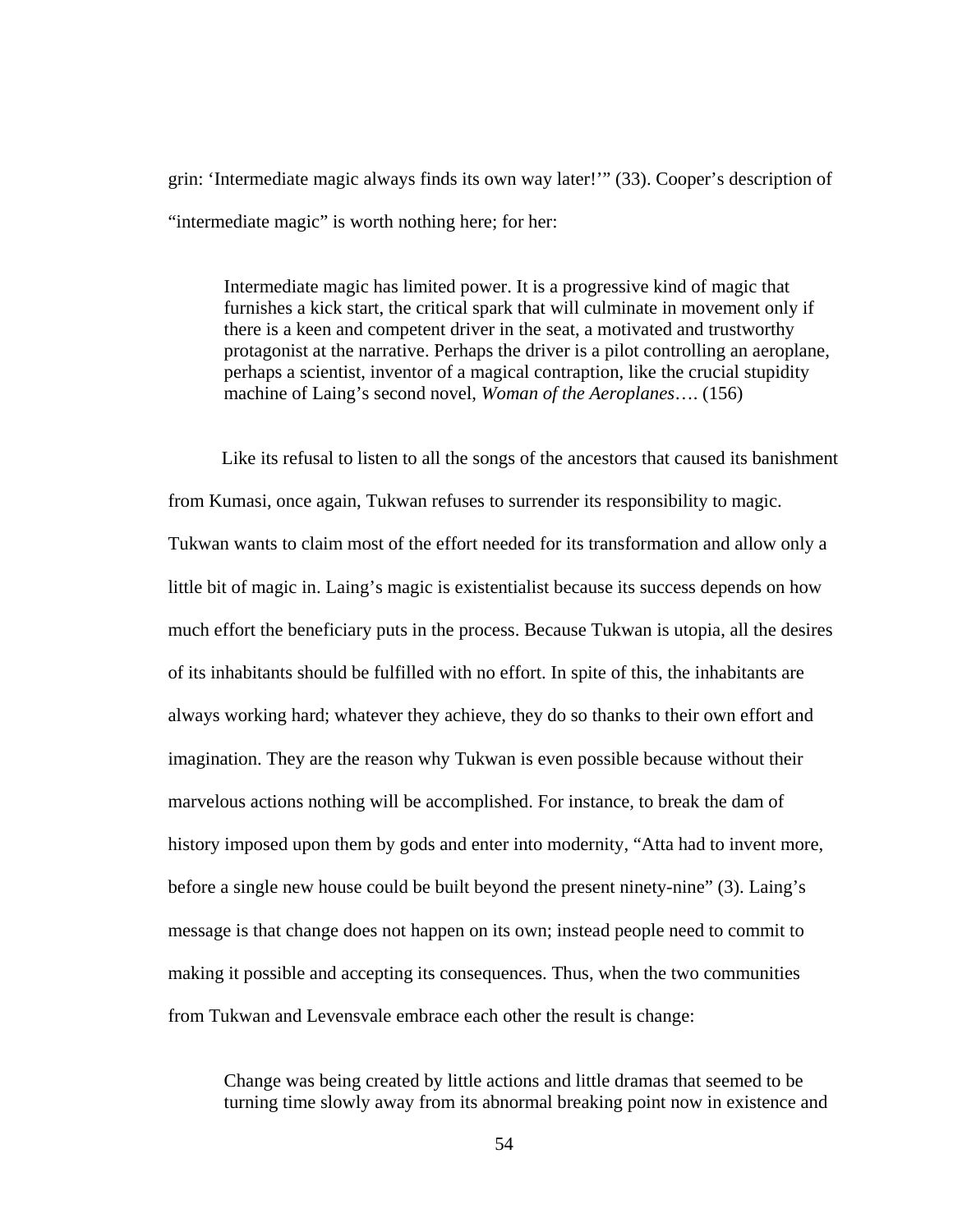towards the sludge of the normal …. Time was speeding up into small spaces and pulling things together from farther and farther away, things that may not have been clearly related in the past at all….The secret was that once one had created the new, it had to allow the new to create value and principle by enforcing its own orthodoxy. And this new orthodoxy became only a framework over which all the ordinary everyday living passed. (133)

This change eventually takes away their immortality and allows them entrance into modernity. The two communities are happy because the can finally see their dreams come true. At the end of the novel, Pokuaa marries de Babo and gives birth to a child, the Scot Angus, and Aba, a Ghanaian are married and expecting a baby, and kaki the driver of the cruel traxcavator who used to bulldoze houses is now a builder of roads.

The two communities depicted in the novel have severed ties with the other communities around them. It is a move that allows them greater freedom to thrive outside any given constraints. In Tukwan, the mystic inventor, Kwame Atta proposes "the democratization of family genetics" in order to facilitate the inheritance of body parts out of family pool. He swears that "this would reduce guilt, tribe … and paradoxically, increase the space of individuality available to each person". He also reminds his people that his invention has been reblessed by the ancestors as ways of living, but insists that they must not control them (27). This is Laing's way of breaking away from the idea that ancestry, past, or history determines man's identity. In fact, this is a total departure from the ideology of cultural nationalism that dominated African literature for decades. Laing does not reject Africa's past as Sartre would, but he emphasizes the possibilities available to those who live outside any pre-given circumstances. The call for the democratization of family genetics on the eve of the trip to Levensvale has a particular significance, for it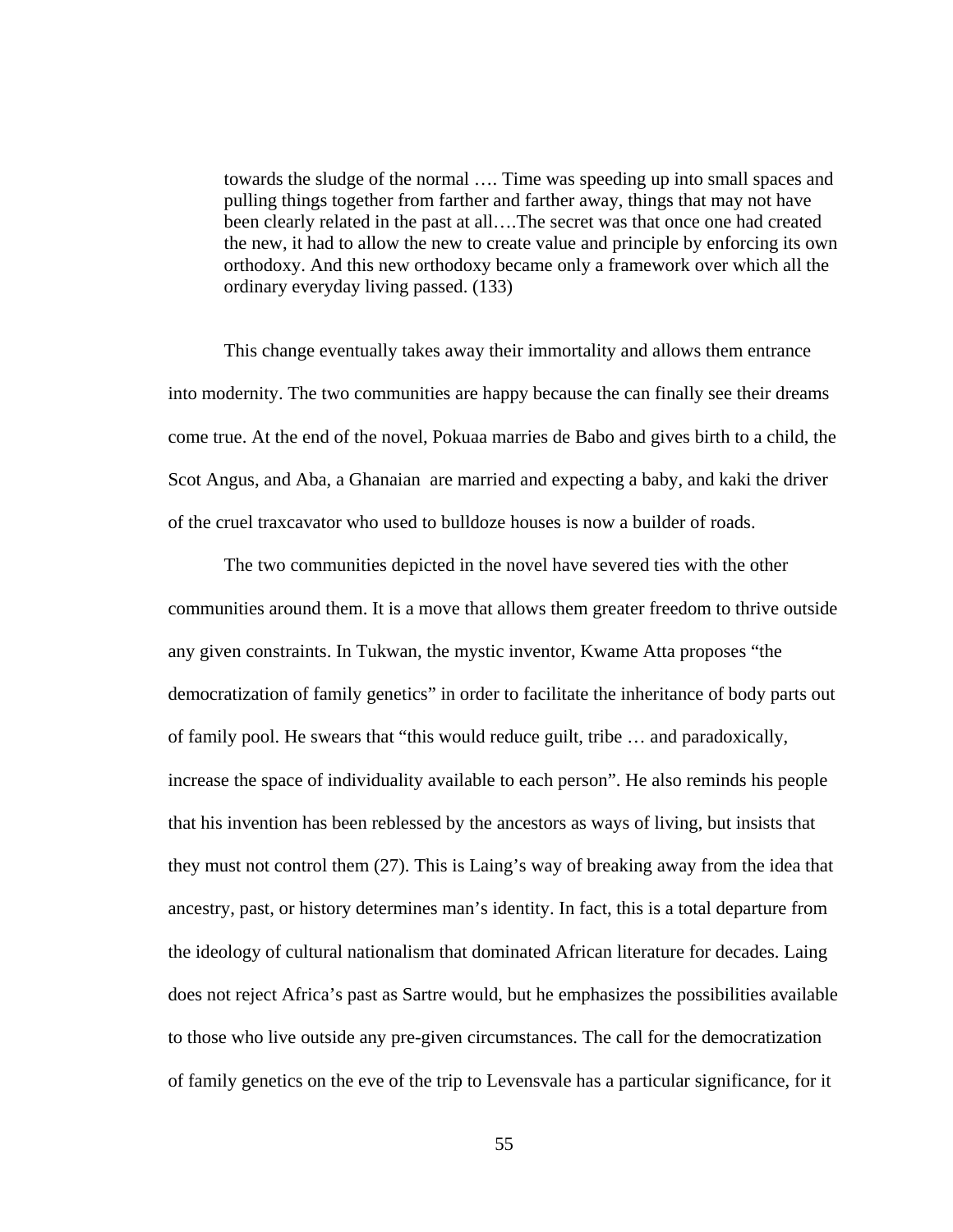allows Tukwan residents to reaffirm their selfhood, thereby opening themselves up to new encounters. Therefore, *Woman of the Aeroplanes* is a critique of postcolonial identities and their formation. Laing does not believe in predetermined identity. Instead, he believes that identity is determined in the present and remains in perpetual transformation. Above all, it is an acerbic critique against African writers and political leaders whose efforts aim at revisiting and celebrating Africa's past in their attempt to forge a genuine cultural nationalism.

At several instances in the novel Laing parodies postcolonial African politicians' attachment to the past through Nana Bontox, the traditional chief of Tukwan. He has many wives, and for the whole duration of their visit in Levensvale, he wears his traditional regalia, including a golden ring that he claims belongs to Okomfo Anokye, the magician king credited with giving the Asante people the Golden Stool, which symbolizes their kingship. Nana Bontox is the opposite of all the characters in the novel; he is described as unwiser than anyone else and is expected to remain the same while all other people experience strive for new things:

When he ascended the stool, he immediately descended, complaining that the wisdom required was beyond him. But this is exactly what we want of our chief: unwiser than anyone else, including some children, so that he may have something different from the head to offer…..Naa did not disappoint his people: he continued to make a fool out of himself as often as possible, so that the people rested assured that he was faithfully showing the opposite of qualities he should offer. (8)

By refusing to be wise, Nana Bontox is stuck with the past, which makes him out of touch with reality, thereby turning him into a comic figure. There is a direct reference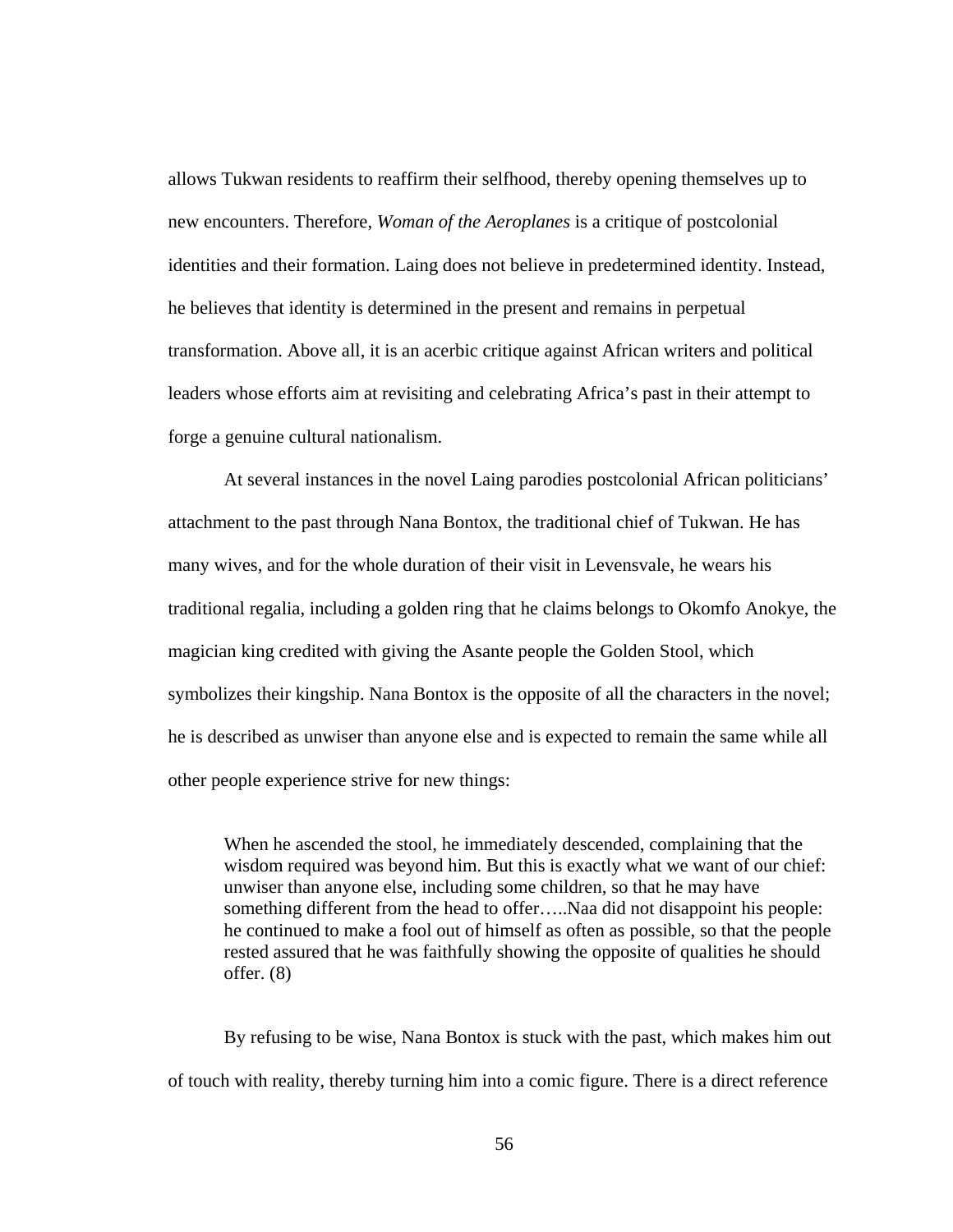to Kwame Nkrumah, the first president of independent Ghana, whose nationalist politics drawn on traditional cultural values, culminated in a one - party dictatorship, which enabled him to silence all his critics. While Nkrumah's commitment to Ghana's independence cannot be questioned, his rule was as oppressive as the colonial rule he fought so hard to end. Thus, when the stupidity machine reached the local sky, it couldn't help revealing the truth about violence in the political history of independent Ghana. For the machine, Kwame Nkrumah and Kofi Busia share equal responsibility in the political violence their people were subjected to:

And there were Kwame Nkrumah and Kofi Busia engaged in a furious waltz over Tukwan – no Adowa no kpanlogo no kete were available at that instant in time – but forgetting that it was the people's heads they were dancing on: squashed heads, bleeding heads, bruised heads, kwashiorkor heads, and totally crushed brains. The basket was overheating in its binding metal, but the mad history coming out of its entrails refused to stop. (98)

Adowa, kpanlogo, and kete are all traditional dances of Ghana which were very popular around the time of independence. Laing seems to say that all the fervor around these cultural devices only served the politicians to consolidate their power at the expense of Ghanaians.

By demonstrating the failure of cultural nationalist politics, *Woman of the Aeroplanes*, argues that the development or survival of postcolonial Africa does not depend upon its reliance on the past, but rather on its ability to transform itself through encounter with the world; in other words, through economic and political integration, interconnection, and most importantly, through cross-cultural interchange. By refusing to listen to all the songs of the ancestors, the residents of Tukwan show their desire to be in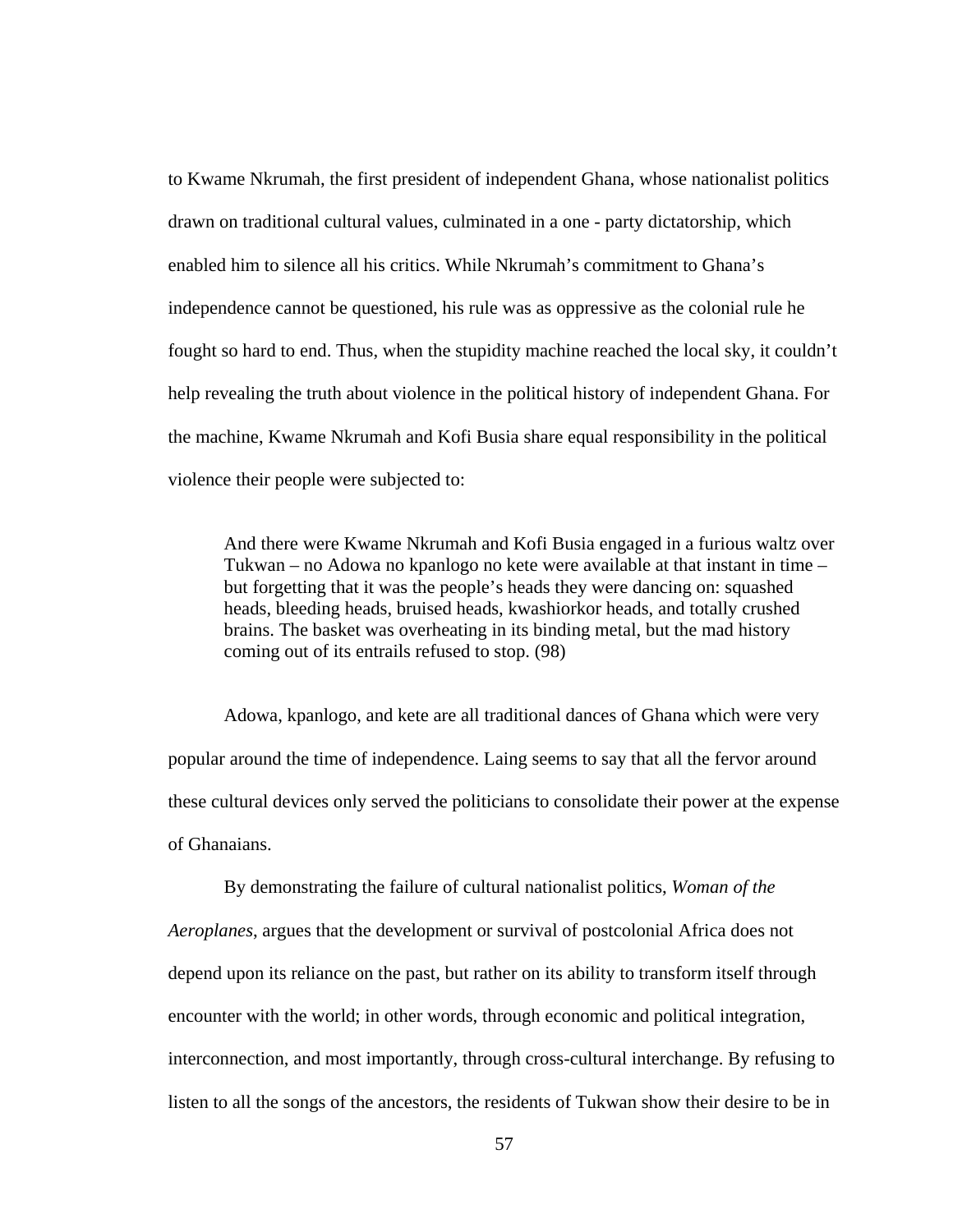control of their destiny; they want less influence from their ancestry in their life. They believe that their happiness lies not in embracing everything from the past, but in selecting what is useful in the latter and completing it with their own inventiveness. The residents of Tukwan also reject conformism; they want their town to be original, so they refuse to conform to the architecture of Kumasi. After all, "Everybody had to have one element of originality before he or she could continue to stay in the town" (9). The law of originality is an expression of independence from any pre-given values, predetermination, or immovable essence or history that is expected to inform their here and now. By defying their ancestors, the residents of Tukwan show independence of mind and action. Indeed, it is an expression of freedom of choice and action. It is an existentialist affirmation of self through one's own will. In Sartre words, "Man is nothing other than his own project. He exists only to the extent that he realizes himself, therefore he is nothing more than the sum of his actions, nothing more than his life" (37). In *Woman of the Aeroplanes* Laing's message is that neither the African elites' uncritical adoption of the Western way of life nor their ostentatious attempt to return to the African traditional ways will save them.

Using the nationalist politics promoted by Nkrumah, affectionately referred to as "Osagyefo" (savior-at-war), as the basis for his analysis of Kojo Laing's literary works, Francis Ngaboh-Smart offers the following commentary in *Beyond Empire and Nation*:

Unfortunately, Ghana's post-independent political culture has been marred by failure and decline. Nkrumah's rule (1957 – 1966) started the disintegration despite the waves of optimism on which he rode to power. He exacerbated Ghana's problems, although Ghana was equally constrained by issues of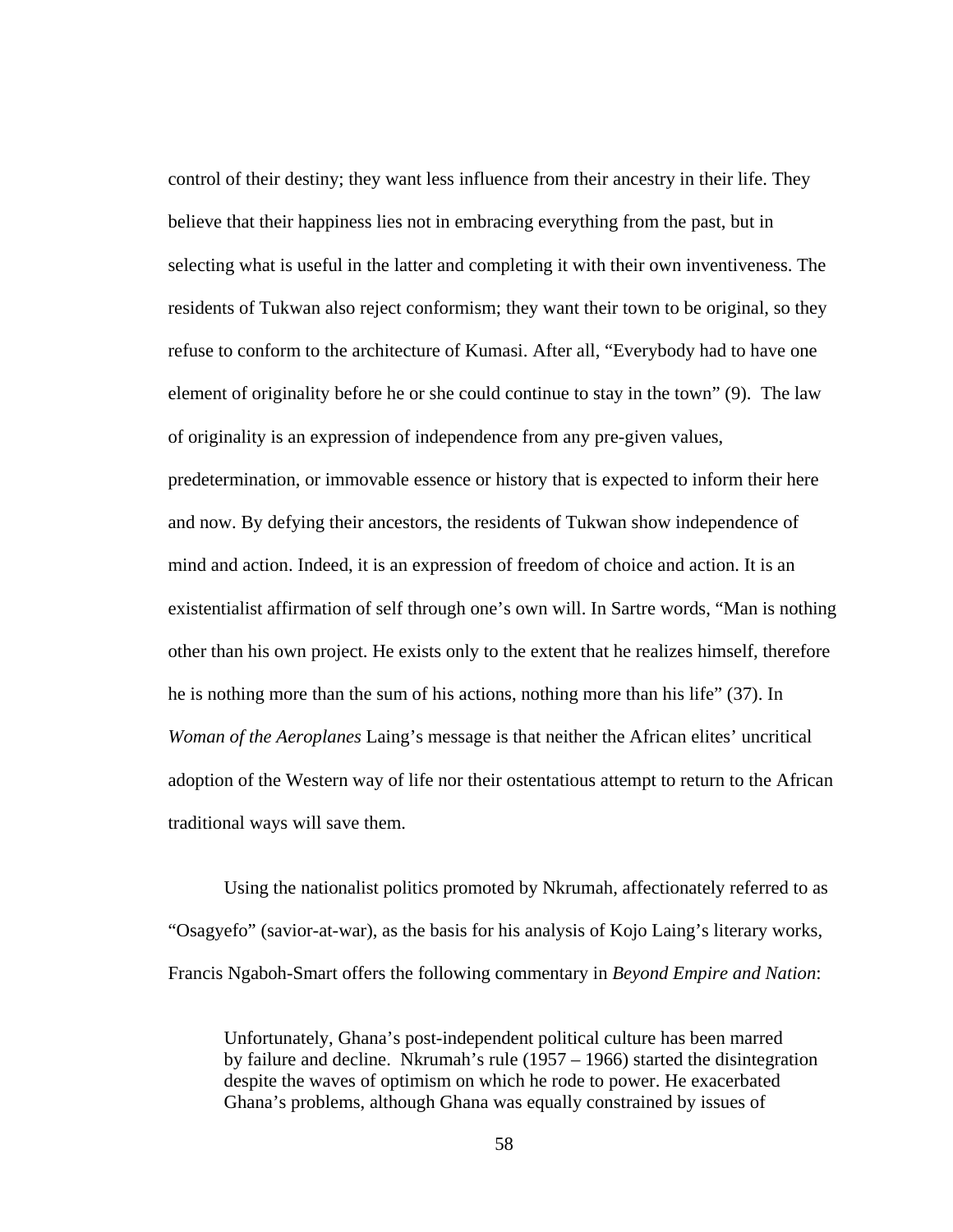dependence, as is often the case in new states. Using the charismatic appeal, Nkrumah quickly transformed himself into a cult figure, instituted a vast network of patronage, undermined opposition to his regime, steered Ghana towards oneparty state in 1964, and became the sole decision maker…. Thus, decade after independence, Ghana, as a nation, lost the capacity to weld together individuals and collectivities, as large segments of the population became disillusioned and alienated from the state and power structure, and many Ghanaians gave up on the idea of the nation. These developments provide the contexts for understanding Laing's writing. (72)

 In light of this commentary, Ngaboh Smart argues that Laing's works attempt to conceive of a discourse beyond the nation, to transcend the sterility into which Ghana's ideological aridity seems to have imprisoned the state. According to him, Laing's novels generally expose the failures of the attempts to forge nationalist based identities by presenting us with a paradigm that neither fully valorizes indigenous structures nor fully denies external influences, a reconfiguration of identity that derives its resonance from ironic explosions of previous narratives. (73) In other words, Laing has abandoned the major preoccupation in the writing of his predecessors, who, according to Bill Ashcroft, sought to assert the idea of nation as based on naturalized myths of racial or cultural origin as a vital part of the collective political resistance which focused on issues of separate identity and cultural distinctiveness. (183). The inescapable truth is that since nationalism is based on the notion of cultural and racial purity, nationalist politics ends up replicating the exclusionary theories that rationalized the oppression of the colonized people. In eschewing nationalist based resistance, Laing has joined the new generation of postcolonial writers and theorists who are experimenting with a new form of resistance by distancing themselves from any notion of cultural purity. Thus, in their writing they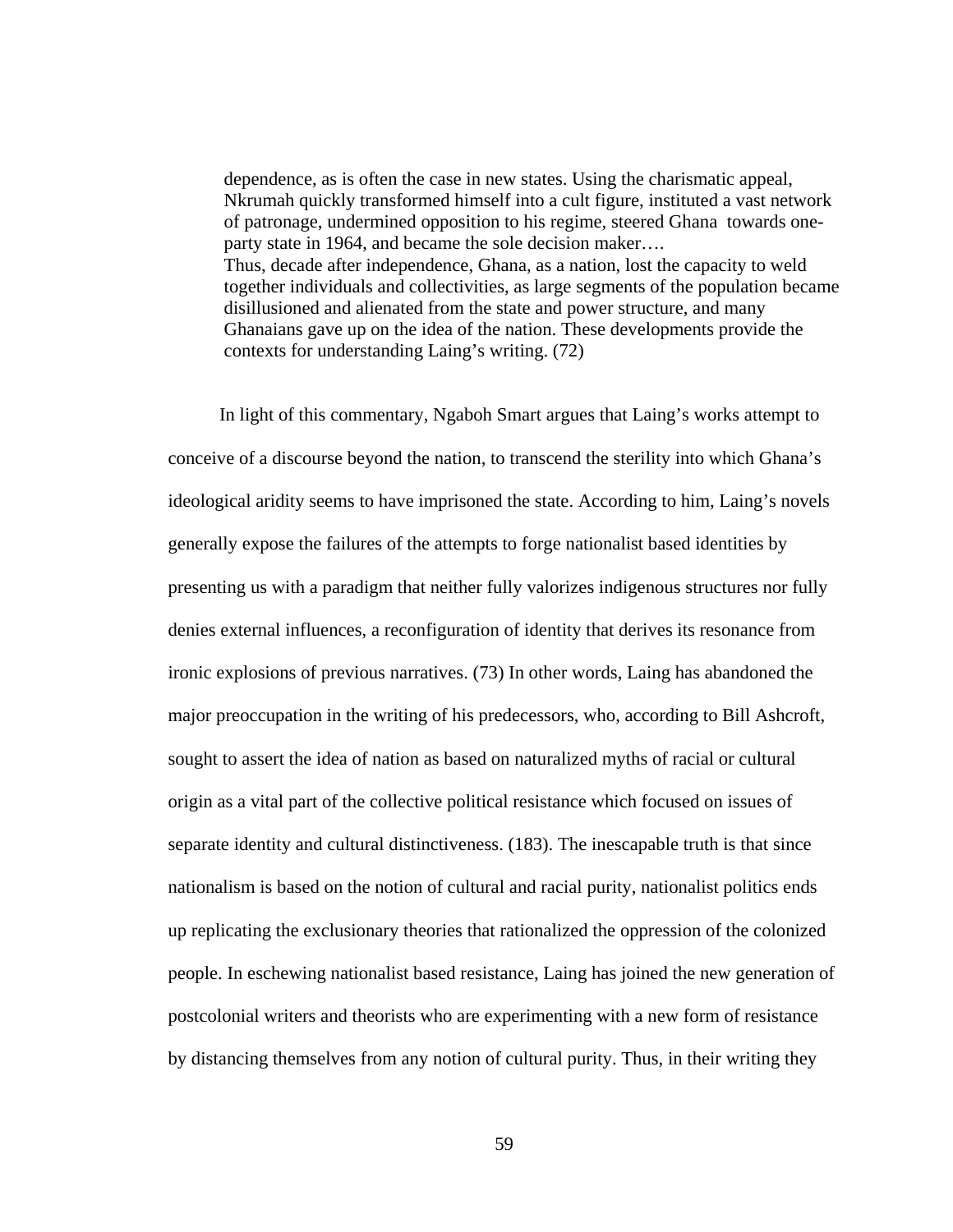emphasize inherent interdependence of cultures and identities that spring from them. As

Bill Ashcroft writes:

Most post-colonial writing has concerned itself with the hybridized nature of postcolonial culture as strength rather than weakness. Such writing focuses on the fact that the transaction of the post-colonial world is not a one-way process in which oppression obliterates the oppressed or the colonizer silences the colonized in absolute terms. In practice it rather stresses the mutuality of the process. It lays emphasis on the survival even under the most potent oppression of the distinctive aspects of the culture of the oppressed, and shows how these become integral part of the new formations which arise from the clash of cultures characteristic of imperialism. Finally, it emphasizes how hybridity and the power it releases may well be seen to be the characteristic feature and contribution of the post-colonial, allowing a means of evading the replication of the binary categories of the past and developing new anti-monolithic models of cultural exchange and growth. (183)

 Kojo Laing's novels emphasize the need for postcolonial African writers to move away from nationalist narratives that exacerbate the polarization of the cultural identity debates that followed the independence of African countries. They lay bare the insufficiencies of the rhetoric of cultural authenticity that advocated the formation of African identity based on the re-appropriation of history and pre-colonial culture. Thus, Laing's novels celebrate hybridity which subverts the binaries that make such rhetoric possible both in postcolonial Africa and the West. Unlike his predecessors, Laing wants to free the postcolonial identity debate from the notions that there is a fixed and pure African culture that the postcolonial subject must return to if he or she is to construct a stable and authentic African identity. For writers such as Ngugi, Achebe, and Armah, the postcolonial African predicament is in part due to the damage he or she sustained during his or her encounter with the colonizer's culture. That encounter, they argue, created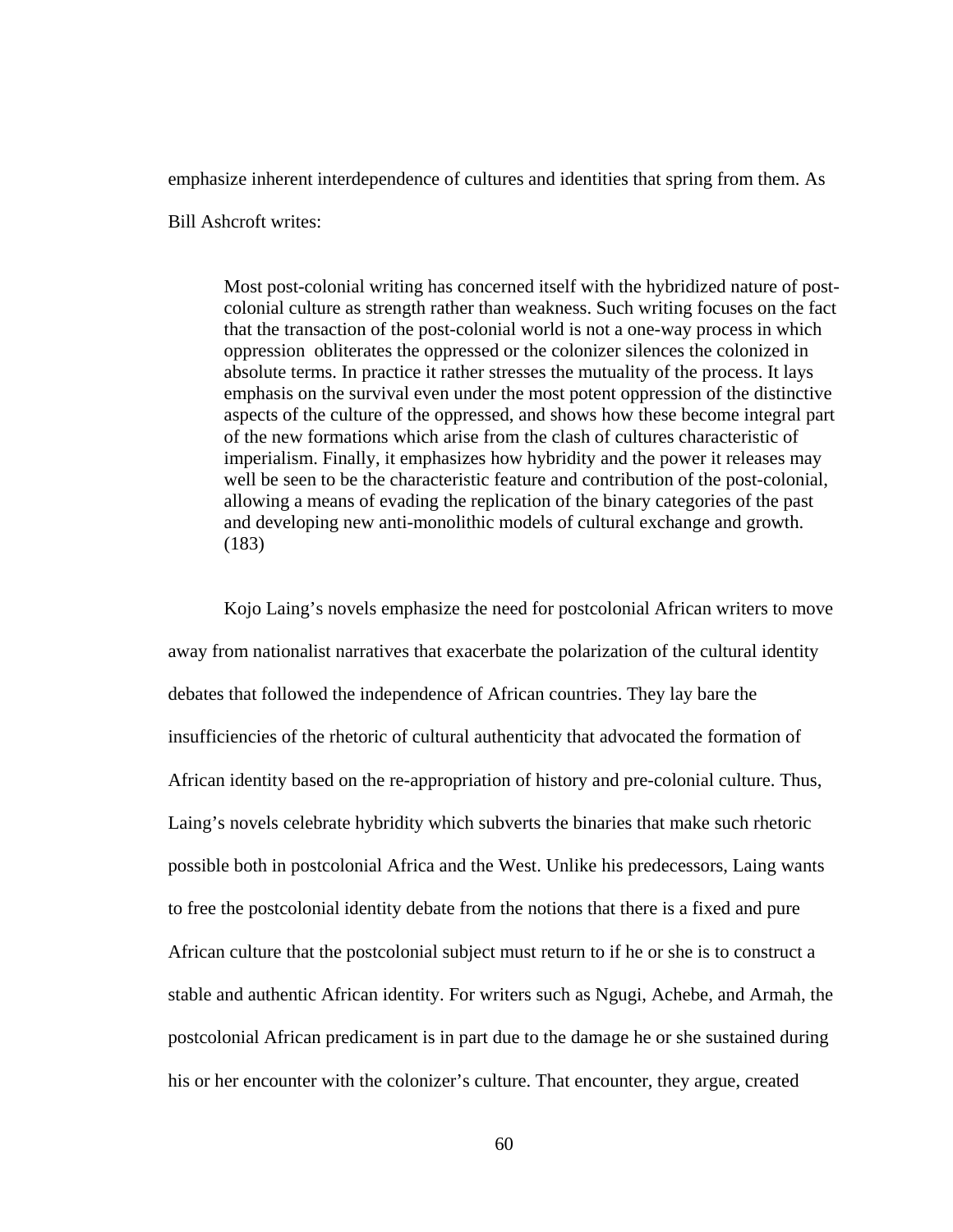hybrid subjects dispossessed of their authentic African traditions. For this reason, they devote their artistic endeavor to assaulting colonial culture while they reassert the indigenous cultures. Against this effort to forge an authentic African identity based solely on the pre-colonial African culture, Laing reminds us of our multiple subjectivities and emphasizes the potential for hybridity to serve as a site for the formation of identities that take into account these subjectivities. The intervention of Homi Bhabha in the postcolonial identity debate is significant as his theory shifts the debate from narratives that stagnates around racial or cultural origins to the narratives that focus on what happens when cultures meet. In *Location of Culture*, Bhabha writes:

What is theoretically innovative, and politically crucial, is the need to think beyond narratives of originary and initial subjectivities and to focus on those moments of processes that are produced in the articulation of cultural differences. These 'in-between' spaces provide the terrain for elaborating strategies of selfhood – singular or communal – that initiate new signs of identity, and innovative sites of collaboration, and contestation, in the act of defining the idea of society itself. It is in the emergence of the interstices – the overlap and displacement of domains of difference – that the intersubjective and collective experiences of nationness, community interest, or cultural value are negotiated. (2)

 Implicit in Bhabha's theory is that nations, cultures, and identities must be understood as narrative constructions that arise from the hybrid interaction of contending national and cultural constituencies. In other words, Bhabha contests the notion of fixed, stable cultures and identities; for him cultures and identities are continually fluid constructs. This lives no room for cultures or identities to be safely kept and retrieved intact when needed, thereby proclaiming that the quest for national culture in the traditions is useless. As Bhabha notes, there is no pre-given ethnic or cultural traits set in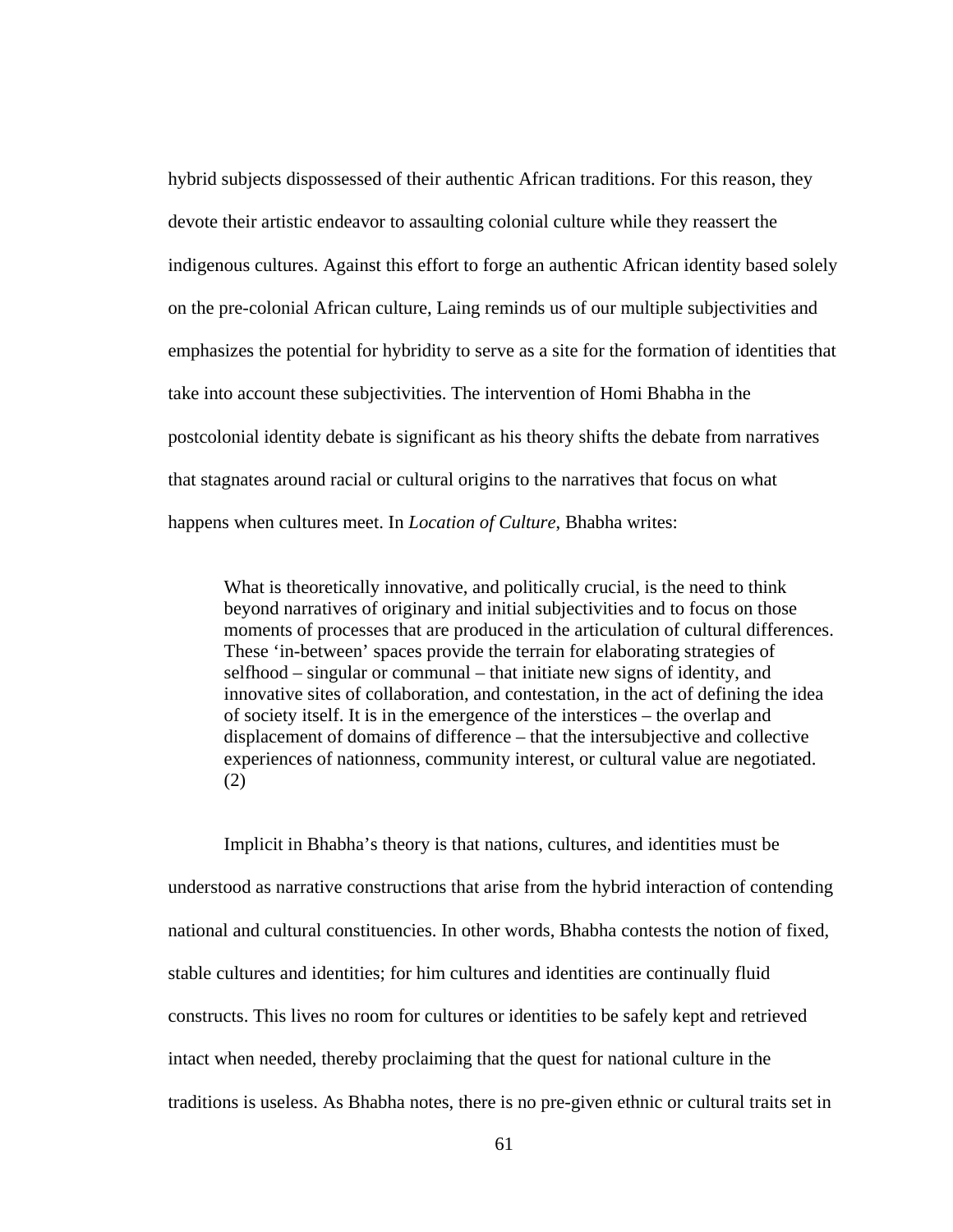the fixed tablet of tradition. … The recognition that tradition bestows is a partial form of identification. In restaging the past it introduces other, incommensurable cultural temporalities into the invention of tradition. This process estranges any immediate access to an originary identity or a received tradition (3). For Bhabha the return to the past follows a process that is influenced by other temporal cultural agents, which makes it impossible for traditional culture to retain its purity, for, according to Kojo Laing, in Tukwan, "history never walks, it runs in any direction" (1). This, indeed, makes Bhabha's claim more relevant because it is illusory to pretend to retrieve traditions unaltered.

 *Woman of the Aeroplanes* mocks both African nationalists' enthusiasm towards authenticity and the European's obsession with cultural difference by highlighting the interdependence between Africa and Europe. For instance, Tukwan has shown that "the future should be the humanity of travel inner, travel outer" (18). This explains the enthusiasm of its residents vis-a-vis the trip to Levensvale. For them the prosperity of humanity resides in a reciprocal exchange. Unlike the colonial invasion of Africa which left no room for sincere interaction, Tukwan sees in this trip an opportunity to teach and learn:

'The man that goes to the moon can surely go to humanity! And you gain from me, I gain from you, eh!' 'Ah, I can see that you people want to make humanity both ordinary and glamorous!' … which little Pamela with joy in her eyes pushed out of the wayto get to the dais to hold her father's hand, and wave a big white handkerchief given to her by Pokuaa. And out came all the handkerchiefs, the Levensvale natives learning to wave while waving and the visitors so used to it already that they danced the wave. (88)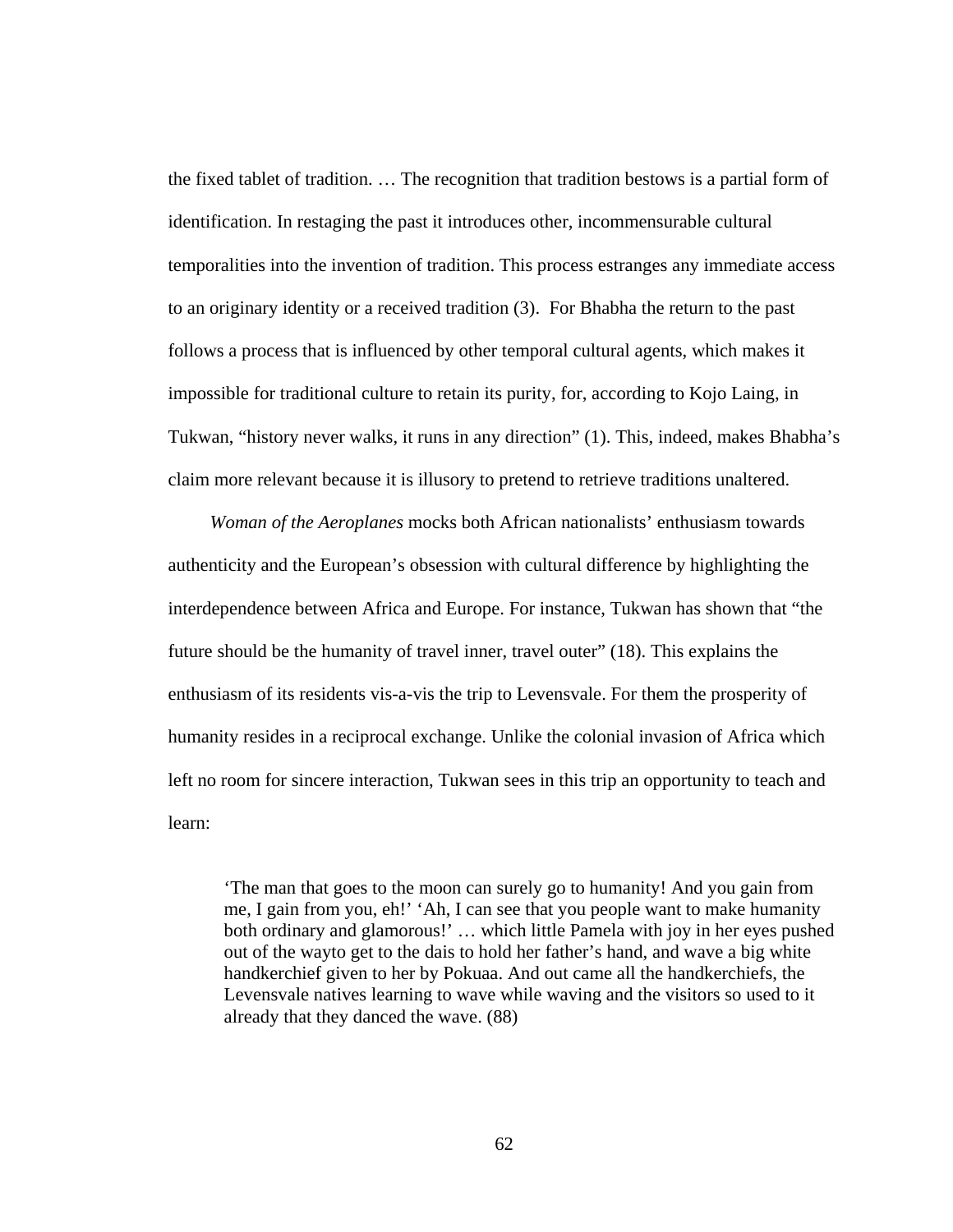This intercultural exchange the reader witnesses in the excerpt above is what Laing is pushing for. He believes in a partnership that is based on reciprocity. He rejects any form of dependency, but celebrates interdependency. The visitors' desire for reciprocity is recurrent in the novel: "'Love us all as we love you all, for we are here to help you helping us! Never forget!"" "... and the conference too would come, where kyinkyinga would be devoured cross culturally"  $(68 – 9)$ . Laing emphasizes the importance of reciprocity to prove that no race, culture, or civilization is self-sufficient and that the reaffirmation of our humanity relies in our mutual consciousness of the existence of one another. Like Bhabha, Laing is interested in bringing cultures together to create hybrid cultures, thereby ending cultural hegemony.

Despite this unambiguous argument for change through openness, critics such Cooper has accused Laing of being ambivalent towards that very change his whole novel advocates. For Cooper, Laing does not fully embrace Africa's entrance into modernity and that he even espouses the cultural nationalism of his predecessors, which he disavows in most passages of his novel. To substantiate her claim, she cites the way Kofi Senya proposes to protect both the ancestral values and modernity in Tukwan:

The first thing we must do is to make Pokuaa the formal leader of this town, even in her pregnancy, for she has done so much, and I am certainly not fit to lead from the front. I will continue to be in the background behind the pregnant president. The next thing is to make Kwame Atta our ambassador to the cities and countries outside us: all the strangers go to him, even though Lawyer Tay tries hard to win them over to himself. The next solution is to create a new maze by spreading the truth of your book, which is fitting chronicle of all that we have been trying to do, and whose spirit would be behind the most tortuous maze ever created. Then after that we must have an election to choose what to do, where to go with or spirit and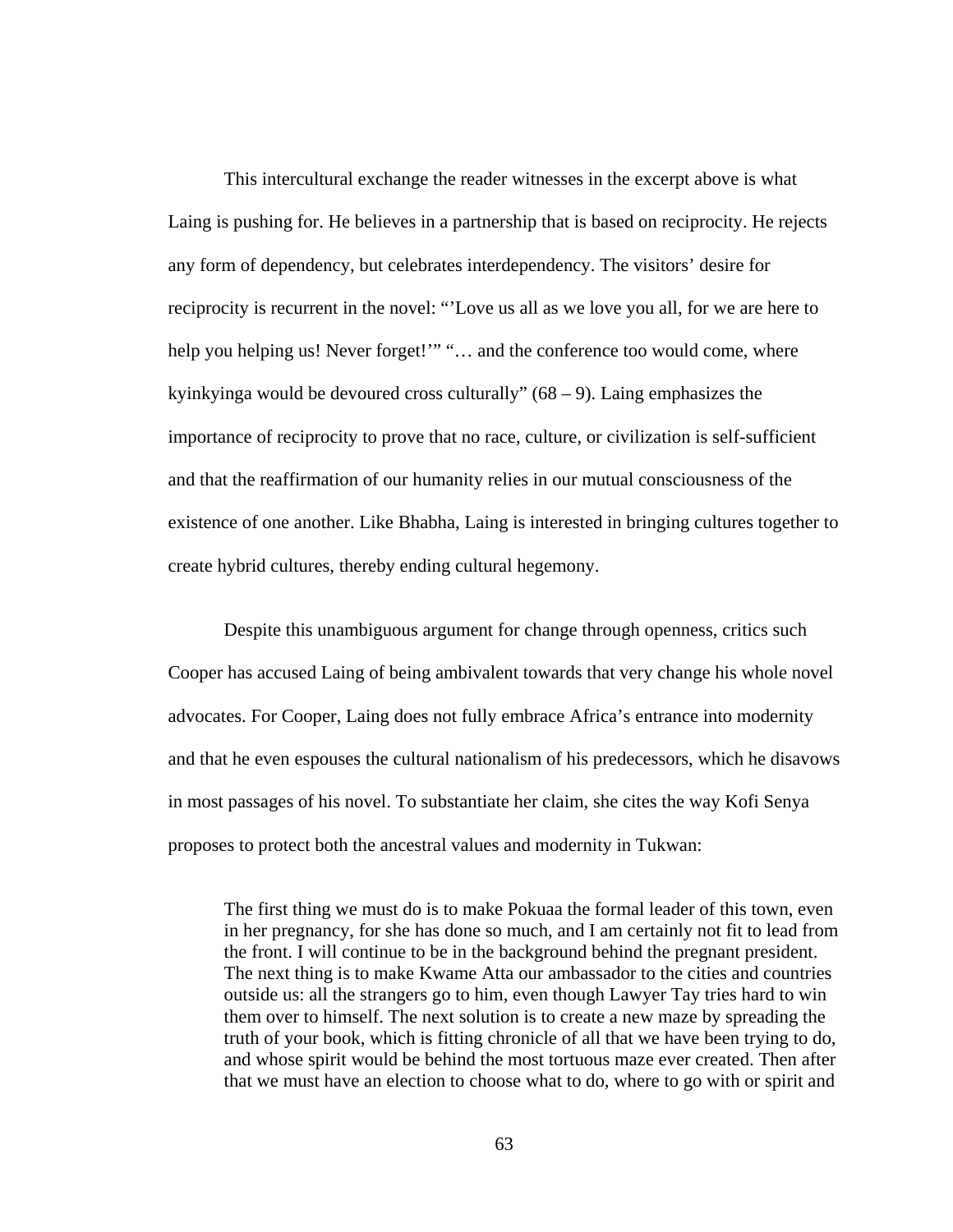morals and inventions, and to decide finally what we can tolerate and what we cannot! (181)

According to Cooper, by allowing Senya the spiritual, his daughter Pokuaa, and the inventor Kwame Atta to assume leadership position in the new Tukwan, Laing has jumped right back into the culturally nationalistic territory, where his predecessors looked for solutions to the problems of their post-independence nations. She argues that in doing this Laing has abandoned his cross-cultural interchange project aimed at creating hybrid identities to occupy his new worlds, thereby disqualifying him as a magical realist writer, the title he earned in the earlier parts of the novel. (210) To corroborate her claim, Cooper quotes a passage from Pietro Deandrea's 1996's essay on Laing, "New Worlds, New Wholes": Kojo Laing's Narrative Quest for a Social Renewal" published in *African Literature Today*. In her own words, Deandrea seems to agree with her interpretation when he states:

Notwithstanding his revolutionary style, Laing still belongs to that descent of African artists who have brought to the fore their preoccupation with the state. The main theme of his writing could be summarized in one question: how could a new Ghana – and consequently a new world – be built? Although Laing's antirealism and problematization of history might easily be assimilated by some postmodern or post-colonial critics, the pervasive national project supporting his style cannot be traced back to the constant dismantling of such projects theorized by postmodernist academics like Homi Bhabha. (qtd. in Cooper 210)

 However, in a rather surprising contradiction, after complaining that Laing is a complex writer, Cooper also quotes Deandrea where the latter admits he still believes that Laing is a post nationalist writer: "On the other hand, both Laing's socio-political quest and stylistic influences succeed in going far beyond any Ghanaian or African boundary,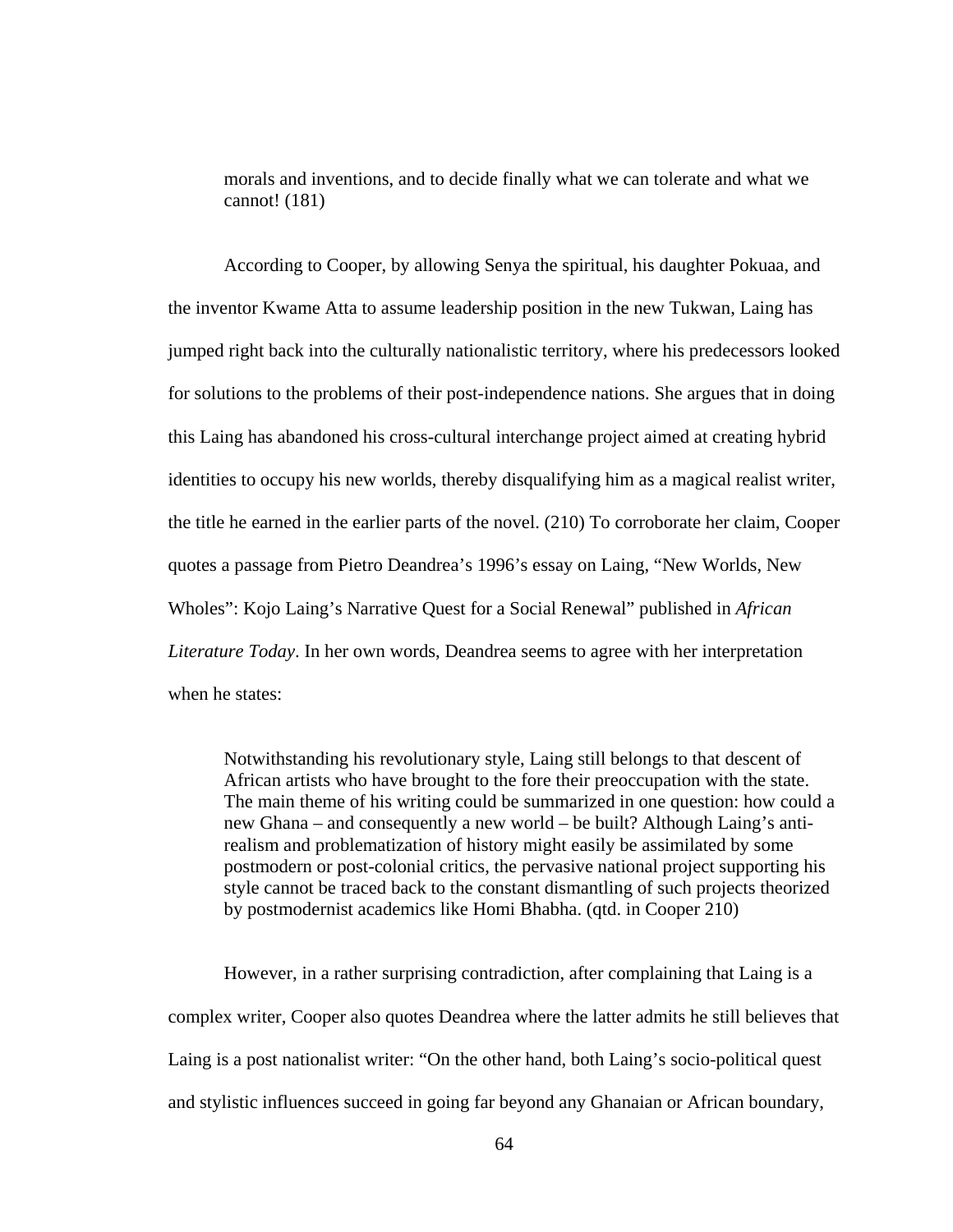therefore rejecting any label of 'nativism'"(qtd. in Cooper 211). I don't think Cooper does justice to Laing by trying to force him into the rank of nationalist writers whom he attacks in his novels. How can one ignore the cosmopolitan character of Laing's oeuvre and claim its concern is only local. Contrary to Cooper's claim, from the beginning of the novel to the end, Laing has never deviated from his global project. Throughout the novel he has maintained his distance vis-a-vis the nationalist discourse that calls for an exclusive embrace of African traditional values in the construction of new African societies. The difference between nationalist writers and Laing is unmistakable, for whereas Laing's novels emphasize the necessity of syncretizing tradition and modernity to create a new Africa, nationalist writers call for celebration of traditions at the expense of modernity. Ultimately, the only option left is to simply side with Deandrea and argue that despite the complexity of Laing's work, he cannot be confused with cultural nationalist writers.

Likewise Cooper's ejection of Laing from magical realist writers' group is unsustainable because Laing has not abandoned his project of hybridization as she claims. However, if Cooper does not suggest a mode for Laing to be associated with, Deandrea does just that in *Fertile Crossings.* Here, Deandrea focuses his discussion of *Woman of the Aeroplane* on the trickster character of Kwame Atta, comparing him with Ananse, the Akan folktale trickster character. He proposes that Atta's mischievous behavior in the novel, especially, his transgressions and constant desire to outsmart everybody bears resemblance to Ananse. He then concludes that: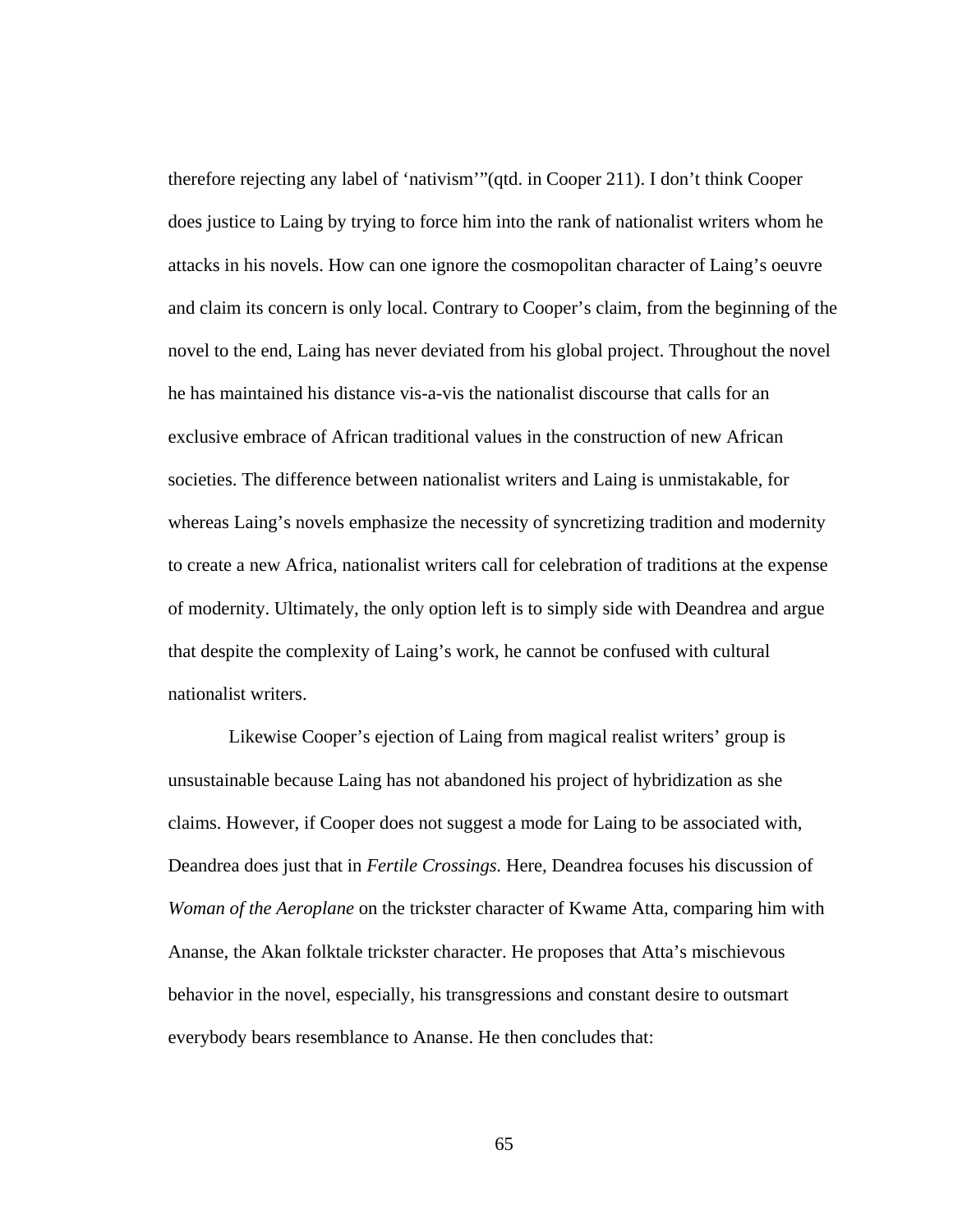*Woman of the Aeroplanes* should not be considered as magical realism or as pure fantasy. With the usual reservations attached to the theoretical ambiguity of any critical label, some new definitions could be proposed: fantastic realism, social fantasy, or in the light of Laing's connection with folktale world, folktale realism. (97)

In her part Arlene Elder focuses her attention on Pokuaa and her aeroplanes. In the novel Pokuaa is credited with procuring the two aeroplanes and miraculously managed to bring them over to Tukwan. We are also told that the "two aeroplanes rest at the level of her upper and lower lips" (4). Elder suggest that:

this image is not intended to suggest only a 'planey kiss', however as Pokuaa's lips are 'aero-dynamically useful, since the Aeroplanes could … be measured by the open mouth; one lip could heighten a plane, another lip could lower it'. She calls this image "the humanization of the planes and mechanization of Pokuaa, which takes Laing into postmodern cyborgian hybridiity territory." She then terms this hybridity of technology and animism.  $(80 - 81)$ 

I believe Kojo Laing would agree with all these interpretations because what I learn while studying Laing's literary works is that he is a non-conformist writer, who always seeks to avoid labels. He also understands that the influence of oral tradition on his novels predisposes them to such disparate interpretations, for in oral literature the meaning of a rendition is in the mind of each individual member of the audience.

## **Limitless Humanity through** *Ubuntu*

*Woman of the Aeroplanes* echoes the African concept of humanity referred to as *Ubuntu*. It is an old Bantu word (one of the African dialects) that means "humanity to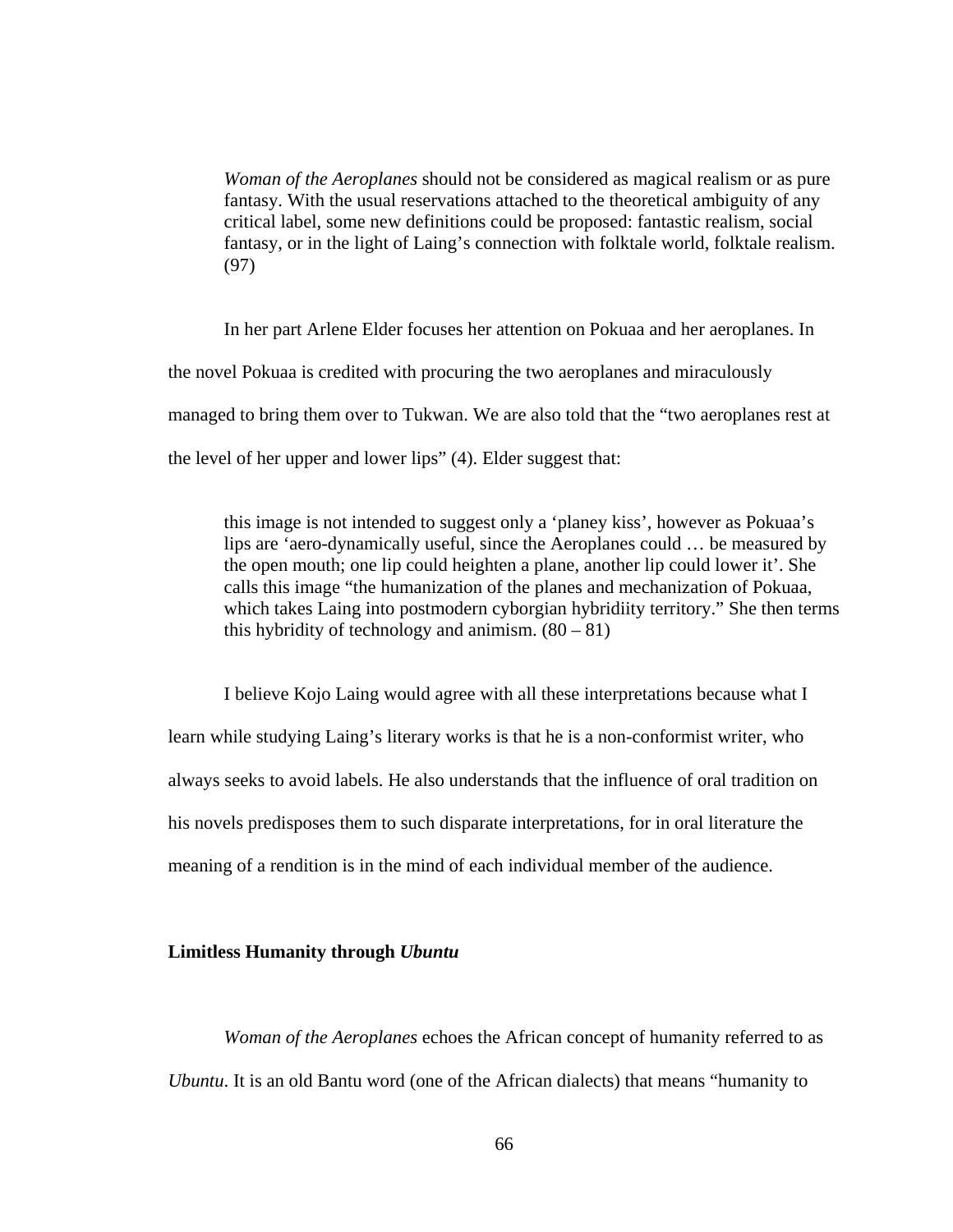others". This philosophy is based on the belief that the self's existence is dependent on the other's existence: "I am because you are, and since you are, therefore I am." This philosophy of being and becoming has been practiced in all African societies for centuries. In "Valuing the Emergence of *Ubuntu*", Nicolito A. Gianan, professor of Humanities at University of the Philippines – Los Banos sums up the *Ubuntu* philosophy as follows:

The *Ubuntu* philosophy is indicative of a practice that has enabled Africans themselves to look into their own culture and recognize the fact that they have their own philosophy that is, once again, universal and universalizable. This becomes the state of affairs because *Ubuntu* philosophy is seen not only as being in dialogue with culture, but also as a practice of individuals that are intelligent, rational, and humane. Obviously, this is concretized in the claim that a human being becomes a human being through another human being. To reiterate, specifically, it is said that a person is a person through another person. (87)

This is opposed to the western concept of existence, which emphasizes the individual's ability to cogitate: *cogito ergo sum* (I think, therefore I am). *Ubuntu* is an outward movement whereas *cogito ergo sum* is an inward movement. *Ubuntu* promotes a sense of unity, togetherness among the people of the world; most importantly it is against discrimination of any kind. It reminds human beings of their moral obligation to equity in their relationships with others. The visitors from Tukwan arrived in Levensvale with this attitude as they decided to sing "'Yen ara yen asaase…' down the glen. Travelling the travelling earth proved the world belonged to all" (60). However, upon their arrival at the immigration services, the visitors would later learn that they could not claim Levensvale as their own, for they were told that they needed visas to enter the town: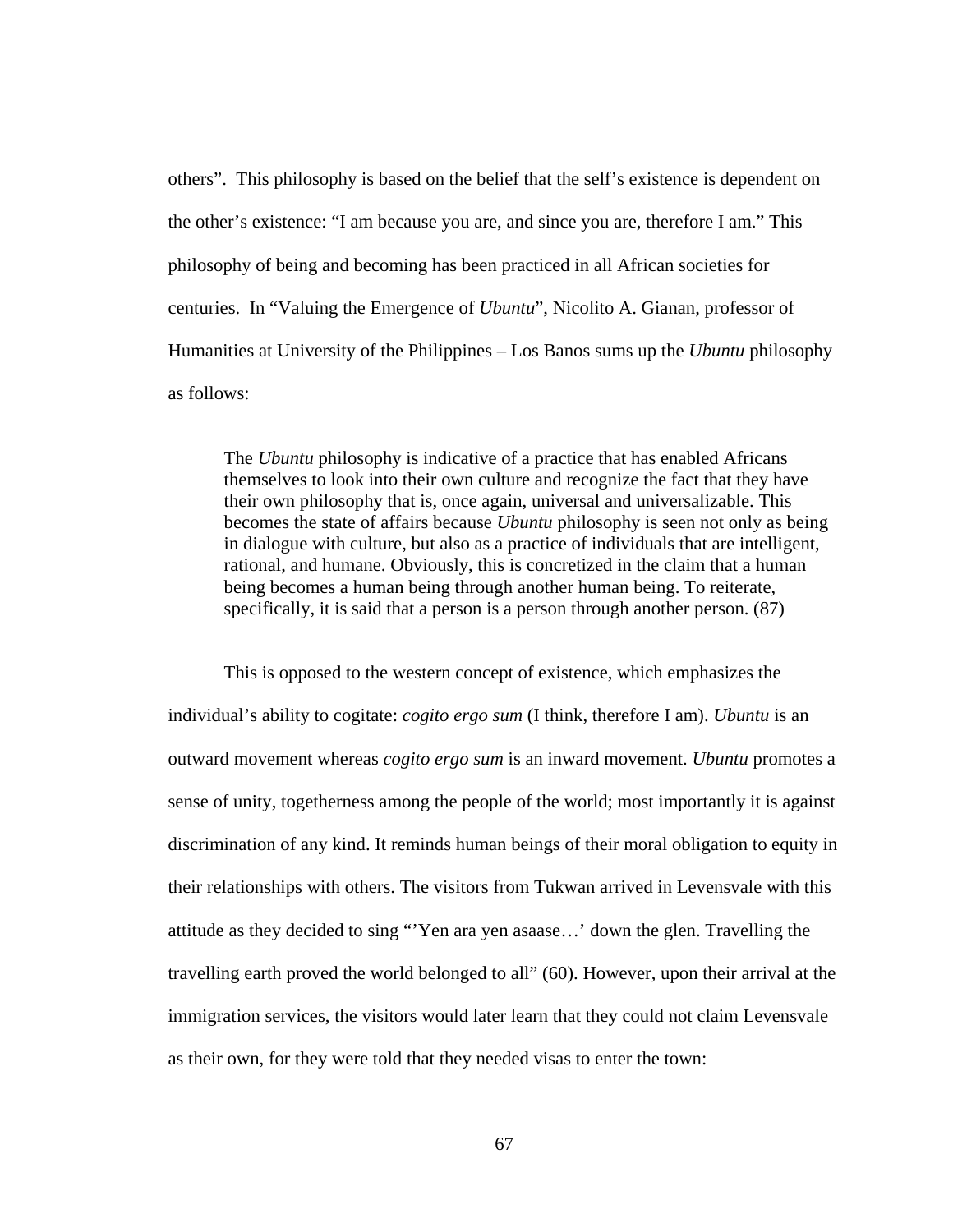We believe not all of the party has visas, we believe; nor do we consider that the proper quarantine procedures were taken for the accompanying birds and animals, goats if you care to have the proper description. Also it may be considered a threat to the public to have the aeroplanes landing the way they did. … 'You may come from heaven if you like, but we are here in the line of duty...'  $(60 - 61)$ 

Laing contrasts two different views of the world: the European view of territorial limit against the African view of humanity without frontiers, a form of cosmopolitanism. This enables him to expose Europe's anxiety about the other as well as its hypocrisy, especially when one thinks that the balkanization of Africa was decided in Berlin without the consent of Africans. Despite this betrayal, the invaders and predators that arrived in Africa, masquerading as missionaries were welcomed and treated with dignity, because for Africans, the earth belongs to everybody. However, *Woman of the Aeroplanes* seems to suggest that the visit of Levensvale by the residents of Takwan offers Europe a unique opportunity to "go to humanity" by embracing the *Ubuntu* philosophy which the visitors are promoting in Levensvale. For instance, to counter the discriminatory practices of Europe as seen in the immigration incident, de Babo talks about Tukwan's spirit of inclusiveness informed by *Ubuntu*: "We wish, we twins to extend the territory of our humanity to include even those who deny us..." (62).

In light of what precedes, I argue that Laing's quest for unity and togetherness on behalf of the world can be fulfilled through the adoption of *Ubuntu.* This suggests that any barriers that exist between people must be dismantled. In the novel this effort is substantiated by two motifs – language and travel. In *Woman of the Aeroplanes*, Laing attempts to use language and travel to create new unified worlds. Nevertheless, of the two motifs, Language is given preeminence. Because man is *homo loquens*- man as talking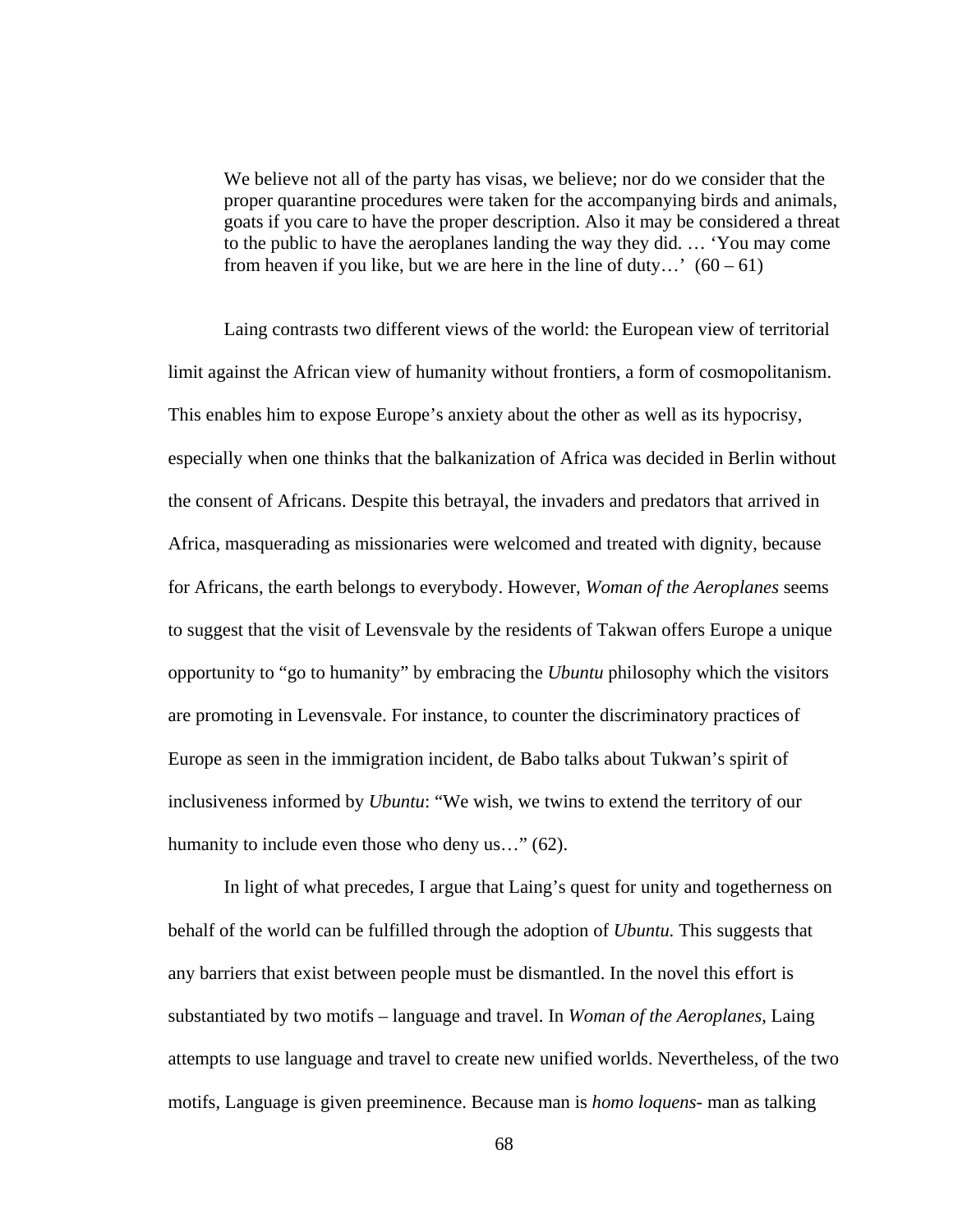animal, Laing makes the transformation of language a sine qua non condition for the materialization of his vision of unity of the world. The importance of language in human life lies in our awareness that without it we cannot know or understand one another, in other words, our desire to extend our humanity to others is doomed. In *Homo Loquens: Man as a Talking Animal*, Dennis Butler Fry has emphasized the indispensability of language in human community:

… But it is of course in the life of human community rather than in that of the individual that speech and language play their major role. We can scarcely now imagine the condition of a human group totally lacking in any possibility of talk between its members. Talk means very much more than communication… A universe away from such matters is the variety of exchange represented by talk among people, with its myriad planes of intellectual, emotional and factual interchange which make up the infinitely complex web of social life. Without it human existence would be unrecognizably different. Man is above everything else the talking animal- homo loquens. The overwhelming majority of human beings spend a great deal of their time talking and listening to each other. (3)

Language sustains and nourishes human relations and is the basis for a harmonious human community. In other words, it is the glue that holds the community together and enables the pursuit of the well-being of its members. The human's need for language expressed by Fry suggests an intrinsic connection between language and the African concept of *Ubuntu* I have discussed earlier, for the desire of community is very palpable in its enunciation. As Gianan notes:

*Ubuntu* is also an idea that projects a notion of transcendence, eliciting a borderless meaning yet encouraging and promoting mutual understanding between peoples, even though they come from different cultures. Clearly, the emergence of *Ubuntu* is a key in the system through which a particular human community relates with itself and with other communities worldwide. In this context, it is seen as the quintessence of community and communality. (89)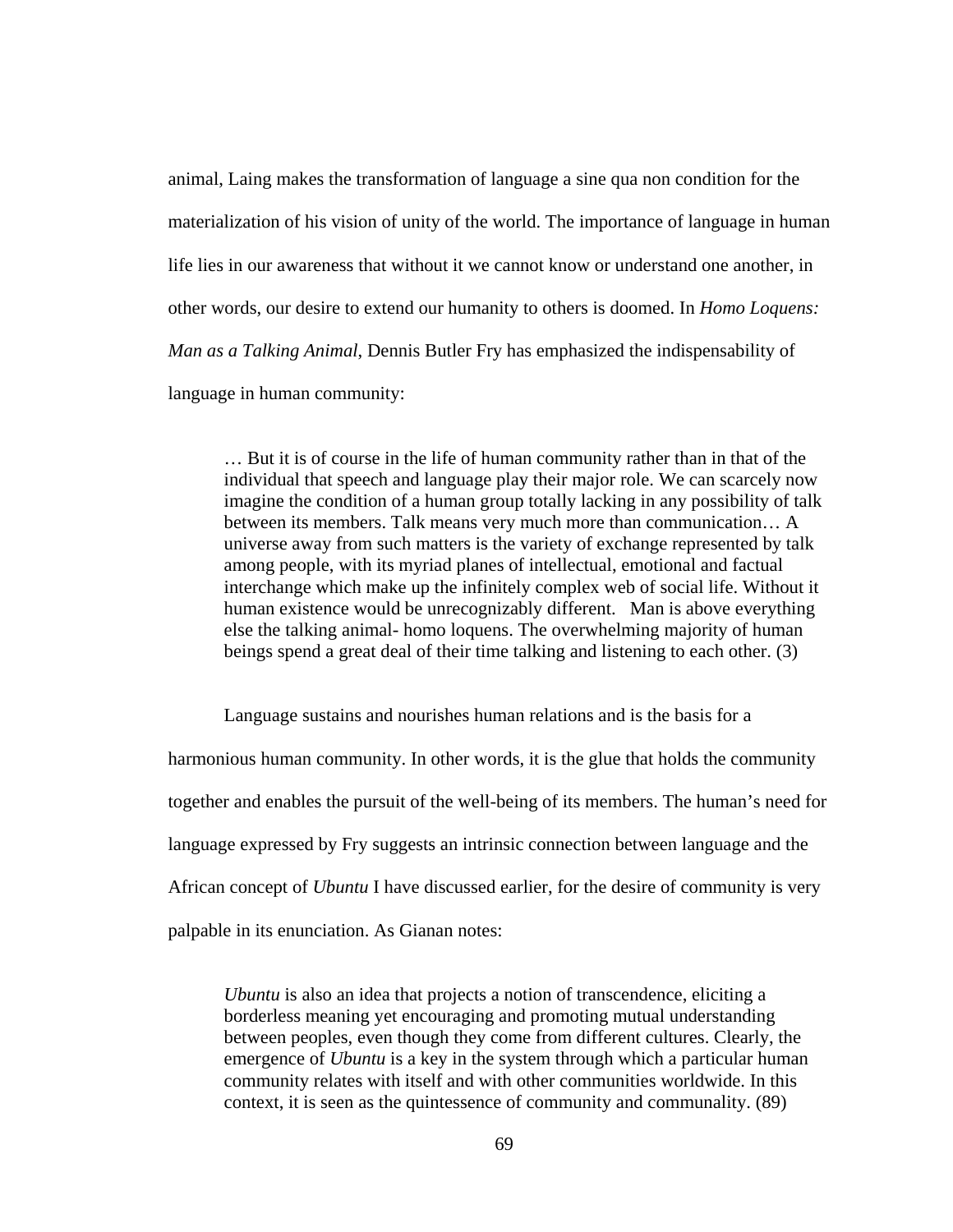The mutual understanding that *Ubuntu* encourages between peoples from different cultures necessitates a medium that can be used by members of those cultures, but a language which none of them can lay claim to. This medium, I argue is the language of unity Laing seeks to invent in his novels. In fact, his search for this very language led him to what I refer to as experimental linguistic hybridity, which, as I will show later, earned him much criticism from postcolonial critics and theorists. *Ubuntu* is realized through language of hybridity that allows everyone a part and place in communication and action. In this way *Ubuntu -* magical realism connection is established.

## **Limitless Possibilities through Linguistic Hybridity**

 Hybridity is a postcolonial construct that aims at countering all binaries based on notions of ethnic, cultural, racial, and political purity. It refers to the new trans-cultural forms within the contact zone produced by colonization. For Nikos Papastergiadis, "it is an invention of postcolonial theory, a radical substitute to the homogenic ideas of cultural identity such as racial purity and nationalism. It is an antidote to essentialist subjectivity" (189). Conversely, cultural critics like Jean Fisher stresses that "the concept is too deeply embedded in a discourse that presupposes an evolutionary hierarchy and that it carries the prior purity of biologism" (qtd in Papastergiadis 169) Nonetheless, other critics continue to celebrate the positive aspects of hybridity in the current identity debate. Papastergiadis argues that the positive feature of hybridity is that it acknowledges that identity is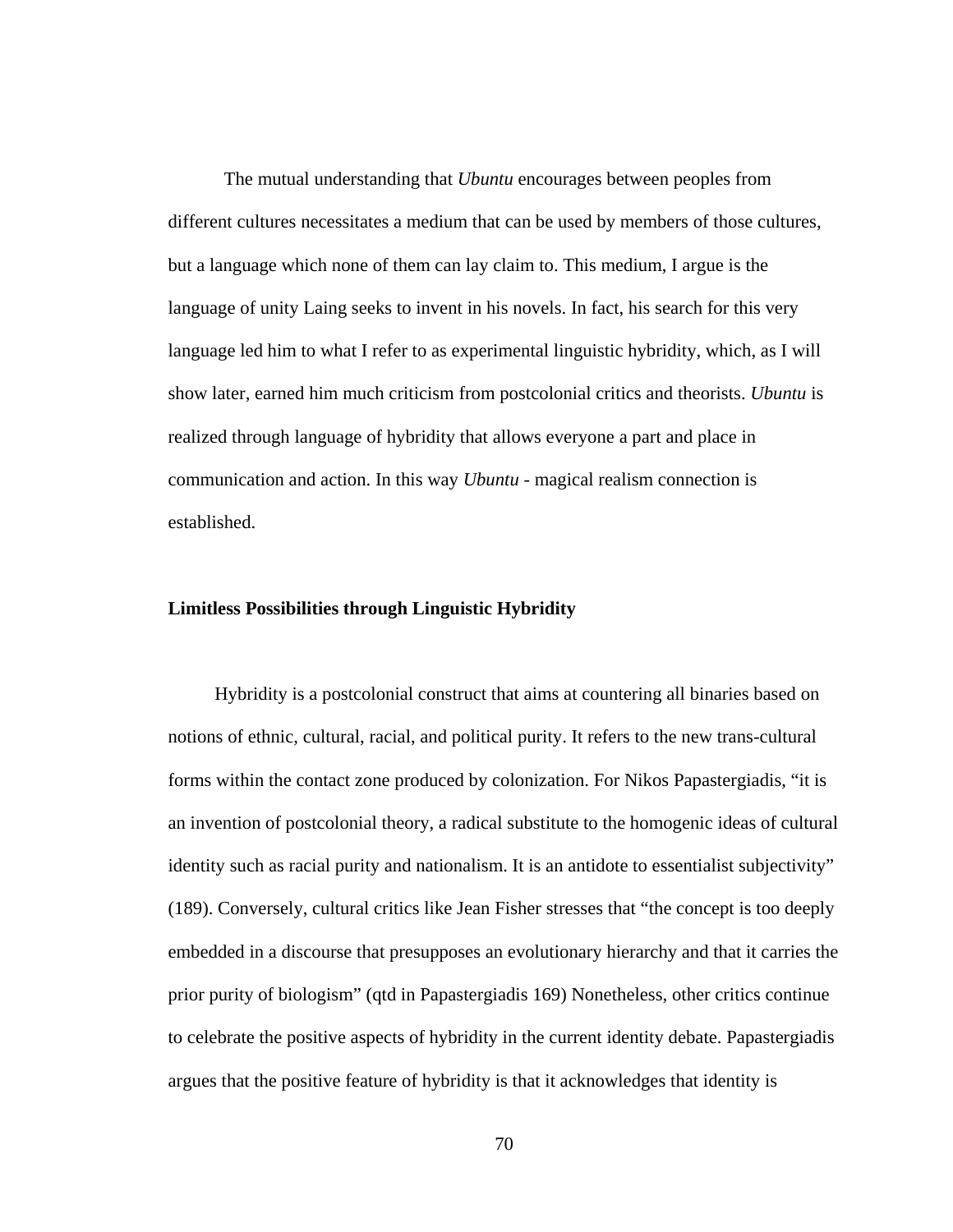constructed through a negotiation of difference, and that the presence of fissures, gaps, and contradiction is not indicative of failure.

 *Woman of the Aeroplanes* intervenes in the debates over hybridity on many levels including linguistic, cultural, and racial. However, linguistic hybridity is the starting point of this intervention, as exemplified in Laing's use of Ghanaian Pidgin English and other vernacular languages alongside English language. This attempt to inaugurate his politics of hybridity has been viewed as purposeless. For instance, in his examination of Laing and other new African writers with regard to the politically committed generation who started producing literature in the 1970s, the postcolonial critic and playwright, Femi Osofisan has this to say:

Mythology, fabulation, polyphony – or according to some, cacophony – these are the narrative goals, and grammar, realism the satirical elements. […] High preference is given to syntactic and semantic idiosyncrasies, such as the use of sudden phrasal inversions, verbal inflation, idiophones, eccentric punctuation and neologism. […] Clearly the new writers have turned away from our own burning concern to mobilize the society for political goals. (qtd. in Deandrea 78)

 Osofisan's criticism of Laing is twofold: on the one hand, he seems to be dissatisfied with the way the latter uses language, and on the other hand, he expresses his frustration with Laing and his fellow new writers for lack of political commitment in their literary endeavors. In his part, discussing *Woman of* the *Aeroplanes*, Derek Wright acknowledges that Kojo Laing is creating "a real and an imaginary Ghana, an actual place and an autonomous realm of pure language" (200). As for Brenda Cooper, she complains about the gaps that exist between Laing, his characters, and his readers as she writes: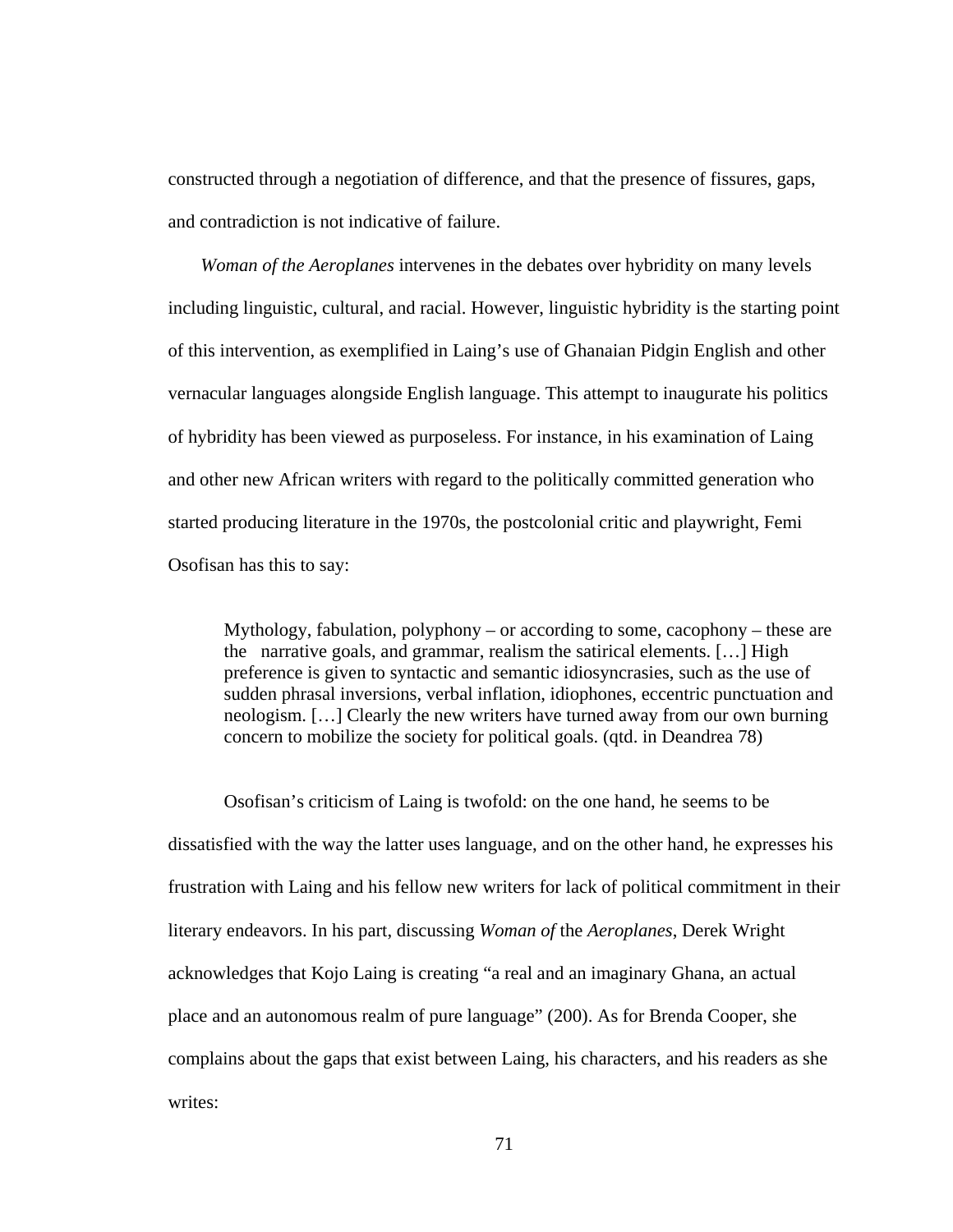His aim was to make his medium his message and to construct a new poetic language in the spirit of the oral tradition, with influence from English and a number of other languages spoken in Ghana. He has, however, created a language that is somewhat impenetrable to all but a few intellectuals, who are themselves challenged to decipher the messages of his riddles. (191)

 Cooper suggests that Laing's attempt to create a hybrid language consisting of English and other languages with the devices of oral literature has failed because his messages have become incomprehensible to even intellectuals. While I agree with Cooper that Laing's messages are difficult to understand, I don't think it is an experiment gone wrong; rather, I argue that Laing has deliberately chosen to place his language beyond the monopoly of the intellectuals. Ordinary people in Ghana understand this language very well, for it is not rare to hear such a mixed language in the casual conversation of average Ghanaians. Laing wants to end the hegemony the Ghanaian intellectuals have enjoyed because of their mastery of English. In fact, one of the colonial legacies Africa continues to endure today is how zealous some African intellectuals are about their mastery of European languages. Like in the colonial era, mastery of English or French continues to be associated with class and status. It was a colonial practice to elevate those who could speak the colonizer's language over their fellow citizens. For instance, Leopold Sédar, Senghor, the poet-president, and cofounder of Negritude, owed his popularity in the world less to his position as the president of Senegal than his mastery of French. During my elementary and middle school years in the 1980s, we were Senghor's fans; that was twenty years after the official end of colonialism. We loved his use of bombastic words which were equated to his mastery of French. Nobody wished to speak broken French because it would be a big shame to do so. Making mistake in our

72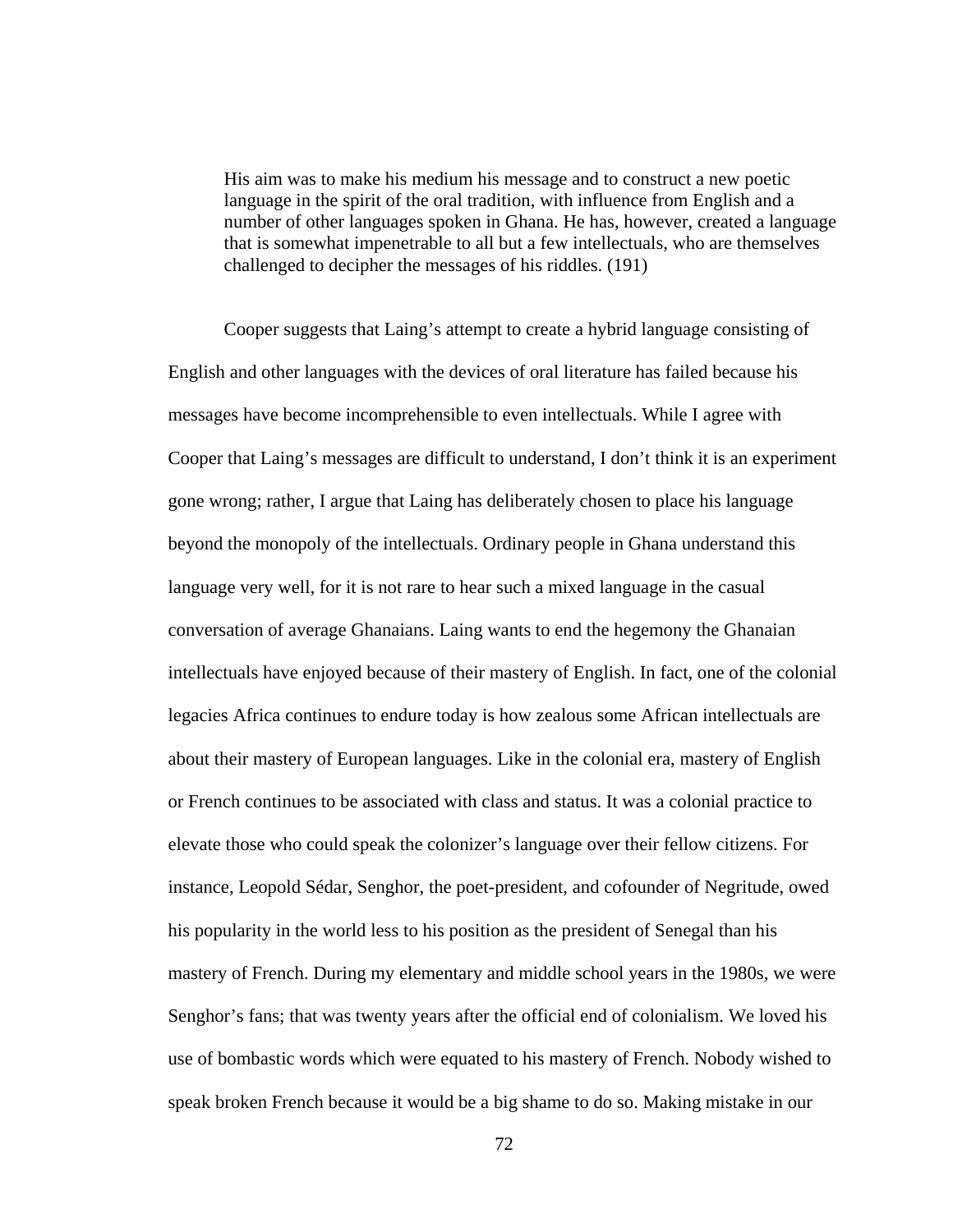mother tongue was a non-event because nobody cared. Even to this date, more than a half century after independences in Africa, students are still proud to identify themselves with the French or British because of their mastery of the languages of Molière and Shakespeare.

 Recently, a Togolese blogger angrily attacked a Togolese journalist for misusing the language of Moliere. The blogger found it unacceptable for the journalist to make mistakes in French and called upon him to seek mastery of all the intricacies of the language before using it. Ultimately, I argue that Laing intends to ridicule linguistic purist like this blogger. The following exchange between Korner Mensah and De Babo is indicative of this intention:

To deflect his distraught mood Korner Mensah asked the dozing Babo this, 'What would happen to the English language when we arrive among the native?' Kwaku gazed at him in irritated wonder, but said nothing. The pastor persisted: 'You have appointed yourself in that quiet and cunning way of yours, as the custodian of the English language…' 'But everything else is in Twi,' de Babo said, 'and you are not going to get me to be defensive about a foreign language that I knew before I could walk…' 'O no!' interjected Mensah, "I too love the language, but I have not set myself up as the ridiculous master of it, nor do I consider that its native speakers have become soft and self-indulgent with it…"  $(46 - 47)$ 

 De Babo exemplifies the African elite who want to be more royalist than the king. The African elite's near veneration of European languages is a proof of the triumph of European colonialism in Africa. The elites are the reason why colonial languages continue to enjoy linguistic hegemony in Africa. Therefore, Laing wants to invent a language upon which nobody can claim mastery. Most importantly, he wants to indigenize English to the point that even the native English speakers will need an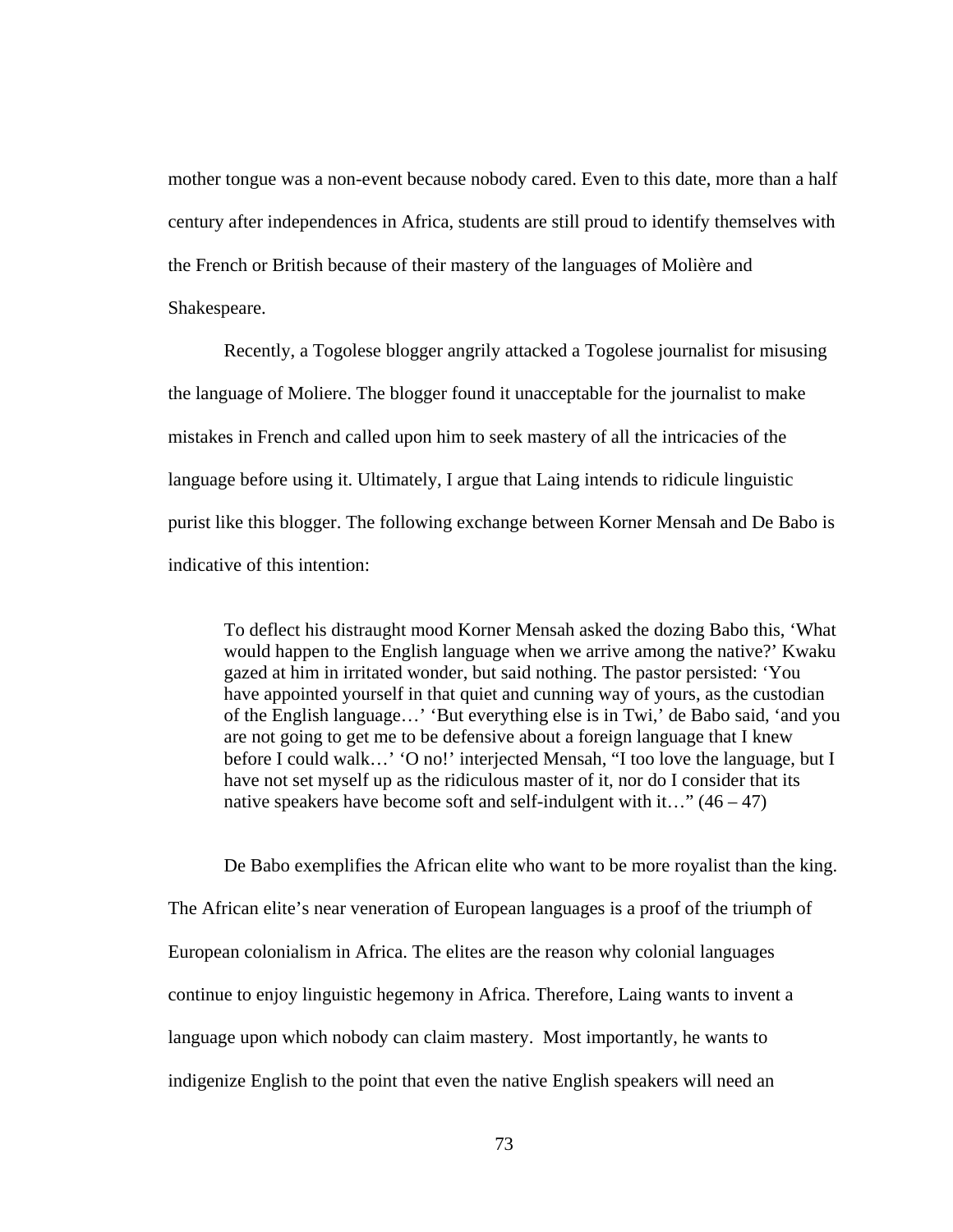interpreter or a glossary to understand his English text. In fact, Laing's language constitutes a linguistic and literary counter-attack from the former colonized against the colonizer. Several instances in the novel demonstrate this intention, like in "She was a kind of buy- and- sell woman, she was an arrangement alombo…. Recently she had to travel to London to see the edge of somebody's tongue: to look into Roy Mackie's mouth to clinch the deal of aeroplanes and farms" (4).

Or when Kwame Atta mystifies his host:

Me I want rice and stew, cassava, bread, aboloo, abunabu, expertly-fried forest wood-maggots, pigeon-pea bean leaves, akrantie, the under-thighs of an odum squirrel, waakye and abe-wine, fufu and abenkwan gari foto withtilapia-controlled shitoh, green-green with the freshest plantain, akple, groundnut soup with brown rice, banku and okro soup, nkontommire stew with a koobi interregnum, the red and yellow flare of agushie stew with yam so fresh that it shouldn't be born yet, yoo ke gari… Hausa koko in the morning, kenkey and kyenam with deep-fried shitoh….. aaaaaah, I die! Jock stared at him with disbelief, and said with force, 'But you didn't mention fish and chips!' (130)

 In the first example Laing is doing a literal translation from Akan into English. In the second he mixes English with different Ghanaian languages to the point that even though he mentioned fish (kyenam), Jock still thinks he didn't. Like Jock, Laing's non Ghanaian readers face the embarrassment.

 In *Narrative Shape-Shifting*, Arlene A. Elder has pointed out the difficulties Laing's texts pose to his readers. According to her, though Laing's novels' hybrid language serves his thematic purpose by modeling his desired linguistic unification of peoples, the reader is so often required to turn to the glossaries filled with Ghanaian words and neologisms that interfere with his or her comprehension of the narrative action (56).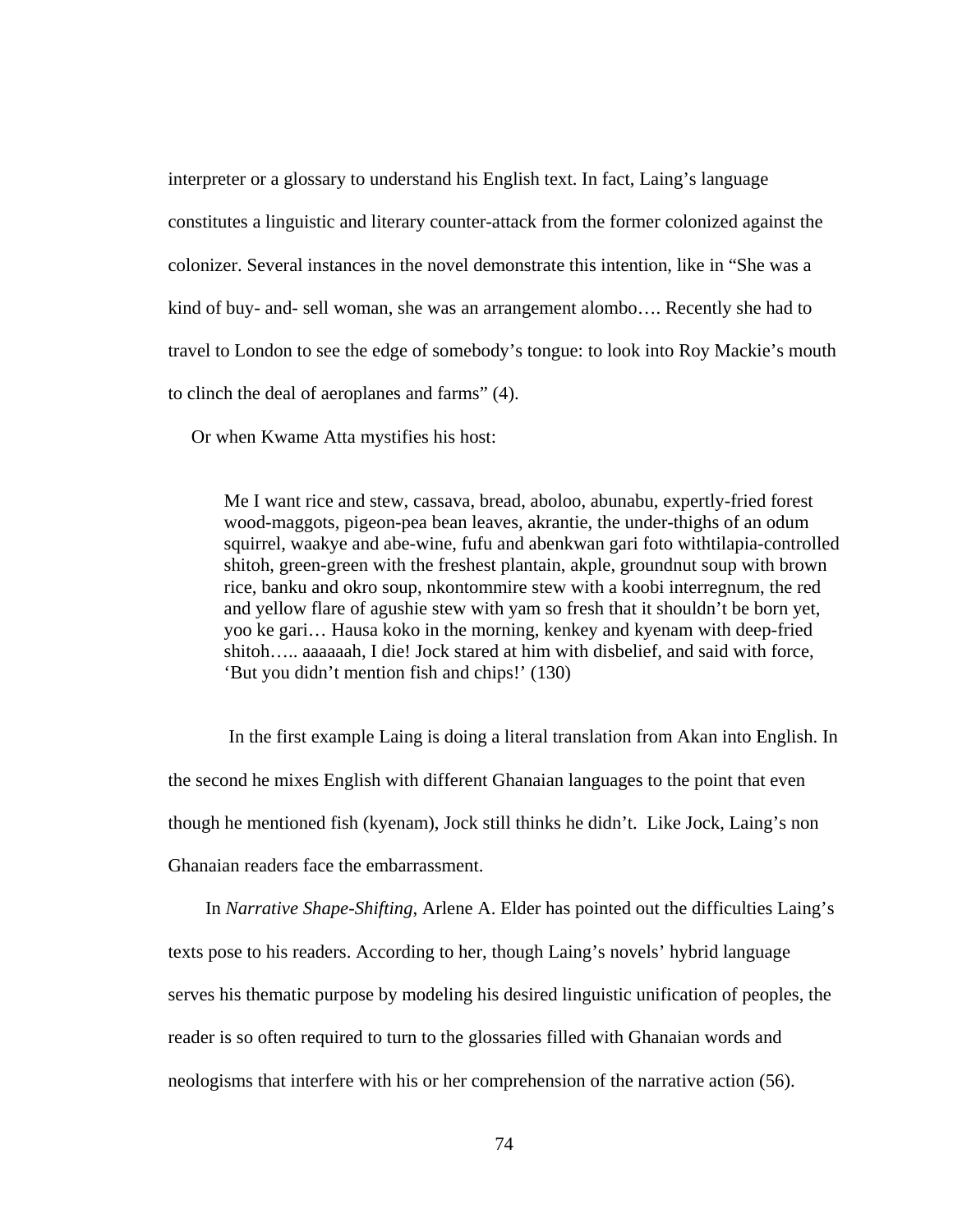The reader's difficulty in reading Laing's texts shouldn't make us ignore the political engagement of his works. Laing does not create art for art's sake; his use of such a language is in itself political, for it echoes his argument that man's future resides in his ability to utilize what is already available to create new things. On purely linguistic basis, Laing's novels are in constant transgression and subversion of the English language. I believe there is nothing more political than the transgression and subversion of the language that was the cornerstone of the success of colonization and oppression of Africa by foreign powers. In "Kojo Laing's Poetry and the Struggle for God", M.K. Kropp-Dakubu offers an interesting insight about Laing works. According to her, Laing began his literary career as a poet with a mission to beat the English into a weapon for attacking cant, bigotry, and his own psychological disorientation. Kropp-Dakubu also points out that Laing has become more impatient with language in his recent literary works and his inability to escape from language is his classic dilemma and therefore his major preoccupation. Kropp-Dakubu then concludes that because the testing ground for Laing's language has been in poetry, an understanding of his poetic work is fundamental to an understanding of his literary enterprise as a whole. (235) Laing's frustration with language resides in its inability to fulfill his agenda; but he does not abandon it; rather, he seeks to transform it by stretching its borders to limitless horizons by bringing to it all the aesthetic and poetic values of its use. In another essay, titled "Search Sweet Country and the Language of Authentic Being", Kropp-Dakubu justifies Laing's use of poetic language by his love of concreteness in language. He then traces the origin of the latter's poetic use of language to Scotland and his native Ghana:

75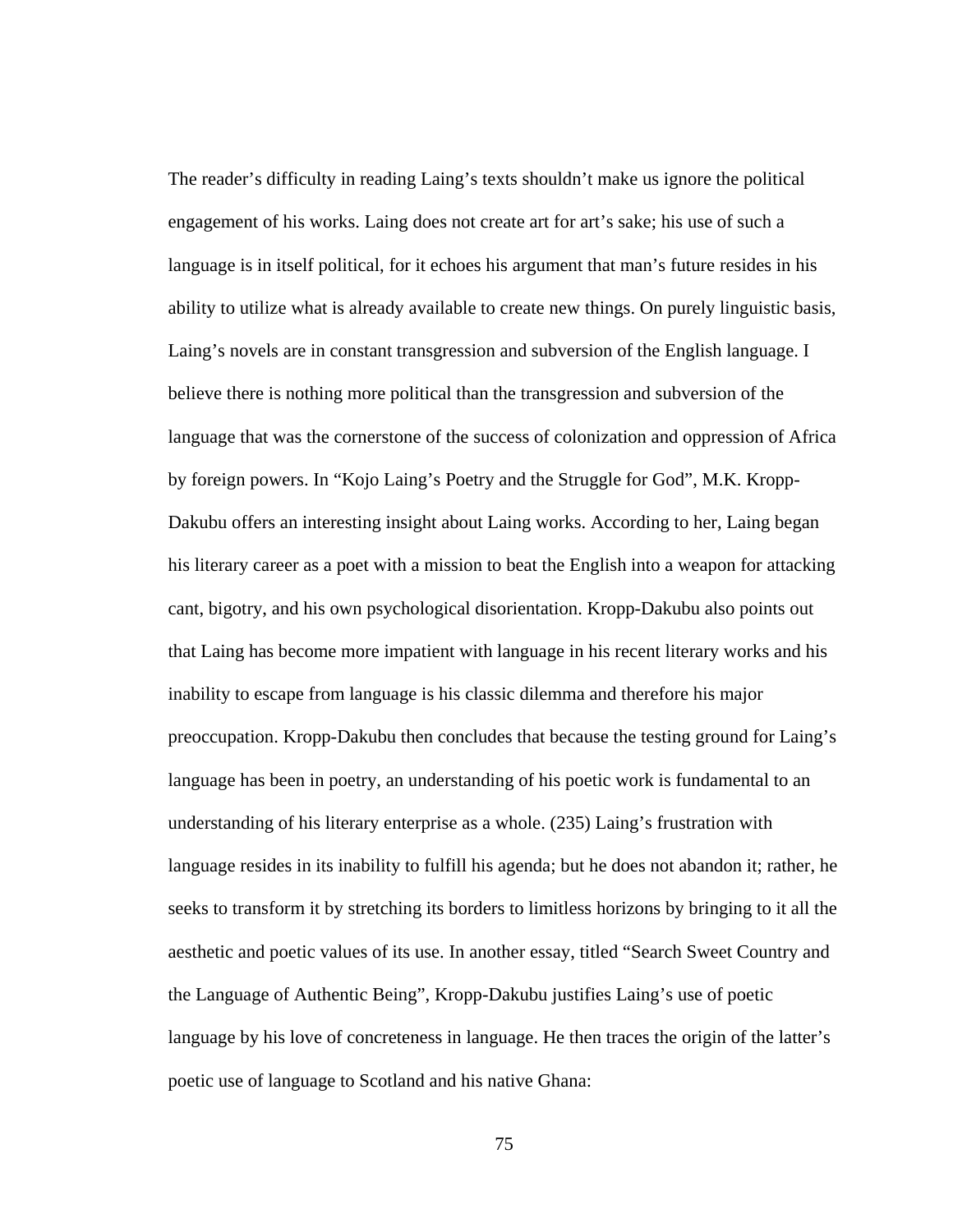In an earlier paper, the language of the poetry of B. Laing was presented as a synthesis of the techniques and traditions associated with the Concrete Poetry movement (especially as practiced in Scotland during the 1960s) and with the techniques of figurative speech characteristic of formal language use in Akan. Focusing upon existential concerns that were strongly influenced by the writings of Kierkegaard, Sartre, and most especially R. D. Laing, I showed that this language is directly related to what the poems have to say, and that it was deliberately created for direct expression of unified, existentially authentic experience. In the present paper, I argue that the same synthesis and the same concerns are further developed in the language of B. Kojo Laing's first novel, *Search Sweet Country*. The language and the linguistic imagery of the novel arise directly from the poems and build upon them. (19)

 Kojo Laing does exactly the same in *Woman of the Aeroplanes*, where on many instances he employs Ghanaian pidgin, Akan words, as well as what he calls enriched English, for not only poetic effect but also for authentic experience. For instance, the following expressions, "the woman, she try-O!" (84), "memaaamieeei! Ibi hard-O!" (98); that beard-beard loss is serious-OOoo are used to indicate the degree of seriousness of the speaker. While some readers may feel confused with such expressions, Laing's Ghanaian audience feels at home with them, because these pidginized expressions are an integral part of their everyday conversation. Another marker of authentic experience that is recurrent in the novel is "koraa" (at all): "Me, I no jolly this air koraa!"; "some of you don't deserve to be immortal, koraa!"; "…Tale did not drink, koraa!" The use of such words enables Laing to attain the concrete meaning of what he wishes to express. This also shows Laing's indebtedness to Akan folktales tradition. In "The Language of the Proverb in Akan", Lawrence A. Boadi has described the techniques of Akan storytelling. According to him, good Akan and Guan storytellers change their voice to translate the mood in which a character is, such as surprise, anger, joy, happiness, hatred, love and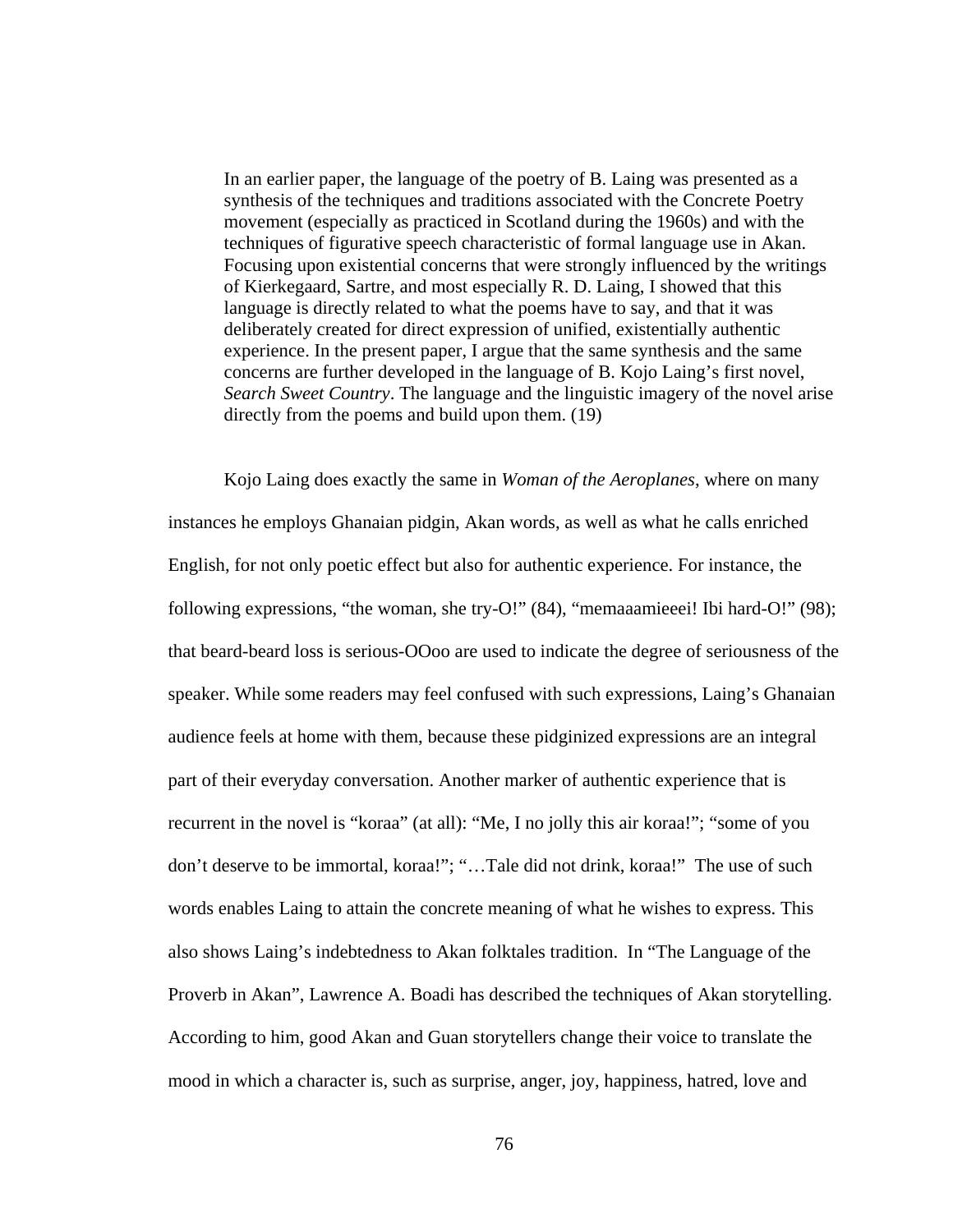even death. These exaggerations, he adds, are meant to help the audience capture the incidents being described in the fairyland. The use of onomatopoeia in the narration aims at the same purpose. He argues that Repetition in the use of reduplication is one of the devices for exaggeration. It is used to show the size, height, length, and shape. Verbs and adjectives are the parts of speech mostly reduplicated. Furthermore, Boadi points out that another way of storytellers using reduplication to show exaggeration to achieve their aim is the prolongation of either medial vowel or the final vowel sound. For instance, a beautiful young woman may be described as "fefeefe" and a tall tree as "dua tenteenten, kakraa…" (Ghanaian Literature 36)

 Laing himself has always been adamant about his love for the concrete. In "My Non-paper", a paper he presented at the first conference on Anglophone African literatures held at the University of Toulouse-Le Mirail, and later published in *Thresholds: Anglophone African Literatures*, Kojo Laing claimed that he has always had an obsession for the concrete and abstract as friendly opposites, and that he was appalled as a teenager by the fragmentation of the Western mind, where the intrusion of dichotomy between the subject and the object left a huge emotional space. As a result, in Laing's words, "a lot of experiences became second-hand." He then declared:

Being somebody with a highly developed physical existence, I would sometimes feel like vomiting in the face of abstraction, this fragmentation… as an idea, not in relation to any specific Westerner. If you have that feeling when you want to stress the concrete in relation to the abstract, then you know that what goes with it is a feeling of responsibility for all the peoples of this world, hoping that my own people will never fall into this existential chasm. (104)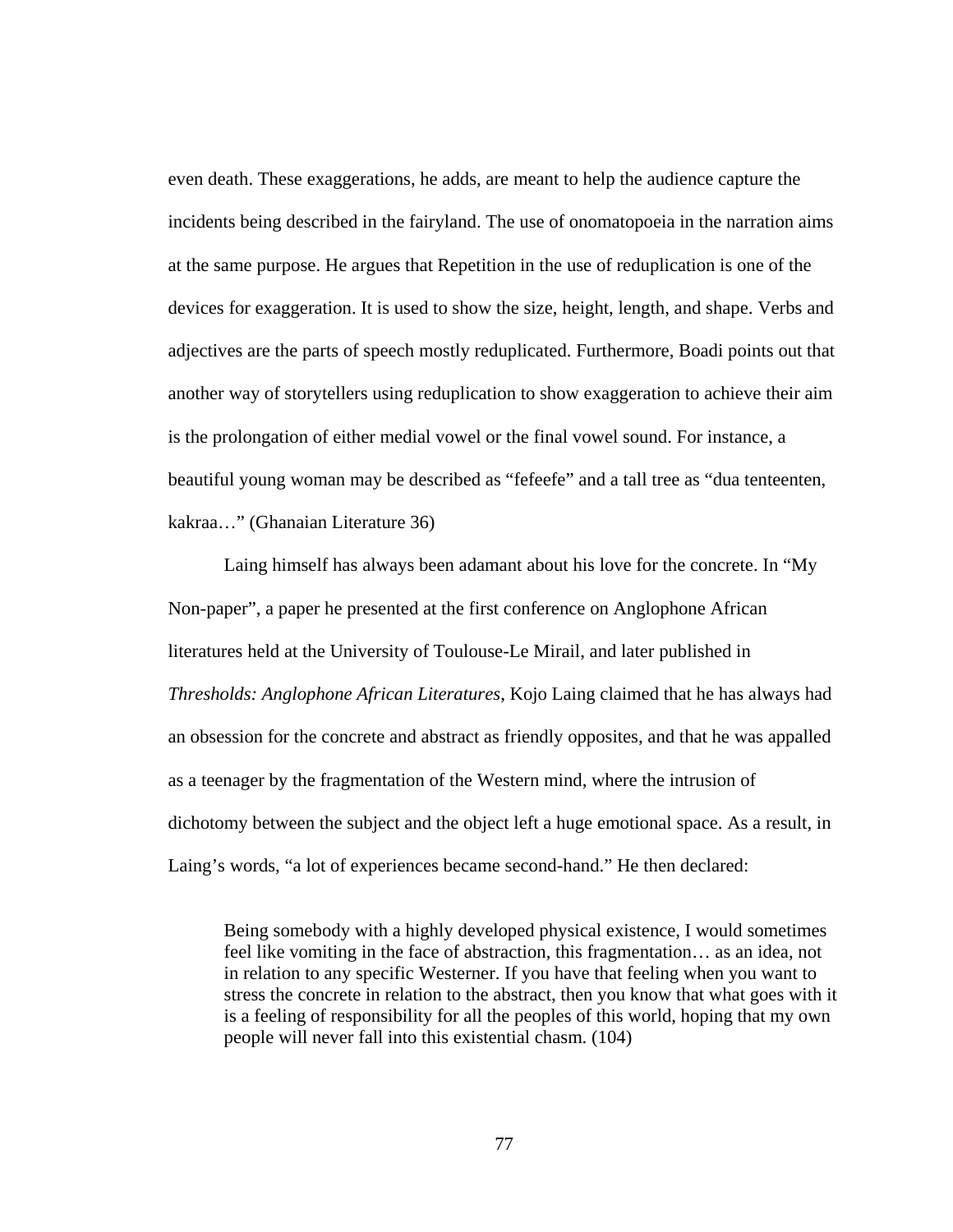As a writer, Kojo Laing takes his responsibility vis-à-vis the world very seriously. He believes that he owes the world an authentic representation of all peoples' experiences. This is made possible by what Arlene Elder has termed "oraliture", that is the synthesis of oral and literary forms. Like a storyteller, Kojo Laing wants his readers to live the real experience of the action that is being described. Therefore, his use of onomatopoeia and linguistic play does very well have a purpose, and that is to convey experience with concreteness. Among the critics who examine kojo Laing's literary works, Kofi Anyidoho, in my view explains better the former's use of language in his novels. Commenting on Laing's third novel, *Major Gentl and the Achimota Wars*, Kofi Anyidoho sheds light on Laing's use language as follow:

The real magic of kojo Laing's literary art is the creative and transforming power of language. In his hands, language is not a sacred inheritance, to be used with restraint and according to pre-established rules. Rather, it is a miracle tool for transforming perceptions and rearranging our thoughts into new modes of apprehension. Perhaps this is why Laing's novel makes such uncompromising demands on the reader's thought and imagination. (qtd. in Anyidoho 18)

 With Kojo Laing language transcends its usual role as mere means of communication and interpretation of our experiences; rather, it is a catalyst in the making of the world he envisions. For this reason, he places language at the center of all his literary endeavors. In his novels he seeks to break out the chains that are preventing the use of language to its full extent. His non-respect for grammatical rules in his work is not inadvertent, but deliberate. Laing's use of language can be traced to the role of the linguist in African oral tradition. In Akan society, whose oratory techniques, I argue, Laing borrows from, the chief linguist is known as "Okyeame" (spokesperson of the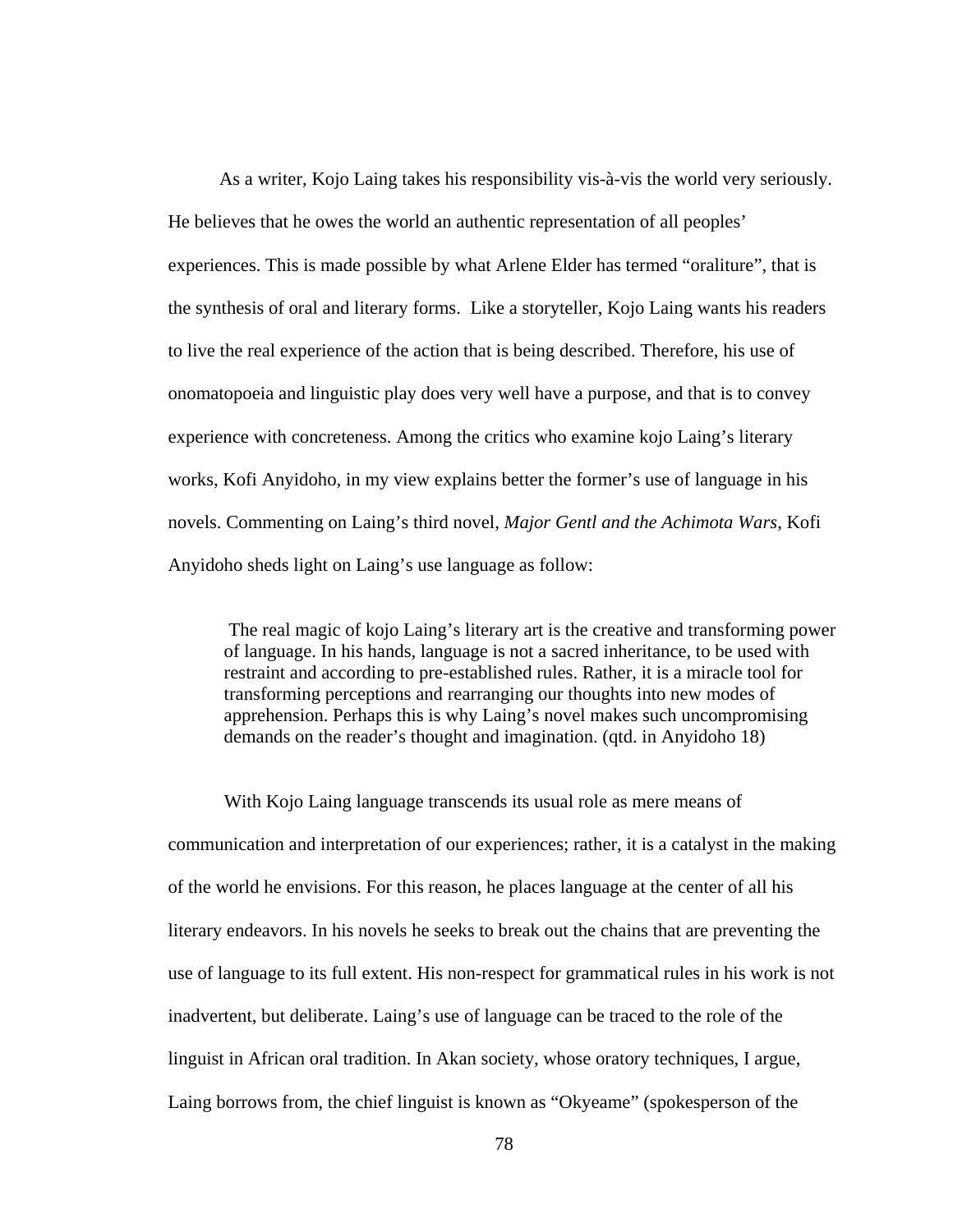chief). The "Okyeame" is chosen for his competence and good oratory skills. He performs ritual prayers, maintain liaison between the chief and his visitors, and carries the messages between the chief and his subjects. In *Speaking for the Chief: Okyeame and the Politics of Akan Oratory*, Kwesi Yankah, a Ghanaian ethnographer, comments on the role of the "okyeame". According to him, among the chief's functionaries, the "Okyeame" is the most conspicuous, for he performs duties in various areas of activity social, political, religious, and rhetorical – on the chief's behalf. He is the chief's orator, diplomat, envoy, prosecutor, protocol officer, prayer officiant, and most importantly, the chief's confidant and counselor  $(84 – 5)$ . The "Okyeame" is expected to perform these duties, because his mastery of rhetoric makes him a key figure within the royal circle.

 Interestingly, Kojo Laing himself has laid claim to the title of "Okyeame", which he made clear during the presentation I alluded to earlier. As he declares: "My first concession to a systematic appraisal of my role as a writer is that it is related to the concept of "Okyeame", or the linguist of the chief who interprets what the chief says, usually in content and form, except that, please, substitute the universe for the chief" (104). Okyeame's power resides in his linguistic ability that enables him to beautify the chief's words and even prevent any ambiguity that may lead to crises. Commenting on the role of the Okyeme in the Akan society, Philip M. Peek and Kwesi Yankah write:

The practice of using speech intermediaries in royal discourse is partly aimed at creating opportunities for the flowering of language in the relay process. Akyeame (plural of okyeame) often say, 'We embellish the chief's words,' and they compare the treatment of the chief's words with the act of making fufu (a basic food made by pounding plantain and cassava in a mortar) to facilitate consumption…. Speaking through an okyeame leaves room for possible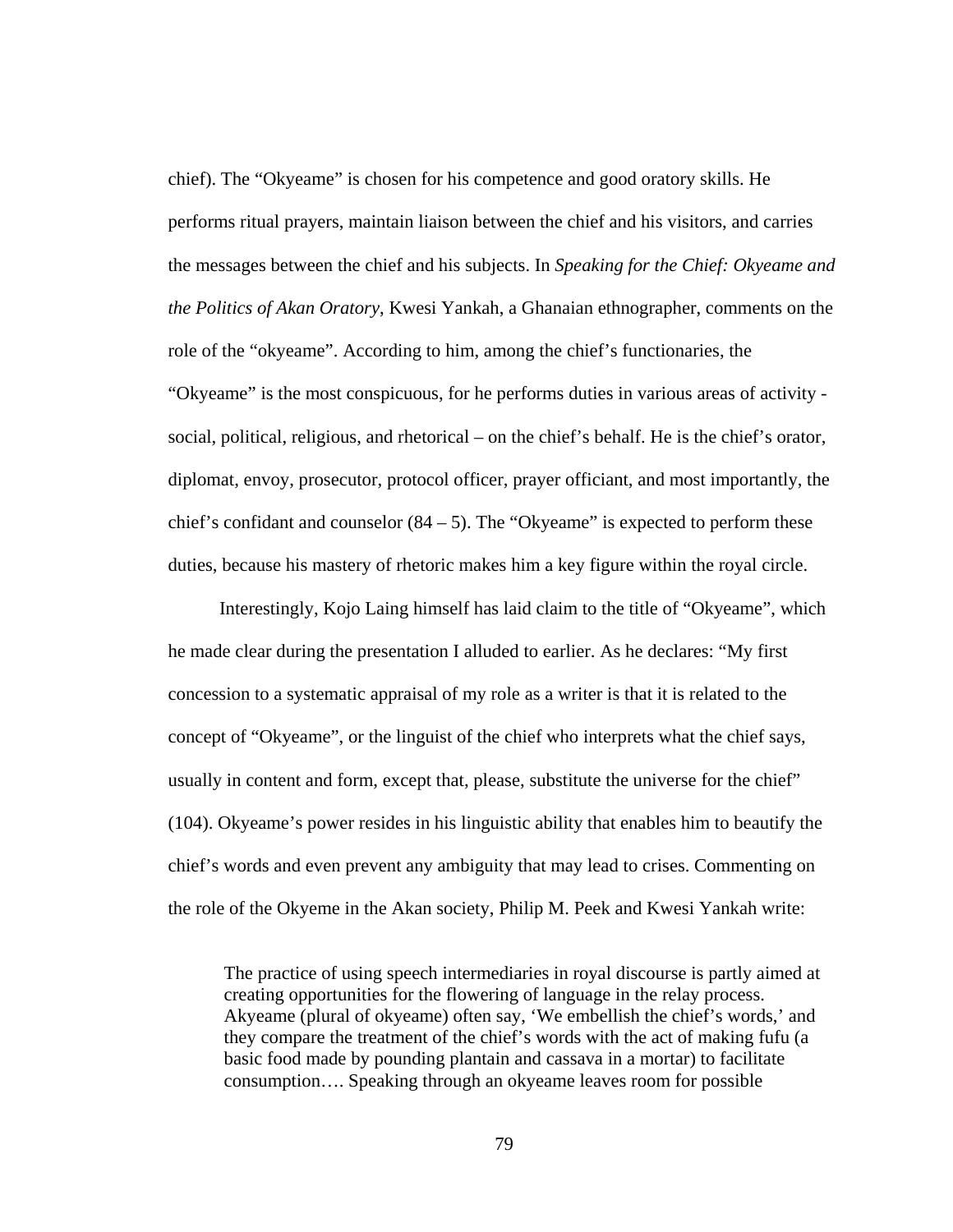modification, addition of omitted detail, and the elevation of discourse to a poetic level. (604)

 In the novel we see Nana kasa the Okyeame perform these duties. He pours libation at the welcome ceremony in Levensvale: "Akwaaba was brought out by the hosts, Okyamehene took out the schnapps and placed it beyond the heather, to pour libation after the exchange of greetings" (58). Also when Nana Bontox is angered by his subjects during their landing in Levensvale, it is the Okyeame who appeases him after adjusting the alphabet in his mouth: "O Nana, you know that we love you tootoo much, and we will love you even more if you survive the jump" (56).

 However, Kojo Laing also believes that his role as "Okyeame" goes beyond that of an ordinary "Okyeame", because he insists that he is more interested in the creation of new worlds than the interpretation of the existing worlds. As he writes:

… The creation of new worlds-some self-referential worlds – is more important to me than the interpretation of existing worlds. The only link which I have is that I believe that the incidence of broken consciousness – that's a horrible word – is more prevalent in the west than where I come from, where there is still, through all sorts of activity, an umbilical link with the universe, where consciousness is not a fragmented entity. The only way out, back home, is for us to develop the analytical aspects without breaking the umbilical cord…. (105)

 As Okyeame (chief linguist), Kojo Laing places his hope for the creation of worlds that reflect our desire for unity in linguistic unification. He believes that the creation of a language through a synthesis of many world languages may lead to unity. His vision as he makes it clear in the author's note on the glossary that opens his third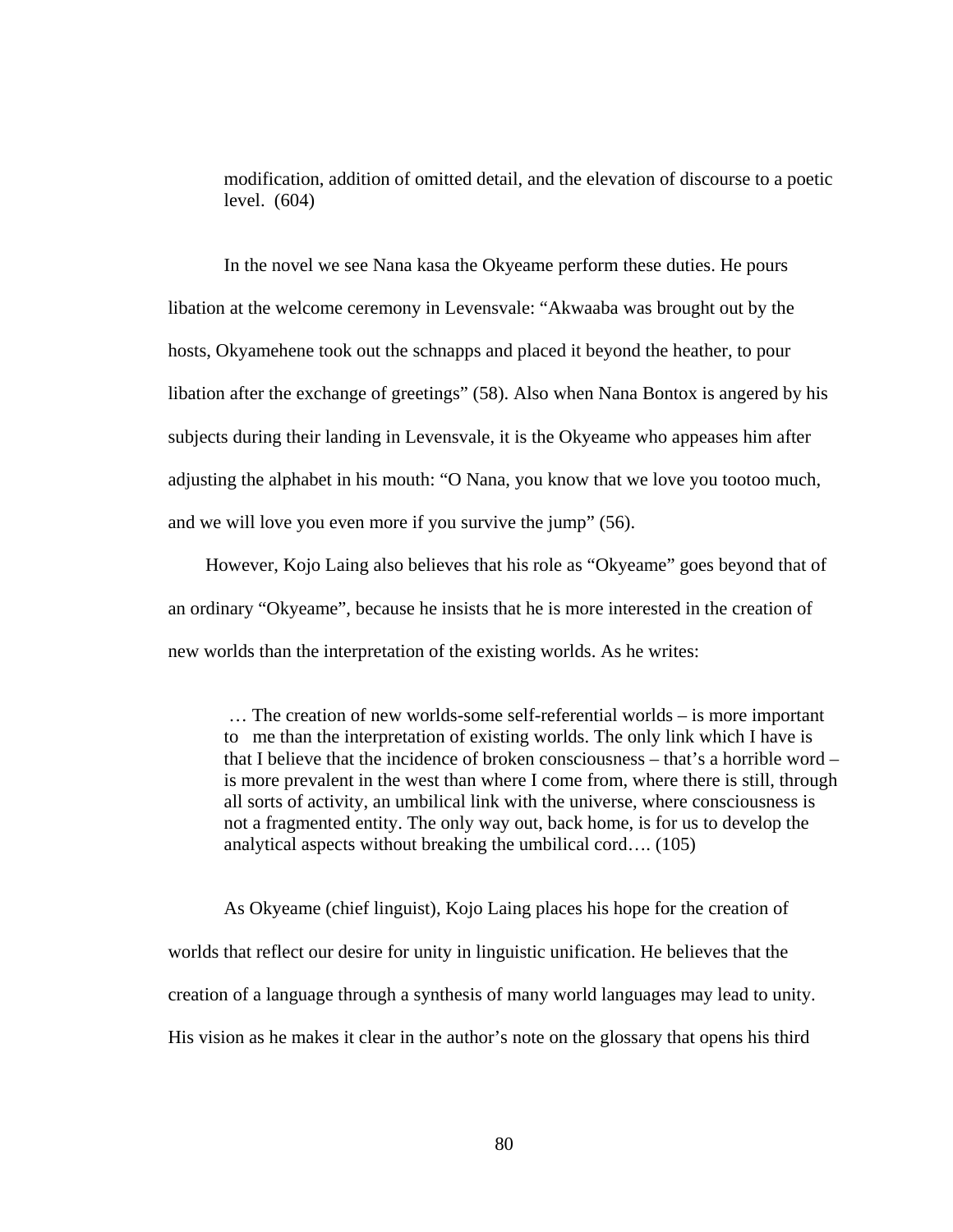novel, *Major Gentl and the Acimota Wars* (1992), is to see the world opt for a lingua franca:

The words listed in the glossary at the back of this book are the outcome of the world of Major Gentl and the Achimota Wars. The motive behind them is to internationalize the English. I believe that more parochial areas need a broadening of vocabulary – hence many of the words are repeated in my novels and poetry. Some are invented, most are direct translations from Akan and Ga and sometimes Haussa. It is usual in Ghana (with such a cosmopolitan mix of cultures) to intersperse one language with words from another. This ought to be done universally for the idea is to create one gigantic language.

In *Woman of the Aeroplanes*, such interspersing is recurrent as in "I have

borrowed your tower, with the help of Appa, for a small religious experiment, kakra, an experiment of logic: if your churches are emptying, and my pine necklaces in the hills are filling up, then why not take a significant part of the church to the necklace, and hope that the latter cures the former …" (89). "What a problem-asem!" (100). In Akan "kakra" and "asem" respectively means a little and matter/problem. These Akan words are synonyms of small and problem, and yet Laing placed them next to each other. There seems to be a sense of complementary cohabitation between the English language and the Akan language. Implicit in this message is Laing's belief that no language is self-sufficient and that all claims to linguistic hegemony are responsible for discrimination and hatred between tribes, between regions, between nations, and between continents. In fact within African countries, it is not rare to see people arguing and fighting over the superiority of one language over the other. In my native Togo, there are about forty five different ethnic groups, which mean that a total of forty five languages are spoken in the country of six million people. People's loyalty to these ethnic groups is so strong that it gets carried into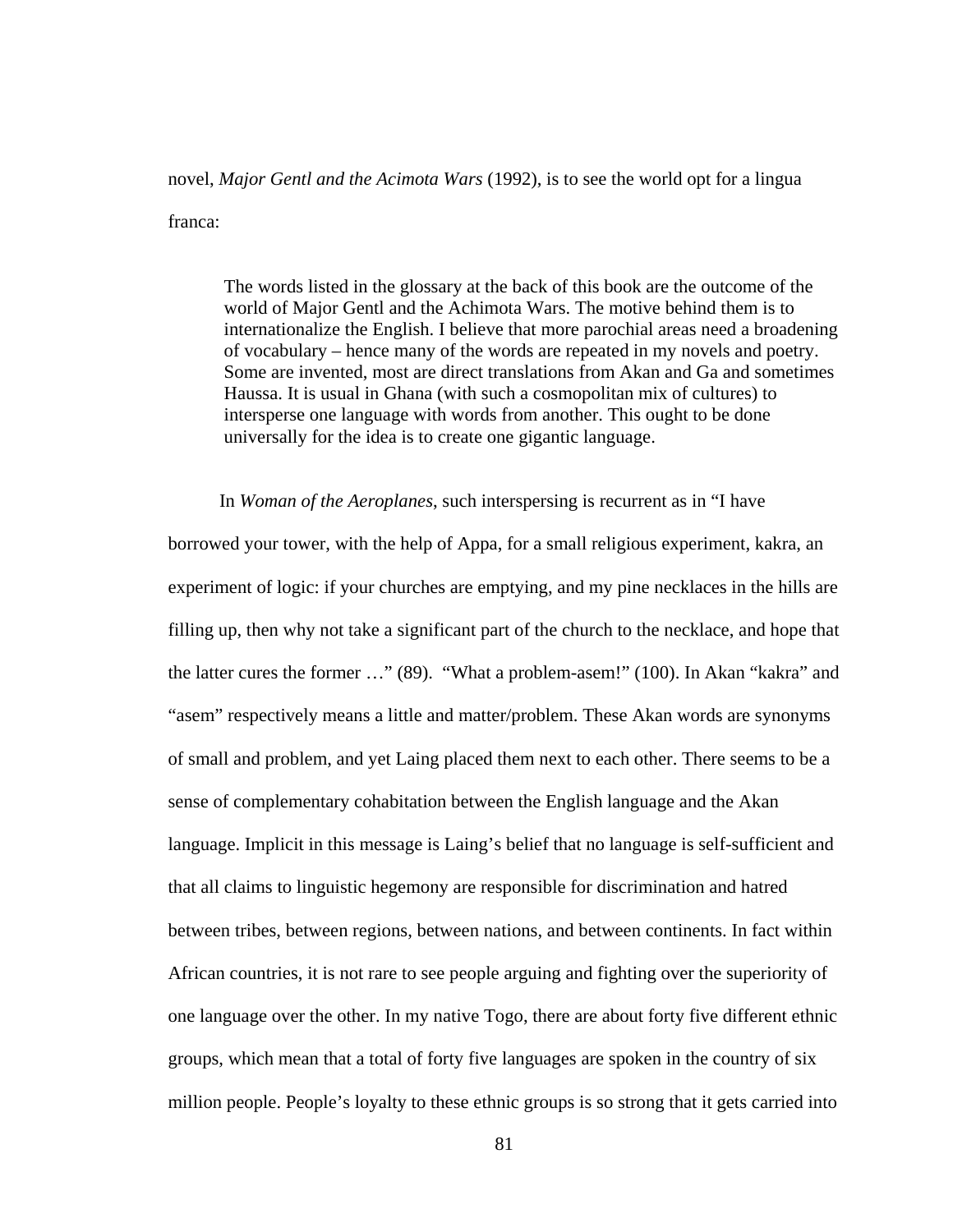the political sphere. Thus, most political violence in Africa has its origin in the ethnic tensions.

 In light of what precedes, I will argue that Kojo Laing's language informs his criticism of the cultural- linguistic status quo among his fellow Ghanaians, between Africans, and between Africans and the rest of the world. Thus, his use of the oral form alongside the written form, as well as pidgin and local languages alongside English language aims at interrogating the artificial boundaries that continue to hinder human's desire for interactions and a complementary cohabitation. As Arlene Elder writes: "Laing, like Okri weaves his narratives into the strong, organic web of African oral tradition and demonstrate through his marvelous characters and unexpectedly related geographical spaces the necessity of recognizing similarities rather than differences" (56).

 In fact, the gigantic language Kojo Laing envisions is a hybrid language that cannot be claimed by any specific linguistic group, thereby abolishing the divisions based upon claims to linguistic hegemony. In Tukwan, Kojo Laing has brought together people from different Ghanaian ethnic and cultural groups. Despite these differences, these groups are living in harmony which enables them to undertake gigantic projects such as their business visit to Levensvale. Tukwan is free of crime, sin, racism, and tribalism because family genetics has been democratized at the suggestion of the chief scientist Kwame Atta:

He had decided without the authority of the ancestors, that there was a finite number of human type available in Tukwan; and that once the number has been reached, any human characteristic – whether physical or mental – was a repeat of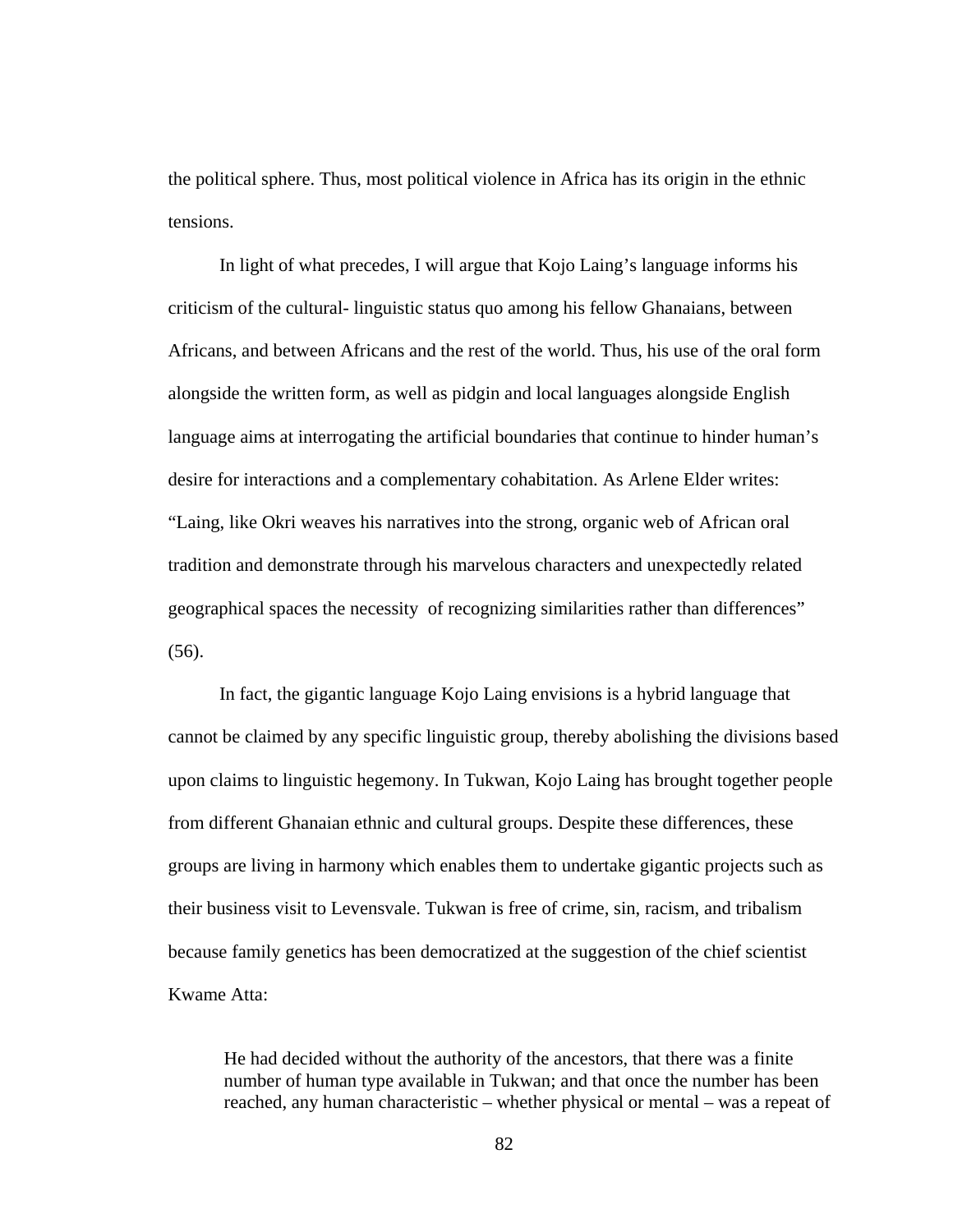what was already available over an agreed time span of two thousand years: so that if you talk about inheriting a leg, then you could easily inherit it out of the family pool. This will increase togetherness and rope all bones into a potential oneness. He swore that this would also reduce guilt, tribe – which barely existed in the town anyway – and then would, paradoxically, increase the space of individuality available to each person. (27)

 Tukwan is possible not only because it is a utopia, but also because its inhabitants have accepted to transcend their linguistic differences and allow their languages to live in symbiosis. Laing's linguistic hybridity also addresses the language debate that dominated African literary criticism in the 1970's.

## **Beyond the Language Debate**

 Because language was instrumental to the annihilation of indigenous cultures, the general sentiment after independence was that the salvation of African culture could only be achieved through the re-valorization of indigenous languages. This presupposes the use of African languages in African literature. The debate reached its culminant point when the Nigerian critic Obi Wali's boldly postulated that: "… until these writers and their western midwives accept the fact that any true African literature must be written in African languages, they would be merely pursuing a dead end, which can only lead to sterility, uncertainty, and frustration" (qtd. in Olaniyan and Quayson 299).

In this debate the two critics who have unequivocally stated their positions about the use of European languages are Ngugi wa thiong'o and Chinua Achebe. Ngugi's argument against the use of European languages in African literature centers on the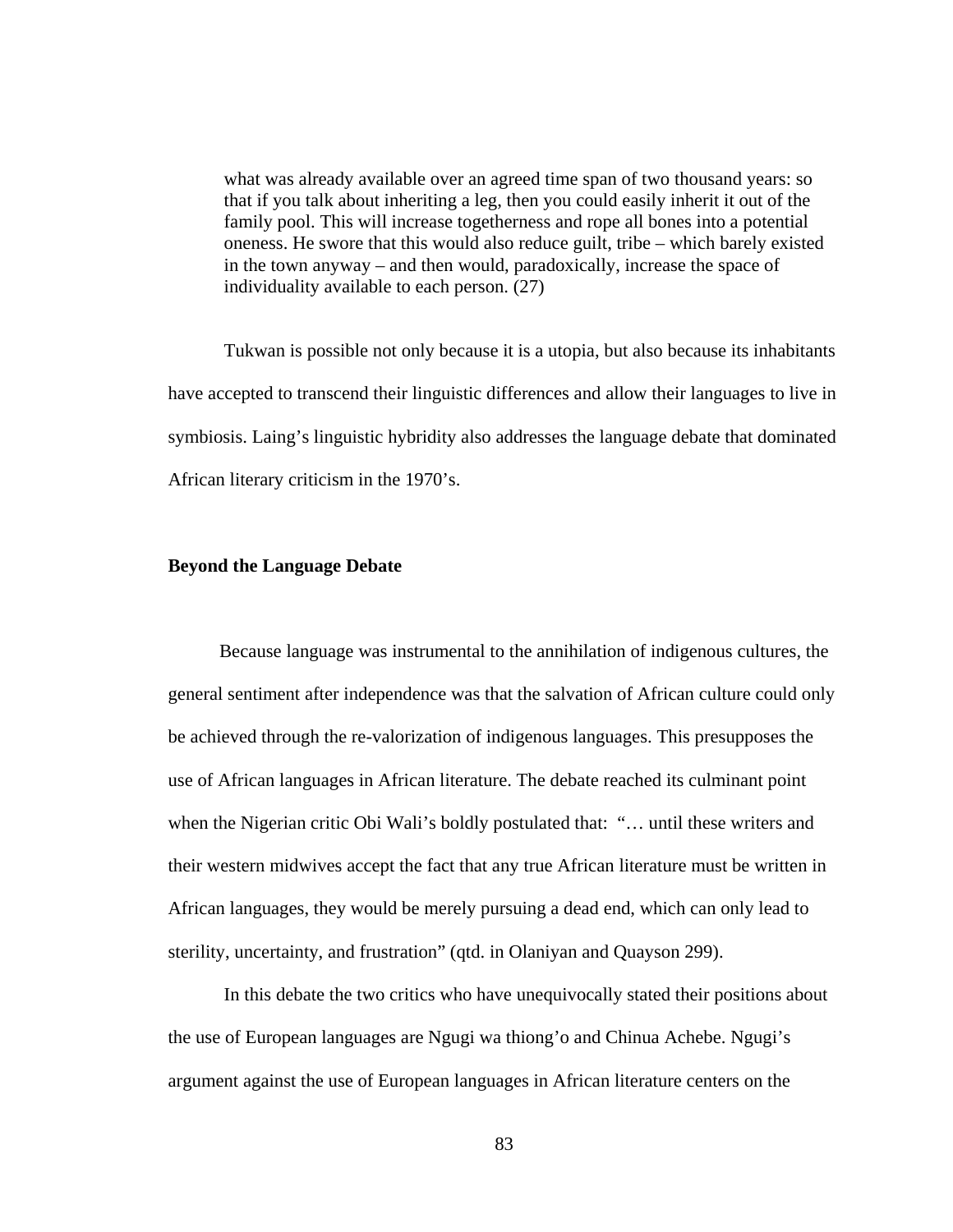devastating role these languages played in the colonization process. *In Decolonizing the Mind*, a collection of essays in which he clarifies his theory of language, he has this to say: "Language was the most important vehicle through which that power fascinated and held the soul prisoner. The bullet was the means of physical subjugation and the language was the means of psychological subjugation" (9). Ngugi sees in the use of European languages by African writers a deliberate perpetuation of this subjugation which the African writer must take upon him/herself the responsibility to combat. He does not believe that African writers can use European languages and still achieve this goal. He has gone as far as calling the literature produced in European languages by African, "Euro African literature". To practice what he preaches, Ngugi broke up with English in the 1970's and began producing in his native Gikuyu. According to Ngugi, this abandonment of English was his way of fighting against imperialism: "I believe that my writing in Gikuyu language, a Kenyan language, an African language, is part and parcel of the anti-imperialist struggles of Kenyan and African peoples" (28). Implicit in this decision is Ngugi's belief in the important role of working class and peasantry in the struggle against the persisting influence of colonial forces in the post-independence Africa. For him, a real national culture will only emerge after Kenyans have severed ties with English, the colonial import. Ngugi does not accept the claims that African writers can use European languages to dismantle the lingering structures of colonialism. For as the poet activist Audre Lorde so eloquently puts it, "the master's tools will never dismantle the master's house" (qtd. in Olson 259). He argues that any efforts to free

84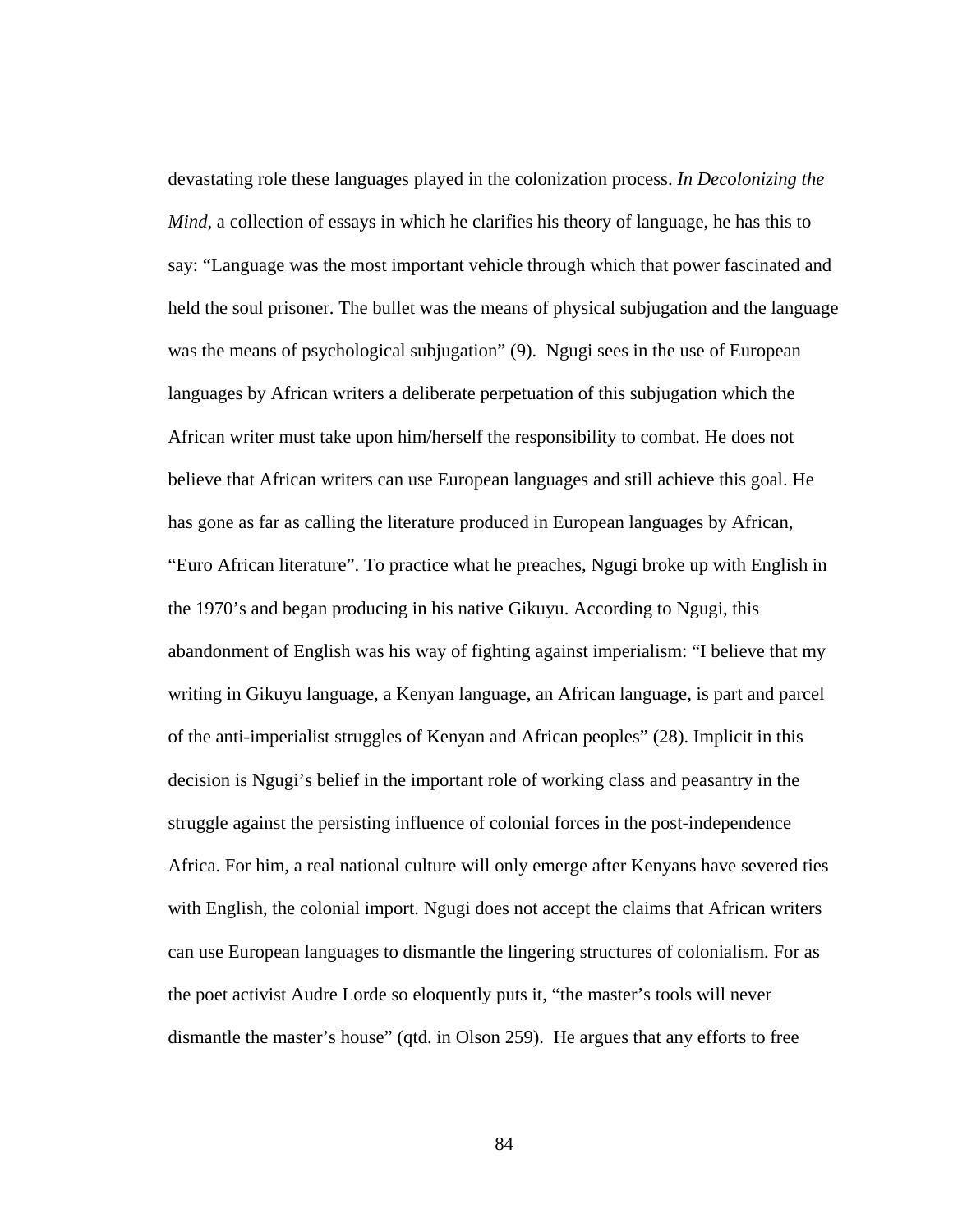African peoples from the colonizing structure without first repudiating European languages as the carriers of an oppressive value were doomed from the start.

Arguing totally against Ngugi's position on the use of European languages in African literature, Achebe takes a pragmatic approach. In *Morning Yet on Creation Day*, he remarks that it is not only convenient to use those languages, but it is necessary because they offer Africans a medium of communication that transcends all the ethnic groups. Using Nigeria, home to hundreds of ethnic groups as example, he argues that a true national literature that will celebrate national culture will only be possible through English. For him literatures that are produced in indigenous languages should be simply referred to as ethnic literatures (93 – 95). Achebe wants the African writer to embrace the advantages offered by European languages to produce literature that will still convey his/her peculiar experience, for no one, he believes, loses anything for using languages that offer more choices in the production of literature. Elsewhere, he asks: "Is it right for a man to abandon his mother tongue for someone's?" And proceeds to answer his question: "It looks like a dreadful betrayal and produces a guilty feeling. But for me there is no other choice. I have been given this language and I intend to use it" (102). Laing endorses neither of the positions above, for his novels seek to end the status quo in the language debate in postcolonial Africa, rather than perpetuate it. Kojo Laing's intention in his literary endeavor is to substitute the debate of exclusivity with that of inclusivity, for he believes there are no self-sufficient languages, but complementary languages. He contests the notions of authenticity, superiority and purity in language. Discussing Laing's use of language in *Search Sweet Country*, Ngaboh-Smart argues that

85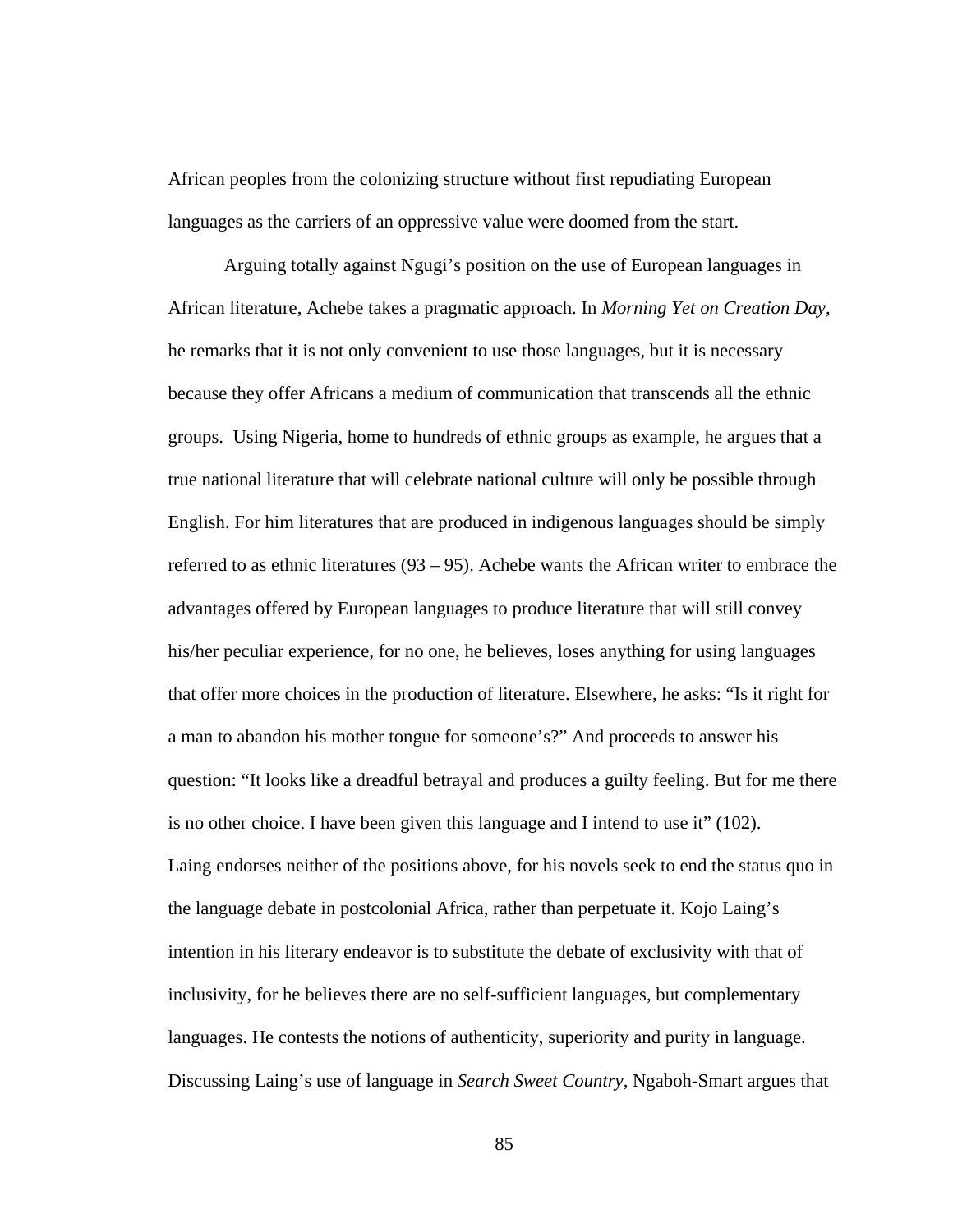"Laing's comments on language raise issues such as authority, source, origin, and influence, but he treats language as a pragmatic communicative event. Just as the novel makes choice a component of the quest for identity, it also abandons belief in linguistic hierarchy or existence of a metalanguage, prior to the individuals in the linguistic cauldron that is Ghana" (96). Laing makes similar comments in *Woman of the Aeroplanes*, where he mystifies both his Ghanaian and English readers. He wants neither of them to feel too confident about their mastery of English or Ghanaian languages. As Brenda Cooper remarks, "he created a language that is somewhat impenetrable to all but a few intellectuals, who are themselves challenged to decipher the message of his riddles" (191). I particularly agree with Ngaboh-Smart's claim that Laing uses language as a "pragmatic communicative event". Laing understands that what matters in the use of a language is its ability to carry the writer's or speaker's message the way it is intended. Thus, Laing's language is shaped by the message it conveys. When Kwame Atta was asked why he was stammering, he simply answered: "Bbbbut I thought you knew sharp that whenever I mmmmention my popylonkwe, I stammer, I multiply the language…" (73). The impression one has here is that in Laing's novels, events seem to shape language not the other way around. The act of stammering is imposed upon Atta by his unease to pronounce "popylonkwe", which means male genitals. However, it is possible to argue that Atta stammers whenever he mentions this word as an act of auto-censorship. Atta is aware of the etiquette of his cultural milieu, which he manages to observe. In most African cultures it is taboo to publicly mention private parts or sexually explicit terms, especially in the presence of children.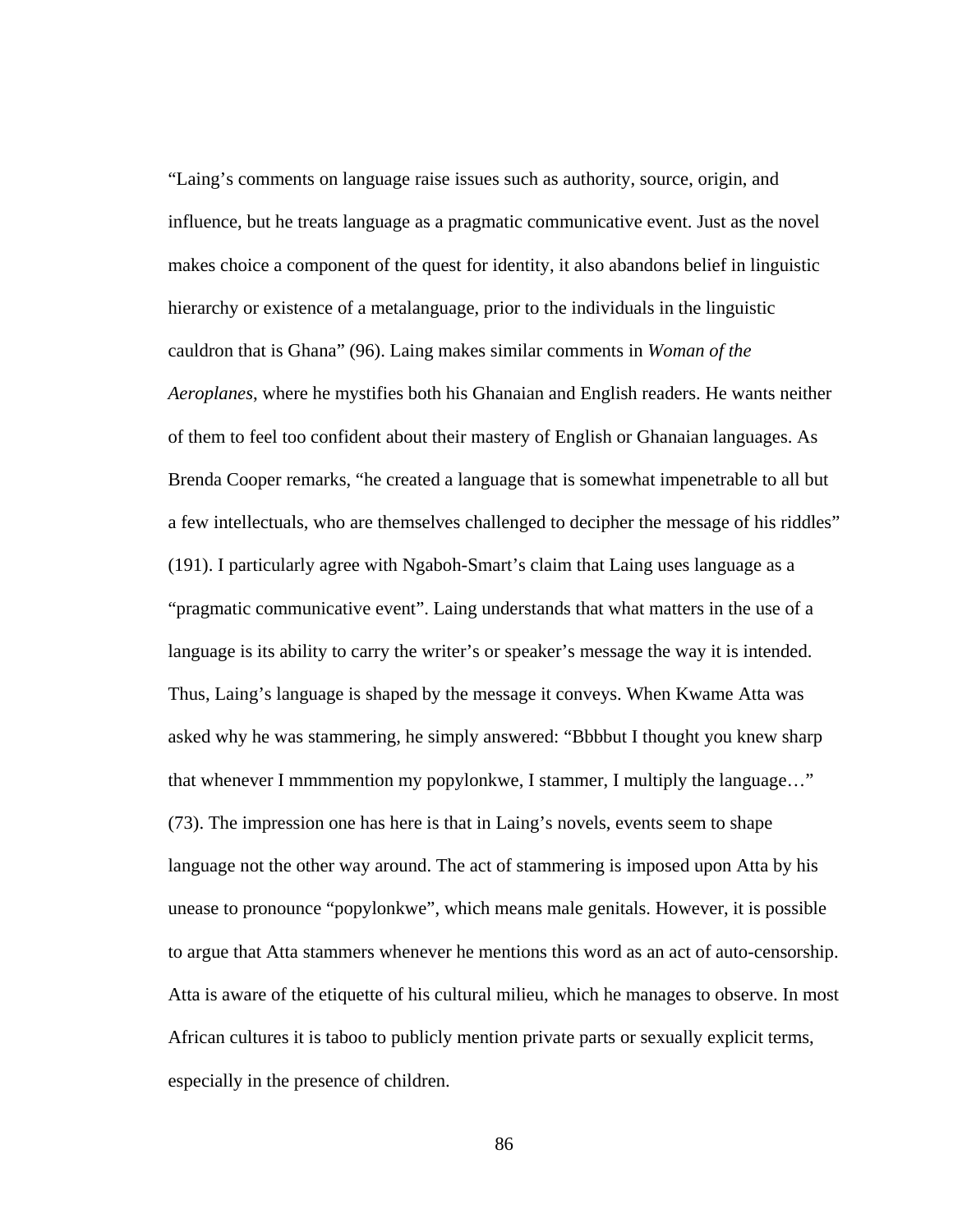Therefore, people would find ways to use coded languages to get around any term that will bear an explicit sexual connotation. The adaptive shift observed in Laing's language owes much to the influence of the tradition of African story telling on his art. The ambiance in which Laing presents his novels-the comic atmosphere, the wordplay, the neologism, to list but a few… are devices of storytelling. The storyteller is a performer whose performance heavily depends on his or her audience's disposition. Since his or her aim is to please that audience, he or she will try everything. In other words, the storyteller will negotiate with his or her audience through adaptation and improvisation.

To someone who is familiar with the art of storytelling, the instability observed in Laing's narrative may not be a problem, because the rendition of stories can be influenced by the audience, place, and time. For each occasion it is possible to hear a different version of a story; thus the storyteller feels like proclaiming: "we never tell the same story twice". A good storyteller is the one who can adapt his story to the audience, place, and time. He is also the one who can improvise his stories whenever necessary. Sometimes the improvisation is necessary to avoid a language deemed offensive to the audience. The oral tradition critic Solomon Iyasere recalls his experience as follow:

… On another occasion I attended a story-telling session at which 'the Murder of Adesua' was again presented by semi-professional artist-critics, but before a different audience. This affected the rendition itself, the critical comments, and the recreation that followed the initial recital. When the entire performance has ended, I asked the chief performer the reasons for these adaptations and inconsistencies. He chuckled and replied, can't you see, there are too many old women here tonight. (325)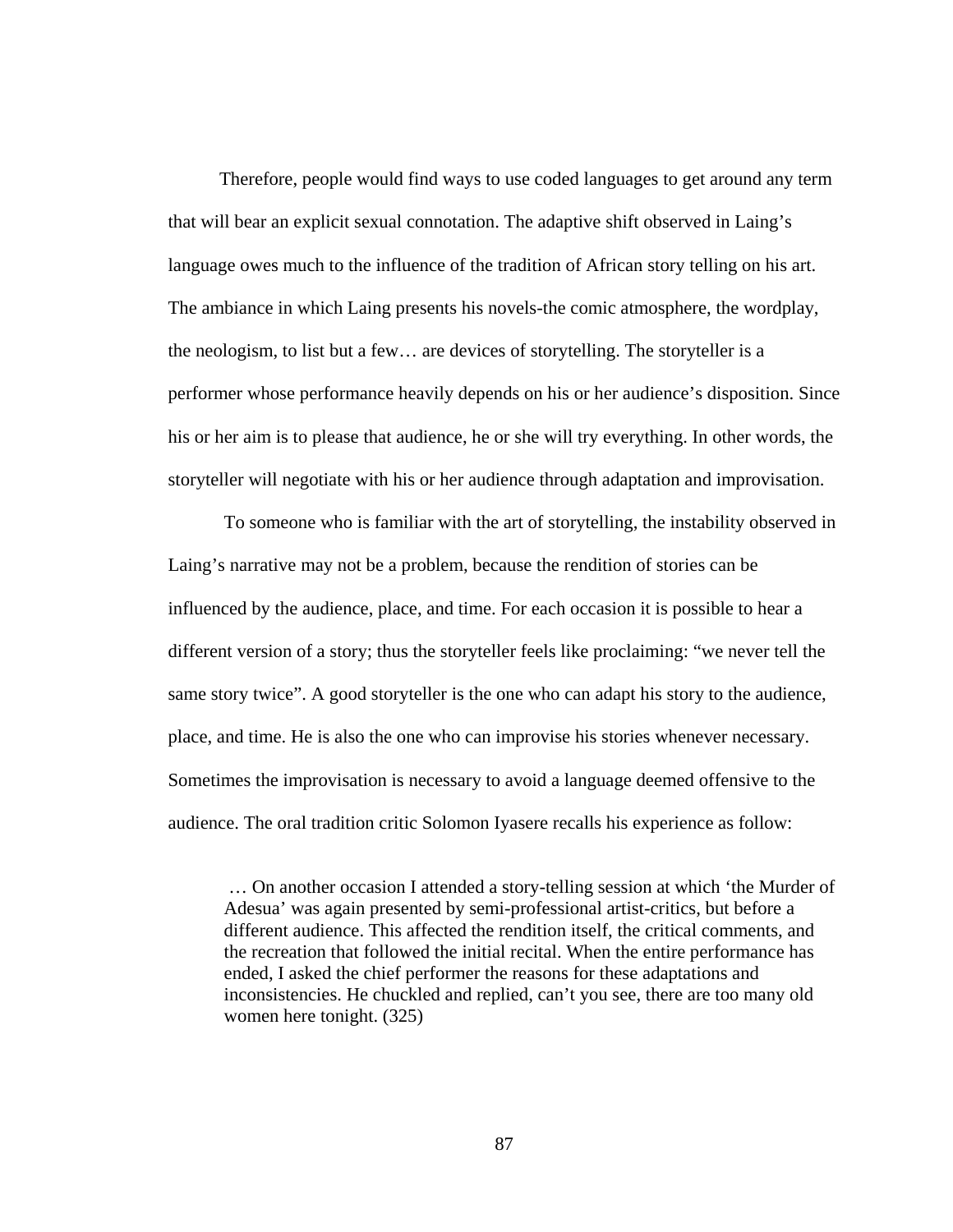Oral literature is a communal art whose criticism is at the mercy of all the members of the audience. In fact the participation of the audience in the performance is strongly recommended. Any audience member can challenge the artist about the meaning or a riddle, proverb, expression, or action. It is an invitation to join voices and experiences to create something for a communal good. *Woman of the Aeroplanes* can be said to fit this description.

 Arlene A. Elder emphasizes the influence of African oral tradition on Laing's literary works as she writes: "… Laing, like Okri, weaves his narratives into strong, organic web of African oral tradition and demonstrates through his marvelous characters and unexpectedly related geographical spaces the necessity of recognizing similarities rather than differences" (56). Elsewhere Elder points out that "Laing wishes us to participate in the creation of his text by supplying our own meanings for some of his words" (57). This confirms that Laing is a storyteller who understands the art of storytelling. This is why I don't think Laing simply "wishes us to participate…", rather, he demands us to participate in his creation. During the performance of any oral art, the audience ceases to be mere spectators and become accomplices of the production by either voicing their agreement or disagreement with what the performer say. In *Woman of the Aeroplanes*, some statements are created in such a way that they seem to invite responses from the listeners: "Then the machine itself went off, with Atta's face grave and broken; his heart had been made useless before Pokuaa again, but he would plod on, ampa" (96). "Believe me, ampa" LT said with conviction, "if I had my way all courts would be in the sky…" (104). "All their tongues stretched different inches, but Kwame Atta's was the longest,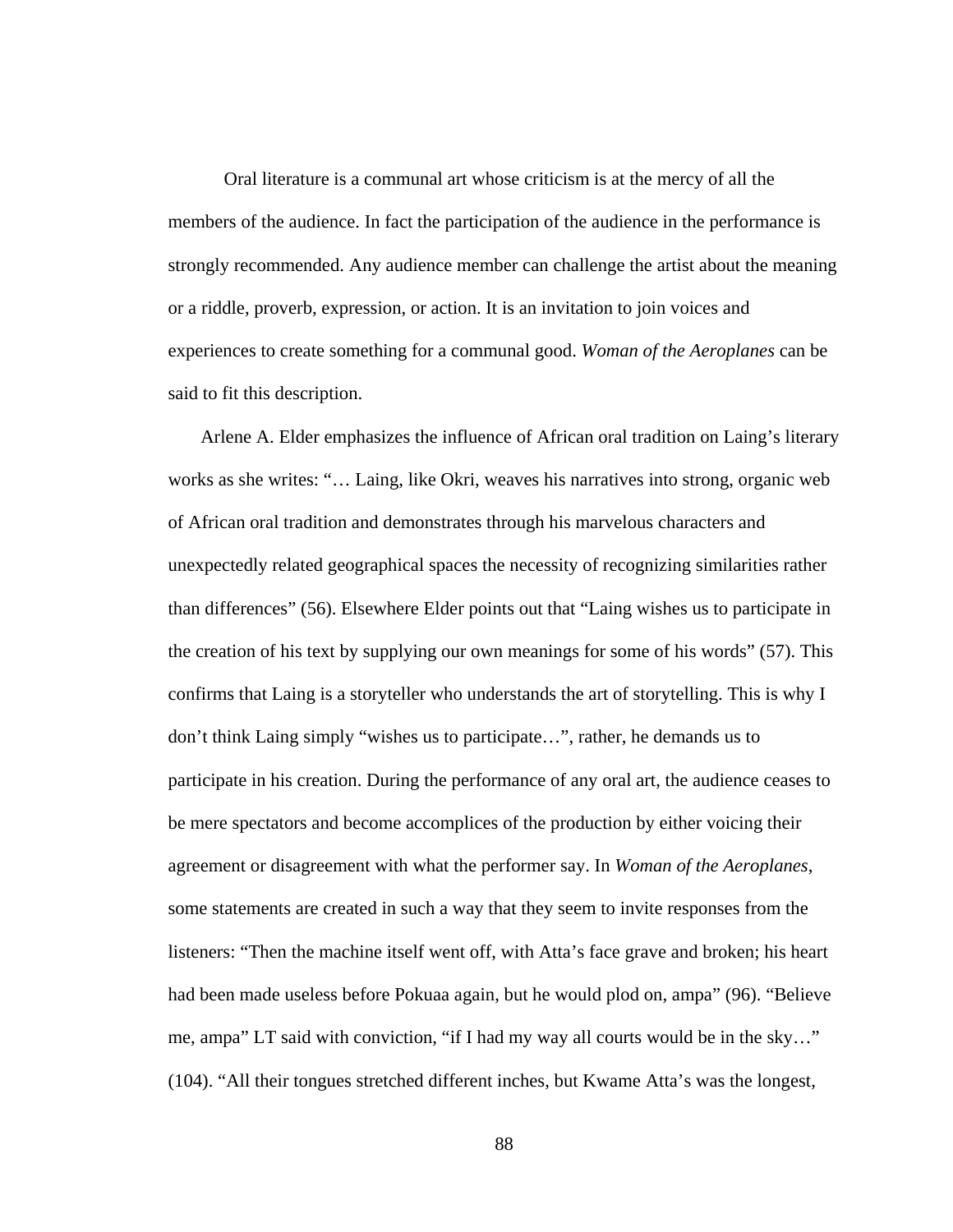anokwere" (107). The words "ampa" and "anokwere" mean true. I believe this a challenge to the audience's sense of imagination, for the narrator did not need to add them to his statements. Even though the readers of *Woman of the Aeroplanes* don't really have the opportunity for a direct objection or agreement with these statements, I believe there is an attempt by Laing to stage a confrontation between the narrator and his audience in a way that is reminiscent of the performances by storytellers in African oral traditions. Storytelling is a conversational activity between the audience and the performer; people in the audience can interrupt the performer for questions or objections. As Solomon O. Iyasere explains: The performance of one artist would be listened to carefully, and if another expert present thought the performer had made a mistake, he would cut in with words such as:

I beg to differ; that is not correct. You have deviated from the path of accuracy … Ire was not Ogun's home town. Ogun only called there to drink palm-wine…

Thus interrupted, the performer might try to defend himself by pleading his own knowledge or suggesting that others should respect his rendition:

 Let not the civet-cat trespass on the cane rat's track. Let that cane rat avoid trespassing on the civet-cat's path. Let each animal follow the smooth stretch of its own road. (323)

 The performer reminds the challenger that there are always different versions of the same story and that instead of interfering with his rendition, the latter simply present his version. Similar interplays can also be located in *Woman of the Aeroplanes*. For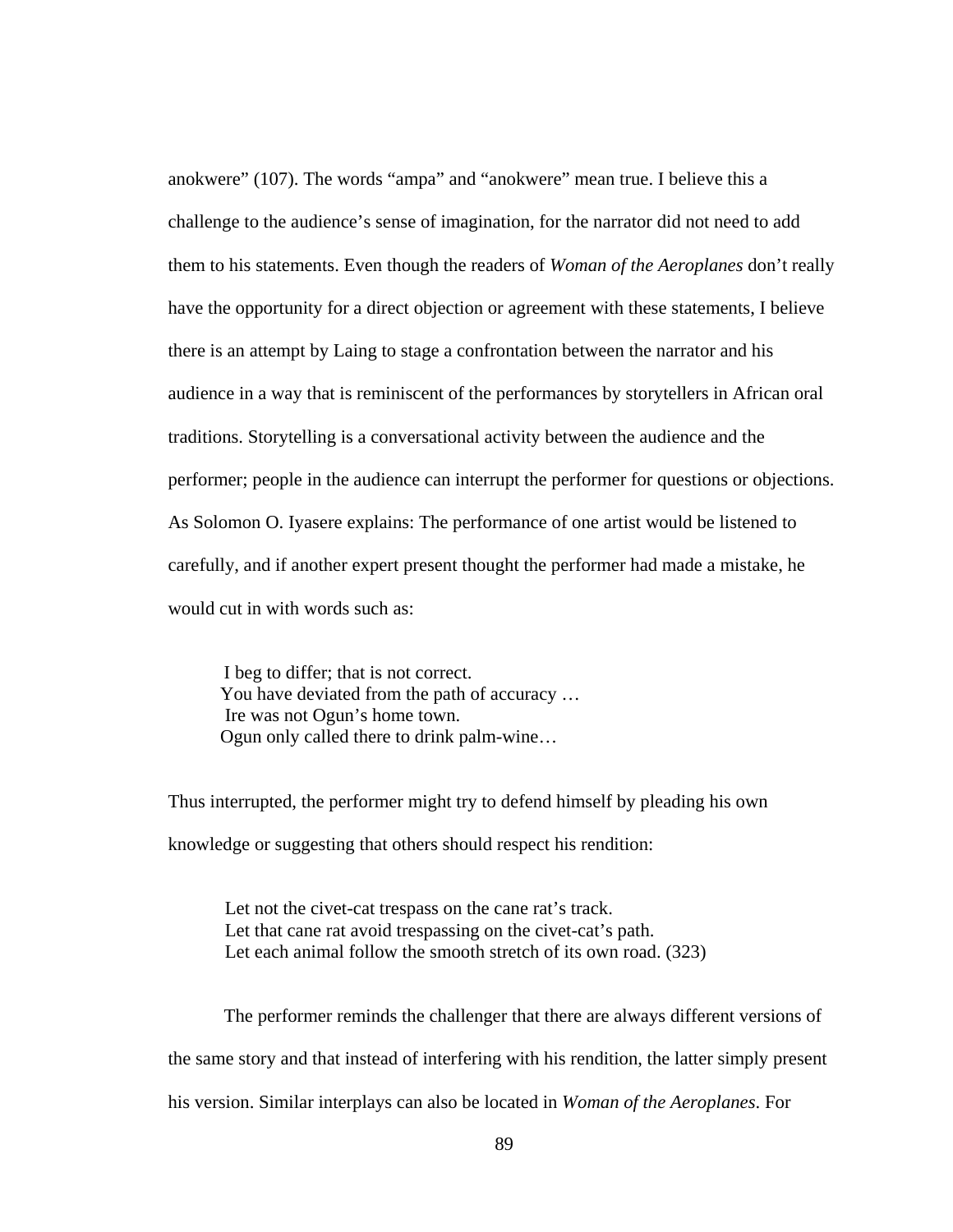instance, when Bobby Maclean challenged Kwame Atta about his English, the latter says, "O I assure you that it is English I'm speaking, but it's an enriched version, ye see" (85). Atta's response means that there are many versions of English. Through this interplay, Laing pokes fun at the linguistic purists who sought to keep the English language as homogenous as they could. Thus the recurrence of pidgin, the linguistic mixtures, and other linguistic manipulations in *Woman of the Aeroplanes* is meant to accomplish the same purpose. We recall, however, that this is what earned Laing most of the criticisms against him, ranging from dismissal of works as too playful to carry a serious political message to complaints about the difficulties critics encounter when they attempt to assess them, as discussed earlier.

 Elder responds to these criticisms by pointing out that even though Laing's synthesis of oral and literary forms may make him a difficult writer to read, the reasons are to be found in his double role as Trickster/author and his playful creation of risky comic elements in his texts (56). This is a strategy that works for Laing, for it enables him to make fun of the issues confronting postcolonial Ghana. Laing has been unambiguous about his disagreement with social realist writers whose denunciation of the socio-political decadence in postcolonial Africa is straightforward. So his double role s Trickster/author and his playfulness are employed as subtle means for avoiding direct confrontation. Elsewhere Elder acknowledges the relevance of this strategy by stating that, "the Tricksterish fun of Laing's wordplay, semi-helpful glossaries, and linguistic quirkiness may be read as an oblique response to the long-lasting debate about the 'appropriate' language for African writing…" (57). Nevertheless, Elder insists that

90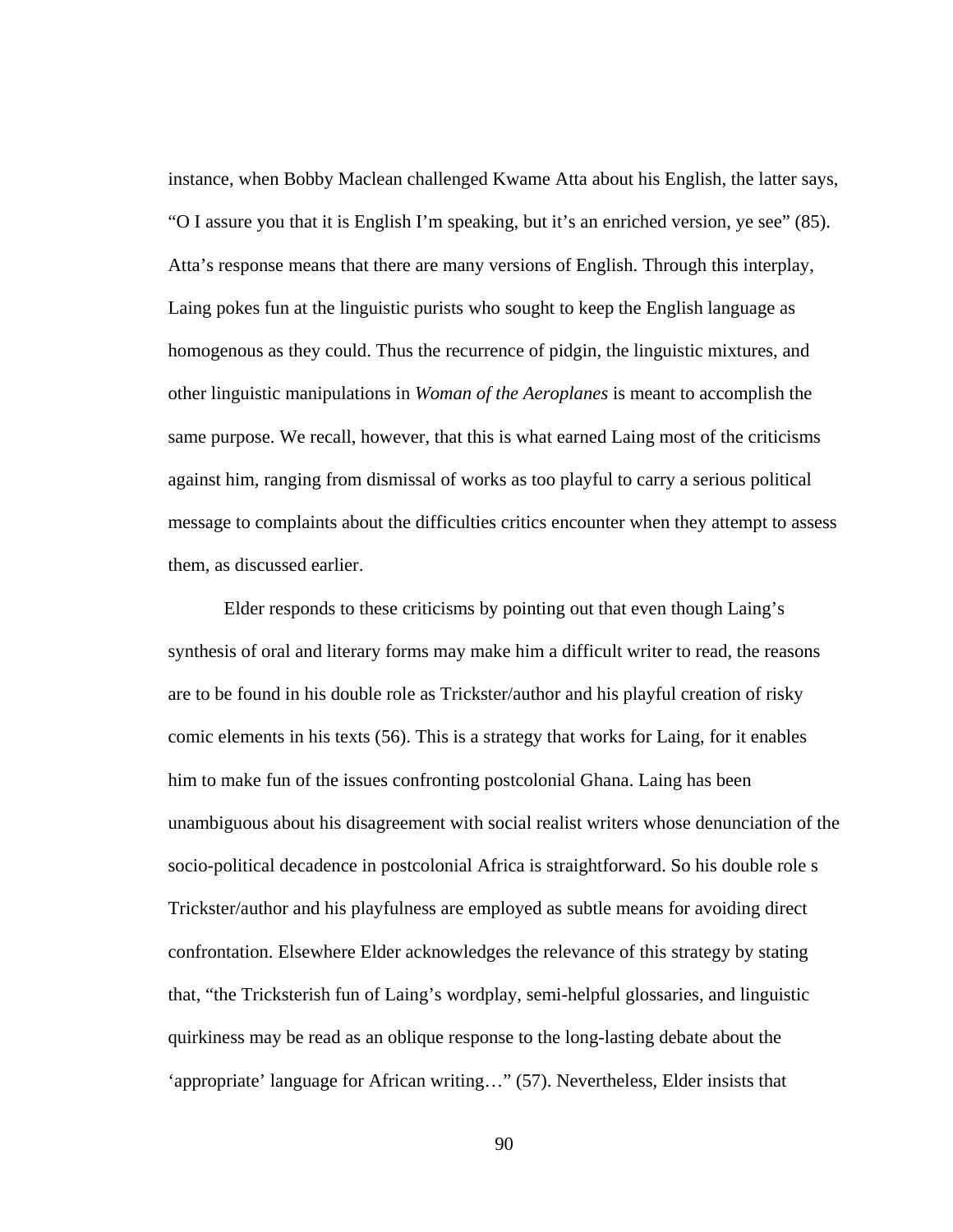Laing's innovative, sometimes socially directed, sometimes self-referential, wordplay, with its 'deliberate nonfluency' must necessarily distract us from his plots. Laing seeks to end the "either or" debate by proposing an inclusive one through his linguistic hybridity. For him it is no longer about the appropriate language for African literature; rather it is about the language that is appropriate for all the citizens of the world because the cultural, economic, political and racial dialogues he envisions require such a language. It is a language made of different languages of the world and which belongs to no race or nation. This language epitomizes Laing's yearning for a hybrid identity, as he makes it clear in the following humorous but serious excerpt:

I am the elephant with a difference, for they cannot tell whether I am an African elephant or an Indian elephant, nor even a third breed which was born in anyany zoo, that place of the bestial soul- once removed; my trunk costs nothing to call, and whenever the Prime Minister wants me, it is not the telephone he/she uses but radar; I am usually a dangerous entry into the airspace of my own country, I slip in the spray of water created by my own trunk, a very expensive trunk lined with gold from Obuasi and diamond from Akwatia. I have come to this machine to try hard to find out whether the honorable Prime Minister is really a racist or not. … (97)

 The passage above emphasizes the purpose of Kojo Laing's texts; that is the creation of a hybrid identity that is representative of the multiple identities of the contemporary world, and where all the differences inherent to these identities are preserved and celebrated. This process, according to Bhabha, "prevents identities from assuming primordial polarities". Thus, Laing confirms his indebtedness to Bhabha's theory of cultural hybridity that "entertains difference without an assumed or imposed hierarchy" (5). Like Bhabha, Laing's message in *Woman of the Aeroplanes* is that the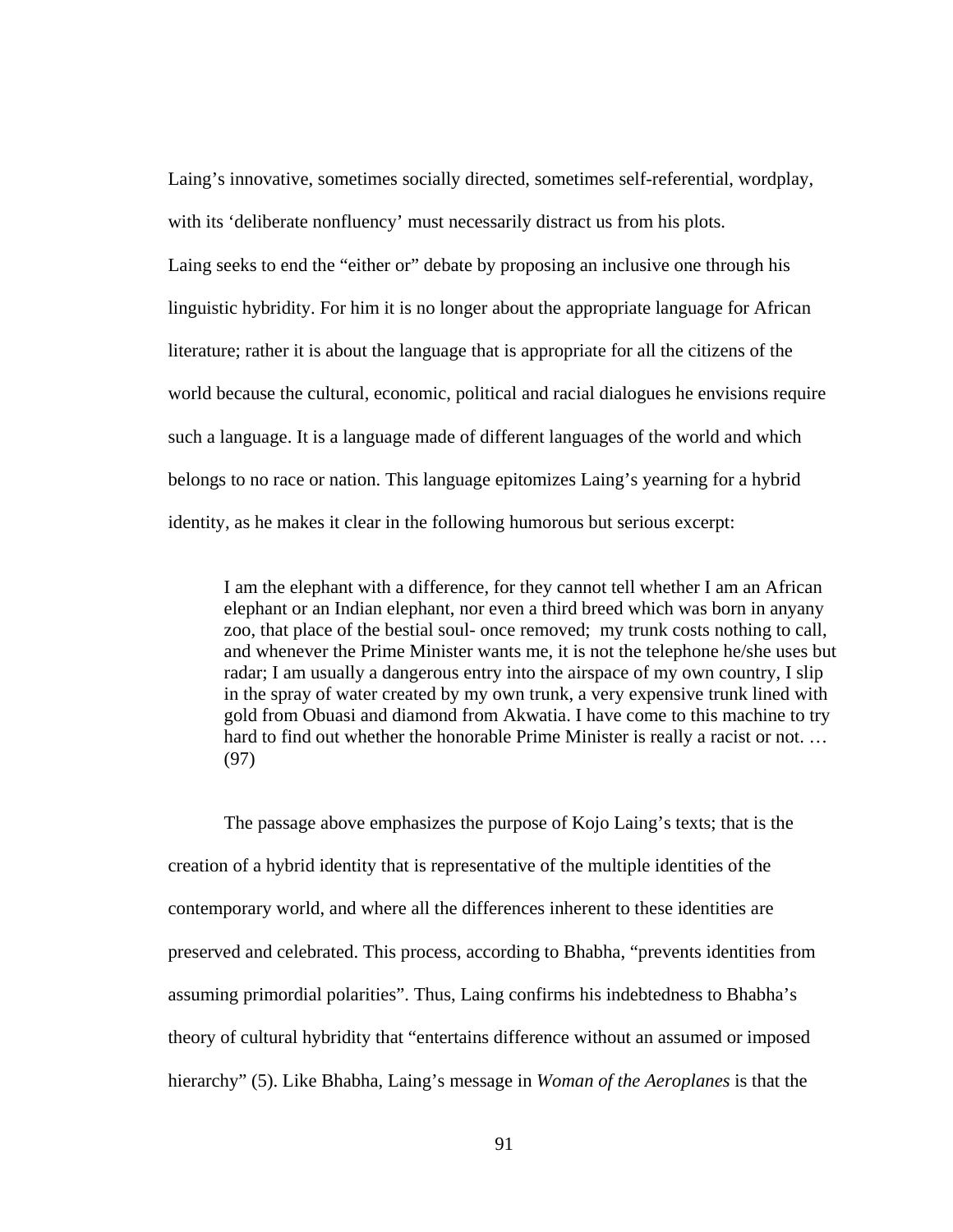solution to the polarities which exist in human relations lies in the hybridization of languages, cultures, identities, and races. Commenting on Laing's intervention in the language debate in the postcolonial Africa, Ngaboh-Smart has pointed out the stark differences that exist between Laing and his predecessors. According Ngaboh-Smart, Laing has entered the linguistic debate in order to challenge the nationalists' hope that the revalorization of the indigenous languages will be the solution to the linguistic imperialism in postcolonial Africa. He argues that Laing sees "the unresolved clash of languages in modern Ghana as a source of strength, a criticism of the type of linguistic particularity Ngugi advocates in his seminal nationalist work *Decolonizing the Mind: The Politics of Language in African Literature*". This, Ngaboh-Smart insists, is Laing's way of countering the African nationalist aesthetics' view that there was a pre-given authentic African identity that could be retrieved for the purpose of African renewal. This, Ngaboh-Smart insists, "is evident in the way Laing globalizes the Ghanaian linguistic experience, as well as in his disavowal of identity primarily constructed on indigenous structures" (98).

 As Ngaboh-Smart has demonstrated, Laing's novels show his awareness that Africa can no longer afford linguistic and cultural insularity in a world that has become more inclusive. Thus, Laing's desire for unification is not only linguistic and cultural but also racial. Since the democratization of family genetics proposed by Kwame Atta, the inventor, allows anybody to inherit parts of bodies from anybody, the inhabitants of Tukwan can carry body parts from different races in one body:

92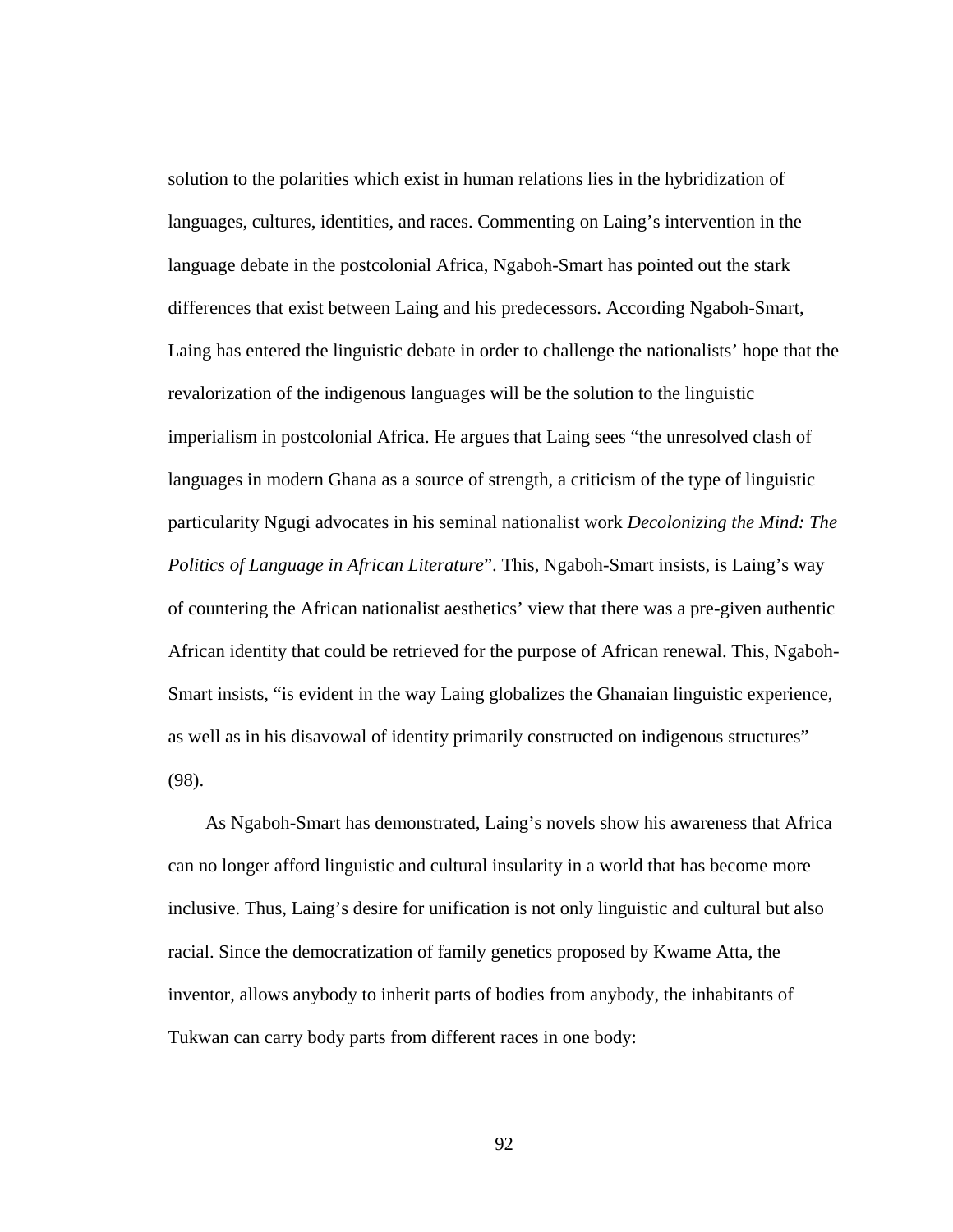There was a blast of freedom from free-mixed bodies and worlds, ampa… the little knots of time pulls ropes of people ahead, so that what Babo thought he was doing with his own elbow was really Gilmour's elbow; for the blast of freedom came without warning, and could come in bits: one hole from one nose measured exactly like another, some nostril metamorphosis. Shebelda adjusted a jaw that she suddenly shared with Aba, even though she had just wanted Pokuaa's jaw. Could Jack fit his quiet wailing into someone else's heart, perhaps someone like Amoa with vast holes of youthful and reincarnated joy.... (66-67)

 Here Laing demonstrates that even differences in physical appearance can be overcome. The physical integration between Ghanaians and Scots is meant to ridicule racism that emphasizes the difference of appearance between Europeans and Africans. Laing's message is that the difference in physical appearance does not make anyone less human than the other. This is what Sala reminded the young red-haired Donald Shearer after he made the latter wear the corset: "Never forget when you grow up that you played with a boy called, Sala, with a different skin, and with as much play in this skin as you have in yours, never forget!" Later, after playing with Iain Sala repeats the same lecture to him: "Never forget that when you grow up, it is your duty to remember this day of playing as often as you can, and that however different my food or my worship is, we are the same" (68). Sala is using the corset to bring all the children of the world together.

 Laing's focus of his anti-racist message on youth echoes his overall existentialist belief that what one becomes is not predetermined, and that people are not born racists but become racists. This proves that racism is not an innate attitude; rather it is a social construct designed to justify the will of one race to oppress and exploit the other. This is exemplified by the natural and innocent interaction between Sala, Donald, and Iain. Thus, Laing subtly delivers his most powerful anti-racist message by challenging all the

93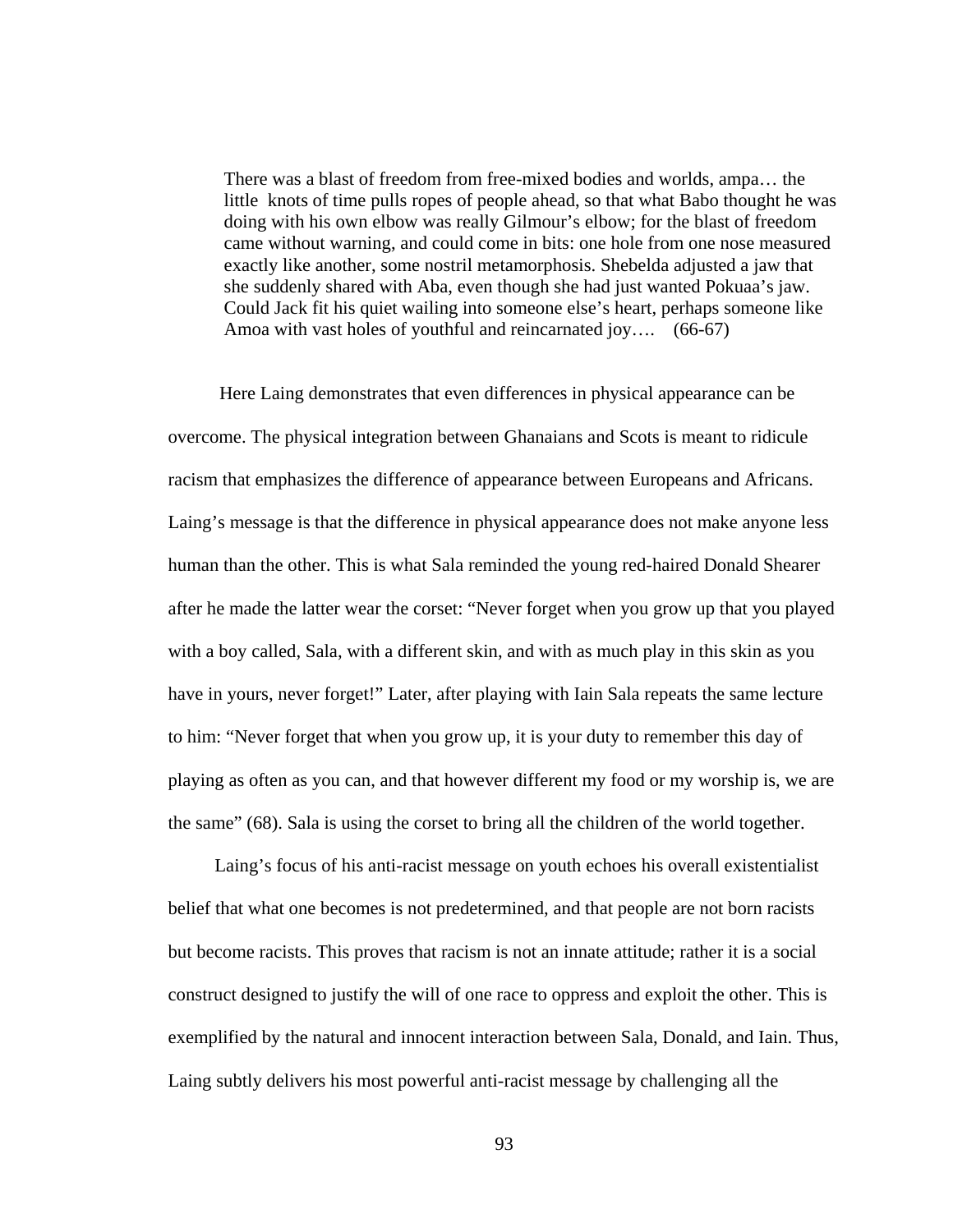theories that were used to justify the dehumanization and subjugation of the Africans both through slavery and colonialism. For Laing the binary opposition between white and black is man-made and can be overcome through the adoption of a colorless skin:

Come laddie, if they are hounding you, jump out of your skin and huddle blue or green, anything to escape from the white or the black, for I am a good purple colorless Scotsman myself! O I know that you have had a whole binful of Presbyterians who were racist at the same time, for just when you think they would be allies against the Sassenachs, then they would betray you: they would see the beautiful black in you as if you didn't exist, and then they would create some dubious connotations around your skin with their instantly primitive minds. Laddie, these men of the surface of the skin are the last primitives of this earth! Stop running, stop running, so you can hear more… (80)

In *Black Skin, White Masks*, Frantz Fanon has already offered a similar analysis of

the untenable situation of black people in a world that used lies to deny them their

humanity. In "the Fact of Blackness", a chapter devoted to his theory of Black and White

relations in the world, he summarizes his encounter with the White world through an

innocent white boy as he writes:

Mama, see the Negro! I'm frightened! Frightened! Frightened! Now they were beginning to be afraid of me. I made up my mind to laugh myself to tears, but laughter had become impossible…The Negro is an animal, the Negro is bad, the Negro is mean, the Negro is ugly; look, a nigger, it's cold, the nigger is shivering, the nigger is shivering because he is cold, the little boy is trembling because he is afraid of the nigger, the nigger is shivering with cold, that cold that goes through your bones, the handsome little boy is trembling because he thinks that the nigger is quivering with rage, the little white boy throws himself into his mother's arms: Mama, the nigger's going to eat me up.  $(112 - 114)$ 

 Both Fanon and Laing are adamant about their indignation about the attitude of the world that made it difficult for a human being to embrace another human being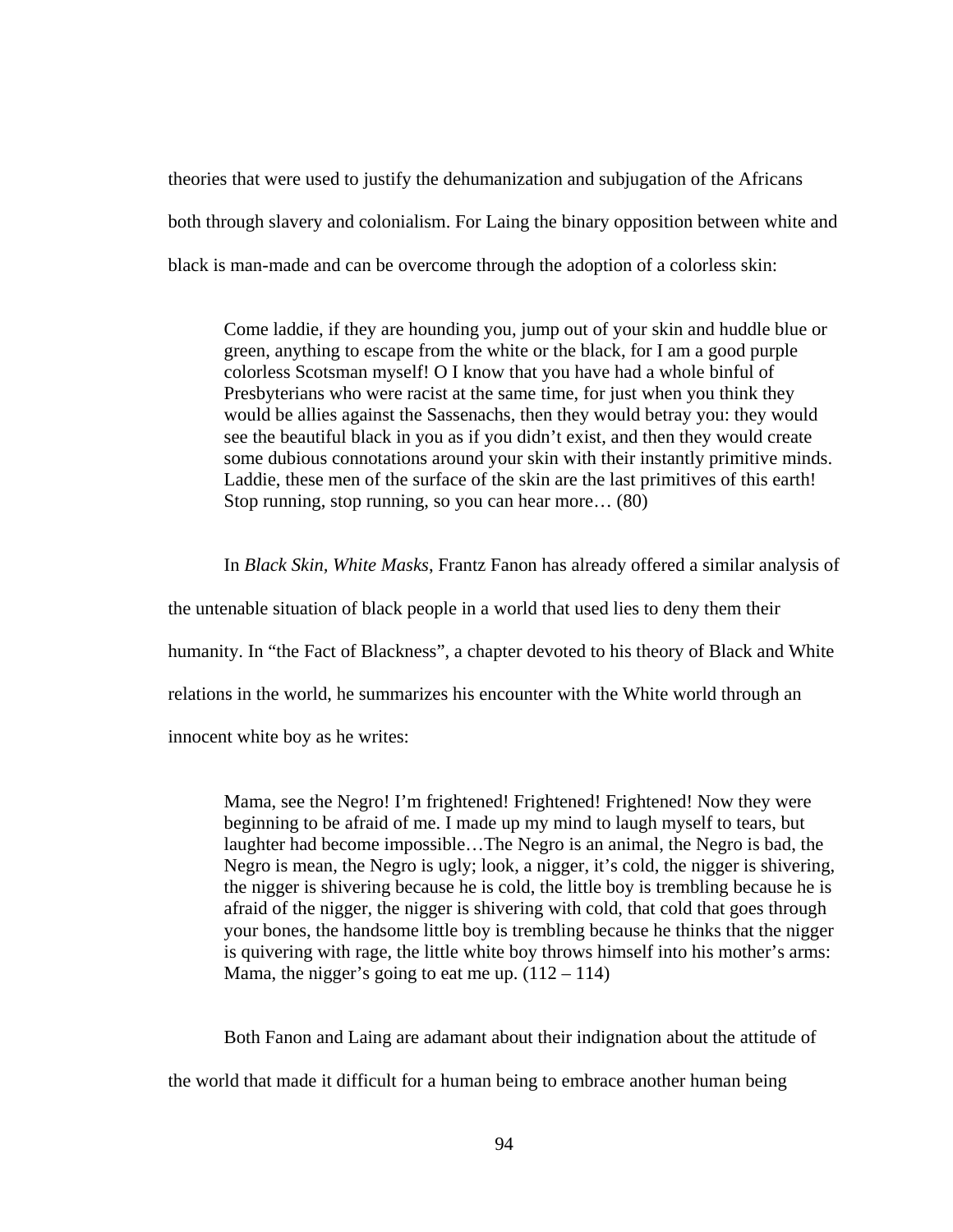because of their racial differences. Their concerns were and are still the concerns of many postcolonial African writers; this makes it difficult for critics to sustain claims that Laing's novels deflect from political issues. However, Laing, unlike Fanon and many of his predecessors, is playful, humorous, and less radical in his indictment of racism. In the above humorous excerpt, Laing pursues his call for hybridity, which he views for the moment as the solution to the deceptive racial divide. The colorless skin envisioned will be the result of mixtures from many skin colors of the world. Like the gigantic language Laing is inventing in his novels, the hybrid race could put an end to all the skin-color based politics that makes it possible for a man to hate another man for his skin, as is denounced in the passage below:

Yes Sonny, it was shocking to see Mothers' Union members hate a man for his skin, it was shocking to see professors of good Scottish universities claim that some skins were not equal to others and you could see that bestial and misplaced pride stiff on their faces. But of course their daughters would like you, for sensible ones among them would certainly want something greater than the skin… (80)

 By emphasizing the lack consensus between older and younger generations on the issue of race, Laing seeks to expose the madness of racism by once more echoing Fanon's message in *Black Skin, White Masks:*

Color prejudice is nothing more than the unreasoning hatred of one race for another, the contempt of the stronger and richer peoples for those whom they consider inferior to themselves and the bitter resentment of those who are kept in subjugation and are so frequently insulted. As color is the most obvious outward manifestation of race it has been made the criterion by which men are judged, irrespective of their social or educational attainments. The light-skinned races have come to despise all those of a darker color, and the dark-skinned peoples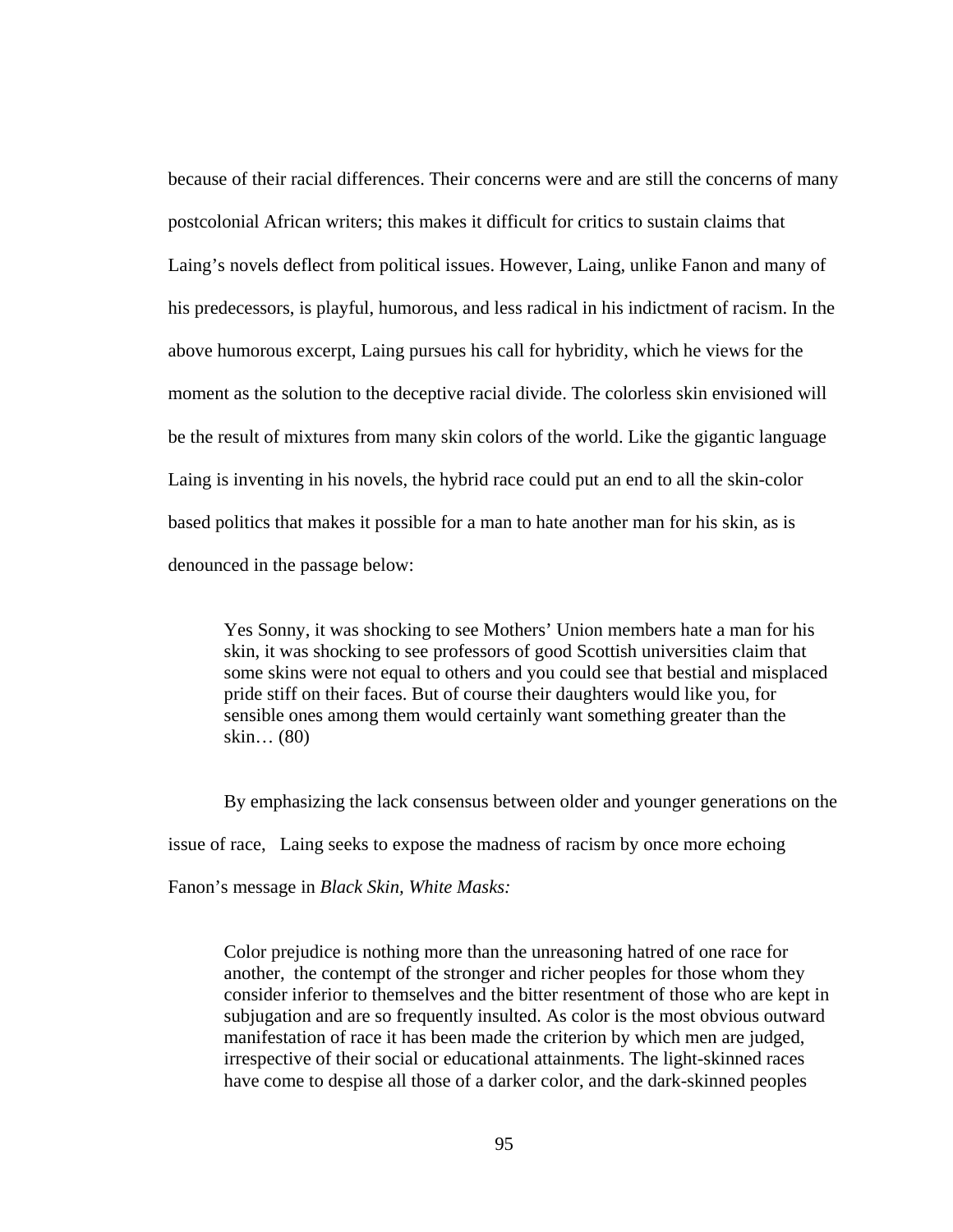will no longer accept without protest the inferior position to which they have been relegated. (118)

 However, whereas Laing appears to be more optimistic about a peaceful solution, Fanon saw no way out of the racial quagmire. Fanon argues that Man is human only to the extent to which he tries to impose his existence on another man in order to be recognized by him. As long as he has not been effectively recognized by the other, that other will remain the theme of his actions. For Fanon, the recognition of Blacks by Whites must be won through struggle; he believes that the individual who has not staked his life does not attain the truth of this recognition (216 – 219). Against Fanon's logic of confrontation as the sole remedy to racial problems, Laing proposes the merging of the races into an undistinguishable race, the one nobody can claim, thereby putting an end to the complex of superiority and inferiority that has poisoned race relations in the world. The success of this complex initiative depends on the willingness of each party involved to embrace the other with sincerity. Indeed, Laing proposes a triple integration between Africa and the West through Tukwan and Levensvale. To make this process easy, before their departure for Levensvale, the leaders of Tukwan have decreed that everybody should "reveal the secrets of what he or she was doing before being pulled into the strange time of this village" (19). Everybody needs to confess and come clean before the trip. These confessions are very important because they pave the way to forgiveness in order to ensure a true reconciliation. Thus, the residents of Tukwan want to forgive each other on the local level before they embark on their mission to Levensvale. In the same spirit, during one of their conferences in Levensvale, the lord Provost Tommy, the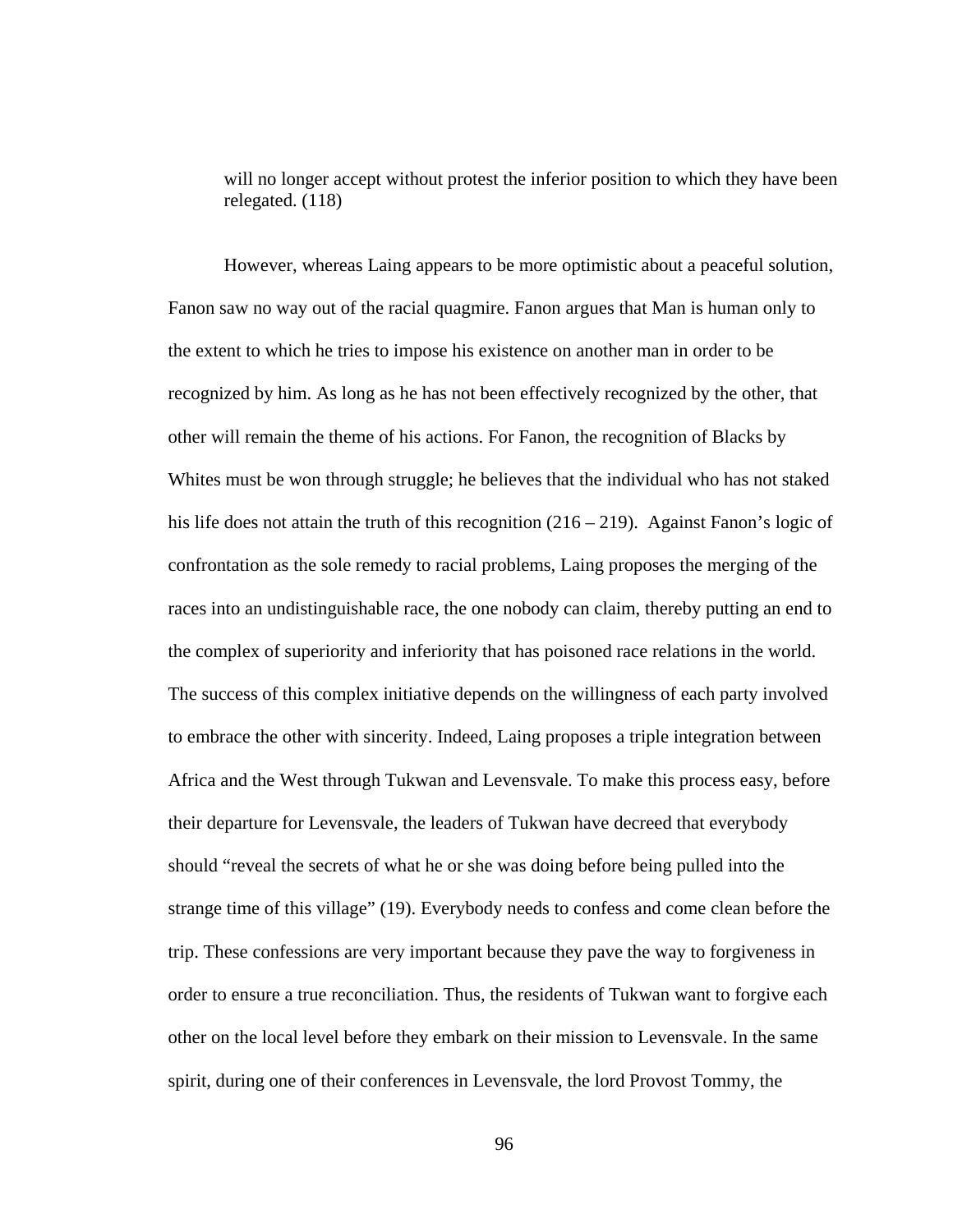highest personality of the town confesses his ancestors crimes and seeks forgiveness from the visitors. Tommy regrets his ancestors' involvement in colonization as well as racism that underlies it:

… and I still can't believe that my ancestors were involved with colonies and other cruelties… I weep for their damned and broken souls… but since most of them have improved by reincarnating themselves into us here, then I have hope in the future. I am bored with racism. It's so primitive, it shuts out so much, it dehumanizes the doer and the done so much that I find it disgusting for a man or woman to show its stench and then go home and behave like a loving father brother or lover, or like a god fearing person. The good loving racist father… (88)

 Laing is pushing for repentance and reconciliation through the power of reincarnation. The reincarnation of the racists offers them an opportunity to confess their crimes in order to forge a new relationship based on the acknowledgment of a common humanity with their victims. The confessions are proofs that people are ready to start anew. The message is that individual and collective identities are constructed through contact and exchange with the outside world. The visit to Levensvale has created strong bonds between the guests and their hosts, which would later enable the formation of new identities out of existing identities: "It was as if identities so different, had become one, and thus the parting meant something being wrenched. 'It is the dignity of the parting we're after… "(154). This is the kind of union Laing promotes in his novels – the union between different cultures, languages, races and identities in order to create new hybrid wholes. People from Levensvale are not happy to see their guests leave because of the friendship and love that have come to exist between them and their guests. Mackie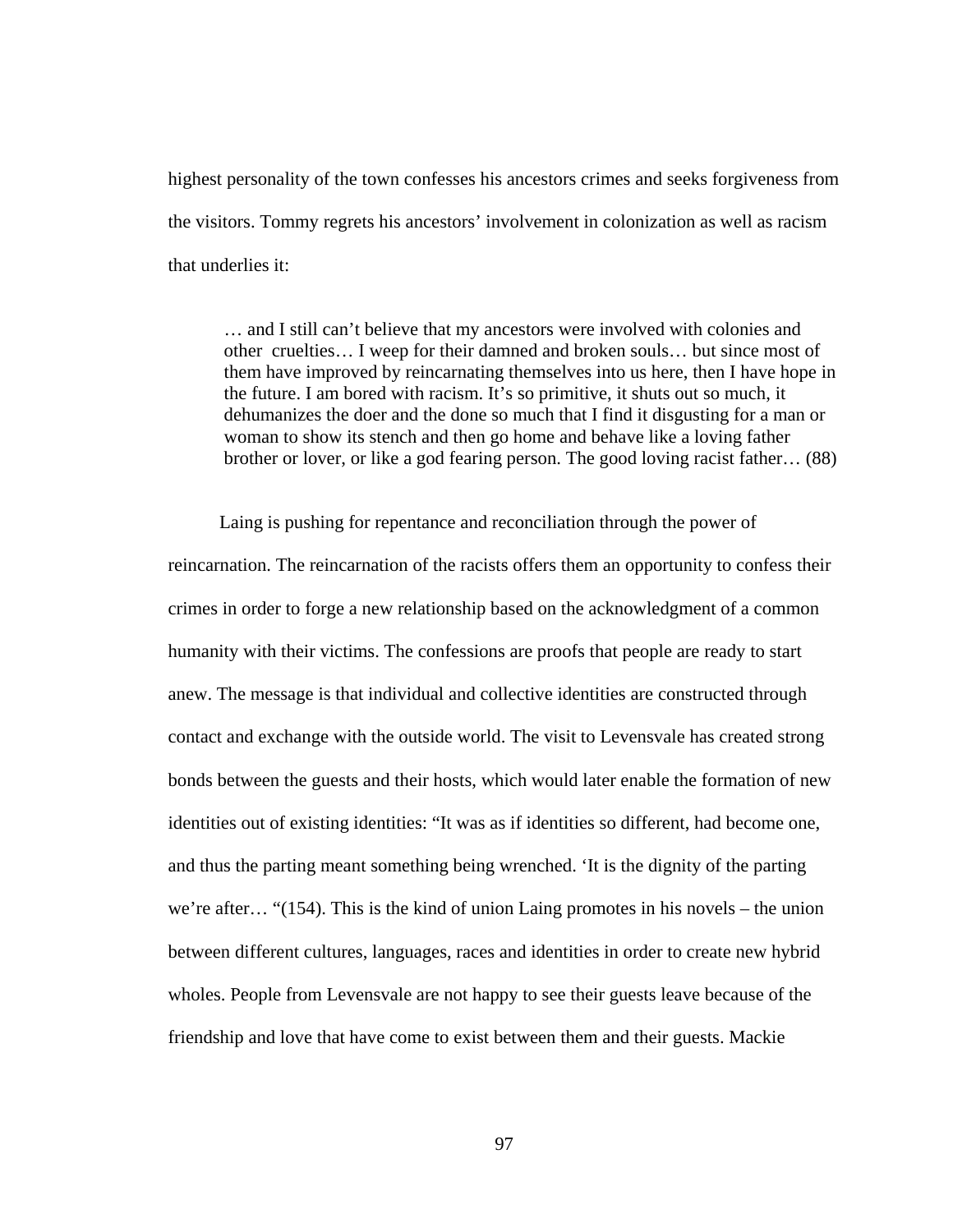wishes Atta could invent something 'to open Pokuaa's heart to either of us standing here…' (156).

Laing's desire to bring the opposites together is also seen in the religious domain, as Pastor Korner Mensah declares" We have churchified the shrine and we have enshrined the church" (10). This is a union between the church and the shrine, two utterly opposed belief systems. Laing is appealing for the abolition of the barriers between African traditional religion and Christianity. According to the Pastor "the temporary union between the two religions was approved by Kofi Senya to help make the coming journey easier for the soul" (10). However, a genuine reconciliation between these two faiths is achieved in Levensvale after the visitors have had the opportunity to indict the leaders of the so-called established religions for the role of the church in racism and demand their mea culpa. The strongest condemnation of the church is delivered by Pastor Korner Mensah during the business conference:

Yes, canon, yes, but help us with the established churches: tell us how much blood they have on their hands, how many betrayals they have caused; please take some statistics of the number of priests that have been racists over the centuries; let us know how often the churches have turned their backs on their true duties. I had a brother once living in the land of London, and he went faithfully to a church for three months; and for these three months, the priest never said a word to him, and once this priest even moved off ostentatiously when it reached my brother's turn to shake his hand. Ewurade Nyankopon! And such a creature has a naming called priest! … And our two towns must give each other the greatest thanks for having none of this terrible nonsense with us, none of this horror, none of this assault on the color of the soul, none of this sly tearing of the spirit! (145 – 146)

 Laing believes that the duty of his generation is to make racism a thing of the past because it is too primitive. For him the Manichean relation between blacks and white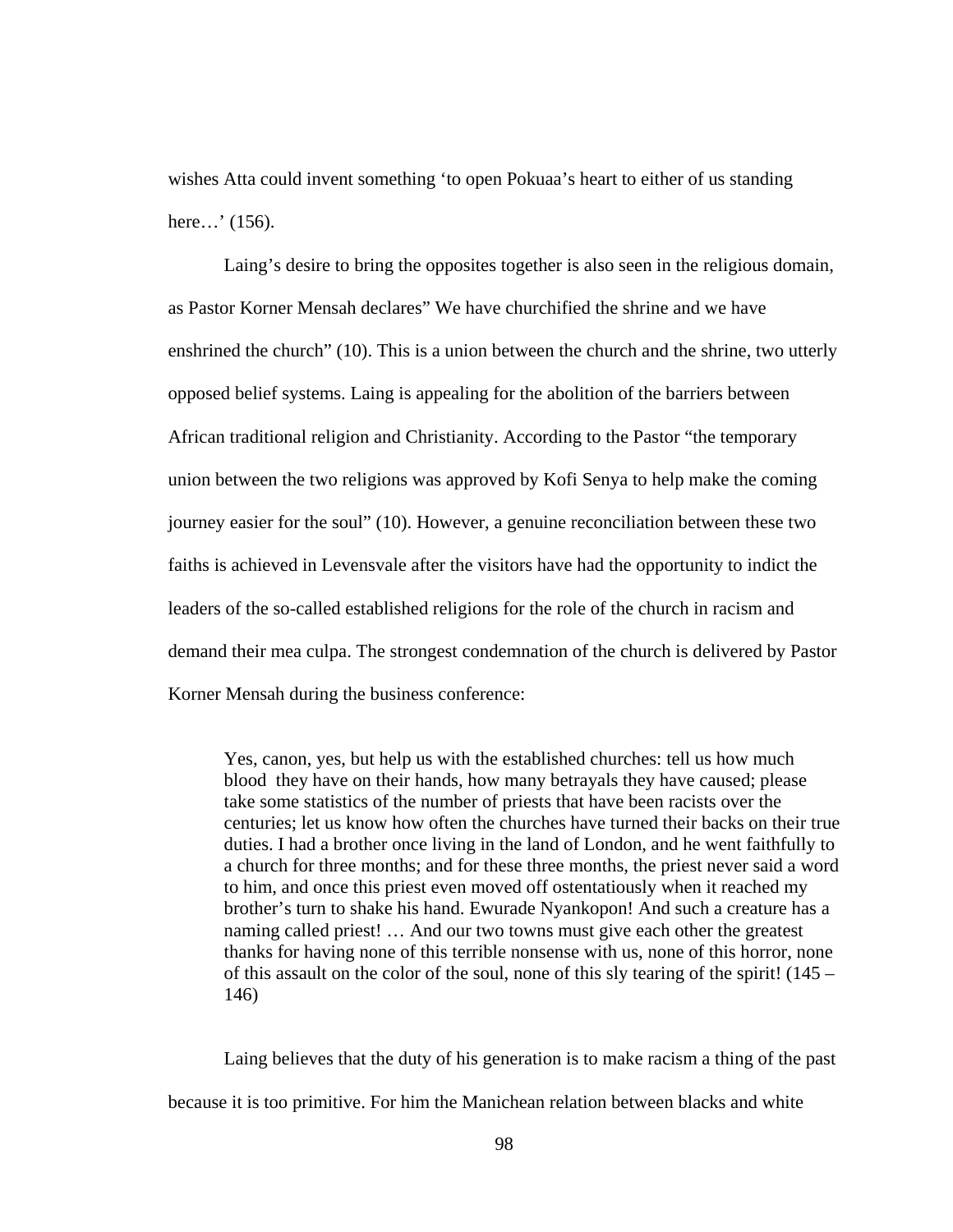must be replaced by a relationship governed by love and reciprocal recognition. Laing seems to impose on the two renegade towns what French people call "le droit a l'oubli" (right to oblivion) in order to make reconciliation possible. Thus, Laing enables these towns to escape their past through reincarnation, which means death of racism and end of subjugation of one race by the other, and the beginning of a life free from hatred. Laing uses reincarnation to establish the utopian world he envisions, as he makes it clear, "in terms of hope Tukwan is a realizable utopia".

 Thus the flight motif that controls *Woman of the Aeroplanes* exemplifies Laing's commitment to inter - human meetings. Tukwan, the imaginary banished town means travel in Akan. "Tu-kwan" means to go away or to take a trip; in other words, to acknowledge the existence of other human beings in other areas of the world. In fact, in Laing's universe traveling goes beyond discovery of other places to become a means of reconnection between the fragmented parts of the world. Flying becomes an indispensable means through which Laing experiments his vision of the world, for it enables him to transcend the geographic obstacles that contributed to the separation of the people of the world. The inhabitants of Tukwan believe that the future of mankind resides in the interaction between all people of the world: "This showed that the future should be the humanity of travel inner, travel outer" (18). In other words, there is a need for man to explore his inner self and the external world, to understand himself and the world around him; in short, to embrace the familiar and the unfamiliar. Flying makes this freedom to inner and outer possible. It tears down the walls of divisions between people, their continents, and cultures. Laing should be viewed as localist, continentalist, but most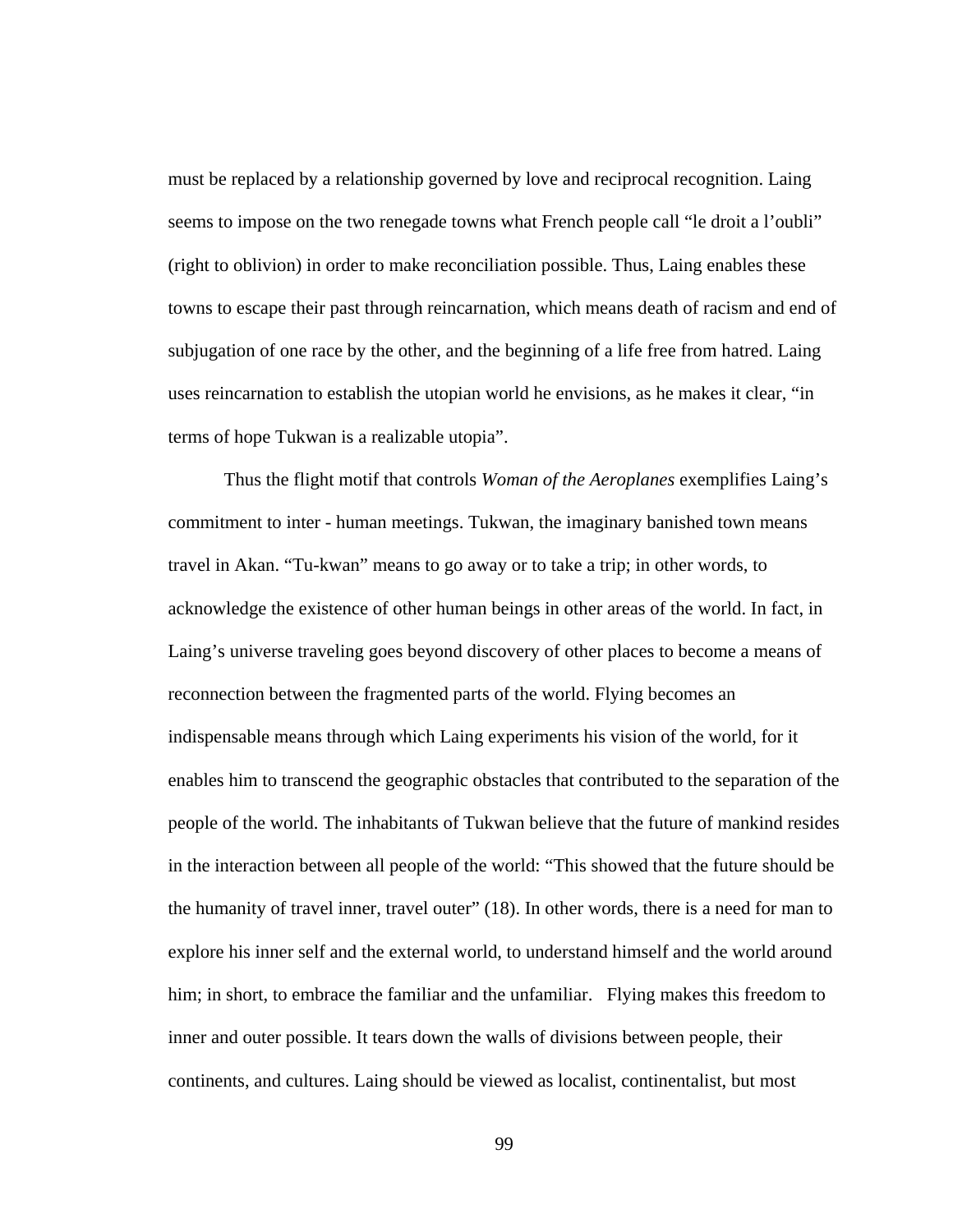importantly, as globalist, because his literary works seek to re- unite the fragmented entities on local, continental, and global levels. Thus, he repudiates tribalism that seeks tribal superiority, radical nationalism that is too much concerned with national identity, racism that is concerned with racial purity, as well as all the markers of divisions in human relations. Tukwan and Levensvale are the prototypes of the world Laing envisions, for in these invisible towns, there is no racism: "And our two towns must give each other the greatest thanks for having none of this terrible nonsense with us, none of this horror, none of this assault on the color of the soul, none of this sly tearing of the spirit" (145 - 46).

Laing's intention *Woman of the Aeroplanes* is to transform all the oppositions into juxtapositions in the service of humanity. As a result we see the formation of all kinds of syncretism: the African religion and Christianity have merged: "the church has been enshrined and the shrine has been churchified" in Tukwan as a blessing for the trip to Levensavale, and in Levensvale Pastor Mensah has created the "new Necklace Church" (67). Another most striking proof of religious syncretism is the image of God who is described as "an African with a tama and a tammy in his hands" (151). Per the glossary 'tama' is a waist beads and "tammy" is a Scottish hat. There is science and magic syncretism as exemplified in "stupidity machine" invented by the Kwame Atta but given a soul by the shrine master Kofi Senya: "Some of the soul I have given it, has to be renewed". "Calm down Kwame Atta, calm down, I am not reducing your science, I am augmenting it, I am making it longer and stronger in time" (151). Based on these syncretisms, it could be argued that Laing's new man, new culture, new religion, new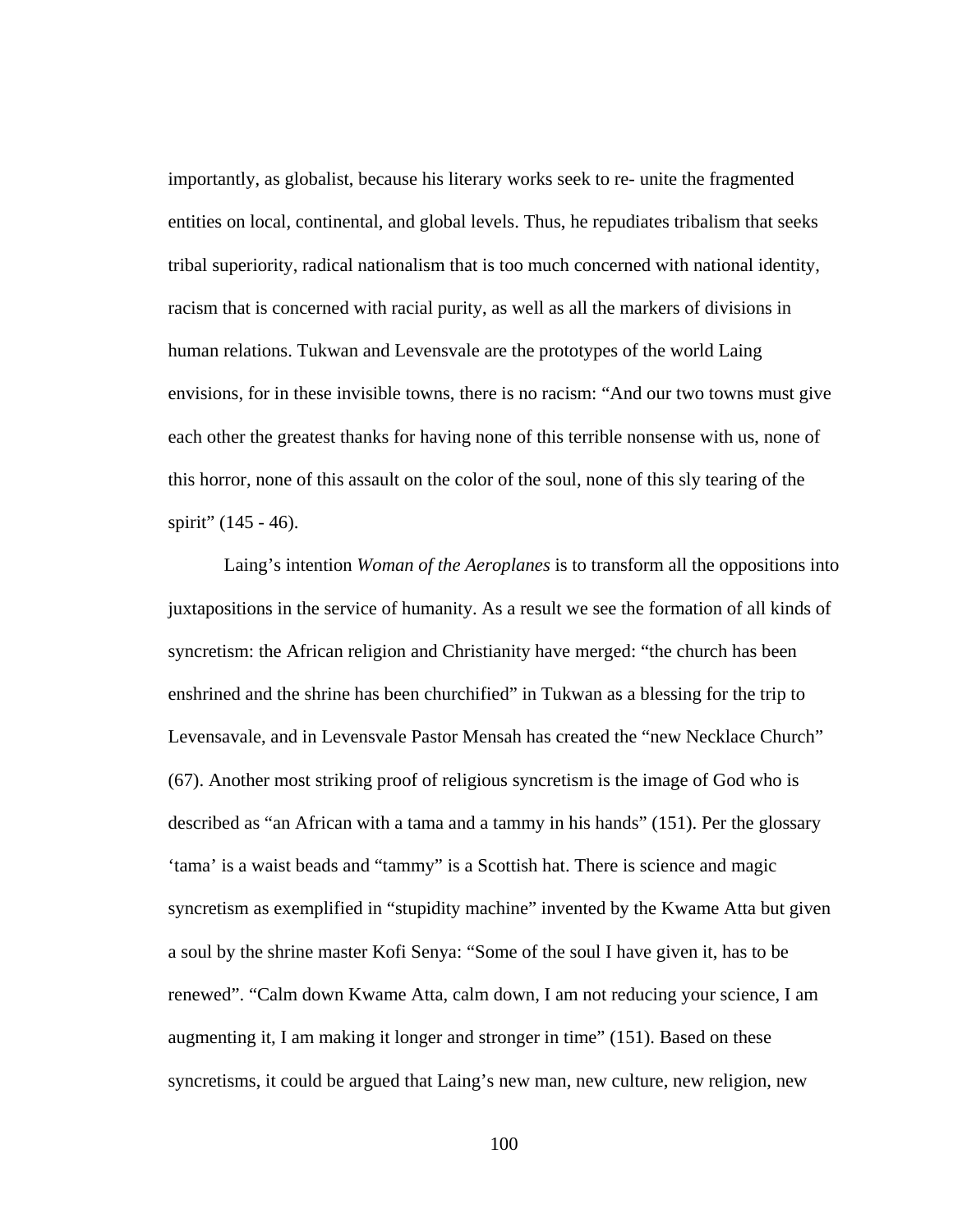science, and new world will spring from the juxtaposition of the opposites. Juxtaposition enables the participation of each entity without ever losing its originality to the other. It also exposes their differences, but at the same time shows that despite those differences, they can work together for the well-being of the world.

In *Woman of the Aeroplanes*, Laing does not call for the creation of things from scratch; instead, he encourages creations from the best of existing opposites such as old and new, traditional and modern, spiritual and scientific. Throughout the novel, Laing's major preoccupation has been the creation of new worlds out of the old. He believes a new Ghana and a new Africa are possible through the modernization of the traditional. In an interview with Maja Adewale Pierce, Laing has called for modernization of traditional practices such as pouring libation and expressed his admiration for the fitters, welders, and bicycle repairers of Abossey Okai or Suame Magazin, who "can repair and even design a lot of things that are not indigenous to Ghana." A similar intellectual agility is to be expected from educated professionals, including the African writer:

I always get a bit wary of the colonial period being given a social and psychological weight that it doesn't deserve. The process applies to the whole history of different peoples in Ghana. If you go the villages you will see what I mean, and you can relate what you see there to the intellectual in Legon or Kumasi. This is where I would say that, yes, politics is important but looking for solutions you need to go further back, beyond the political, especially the colonial or the imperial period. This is a mistake that politicians make. If you're looking for symptoms of a people's stagnation, you've got to go deeper within the psyche.… This is where one gets a little desperate because in this world the only way to move forward is to be extremely self-conscious about finding ways of changing the mind. And the solutions do exist. (qtd. in Zabus 49)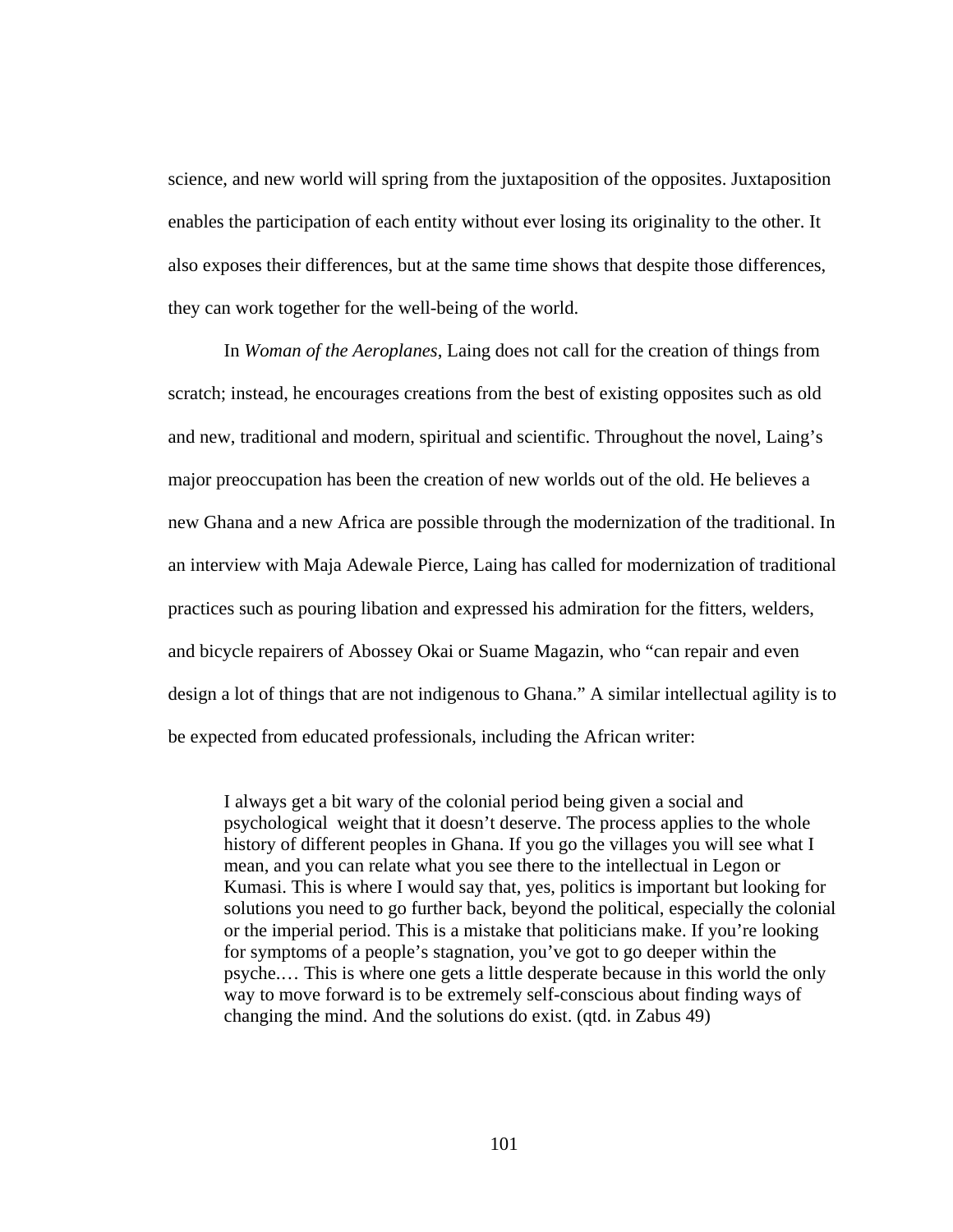In light of this statement it can be argued that Laing's utopia is realizable because it has been created from things that already existed. For instance, Tukwan and Levensvale did not originate from spatial and temporal vacuum. Both towns became invisible only after they had been banished by the major cities around them for refusing to accept unchanged the traditions of the ancestors. Thus Laing's utopia is a catalyst that makes what was deemed very impossible possible. In *Woman of the Aeroplanes* science and magic have come together, souls have been recycled, church and shrine have joined hands, technology and human beings have teamed up, tradition and modernity have embraced each other, languages have accepted a complementary cohabitation, black people and white people have accepted interracial unions, and most importantly postcolonial Africa and West have initiated a new relationship that is based on reciprocity, fairness, and understanding of their common humanity.

For Laing if Tukwan is possible, new Ghana, Africa, and world are possible; however, he warns that all will depend on their commitment to doing what is needed to get there. Therefore, what made the extraordinary life of Tukwan possible is not the utopia but the willingness of its inhabitants to accept cross-cultural interchange, modernization, science, and technology for the betterment of all. The destiny of Tukwan is in the hands of its hardworking geniuses such as Pokuaa, Kofi Senya, Kwame Atta, and Kwaku de Babo, respectively business woman and owner of the two aeroplanes, shrine master, inventor, and scribe. These characters are the raison d'être of Tukwan because without their ingenuity the utopia will be unrealizable. Pokuaa made the business trip to Levensvale possible, thereby enabling Tukwan to gain its humanity where its future lies: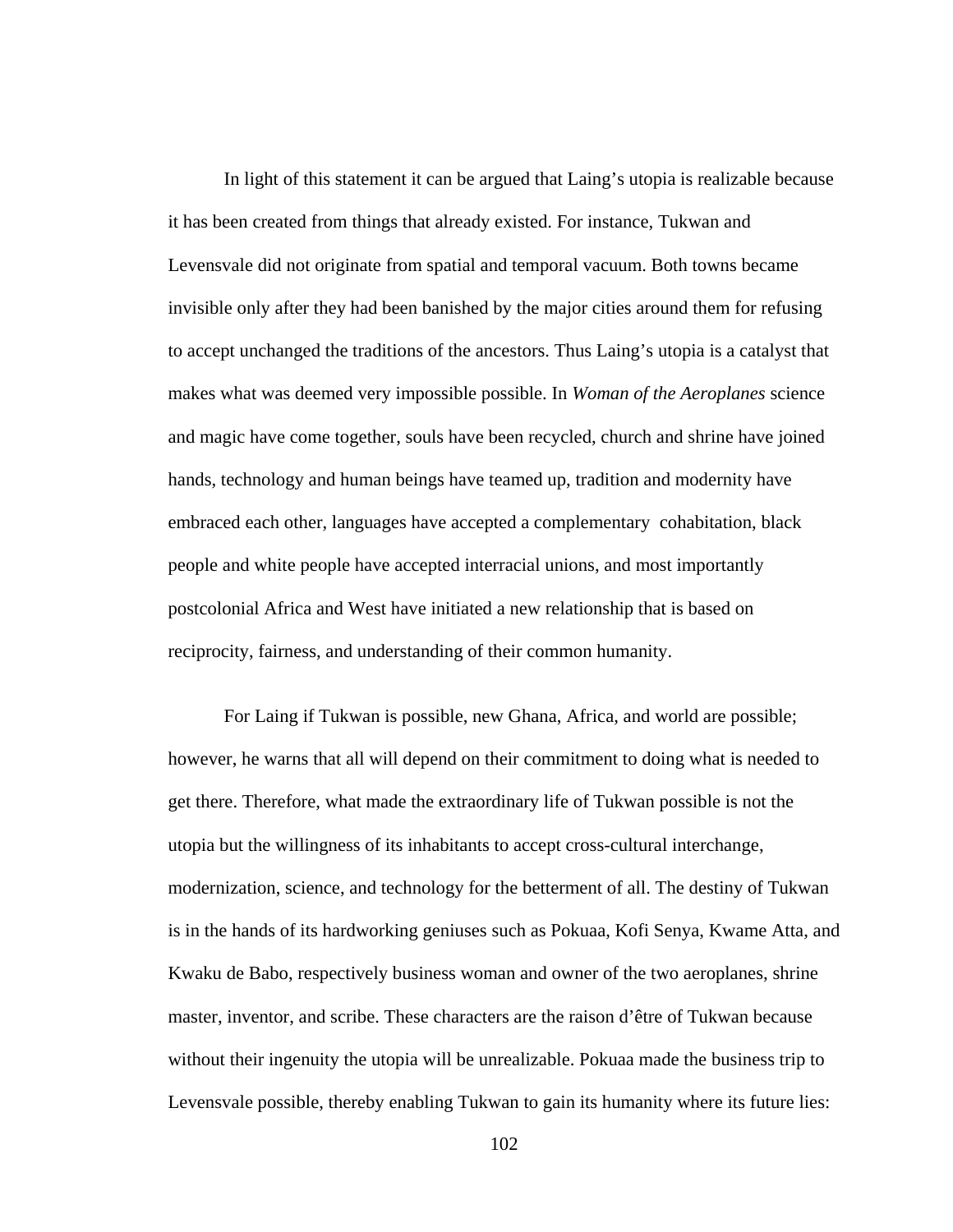"she was prepared to take anything up into the sky to let the town prosper" (5). Kofi Senya, the shrine master uses his spiritual powers to tame science and technology and puts it in the service of his people. Kwame Atta has invented a stupidity machine that knows everybody's secret and without his inventions Tukwan cannot break history; in other words, it cannot achieve its humanity. The hundredth house that is needed for change to occur in the town rests on his willingness to invent:

The mist made the myth easier, ampa; for as the town grew, it didn't: the houses grew into forties fifties seventies eighties and nineties, but created a dam of history when they got stuck at ninety-nine. It was a shame that the pressure to break this history rested with the bad twin, who was obviously one of the biskitisers of life. (6)

 Kwaku de Babo was the chief secretary of the town, and he wrote everything with his pen and his chalk – parts of the book were slate – even when there were no meetings koraa. He is also the Tukwan's historian and has been charged by the ancestors with modernizing all the proverbs from all the tribes. (2, 27) These different actors with the help of other residents work tirelessly to fulfill Tukwan's dream; that is to achieve humanity through modernization. For Laing nothing other than Ghanaians' commitment matters in the search for solutions to their cultural, political and economic challenges. Therefore, instead of endlessly blaming the colonial intrusion in Africa for all the problems and attempting to resuscitate the pre-colonial Africa, Ghana and Africa will benefit from accepting the irreversible march towards modernity. In Tukwan once the one hundredth house was built, mortality came back, history ceased running in any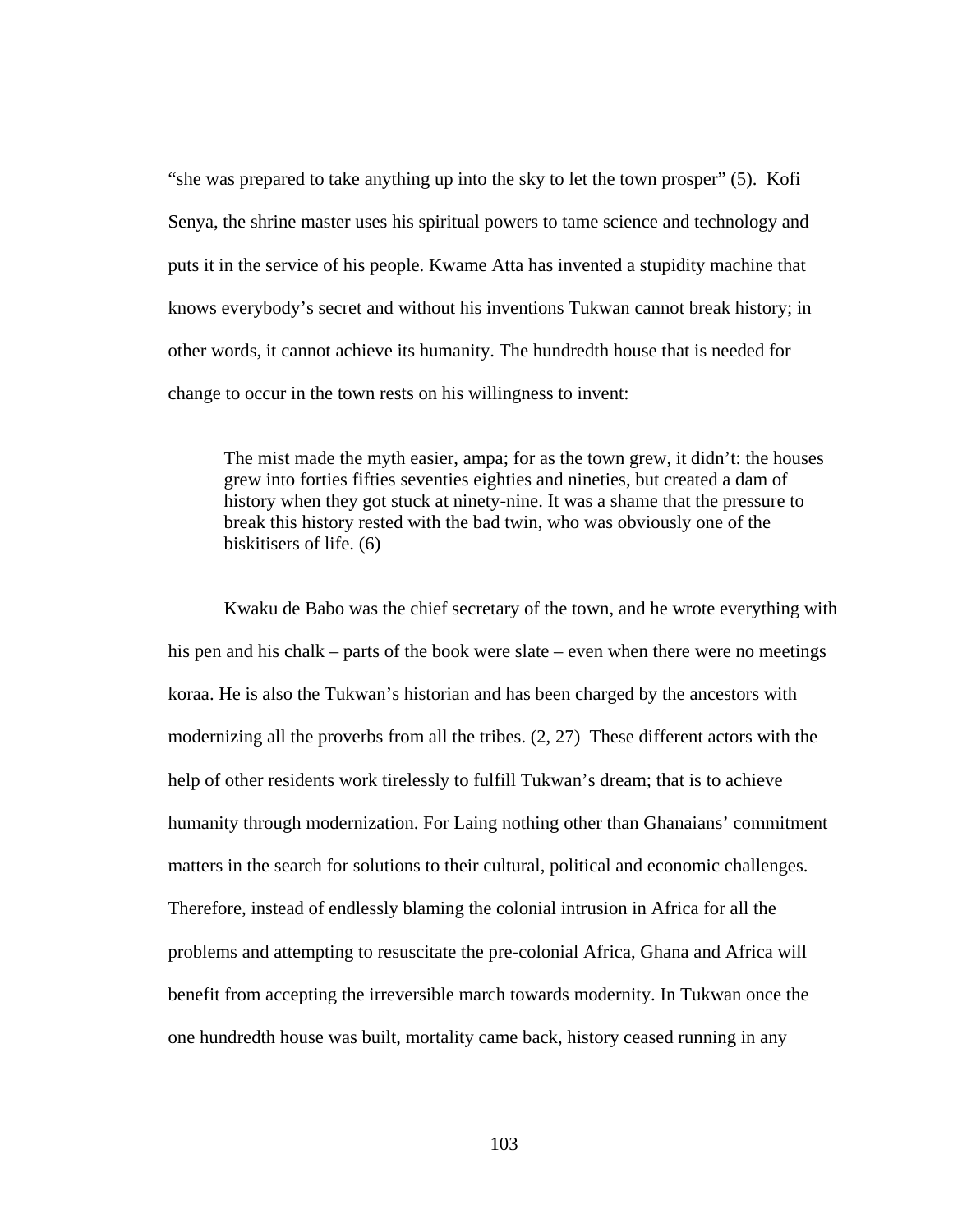directions, and time ceased to be cyclical. Pokuaa who could not have children became pregnant. Laing sums up this inescapable truth in the following extract:

Kofi Senya would often literally run away from such truths, hoping that moving to a new land would somehow stop the inexorable drift towards mortality, and … Ewurade!... freedom within time. His pipe was choked with remorse: both towns would break the immortal through a process they couldn't stop, simply because they thought that was the only alternative available. Only the mad would find a way to march back into time, as if there was not enough energy to do anything else… (133)

What is obvious in the novel is that Laing's use of utopia, magic, and hybridity has created a world of limitless possibilities for his characters to fulfill their wildest desires. Most importantly, it has enabled the novel to propose solutions to real social, cultural, economic, political, and religious problem on local, continental, and global levels. This, I believe, qualifies *Woman of the Aeroplanes* as a magical realist text. However, because I am also aware that behind the novel's utopian world, marvelous actions, hybridity, and magic, there are committed people like Kofi Senya, Pokuaa, Kwame Atta, Kwaku de Babo, Korner Mensah in Tukwan and Lord Provost, Mackie and others in Levensvale who provided the necessary impetus to the novel's accomplishment, the appropriate label for *Woman of the Aeroplanes* should be "existentialist magic realism".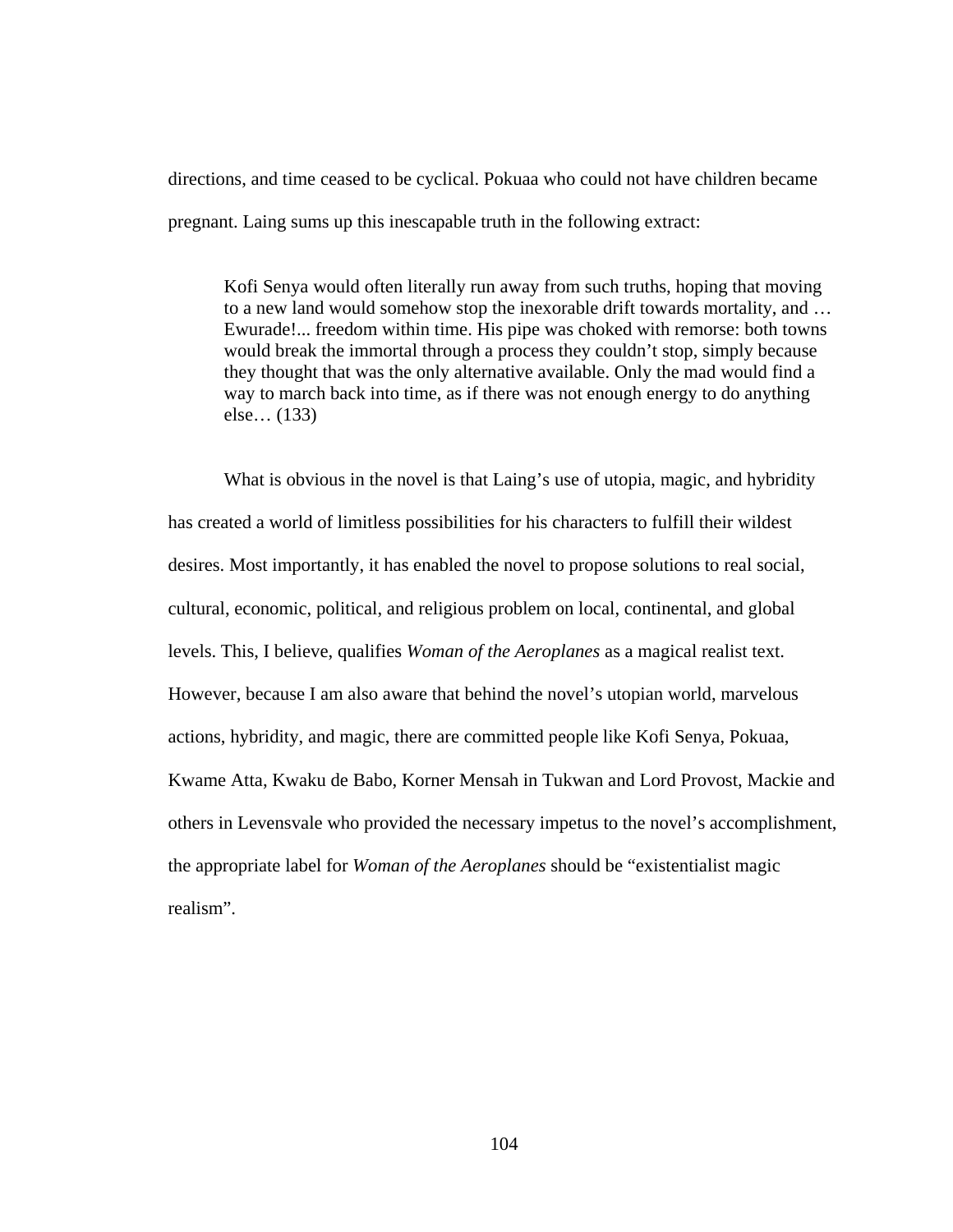## **CHAPTER III**

## **BORN TO DIE: READING BEN OKRI'S "ABIKU" IN** *THE FAMISHED ROAD*  **AS A PARABLE OF THE POSTCOLONIAL AFRICAN CONDITION**

 Unlike in the previous chapter where utopia was the basis for magical realism, it is the African traditional belief system that offers Ben Okri the fertile ground for the production of his magical realist narrative in *The Famished Road*. Set at an intersection where the forest, the road, and Madam Koto's bar meet, *The Famished Road* revisits the abiku myth in the Yoruba traditional belief system. This choice of using tradition enables the author to assert the survival of African worldview as well as depict the current social and political situations in postcolonial Nigeria and Africa as a whole. In an interview with Jane Wilkinson, Ben Okri, the author of *The Famished Road* and Booker Prizewinner, explains his choice of the African belief system as the basis of his narrative:

Because if one were going to be investigative, one would probably say that a true invasion takes place not when a society has been taken over by another society in terms of its infrastructures, but in terms of its mind and its dreams and its myths, and its perception of reality. If the perception of reality has not been fundamentally, internally altered, then the experience itself is just transitional. There are certain areas of the African consciousness which will remain inviolate. Because the world-view it is that makes a people survive. (86)

#### **Mythic Realism**

Even though colonialism may have destroyed Africa physically, for Okri, it has not been able to affect African spiritual values, which he thinks must be taken into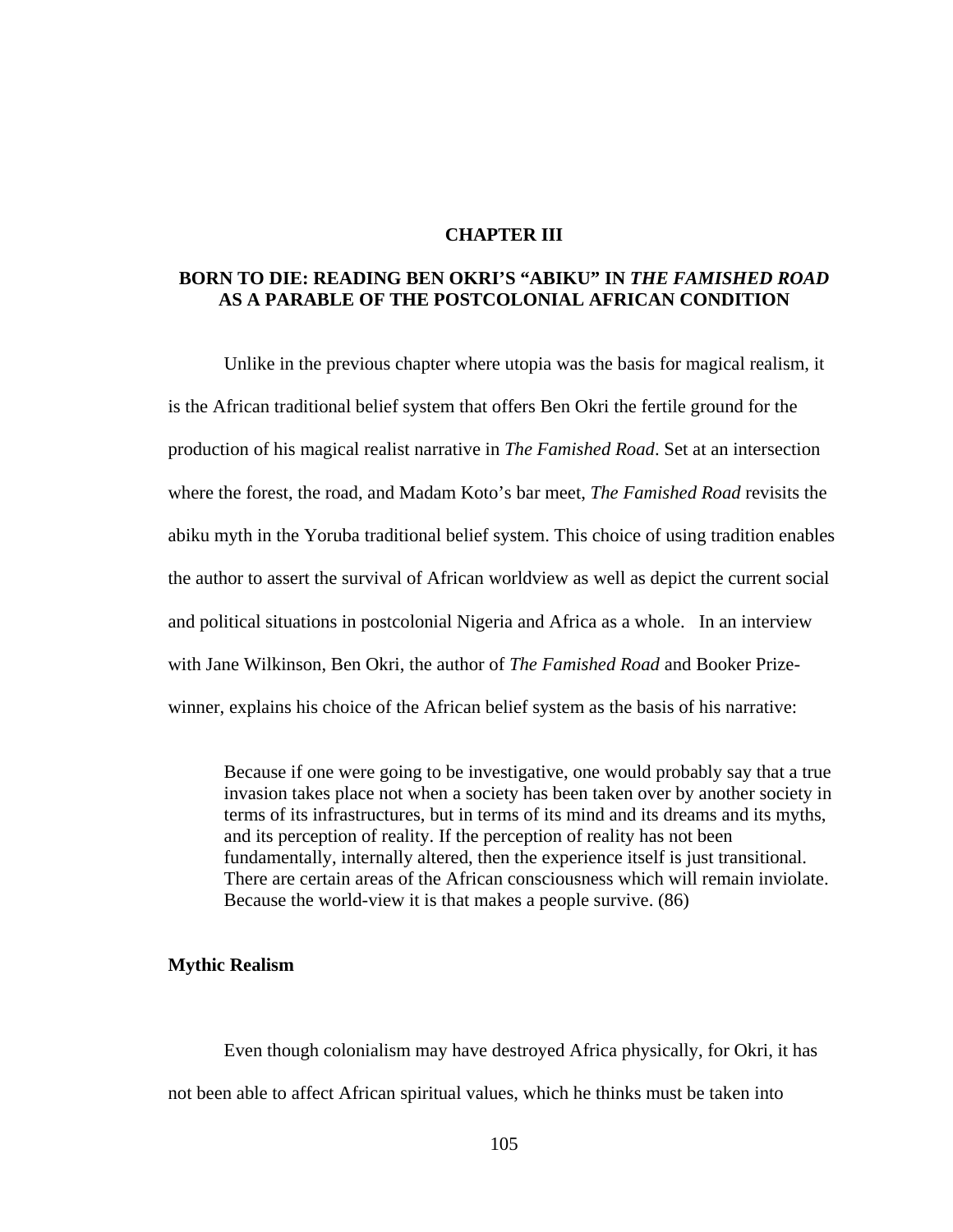account in our effort to make sense of the universe. His comments to the interviewer on December 12, 1990 suggest the limitations of colonialism: its inability to completely alter the spiritual and the mythic. Thus, Okri's fusion of myth and reality in his novels can be viewed as a way of showing the resilience of African spirituality as well as repudiating the tendency to impose the Euro-centric realistic view of the world, which he terms "the linear, scientific, imprisoned, tight, mean-spirited, and unsatisfactory description of reality and human beings" (qtd. in Ogunsanwo 40). Okri's Booker Prize winning novel, *The Famished Road*, encourages cohabitation between myth and reality, the ordinary and the extraordinary, the rational and the irrational, rejecting any single-minded interpretation of the world. Okri's works promote the notion that there is a multitude of ways of looking at the world, and that all of them are equally valid, as he explains:

Everyone's reality is superstitious. It's a simple fact you can't get away from. The scientist's view of the world is superstitious because it is provisional and a description of reality. The atheist's is superstitious, just the same way because it excludes. The person who has got a very strong religious belief is superstitious because their belief constructs the universe. Everyone's universe, everyone's perception of the world and of time is unique to them. It's a world in itself. It's a complete world. (Ogunsanwo 40)

 By fusing reality and myth and allowing them to coexist on equal grounds, Okri succeeds in reasserting the relevance of African spiritual belief in the century of extraordinary scientific and technological development. He also proves that the African world view has outlived colonialism, despite the powerful destructive means the latter had employed against the former. In fact, the destruction of African worldview was crucial to the success of colonialism; this is what brought missionaries to the center stage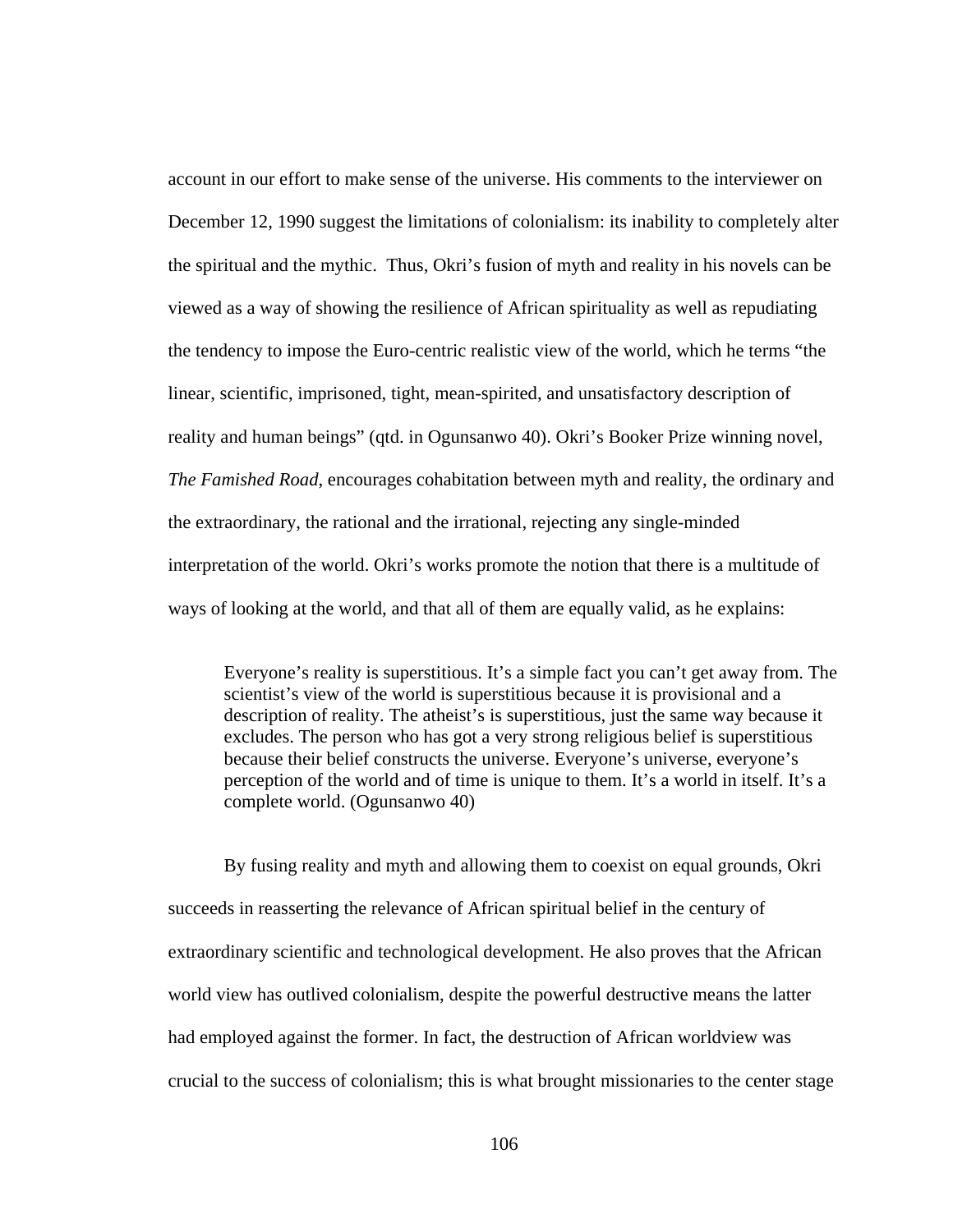of the colonial enterprise. In the colonial missionary schools, indigenous students were forced to renounce their beliefs dismissed by missionaries as backward. Though Okri's return to the mythic narrative may be viewed as a root-seeking quest of the African self like other African writers who have come to be known as nativists, in reality it is a way of demonstrating the limits of the colonial mission in Africa with regard to its determination to obliterate African spiritual values and replace them with Western ones.

In *Postcolonial African Writers: A Bio-Bibliographical Critical Source Book,* Pushpa Naidu Parekh and Siga Fatima Jagne observe that Okri's fusion of the realistic and mythical realms is common in postcolonial literature and has a very clear purpose. They write:

By extending the scope of his novels to include mythical dimensions, Okri participates in another redirection that is characteristic of contemporary postcolonial literature: he effectively redirects his narrative strategy to minimize the significance of the colonial master and maximize the experiences of the postcolonial subject. Instead of focusing on the colonial destruction of traditional African societies and cultures, therefore, he draws attention to their survival, albeit a precarious survival often lived on the threshold between life and death.  $(367 - 368)$ 

 Okri refuses to accept the notion that the colonizer's culture has totally overwhelmed colonized peoples' cultures. Instead, his works emphasizes the hybridity inherent in postcolonial cultures in order to show that colonized cultures have survived colonialism. Ashcroft, Griffiths, and Tiffin contend that most post-colonial writing has concerned itself with the hybridized nature of post-colonial culture as strength rather than a weakness. They argue that: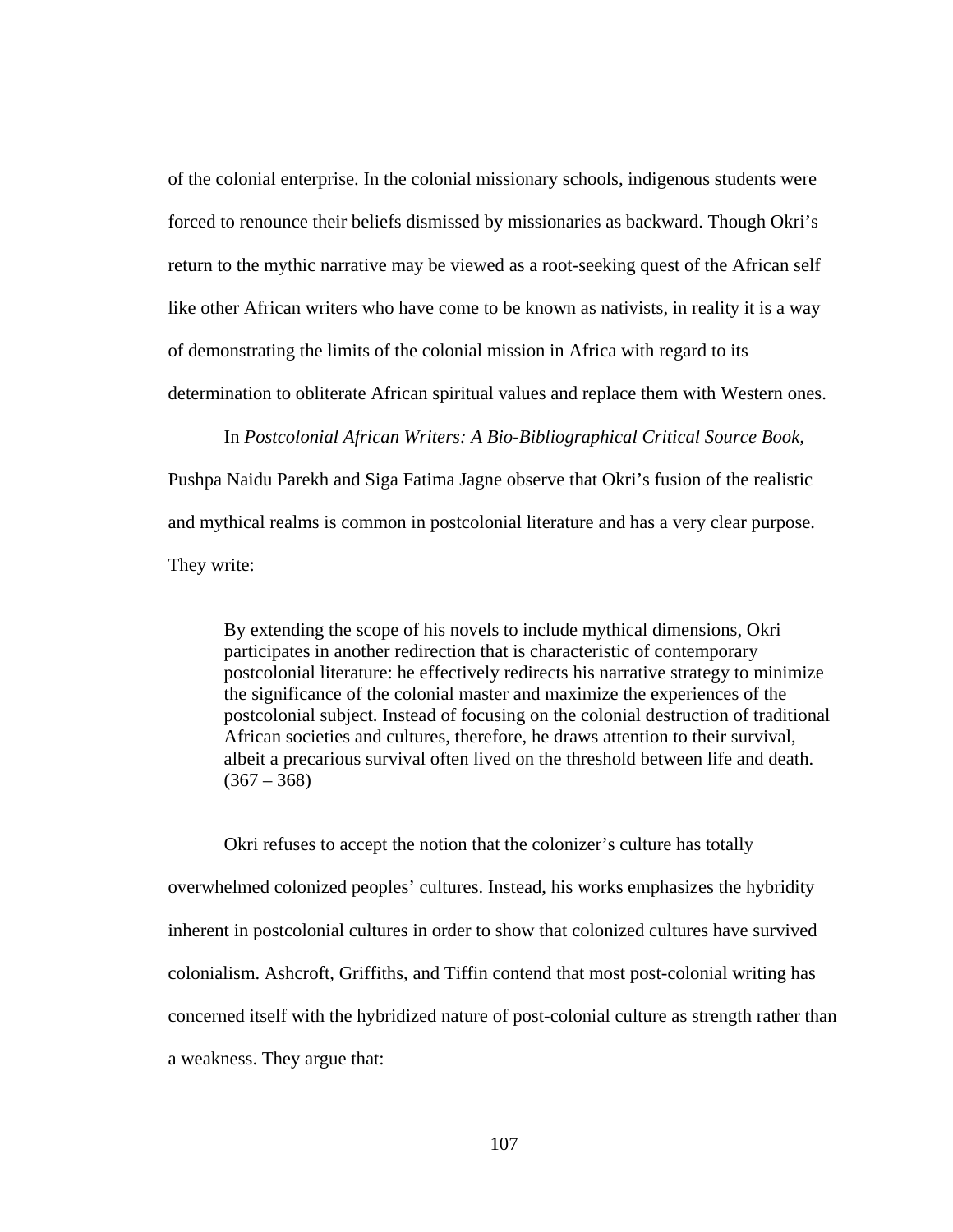Such writing focuses on the fact that the transaction of the post-colonial world is not a one - way process in which oppression obliterates the oppressed or the colonizer silences the colonized in absolute terms. In practice, it rather stresses the mutuality of the process. It lays emphasis on the survival even under the most potent oppression of the distinctive aspects of the culture of the oppressed, and shows how these become an integral part of the new formations which arise from the clash of cultures characteristic of imperialism. (183)

 In addition to showing the endurance of African culture, Ben Okri engages myth and social realities in *The Famished Road* to lay bare the suffering of the masses, the political struggle, and the political corruption in Nigeria on the eve of the country's independence from Britain. Although the novel is set in set in Nigeria before independence, its themes and argument are decidedly postcolonial. For example, the novel makes several allusions to political parties campaigning for elections, as in the excerpt where Azaro expresses his confusion about the promises of the latter:

It became quite confusing to hear both parties virtually promise the same things. The Party of the Rich talked of prosperity for all, good roads, electricity, and free education. They called the opposition thieves, tribalists, and bandits. At their rally they said, everyone will be fed, all questions will be answered.

That evening the van of the Party of the Poor paraded our street. They too blared music and made identical claims. They distributed leaflets and made their promises in four languages. When the two vans, each parked with armed bodyguards, passed one another, they competed with the amount of noise they could generate…. The two van clashed twice that evening. We kept expecting some sort war to break out, but both parties seemed restrained by the healthy respect they had developed for one another. The truth was that the time hadn't yet arrived. (390)

 This excerpt suggests that there is already a political party in power (the Party of the Rich) and an opposition (Party of the Poor) that is trying to unseat the former. During the colonial rule, no party was authorized and the colonized were not associated to the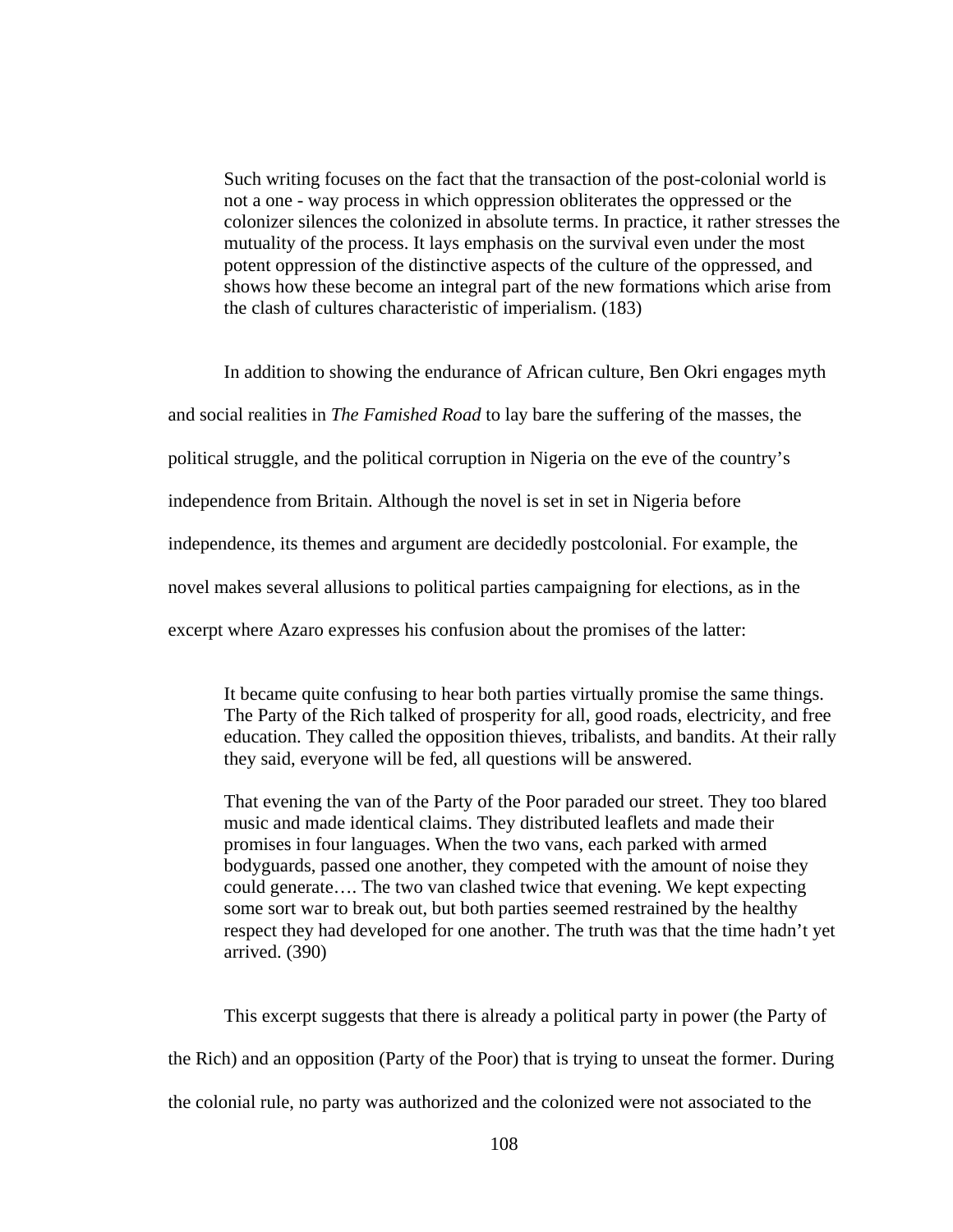management of the colonies. Therefore the existence of two opposing parties proves that the Nigeria of *The Famished Road* is postcolonial, where the local elites are already in power. There are other passages in the novel which also point to postcolonial Nigeria, especially, the allusions to coups by the military: "There will be changes. Coups. Soldiers everywhere" (478). All these references are indicative of a Nigeria that is already independent. They very well describe the Nigeria we have known from its independence in 1960 to this day. The setting of the novel in the pre-colonial era is a deliberate choice by Okri, who, it could be argued wants to make a statement that the umbilical cord that exists between the pre-colonial Nigeria and postcolonial Nigeria has still not been cut. It could also be argued that the choice of this setting is necessitated by Okri's desire to include the mythic dimension in his narrative, which allows time and space to enjoy some elasticity. As this dissertation demonstrates, history is very important in Okri's narrative, but it is conflated with myth. With regard to history, Azaro's predicament is caused by the pact he made with his spirit-companions before he was born into the real world. What makes this pact believable is the belief in the abiku myth, which is the basis of Okri's narrative.

 *The Famished Road* juxtaposes two realms – the realistic and the mythic, the natural and the supernatural, the physical and the metaphysical, thus confirming its status as magic realist text. Wendy Faris defines magical realism as a mode of narration primarily characterized by five features:

First, the text contains an "irreducible element" of magic that is unexplainable according to the laws of the universe as they have been formulated by modern, post-enlightenment empiricism, …; second, the descriptions in magical realism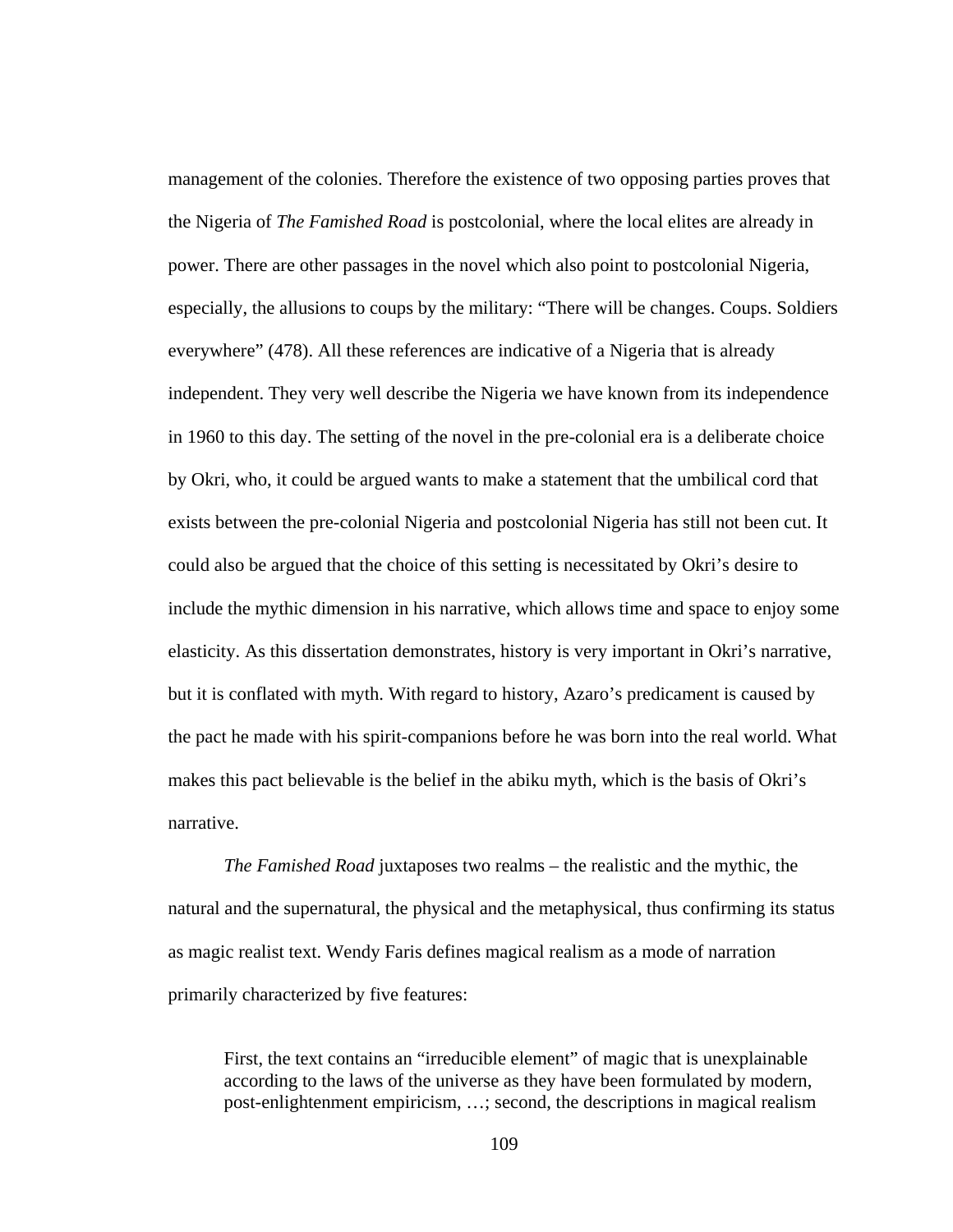detail a strong presence of the phenomenal world; third, the reader may experience some unsettling doubts in the effort to reconcile two contradictory understandings of events; fourth, the reader experiences the closeness or nearmerging of two realms, two worlds; and, finally, magical realist texts question received ideas about time, space and identity.  $(167 - 173)$ 

 Several instances in *The Famished Road* exemplify these features. For the first feature, take, for instance, the rituals performed by Azaro's parents in their effort to appease him and get him to choose to remain in the real world. There is also the car washing ritual organized by Madam Koto:

The herbalist sprinkled his complex potions and his corrosive liquids on the car. He emptied half a bottle of precious agogoro on the bonnet. And after the ritual washing was complete, after the old people present, the powerful ones, the chiefs, and the cultists, had made their libations, the gathering got down to the momentous business of getting drunk. (381)

 The performance of these rituals implies a belief in the supernatural and the irrational, which are beyond the realm of the laws of the universe. At the same time, these rituals are related to the real world, for they are performed on things of the rational world. Both Azaro and Madam Koto's car exist materially. This very well demonstrates the second feature of magical realism listed above. The third feature is also present throughout the novel. The reader of *The Famished Road* sees supernatural and natural events unfold causing him/her to become skeptical in regard to the veracity of the descriptions he or she is reading. In one specific instance, Azaro describes a scene where a mysterious girl appears in Madam Koto's house. Azaro is the only one to see the girl among all those present in the house. When he tells Madam Koto that he saw the girl wash the plates, she does not believe him and orders him to go and wash them instead: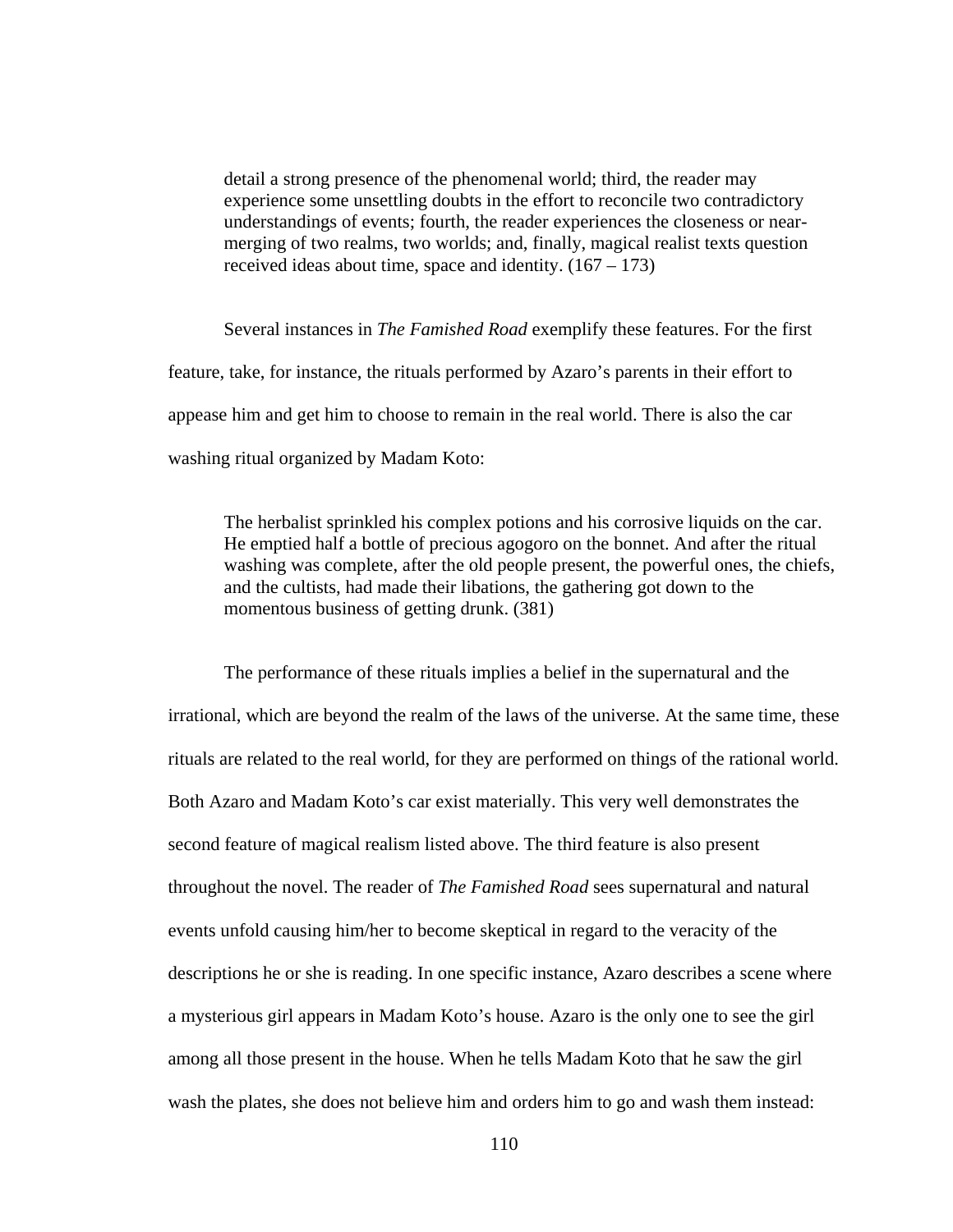'Where have been?' she asked, shouting above the carpenter's hammering. 'I went to look for the girl.' 'Which girl?' 'The girl who was washing the plates.' 'She stared at me as if I had turned into a fish, or as if I had gone mad.' 'What plates?' 'The plates in the backyard.' She went out and looked and came back shouting. 'Something is wrong with you,' she said.

The hero of the novel Azaro epitomizes the fourth feature of magical realism. As an abiku he inhabits two worlds simultaneously. This is reflected in the setting where there is a constant interface of the realistic world and the mythic one. Many a time in the novel, Azaro experiences both worlds, as in the market place episode, where he finds himself walking among real people and the spirits:

I shut my eyes and when I opened them again I saw people who walked backwards, a dwarf who got about on two fingers, men upside-down with baskets of fish on their feet, women who had breasts on their backs, babies strapped to their chests, and beautiful children with three arms. I saw a girl amongst them who had eyes at the side of her face, bangles of blue copper round her neck, and who was more lovely than the forest flowers…. That was the first time I realized it wasn't just humans who came to the marketplaces of the world. Spirits and other beings come there too. They buy and sell, browse and investigate.  $(15 - 16)$ 

 In another passage Azaro describes how he finds himself shifting between the real world and the mythic world: "One moment I was in the room and the next moment I found myself wandering the night roads. I had no idea how I had gotten outside. I walked on the dissolving streets and among the terrestrial bushes. The air was full of riddles" (307). Okri successfully brings the real world and the mythic world so close that Azaro does not know when the shifts occur between them. In fact, he does not oscillate between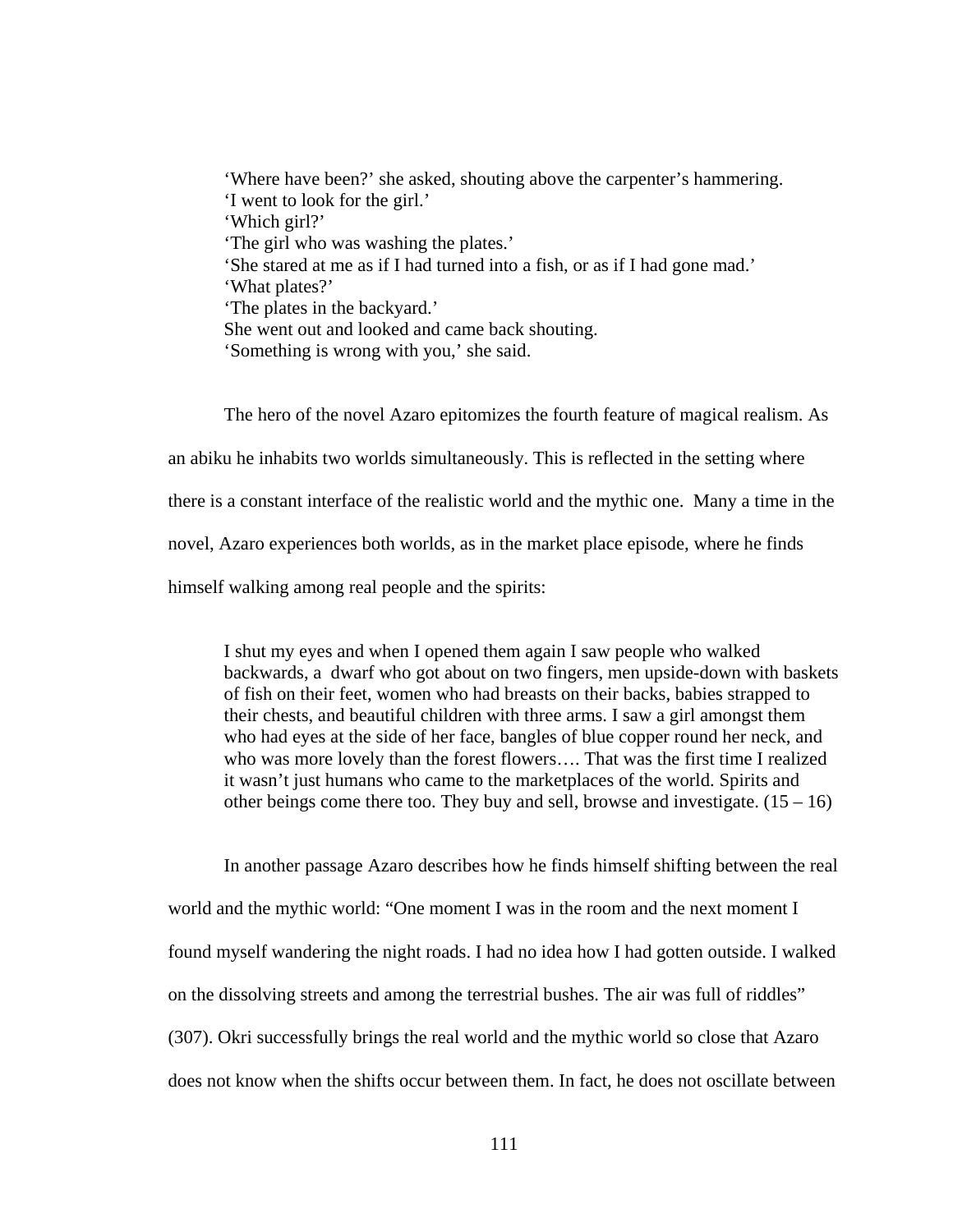the two worlds willingly; he is at the mercy of these back and forth movements. This takes us to the fifth feature of magic realism. Critics have opined that Azaro's sudden and involuntary shifts from the realistic world to the mythical serve to dismantle historical time in the mind of the reader. In Strategic Transformation in Nigeria Writing, Ato Quayson writes:

Throughout all these myriad of events, no specific time indices are given. All the time indices are vague references to "that night", "the next morning", "during the time" and so on. Subsequently, the narrative makes concessions to temporality by referring to a sequence of days such as "Saturday" and "Sunday" as a frame for the occurrence of certain events. It is clear that the narrative imposes a framework of temporality on the narrated events rather reluctantly, for, as it progresses temporal indices become less and less prominent. (128)

 Okri makes his intention to question received ideas about time, space and identity very explicit as he opens the novel with a mythic statement: "In the beginning there was a river" (3). As this dissertation will show in the coming sections, amongst the three novels under discussion, *The Famished Road*'s narrative is the only one to reflect almost all the features of magic realism suggested by Faris.

The novel's protagonist, Azaro, is an "abiku", a spirit child who dies and returns repeatedly. *In Fertile Crossing,* discussing Okri's two abiku novels, *The Famished Road and Songs of Enchantment*, Pietro Deandrea writes: " The pivotal novelty of the two books is Azaro's nature: he is an abiku – a spirit-child believed by Yoruba lore to be "any child who dies and is reborn several times into the same family" (48). It is worth noting that the abiku phenomenon exists in other parts of Africa but under a different name. My own ethnic group "Tem" in central Togo shares the abiku myth with the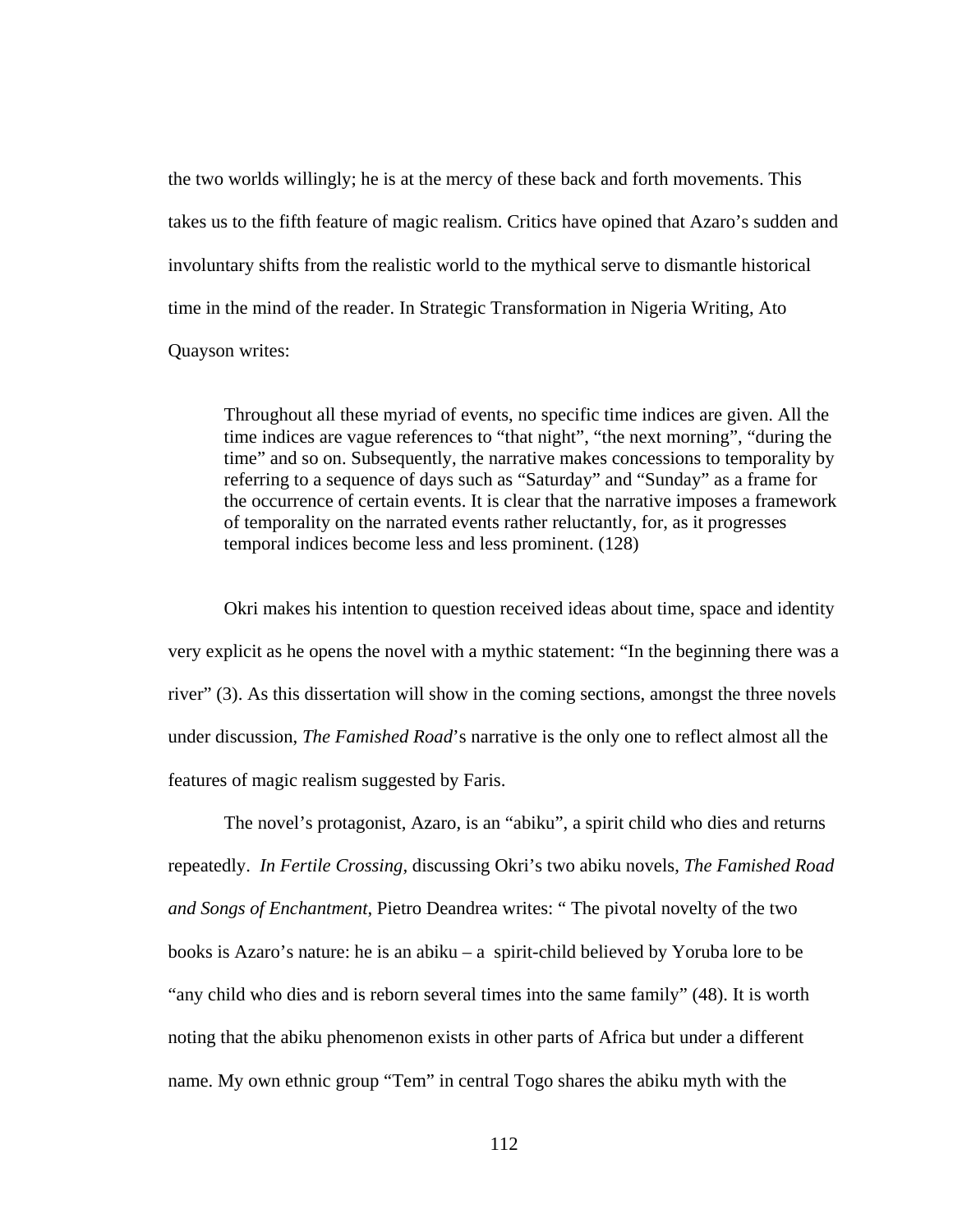difference that in our case the spirit child takes the name of the herbalist whose intervention convinces him or her to stay in the real world. The protagonist of the novel Azaro continues to be haunted by his spirit-brothers because he has violated the pacts he made with them before his birth, as he explains:

As we approached another incarnation we made pacts that we would return to the spirit world at the first opportunity. We made these vows in fields of intense flowers and in the sweet-teasing moonlight of that world. Those of us who made such vows were known among the Living as abiku, spirit-children. Not all people recognize us. We were the ones who kept coming and going, unwilling to come to terms with life. We had the ability to will our deaths. Our pacts were binding. Those who broke their pacts were assailed by hallucinations and haunted by their companions. They would only find consolation when they returned to the world of the Unborn, the place of fountains, where their loved ones would be waiting for them silently. (4)

 Azaro's tragedy is that even though he made those pacts with his spirit companions, he has decided to remain in the real world and be the only child of his poverty-stricken family. As a result, instead of bringing peace to his family, or "making happy the bruised face of the woman who would become his mother" (5) as he claims, he brings them endless suffering because his spirit brothers want him back. As it is shown in many instances in the novel, those brothers always try different tricks and even get Azaro in trouble in order to convince him to give up the material world as in the following exchange:

'… Why don't you know? Haven't you seen what lies ahead of you?' 'No.'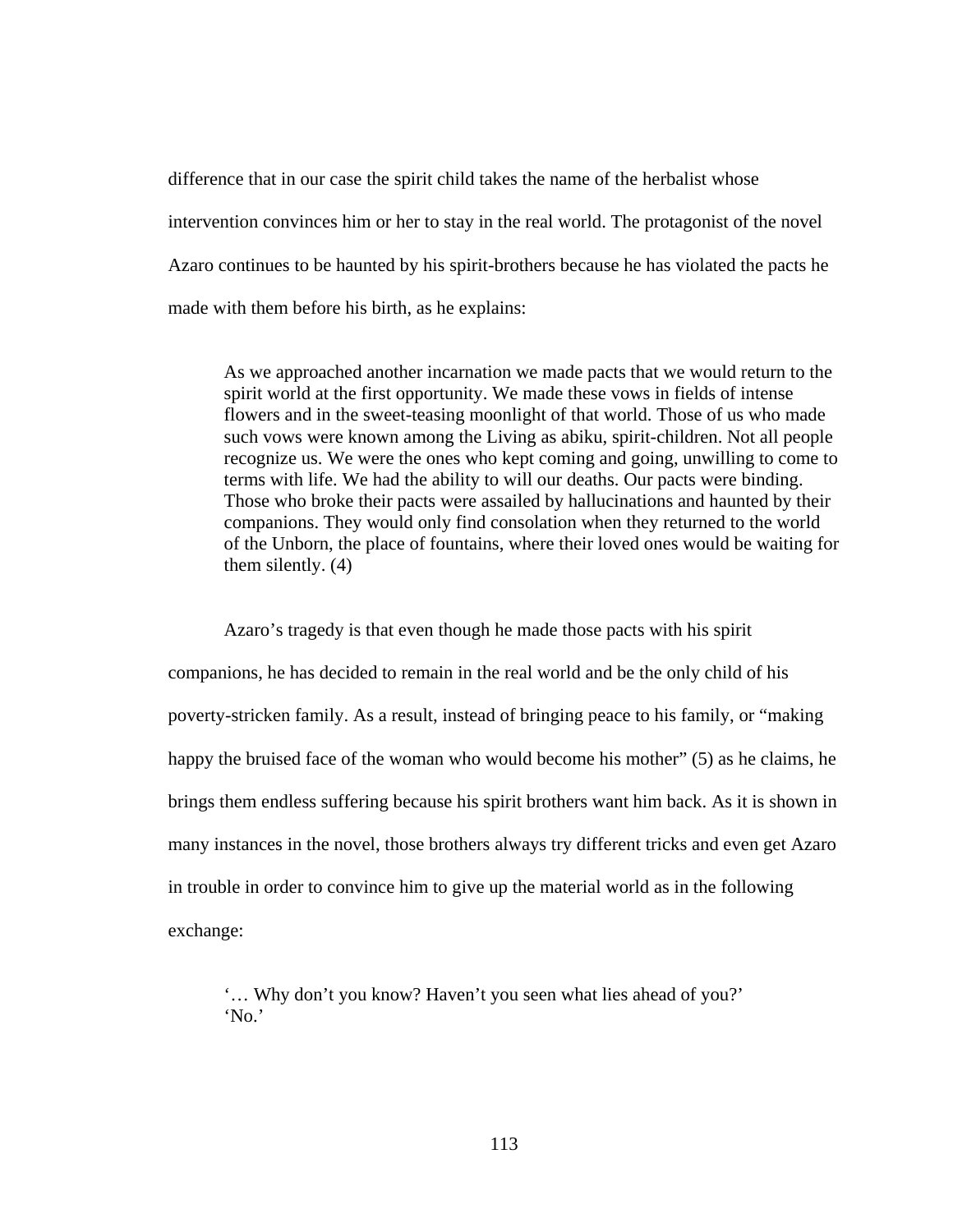Then they showed me images which I couldn't understand. They showed me a prison, a woman covered with golden boils, a long road, pitiless sunlight, a flood, an earthquake, death.

'Come back to us, they said. 'We miss you by the river. You have deserted us. If you don't come back we will make your life unbearable.'

 Azaro's family is more affected by his tragedy than he is himself, because whatever punishment his spirit companions reserve him, his parents end up paying a heavy price. When Azaro comes back from his near death experience, he learns that he has exhausted the energy and finances of his parents: "When I recovered, however, my parents had already spent too much money on me. They were in debt" (9). One would expect Azaro to be willing to give up the spirit by revealing his secrets and thereby stop bringing trouble to his parents. On the contrary, Azaro tells the reader that he was happy that the ceremony prescribed by the herbalist was never performed because his parents could not afford it:

Neither Mum nor Dad could afford another ceremony. And anyway they did not really want to believe that I was a spirit-child. And so time passed and the ceremony was never performed. I was happy. I didn't want it performed. I didn't want to entirely lose contact with that other world of light and rainbows and possibilities. I had buried my secrets early. I buried them in moonlight, the air alive with white moths. I buried my magic stones, my mirror, my special promises, my golden threads, objects of identity that connected me to the world of spirits. I buried them all in a secret place, which I promptly forgot. (9)

 It follows that Azaro has chosen to belong to both worlds and manages to oscillate between them and sometimes live in the two dimensions simultaneously. Because of the vicissitude of the real world, he refuses to pledge total loyalty to it, but he wants to give hope to his parents for them to keep living. At the same time, he refuses to sever ties with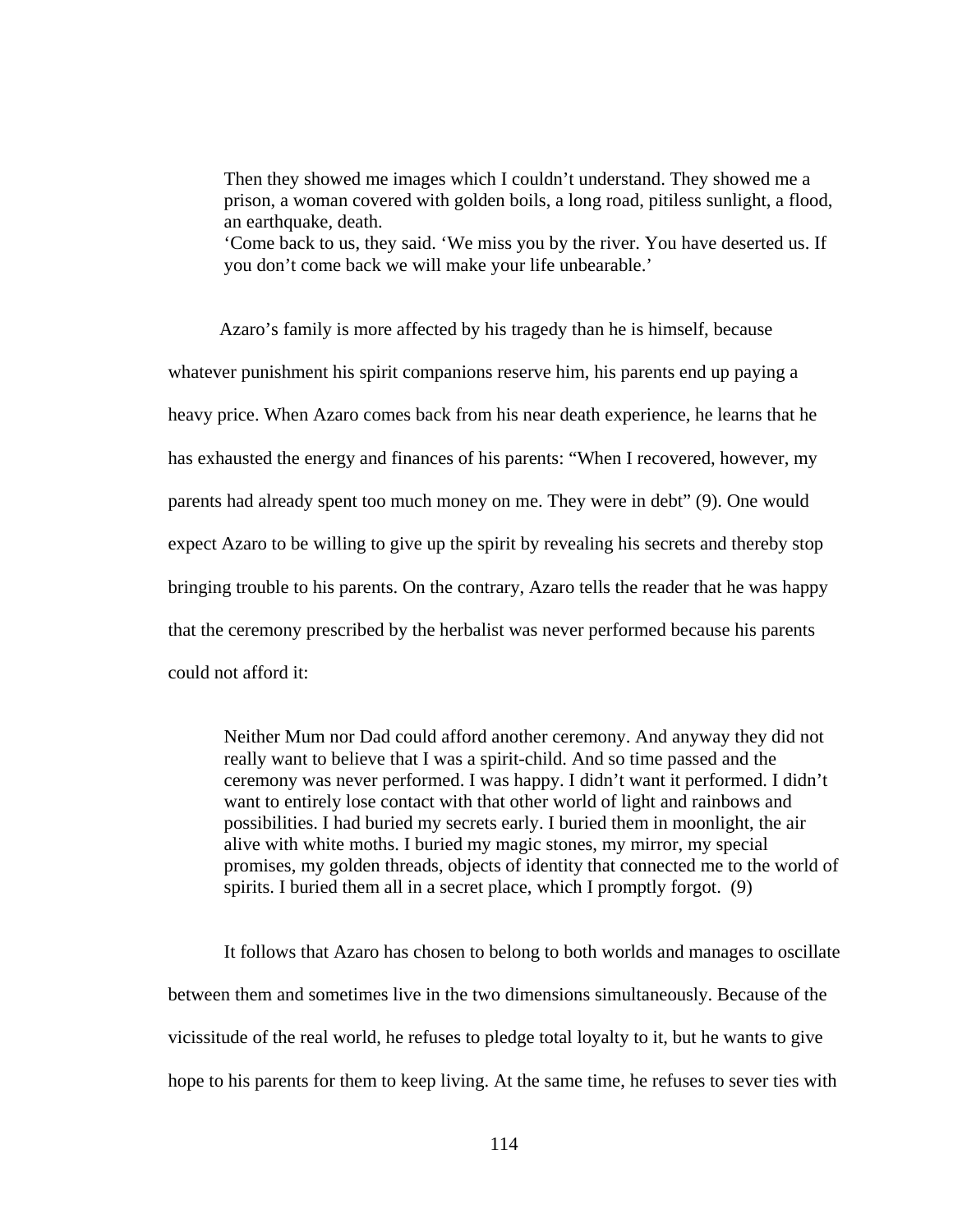the spirit world because he wants to keep enjoying the supernatural powers that come with his loyalty to it. In his early childhood, whenever Mum praised him for his miracles and powers, he agreed but added: "For as long as my cord to other worlds remained intact, for as long as my objects were not found, this might continue to be true" (9). However, the paradox of Azaro's situation is that his miracles and powers have not been able to end the suffering of his family. Mum and Dad have continued to languish in misery in the ghetto. Sometimes, their predicament is the direct consequence of Azaro's involvement with the spirit worlds. For instance, when his spirit-companions caused him to break a blind old man's window, his parents were forced to pay for the repair cost despite their meager financial resources. Azaro describes what happened after the window incident:

The room changed. The lights became tinged with red. Then to my amazement I saw the old man had two heads. One had good eyes and a gruesome smile of power. The other remained normal.

The blind old man: 'come here, you abiku child, you stubborn spirit-child. You think you are powerful, eh? I am more powerful than you,' the old man said, in a resonant, young man's voice. Leave my son alone,' Mum said before letting out a deafening high-pitched shriek…

When they have gone Mum got up and locked the door. Then she turned on me: 'Why did you break their window, eh? Do you want to kill us? Don't you see how poor we are, eh? Have you no pity on your father? Do you know how much glass costs, eh?'

 'I didn't break it.' 'Who did?' 'The spirits.' 'How can spirits break a window?' Dad wondered. 'I don't know.' 'You use these spirits as an excuse every time you do something bad, eh?

Do you see what dangerous son you are? You will kill us, you know. You will kill us with your troubles. Look at what you've done. You let that blind old man come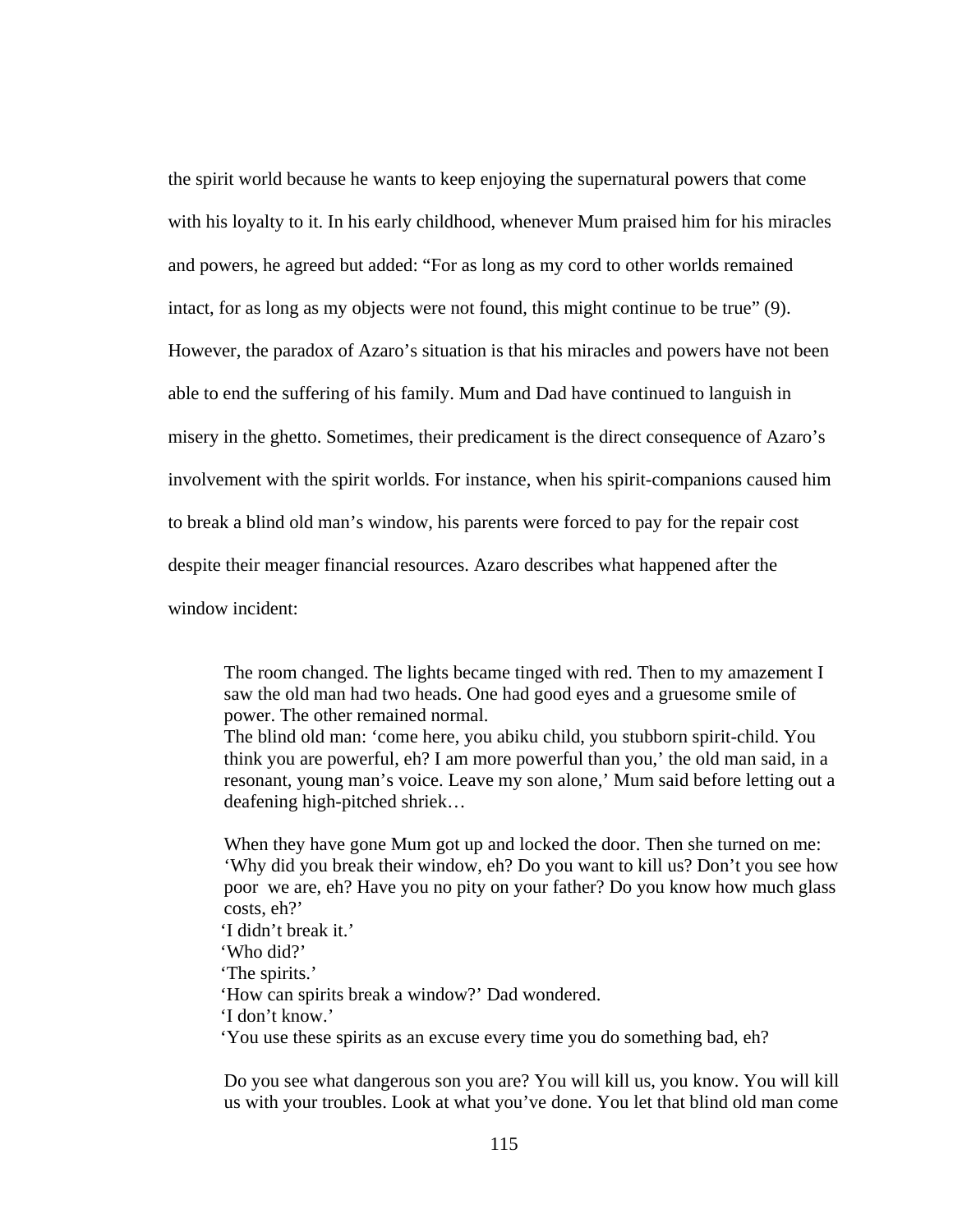into our room. Do you know what powers he has? Did you see the way he behaved? If he had caught you, only God knows what would have happened.'  $(321 - 322)$ 

 This description sheds light on the chaos that reigns in the ghetto, where violence and justice are hardly separated. Azaro's family's poverty makes them powerless and susceptible to any abuse. When Mum says "you will kill us", she alludes to how Azaro exposes them to the world. Their private space, their room which serves as living room and bedroom has been invaded by the old blind man and his family. Mum is unhappy because the invasion of her family's private domain not only lays bare her family's secrets but it makes them more vulnerable to the blind man's occult powers. Mum is more worried about the latter than anything, for she insists on the fact that Azaro's troubles will kill them. According to Azaro, the blind man possesses some supernatural powers, but he is the only one to see when the old man appears with two heads. However, Azaro seems to be less terrified by the old man's power than Mum, who lacks the clairvoyance needed to access the supernatural world. Azaro is not disturbed by the old man's bizarre appearance because his liminal existence enables him to perceive the material world and the supernatural world as normal. One of Okri's particularity as a magical realist writer is that, unlike other magical realist texts studied in this dissertation, his texts present situations where the everyday and the supernatural are not separated from one another. In fact, as in the window incident above, *The Famished Road* contains several instances where Azaro interacts with the natural and the supernatural realms simultaneously, like in the following excerpt: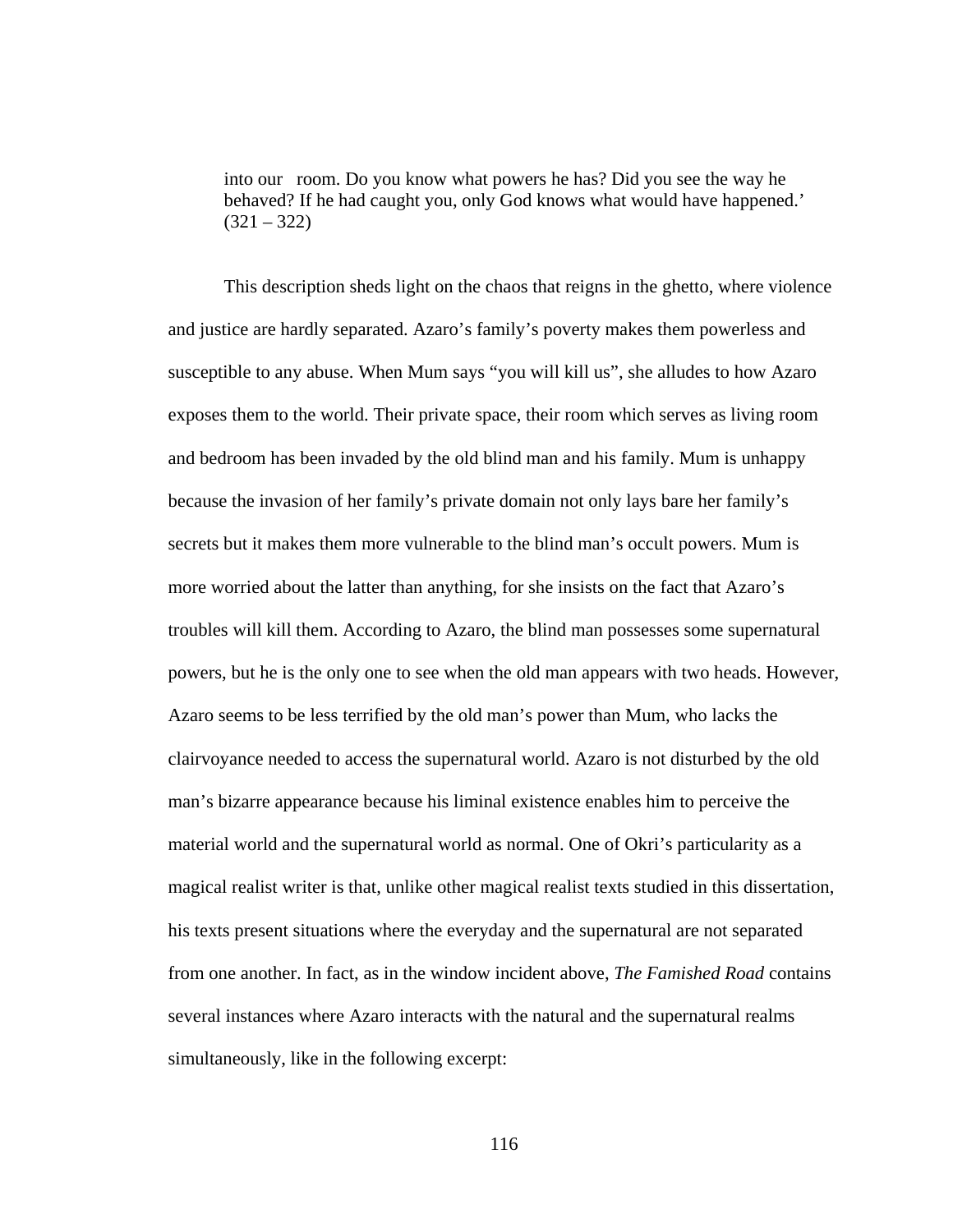For a while, the three-headed spirit stayed silent. Dad was on his chair, polishing his boots. He looked at me furtively. I felt the frailty of parents, how powerless they really are. And because Dad said nothing to me, because he made no attempts to reach me, made no gestures towards me, did nothing to appease me, did not even attempt a smile at me, I listened to what the three-headed spirit was saying.

'Your parents are treating you atrociously,' he said. 'Come with me. Your companions are desperate to embrace you. There is a truly wonderful feast awaiting your homecoming. They yearn for your lovely presence. You will be treated like a prince, which is what you are…..

Don't fly away,' the sprit said. 'If you fly away I don't know where you will land. There are many strange things here that devour the traveler. There are many spirit-eaters and monsters of the interspaces. Keep to the solid ground.' Dad coughed, and I tripped over a green bump on the road. We traveled on..... (326 -327)

 Azaro shows compassion vis-a-vis his parents who lack clairvoyance to see beyond the material world. Because Azaro's parents are blind in the spirit world, their private space is constantly violated by his spirit companions. However, what is noteworthy here is Azaro's own powerlessness; in my view, he is a toothless bulldog, or a supernaturally gifted naive child who does not know how to make use of his powers to help his family and himself. Azaro does not control his own life and is constantly acted upon instead of acting. What the excerpt above also reveals is the meanness of Azaro's companion spirits, whose ultimate aim is to cause unhappiness in the former's family. The belief in the existence of spirits is abundant in many African societies; there are two types of spirits: the malevolent spirits that inhabits forests, bush and big trees and the benevolent spirits that are believed to mix with people but only visible to those with clairvoyance. Both types of spirits are said to be attracted to the market place, where they come, buy and sell like normal people. Sometimes they appear as humans in order to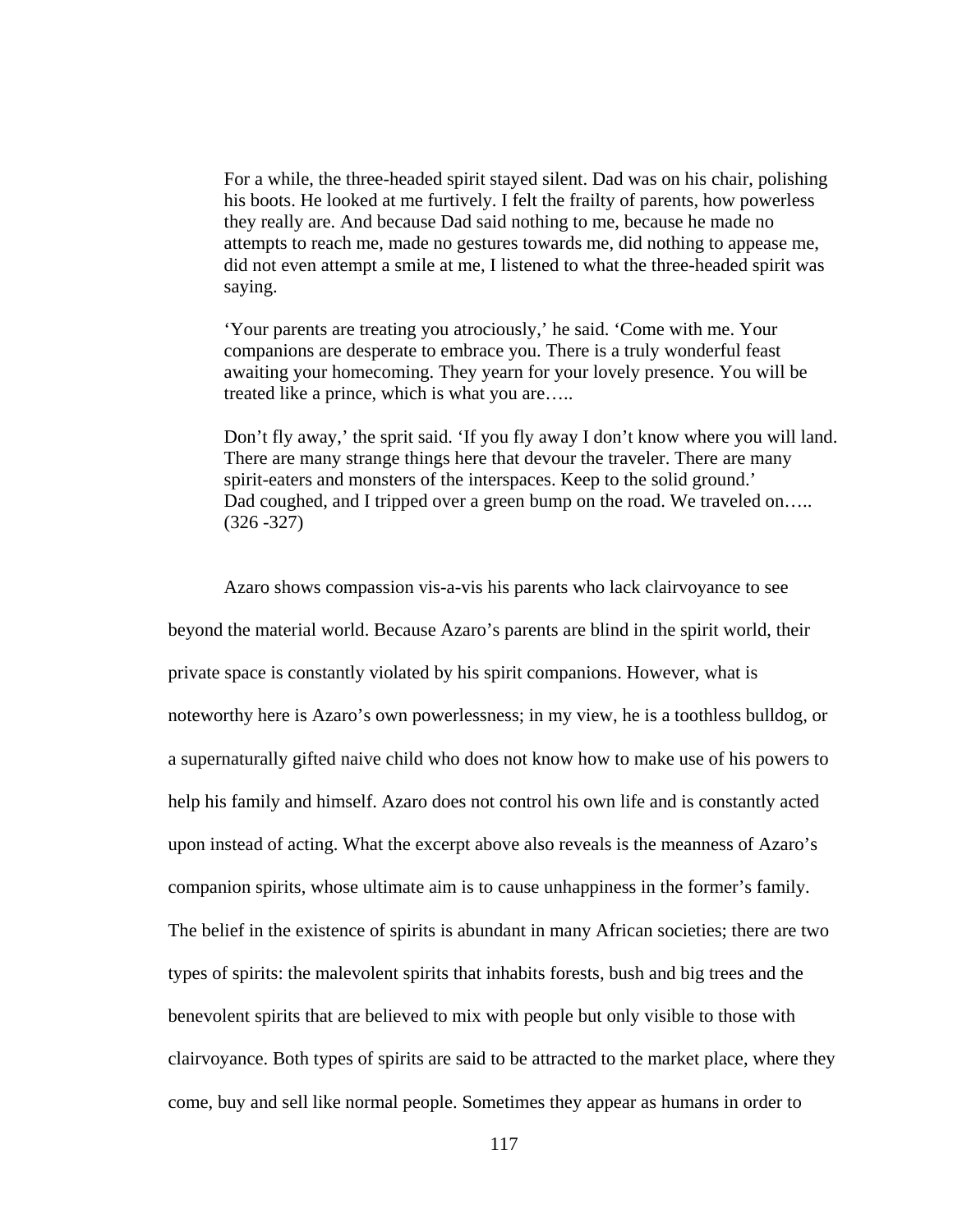mislead people like the naive young girl in Tutuola's *The Palm-wine Drinkard*, who could not resist the fake beauty of the skull masquerading as a handsome man. In this novel the narrator tells the adventure of a beautiful, naïve, and rebellious girl who is duped by a skull and taken to the forest as his wife. The girl is very beautiful; actually, she is the embodiment of beauty in the village. She has refused to marry all the suitors who have come to propose to her. One day, as she is selling in the village market she sees a very handsome man going around. Not knowing the man is a skull masquerading as a man; she falls in love with him and follows him. She only realizes her mistake when they enter the forest where the man is from. But it is too late; the handsome man returns all the body parts he borrowed and becomes a skull. The lady is held prisoner. She will later be freed by the Drinkard. Likewise, in *The Famished Road*, Azaro describes a similar experience:

I was following a beautiful woman with a blue head. She moved in cadenzas of golden light. She floated on the wind of a royal serenity. Superimposed on distant plangency of Mum praying in the dark, the woman turned and beckoned me. I followed her smile and listened to the fugal birds. She drew my spirit on to fountains of light and lilac music and abiku variations. The air was faintly scented with rsinous smoke and incense, flavoured with the fruit of guavas and cherries and crushed pineapples. I walked behind the woman for a long time, walking to the tunes of alto voices beneath cypress trees..... Mum took me home over the mud and wreckage of the street, over the mild deluge, under an arpeggio of watery stars. She was silent. I smelt the gutters and the rude plaster of the corroded houses. Then all I was left with was a world drowning in poverty, a mother-of-pearl moon, and the long darkness before dawn. (308)

 Like Tutuola's naïve girl, Azaro is lured to the spirit world by a spirit who appears to him in a form of a beautiful woman. Tutuola's girl followed the skull because she couldn't resist his beauty, and also believed he was a real man. Likewise, Azaro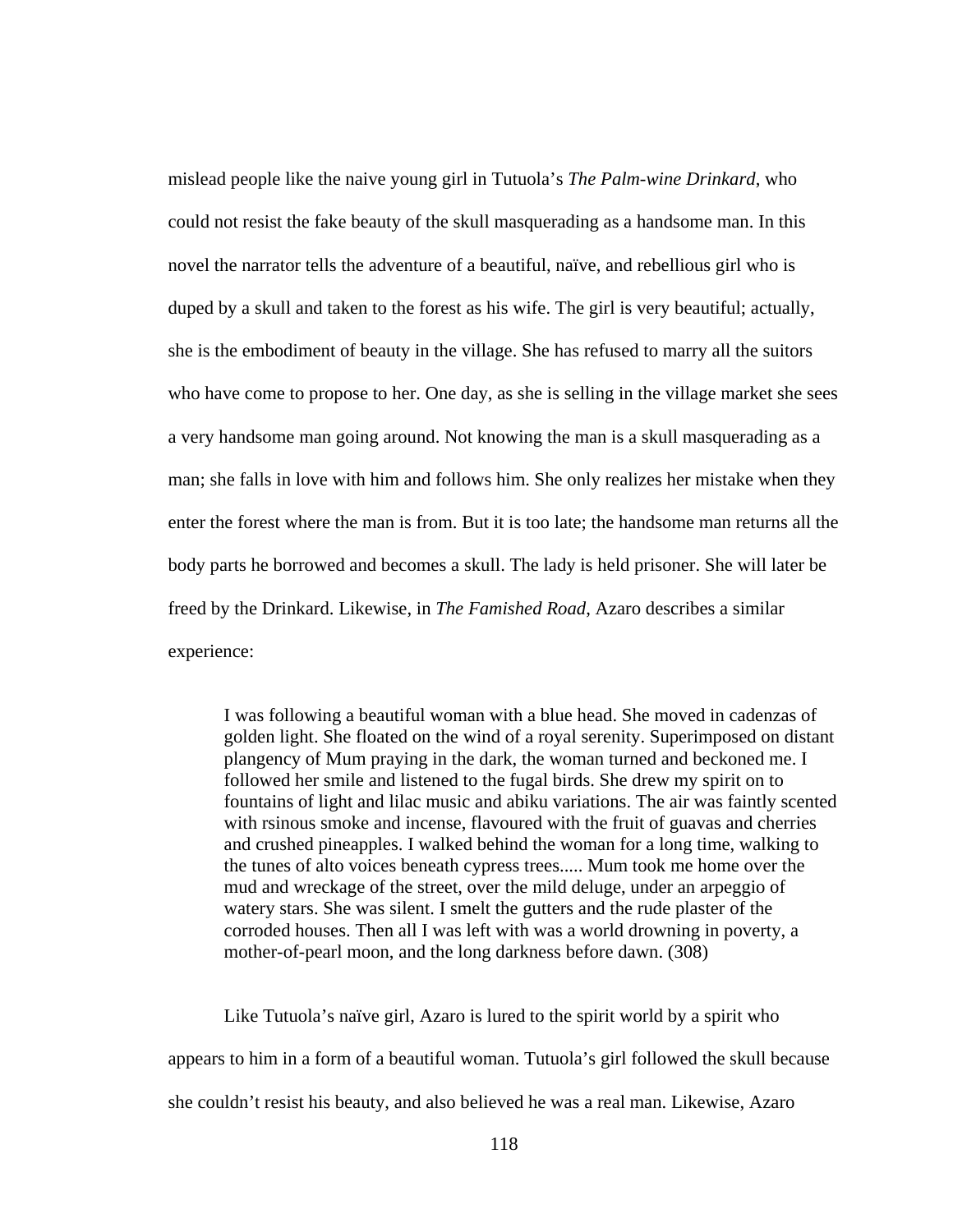cannot resist the woman with a blue head's beauty. However, unlike the young girl in Tutuola's novel, Azaro is a victim of his own extraordinary powers, which give him access to the invisible world. Because he cannot resist the wonders of the invisible world, he is constantly in danger of being abducted. In the African traditional belief system the threat that the spirit world poses to the real world is taken very seriously. Thus, people are advised against roaming around areas that are believed to be inhabited by spirits. Some disappearances and drowning of people have been linked to spirits; in case of drowning, people who are believed to have been lured by the spirits into the river are buried on the bank of that river followed by rituals in order to appease the spirits. In this case, most victims are said to possess supernatural powers that make them fall for the wonders of the spirit world. Azaro's misfortune lies not only in his supernatural powers but in his refusal to cut the umbilical cord that links him to the spirit world.

#### **Postcolonial Nigeria as Abiku**

Azaro's situation parallels the situation in postcolonial Nigeria. The umbilical cord between Nigeria and her former colonizers manifests itself in the persistence of oppression and exploitation of poor people by the new rulers of the country. Azaro epitomizes the current Nigerian politicians who come to power with no social and political programs that can uplift their people. Instead, because of the incongruous pacts they signed with their neo colonial mentors to continue the exploitation and oppression of Africa, these politicians choose to ignore the legitimate aspirations of their people. They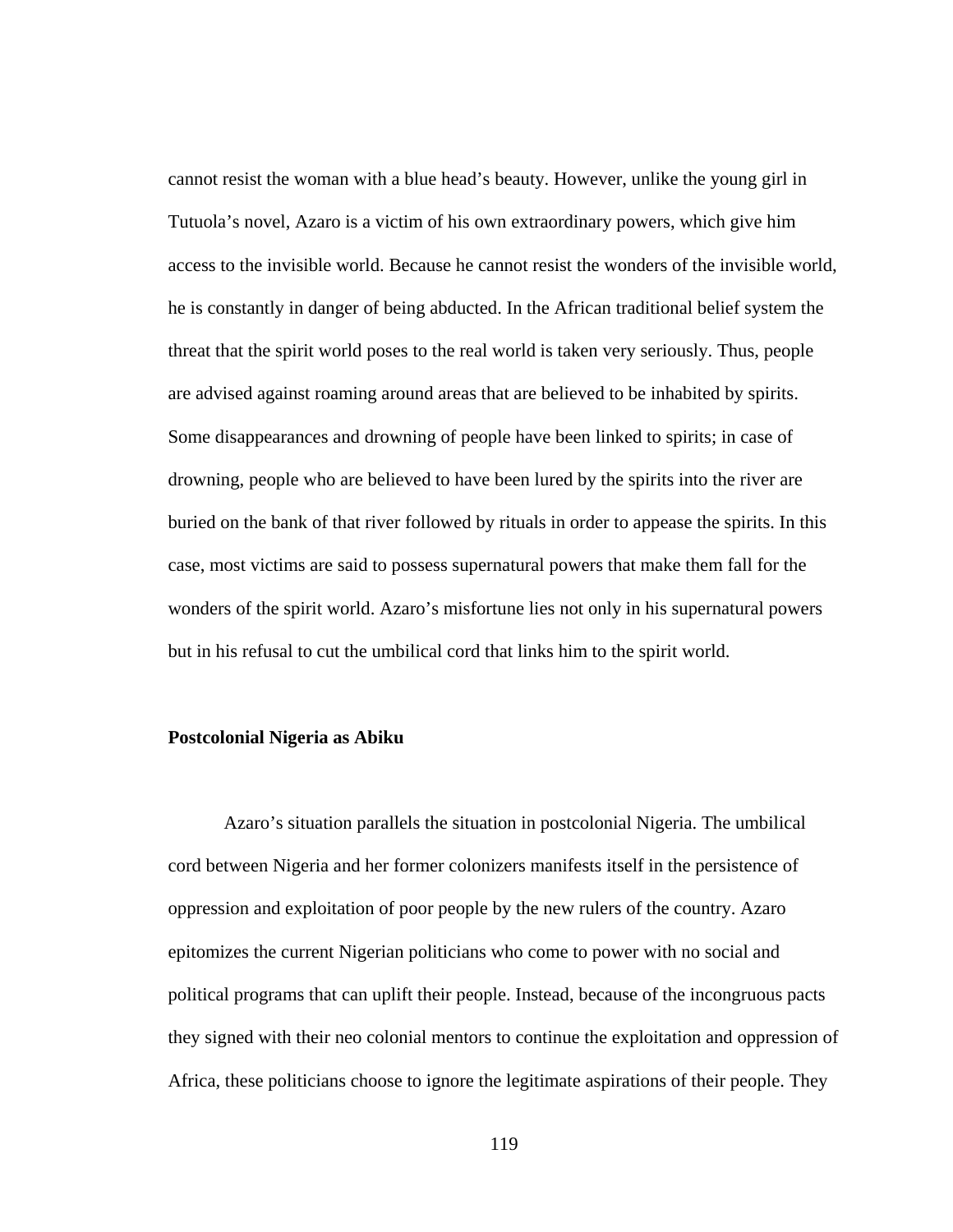behave as if they care about their people's well-being, but in reality they are serving the interests of their neocolonial masters who are as mischievous as Azaro's spirit companions. In Azaro, Okri revisits the themes of betrayal of trust and disillusionment that run through most postcolonial African novels.

In *The Famished Road*, Okri likens Nigeria to the "abiku" because the history of Nigeria is that of endless rebirths; like the abiku-child, Nigeria seems to be condemned to perpetual beginning. After its independence from Britain, the country has experienced civil wars (Biafra War), political instability, many coup-d'etats and dictatorships. The consequences of all these unfortunate events are the current political and economic stagnation in which the country is plunged. Such a rich country is wasted by endless disruptions. Even as I complete this dissertation, at the time when the world thinks Nigeria has overcome its violent past and that it can work for development and prosperity, another cycle of violence is threatening the relative peace in the country, thereby sabotaging once again the hopes and aspiration of people. In fact, the sudden emergence of the radical Islamic sect Boka Haram represents a setback for Nigerian government that is working hard toward stability and development. In *the Famished Road* Okri captures this back and forth very well through Ade, the other spirit-child, who declares that, "Our country is an abiku. Like the spirit-child, it keeps coming and going One day, it will decide to remain. It will become strong. I won't see it" (478). Okri sees Nigeria as the land of political, social, and economic status quo. No development is possible because the land seems to be permanently plagued by violence, corruption, and destabilizations. Another reason Okri alludes to in the novel about the political, social,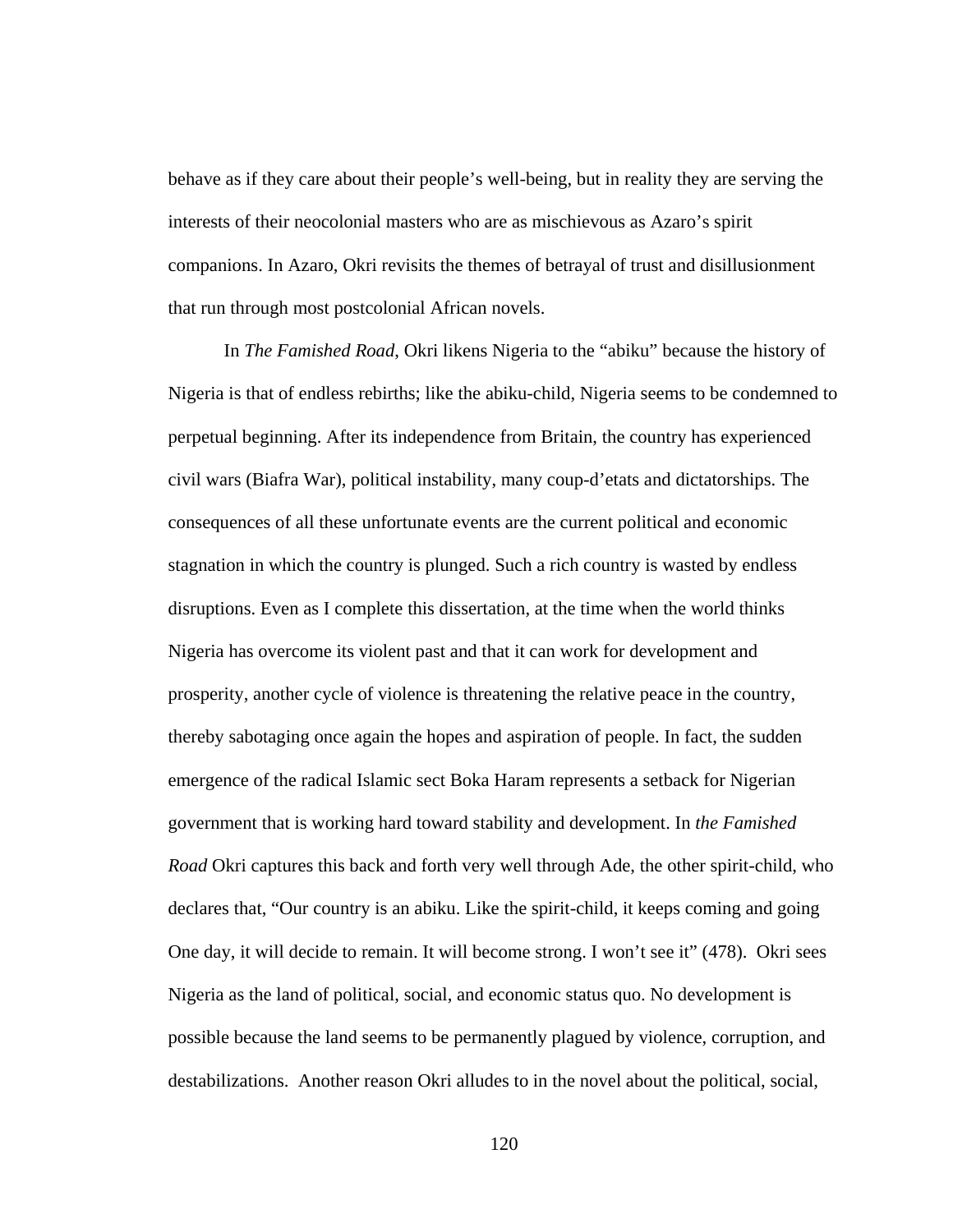and economic stagnation in Nigeria is the country's colonial past that continues to haunt her. Like Azaro, Nigeria's colonial past continues to haunt her in the form of neocolonialism; just like Azaro's mischievous spirit companions, the former colonial powers have not said their last word, as exemplified in their continued influence on postcolonial politics.

Azaro describes the circumstances of his separation from the spirit world as follows:

You are the mischievous one. You will cause no end of trouble. You have to travel many roads before you find the river of your destiny. This life of yours will be full of riddles. You will be protected and will never be alone. We all went down to the great valley. It was an immemorial day of festivals. Wondrous spirits danced around us to the music of gods, uttering golden chants and lapis lazuli incantations to protect our souls across the interspaces and to prepare us for our first contact with blood and earth. Each of us made the passage alone. Alone, we had to survive the crossing – survive the flames and the sea, the emergence into illusion. The exile has begun. (6)

 This passage could be taken to be a metaphor for Nigeria's tumultuous passage from colonialism to independence. Like many other former colonized countries, Nigeria still carries and will always carry the weight of colonialism like a tortoise and her shell. Just like Okri's hero, Postcolonial Nigeria's destiny seems to still be tied to her colonial past; Okri's unwilling adventurer in the novel is his postcolonial Nigeria, a country that has spent almost sixty years to end corruption and poverty, establish real democracy and rule of law with very little success. Nigerians are used to witnessing the succession of one corrupt and oppressive regime by another, just like the back and forth of the Abiku children. I argue that the persistence of this pattern equates Okri's Nigeria to the nations Azaro alludes to in the following passage: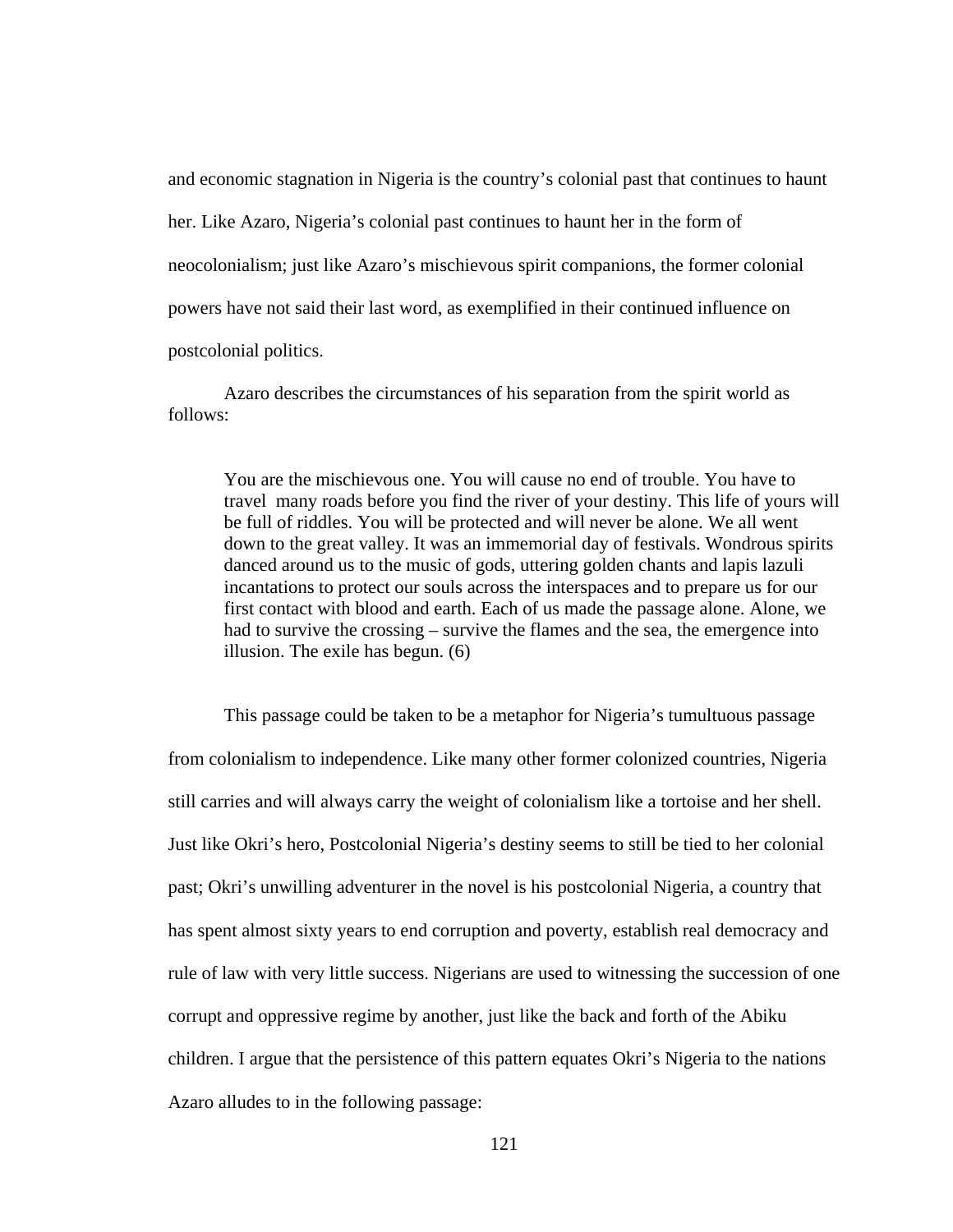THE SPIRIT-CHILD is an unwilling adventurer into chaos and sunlight, into the dreams of the living and the dead. Things that are not ready, not willing to be born or to become, things for which adequate preparations have not been made to sustain their momentous births, things that are not resolved, things bound up with failure and with fear of being, they all keep recurring, keep coming back, and in themselves partake of the spirit-child's condition. The keep coming and going till their time is right…..There are many nations, civilizations, ideas, half-discoveries, revolutions, revolutions, loves, art forms, experiments, and historical events that are of this condition and do not know it. There are many people too….. (487)

In light of what has been discussed so far, it follows that Azaro's tumultuous life can be taken to be a parable of postcolonial Nigerian condition. Like Azaro, postcolonial Nigeria is stuck forever in-between colonial past and postcolonial present. Azaro's tragedy is that he is condemned to remain locked in-between the real world and the mythic world. This is the punishment for his refusal to stay in the spirit world with his companions. Likewise, Nigeria won her independence against the reluctance of her colonial master, who, like Azaro's spirit companions, wanted to keep her under his control forever. MSC Okolo, a Civitella Ranieri Fellow and postcolonial critic, shows the direct link between colonization and the lack of progress in former colonized nations as he writes in *African Literature as Political Philosophy*:

The interest of the colonial masters at the time of granting independence to African states was in ensuring that they, the masters, retained the exploitative economic hold they had on Africa. They therefore tried their best to ensure that the Africans that succeeded them were 'yes-men' they could control. Given that colonial rule was founded on oppression and dispossession and betrayed no interest whatsoever in nation-building, these successors were encouraged to follow the same path. The result is that the independence of African states came without concomitant economic, financial and ideological freedoms. Instead of political independence, African states found themselves in a new colonial situation: neo-colonialism. (89 – 90)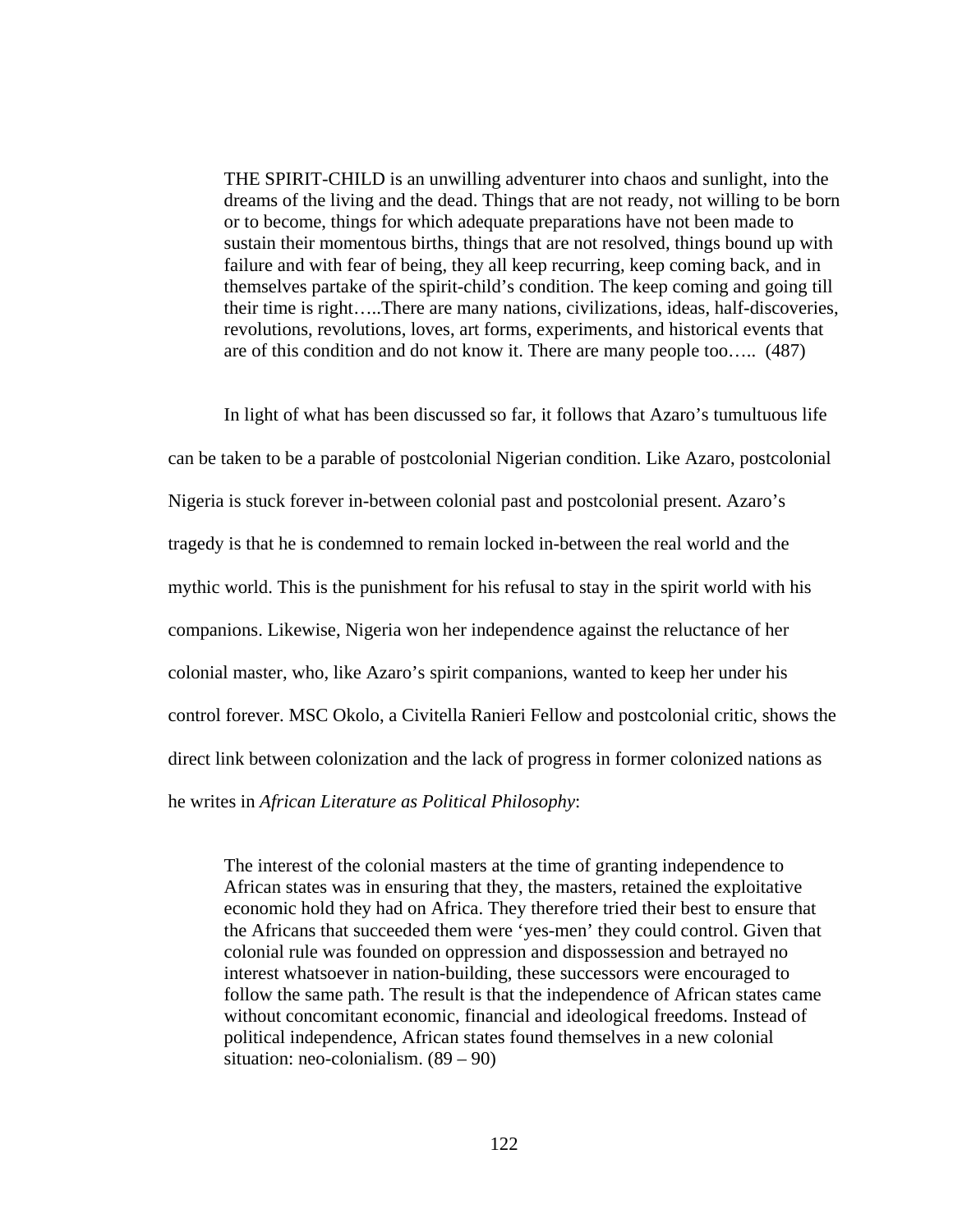Okolo thus confirms that Nigeria's tragedy is like that of the abiku-child Azaro; she is condemned to serve two competing interests, namely the former colonizer and African people. However, the truth is that, because of the unconditional support the corrupt and despotic regimes receive from the former, everything is done at the latter's expense as shown earlier. How does an artist interpret a self-destructive attitude of this magnitude without crossing the border of realism? How can he or she rely on realism to expose corruption of this proportion in order to help the poverty stricken masses understand the causes of their endless suffering? For Okri it is through the spiritual, the mythic and the supernatural imagination rooted in African traditional beliefs that the task is made possible.

Commenting on Okri's use of African supernatural imagination in his works and his intentions, Arlene Elder notes:

… Moreover, despite Okri's formal education in modern western values, *The Famished Road, Songs of Enchantment* and *Infinite Richies* are spiritual to their core. They are also political in their author's basic intent. Okri re-creates West African myths and rituals in order to assert traditional African cultural/spiritual values as the only resource powerful enough to combat modern political corruption and oppression world-wide. (10)

 Elder's emphasis on the socio – political message of the novel sheds more light on Okri's commitment to the societal realities of Nigeria, Africa, and the world. As a writer, Okri is aware of his responsibility vis-à-vis his people and the world. Thus following the examples set by his predecessors such as Chinua Achebe, Wole Soyinka, among others. Ben Okri understands that literature must be used in the interest of people; it must be about the lives, aspirations, fears, happiness, and liberty of the people. A true literature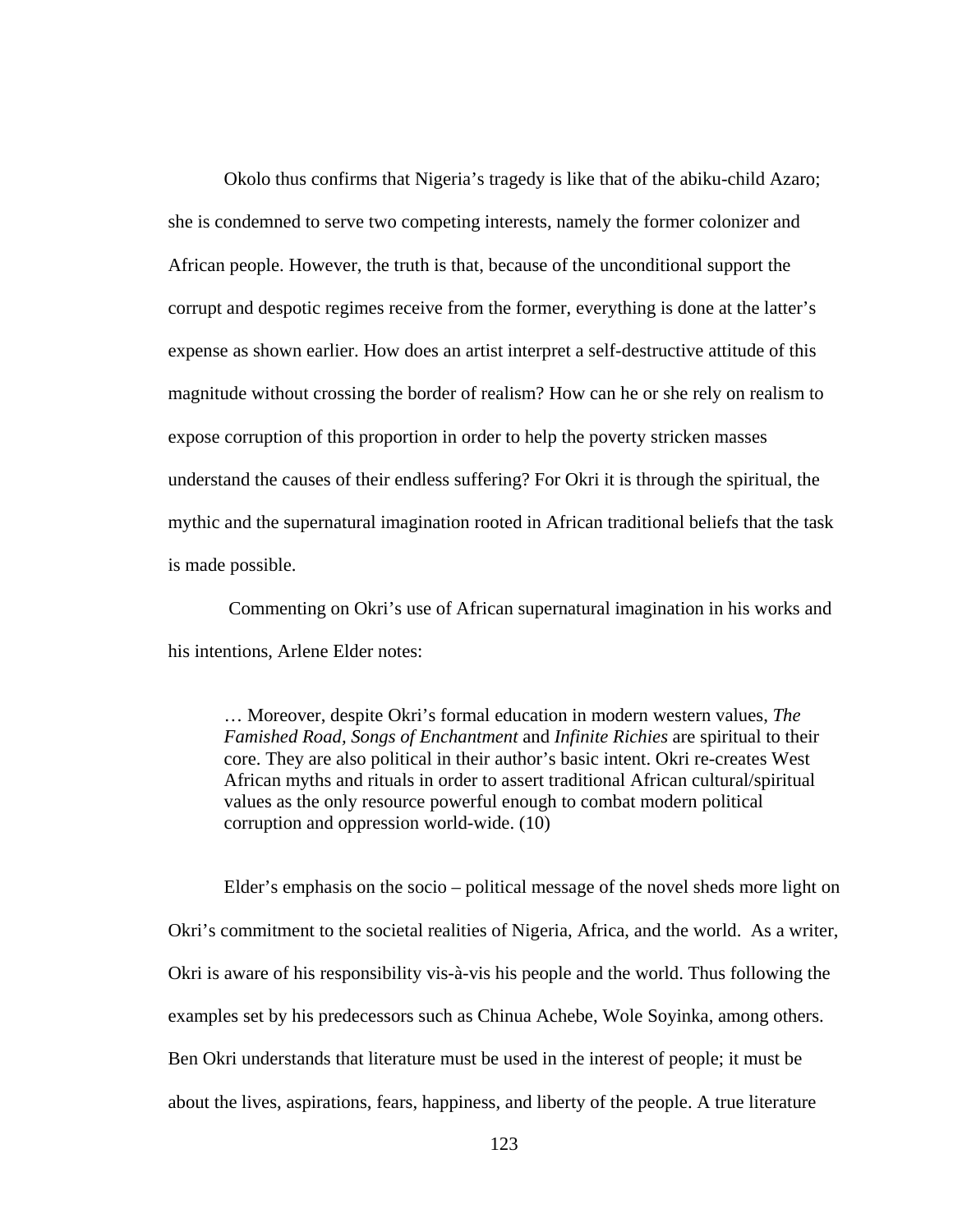must be in the service of the people among whom the writer lives. It must also be the tool with which the poor country can free itself from the external and internal forces that are responsible for its situation. It must chronicle the realities that rule the poor people. In this context the African writer must be the vanguard of his people and warn and advise them against the dangers of their behaviors. Most importantly, the writer must stand against the elite, the ruler, the politician, and the rich who are responsible for the oppression and the suffering of the people in the community. In "the Novelist as a Teacher", Chinua Achebe has called for the writer to take his role as leader and lead his people to salvation and not hesitate to denounce those malevolent forces that are responsible for the deterioration of the situation in Africa. Similarly, Emmanuel Ngara insists that "A serious writer must be concerned about humanity and his society; a serious writer must address to the human predicament in general and to the African situation in particular" (28). Okri has accepted this responsibility at age seventeen as he told Jane Wilkinson in an interview:

I'd always enjoyed writing essays, but I'd never felt that I was actually writing till out of indignation and frustration I wrote about a social injustice. I had been affected by the high rents in the ghettos. Nobody could control the landlord. The rent edict was useless. So I wrote about it, collecting as much data as I could, and my essay was accepted. From that moment I understood something of the relation between what you see and what you have to say. The minute you see it, you have to say it. That's where responsibility begins. (78)

 Okri carries this responsibility through all his published works. In each of these, he unequivocally denounces corruption, economic and political violence, and suffering in post – independence Nigeria and opens a window of hope for the oppressed and the poor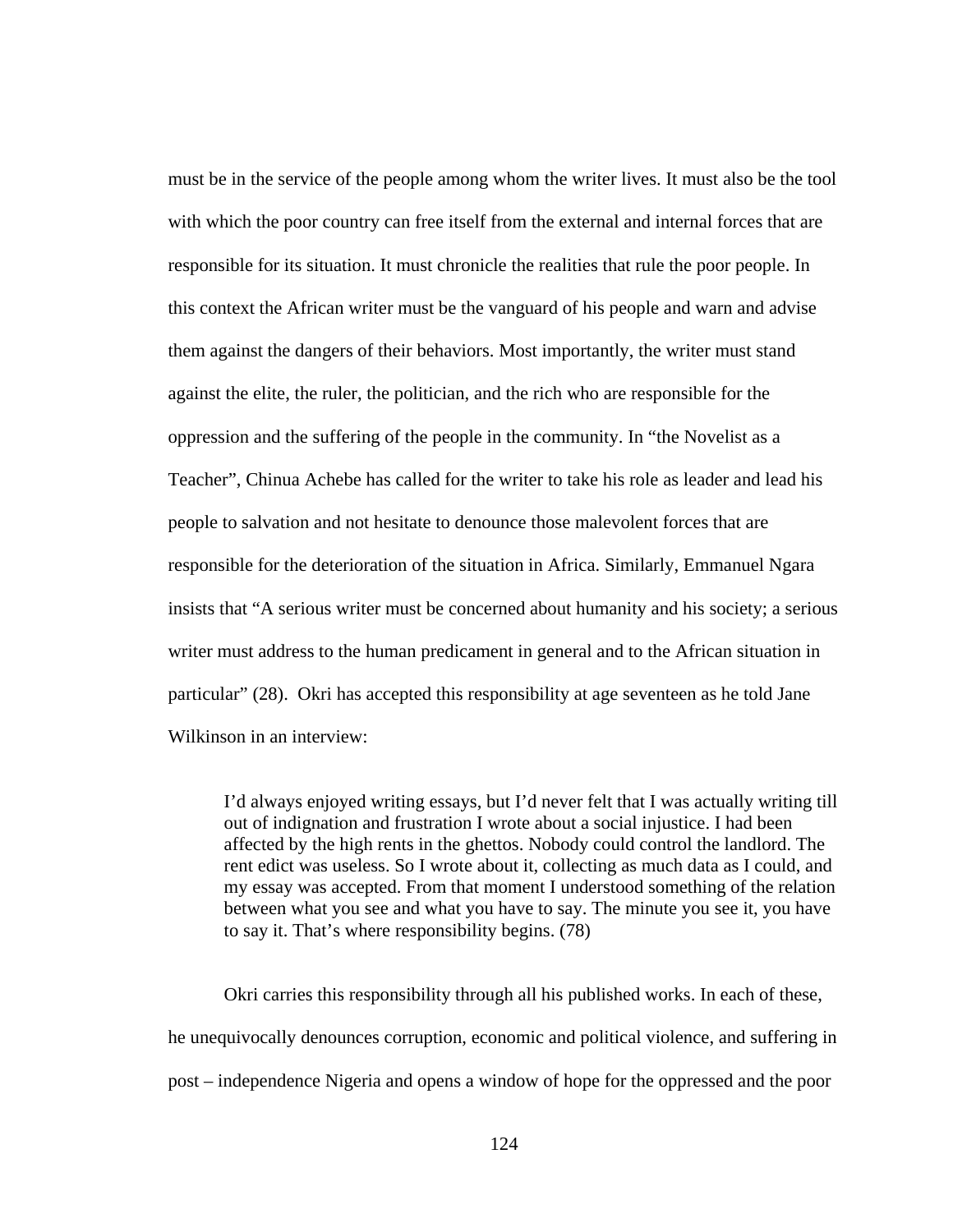to keep living. Okri finds this hope in Yoruba abiku myth, as he claims, "myth is what makes it possible for those who suffer and struggle, whatever the suffering, to live and sleep and carry on. That's when it's most important" (85). This is what gave Africa the hope and courage to live despite the military, cultural, political, and economic violence its people have been experiencing for centuries. The Nigeria Okri depicts in *The Famished Road* has survived many seasons of suffering during colonialism and is still suffering under the local leadership. Nigeria has experienced more military coups-d'état than any other African countries. Each coup has taken the country back to where it just came from. The democracy his country has been yearning for has been delayed by the frequent bursts of the military into the political arena. The military has always used the politicians' greed and their inability to evolve as pretext to seize power and impose dictatorship. Between 1966 and 1993 seven military coups have been staged in Nigeria.

 The reigns of the successive regimes that came to power as a result of those coups were characterized by massive violation of human rights. Each regime enforced its grip on power through the arrest, imprisonment, torture, and execution of dissenters, press censorship and consolidation of dictatorship. As if that were not enough, the corruption and greed these regimes were supposed to suppress became endemic. This led M S C Okolo to point out that, contrary to social scientists' notion that military is a class set apart from society which can transcend the conflict – corruption, bribery, nepotism – of civilian politics, a good deal of evidence suggests otherwise. As example, he cites the regimes of Babangida and Abacha in Nigeria, as being "characterized by unbridled violence, looting of economy and the entrenchment of draconian policies" (88 – 89). In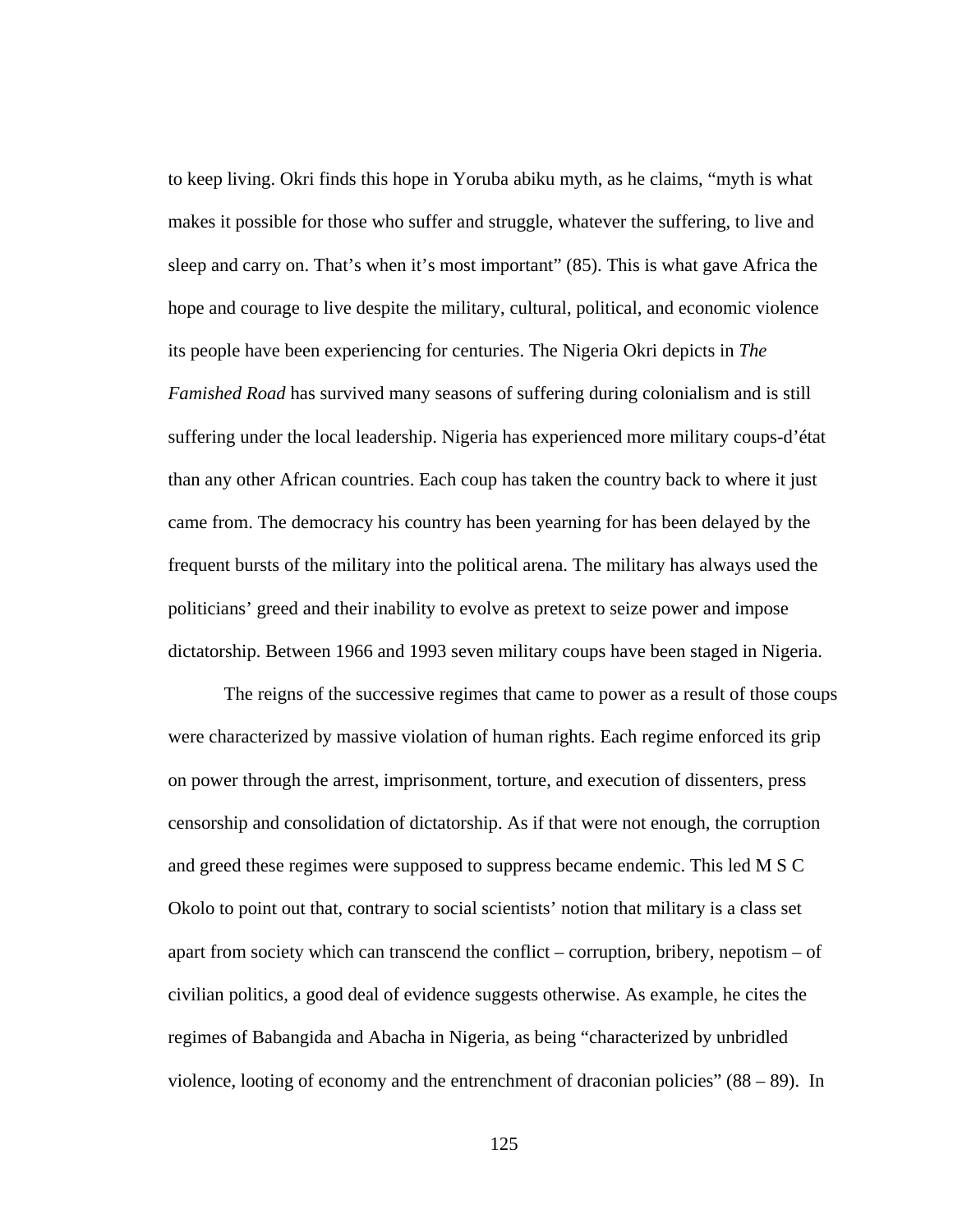*The Famished Road* the coming and going of the abiku child epitomizes the pattern of succession of one dictatorial, corrupt, and greedy regime by other dictatorial regimes in Nigeria and in Africa as whole. The consequence of this political status quo is the suffering endured by the weak and poor in their ghettos, where they are exposed to the rigor of existence. This is what makes the abikus dislike the real world, as Azaro reveals at the beginning of *The Famished Road:*

There was not one amongst us who looked forward to being born. We disliked the rigors of existence, the unfulfilled longings, the enshrined injustices of the world, the labyrinths of love, the ignorance of parents, the fact of dying, and the amazing indifference of the Living in the midst of the simple beauties of the universe. We feared the heartlessness of human beings, all of whom are born blind, few of whom ever learn to see. (3)

 These hostile conditions of living are intentionally created by contemporary postcolonial African politicians and their wealthy friends whose economic success depends upon their merciless exploitation of the poor as well as their alliance with the ruling elite. In *The Famished Road* people's political affiliations and their relations with others are determined by their social status. The result is the formation of a polarized society that pits the rich against the poor. In the ghetto Madame Koto and the landlord represent the rich and Azaro's family the poor. Politically, the former are affiliated with the Party of the Rich, and the latter is affiliated with the Party of the Poor. Because of their affiliation with the Party of the Rich, Madame Koto and the landlord have become very powerful in the ghetto. The landlord is a greedy slum owner who joined the Party of the Rich in order to continue his exploitation of the poor tenants of his property. He has become so zealous that he sees no boundaries between politics and business. Thus, he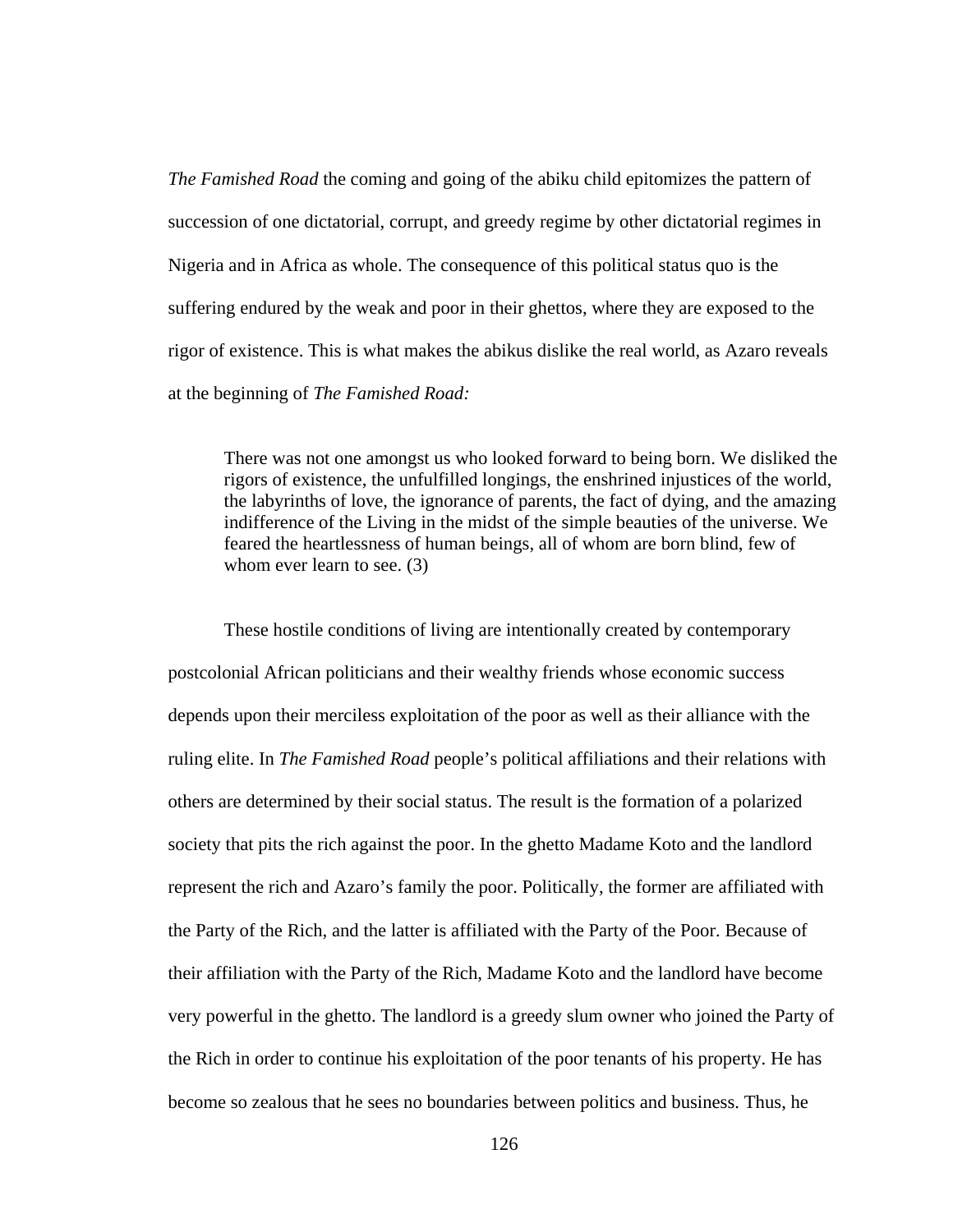uses the protection he enjoys as a member of the Party of the Rich to increase the rent whenever he wants and uses his property to coerce his tenants into voting for his party, as

Azaro recalls in the following excerpt:

'I have told this to all my tenants. Anybody who wants to live in my house, under this roof that I built with my own hands, should vote for my party. Did you hear me?'

 Mum did not nod. She stared grimly at the twitching candle. 'I doesn't matter if you answer or not. I have said what I have to say. If you have ears, listen. If you want to be my tenant, when the election comes you will go and vote for my party man.'

'It is simple. All you have to do is press ink next to his name. A simple matter. My party will bring good, roads and electricity and water supply. And remember this: we have people at the polling station who will be watching you. We will know who you vote for. Whether you vote for our man or not we will win anyway. But if you don't vote for him there will be trouble….' (198)

 The landlord's speech is representative of the political atmosphere in postcolonial African countries, where elections always end in violence, arrest of opposition supporters, assassination of rivals, and sometimes military coups. In this excerpt Okri tells the readers how the same political parties manage to stay in power for more than thirty years in Africa. There is a saying in Africa that "the party that organizes an election shall not lose it." Because the ruling party controls the electoral process, its candidate is always assured to be declared the winner. The landlord told his tenants that "whether you vote for our man or not we will win anyway." This shows that in reality the landlord's party does not need people's votes to win the election; however, because of his masochism, the landlord subjects his tenants to psychological abuse by threatening to evict them, if they don't vote for his candidate. He wants to use the election to increase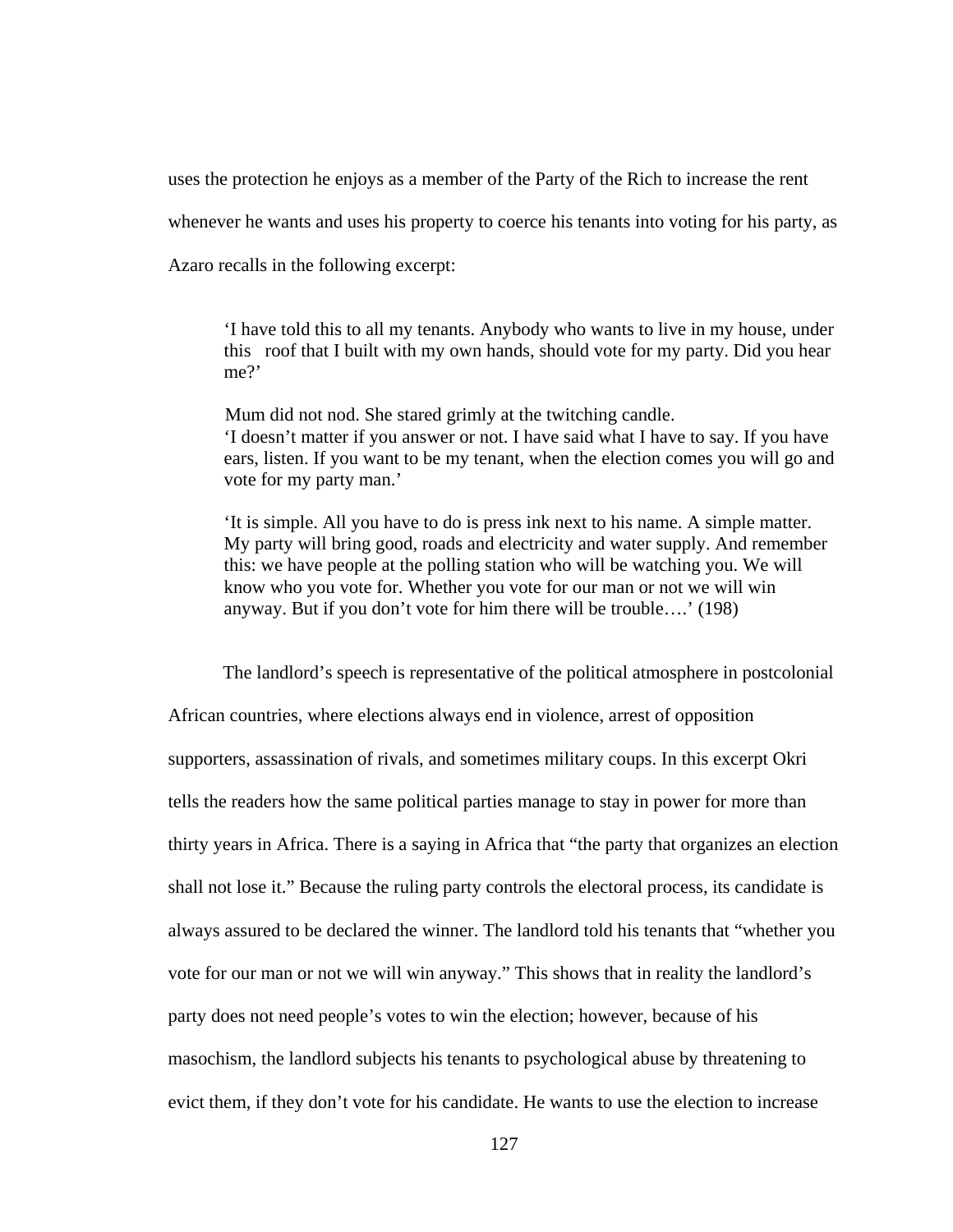the rent and punish those who still refuse to bow to him. So, after the election, because Dad refused to vote for the party of the Rich, the landlord sent his thugs back to Azaro's house to hack the door with machetes:

Our door had been crudely hacked with machetes. They had almost splintered the wood. Gashes were long rather than deep on the door. A foul-smelling substance, glistening red under the candle-light, had been smeared across the wood in a set menacing signs. Our door had been marked. I went back in. 'Who did it?' 'It was the landlord.' 'How do you know?' 'Dad challenged his party.' (227)

As if hacking the door were not enough, we also learn that the landlord has

increased Dad's rent. He is singled out for the increase because he is the only one who

challenges the landlord openly despite Mum's warning that there are spies on their

compound:

He said even if they kill him he wouldn't vote for the landlord's party. He went around the compound saying this. Some of the neighbors nodded when he made his declaration. Mum warned him that the landlord had spies in the compound.

 'Lower your voice.' 'Why?' 'Spies.' 'Let the spies drop dead too!' 'I am afraid for us.' 'There is nothing to fear.' 'But I am afraid.' 'What right has the landlord to bully us, to tell us who to vote for, eh? Is he god? Even God can't tell us who to vote for. Don't be afraid. We may be poor, but we are not slaves.' 'Where are we going to find another room?' 'Our destiny will provide.'(203)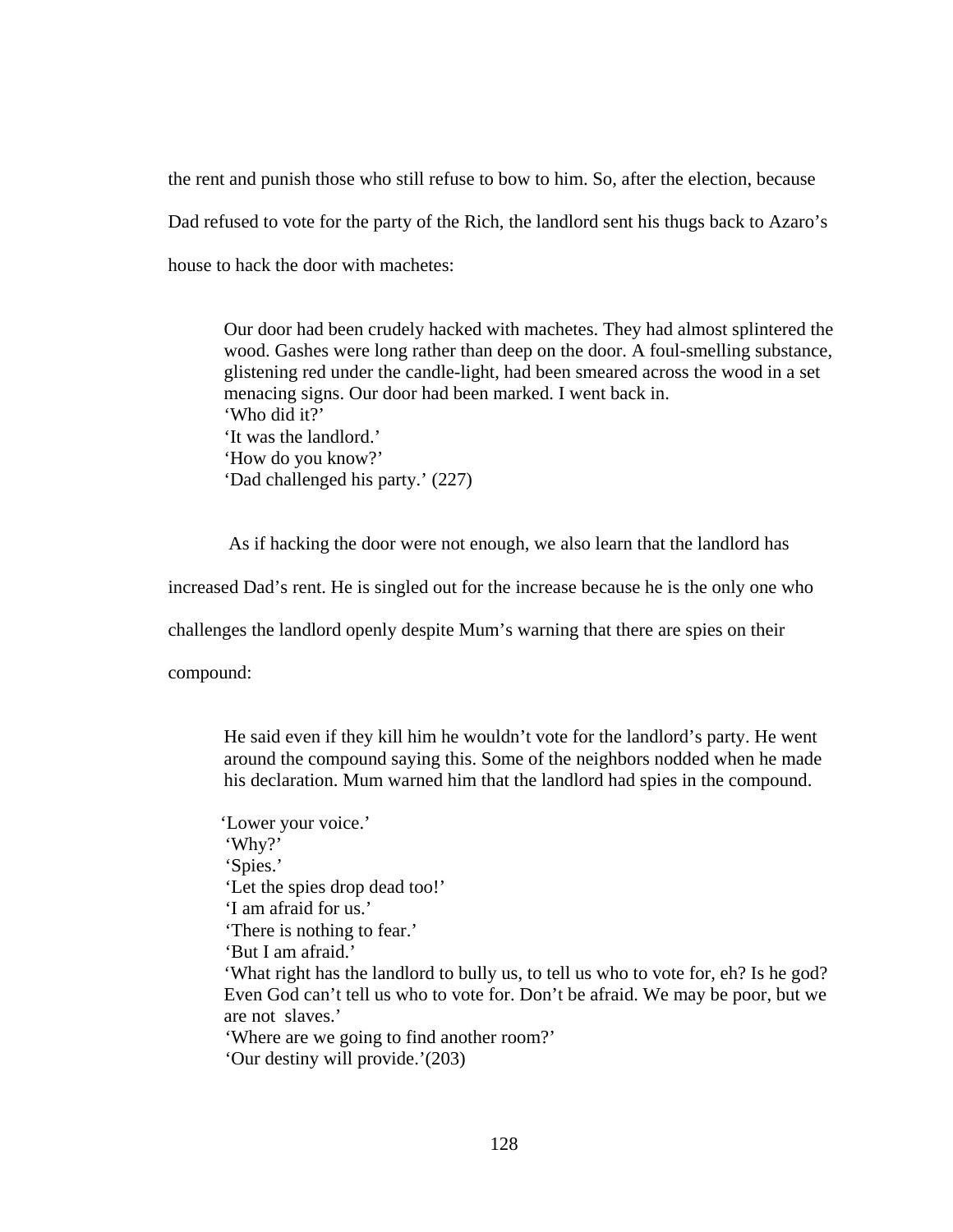Dad is paying the price for trying to preserve the only thing he has left, that is the freedom to think and decide for himself. He believes that poverty may have snatched everything from them, but it has not taken away their dignity. Dad is ready to stand his ground at the risk of losing his room. He is an idealist who confronts the injustice in his society in order to build a more equitable society. Even though everybody experiences the same injustice and abuse, nobody seems to care, because they all fear retaliation. In this passage, Dad points to two major problems in Africa: the guilty silence of the masses and their lack of unity. It is hard to understand the willingness of African masses, the poor people to continue to accept their conditions in silence, hoping that "One day, by a quiet miracle, God will erase the wicked from the face of the earth" (281). The people in the ghetto have accepted their wretched conditions of living because they believe that there is always a miracle for those who suffer. However, it is worth pointing out that there are other reasons why people choose to do nothing to change their conditions. In addition to their faith in miracles, the fear of antagonizing the powerful people like the landlord is to blame. Because of the retaliatory actions like the ones Dad faces, they prefer to stand aside and watch. In the novel, we learn that "people were sacked from their jobs because they were on the wrong side of politics"  $(203 – 204)$ .

This is how corrupt the political system is in postcolonial Nigeria and Africa by extension. Examples of this behavior abound in most postcolonial African countries. Loyalty to the ruling party can open any door to an individual. To this day, in my native Togo, recruitment in the public sector is done based on people's political affiliation. Sometimes the practice takes the form of politico-ethnic discrimination because the most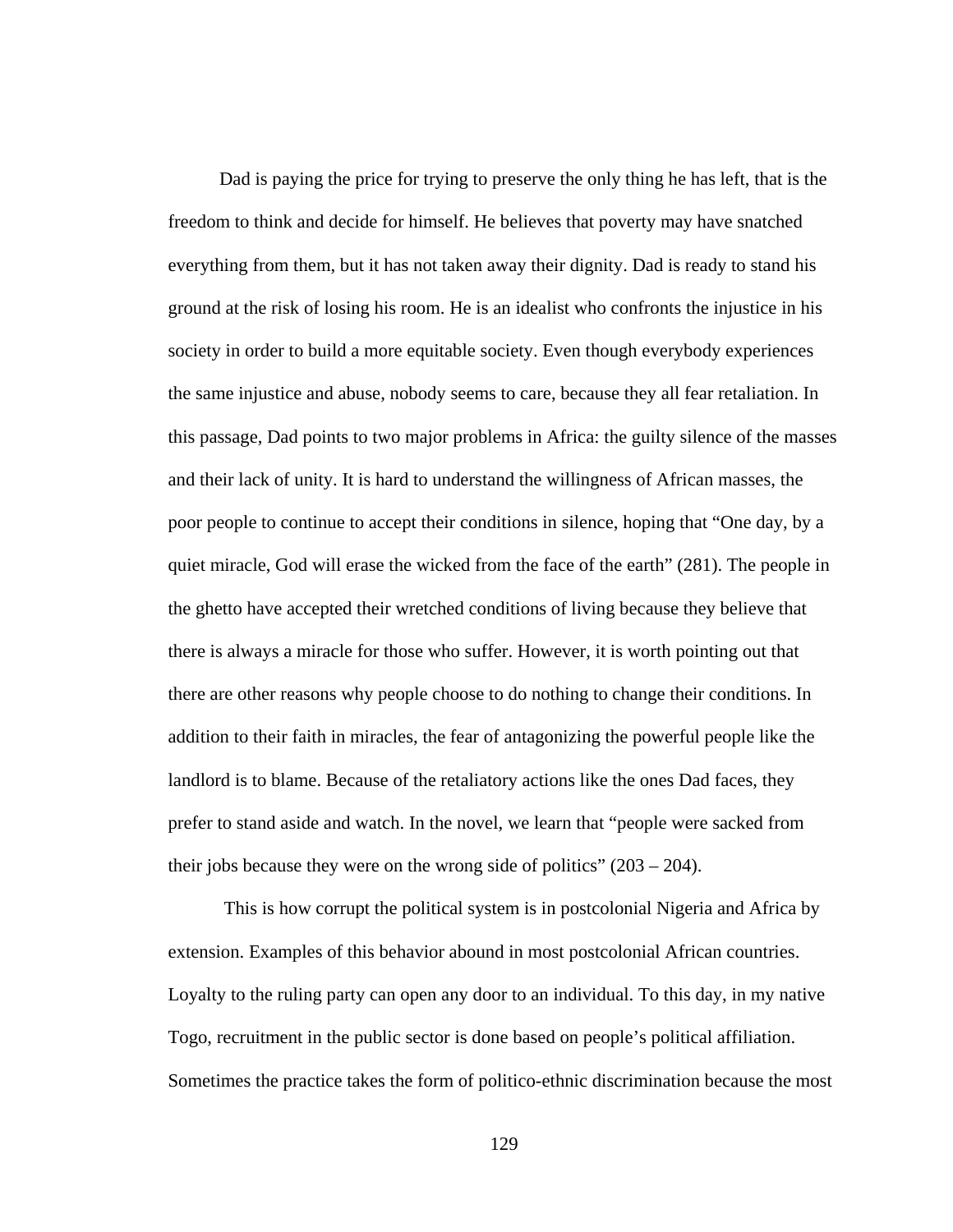loyal to the ruling party are from the president's ethnic group. Aspiring civil servants are asked to take a political litmus test before they are considered for positions in the civil service. Even more alarming is that the practice has reached the private sector because the ruling party has infiltrated it. The managers of the private companies and enterprises are predominantly selected based on how closely they want to work with the corrupt regime. Because the latter are the sole regulators of the public and private sectors, the owners of private companies do nothing other than comply. In the army, the practice is worse; the majority of the superior officers are members of the president's ethnic group. The actions of the landlord in *The Famished Road* betray the secret behind the longevity some regimes enjoy in the contemporary postcolonial Africa, despite their unpopularity. Having guaranteed their total control over the country's finances, public and private sectors, the security forces, and media, those regimes become unstoppable in their folly to remain in power ad infinitum. It follows that the only choice left for ordinary citizens is to comply or face the fury of those greedy power hungry neocolonialist dictatorships.

### **Photography as a Form of Resistance**

In the novel, Okri uses the mistreatment of Jeremiah the photograph by the thugs of the Party of the Rich to shed light on the plight of the dissenters of those postcolonial African dictatorial regimes. Like the people on Azaro's compound, those who cannot bear the consequences of their dissent simply become puppets, zealots and sycophants and work against the interest of the majority. Unfortunately, these new political converts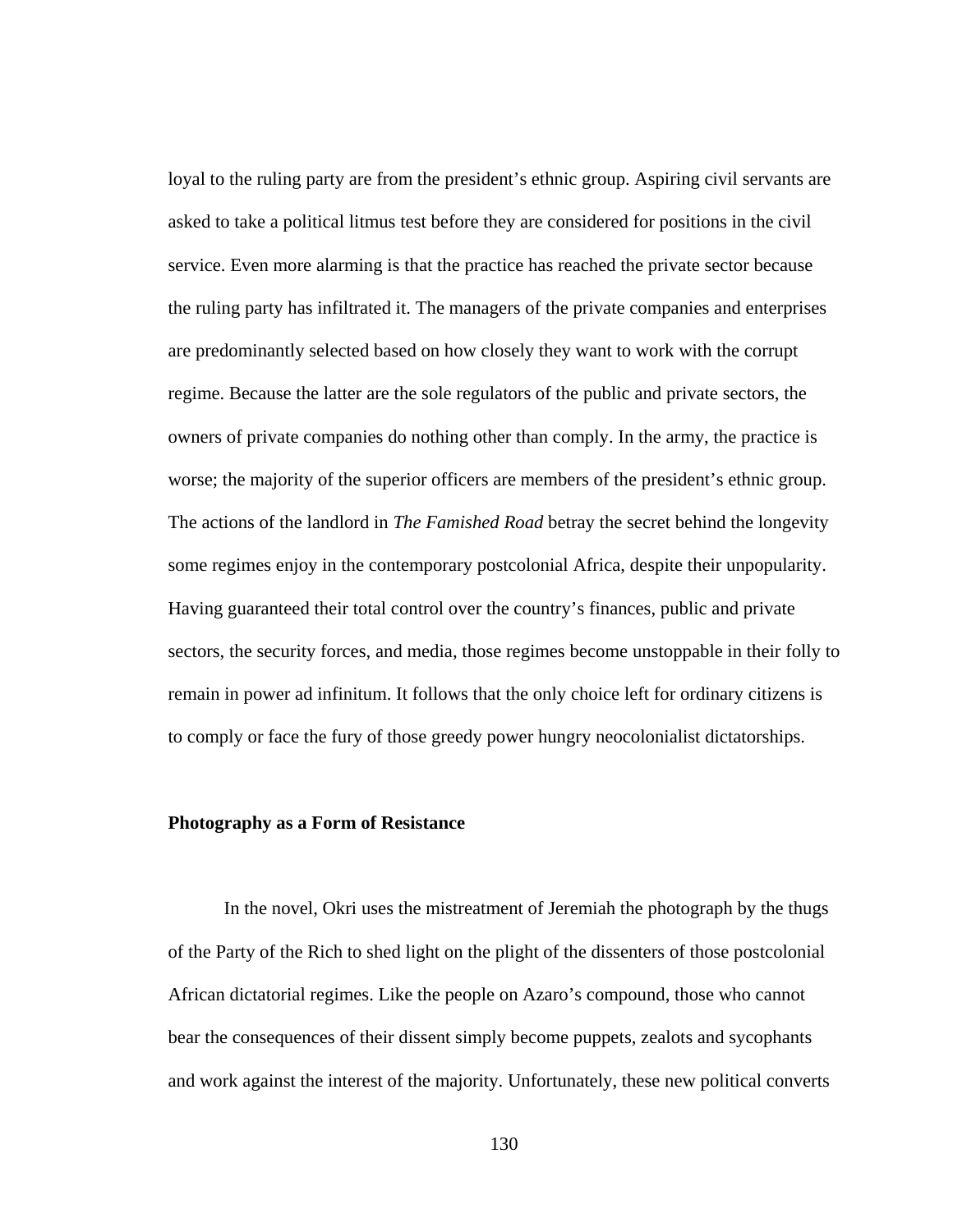often pose more threats to the dissenters than the dictators themselves do. Of course, there is the physical violence, which paid thugs and the army regularly unleash on innocent people in order to silence them. But there is also the psychological violence, which consists in blackmailing, intimidating, eavesdropping, and spying executed by the converts against those who refuse to look in the same direction in their regions, hometowns, and neighborhoods. In *The Famished Road*, the landlord and Madam Koto represent the zealous new converts in the ghetto. The photographer has become the target of the thugs because he is trying to keep records of all the abuses his people are subjected to every day. He is forced to go in hiding and appears occasionally only at night, as Azaro recalls:

One night some men came to our compound to ask about the photographer. They claimed to be journalists. They said they'd heard he was staying with tenants in the compound. The tenants denied it, but they began to keep watch. At night we saw strange men leaning against the burnt van, staring at our house. When I told the photographer about it he became scared and we did not see him for many days. (204)

 Okri's photographer is a journalist and human rights activist who, in my view, seeks to expose corrupt politicians and their violent methods. He is committed to the cause of the oppressed people and believes his effort will pay off one day, as he states: "One way or another we will continue to fight for truth. And justice. And we will win" (189). Okri pays homage to African journalists and human rights activists who have defied the dictatorial regimes to record the atrocities committed against ordinary citizens. In postcolonial Africa, journalists are the bête noire of the autocratic regimes; in other words, they are the most dreadful enemies of the dictators, who seek to control the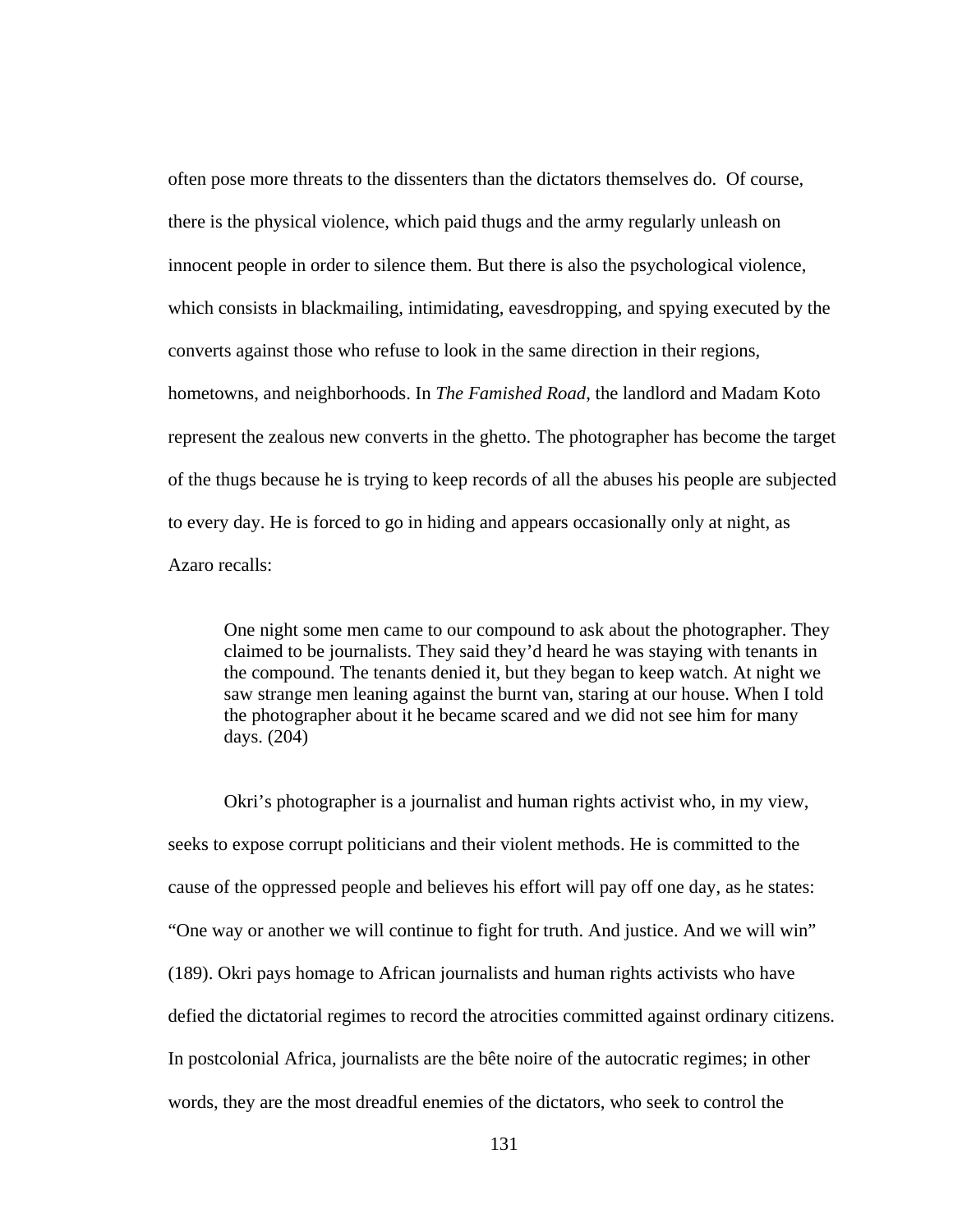information. Thus, those regimes always use two approaches in their dealing with journalists. The first approach consists in bribing journalists in order to silence them. If that does not work, the autocrats resort to a campaign of terror and assassinations. In Okri's Nigeria, the reign of General Sani Abacha (1993 – 1998), two years after the publication of *The Famished Road,* has been particularly difficult for journalists and Human Rights activists. They could not help denouncing the endemic corruption of Abacha's regime, and they paid a heavy price for that. For instance, in 1995, Ken Saro Wiwa, a Nigerian journalist and Human Rights activist was executed for speaking against environmental degradation caused by petroleum companies in his native oil-rich Delta region. Countless journalists and activists, who dared to expose corruption and speak for ordinary Nigerians, were beaten, arrested, tortured, imprisoned without trial, and summarily executed by security forces and paid thugs. As Okolo writes, during the reign of Babangida and Abacha:

Any form of opposition constituted a virtual invitation to be killed. Dele Giwa, the ex-editor of *Newswatch Magazine*, was killed during the Babangida regime because it was believed that he had some explosive information on the government. Kudirat Abiola, Pa rewane, Ken Saro Wiwa, to mention just a few, were also murdered for their criticism of the Abacha government. (89)

The chaotic atmosphere which Okri depicts in *The Famished Road* looks like a prophecy for the coming of Abacha's military regime. However, Nigeria does not have monopoly over the situation described in the novel in regard to the mistreatment of journalists. In the contemporary postcolonial Africa, where corruption and nepotism has become a method of governance, and where the opposition is quasi inexistent, journalists,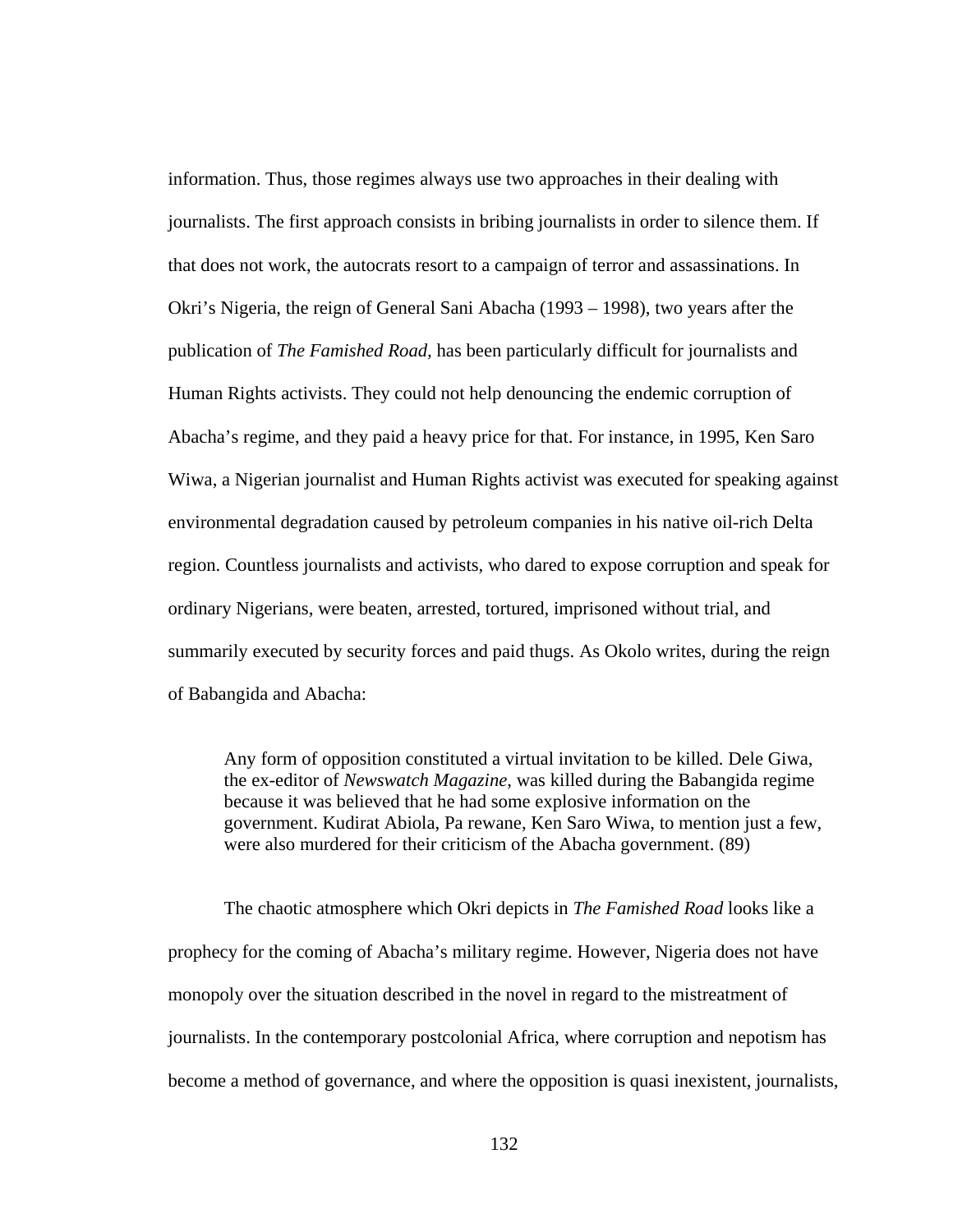especially those in the private press, play the role of watchdogs and are considered the voice of the powerless. This makes journalists the number one enemy of the government. In order to discourage journalists from raising questions about the conduct of public affairs, the governments have enacted what they call "defamation laws" which allow them to detain, impose exorbitant fines to journalists, and close their offices. In doing so, those governments succeed in preventing the dissemination of documented information about their abuses. After the violence that rocked his ghetto, Azaro expresses his frustration about the lack of records for that historical night:

We feared that the photographer has been murdered. His glass cabinet remained permanently shattered. It looked misbegotten. It became a small representation of what powerful forces in society can do if anyone speaks out against their corruptions. And because the photographer hadn't been there to record what had happened that night, nothing of the events appeared in the newspapers. It was as if the events were never real. They assumed the status of rumor.  $(182 – 183)$ 

 The lack of records benefits the perpetrators of violence against journalists because without evidence they can always claim that information about their corruption is just rumors or fabricated by journalists. What is more disturbing about this issue is that even in this century of information revolution, African governments are still trying to muzzle journalists. According to *African Media News*, the Federation of African Journalists (FAJ), the African group of the International Federation of Journalists (IFJ), and the Eastern Africa Journalists Association (EAJA), told the 50<sup>th</sup> Ordinary Session of the African Commission on Human and People's Rights, sitting in Banjul, The Gambia, that African continent is experiencing renewed and aggressive premeditated attacks on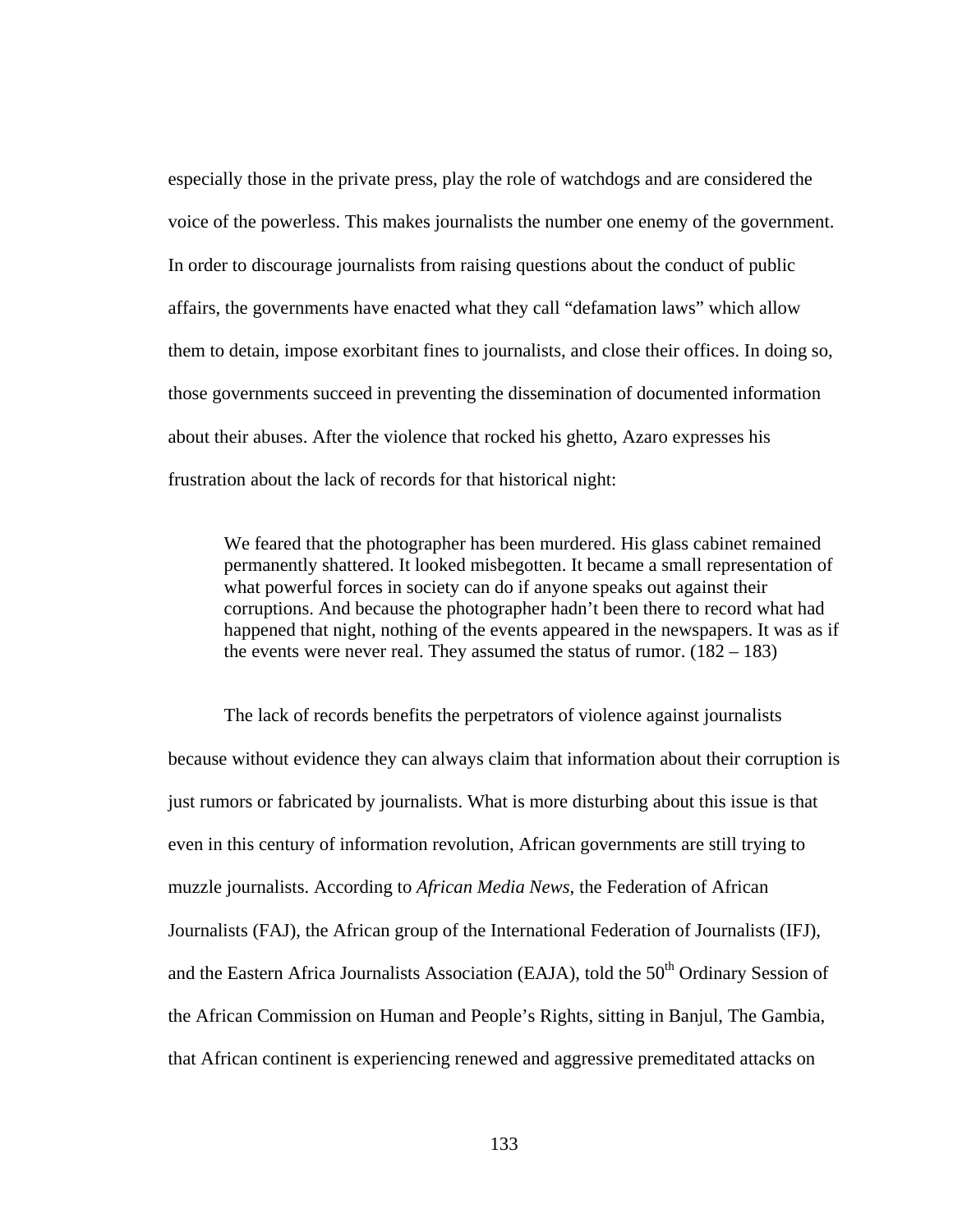journalists, and media organizations in an attempt to control, manipulate, and censor the free press and free speech. In the words of Omar Faruk Osman, FAJ president,

Journalists continue to face deadly attacks, criminal charges, intimidation and harassments by security forces and, in some cases, with the manifest support of the judicial authorities. We address this gathering of AU member states, National Human rights Institutions and Civil Society to highlight the repressive and precarious conditions in which journalists work in Africa and to call on the African Commission on Human and Peoples' Rights for urgent actions to secure effective protection for media professionals. (qtd. in Afrcan Media News 1)

 In another report published by *IQ4News*, the New York based press freedom organization Committee to Protect Journalists (CPJ) said that journalism in Africa is a highly dangerous job to do. According to *IQ4News*, the report painted a picture of a profession on the run from the continent's ruling regimes that do not embrace press freedom. The report has also pointed out that many African journalists are murdered, flogged, and imprisoned while doing their work, without any genuine reason left behind. (1)

As the two reports show, contemporary postcolonial Africa has declared war against the only profession that could inform the dispossessed and help them to understand the magnitude of corruption of those who preside over their destiny, and in the process instill in them the desire for change. Because there are no records of politicians' repeated raid in the ghettos, Azaro would have wanted to see poor people store all those violent events in their memories to serve as guides in future. But Azaro thinks, "Some of us began to distrust our memories. We began to think that we had collectively dreamt up fevers of that night. It wouldn't be the first or the last time" (183).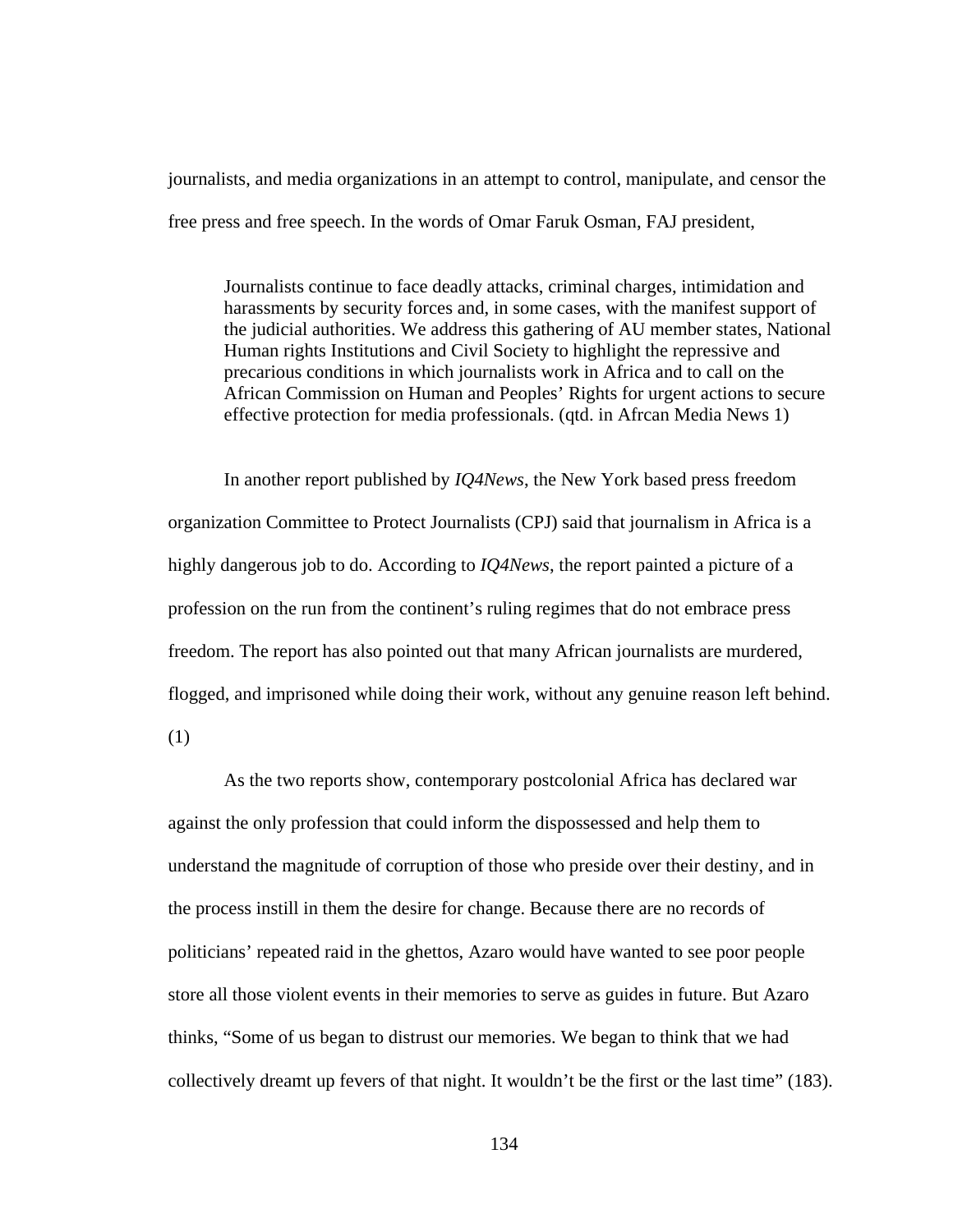*The Famished Road* also critiques the shortage of poor people's memory and the self-induced amnesia that encourage politicians to keep doing the same things again and again during each election season. Azaro does not understand why the ghetto dwellers still welcome the politicians who cause the violence and misery they experience:

When they first appeared I thought there would be trouble in the area. I thought houses would burn and party vans be destroyed and thugs roasted. I thought people would remember how the very same party had poisoned them with bad milk and had unleashed their rage upon our nights. But people had forgotten, and those that hadn't merely shrugged and said that it was all such a long time ago, that things were too complicated for such memories, and besides the party had new leaders. (387)

 Azaro's thoughts reveal another behavior that sustains the status quo in contemporary postcolonial Africa. Moreover, they express Okri's exasperation with the poor people's implication in their own predicament. They don't seem to care much about tomorrow and therefore fall for any promises politicians make in their rallies. Poor people don't care much about corruption of the Party of the Rich because according to some of them, the latter "are honest about their corruption, they have money and power, and can give poor people contracts, and after all a poor man has to eat" (212).

In spite of all these obstacles, *The Famished Road* seems to argue that there is still a way for poor people to resist the oppression. This is demonstrated through Azaro's family and Jeremiah, the photographer. The two symbolize resistance in the novel because, unlike the other oppressed people in the ghetto, they use their skills to resist oppression. As boxer, Dad (Black Tyger) resists the Party of the Rich by fighting their thugs. In his part, Jeremiah's camera functions as the memory of the people of the ghetto,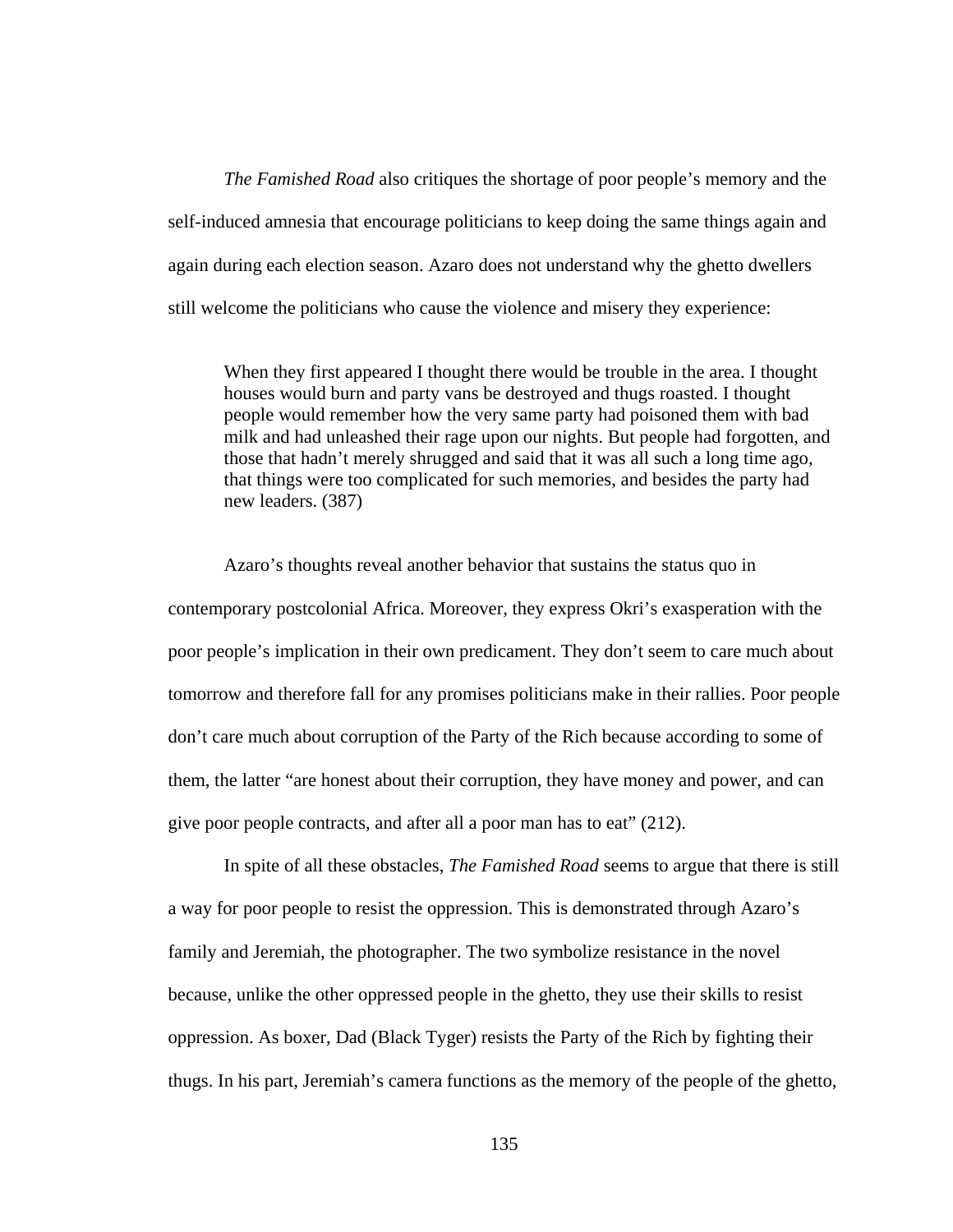for it records the daily oppression visited upon them. The ghetto dwellers, Dad and Jeremiah all believe in miracle; however, unlike the other ghetto dwellers who are waiting for a supernatural intervention, Dad and Jeremiah believe that miracle is in the resistance against oppression. This is the miracle Okri believes in, the one that comes from within the oppressed. In this sense it could be argued that even though the novel promotes African spirituality, it does not espouse the oppressed people's naïve expectations that that: "One day, by a quiet miracle, God will erase the wicked from the face of the earth" (281). In line of this, it could be argued that Okri's idea of African spirituality is different from the people of the ghetto. For him miracle is a catalyst in that it provides hope to the oppressed people and thereby encourages them to stand up for their right. Following his epic victory against the green Leopard, Dad addresses the people of the ghetto:

# THINK DIFFERENTLY AND YOU WILL CHANGE THE WORLD. REMEMBER HOW FREE YOU ARE, AND YOU WILL TRANSFORM YOUR HUNGER INTO POWER!

 To me this is the most important moment of the novel because, in a very direct way, it tells the poor people of the ghetto that nothing other their actions can change their living conditions. *The Famished Road* suggests that the poor people have what they need to transform their poverty into wealth because they possess the freedom to choose their own destiny. In other words, instead of waiting for a miracle, they must be their own savior. In line with this, it could be said that Okri views people faith in the miracle with irony. This leads us to reexamine Cooper's evaluation and exclusion of the novel from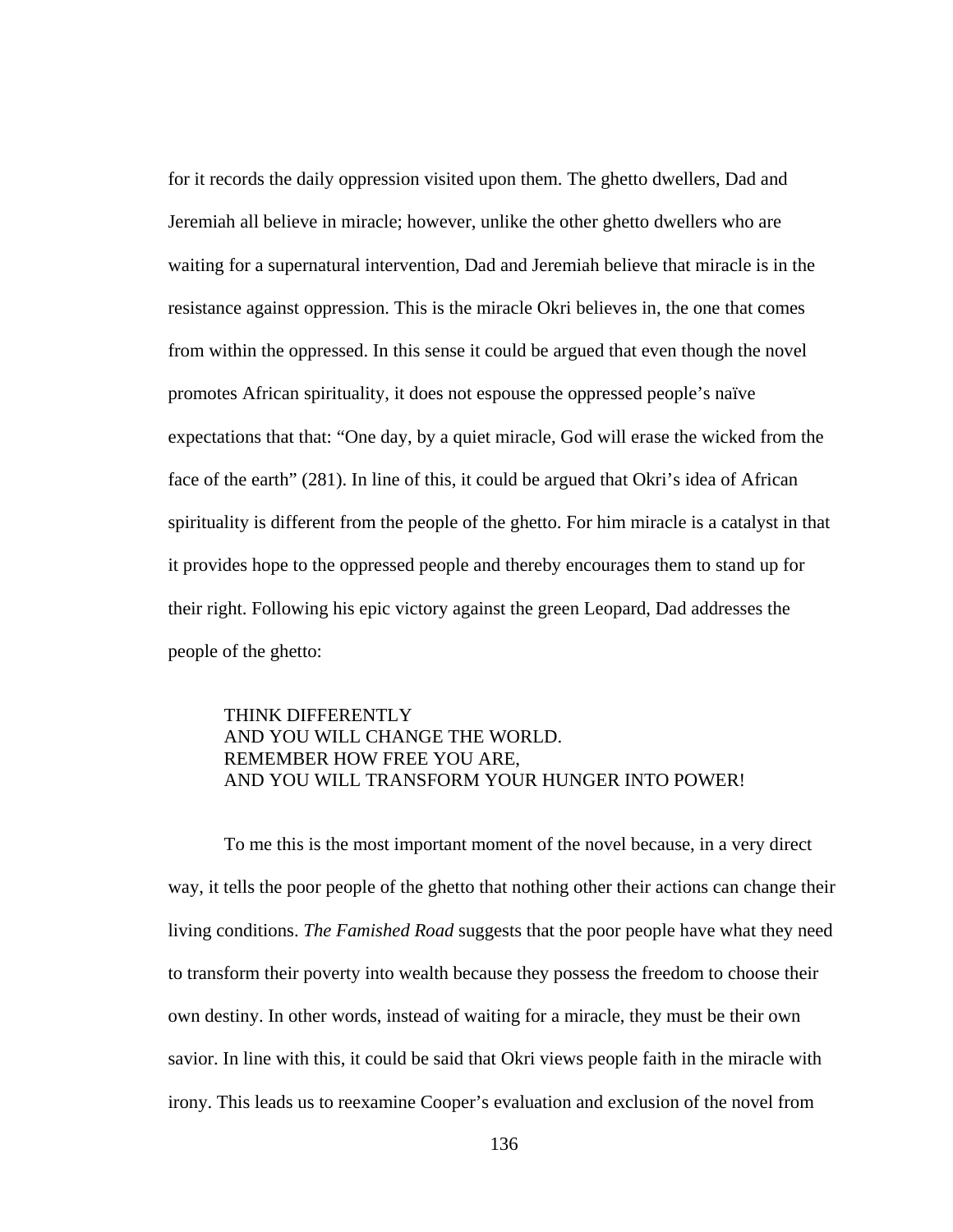corpus of magical realist texts. In her assessment of West African magical realist texts, Cooper has made authorial ironic point of view the essential feature of magical realism, which she claims Okri lacks:

If "hybrid" is the key word for magical realist plot, then "ironic" is the keyword for its author's point of view. It is an irony that is compromised, contradicted and sometimes corrosive in the fiction. What is always the case is that it is neither possible nor appropriate for magical realist writers to present in an unmediated, undistanced way, the pre-scientific view of the world that some of their characters may hold. The gulf between the peasant's and the writer's point of view is a critical space where the negotiations between magic and realism take place. (33)

What Cooper decries here is Okri's ambivalent attitude towards his characters' beliefs in miracle. While I agree with this critique, I think that *The Famished Road* contains more magical realist features than it needs. What is ironic in this debate is that if I take into consideration Okri's claims in his interviews, I will conclude that the precious "ironic point of view" is rather manifest between him and his critics.

## **Socio-Political Metamorphosis**

The extraordinary transformation of Madam Koto after she joins the party of the Rich, gives the poor people of the ghetto more reasons to keep welcoming politicians in the ghetto:

'Is it true', one of them said, 'that Madam Koto now has prostitutes in her bar?' 'That's what I heard.' 'And that she has joined the party?' 'What else?' 'They have promised her contracts.'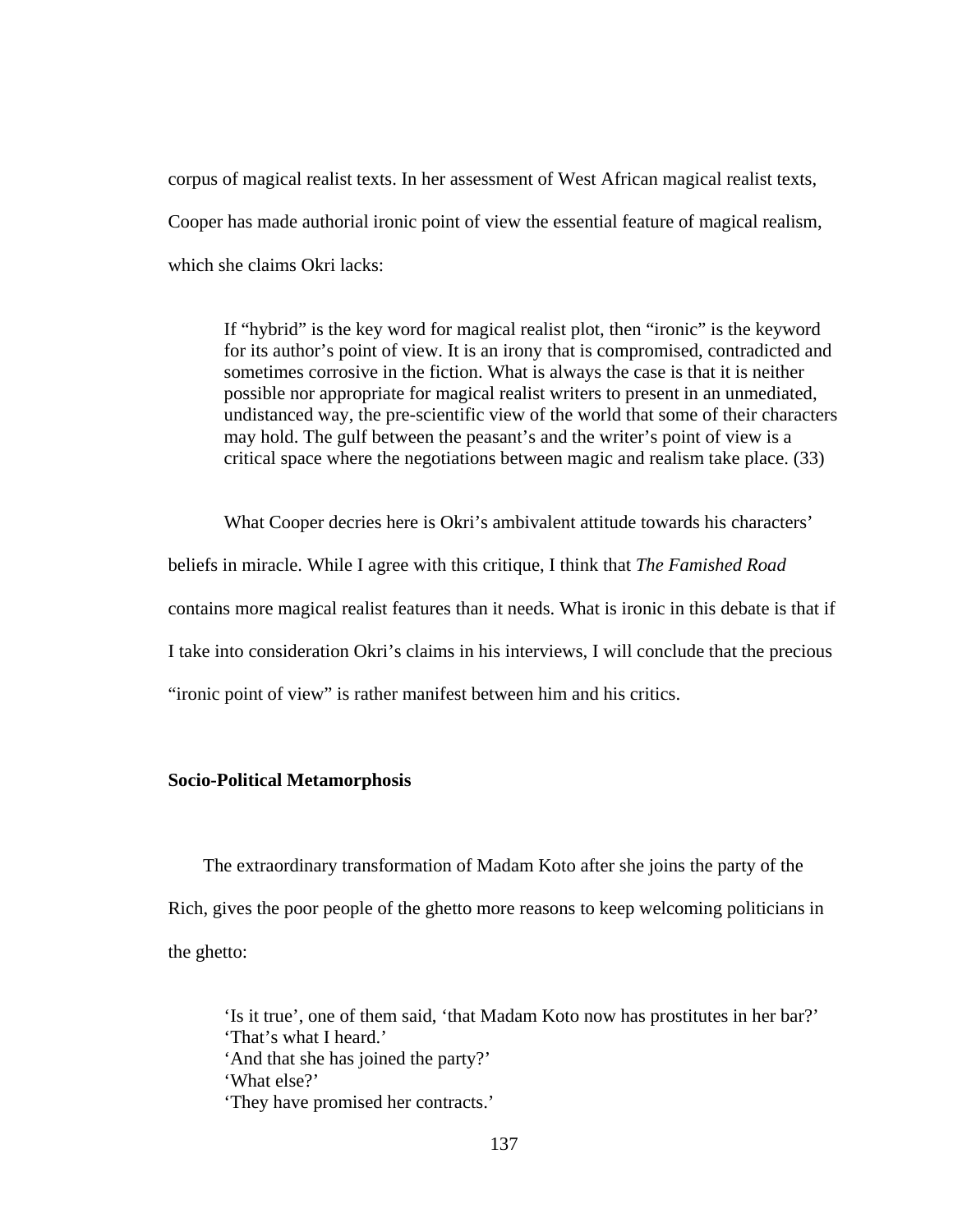'For what?' 'For their celebration and meetings.' 'We will be looking at her and she will become rich.' 'She is rich already.' 'How do you know?' 'People say she is going to buy a car.' 'A car?' 'And get electricity?' 'Electricity?' (280 – 281)

Soon these rumors have become reality. Madam Koto has indeed become rich and bought a car:

AND THEN, TO crown our amazement, the news reached us that Madam Koto had bought herself a car. We couldn't believe it. No one along our street and particularly no one in the area owned such a thing as car. People owned bicycles and were proud of them. One or two men owned scooters and were accorded the respect reserved only for elders and chieftains. But it most certainly was news for a woman in the area to own a car. We clung to our disbelief till we saw the bright blue little car, with the affectionate face of an enlarged metallic tortoise…. It didn't really matter that it was a small car, or that she couldn't drive it properly. What mattered was that yet again she had been a pioneer, doing something no one had done. People became convinced that if she wanted she could fly over the ghetto on the back of a calabash. (379 – 380)

Madam Koto has become the star of the ghetto, she inspires admiration and envy.

This is what people in the ghetto hope for. They know very well that Madam Koto's money comes from the same corrupt politicians who are starving them. Yet, people in the ghetto want to support politicians with the hope that they will get money and contracts. In contemporary postcolonial Africa, it is not rare to hear people say "if they bring money, we will vote for them." Unlike in the West where candidates' electoral campaigns are funded by their supporters, in Africa it is the other way around. Voters attend rallies with the expectations that the candidates will give them money, food, and other goods. People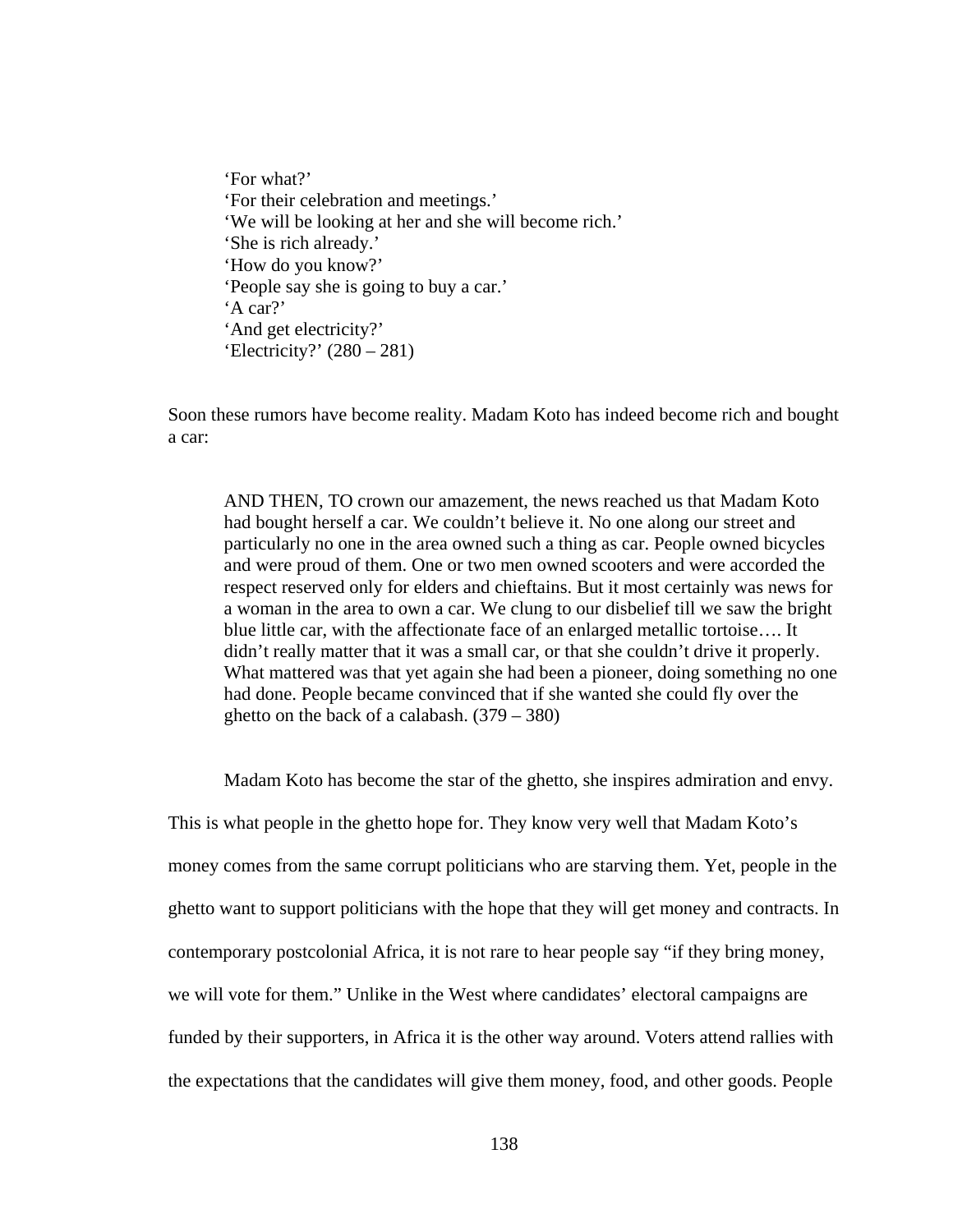support parities not for the pertinence of their message but for the rice and money they distribute during each election cycle. *The Famished Road* critiques this rush to immediate material self-improvement at the expense of the future. Poor people are divided by their individual interests. The lack of unity in the ghetto, which Okri exposes in his novel, is encouraged by ghetto dwellers' conflicting interests. This explains why even though the spies on Dad's compound are also affected by the same inhumane conditions of existence, they still collaborate with the landlord. Like Dad's, their rooms are infested by rats and other rodents. Because of the landlord's greed and lack of respect for human dignity, he does not want to spend money to rid the compound of rats. Yet, people in the compound still want to spy for him. Azaro's description of a scene following the photographer's attempt to exterminate the rats sheds light on the inhumane living conditions in the ghetto:

I sat up. All around the mat, under the centre table, by the door, on top of the cupboard, near the bed, were the bristling corpses of rats. I screamed. The room was a Calvary of rats, a battleground of them. They had died in every conceivable position. There were rats near my pillow, clinging on to the mat with their bare yellow teeth. There were rats all over my cover cloth. Some had died beside me, died beneath the cloth, perished on the centre table, their long tails hanging over the edge.... $(235)$ 

This near cohabitation with rats is the common experience of the ghetto dwellers and all poor people in post-independence Nigeria and Africa. Through this naturalistic description, Okri wants to shock the conscience of his readers about the degree of suffering of poor people. Most of Okri's characters seem to be aware of their condition, but they don't think they can do anything to change it: "Some people have too much and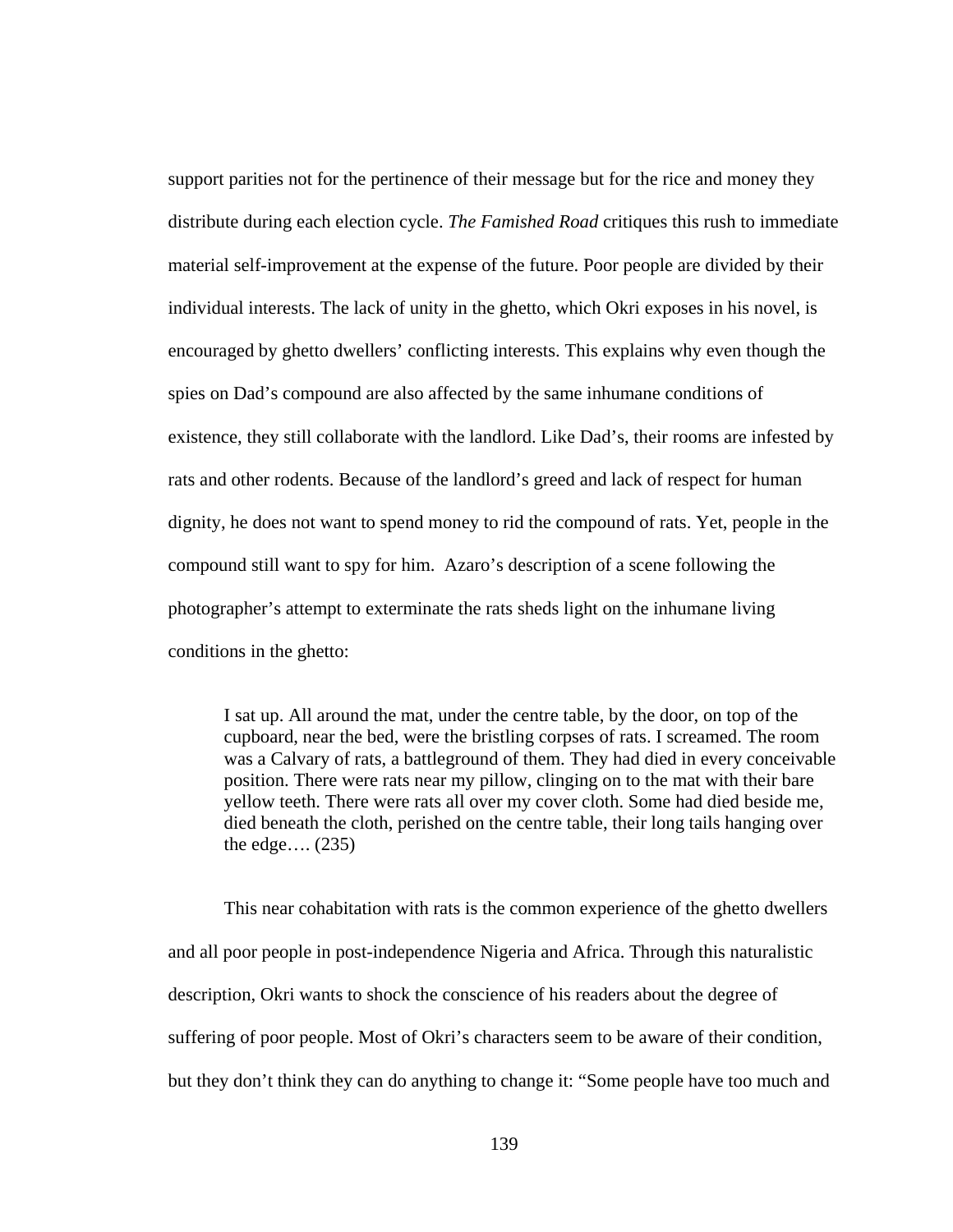their dogs eat better food than we do, while we suffer and keep quiet until the day we die. And even if we don't keep quiet who will listen to us, eh?" (281). Okri's novel highlights the inequalities between rich and poor in postcolonial societies. The gap is widening every day because while the rich are becoming richer and richer, the poor are becoming poorer and poorer. It is a total exploitation of man by man. For the greedy rich people, poor people are a means, not an end. To the rich and powerful like the landlord, the humanity of the poor is less important than money. This is exemplified in the landlord's indifference vis-à-vis the dilapidated conditions of the rooms he his renting to people:

One night as I slept the rain dripped on my head; it seemed the rain was corrosive and ate through new places in the zinc roof. I had to move my mat. Sometimes it rained so much that the containers filled up and overflowed, and the floor covered in water…..The rain swept down so badly that I could no longer sleep on the floor and had to share the single bed with my parents. When more holes opened above us, we had to keep moving the bed round the room. It got so awful that we couldn't find a place that wasn't leaking. We ended setting for having the water drip on our feet. Dad complained to the landlord, but he merely threatened to increase the rent further if he fixes the roof. We couldn't afford the rent as it stood so we had no choice but to settle for being soaked through at night. (311)

The landlord is a shameless swindler; he is the symbol of political, moral, and economic corruption in the post-independence Nigeria and Africa. He fits the photographer's description of greedy rats: "They are never satisfied. They are like bad politicians and imperialists and rich people. They eat up property. They eat up everything in sight. And one day when they are very hungry they will eat us up" (233).

 The socio - political atmosphere depicted in *The Famished Road* offered the military the alibi to make repeated interventions in the political arena. This theme has already been addressed by many Nigerian writers but in satiric and social realist modes,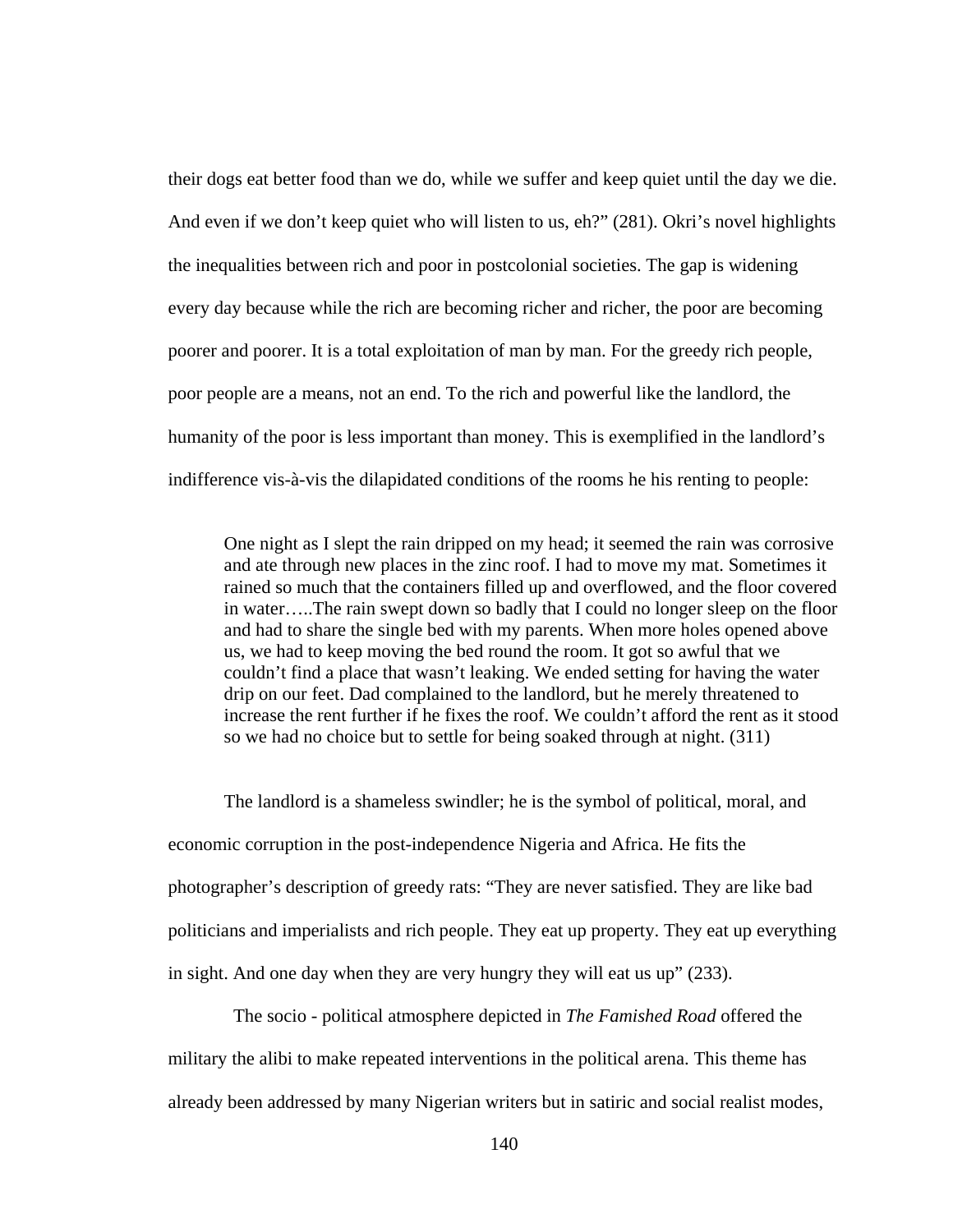corroborating Stephanie Newell's assertion that 'third generation West African writers like Okri have maintained a thematic relation with their predecessors: "… the label 'third World' should not obscure the fact that many of the new, experimental writers share themes with other and earlier West African authors, including a common concern for urban poverty, slum-life, and political violence in the postcolony" (184). Among the earlier writers, Chinua Achebe's *A Man of the People* comes to my mind*.* This novel uses satire and humor to depict the extent of corruption, nepotism, political violence, greed, and bad governance that characterized Nigeria after its independence from Britain. The protagonists of the novel are Chief Nanga and Odili. Nanga is a ruthless politician who is the embodiment of political corruption; he is also a shameless opportunist who seeks score political points in any given situation. Like Okri's landlord, he exploits the naivety and vulnerability of the poor to enforce his power. Against him, there is the idealist Odili who despises corruption and dreams of a prosperous Nigeria in which one's success is not dependent on who you know, but what you know. Above all, the novel chronicles the conflict of generation that is still present in most African countries. Like in *The Famished Road*, the society depicted in *A Man of the People* is polarized into rich and corrupt politicians represented by Nanga and the poor and idealists represented by Odili. Nanga's rise to power has nothing to do with education; rather, he owes this to his zeal and devotion to the ruler who prefers the status quo to the development of his country. So Nanga goes from a minor parliamentarian who used to be a back-bencher to a very important minister. Together with the ruling party, they continue to keep their own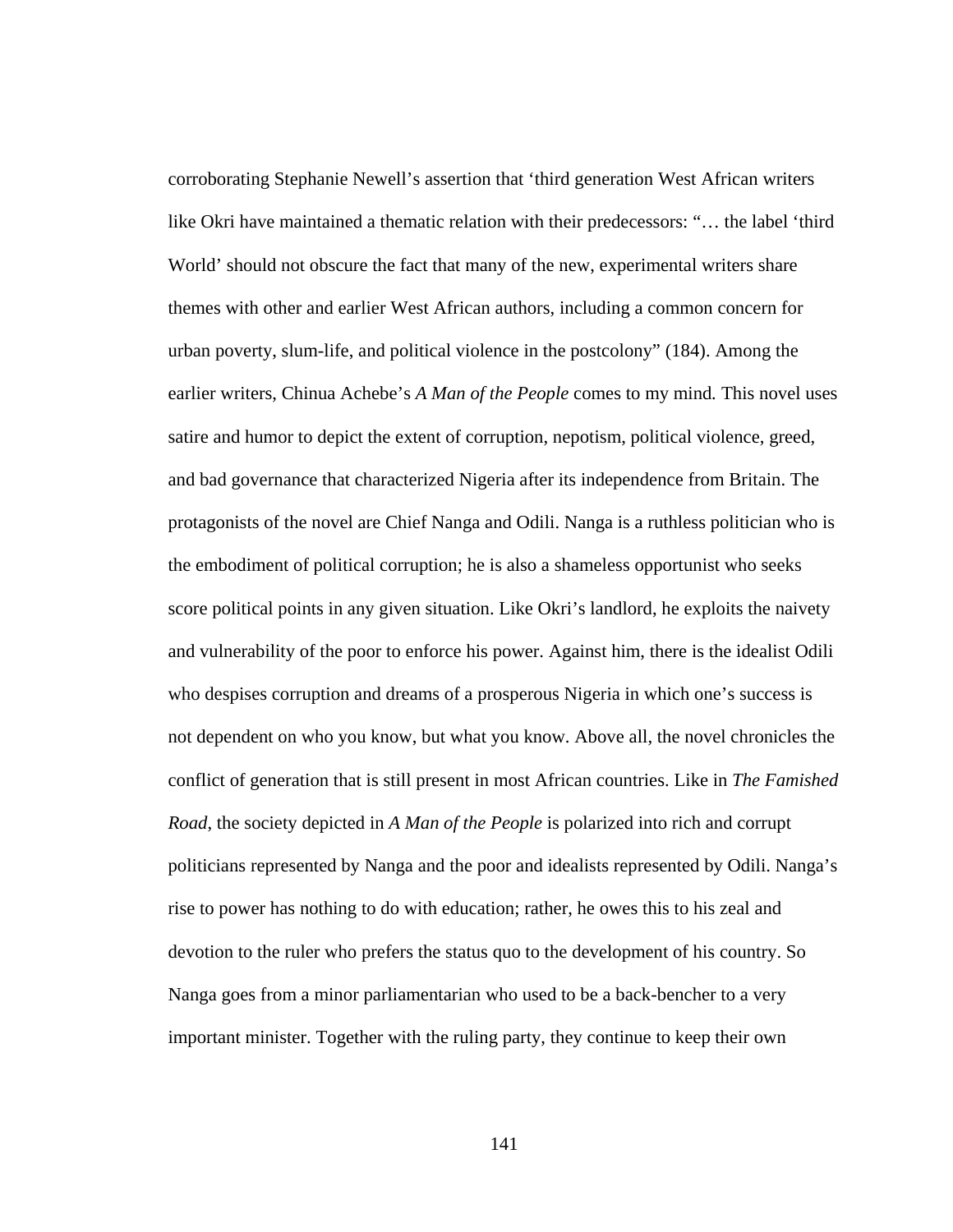people in poverty through oppression, torture, humiliation, violence, corruption, and fraudulent elections.

The fact that *The Famished Road*, published almost thirty years after *A Man of the People* is still delineating the same atmosphere of political violence, corruption, greed, and social stratification is proof that Nigeria still has a long way to go before it reaches its destination. This long journey is represented in the "road" of the title of Okri's book, *The Famished Road*. At the beginning of the novel Okri tells us that, "In the beginning there was a river. The river became a road and the road branched out to the whole world. And because the road was once a river it was always hungry" (3). In this evocation of myth, Okri also emphasizes the importance of history in the plight of contemporary postcolonial Nigeria. For him in order to understand contemporary Nigeria, we must first understand Africa's history. Two big historical events took place in Africa one after the other, namely the slave trade and colonialism. The two events were complementary because the former which robbed Africa of her valid men and women paved the way to the latter, which saw no resistance in its conquest of Africa. These events planted the seeds for Africa's endless suffering. Even the golden opportunity provided to Africa after the Second World was wasted by Africans. In fact while in Asia all the countries under colonial domination succeeded in gaining their independences in five years (1945 – 1950), in Africa it took the leaders fifteen years, allowing substantial time for the colonizers to infiltrate once again the elite in order to manipulate the new Africa. This explains why like Okri's road, Nigeria's journey toward real development is paved with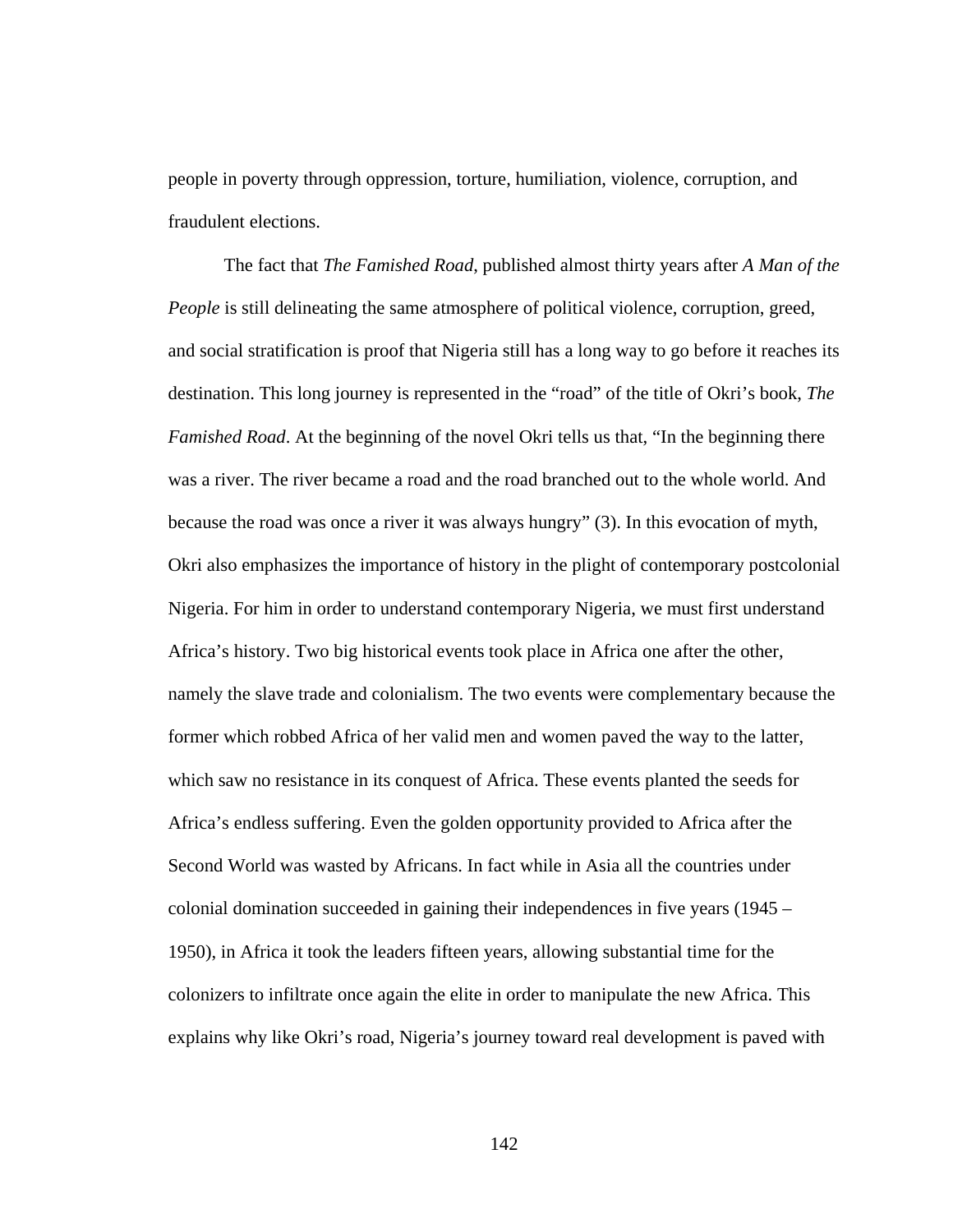betrayal, treachery, labyrinths, and monsters. In *The Famished Road*, Dad describes the dangerous nature of Okri's road after a deadly battle with the latter:

I was walking down the road, drinking, singing and then the road said to me: "Watch yourself!" So I abused the road. Then it turned into a river and I swam. It changed into fire and I sweated. It transformed into a tiger and I killed it with one blow. And then it shrunk into a big rat and I shouted at it and it ran like the creditors. And then it dissolved into mud and I lost my shoe. (94)

Elsewhere, the reader learns that as revealed by prophecy, the road will never be finished despite the people's effort and willingness to do so. Azaro's spirit-friends give him various reasons why the road will never be finished:

"So why has it taken so long to build so little?" Their prophet said many things which they never understood. One of the things their prophet said was that the road cannot be finished. What their prophet meant was that the moment it is finished all of them will perish….. They will perish of completeness, or boredom. The road is their soul, the soul of their history. That is why, when they have built a long section of it, or forgotten the words of their prophet and begun to think they have completed it, land quakes happen, lightning strikes, invisible volcanoes erupt, rivers descend on them, hurricanes tear up their earth, the road goes mad and twist…. . Because they have the great curse of forgetfulness. They are deaf to the things they need to know the most.  $(329 - 330)$ 

Okri seems to refer to Nigeria's entrance into modernity, but he warns that it should be done with moderation. Okri wants his fellow Nigerians to know that they should not accept modernity at the expense of their indigenous spiritual values because, for him this is where their soul is and therefore, has to be preserved. Okri believes that the rush to modernity encourages greed, love for materialism, and moral disintegration. In fact, unlike the spiritual and communal life characterized by solidarity known to traditional Africa, we now observe a rush to material self-improvement characterized by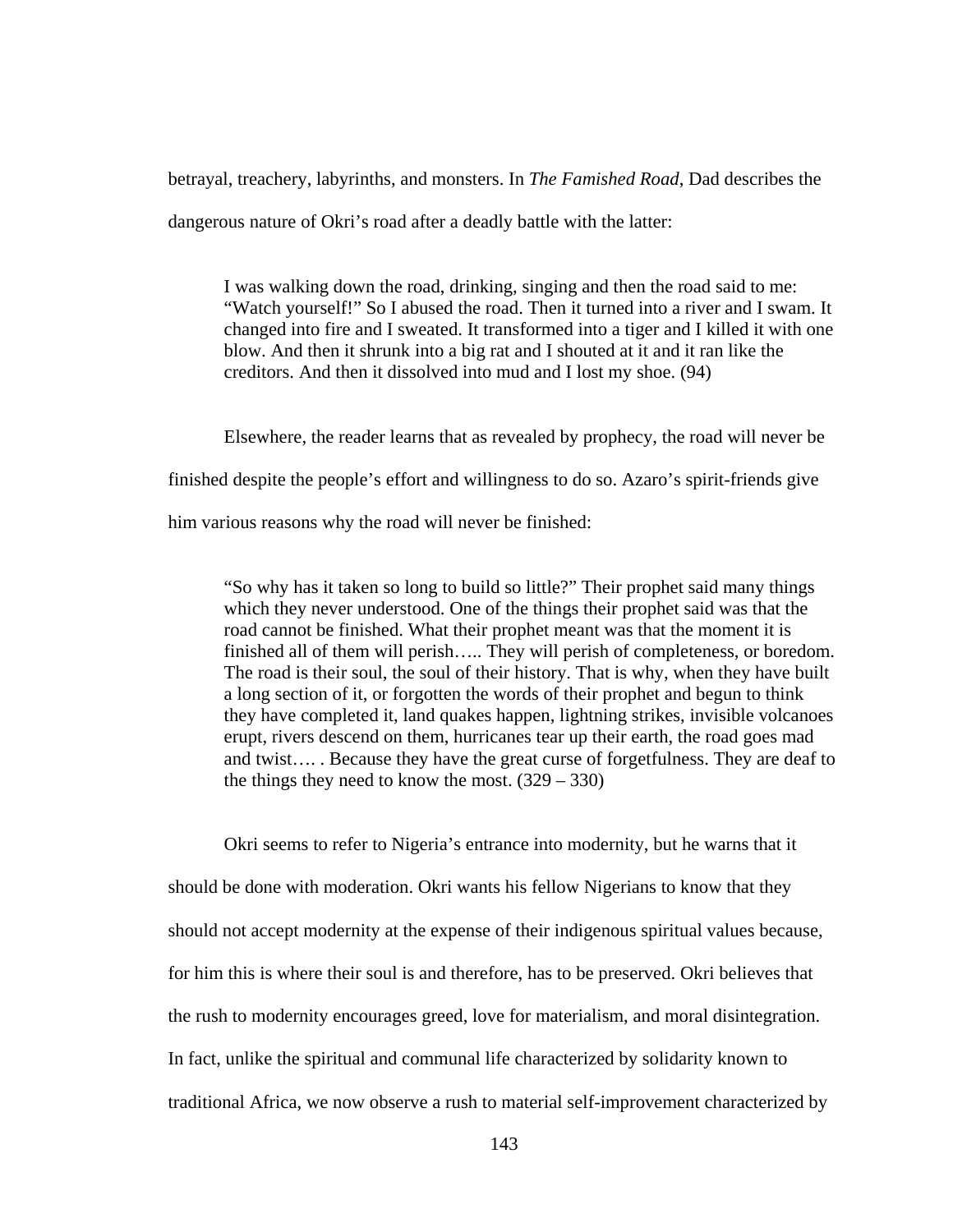individualism and immorality. The common interest is broken into different individual ones. Then every individual fights for him/herself or his/her close family. The community means nothing; so unlike the old hero who turned defeat into victory for the whole community, the hero today seeks to only satisfy his or her personal need. This is what Azaro sees in Madame Koto, whose success in materialism made her arrogant and insensitive to other people's suffering. For Azaro, Madame Koto is no longer the caring person he knew: "She had changed completely from the person I used to know. Her big frame which had seemed to me full of warmth now seemed to me full of wickedness. I didn't know why she had changed" (251).

But Azaro soon learns from Madame koto herself that her change in attitude is a direct consequence of her wealth which is gradually creating a gap between her and the people in the ghetto. To Azaro's surprise, Madame Koto vociferated her aspirations and the truth that rules her life:

You think because I sit here all day long, because I cook pepper soup and wash plates and smile to my customers, you think because I do all these things that I don't have plans of my own, eh? You think I don't want build a house, to drive a car, you think I don't want servants, you think I don't want money and power, eh? I want respect. I am not going to run a bar forever. As you see me – now I am here, tomorrow I am gone. You think I I want to live in this dirty area with no electricity, no toilets, no drinking water? If you think so you are mad! You are a small boy and you don't know anything. Your people are not serious. You can sit in a corner like a chicken and look at me, but when the time comes you will remember what I am saying. (251)

Madame Koto has become a power hungry selfish capitalist who is ready to do anything to get power and money. Thus, because of Azaro's supernatural powers, she is repeatedly pleading with his parents to get him to go to her bar so he can attract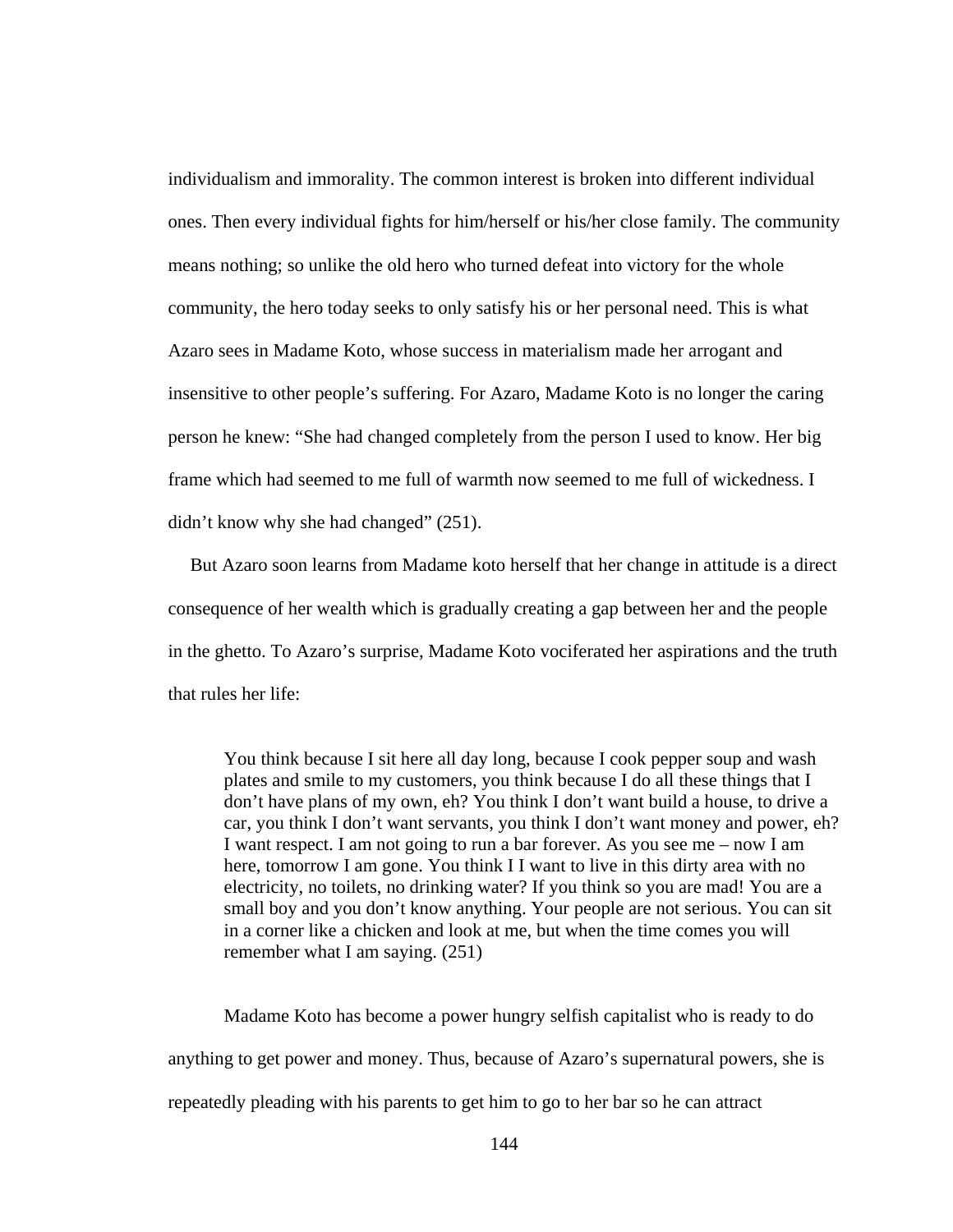customers: "I will forget the money if you let your son come and sit in my bar now and again….. Because he has good luck…..I will pay for him to go to school" (63). "I want you back. Your mother agrees. Since you stopped coming the bar has been empty" (205). For Madame Koto, Azaro, whom she refers to as a strange child is a magnet that can attract customers, in other words, Azaro is a means for her material success. Dad has decried this very attitude during a conversation with Azaro: "Our people are very powerful in spirit. They have all kinds of powers. We are forgetting these powers. Now, all the power that people have is selfishness, money, and politics" (70).

The trouble with the contemporary Nigeria is that its people have abandoned the ways of the ancestors and have become greedy, selfish, corrupt and too much involved in politics. Okri thus critiques the individualism and the collapse of spiritual values in the contemporary Nigerian and African societies in order to awaken the consciousness of all the people concerned. Okri does not oppose Nigeria's passage into modernity, but he is against the change that distances people from their spiritual values. In fact his desire for change can be read in the road metaphor. When asked to explain the connection between his road and Soyinka's *The Road*, Okri has this to say: "No, there is no connection. My road is quite different. My road is a way. It's a road that is meant to take you from one place to another, on a journey, towards a destination" (Wilkinson 83).

Okri's road suggests the inevitability of change: "All human beings travel the same road" (70). In the novel all the characters and physical locations experience various levels of metamorphosis. Madam Koto and her bar have undergone a material and spiritual metamorphosis. Madam Koto has joined the party of the rich; she owns a car and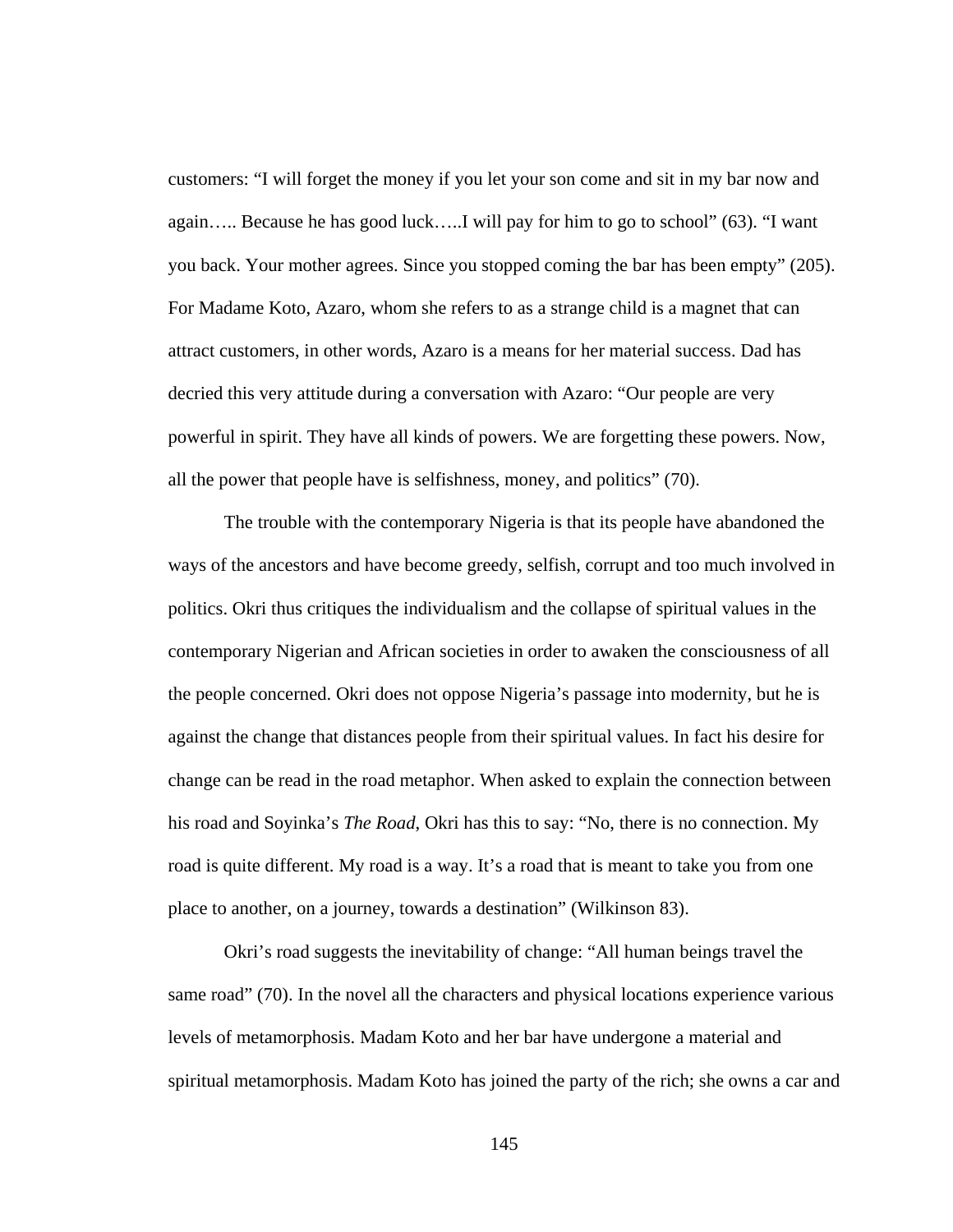is a powerful figure in the ghetto. Her bar has electricity, a gramophone, servants, and houses prostitutes. It is a change that Azaro found inevitable: "And when I sat up and looked around I knew we were in the divide between past and future. A new cycle had begun, an old one was being brought to a pitch, prosperity and tragedy rang out from what I saw, and I knew that the bar would never be the same again" (220).

The change in the bar is more visible through the clientele that is now frequenting it. Unlike the former setting that used to welcome poor people, madmen, people with various deformities as well as all kinds of spirits, the metamorphosed bar is visited by elegant people:

There were a lot of people outside. They were elegantly dressed in bright kaftans and agbadas and safari suits. They laughed and talked in animated tones. There were many women amongst them. The strong scent of their perfumes was heavy and inescapable on the evening air. The two thugs who had earlier led the man away stepped into the bar. …They did not look like thugs. In spite of the bandage and the animal expression in their eyes, they looked like modern businessmen, contractors, exporters, politicians. Dressed in lace kaftans, with matching hats, they were wonderfully high-spirited. (220)

Madam Koto's business is booming and with that comes her economic and political power; but she is never satisfied, and her insatiability turns her into a dreadful vampire. Towards the end of the novel, Madam Koto is described as a powerful witch; hear what Azaro says:

Madam Koto grew more powerful with the rainy season. She developed a walk of imposing and languid dignity. Her fatness became her. She wore clothes that made the beggars ill. She talked of leaving the wretched area; she was scornful of everyone. We listen to her berating passers-by. She grew more powerful and she grew more beautiful as well. The rainy season swelled her frame. She incarnated all her legends into her new spirit, joined with her myths. She became all the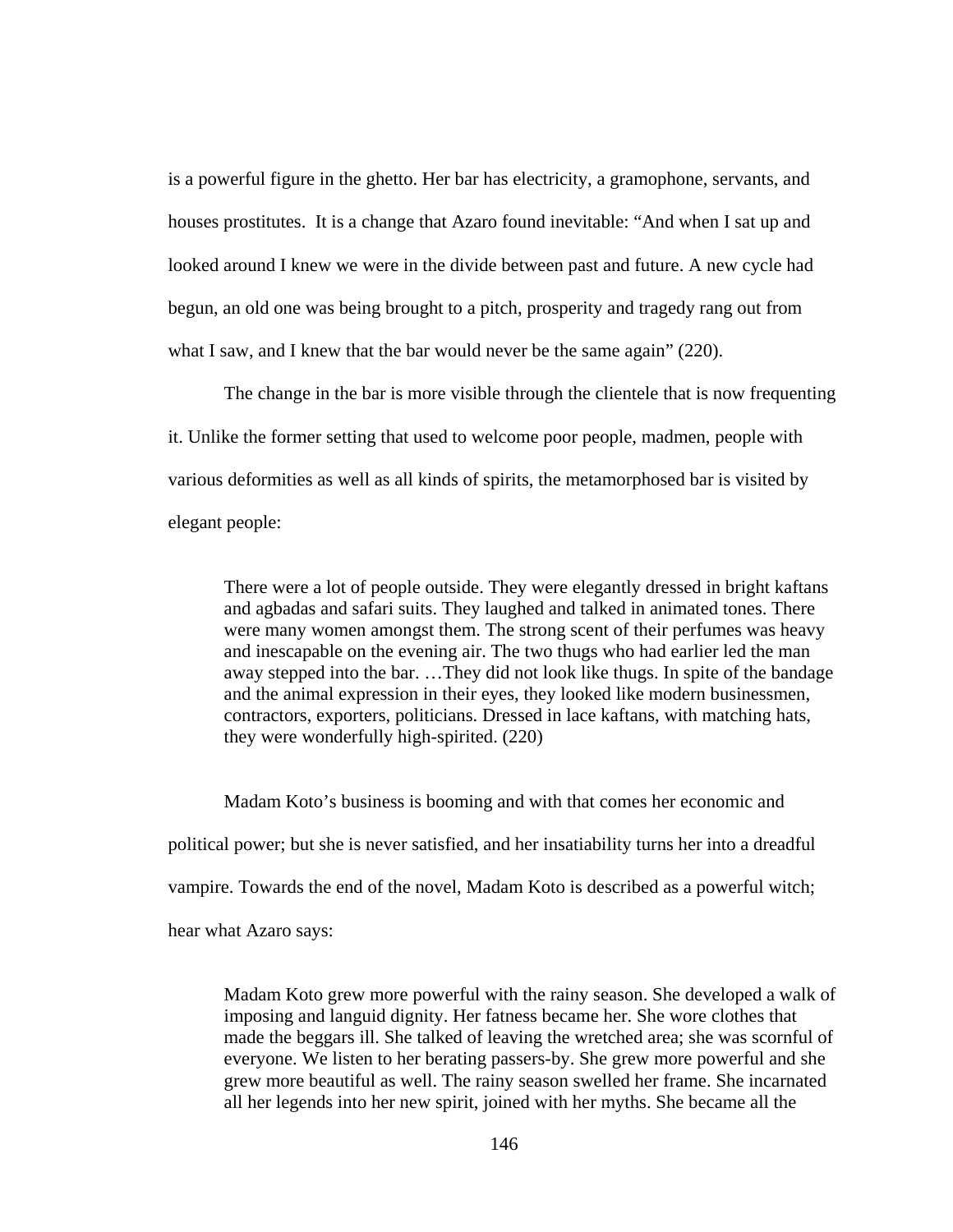things we whispered she was and she became more. At night, when she slept, she stole the people's energies. (She was not the only one: they were legion.) While dad ranged the spheres crying for justice, Madam Koto sucked in the powers of our area. Her dream gave children nightmares. Her colossal form took wings at night and flew over the city, drawing power from our sleeping body…. (495)

On both levels, Madam Koto's metamorphosis turned out to be negative because she has become poor people's physical and spiritual tormentor. Even Okri finds her "quite terrifying" (Wilkinson 85). She is power hungry on both political and spiritual levels. She is a typical African politician whose contempt for poor people has reached a level of absurdity. In postcolonial Africa, what is happening is that, in the physical world, politicians are denying poor people their humanity and in the metaphysical world they are sucking the energies poor people need to fight malevolent forces, thereby confirming the latter's physical and spiritual annihilation. Postcolonial African politicians have created physical and metaphysical conditions that are meant to perpetuate the abiku cycle in the lives of poor people. In *The Famished Road*, Okri successfully depicts these conditions by juxtaposing realistic and mythic settings. In "The Interface of Myth and Realism", Abiodun Adeniji, professor at University of Lagos offers an interesting analysis of Okri's setting when he writes:

The interface of myth and realism in Okri's setting is an authentic vehicle for his thematic preoccupations. Through the interface of myth and realism in his setting, comprising the physical locale and the temporal dimensions, Okri condemns the neglect and oppression of the common man by post-independence African leaders. Okri's main argument seems to be that the kind of physically debilitating and spiritually nauseating socio-economic environment deliberately created by self-serving Nigerian leaders can only foster the birth of many abikus, and only the rich benefit when the poor continually give birth to abiku children because the phenomenon extinguishes any kind of competition that the children of the poor might give to the children of the rich. (217)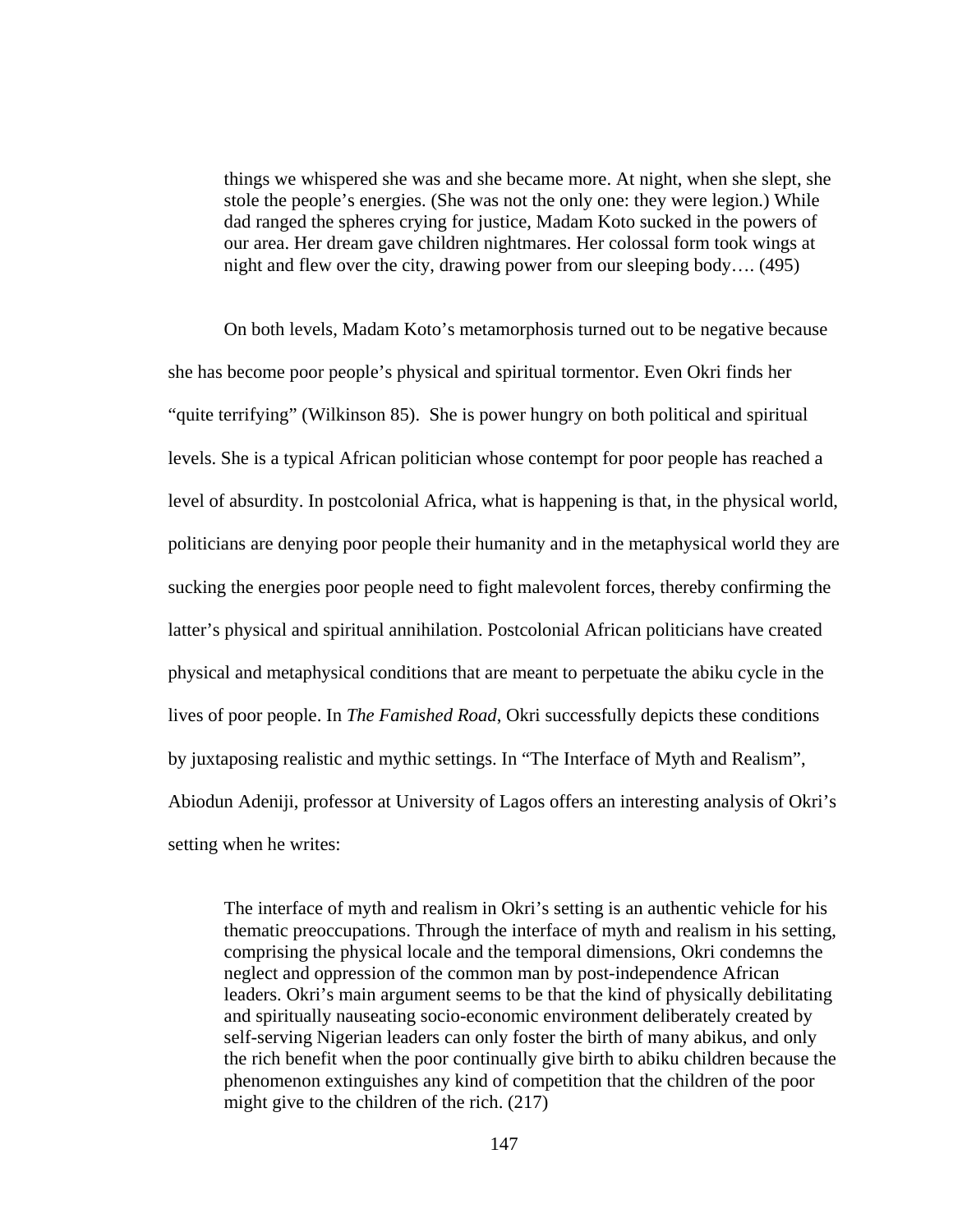Adeniji corroborates my main argument that the abiku myth in the novel is a parable of postcolonial African condition. The abiku symbolizes the back and forth between hope and despair in the social and political life of the masses in postcolonial Africa. As I have sought to demonstrate, I agree with Adenijii that the setting of *The Famished Road* between two contradictory worlds is informed by Okri's desire to capture the incomprehensible realities in postcolonial Nigeria, where the living conditions are comparable to the conditions dreaded by all the abikus who refuse to be born or remain in the real world. As Azaro confirms:

There was not one amongst us who looked forward to being born. We dislike the rigors of existence, the unfulfilled longings, the enshrined injustices of the world, the labyrinths of love, the ignorance of parents, the fact of dying, and the amazing indifference of the Living in the midst of the simple beauties of the universe. We feared the heartlessness of human beings, all of whom are born blind, few of whom ever learn to see. (3)

The abikus do not want to be born nor live in the real world because they the conditions there hostile to their well-being. For Adeniji, the same could be said about what is going on in Nigeria today. He argues that, if the children of average Nigerians die young through the creation of an unfavorable socio-economic environment, the rich can easily perpetuate themselves in power and hand over the control of the nation, economically and politically, to their off springs after their exist from political office. To substantiate this claim, he provided concrete examples in the real world of postindependence Nigeria where such hereditary economic and political transfers of power are already taking place: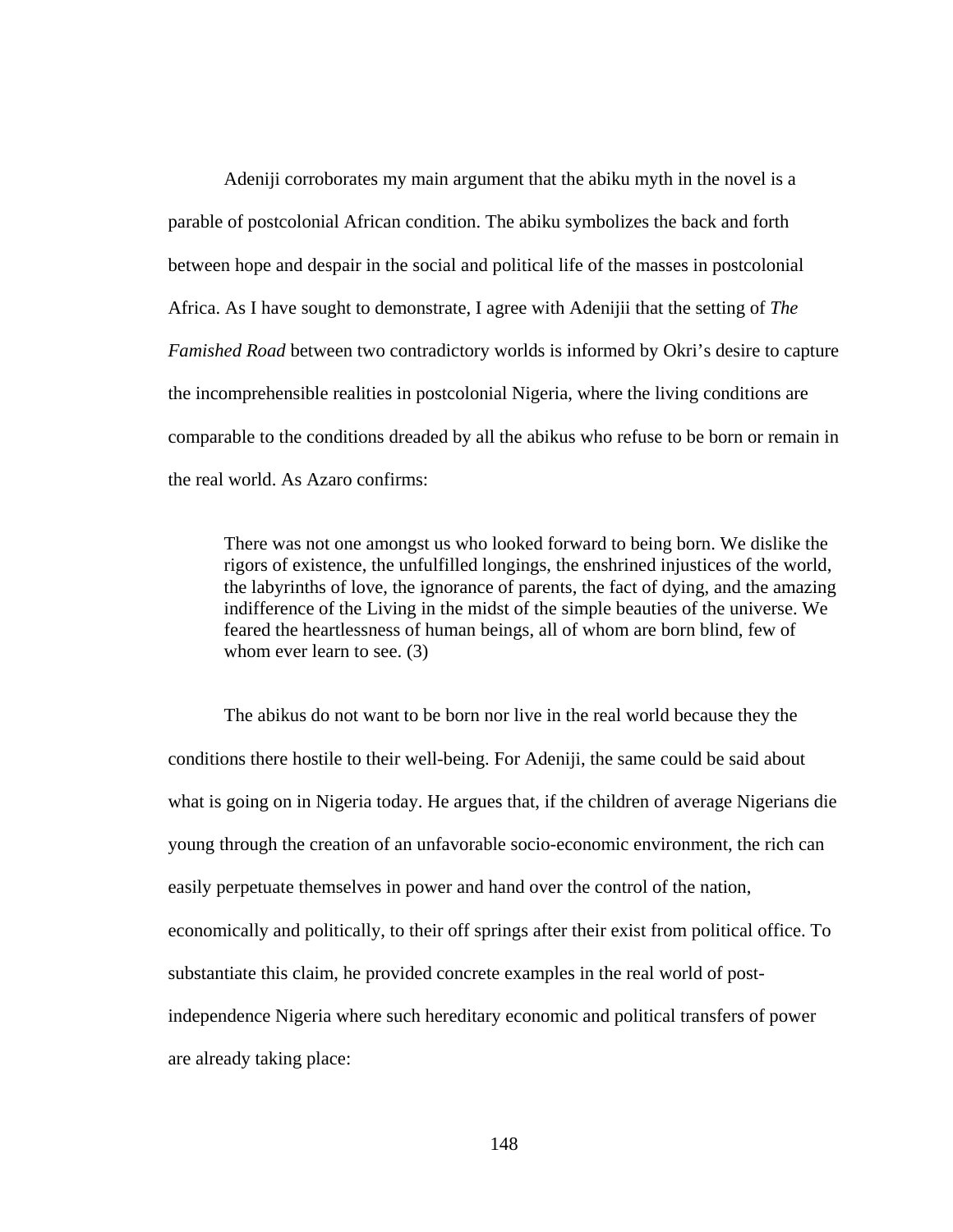Muktar, the son of the former head of state, Shehu Shagari was a minister in the Obasanjo regime. Femi Fani-Kayode, another minister in the same government is the son of the late politician Fani Kayode, popularly known as "Fani Power" in the Western regional politics of the First Republic of Nigeria. The daughter of Obasanjo himself, Iyabo, was a commissioner in Governor Gbenga Daniel's administration in Obasanjo's native Ogun State and is presently a senator in the current political dispensation. Bukola Saraki, the current governor of Kwara State is the son of Senator Olusola Saraki, who also has an offspring in the national assembly. Adeniyi Adebayo, the former Ekiti State governoris the son of General Adebayo, former military governor of old Western State. (217 – 218)

Adeniji raises a serious question about nepotism in African politics, especially in the present day where there are abundant examples of father to son successions to political power. For instance, in Togo, when the longest reigning dictator, General Gnassingbe Eyadema died in 2005, his son Faure Gnassingbe was quickly sworn in by the military as his successor against the constitution and the popular will. Similarly, when the Gabonese dictator Omar Bongo died in 2009, his son Ali Bongo was also sworn in as his successor against the will of the Gabonese. In Egypt, Libya, and Senegal, Hosni Mubarak, Colonel Gadhafi, and Abdoulaye Wade, respectively, groomed their sons to succeed them, but they have not been successful. This behavior explains how the political class in Africa has not been renewed since the independences in 1960. The same families and friends have presided over the destiny of African people for more than a half century with the same vision, which has always led to a dead end. The consequence of this situation is the atrophy we observe in African politics and economy. There are no development and prosperity in postcolonial Africa because the same self-serving politicians have been doing the same things over and over again for five decays.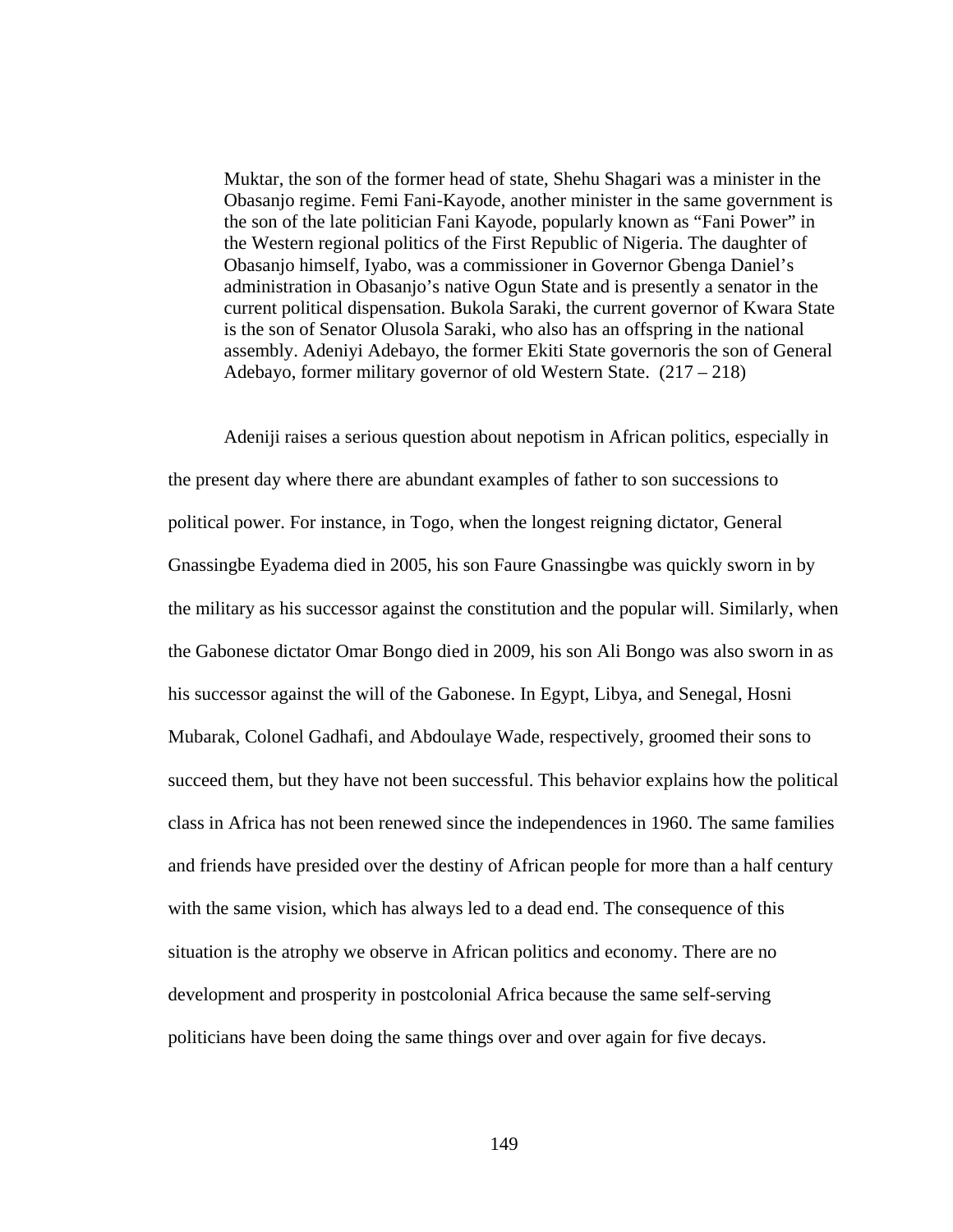If Madam Koto's metamorphosis led her to join the Party of the Rich where together they have created physical and metaphysical conditions that contribute to the perpetuation of the abiky cycle, characters such as Azaro and Dad have become more aware of their responsibility vis-à-vis the dwellers of the ghetto. In this regard, Dad is the antithesis of Madam Koto. While he is fighting for justice, Madam Koto continues to commit evil in the ghetto. Dad's and Azaro's metamorphoses involve a quest motif. The quest motif is used in many postcolonial African novels. It is a technique employed in the search of an ideal, moral, political, or spiritual. Azaro and Dad are in quest of a just and humane society. In order to establish such a society, Azaro and Dad have to overcome both real world and spiritual obstacles. Azaro's struggles began since the day he had decided to remain in the real world against the will of his spirits-companions. He has to constantly confront them in order to keep living in the real world. Azaro also has to defeat the evil forces amongst the living in order to survive in the real world. He is fully aware that "the world seemed populated with people intent on me for one obscure reason or another" (114). Indeed, in the real world people like the blind old man and Madam Koto have proven to be Azaro's nightmare as they always seek to steal his supernatural powers like in the following examples:

Come here, he said. Why?

I want to see with your eyes.

I stayed still. The wind rose again and hurled a fine spray of rain at us. After a while, I felt myself moving. Something in me moved. I resisted. But the wind was stronger. The blind old man laughed as I struggled. I discovered that the wind had divided me, had separated me from myself. I felt an inner self floating towards the blind old man. Or was it that the blind old man was floating into me, invading my consciousness? I wasn't sure….. Further on I saw a lizard with the blind old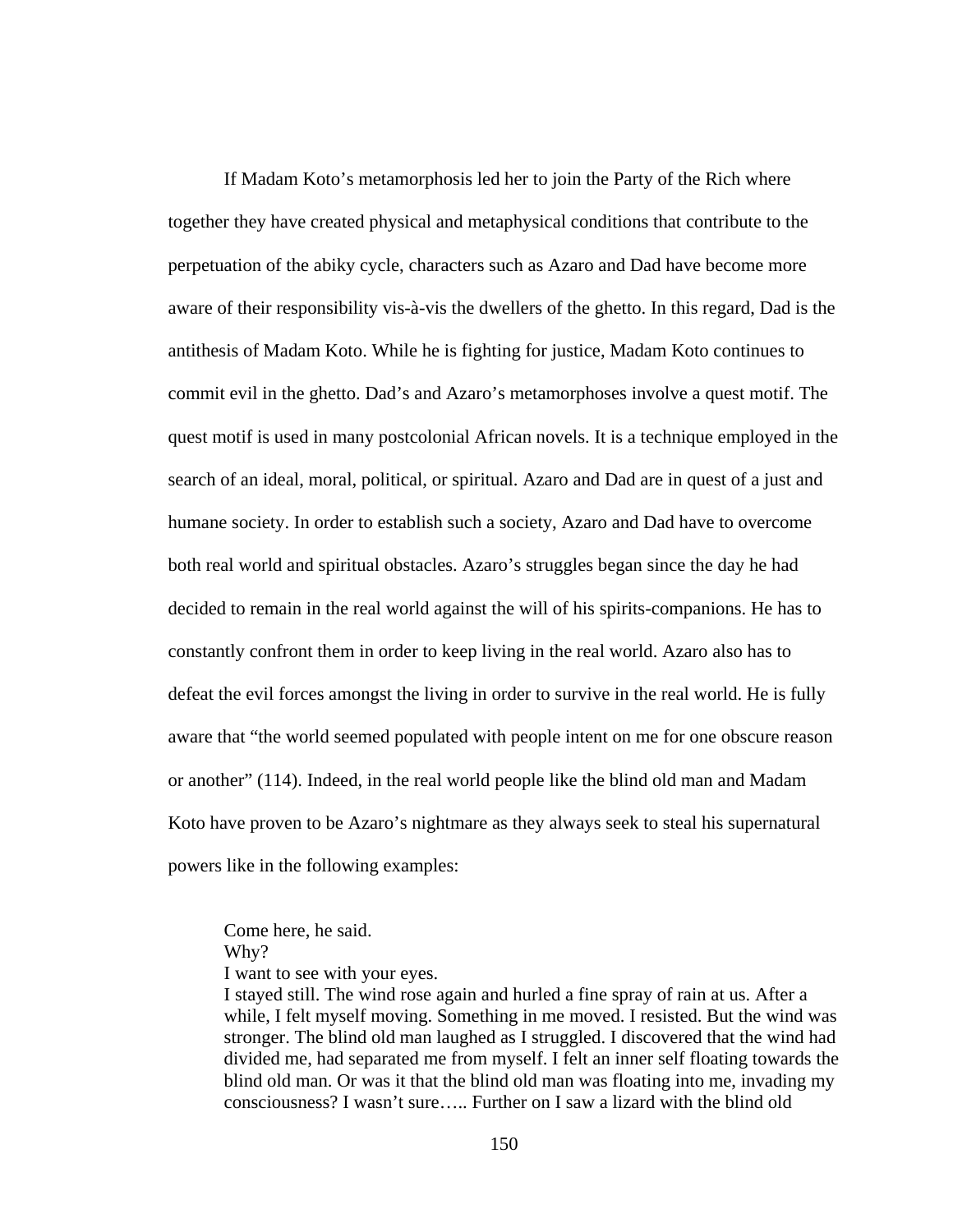man's face. It was playing an accordion at the roadside. I chased it….. I was still searching for the lizard to smash it utterly, for I was sure it would have some sort of effect on the blind old man, when the spirit came and dragged me away. (313, 334)

Azaro's quest is about self-discovery and reaffirmation of his desire to stay among the living in spite of the suffering and limitations of the real world. Unlike Ade, he has voluntarily refused to go back to the spirit world where he will live in infinity. Ade wants to return to the spirit-world because the real proved unbearable: "I want to go to my other home. Your mother is right; there is too much unnecessary suffering on this earth" (477). However, it is in that very suffering that Azaro sees possibilities of change:

Ade wanted to leave, to become a spirit again, free in the capacity of freedom. I wanted the liberty of limitations, to have to find or create new roads from this one which is so hungry, this road of our refusal to be. I was not necessarily the stronger one; it may be easier to live with earth's boundaries than to be free in infinity. (487)

Azaro had the choice between hope and despair; he chose hope because he has faith in humans' creative genius. He has chosen to break the abiku cycle because he sees possibilities for transformation even in the most desperate and chaotic situation. What matters is one's capacity and willingness to endure and outlive that situation. Ade sees chaos coming to the real world, but he also sees change, hope, happiness beyond the chaos:

There will be changes. Coups. Soldiers everywhere. Ugliness. Blindness. And the when people least expect it a great transformation is going to take place in the world. Suffering people will know justice and beauty. A wonderful change is coming from far away and people will realize the great meaning of struggle and hope. There will be peace. Then people will forget. Then it will all start again,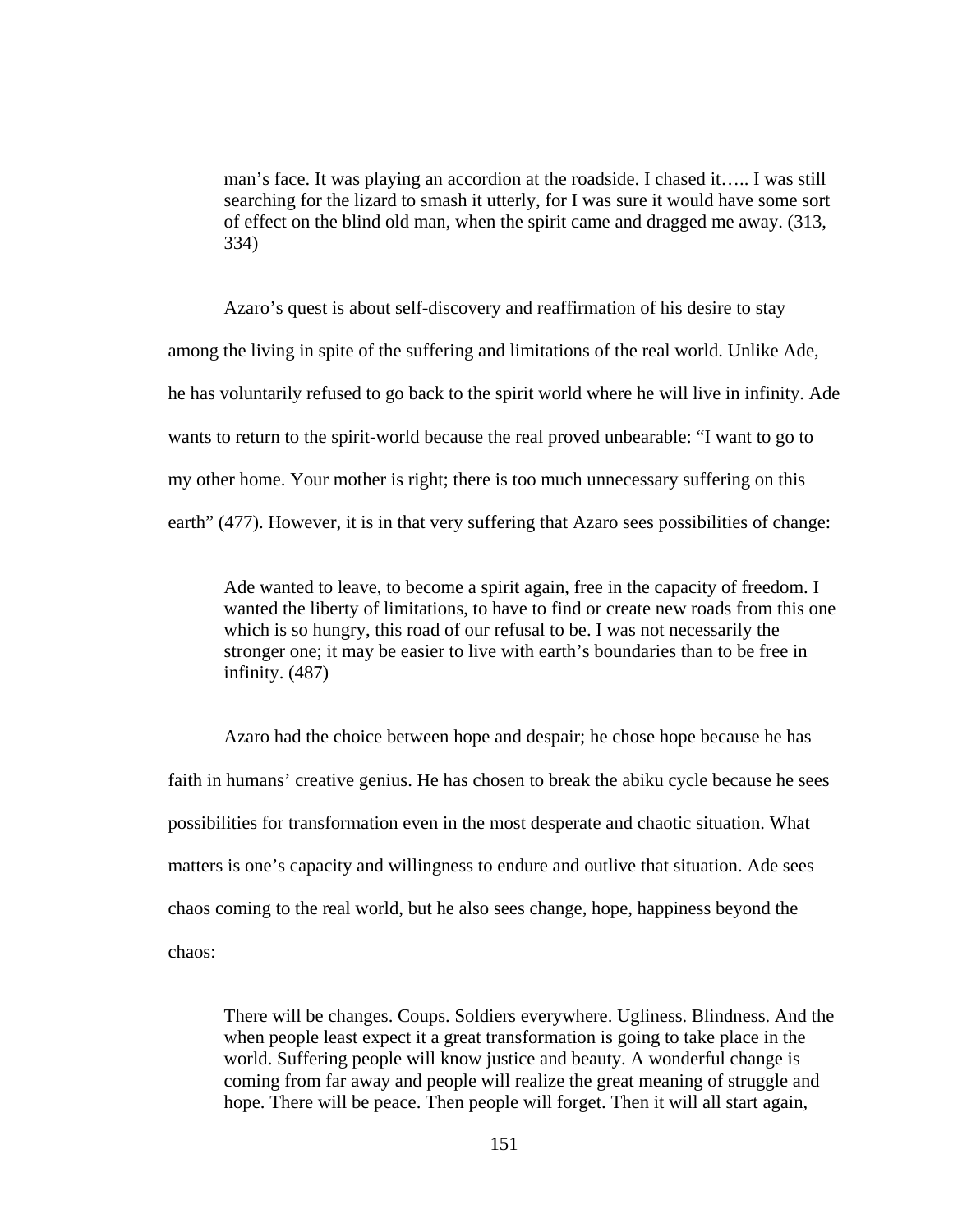getting worse, getting better. Don't fear. You will always have something to struggle for, even if it is beauty or joy. (478)

Okri believes that despite the destructive behavior of the self-serving postcolonial African politicians and their foreign mentors, Africa still possesses the necessary strength for development and prosperity. For Okri everything lies in the hand of African people, especially the poor and the oppressed. Like Azaro, what is crucial in the process is the choice the poor and the oppressed will make. They have the choice between the status quo, which means destruction and change, which means development and prosperity. For Okri the choice is clear; according to him, Africa has an incredible capacity to not die and be destroyed. Unlike China that was always unified and had this great wall to prevent invasion, Africa had no great wall, yet it manages to remain unique. It's things like that, the resilience of the spirit, the great dreaming capacities, the imaginative frames that are within the terrain of the book. (Wilkinson 87) Therefore, Azaro's embrace of the real world proves that Africa will always overcome obstacles and that one day she will fulfill her destiny. This recalls Derek Wright's comment that "Azaro's commitment to the living seems to Okri to signify a defiant assertion of faith in Africa's material survival and betterment, no matter how difficult the circumstances and how great the suffering"  $(154)$ .

Among all Okri's characters, Dad, also known as Black Tyger, embodies all the qualities attributed to Africa in the excerpt above. This is what made his rise from anonymity to fame possible. At the beginning of the novel, Dad was introduced in the novel as the embodiment of poverty. "Poverty is driving him mad", Mum said. His quest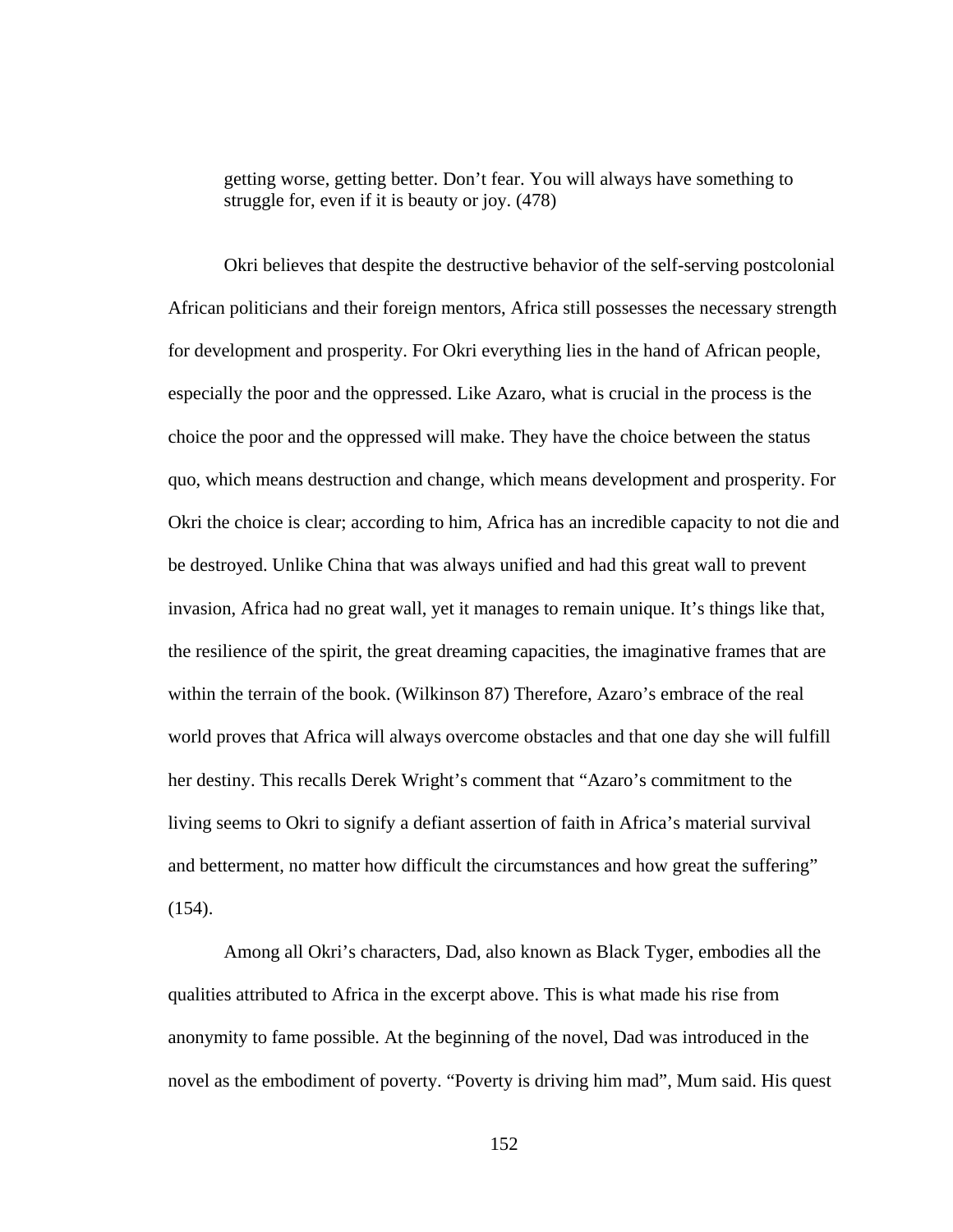for an ideal social and political world goes through four phases. First, he has to struggle to make the ends meet. He has taken all sorts of jobs including load carrier and night soil man just to earn money enough to pay his rent and put food on the table. In a frustrated mood, Dad tells Azaro: "Do you think of us, eh? How we sweat to feed you, to pay the rent, to buy clothes, eh? All day, like a mule, I carry loads. My head is breaking, my brain is shrinking, all just so that I can feed you, eh?" (119). In the second phase, Dad becomes the only man in the ghetto to openly oppose the Party of the Rich. This opposition angers his landlord and store owners affiliated with the Party of Rich. His landlord has slaps him with a rent increase and at work he is forced to carry heavy loads. Amidst these battles, Dad opens a third front. This phase is the most important because it has proved to be deadly. In this phase Dad has already become a boxer and taken the totemic name of Black Tyger; his first fight opposed him to the ghost of Yellow Jaguar, a famous boxer who died three years before. Even though he defeated the Yellow Jaguar, Black Tyger has undergone a bizarre devolution into a child: "He seemed very tragic in his grotesque condition of an adult trapped in the consciousness of a child" (360). The fame Black Tyger earns after defeating the Yellow Jaguar lifted him to the status of an old African hero who turned defeat into victory for the community. His fight against the Green Leopard is a communal fight because the latter is a fearful thug used to spread terror in the streets of the ghetto and is said to be on the payroll of the Party of the Rich. Black Tyger's victory over the Green Leopard is celebrated as the victory of the poor and oppressed over the self-serving politicians. In the final phase Dad goes through a psychological transformation. He becomes aware of his aloneness; he realizes that an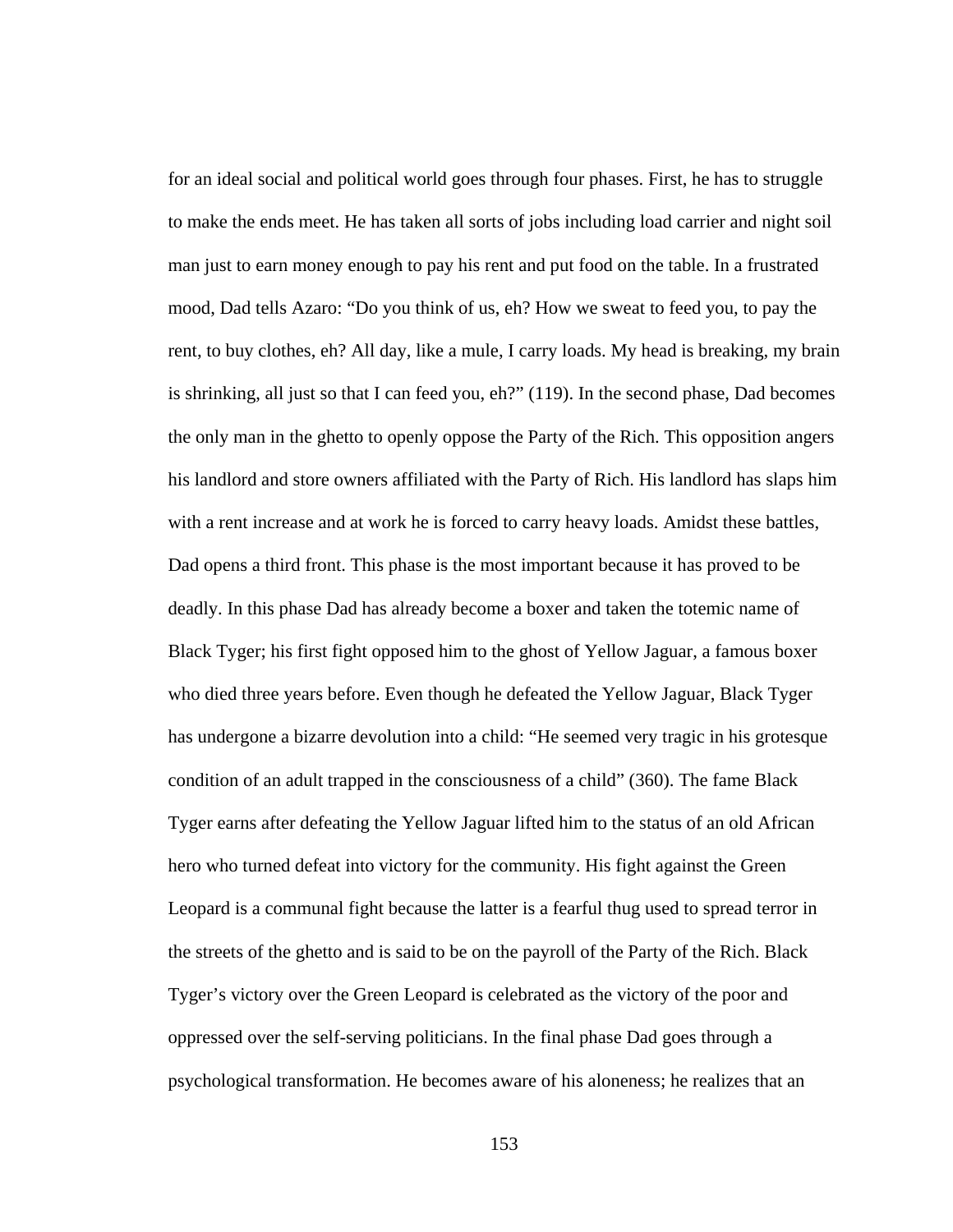individual alone cannot defeat the unscrupulous greedy and corrupt politicians of

postcolonial Africa:

But it was when people took to bringing their problems to him, when they asked him for money, for advice on everything from how to get their children admitted to hospital to how to get books for their youngsters, that Dad realized he couldn't be a visible or an invisible Head of State just by himself. (411)

Through Dad's awareness of the inability of an individual to change the conditions of people, Okri is making an appeal to all the oppressed people to rise up and unite against their oppressors, because the status quo will not end on its own. For him, no oppression ends unless the oppressed rises against his oppressor. In Dad's political declaration:

He criticized the people of the ghetto for not taking care of their environment, for their lazy attitude towards the world, for their almost inhuman delight in their own poverty. He urged them to lift themselves up by their thoughts. He asked them to think differently in order to change the world. He reminded them of their freedom, and told them that they will transform their hunger into power. (419 – 420)

In *The Famished Road*, Okri's convergence of the well-known Yoruba myth of Abiku and reality enables him to depict with imagination the condition of postcolonial Nigeria and by extension the whole postcolonial Africa. Through the abiku motif, he has successfully explained the Africa's endless attempts to embrace real democracy, good governance and pave the way to development and prosperity:

Dad found out that all nations are children; it shocked him that ours too is an abiku nation, a spirit-child nation, one that keeps being reborn and after each birth come blood and betrayals, and the child of our will refuses to stay till we have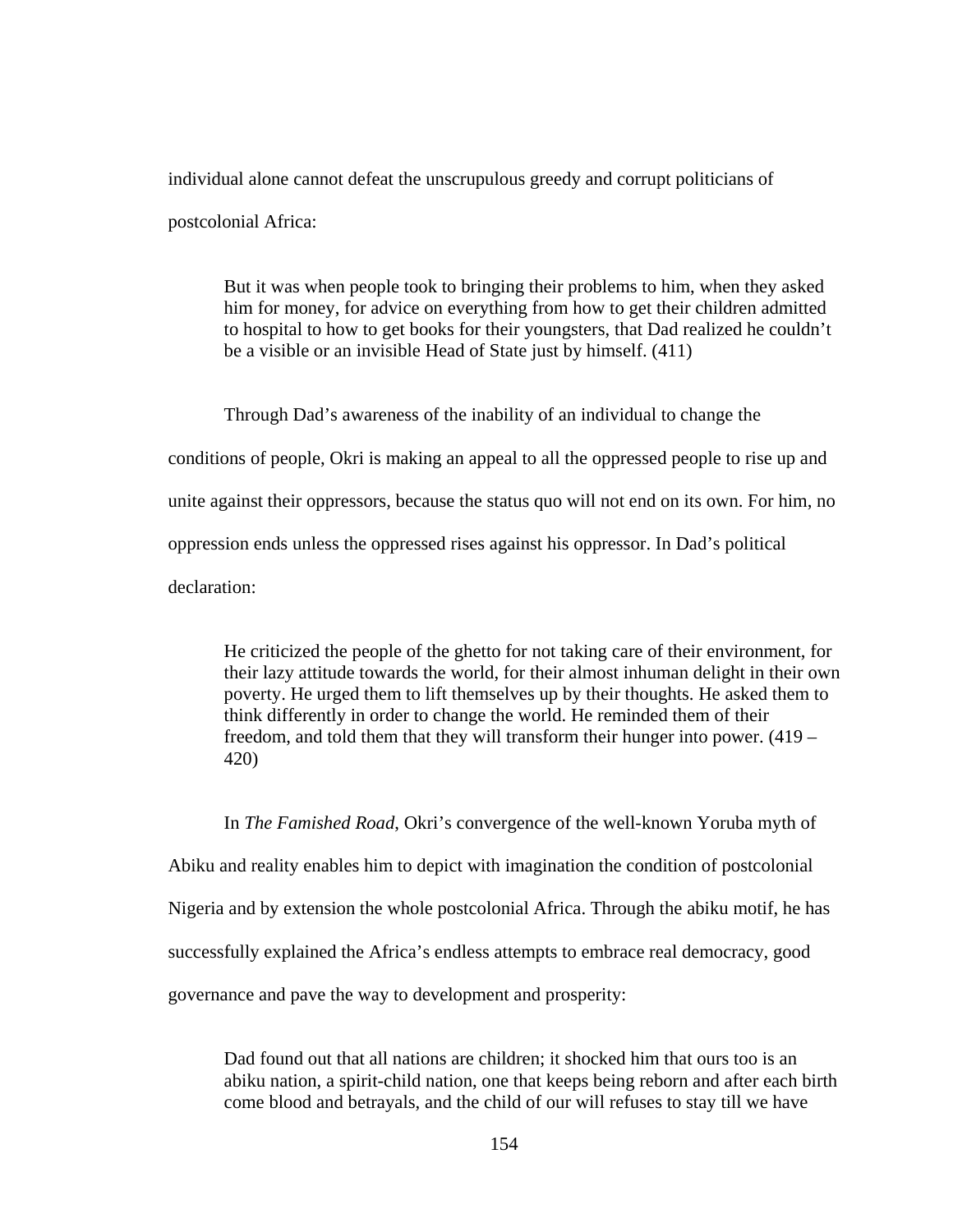made propitious sacrifice and display our own intent to bear the weight of a unique destiny. (494)

The merit of Okri's novel lies in the solutions it suggests for ending the abiku cycle. For instance, he warns postcolonial Africans that individual struggle cannot overcome the corruption and greed of the politicians, and calls for all the oppressed and dispossessed to unite and fight their common foes – the self-serving postcolonial African politicians. *The Famished Road* has restored hope for African renaissance, thereby defying the pessimistic look the world has reserved for Postcolonial Africa. Thus declares Okri:

I'm offering this to Africa and to the world. We can look at our condition in Africa with despair. On the other hand we can look at it and say 'Well, we are some of the luckiest people at this time because we've got so much to invent and fight for. Time is actually a short thing and the future is all there to be created'. (Wilkinson 87)

In this regard *The Famished Road* can be said to navigate the same existentialist territory as Laing's *Woman of the Aeroplanes*. This is where Okri's idea of African spirituality differs from the people in the ghetto. Whereas Okri sees in the spiritual the hope that should instigate African people towards actions, the people of the ghetto see in the spiritual the possibility of a miracle which they naively continue to wait for. Okri's message is that the end of oppression and corruption is in the hands of the people in the ghetto, for if Azaro can break the Abiku cycle, they too can bring about change.

However, given the persistence of gender inequalities in the society represented in *The Famished Road*, where do women stand in regard to Okri's hope? This question is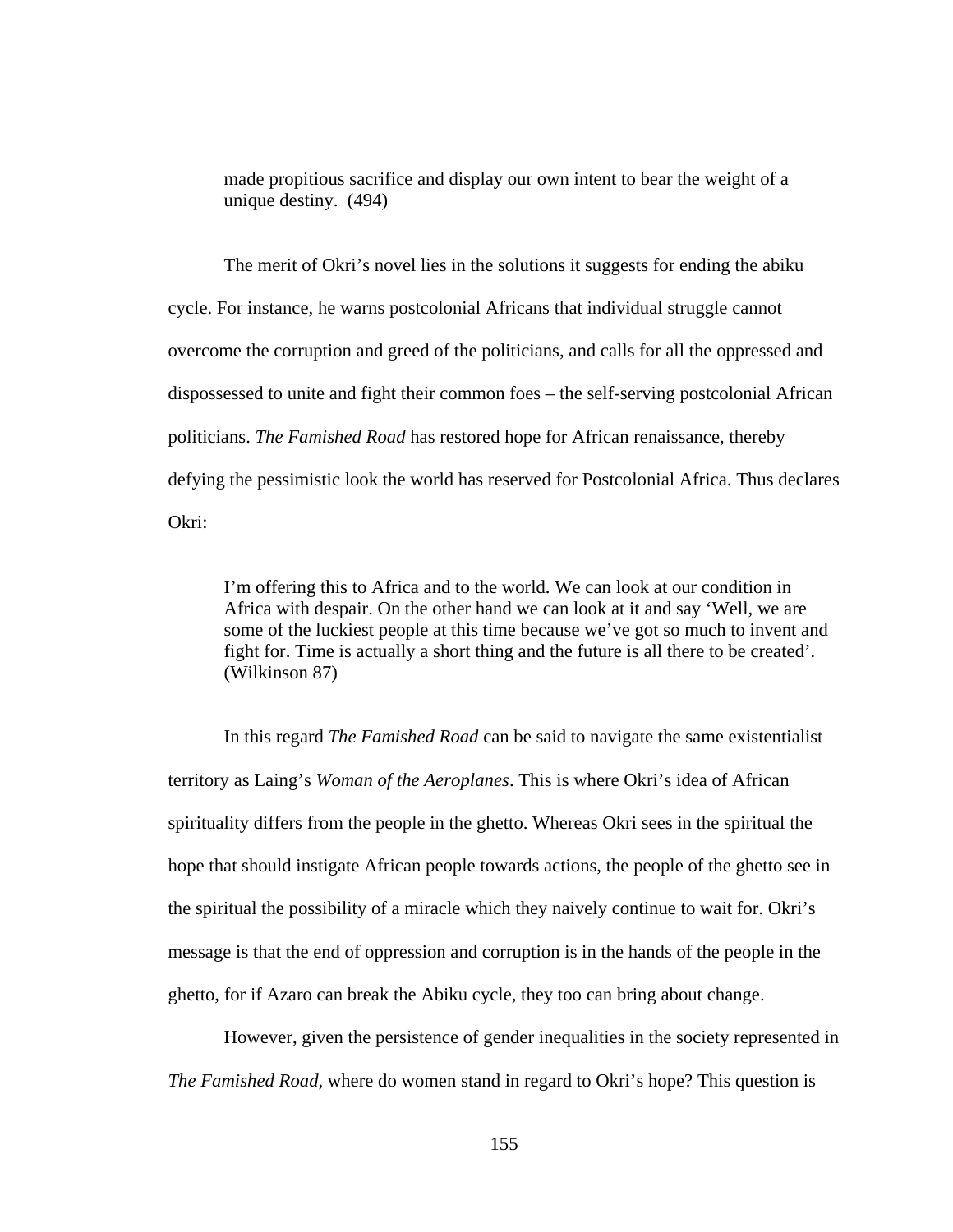worth discussing because it looks like the survival of African spirituality which is the basis for Okri's hope may well have permitted the perpetuation of prejudices against women. For instance, despite Mum's hard work and sacrifice on behalf of her family, Dad hardly treats her with respect, as is exemplified by his frequent verbal and physical abuses of her. Because Dad still holds traditional views about women, he does not think a woman has the right to know her husband's whereabouts. For example, in the following passage, Azaro recalls one of the many violent incidents in his family. When Dad returns home after spending the night outside, Mum asks:

Where have you been, my husband? We were so worried…Don't ask me any questions, Dad growled, pushing Mum away from him… Leave me alone! Can't a man do what he wants without a woman troubling him? I have a right to do what I want! So what if I stayed out last night! You think I have been doing nothing? I've been thinking, you hear, thinking! So don't trouble me as if I've been with another woman… Mum cried out and then stifled the cry. I heard Dad hitting her. I looked and Dad was slapping her on the head, kicking the table, shaking Mum, pushing her, muscling her around, and her arms flailed, and then she submitted herself his anger, and I got up and rushed at him...  $(151 – 152)$ 

Dad is still clinging to traditional views about male-female relation characterized by a total control of woman by man. The survival of these views betrays the hope Okri sees in the survival traditional values. Okri's own portrayal of Madame Koto is suspicious because he seems to perpetuate old prejudices against women. Okri thinks Madame Koto is a "terrifying devouring witch" (Wilkinson 85). Here Okri draws on traditional belief system where women are often associated with witchcraft. Witchcraft is viewed as evil and as life destroying practice. Witches are believed to be active at night and can only be seen by clairvoyants or people gifted with supernatural powers. This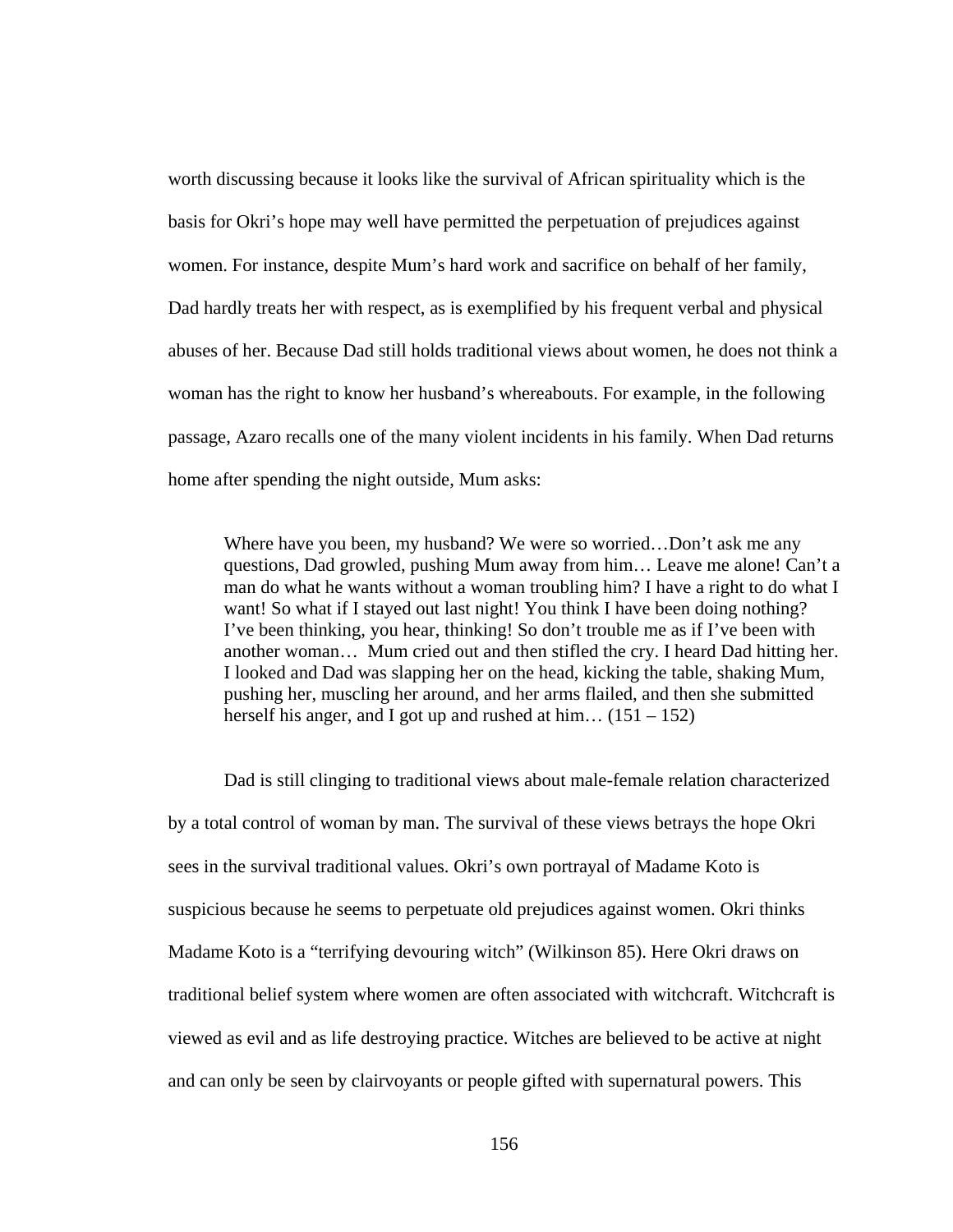description fits Okri's depiction of Madame Koto towards the end of the novel: "Her colossal form took wings at night and flew over the city, drawing power from our sleeping bodies" (495). Belief in witchcraft continues to be the most common supernatural belief in many parts of Africa. The direct consequence of such belief is the gratuitous violence unleashed upon poor women often accused of witchcraft. A recent incident in Okri's Nigeria's neighboring country Cameroon is a case in point. Last year, in December 2010, a group of youths in Cameroon searched from house to house for old women whom they accused of witchcraft. They beat those old women in front of a huge crowd that displayed an incomprehensible indifference. The mobilization of these youngsters was motivated by their beliefs that these old women are witches and that they have used their witchcraft to cause them various misfortunes. When asked by a French journalist to explain their acts, the leader of these youths has this to say: "this is the third time I have failed the civil service recruiting exam, I know these witches are behind my misfortune." These youths are the victims of the persistence of the old traditions that favor magical and supernatural explanations of real socio-political problems over empirical evidences. One should question the usefulness of holding onto these traditions when this means the perpetuation of the oppression of one gender by another. This problematizes the notion of hope attributed to magical realism, given that it draws on the very traditions responsible for all forms of injustices against women. However, as called for by Kojo Laing, holding onto the most useful traditions can offer alternative possibilities for African people.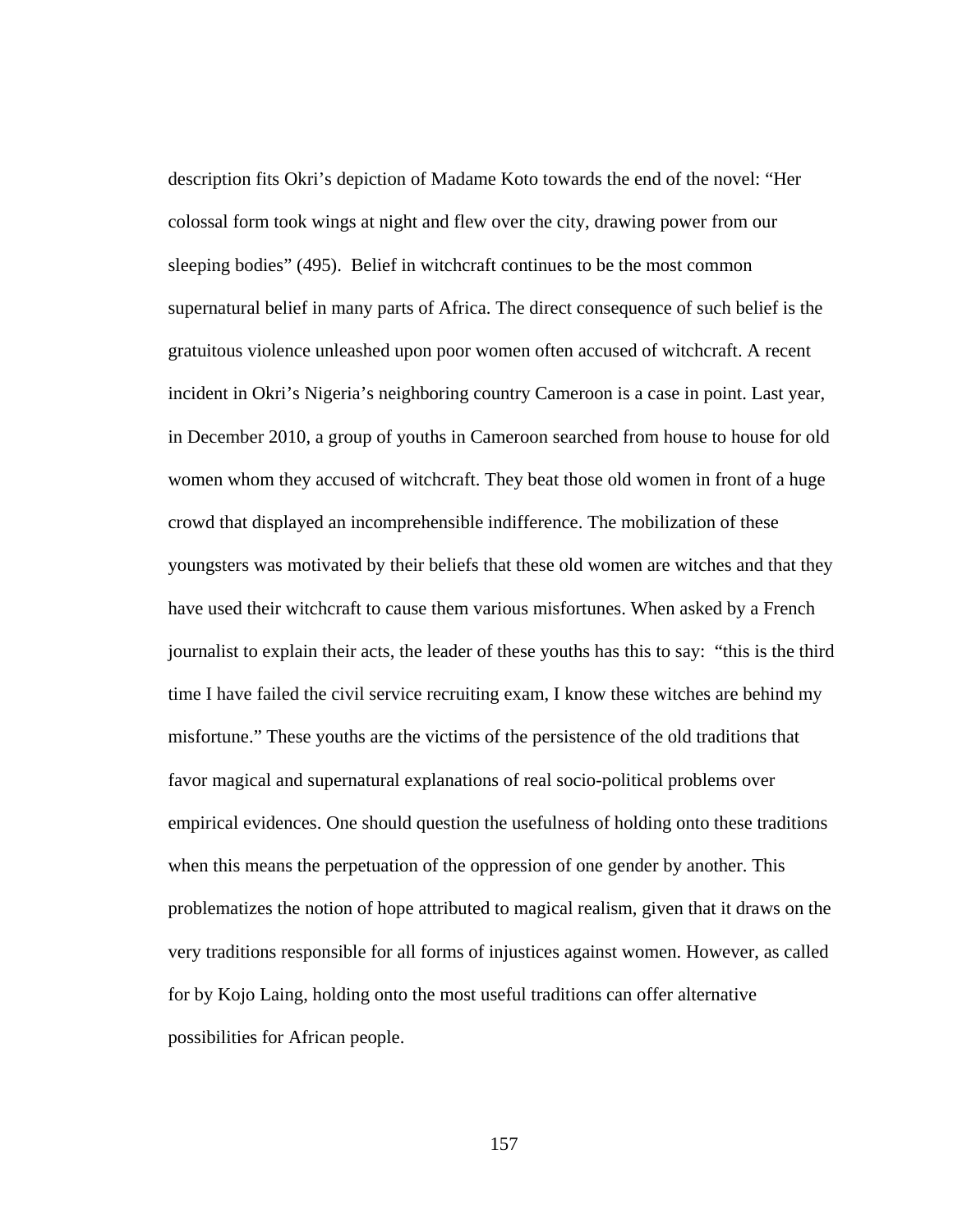## **CHAPTER IV**

## **TOWARDS A NEW MODE OF DEPICTION OF POSTCOLONIAL AFRICA: FABULOUS REALISM AND SATIRICAL MAGICAL REALISM IN NGUGI'S** *WIZARD OF THE CROW*

Like Kojo Laing's *Woman of the Aeroplanes* and Ben Okri's *The Famished Road*, which I examined in my preceding chapters, *Wizard of the Crow* offers an acerbic critique of postcolonial African regimes reputed for their economic mismanagement, corruption, dictatorship, permanent submission to foreign dictate, but goes a bit farther to include the persisting class and gender inequalities in Africa, the predation of the poor countries by global capitalism, as well as a very subtly psychoanalytic explanation of the truth that rules the life of the African elite. Stylistically, even though the three novels work within magic realism tradition, they differ from each other in regard to the purposes for which their authors employ magic. While Kojo Laing employs magic to make the transition of his people from tradition to modernity possible, bring African and Western cultures together in a complementary cohabitation, as well as offer his people the freedom determine their own destiny, Ben Okri uses magic to show the resilience of African spirituality as well as counter the Euro-centric realistic view of the world in order to offer hope to his people. In the last novel this dissertation discusses, the author combines fabulous realism and satirical magic realism to satirize the socio-economic and political situations in postcolonial Kenya in particular and Africa in general. Fabulous realism is the result of the fusion between fable and reality, and satirical magic realism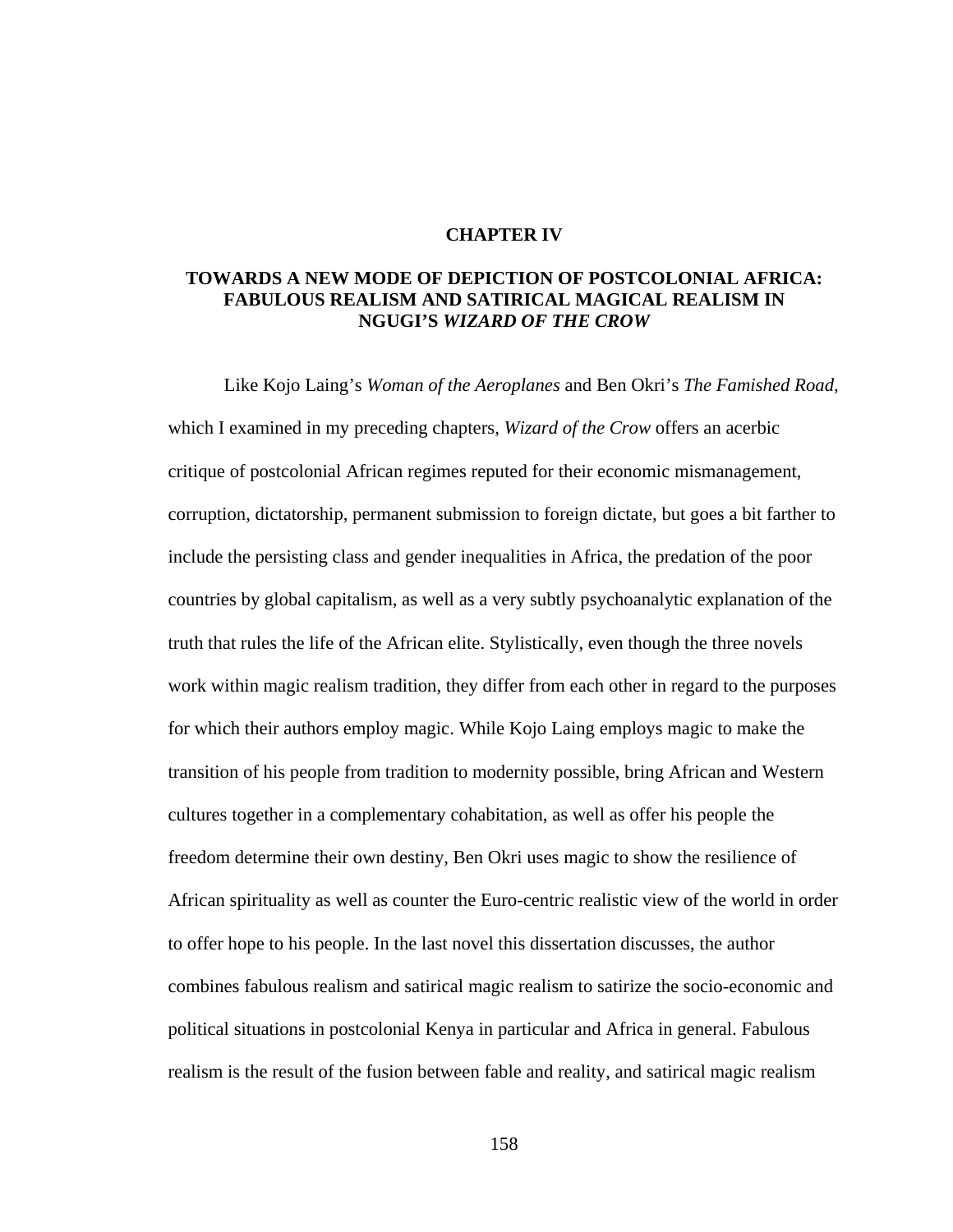is the result of the fusion between magic, reality and satire.

*Wizard of the Crow* tells the story of the Free Republic of Aburiria, a fictitious African country ruled by a dictator known as the Ruler and his sycophantic ministers who are engaged in a Machiavellian power struggle and who enjoy plotting against each other in their desire to win his (the Ruler) utmost sympathy. Unlike in *The Famished Road* where two clearly defined groups, the rich and the poor, are struggling for the control of their country's resources, in *Wizard of the Crow* various groups are battling for the protection of their individual interests. Among them: there is the Ruler who is engaged in a fierce battle to cling to his waning power; there are the poverty stricken Aburirian masses who are battling for jobs and the women who are fighting against male domination, both groups led by Kamiti the wizard and his companion Nyawira; and the Global Bank, the representative of the neocolonial forces who are battling for the control of the country's economy.

 Oral traditions devices are the locomotive of the novel, which Ngugi has called "an epic from Africa". Compared to his previous novels, *Wizard of the Crow* marks a shift in Ngugi's artistic concerns and style. Indeed, unlike *Weep not, Child, the River Between, and Petals of Blood*, where Ngugi employed social realism to deal with issues directly related to Colonial and Post-Colonial Kenya, *Wizard of the Crow* goes beyond Kenya to address the root causes of the current socio-political malaise in Africa. In this novel, Ngugi employs fabulous realism and satirical magical realism as aesthetics of necessity. In other words, the depiction of the postcolonial African situation calls for this narrative style, which is also reflected in the setting and the portrayal of his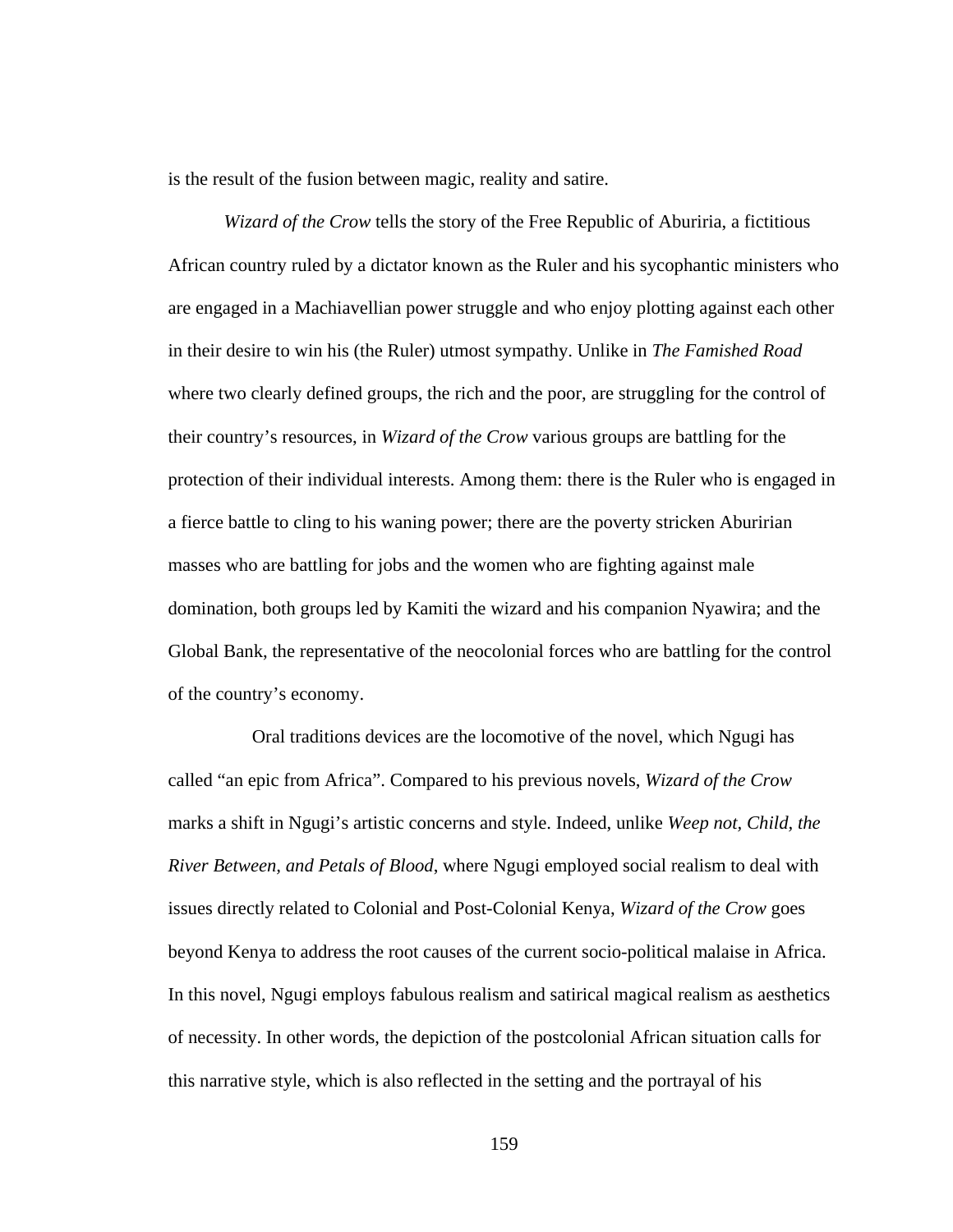characters. When asked about the present situation in Africa during a September 2000 interview, Ngugi puts his head in his hands: "- aagh! Things are so bad I think the only way to write about it is utter fantasy, fable-it is so awful!" (Mills 1). Ngugi seems to go a little further than the other magical realist writers in his depiction of the situation in postcolonial Africa.

One way he goes beyond Okri and others is that he makes his setting mythical, rather than real, which gives him the freedom of fairy tale in some way. Set in an imaginary African country of Aburiria, *Wizard of the Crow* opens with fabulous rumors about the unexplained illness of The Ruler. Because the Ruler's illness cannot be scientifically diagnosed, Aburirians have developed extraordinary theories about its causes. Amongst these theories, five have been on the lips of every Aburirian citizens: the first theory blames the Ruler's illness on the anger he developed after being denied an interview by the *Global Network News* during a visit in New York; the second theory claims the illness was a curse from a the cry of a wronged he-got; the third blames it on the ruler's long rule; the fourth traces it to the Ruler's legal wife, Rachael's refusal to shed tears after her fall from grace; and the fifth believes that the illness is the sole work of the daemons that the Ruler had housed in a special chamber in the State House, who had now turned their backs on him and withdrew their protective services.  $(3 - 10)$  The Ruler's illness and Aburirians' theories about it are reflective of fables which are defined as stories with fantastic events and creatures having allegorical meaning. The Ruler's absolute power depends on sycophants like Sikiokuu, Machokali, and Big Ben, who have gone as far as surgically enlarging their ears, eyes, and tongue respectively, in order to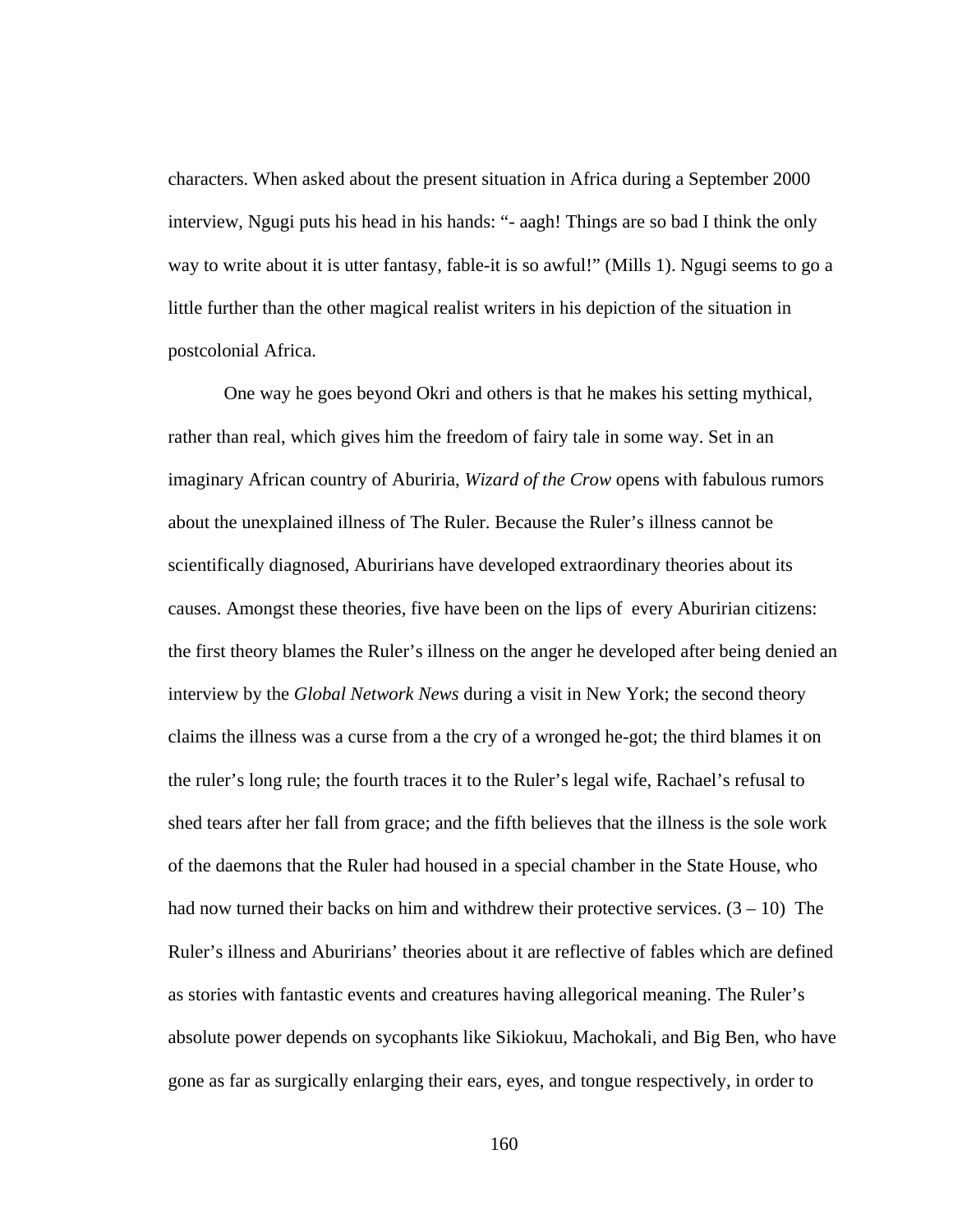serve as his most loyal spies and spokespersons. In Aburiria, where nepotism and corruption are the basic actions of the state, the main preoccupation of the élite who frequent the Ruler is self-preservation, and they know what to do to remain in the good grace of the dictator whose only criterion for cabinet appointments is the candidate's loyalty to him and only him. Thus, when the Ruler learns that Machokali, the sycophant in chief, has gone to England to surgically enlarge his eyes in order to better serve him, he rewards the latter with the most prestigious position in the cabinet, as we learn in the following excerpt:

Then one day he flew to England, where under the glare of publicity he entered a major London hospital not because he was ill but because he wanted to have his eyes enlarged, to make them ferociously sharp, or as he put it in Kiswahili, Yawe Macho Kali, so that they would be able to spot the enemies of the Ruler no matter how far their hiding places…. The Ruler was so touched by his devotion and public expression of loyalty that even before the MP returned home from England the Ruler had given him the Ministry of Foreign Affairs, an important cabinet post, so that Machokali would be his representative eye wherever, in whatever corner of the globe lay the Ruler's interests… (13)

This fairy tale-like narration of events is what is unique in Ngugi's magic realism. The once upon a time quality allows for satire and humor as well as a depiction of the horror and injustice of life under the Ruler. Indeed, this is what drives all the characters and their actions in the novel.

The Ruler's positive response vis-à-vis Machokali's act of devotion has opened the Pandora's Box for grotesque bodily modifications. Thus, in the Ruler's entourage another back bencher MP decides to follow the footsteps of Machokali. Nothing can stop this particular cabinet member, for he goes as far as secretly selling his father's plot and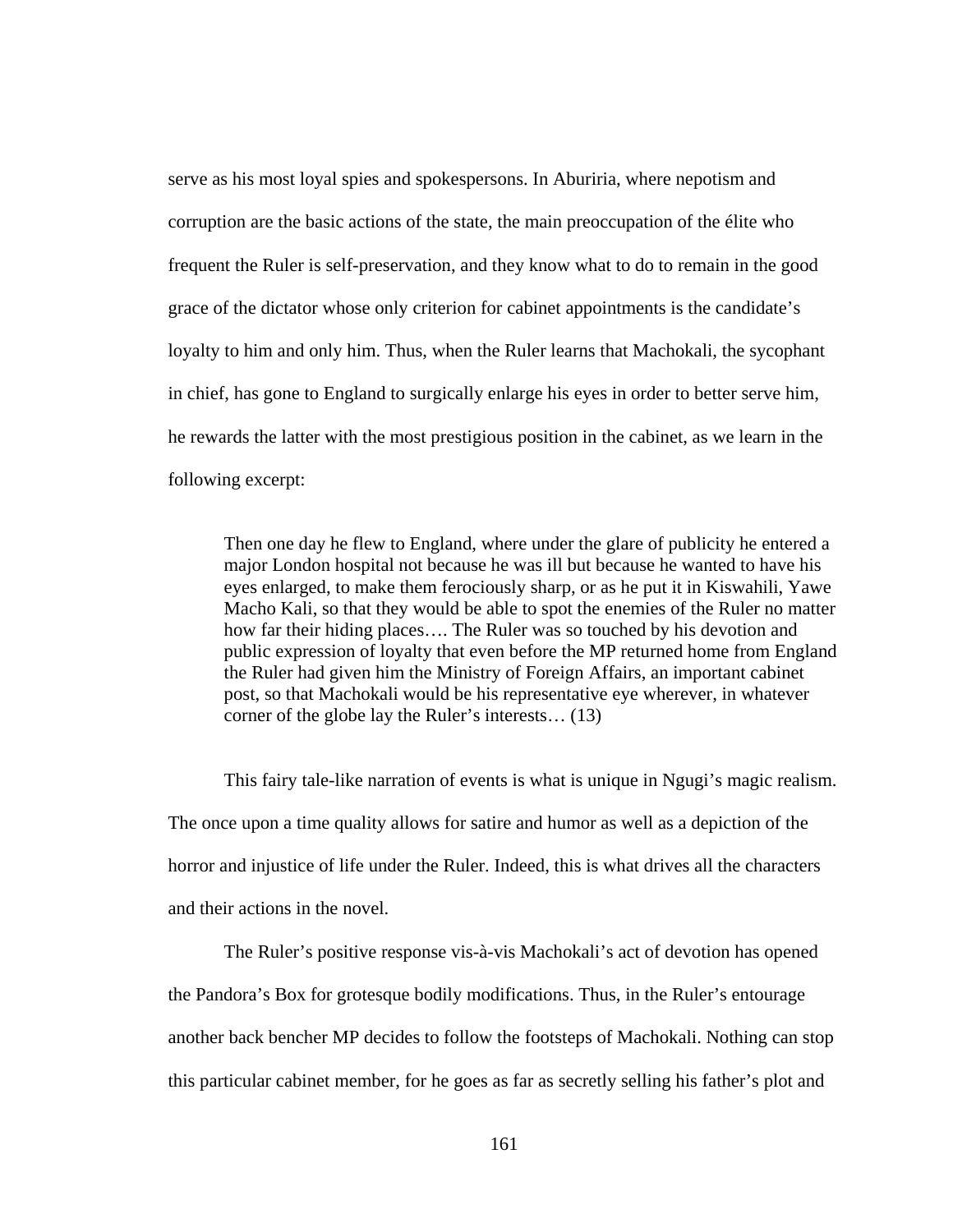borrowing money to buy a ticket to France and a hospital bed in Paris to have his ears enlarged in order to better serve the Ruler. When Sikiokuu comes back with his new look, the Ruler is pleased with what he sees and decides to upgrade the former's position in the cabinet:

His ears were larger than a rabbit's and always primed to detect danger at any time and from any direction. His devotion did not go unnoticed, and he was made Minister of State in charge of spying on the citizenry. The secret police machine known as M5 was now under his direction. And so Silver Sikiokuu he became, jettisoning his earlier names. (14)

In Aburiria the ridiculous does not kill, and so, later, we learn that another MP has been inspired by the fortune of Machokali and Sikiokuu. Benjamin Mambo has his tongue elongated so he can effectively echo the Ruler's commands to soldiers in the country and threats to his enemies before they reach the Aburirian borders. This earned him the Information Minister portfolio; but he later learned at his own expense that he also needed to enlarge his mouth to retain the ability to speak. The bodily changes of these three sycophants are also followed by name changes. Marcus became Machokali, Silver became Sikiokuu, and Mambo became Big Ben; the latter is believed to have been inspired by the clock at the British Houses of Parliament. Their extraordinarily distorted bodies make them look more like cartoon characters than humans, thereby creating a comic atmosphere throughout the novel. What makes Ngugi magic realism different than the other two writers' is that his is grounded in satire, humor, and sarcasm that the exaggerated depictions of the physical appearance of characters aim at. This is what is termed satirical magic realism. At the heart of satirical magic realism is mockery for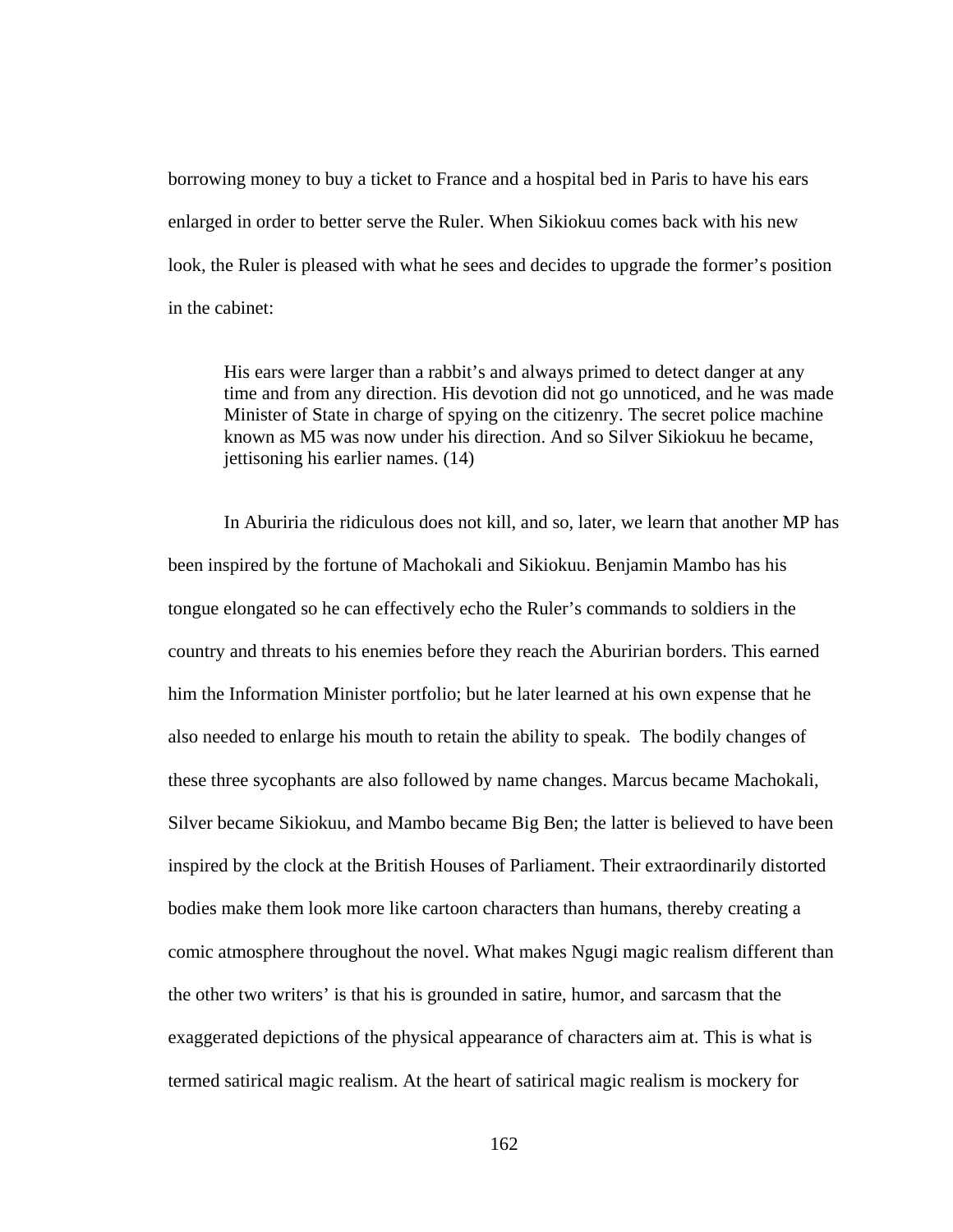mockery's sake. Ngugi's peculiar depiction of The Ruler and his devotees makes his critique against them very powerful; by demoting them to the cartoon status, he shows how worthless they are as in the episode where the Ruler is diagnosed with Self-Induced Expansion (SIE): "It seems that the Ruler's body had started puffing up like a balloon, his whole body becoming more and more inflated, without losing the proportion of parts" (469). This ultimately leads to the rumors that the Ruler was pregnant. By emasculating the Ruler, he is demystified and left at the mercy of the world. The abundance of humorsatire in *Wizard of the Crow* sets it apart from the other two novels this dissertation discusses, especially *The Famished Road*. For instance while the magic in *The Famished Road* is presented in a matter-of-fact manner, where the author believes that the supernatural events are as normal as natural ones, Ngugi's satire and humor make his use of magic ironic. He seems to distance himself from the supernatural and views his people beliefs in it as ridiculous. In other words, Ngugi incorporates ironic distance, Brenda Cooper's most important feature of magical realism. This is demonstrated in Kamiti's admission to Nyawira that he and his childhood friends used to test the superstitious beliefs of his people and make fun of them:

When we were children we used to play witchcraft. We would stick a wooden spike through a bundle of leaves, a dead frog or lizard, and one or two Sodom apples and then plant the spike in a path. From a safe distance we kept an eye on it, and what excited us most was to see adults, grown men and women, avoiding any contact with the bundle. Some would even take a step, or two back, then give it a wide berth. Nobody dared touch it; there were times when the bundle remained in place, Lord knows, for days. (84)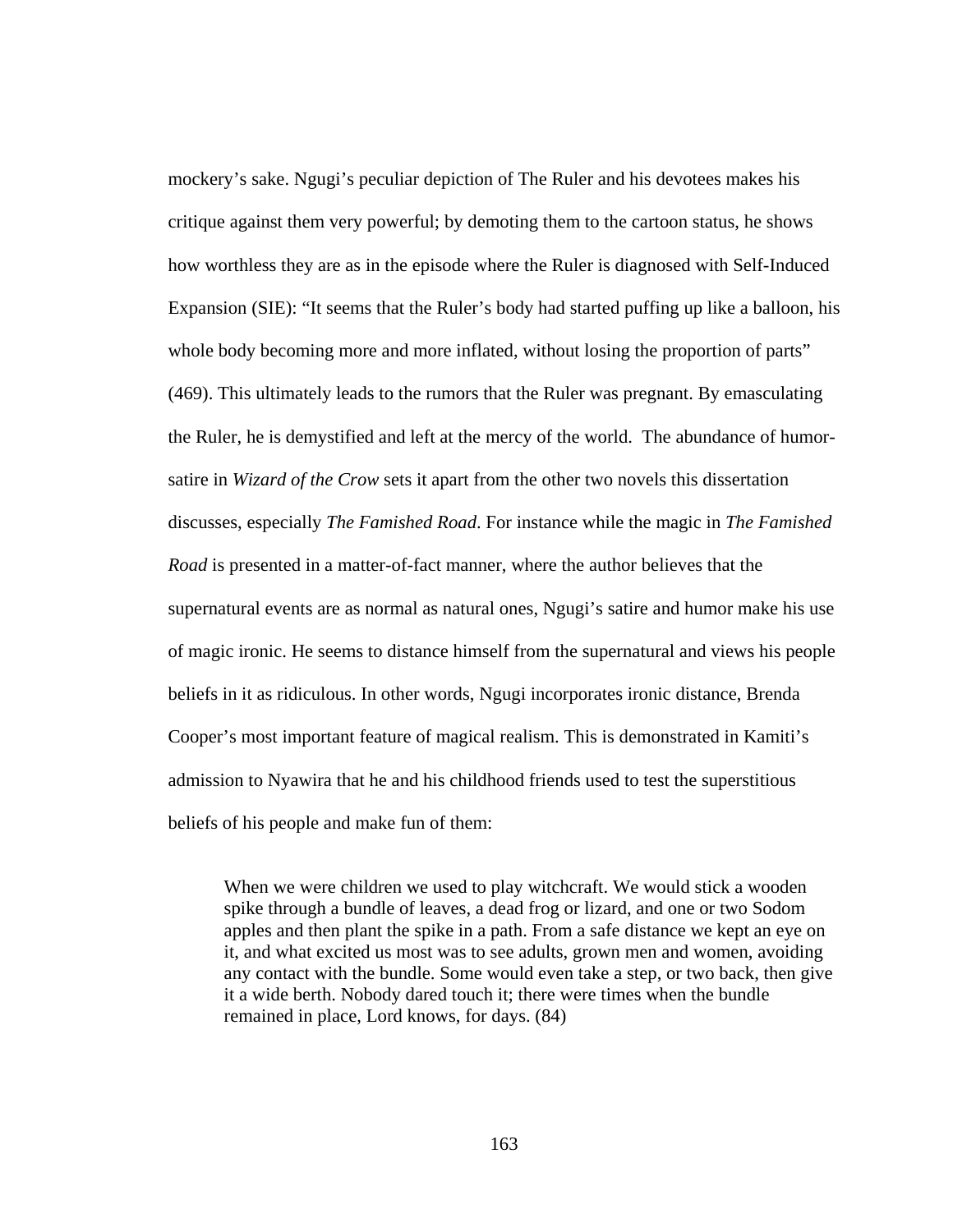The presence of the magic in the novel aims at ridiculing Aburirians' superstitious beliefs, especially in regard to their readiness to believe everything the wizard tells them through divination. Even though the wizard does not perform any miracle per se, his patients believe he can change their conditions through his magical powers. The wizard knows too well that his patients do not need any magical intervention in order to better their condition; what they need is self-empowerment, which enables them to exteriorize their repressed desires without fear. Under the autocratic regime of the Ruler, Aburirians have repressed their most cherished desires because they do not want to antagonize the former. Through this parody of magic, Ngugi tells Aburirians that the miracle is in their own hands and that only their courage and actions will determine their success. Ngugi's magic realism is satirical because he does not share the superstitious beliefs of his characters; rather, he looks at them with irony and sarcasm.

Joseph McLaren observes that "satirical magic realism refers to the use of this literary style for the primary purpose of mockery, ridicule, and humor, rather than its use in the portrayal of characters and events simply in terms that stretch the boundaries of so-called normative reality" (151). Critics have questioned the effectiveness of the polemic of this novel, given its heavy reliance on satire. Thus, for McLaren, "the more problematic question is whether the extensive use of satirical magic realism results in distance from the actualities happening on the ground. He goes on to quote the *Sunday Times* review of the novel, which argues that:

given the facts on the ground, the real-life Big Men now ruling in Africa and the global machinations of American finance, this satire linking the two still has an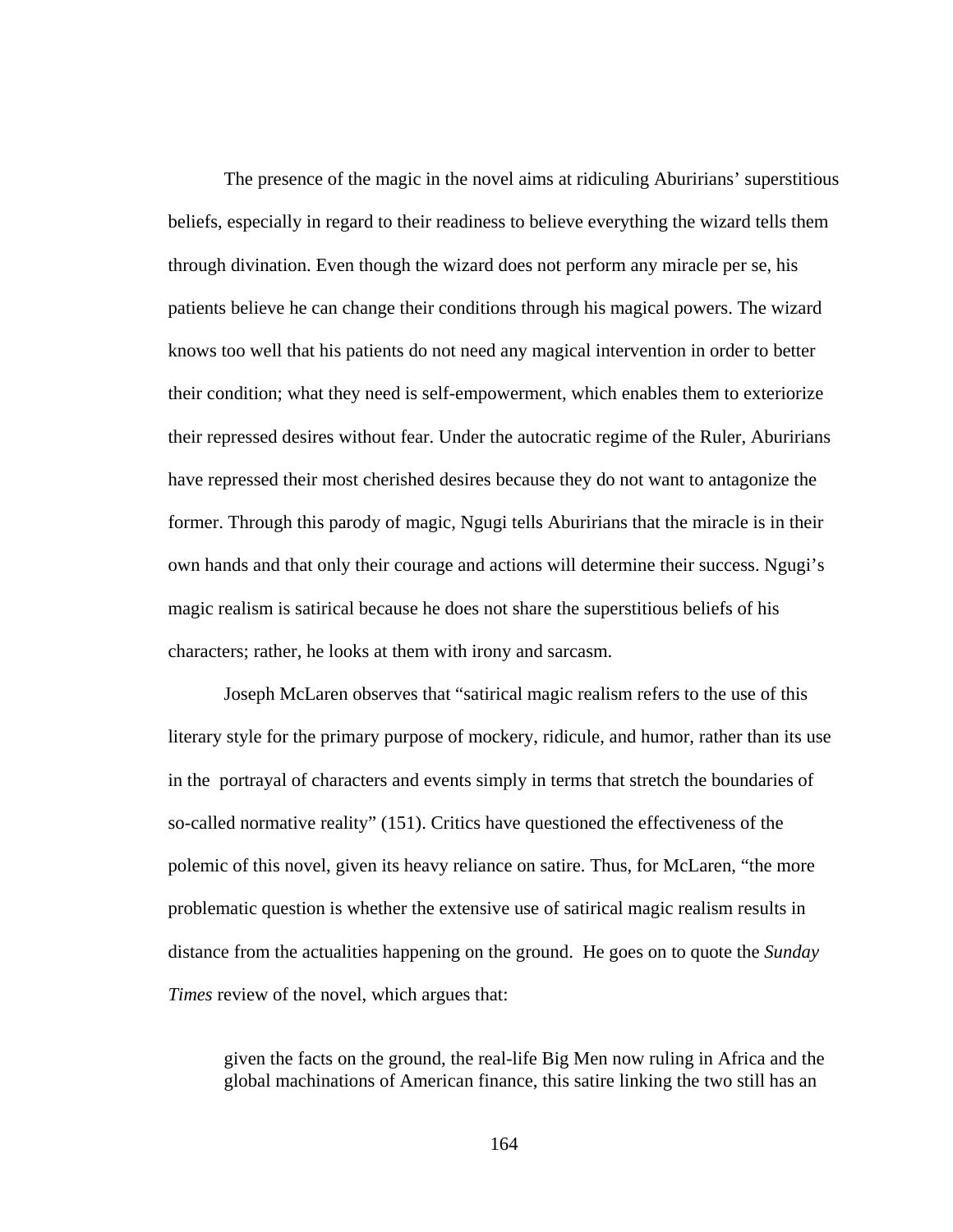important point to make, but is Ngugi's critique less effective because of the high degree of satire, some of which could be considered "burlesque"? (155)

Au contraire, satirical magic realism makes Ngugi's critique of the postcolonial African autocratic regimes even more effective, because political realities in postcolonial Africa are themselves satirical in nature. For instance, the bodily transformations of Machokali, Sikiokuu, and Big Ben, respectively Minister of Foreign Affairs, Minister of State, and Minister of Information points directly to postcolonial African dictators' obsession with the control of information. In fact what assures them longevity in power is their ability to control information, which enables them to keep their citizens in permanent ignorance. They understand that their ability to withhold information to their citizens perpetuates the myths they created around themselves. The Ruler of Aburiria has been able to maintain his grip on power for such a long time thanks to his ministers who serve as his eyes, ears, and tongue. Aburiria is a police state where the truth of any event must come from the mouth of the Ruler. This is why when the Global Bank officials leaked to the media the information that they were no longer interested in funding Marching to Heaven Project, the Ruler felt betrayed and was angry to the point that he went through a bizarre bodily metamorphosis that turned him into an inflated balloon. The bizarre, even funny actions of the Ruler only highlight the plan of disinformation and terror that he exercises over his own people. It is a serious commentary about the dangers of absolute power. According to the narrator, the Global Bank's news had hit the Ruler hard, especially because the Bank had not followed the diplomatic protocol that obliged it to inform the Ruler via diplomatic channels or a special envoy. When Tajirika, his closest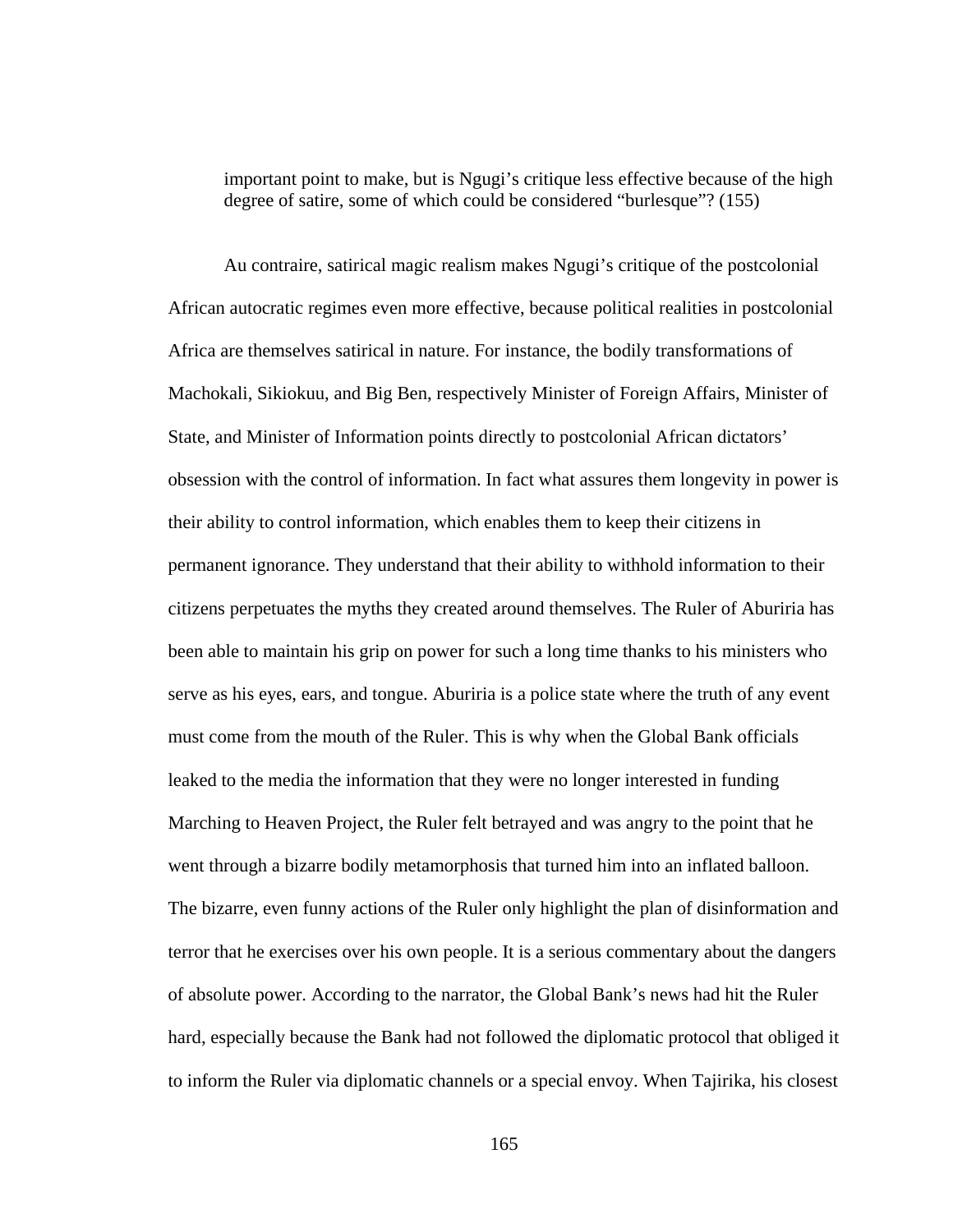advisor finds him swaying in the air, the Ruler pointed at the newspapers scattered on the floor:

Look around you. Look at those papers. Look at all the headlines. Is there a soul in the whole wide world who is not reading this? Where have diplomatic nicety gone? Imagine how my enemies must be rejoicing, believing that their agitation was responsible for halting our plans for Marching to Heaven!  $(650 - 651)$ 

Tajirika is still plunged in confusion and astonishment and could not really understand what is going on with the Ruler, the only one to explain the causes of his physical transformation. However, as soon as his personal doctor arrives, the latter opens up. In the narrator's words:

The Ruler was quite candid with the doctor. He explained that when he read the news from the Global Bank, he had become so angry that his body started to expand even more. He had called his special advisor to have somebody to talk to in the hope that this would ease the anger within. While waiting for Tajirika, he had read some more newspapers, only to feel his anger mount until it almost choke him, and that was when he felt himself lifted uncontrollably. He could not exactly tell when it started, but it was definitely when he was already in the air that his tummy began to ache. At first the pain was manageable, but now it had become unbearable. (652)

It is clear that it is not the rejection of the request for funding that makes the Ruler angry; rather, it is the Bank's decision to release the information to the media in New York. Had the information been directly communicated to the Ruler, he and his cabinet henchmen would have come up with an extraordinary explanation that may have even led to new celebrations. The whole political structure in Aburiria rests on lies, and whoever gives a version contradictory to those lies is accused of treason. This is why it is not surprising that the Ruler's most hated prisoners are journalists, historians, and professors.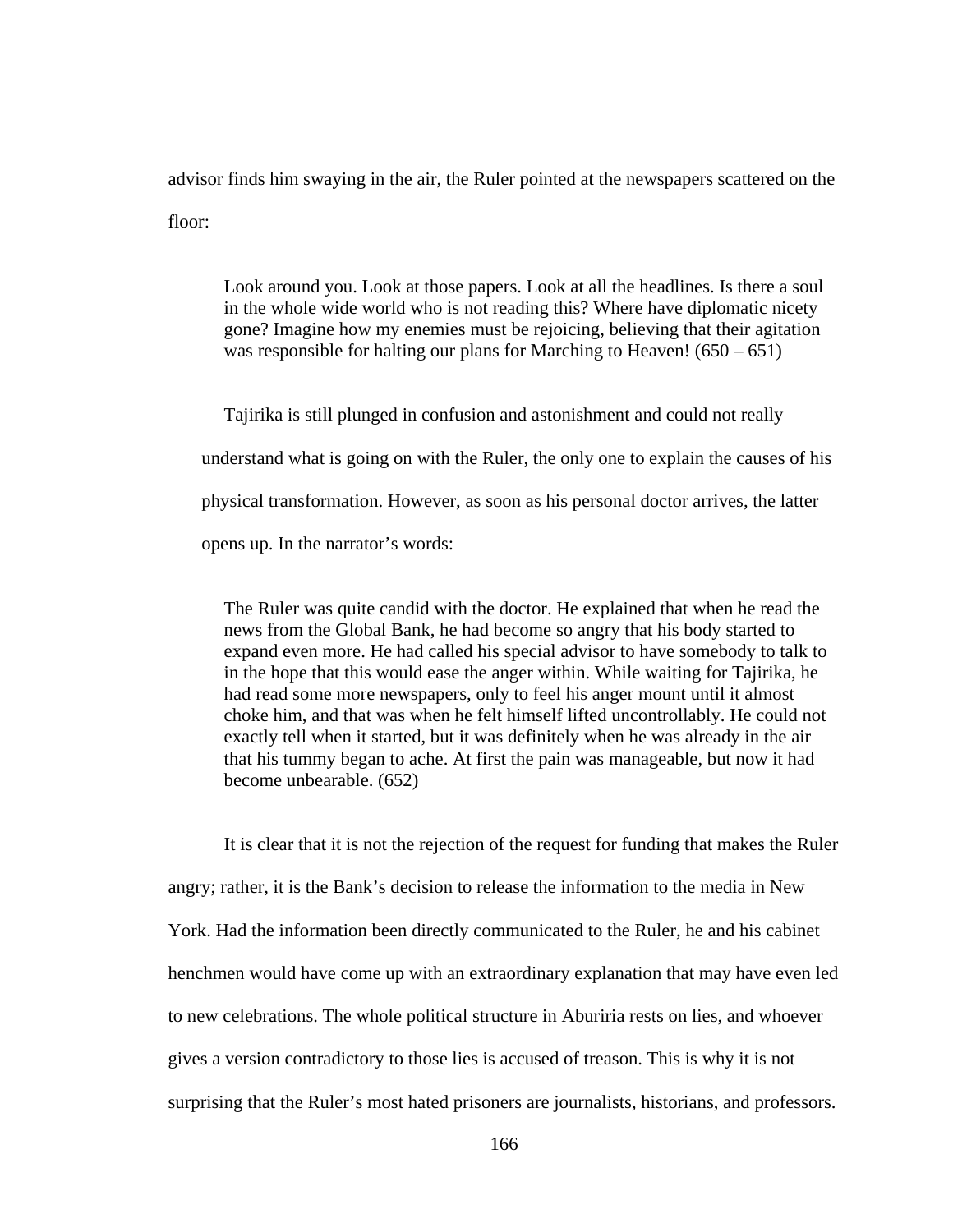He refers to them as terrorists and rumormongers. The Ruler is a demagogue who uses emotionally charged language to manipulate and control his people in order to win their sympathy and turn them against those who dare tell the truth. Thus, when the Ruler finally comes to the podium to grant parole to political prisoners as a show of gratitude to citizens of Aburiria, who offered him Marching to Heaven, the Aburirian Tower of Babel as birthday gift, he finds another opportunity to vilify journalists and professors among them:

….. This terrorist of intellect has spent ten years in jail, said the Ruler, but because of this historic occasion, I have let him out early. But professor Materu would not be allowed to grow his beard a length more than half an inch, and if he transgressed, he would be reimprisoned….All the other dissidents had to swear that never again would they collect and pass on rumors as history, literature, or journalism….. (20)

Here fiction seems to imitate life because Ngugi himself was jailed by the very regime many commentators point at as the target of the satire in *Wizard of the Crow*. In 1977, at the time Arap Moi was serving as Kenyan's vice-president, he ordered the imprisonment of Ngugi for writing a play in his native language Gikuyu. *Ngaahika Ndena*, later translated as *I Will Marry When I Want*, which was considered too critical to neocolonial Kenya and therefore too incendiary for the masses it was written for. After his one - year imprisonment without trial, he lost his professorship at Nairobi University. So, professor Materu may very well be Ngugi, which also confirms the parallel between Aburiria and Kenya under Arap Moi. I have already visited the plight of journalists and writers in my previous chapters, but the fact that Postcolonial African writers discuss this theme in many of their artistic work is proof that it is widespread across the continent. In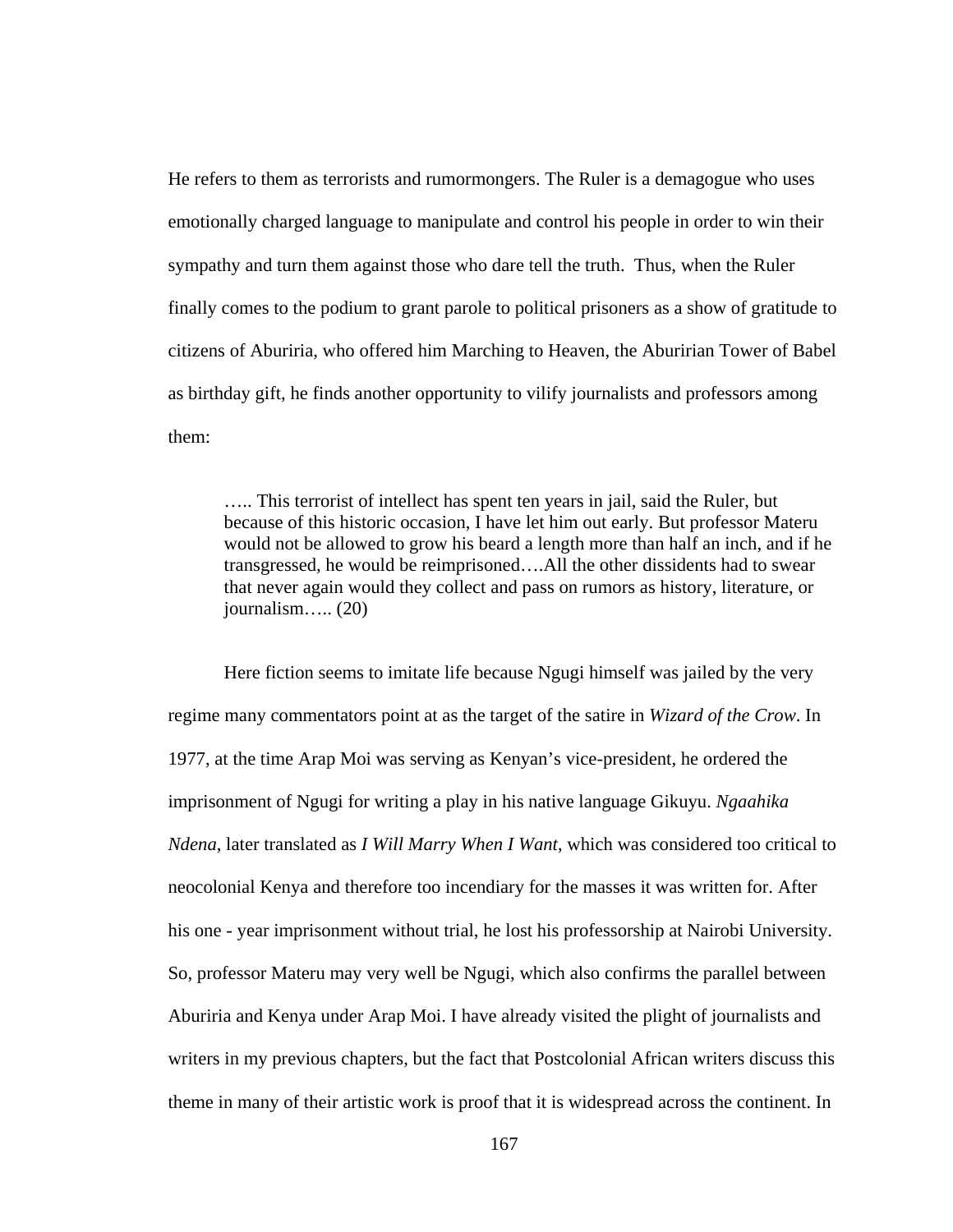Aburiria, fantasies and realities are so indistinguishable that their depiction requires a concentrated dose of satire as Ngugi does in this novel.

 In this Free Republic, the Ruler is the nation and the nation is the Ruler. He believes he and the nation are synonymous. Whoever dares believe the contrary has to face his anger as is frequently the case with Sikiokuu and other praise singers in his entourage. When Sikiokuu, in an ecstatic mood speaks about the Ruler and the country as separate entities, he finds himself in one of the most embarrassing situations, where only his acceptance of self-humiliation can save him, as in the scene below:

Sikiokuu: 'I want to present you with all the enemies of you, our Ruler, and of the country.' 'You little cunt of a man!' the Ruler shouted angrily. Why do you go on and on about my enemies and those of the Country? Is there a distinction between me and the Country?' 'Forgive me, My Lord and Master. I wished only to intone your name twice. As with God above! We know him by many names. O My Lord, you don't know how sweet your name sounds in the years of those who truly believe in you and who know that you and the Country are one and the same. (136)

As surreal as Sikiokuu's behavior may seem, there have indeed been real ministers in the postcolonial African governments whose behaviors make Sikiokuu a moderate sycophant. In 1975, Mobutu's Minister of Interior, Egulu Beanga ostentatiously declares:

…in our religion, we have our own theologians. And at all times, there are prophets. Why not today? God has sent a great prophet, our prestigious Guide Mobutu. This prophet is our liberator our messiah. Our church is the MPR (political party). Its chief is Mobutu; we respect him like one respect Pope. Our gospel is Mobutism. This is why the crucifixes must be replaced by the image of our Messiah. And party militants will want to place at its side his glorious mother, Mama Yemo, who gave birth to such son. (qtd. in Young 35)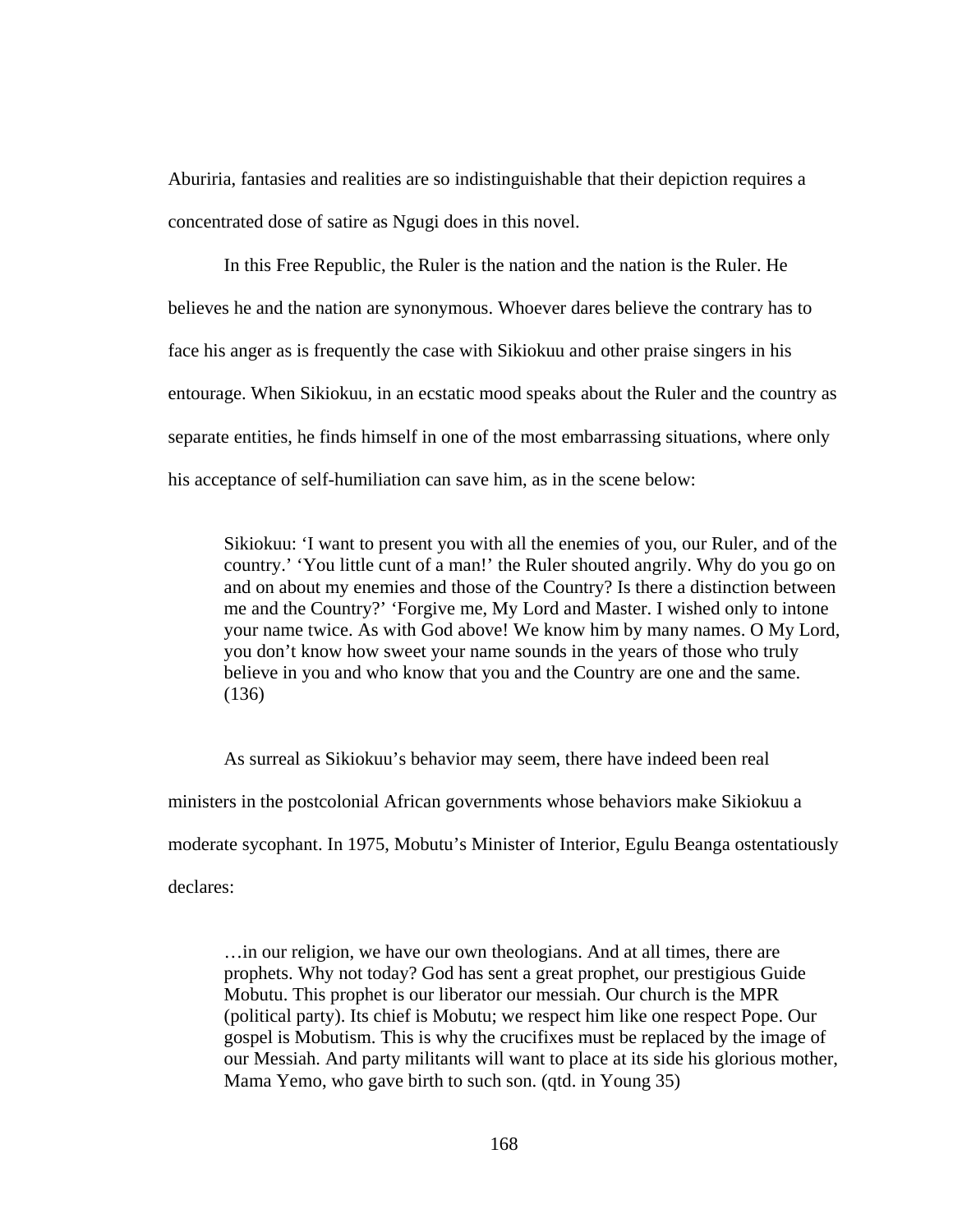These extreme cases of loyalty are found in many poscolonial African countries. In Togo, colonel Assila of the Togolese Armed Forces offered to sacrifice himself in order to persuade the Eyadema to stay in power. In the 1980s, this dictator went on television and declared that he was stepping down as president. This created an indescribable emotion across the nation. His sycophants improvised public crying sessions begging the dictator to remain in power. Their argument was that without Eyadema, Togo would become an orphan nation. In the middle of this political theater, Colonel Assila gathered people of his hometown near the railroad and announced to them that he was giving up his own life in the president refused to stay in power. When Eyadema learned about Assila's determination to sacrifice himself, he went back on television and announced that he was no longer stepping down. This earned Assila many promotions and turned him into a hero.

Like the other postcolonial dictators, the Ruler of Aburiria adores flattery, praises, and glorification. The Sikiokuus of all postcolonial African countries know how to play the game in order to continue to enjoy the dictators' favors. These shameless lackeys' sole daily preoccupation is how to please the dictators and rally people behind them in order to give them the impression of love; thus they make sure that all the actions of the dictators receive citizens' attention. In Aburiria, any action of the Ruler is news. It has even been reported that:

….. His every moment – eating, shitting, sneezing, or blowing his nose is captured on camera. Even his yawns were news because, whether triggered by boredom, fatigue, or thirst, they were often followed by some national drama: his enemies were lashed in the public square with a *sjambok,* whole villages were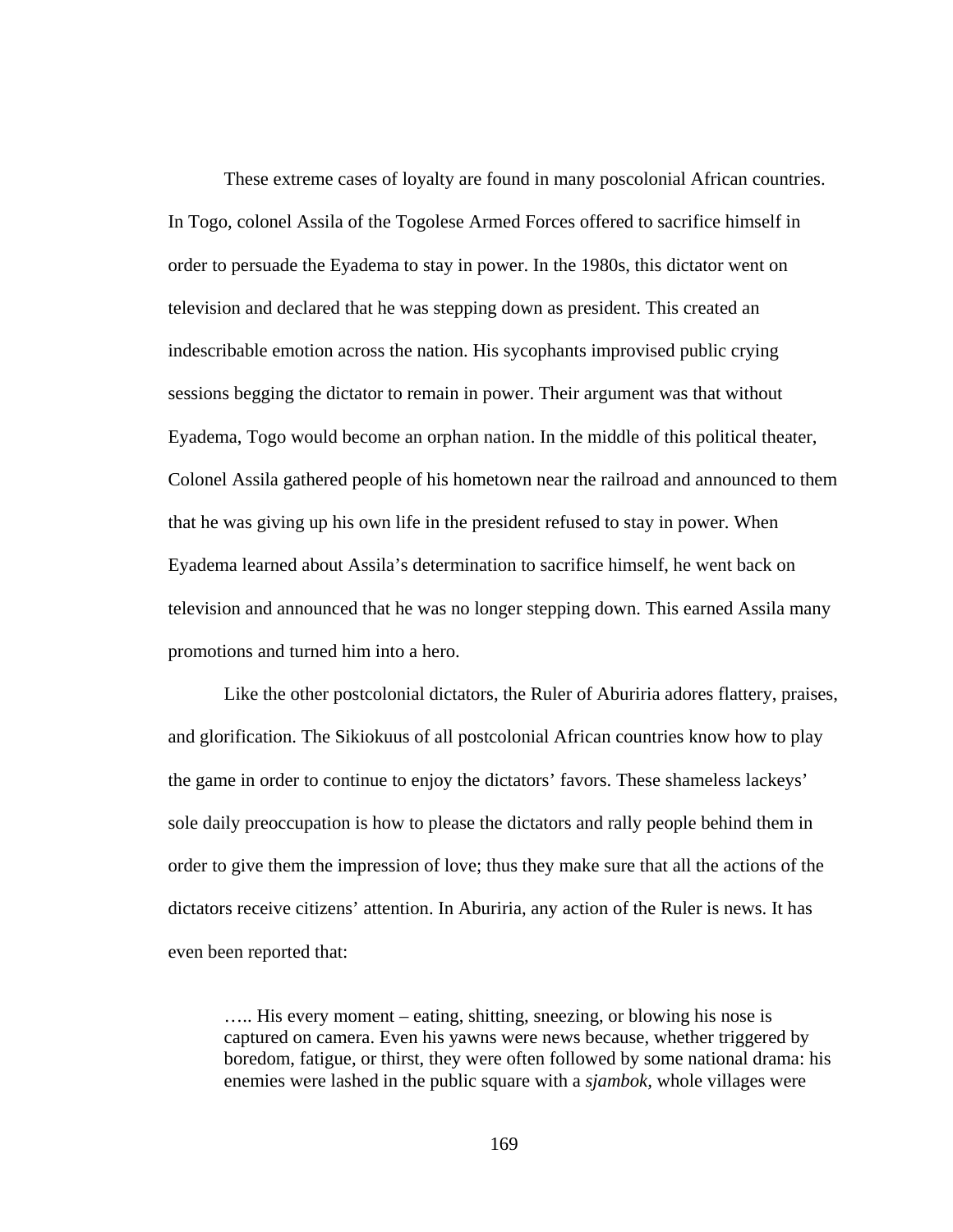blown to bits or people were pierced to death by a bows-and-arrows squad, their carcasses left in the open as food for hyenas and vultures.  $(3 – 4)$ 

There are many parallels between Ngugi's exaggeration and the realities in many postcolonial African countries, where, under repressive regimes, real life is as fantastic as fiction can possibly be. What makes satirical magic realism so successful in *Wizard of the Crow* is that its closeness to reality makes it easy to decode. This is the risk Ngugi took for writing this novel. Many commentators have opined that the 2003 attack against him and his wife during a visit in Kenya was orchestrated by the remnants of Moi's regime, who were not amused by his portrayal of their behaviors and actions in his fiction. In "The Postcolonial Wizard," a review of Wizard of the Crow, Simon Gikandi has commented on this tragic incident:

It has been suggested that the vicious attack on Ngugi and his wife in Nairobi on August 11, 2003, during his first visit to the country after twenty years in exile, was an act of revenge for the way the novelist had represented the old regime in his fiction. Some people have even speculated that an early manuscript was obtained by the regime and that the attack was financed and planned by its supporters. (165)

Given that Ngugi is a Kenyan, it is not surprising that Moi's supporters have been outraged by the similarities of the events and characters of the novel to politics under the Father of the nation. However, it also wouldn't have been surprising to see the novel banned in countries like Malawi, Zaire, Togo, and Gabon if the dictators who ruled those countries for many years were still in power, for it simply looks like an honest description of their respective regimes.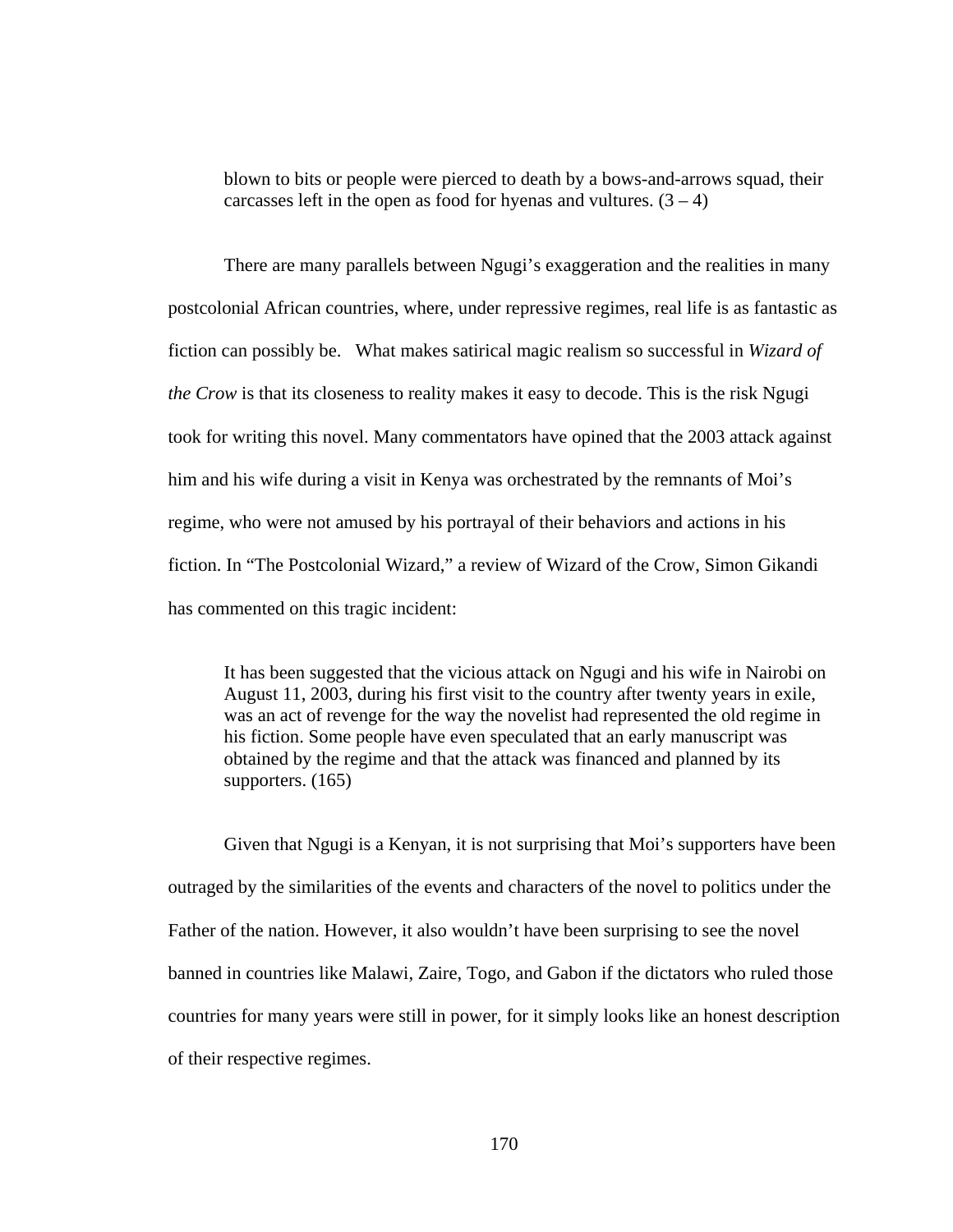As violent as it was, the attack on Ngugi suggests that his brand of satire embedded in magic realism is effective. As Gikandi puts it:

If all this turns out to be true, *Wizard of the Crow*, like other great postcolonial novels, will have succeeded, in the most tragic and perverse manner, to achieve the historic goal of the international avant-garde, namely to interrupt and transform the narrative of the real life. It would, indeed, be ironic that Ngugi and his wife should have been attacked by remnants of a dying regime unhappy with the way their self-righteous regime had been depicted in a novel. (165)

Yet, another reason for the novel's success lies in its use of the folklore traditions of the Gikuyu people. The fables, narrated in a series of stories provide a setting that reflects the outrageous events and actions of the characters of the novel. Early in the novel, Ngugi introduces his audience to a fabulous story about the solitary confinement of Rachel, the once beloved wife of the Ruler. The story goes that on one special evening, the mighty Ruler of Aburiria and his wife Rachel has a supper at the State House. Rachel thinks this is the opportune moment to call the Father of the nation on what she considers to be his incestuous behavior. As she confronts the Ruler about his sexual relations with school girls, he stops eating and turns to her to make sure she really said what he has heard. Then, according to the narrator, the Ruler, "speaking with studied calm, a faint smile on his face," he told Rachel that "the unfinished meal would be their last supper together." To prove to Rachel that his power has no limit, he built her a house on a sevenacre plot that he surrounded with a stone wall and an electric fence, in which he stops the time: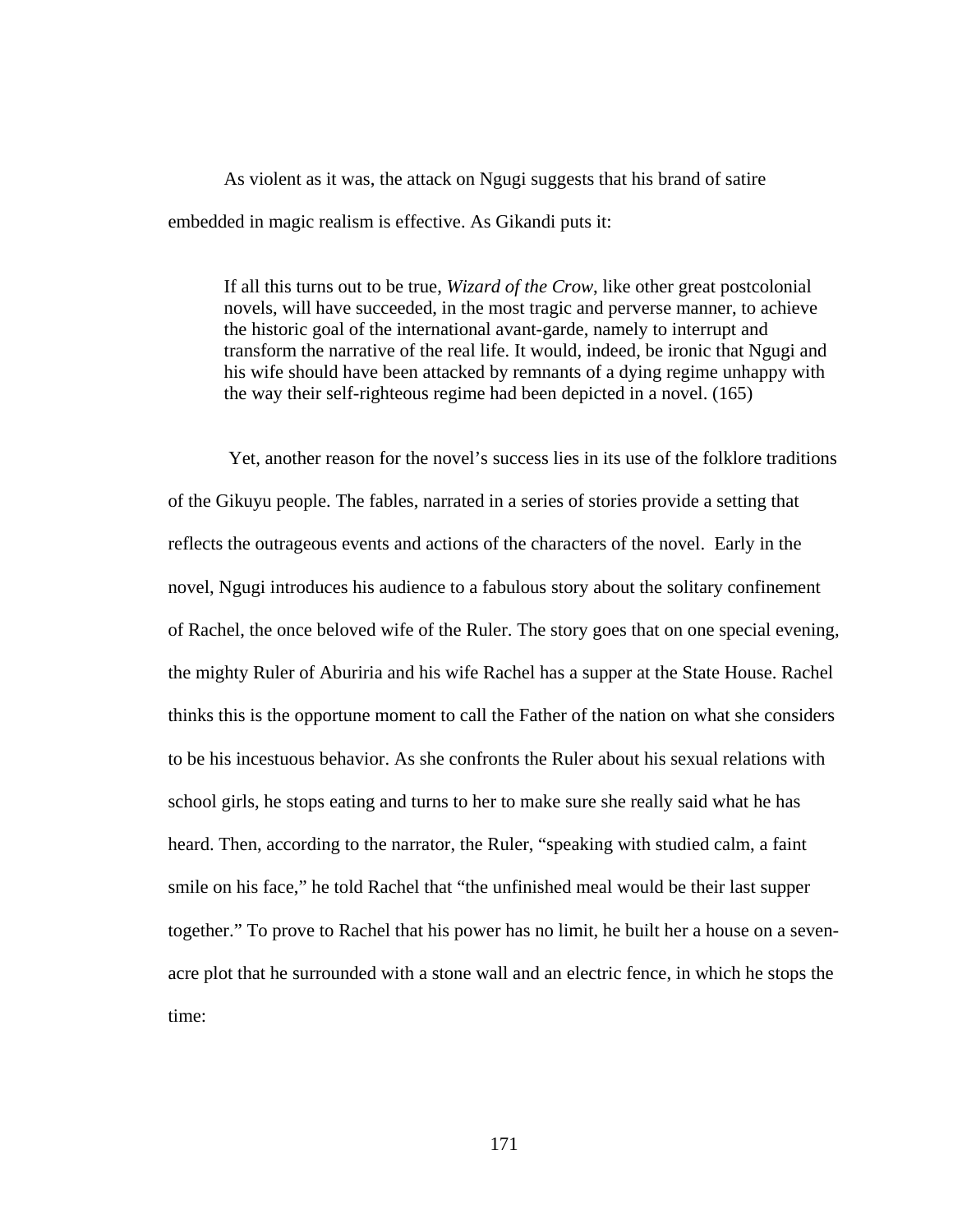All the clocks in the house were frozen at the second, the minute, and the hour that she had raised the question of schoolgirls; the calendars pointed to the day and the year. The clocks tick-tocked but their hands did not move. The mechanical calendar always flipped to the same date. The food provided was the same as at the last supper, the clothes the same as she had worn that night. The bedding and curtains were identical to those where she had once lived. The television and radio kept repeating programs that were on during the last supper. Everything in the new mansion reproduced the exact same moment.

A record player was programmed to play only on hymn:

Our Lord will come back one day He will take us to his home above I will then know how much he loves me Whenever he comes back

And when he comes back You the wicked will be left behind Moaning your wicked deeds Whenever our Lord comes back. (8)

According to the narrator, Rachael was to remain inside the guarded mansion until "she had shed all the tears for all the tomorrows of all the children she had accused him of abusing, and then the Ruler would take her back to restart life at the exact moment she has fallen from grace" (8). The Ruler is thus elevated above the world and is now in charge of it. There is a sort of deification of the Ruler who has tamed time so he can control all the events. Once again, Ngugi creates a fairy tale atmosphere in order to accommodate the Ruler's hubris.

Critics have found a parallel between this scene and scenes in well-known texts. For instance, Gikandi traces it to the Bible; he argues that the scene comes from the Bible, the Ur-text of African-language written literature. In this text, the leader provides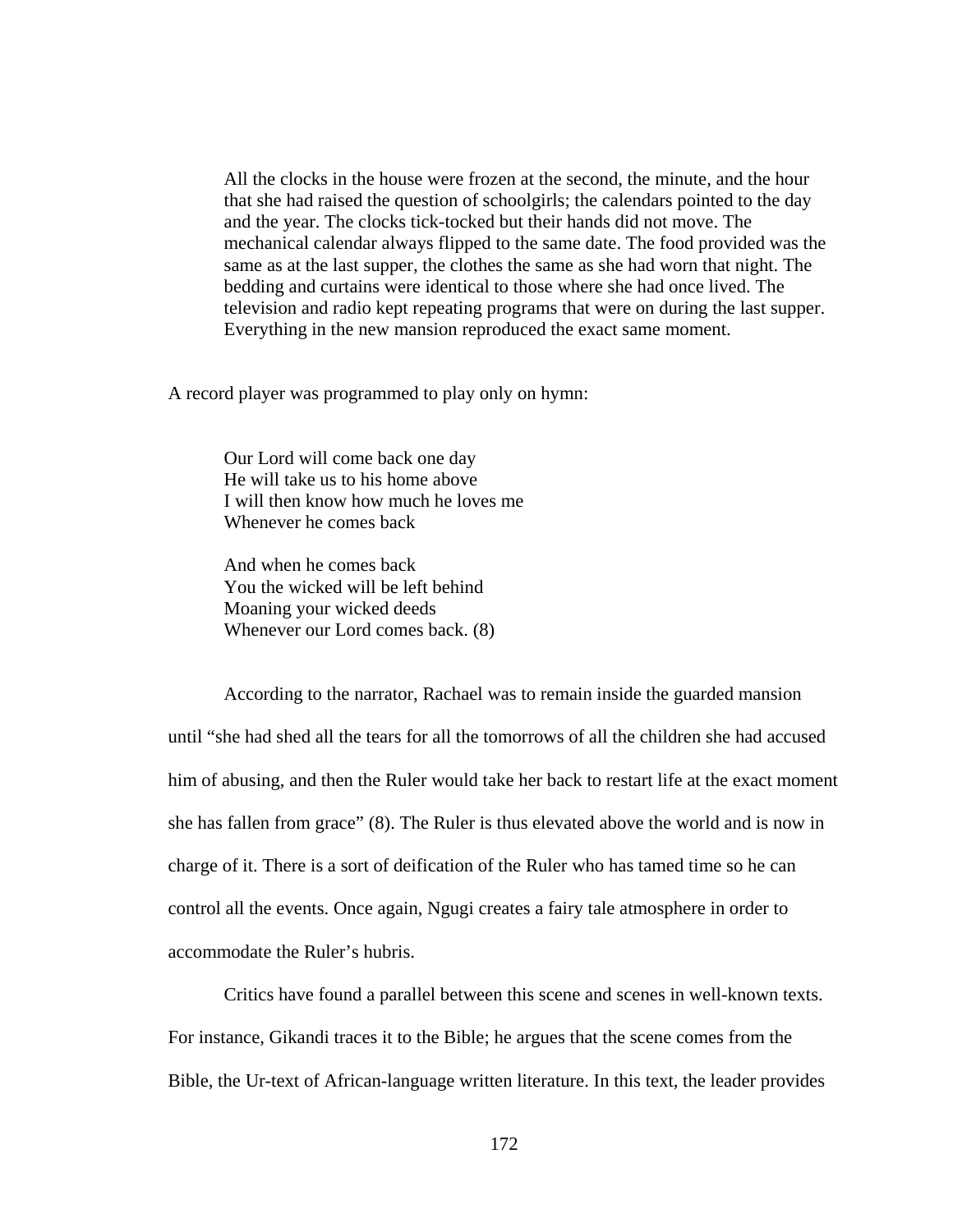his wife with a last supper and leaves her, like her Biblical namesake, Rachael, weeping for her children in the wilderness. (164)

The taming of time also parodies the long political and economic stagnation in which postcolonial African dictators have kept their countries over the course of their one - party system of government. During those one party and one strong man rules, events seemed to enjoy the myth of eternal return, for they are reenacted every year to refresh people's memories about their relevance. Having seized power by coups-d'état, postcolonial African dictators forced their people to accept them as liberators. Once that was granted, their next move was the falsification of history by way of changing the Independence Day, destroying their predecessor's legacy, inventing new national holidays that symbolize their own political philosophies. Each year the commemorations of these holidays are identical to the previous as if they were frozen and retrieved intact. The organizers always made sure that the events, the uniforms, the dances, the libations, the parades, and the venues, all look exactly the same as the previous ones. In Aburiria:

The birthday celebration of the Ruler would always start at the seventh hour of the seventh day of the seventh month, seven being the Ruler's sacred number, and precisely because in Aburiria the Ruler controlled how the months followed each other – January for instance trading places with July – he therefore had the power to declare any month in the year the seventh month, and any day within that seventh month the seventh day and therefore the Ruler's Birthday. (12)

In spite of the satiric nature of the description in the excerpt above, it is not hard to find its perfect match in the recent postcolonial African political scene, where theatrical performance is preferred to satisfaction of the needs of the citizens. The situation described above unequivocally resonates with what I have observed in my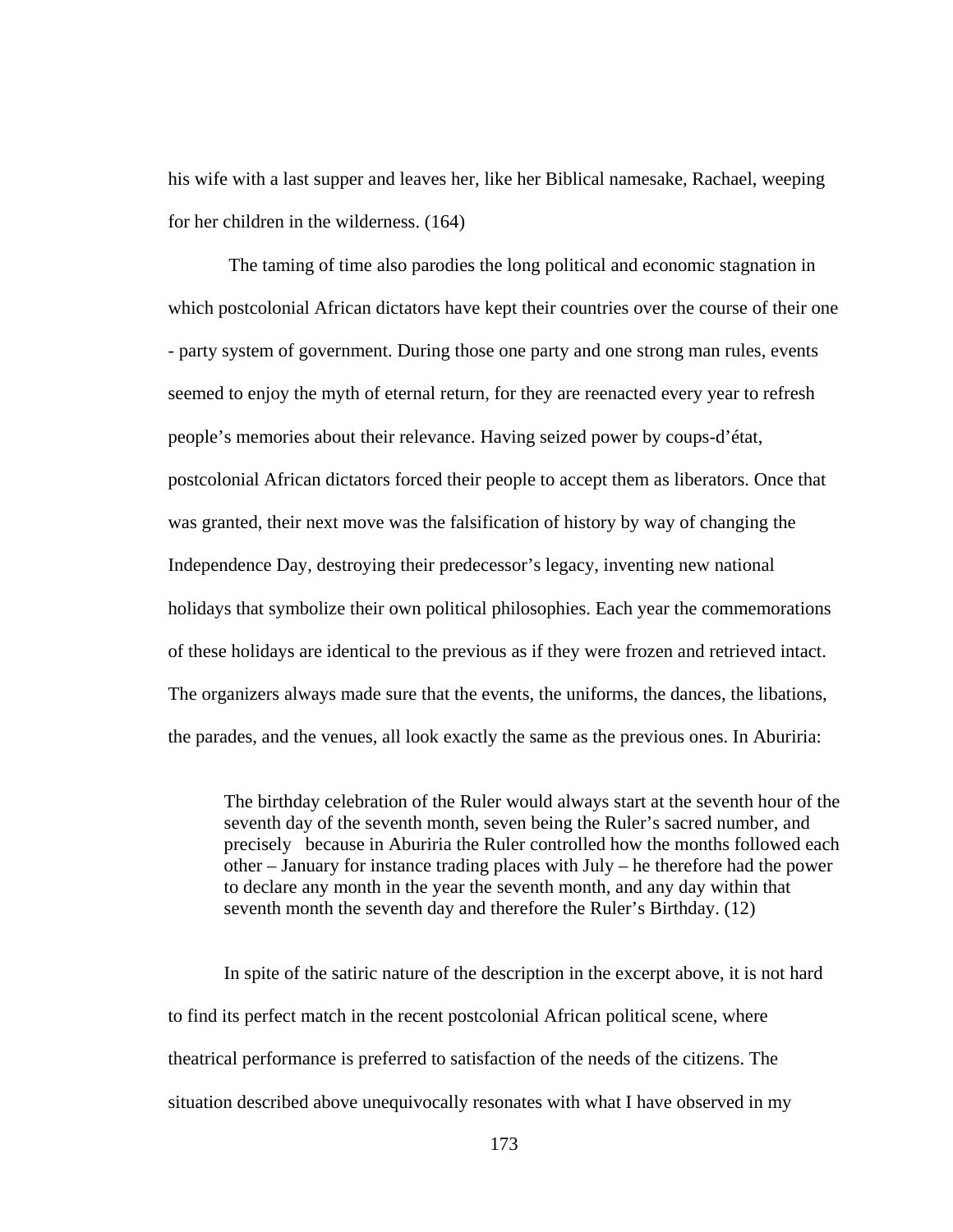native Togo for more than thirty years. In the Aburirian Republic, the Ruler's magic number is seven; in Togo Gnassingbé Eyadema's magic number is thirteen because he came to power by coup d'état on January 13. In Aburiria the Ruler is the most intelligent person in the country. For instance, when the honorable members of the parliament failed to determine the latter's birthday after a heated debate that went on for "seven months, seven days, seven hours, and seven minutes, they had to seek his wise guidance to help solve the puzzle" (12). In Togo, Eyadema had countless attributes: he was the most intelligent person, he was the wisest, and he was the most virtuous. Important events were organized on the thirteenth of the month at thirteenth hour, thirteenth minute, and thirteenth second. He even loves to joke about that; he would set his official appointments around this number.

Even though factual examples may still seem surreal to those who have not experienced the socio- political realities in postcolonial Africa under dictatorship, it may resonate very well with millions of readers who share this experience, and particularly with African readers. This is the common political history of Africa. Aburiria fits Togo, Congo, Gabon, Kenya, and others. In any respect this novel is a representation of the realities in postcolonial Africa. The presence of extraordinary episodes throughout *Wizard of the Crow* may make readers view it as fantasy; however, what is true is that when it comes to postcolonial Africa, fantasy is very well abundant in the socio-political reality.

Fables drawn on the rich African oral tradition, particularly the Gikuyu folklore make it possible for Ngugi to easily juxtapose realism, satire and magic in order to offer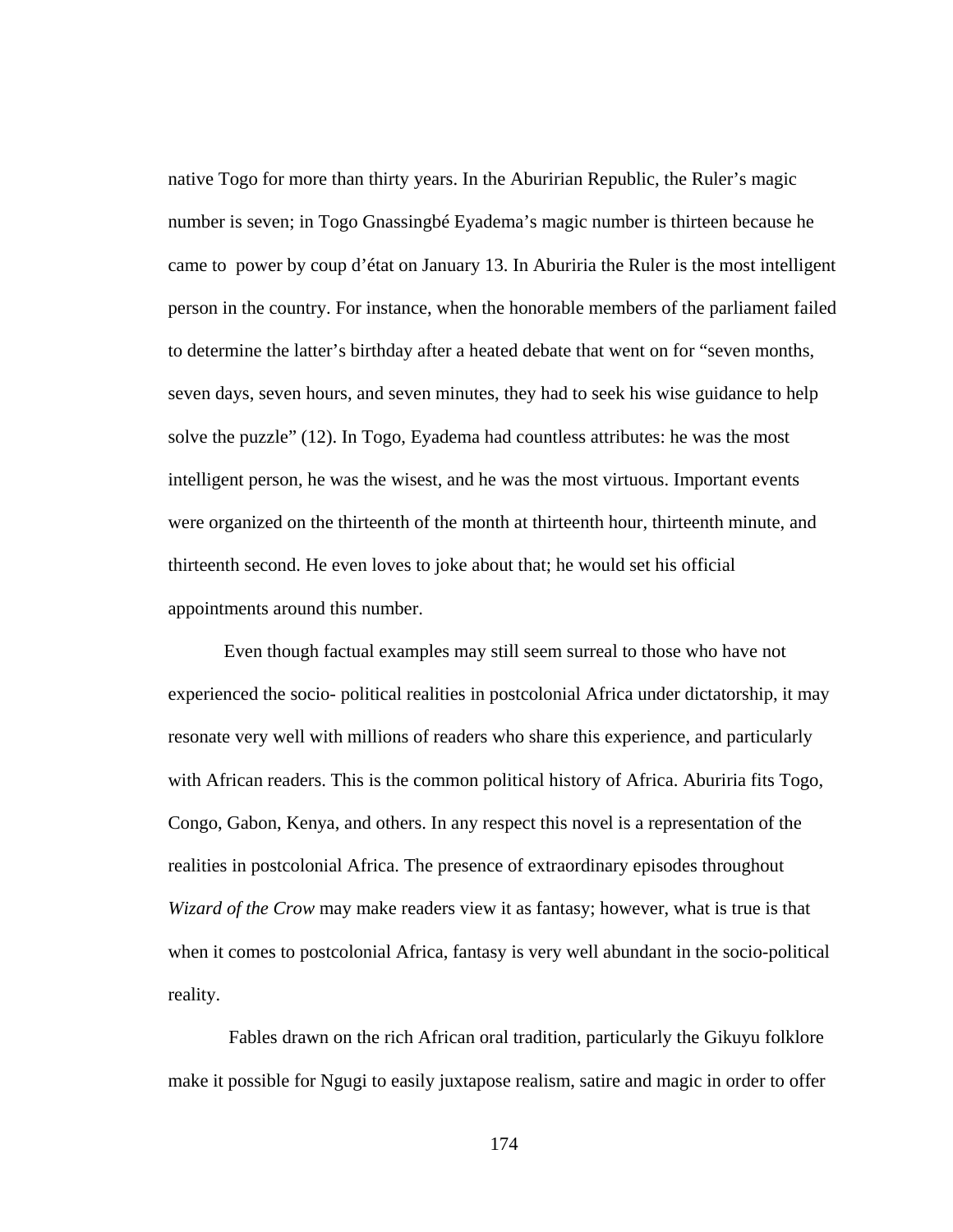insight into postcolonial African politics. It looks like the novelist needed some magic to better explain realities in postcolonial Kenya and by extension, Africa. The hero of the novel, Kamiti is an intellectual with hidden spiritual powers, which he inherited from his grandfather. Even though reluctant at the beginning, he becomes a wizard who uses mirrors to cure Aburirian politicians from their fantastic ailments such as "white ache." When we first encounter him, he is lying on a garbage heap, having an out-of-body experience as a bird. Trash collectors mistook him for a corpse and are terrified when the dead apparently arises:

He was tired, hungry, and thirsty and felt beaten down by the sun. He wanted to climb to the top, when suddenly he felt very weak in the knees and collapsed at the foot of mountain of garbage. He could not tell whether he was in a temporary coma or a deep sleep, but when a slight breeze blew it lifted him out of himself to the sky, where he now floated. He could still see his body lying on the ground and the mountain of garbage where children and dogs fought over signs of meat and white bones [...] I am human, I am a human being, a soul, and not a piece of garbage, no matter how poor and ragged I look, and I deserve respect, he heard himself say time and again as he descended to and repossessed his body.  $(38 - 40)$ 

This out-of-body experience sets the tone for *Wizard of the Crow*'s concern about the inequalities that exist in the Aburian society. During Kamiti's flight over Aburiria, he realizes the ubiquity of the inequalities in all the cities and regions of Aburiria. He notices with surprise that like in Eldares, every town he traverses, "people were hungry, thirsty, and in rags." "Shacks stood side by side with mansions of tile, stone, glass, and concrete." He also realizes that he is not alone in his condition of poverty, and even envisions to remain "a bird in other to escape suffering that characterizes human society" (39). This scene is reminiscent of a scene in *The Famished Road*, where Dad undertook a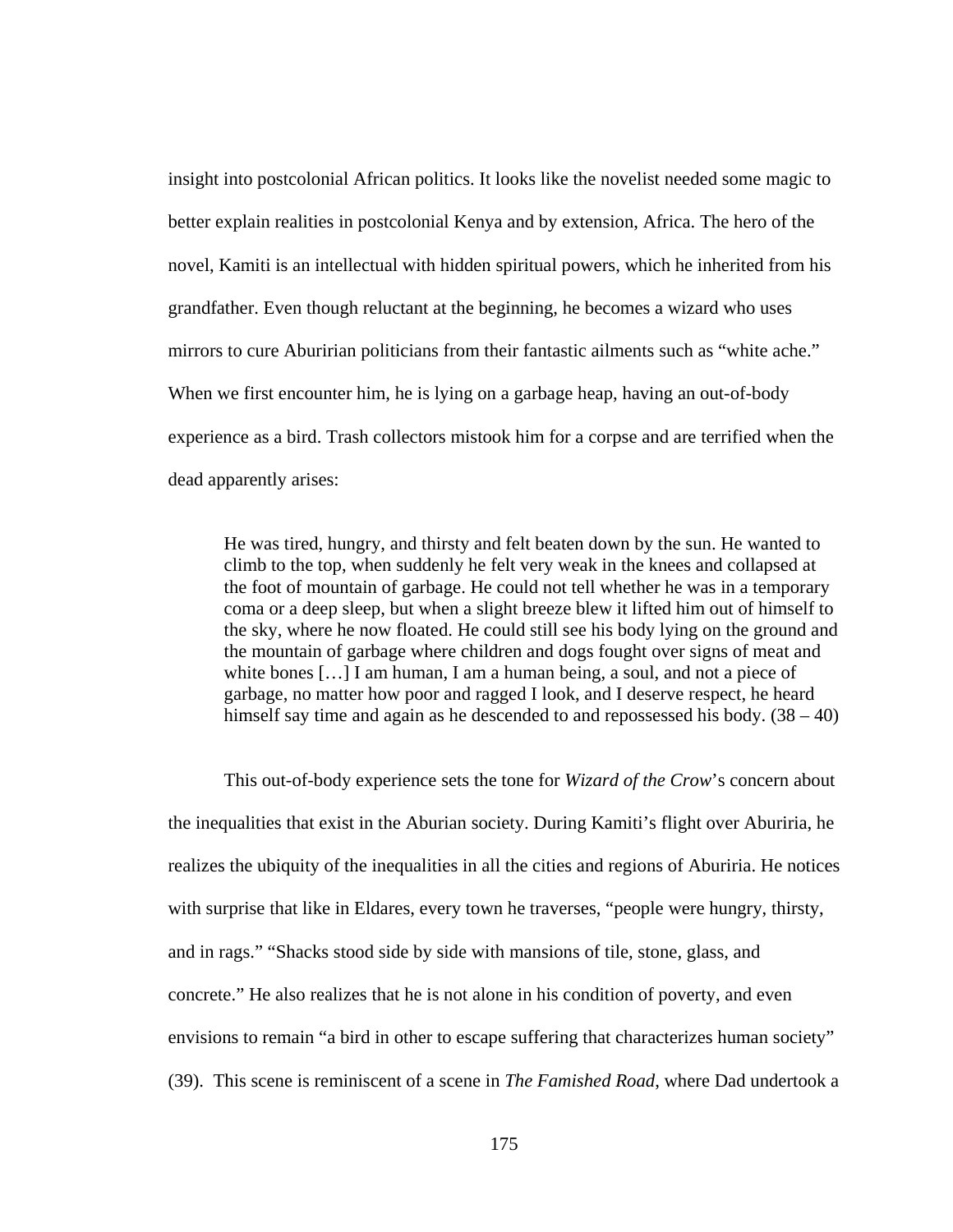journey through a three day sleep. Like Kamiti, "he saw divisions in our society, the lack of unity, he saw the widening pit between those who have and those who don't, he saw it all very clearly" (492). These supernatural moments are magnifying glasses that enable these heroes to clearly see what's going on in their respective societies. This flight marks the beginning of Kamiti's awareness of his responsibility vis-à-vis social and political reformation in his country. He did not like what he saw and thought something needed to be done. Kamiti believes that the first step towards a real reformation must be the healing of the souls, for "damaged souls produced damaged policies, not the other way around" (62).

As the novel progresses, Kamiti becomes a wizard and uses his magic and healing powers to help the Aburirians. Aburirian politicians and businessmen visit his shrine for divination and cure of their bizarre diseases. Kamiti first displayed a sign that says "Wizard of the Crow, enter at your own risk" to dissuade Arigaigai Gathere, who was pursuing him and Nyawira, from entering the room they were hiding in. But Gathere went back and upon his insistence Kamiti finally commits himself to magic as the "Wizard of the Crow", role he plays with Nyawira alternatively. At the center of their magic is the mirror, which they use during their divination sessions. It is a technique that helps the wizard's patients discover themselves, because for Kamiti the causes of Aburirians' bizarre ailments are to be found within each patient. As A.G. accounts:

'You said that there are shadows crossing yours, Yes'.

'We need mirrors to see our shadows. We need mirrors to see other people's shadows crossing ours. You can rent mine for two thousand, two hundred, and fifty Buris.' (116)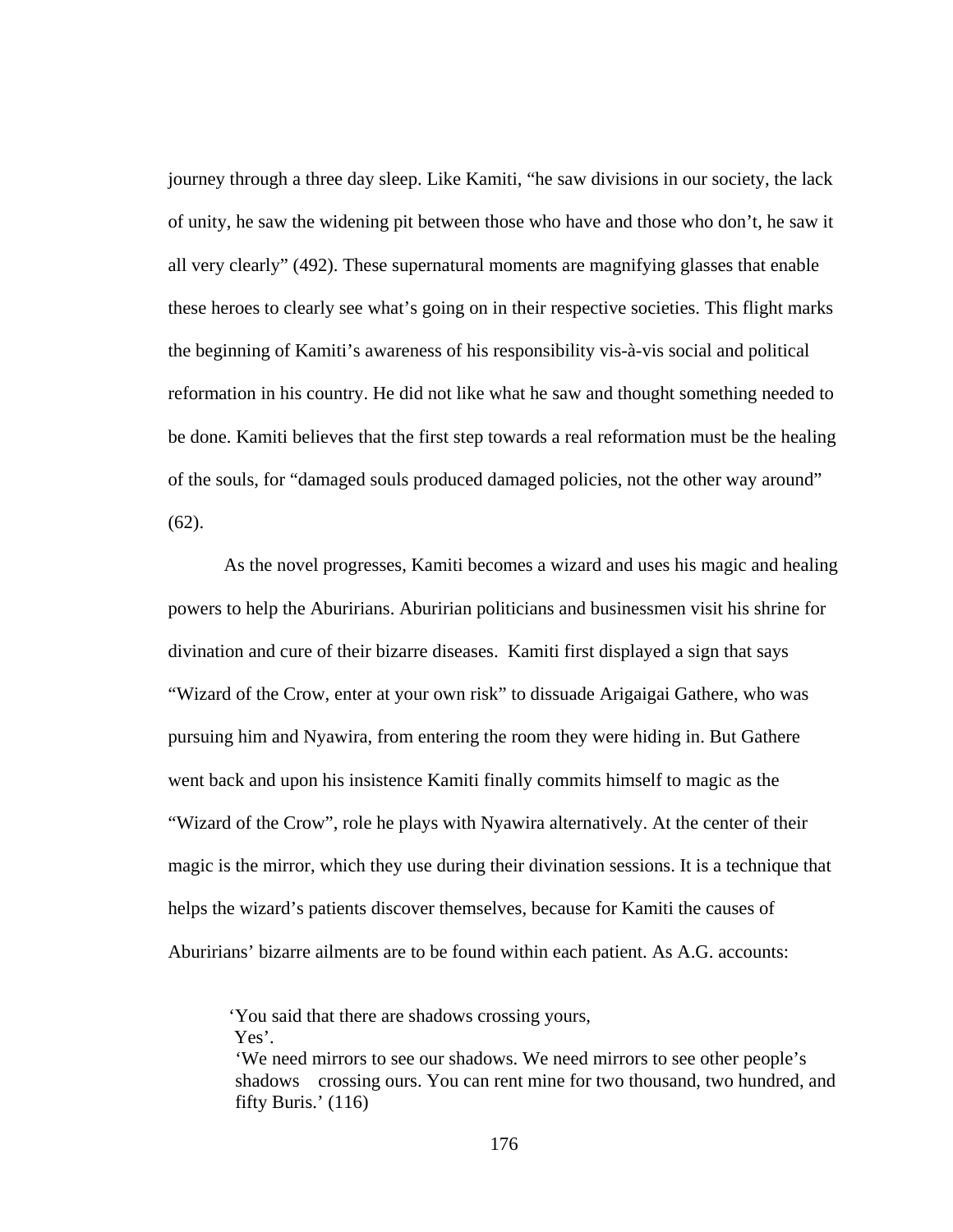Aburirians are very superstitious and they are convinced about the Wizard's healing power. Soon after his visit to the wizard's shrine, A.G. is promoted to a highest rank and believes he owes his promotion to the Wizard, who has destroyed his enemies. As he maintains: "What caused this sudden change in my career?" A.G. would ask his listeners, only to answer the question himself, "The Wizard of the Crow."

Also, when he is taken to New York to cure the Ruler's bizarre illness known as self-induced expansion (SIE), he leaves his body behind, becomes a bird, and undertakes a spiritual voyage back in time in search of black power:

Go back in time. Arise and go to the crossroads, all the marketplaces and temple sites, all the dwelling places of black people the world over, and find out the sources of their power. There you will find the cure for SIE […] He woke up in flight, laughing, recalling his travels from the pyramids of Egypt to the plains of the Serengeti and great Zimbabwe; Benin to Baha and on through the Caribbean to the skyscrapers of New York, alighting everywhere to glean wisdom. (494)

When we read passages like these, we are quickly reminded of the beliefs in witchcraft in traditional African societies. Most often female witchcraft (witches) is associated with evil, for it is believed to destroy life through mysterious means. Witches only operate at night and are invisible to ordinary people. Witchcraft always takes place in the metaphysical realm, which places it beyond the reach of human reason. Witches have the ability to abandon their bodies at sleep and fly like birds in search of their victims. In *The Famished Road*, Azaro complains that, "Madam Koto's colossal form took wings at night and flew over the city, drawing power from our sleeping bodies" (495). Conversely, Male witchcraft (wizardry or sorcery) is perceived to be benevolent, for it helps protect the community against the evil forces of witches. Kamiti is the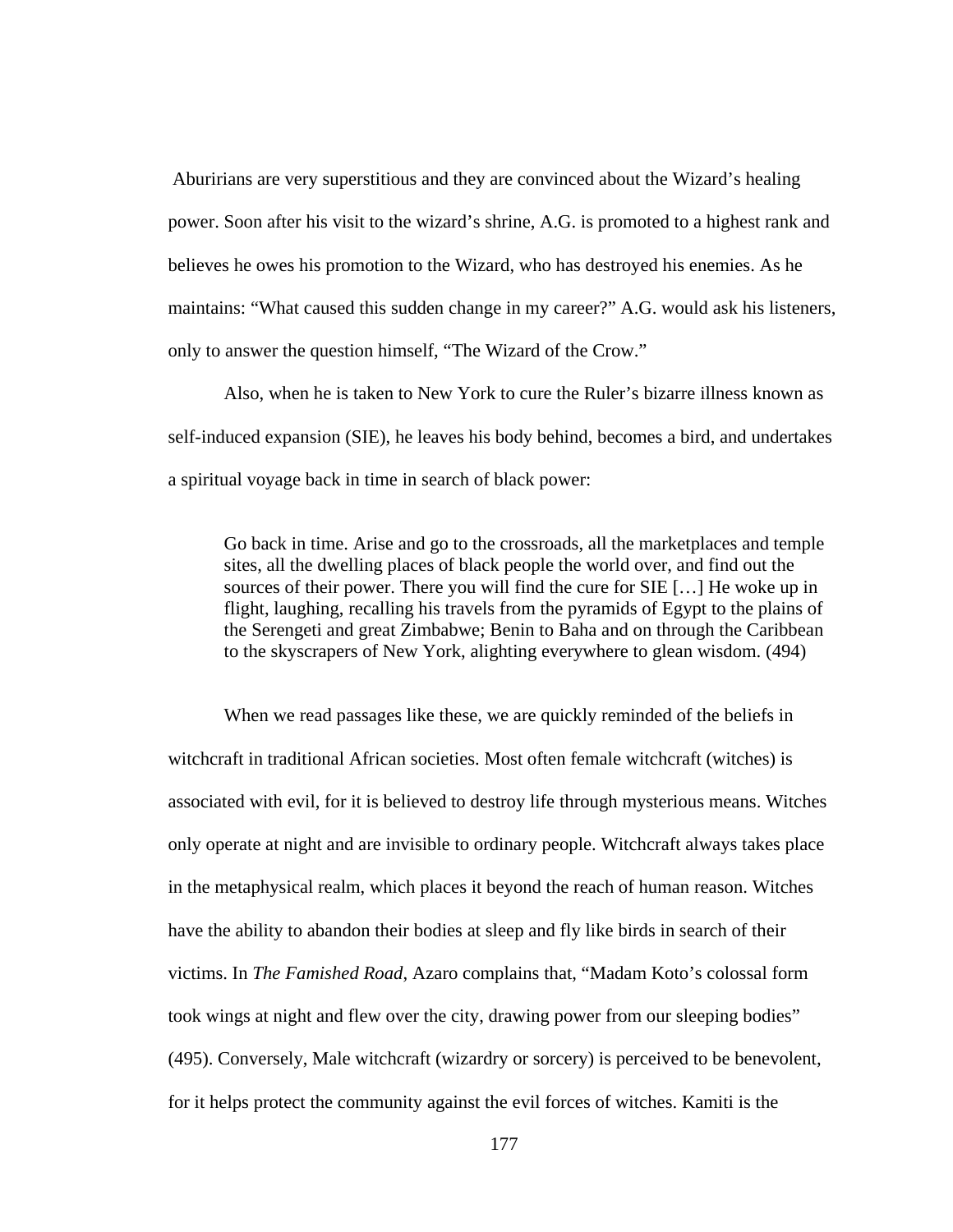benevolent African wizard who helps Aburirian who think they are bewitched by their enemies. In addition to fables and satire, Ngugi has introduced the supernatural in his narrative. This technique places the novel within the magical realist tradition as many reviewers and critics suggest. In his assessment of *Wizard of the Crow,* Hazel Rochman writes:

Magic Realism drives this mammoth novel set in the imaginary African country of Aburiria, and exiled Kenyan writer wa Thiong'o roots the wild fantasy in the brutal horror of contemporary politics. His ridicule of the powerful knows no bounds as the novel chronicles greed and corruption in Aburiria and in the West, including the Global Bank's funding of the Aburirian ruler's Marching to Heaven Tower of Babel. But even more than the crazy plot of coup, countercoup, flattery, and betrayal, what holds the reader here is the intimate story of one couple. Quiet secretary Nyawira, secret leader of the people's resistance movement, persuades her intellectual lover, Kamiti, to give up his search for himself in the wild, and they embark on a plan to change the world, with Kamiti disguised as a sorcerer. Set off by the global farce, this unforgettable love story reveals the magic power of the ordinary in people and in politics. (*Booklist)*

Surprisingly, Ngugi has resisted this label. As Simon Gikandi notes in his review of the novel:

Ngugi has seemed irritated by suggestions that his work is an African version of the genre of "magic realism" associated with Latin American writers of the "boom" generation. He has reacted to such claims by reminding his interlocutors that his narrative models are drawn from Gikiyu folklore, not "magic realism." (160)

Thus Ngugi has joined the other postcolonial African writers who reject such

comparisons. For instance, Ben Okri and Zakes Mda have made it clear that the presence

of the supernatural in their novels has everything to do with the cultures in which they

write. These cultures, they argue, view the supernatural as normal as the natural. Like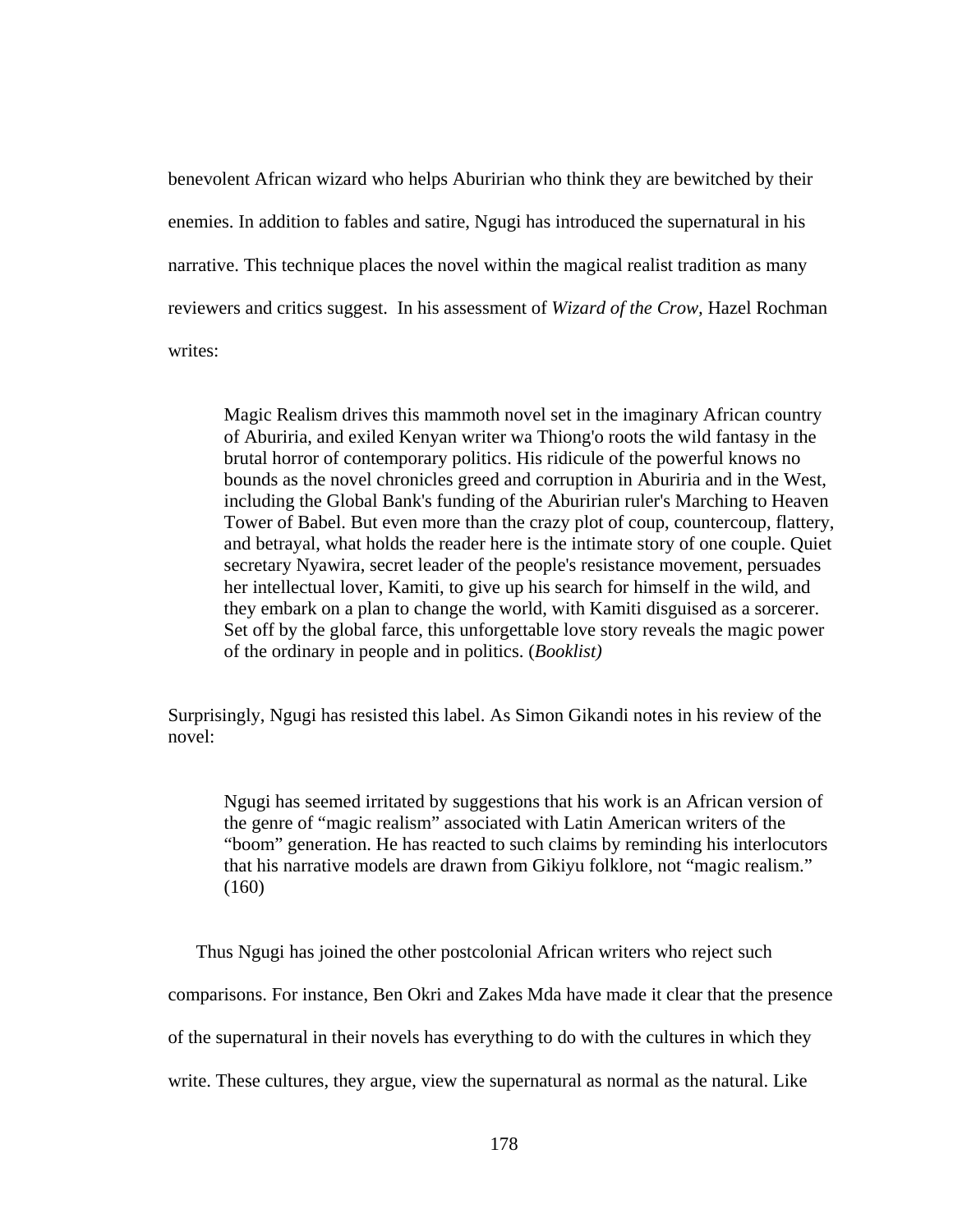these two writers, Ngugi may have not intended to write a magic realist novel; however, it is not easy to ignore the fact that their narrative styles match a style that has already earned a name. Therefore, Ngugi's narrative may very well be drawn upon the Gikuyu folklore, but it cannot escape the label of magic realism, for all the features in his narrative point to this mode. In *The Cambridge Companion the African Novel*, Ato Quayson defines magical realism as a literary mode in which equivalence is established between the code of real and that of the magical. He attributes real to the pragmatic and ordinary sense of everyday life as most people experience it and argues that the magical is an umbrella term to denote elements drawn from mythology, fantasy, folk tales, and any other discourse that bears a representational code opposed to realism. (164) There is no question that Ngugi's narrative in *Wizard of the Crow* fits in this umbrella because of his use of devices such fables, wizardry, witchcraft, and the fantastic, all of which, it could be argued are quintessential to the critique he is leveling against the Aburirian dictator and his henchmen. For Phyllis Taoua, it is Ngugi's use of magical realism that "helps enliven the narrative's satirical humor in the novel" (The Cambridge Companion to African Novel 218).

## **African Magical Realism meets South American Magical Realism**

Even though this dissertation investigates Ngugi's narrative in regard to magical realism, it does not ignore the validity of his reaction quoted above. Those who are familiar with Ngugi's politics of writing would find his resistance against the association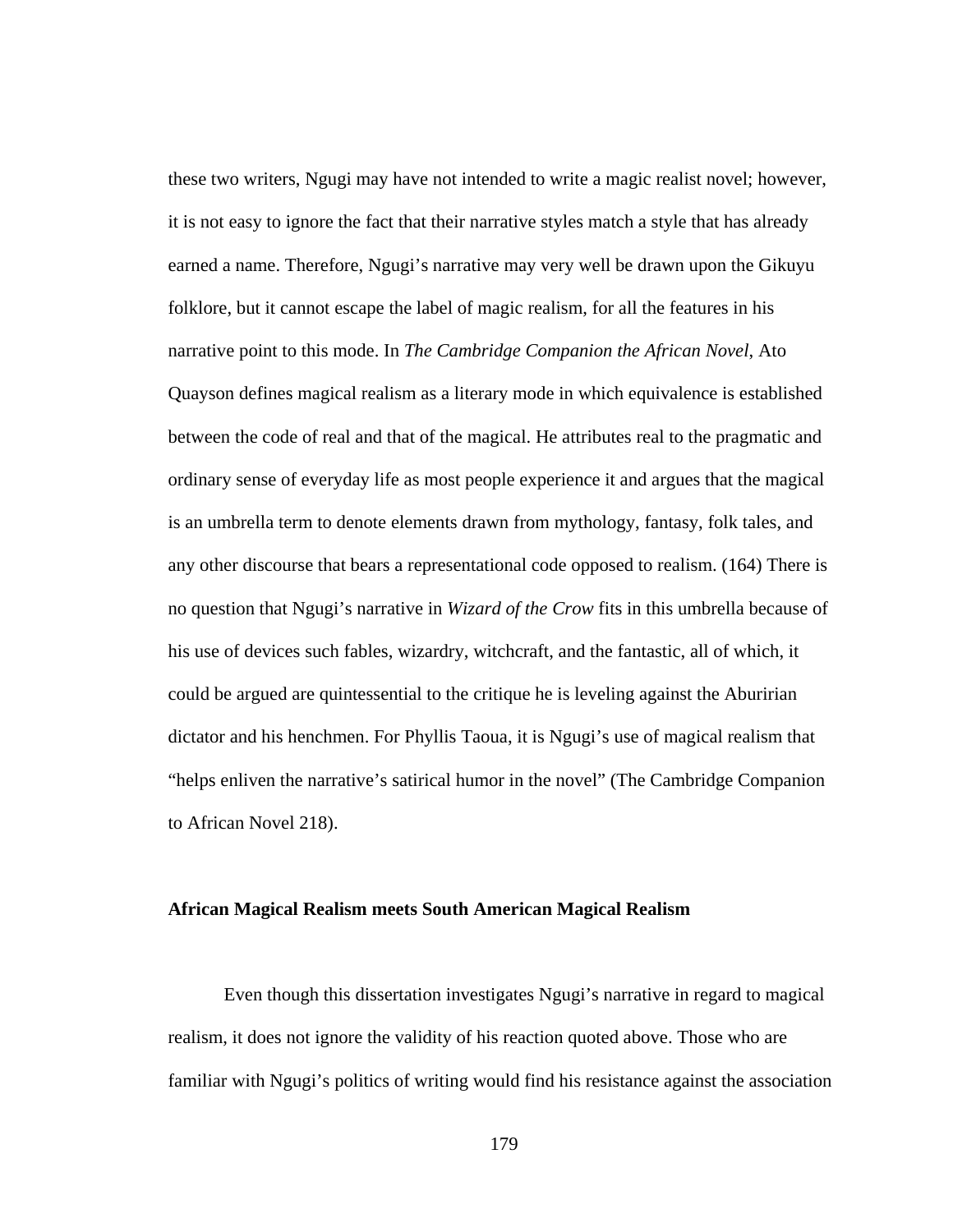of his narrative mode with Latin American magic realism quite acceptable. He takes the identity of African literature very seriously. His writings have always emphasized not only the authenticity of African cultures, but also their relevance in the production of literature, which he always expresses explicitly. For instance, in a 2004 interview with Angela Lamas Rodrigues, commenting on the publication of *Wizard of the Crow* in Gikiyu, Ngugi declared: "It was very important for him to show that an African language can talk about anything in the world. It can talk about Brazil, India, Asian, China, astronomy, philosophy, and so on. It's very important to me that this material is going to be available in Gikiyu and, through translation, in other African languages as well" (167). What Ngugi seems to reject is the tendency by critics to overlook the cultural bases of individual texts that are often labeled magic realist texts. For Ngugi the comparison suggests imitation, which in turn perpetuates the notion that African cultures have nothing authentic to offer the world. This is a prevalent attitude among modern African writers. In *African Literature: an Anthology of Criticism and Theory*, the postcolonial literary critic Isidore Okpewho argues that this attitude is a direct consequence of the negative campaign African cultures and languages were subjected to during colonialism. According to him, there has been the increasing tendency on the part of modern African writers to identify with the literary traditions of their people in terms both of content and of technique aims at demonstrating that Africa has had, since time immemorial, traditions that should be respected and a culture to be proud of. He then observes that as far as the creative writers are concerned: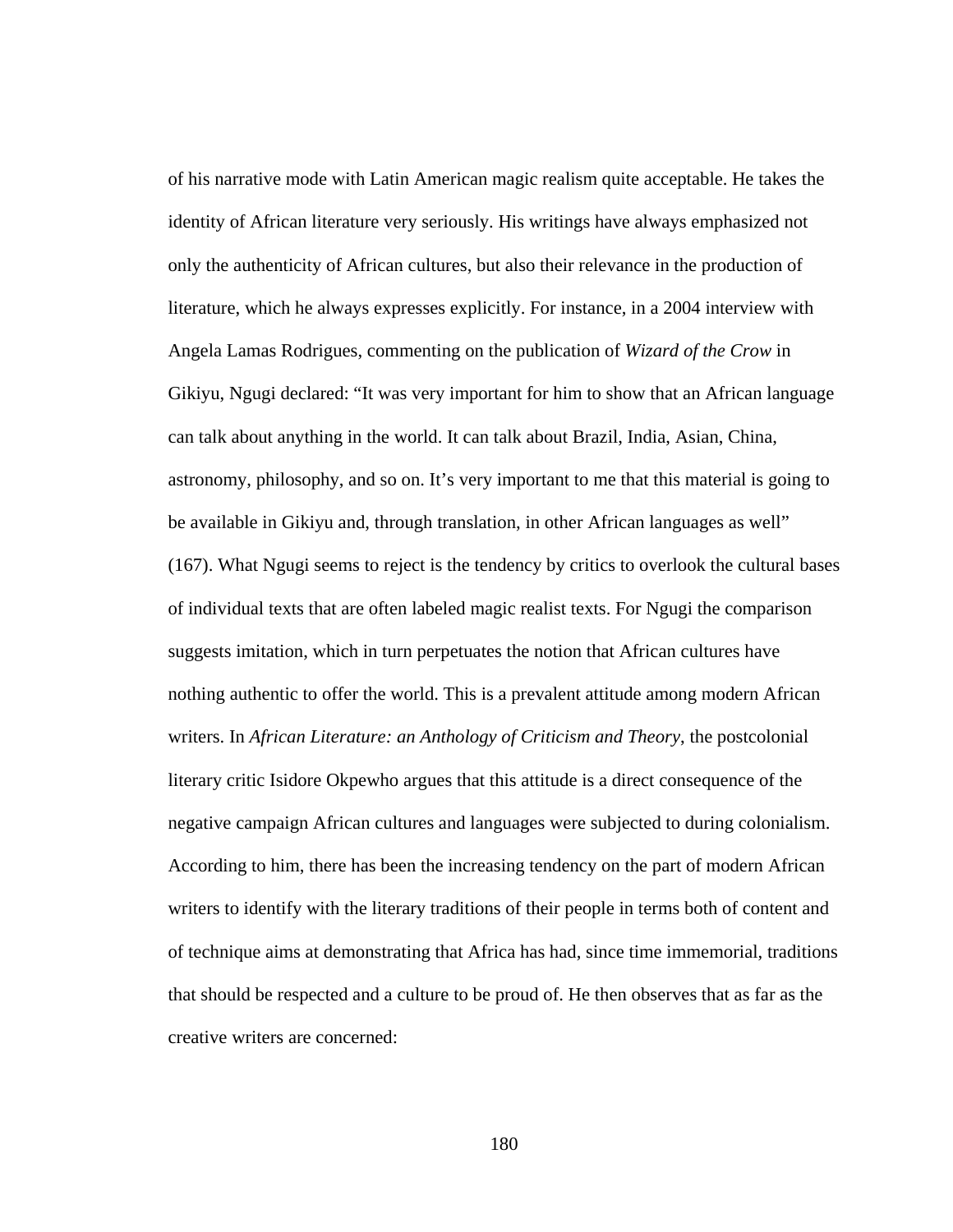The main offshoots of this program have been to collect and publish texts of the oral literature of their people as practiced by them over time and to use that literature as basis for writing original works that reflect, from a more or less modern perspective, some of the major concerns of today so as to demonstrate that traditional African culture is not obsolete but relevant for articulation of contemporary needs and goals. (83)

In line with this, I argue that, in writing *Wizard of the Crow* in Gikuyu, Ngugi seeks to emphasize the africanness of his narrative mode and thereby celebrate the rich African oral traditions that sustain it. Thus, even if his narrative in the present novel fits the magic realist mode, it directly springs from Gikuyu folklore which drives the novel from the beginning to the end. Ngugi's use of the technique of the storytelling in the novel makes it more appealing when read aloud in front of large audiences, for orature still plays an important role in the Gikuyu society. In *Encyclopedia of African Literature*, Simon Gikandi writes:

Orature is a strategic communal tool for non-literate societies in their consolidation and socialization processes, and its spoken nature guarantees its widest circulation. Unlike written literature, orature has unfixed boundaries, which gives it greater freedom in its execution and interpretation - it can thus be used to praise and criticize those in power. (416)

 Upon the publication of *Wizard of the Crow* in Gikuyu under the title *Murogi wa Kagogo*, it has been reported that in Kenya, it was read in bars, market places, and all public places just like storytellers would perform before their audiences. In fact, for Gikandi, it is the abundance of orature in the novel that makes it a chef-d'oeuvre, especially for readers familiar with African oral traditions. Hence his comments that:"The genius of *Wizard of the Crow* is to be found in Ngugi's unforced ability to draw on the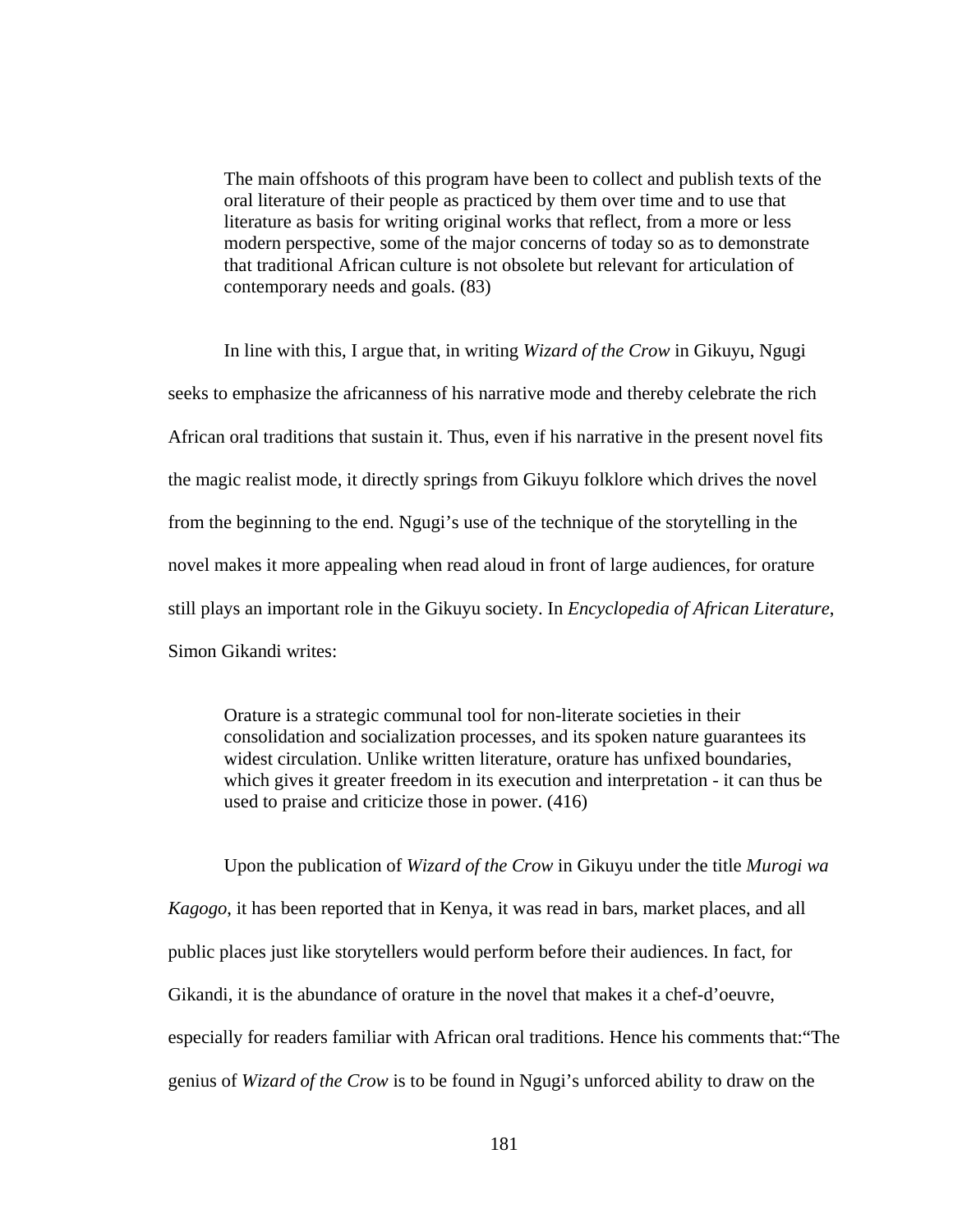multiple oral traditions of his cultures and experiences to create and sustain the illusion that this is a story being passed from mouth to mouth" (157).

However, it is also this infusion of orature in the novel that earned Ngugi most of the criticisms level against his style. For critics the novel's reliance on orature makes it cumbersome. For Tom Adair of *the Scotsman*, "at best the prose is limber, at worst it is lax" (Complete Review). This raises the question of expectations, which is worth discussing here because it will shed light on the quasi competing reviews of the novel. In fact, African and Western readers have received the novel differently because their heterogeneous interpretations are intrinsically linked to their linguistic, social, political and cultural as well as their individual experiences. Each reader approaches the novel with subjective expectations achievable only within specific paradigms. Outside those paradigms the expectations become obstacles working against the reader's effort to extract a meaning from the text.

Thus, the reception of *Wizard of the Crow* is tributary to the experience from which the reader reads it. An African reader, who is familiar with the oral traditions and postcolonial African politics, will find resonance in the novel's style and themes. Because the narrative style accounts for everyday life in postcolonial Africa, he or she identifies with it without any resistance. Also, because he or she grew up in the society where the storytelling was still practiced, he or she is much more receptive to Ngugi's narrative technique. Conversely, Western readers, as the reviews show, encounter difficulties because the experience with which they read the novel and expectations they set for the novel differ from the African readers' experiences and expectations. The Western models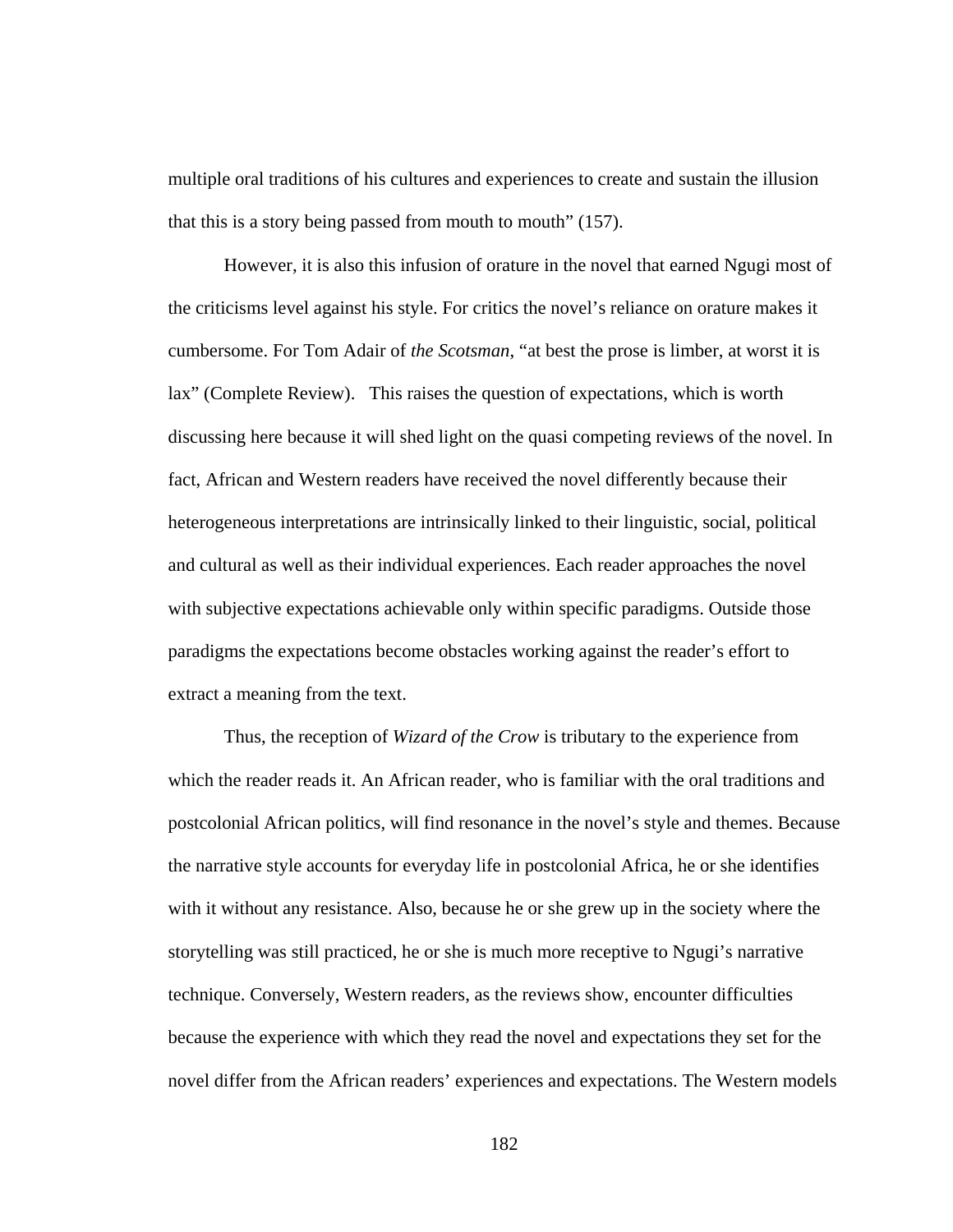and values they bring to the reading don't respond adequately to the nuances which are only visible to the initiated. In regard to *Wizard of the Crow*, Western readers are confronted with two difficulties: their unfamiliarity with the oral traditions from which Ngugi borrows his storytelling devices and their inability to identify with the socio political situation Ngugi depicts in his novel. This is where the advice offered by David Hellman of the *San Francisco Chronicle* in the novel's earlier reviews deserves more attention, as he writes:

*Wizard of the Crow* may improve his status, but only for those willing to wrestle with its incredibly demanding text. Nevertheless, the novel has many rewards for those willing to face its challenges. (…) the novel is full of moments that are entirely predictable and others that appear to pop out of nowhere. From an ingrained Western perspective this could be annoying, which could lead to this novel not receiving the recognition it deserves. But to enjoy this book, readers should just abandon any expectations they may have of literature and just surrender themselves to the story.

The merit of Hellman's advice is that he is aware of the danger of trying to understand a literary work through the use of fixed models and values. However, I do not support his use of the word surrender as an appropriate way to embrace the text in this case as he advised, because very often it is not the reader's resistance to a literary text that causes its misinterpretation; instead it is his inability to negotiate his way between his expectations and the realities that inspired the text. In our present situation, Western readers may be better served if they consider the oral background of the novel as well as its politico-historical context. To understand *Wizard of the Crow*, Western readers need to know why Ngugi uses oral traditions devices in his narrative. Equipped with this knowledge, readers can easily negotiate the meaning between their expectations and the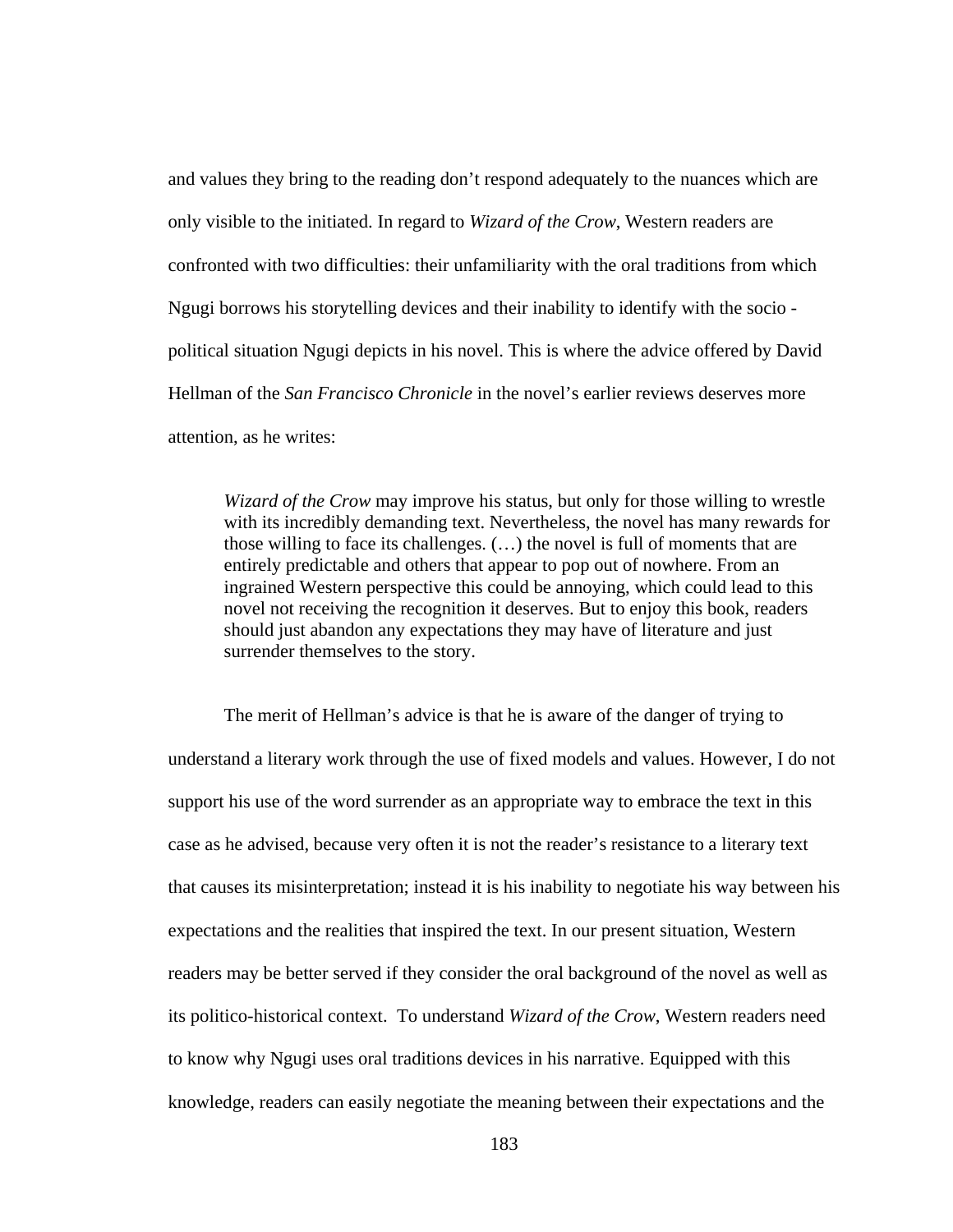author's. The use of storytelling is necessary in this novel because it responds very well to the behavior of Ngugi's characters. It is really interesting to see how the fables invented by political actors in Aburiria quickly become the new realities that the country must live by. These fables are carried throughout Aburiria in the form of rumors which everyone can alter before he passes them over to other people. In fact this is what sustains the novel, for the information about all the events reaches people via rumors. These rumors play a double role in the novel: on the one hand they serve to spread the lies of the Ruler and his sycophants to all corners of Aburiria. On the other hand they play a subversive role, as they allow citizens to express their discontent with the Ruler without putting themselves in danger. Because nobody knows the source of the information carried through rumors, even the enlarged eyes, ears, and tongue of Machokali, Sikioku, and Big Ben Mambo are incapable of detecting their authors. For instance, a simple rumor about a snake has dispersed people gathered to celebrate the Ruler's birthday. When the first scream that mentions "a snake!" is heard, it is repeated by others who have not seen anything, and this led to a pandemonium: "People shoved and shouted in every direction to escape a snake unseen by many. It was enough that others had; the cry was now not about one but several snakes" (22).

The same way one unseen snake has become many snakes, information in Aburia is received in several different versions. The power of rumors lies in the fact that without traceable origin, they are properties of everybody and nobody at the same time. This allows them to be recreated again and again at will. Rumors have multiple identities and this makes them untraceable. Ngugi has modeled the identities of his characters on the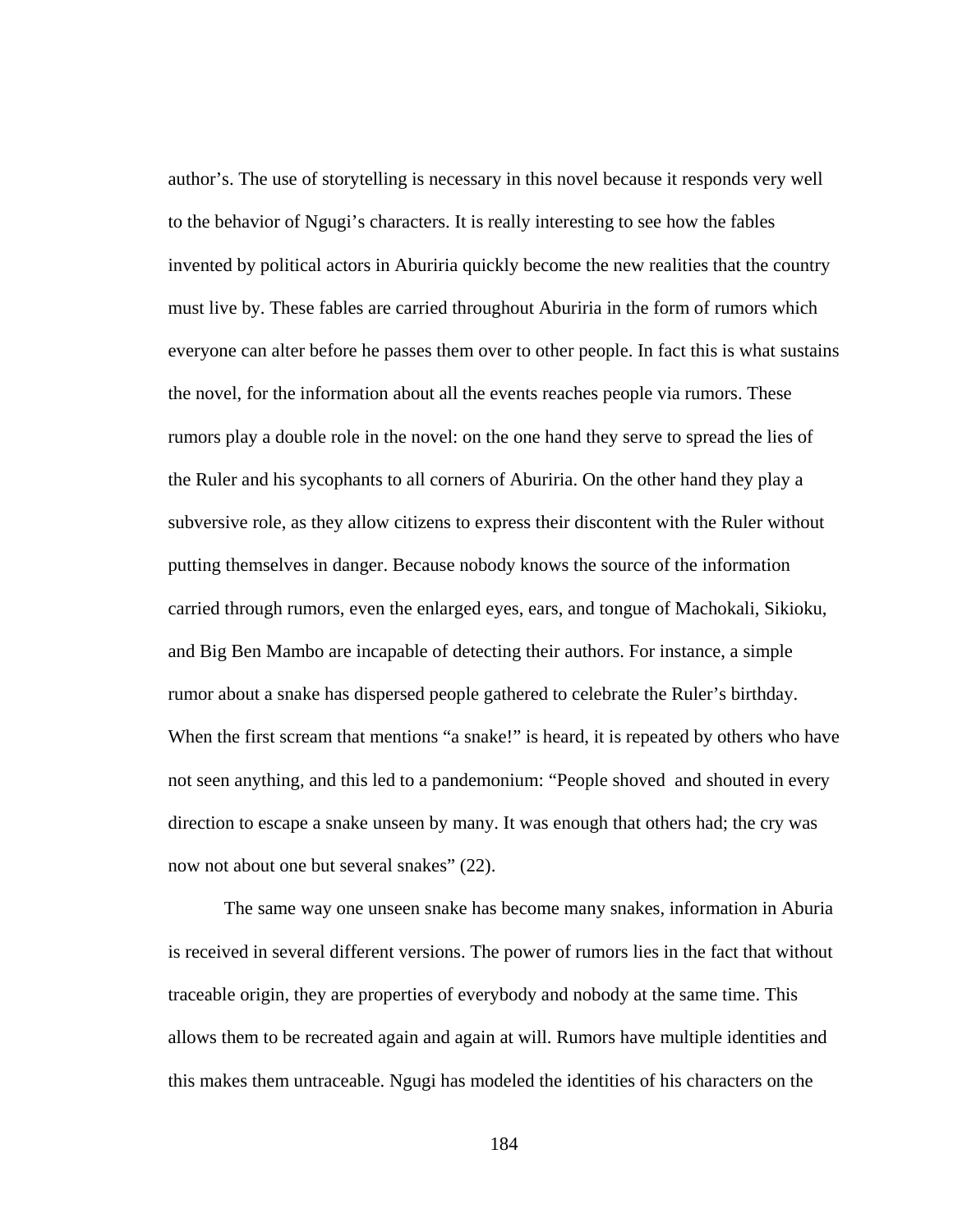multiple identities of the rumors. Kamiti and Nyawira respectively, hero and heroine of the novel have multiple identities which they assume through disguise. Disguise is a technique whereby a character assumes another role, usually involving a change of costume in theater. When Kamiti was tired of looking for a job without success, he disguised himself as a beggar: "He opened his bag, took out some rags, and quickly changed. With a felt pen, he drew lines of misery on his face. In no time he had transformed himself from a respectable-looking job hunter to a dire seeker of alms"(71). At his shrine, he is not the MBA holder looking for a job; he is not the beggar, but the wizard of the crow. Nyawira too disguises herself into various identities. She is the office secretary of Tajirka, the chairman of Marching to Heaven, she is a beggar, a dancer, a limping witch, and leader of the Movement for the Voice of People, as Kamiti puts it: "This woman was chameleon-like. One moment she was a faithful secretary, then a player in the politics of poverty, and even a singing religious fanatic" (87). Through Nyawira, *Wizard of the Crow* extends to performance, which creates propitious conditions for the organization of the resistance against the Ruler, Marching to Heaven, gender discrimination, class stratification, and global capitalism. Gikandi defines performance as:

a means by which society reflects on its current condition, on the members' relationship with each other and their environment. It enables people to define and/or reinvent themselves and their society and either reinforce, resist, or subvert prevailing social orders. In performance, subversion and legitimization can emerge in the same utterance or act. (418)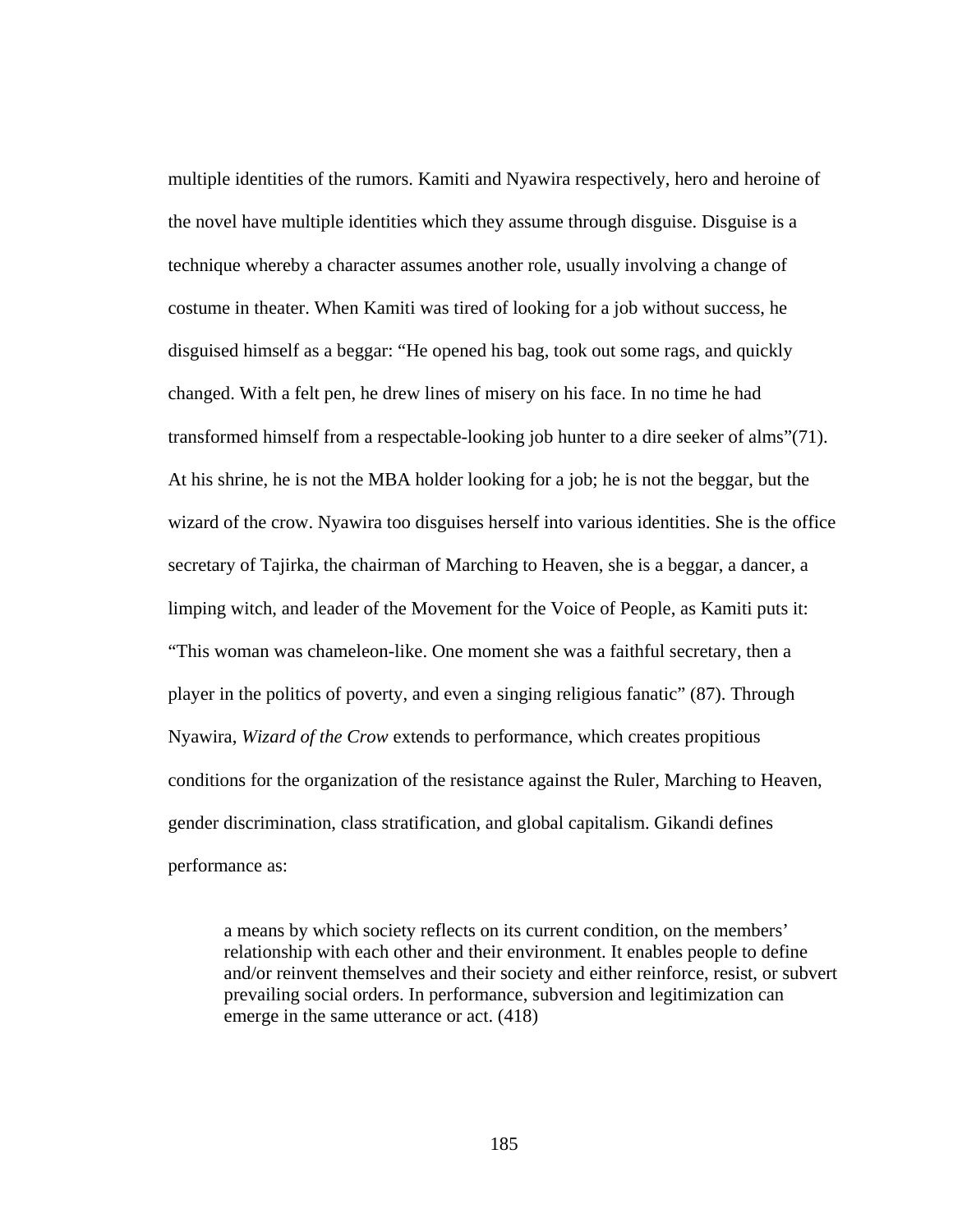This is indeed the purpose of the performances by the Movement for the Voice of the People in the novel. In these performances, these women, led by Nyawira, disguise as beggars, cultural group dancers, and singers. The performances have given them the avant-garde role in the novel. In their individual households they are second class citizens who are abused and humiliated by their husbands. The chief abuser of women is the Ruler himself who has built a maximum security prison for his wife Rachael. The latter's treatment epitomizes the plight of all the women of Aburiria and even the nation. Nyawira tells Kamiti that:

Rachael's fate speaks volumes: if a woman who had been at the mountaintop of power and visibility could be made to disappear, be silenced forever while alive, what about the ordinary woman worker and peasant? The condition of women in a nation is the real measure of its progress. You imprison a woman and you have imprisoned a nation, we sang in a song of celebration. (253)

For this reason, Nyawira believes that the emancipation of Aburirian women is also the liberation of the nation from oppression. The peculiar situation of the Aburirian woman makes her emancipation the emancipation of all the social groups in the nation and even the world. According to Nyawira, The Aburirian woman carries three burdens which make her the most oppressed person in the world: "She is oppressed on account of her color like all black people in the world; she is oppressed on account of her gender like all women in the world; and she is exploited and oppressed on account of her class like all workers and peasants in the world" (428). *Wizard of the Crow* takes advocacy of women's issues to an extreme level in order to tackle the shameful practice of wife-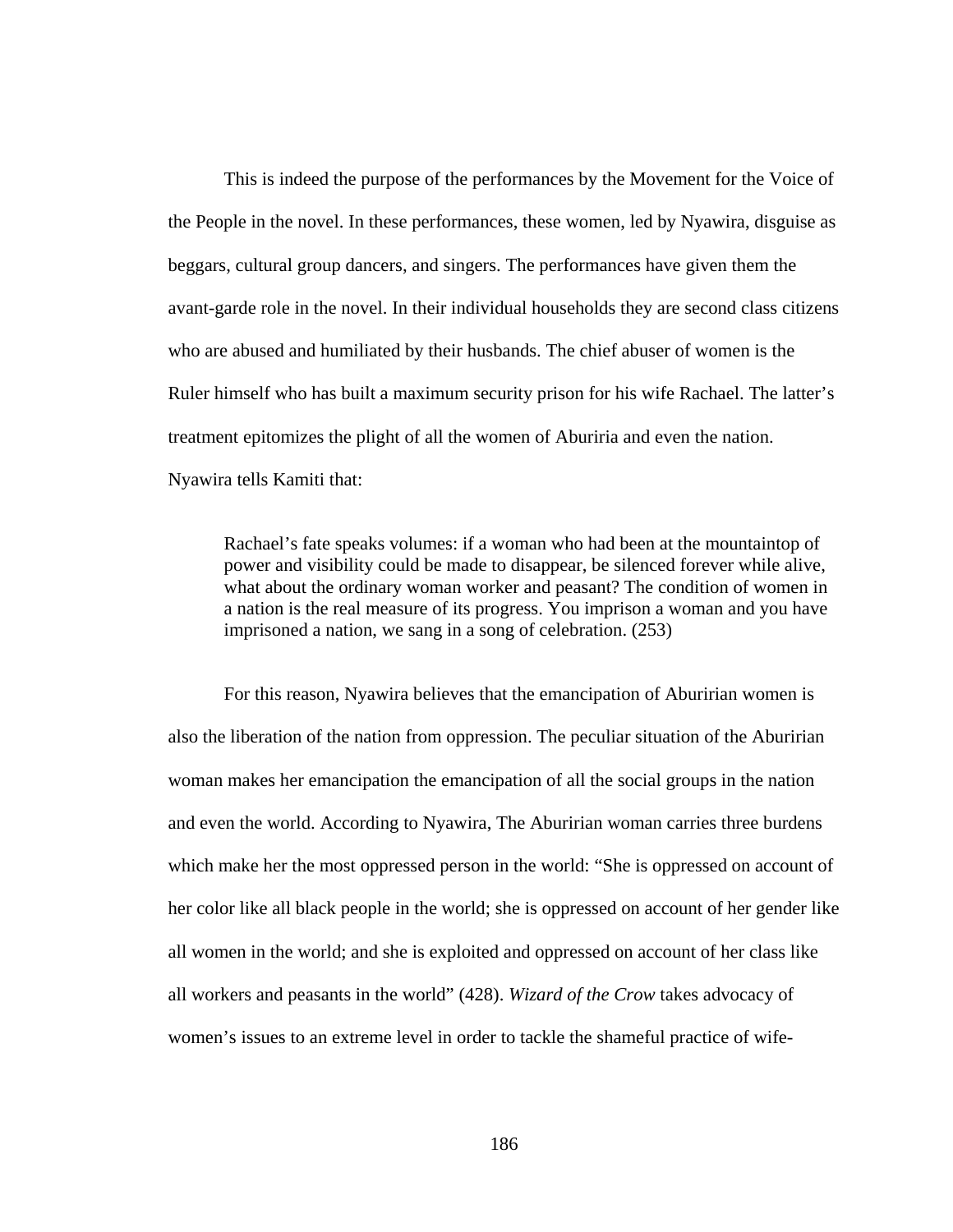beating. In Aburiria, wife-beating is sanctioned by state law as decreed by the Ruler in his philosophical booklet:

*Magnus Africanus: Prolegomenon to Future Happiness*. According to this philosophy: Women must get circumcised and show submission by always walking in a few steps behind their men. Polygamous households should not form queues. Instead of screaming when they are beaten, women should sing songs of praise to those who beat them and even organize festivals to celebrate wife beating in honor of manhood. Most important, all Aburirians should remember at all times that the Ruler was husband number one, and so he was duty bound to set an example by doing in the country what individual men were to do in their households.  $(621 – 2)$ 

The satire of the novel reaches its culminant point as Nyawira and her women

decide to go on offensive by instituting what they call the people's court where Aburirian

wife-beaters appear before nine women for their trial. Titus Tajirika, whose beating of his

wife Vinjinia has become his favorite pass time, is the first man to face the justice of the

Aburirian modern woman:

'Who are you?'

'A new order of justice created by today's modern woman. You are now appearing before a people's court.'

'I refuse to recognize your authority,' Tajirika replied with a little bit more defiance.

'Don't worry yourself. By dawn you will.'

'Get off my back,' he said again, annoyed with himself for sounding as if he was pleading.

'What is this about?'

'Justice. We are hawkeyed justice. We float in the air, our ears wide open to the cries of women. Now it has come to our ears that you beat your wife night and day.'

'Listen to me there is no power on earth that can tell me how to run my home.' 'That might well be so, but man, woman, and child compose a home, and if one pillar is weak, the family is weak, and if the family is weak, the nation is weak. So what happens in a home is the business of the nation and the other way around.' (435)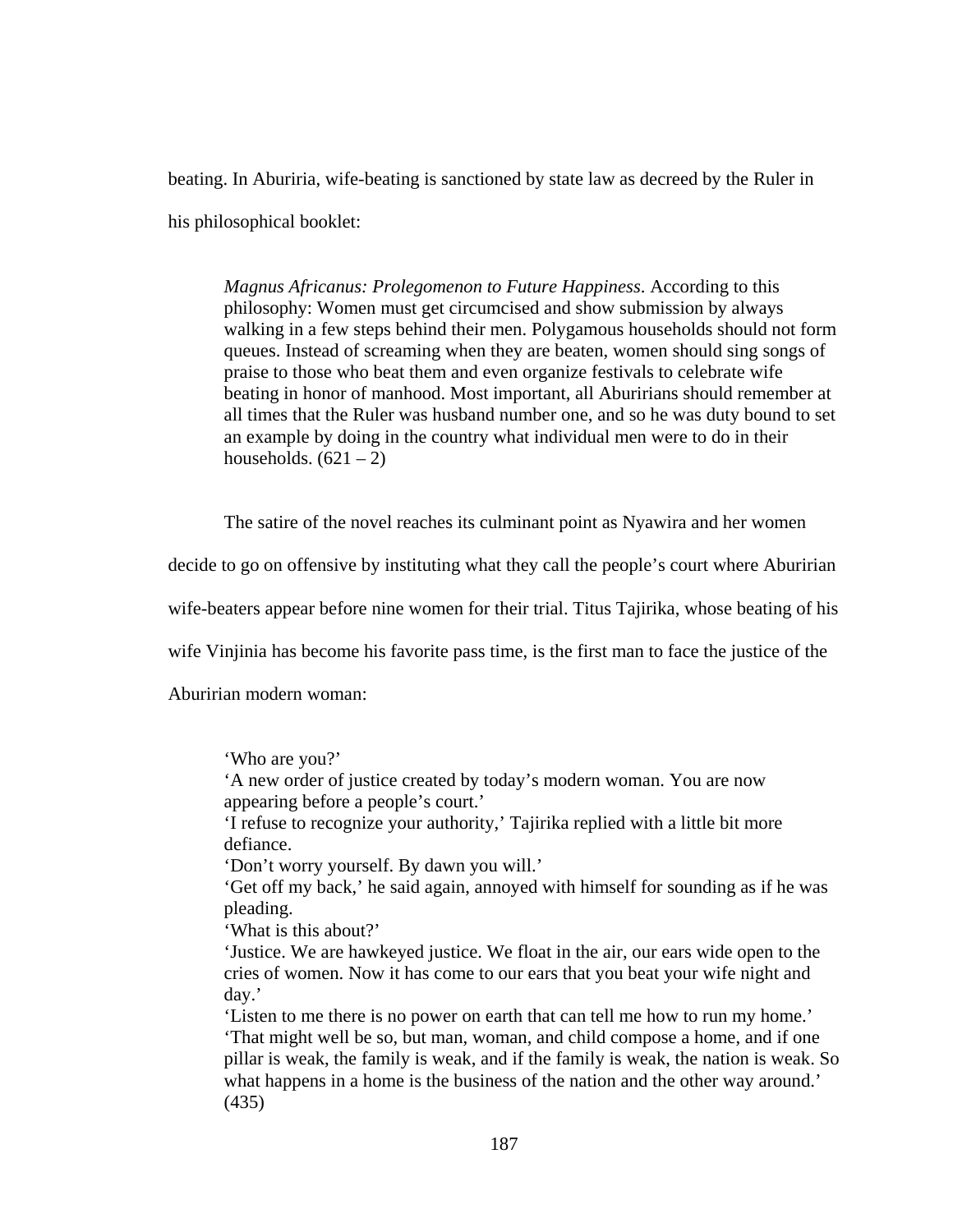The Movement for the Voice of the People believes that the malaise of Aburiria is the direct consequence of the weakness in individual families. The families in Aburiria are in the image of the Ruler's dysfunctional family, for he is synonymous with the nation. Thus, as goes the Ruler's family, so goes the nation. The Ruler's inability to run his family affects the whole nation; his misrule of his family is translated into the misrule of the nation. For these reasons, in order to heal the nation, one must heal the family first. For the Movement for the Voice of the People, the restoration of justice in the nation begins with the restoration of justice in the families. Nyawira herself is a victim of gender oppression. She had a failed marriage with John Kaniuru, the leader of the youth branch of the Ruler's party, who married her so he could benefit from her father's wealth. She also has a failed relationship with her father, Matthew Wangahu, who has disowned her many a time. When she disobeys him and marries Kaniuru, he disowns her; also when Wangahu learns that she is involved in the protest against Marching to Heaven, he publicly threatens to disown her: "If you don't give yourself up within one week, I say publicly to the whole world, I will no longer call you my daughter, for I am loyal to God in Heaven and the Ruler here on earth" (297). The Ruler is the sole beneficiary of all the failed male-female relationships in Aburiria, for every repudiator has cited loyalty to him as the number one reason. Thus, like Wangahu, as Titus Tajirika learns that his wife Vinjinia is involved with the Movement for the Voice of the People, he improvises a press conference where he publicly denounces her:

Dear Gentlemen of the Press. I have called you here today to tell you and, in telling you, tell the world that I would give up my life for the Ruler. As I am so loyal, how could anyone imagine that I could possibly have anything to do with a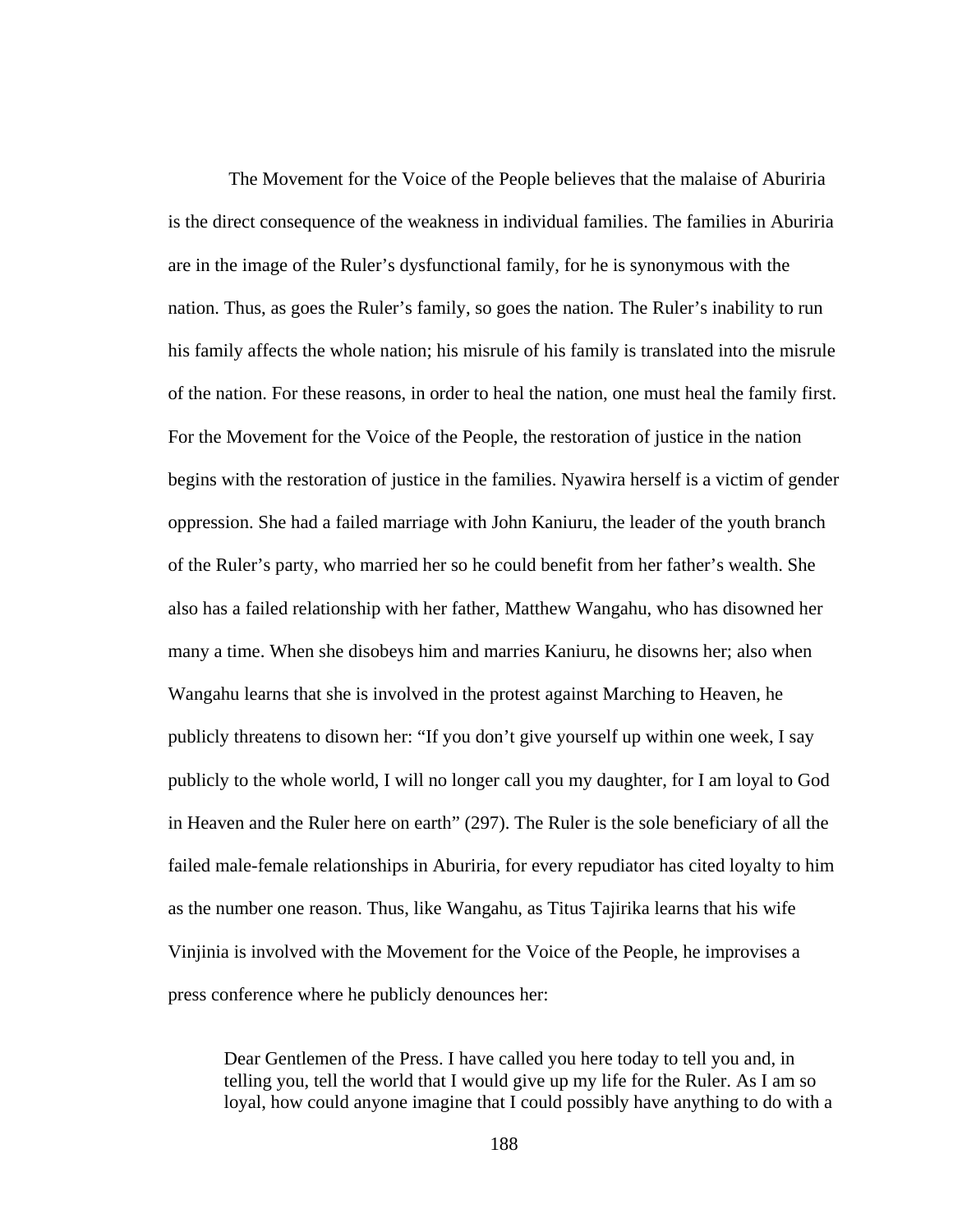worker, a simple secretary, or a simple housewife, subverting the Mightiest of Governments…etc. (229)

Even though this indiscriminate oppression of women by men may give the reader the impression that Nyawira and her Movement of the Voice of the People have a feminist agenda, in reality their agenda transcends feminism and embraces globalism, as evidenced in Nyawira's appeal to the world:

Those who want to fight for the people in the nation and in the world must struggle for the unity and rights of the working class in their own country; fight against all discriminations based on race, ethnicity, color, and belief system; they must struggle against all gender-based inequalities and therefore fight for the rights of women in the home, the family, the nation, and the world… (428)

This is the sense of Nyawira's commitment to organizing women and raising their awareness in order to fight for socio - political reforms in Aburiria. For Nyawira, genderbased oppression is as evil as racism and religious bigotry. This is why her revolutionary movement wants to tackle all form of oppression. To fulfill this task, Nyawira and her Movement of the Voice of the people use performance to anonymously protest against the excesses of the Ruler and his cronies.

Through performance or "theater of politics," as Nyawira terms it, the Movement for the Voice of the People successfully opposes and disrupts all the events related to Marching to Heaven. The success of the Movement for the Voice of the People lies in Nwawira's acting ability as well as her early interest in politics and social issues. When we first encounter her in the novel, she is recovering from a car accident that nearly took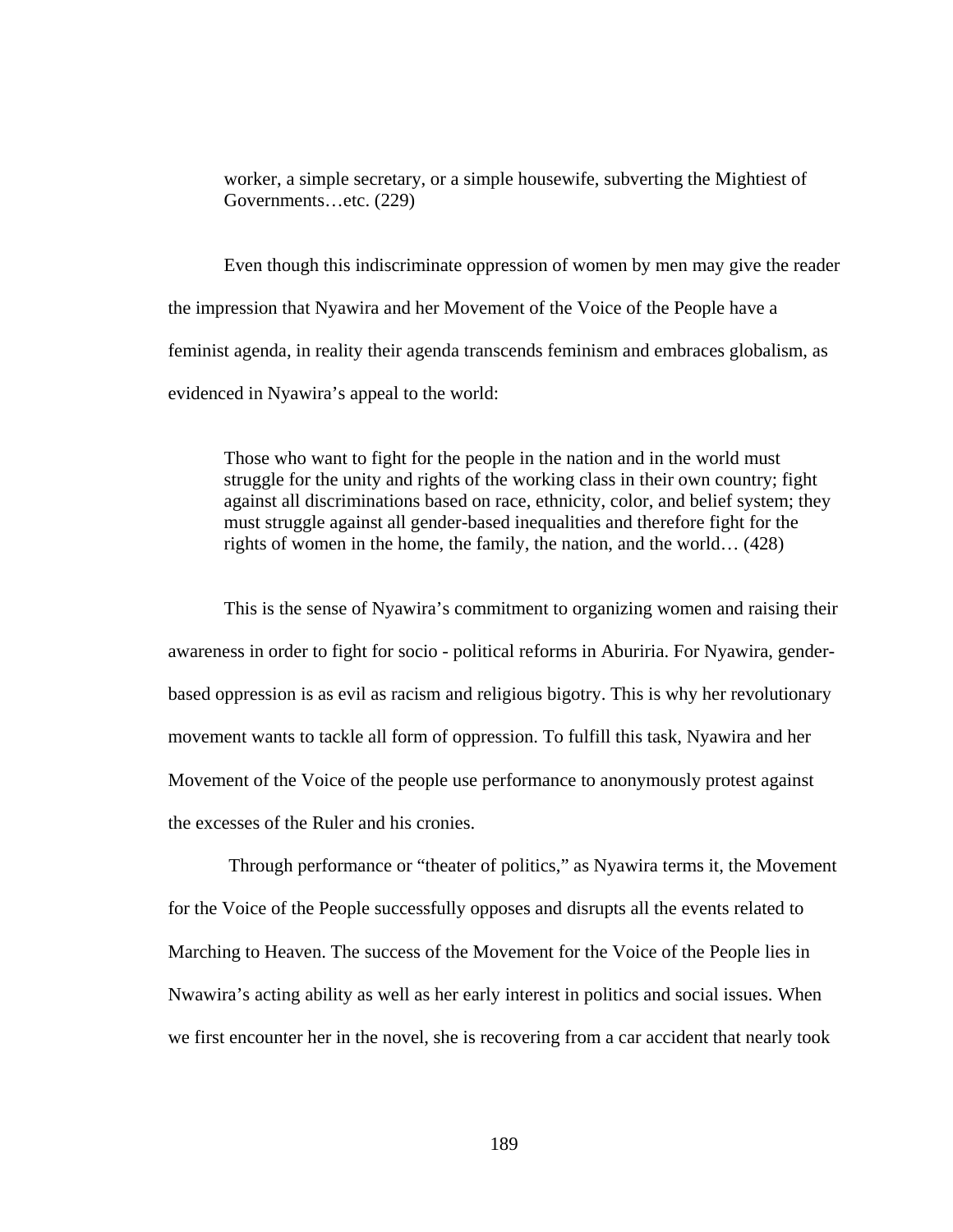her life. What changed her outlook of the world is the realization that poor people are more humane than rich people. According to the narrator:

What surprised her then and later when she recalled her near fatality was the number of cars that simply passed her by: no one had stopped to see if anyone was hurt or needed help. The people who hurried to her rescue were the barefooted, mostly. One unloaded his donkey cart to rush her to the nearest medical center many miles away, the donkey announcing their arrival at the emergency room by braying loudly and shitting. (79)

The compassion of the haves not touched Nyawira to the point that she turned her back to the wealth she was born in to embrace the life of modesty, where she can commit herself to fighting for justice and equality and emancipation of women in Aburiria. This is what "caused a rupture in her relationship with her father" (80). Before the accident she used to hate the exiled revolutionaries who were fighting for justice. But now, like these revolutionaries, she admits "we cannot leave the fate of the nation to the man-eaters" (746). But she also admits that the task of healing the nation cannot be done by one person or by any number of people when each is acting on his own. For Nyawira, it is only when all the oppressed people, regardless of their gender, ethnicity, region, religion, and tribe, come together and resist their common oppressors that they will bring about social and political reforms in the country. She sums-up her socio-political theory as follows:

In Aburiria there are those who reap where they never planted and those who plant but hardly ever reap what they planted. The first camp, even with its allies abroad, is small, and yet it is able to lord over the second because it divides it along ethnic and sometimes gender and religious lines. Our movement wants to reverse that. We do not ask people what their tribe is but where they stand in the conflicting interests of the two camps. You have not a say in the ethnicity into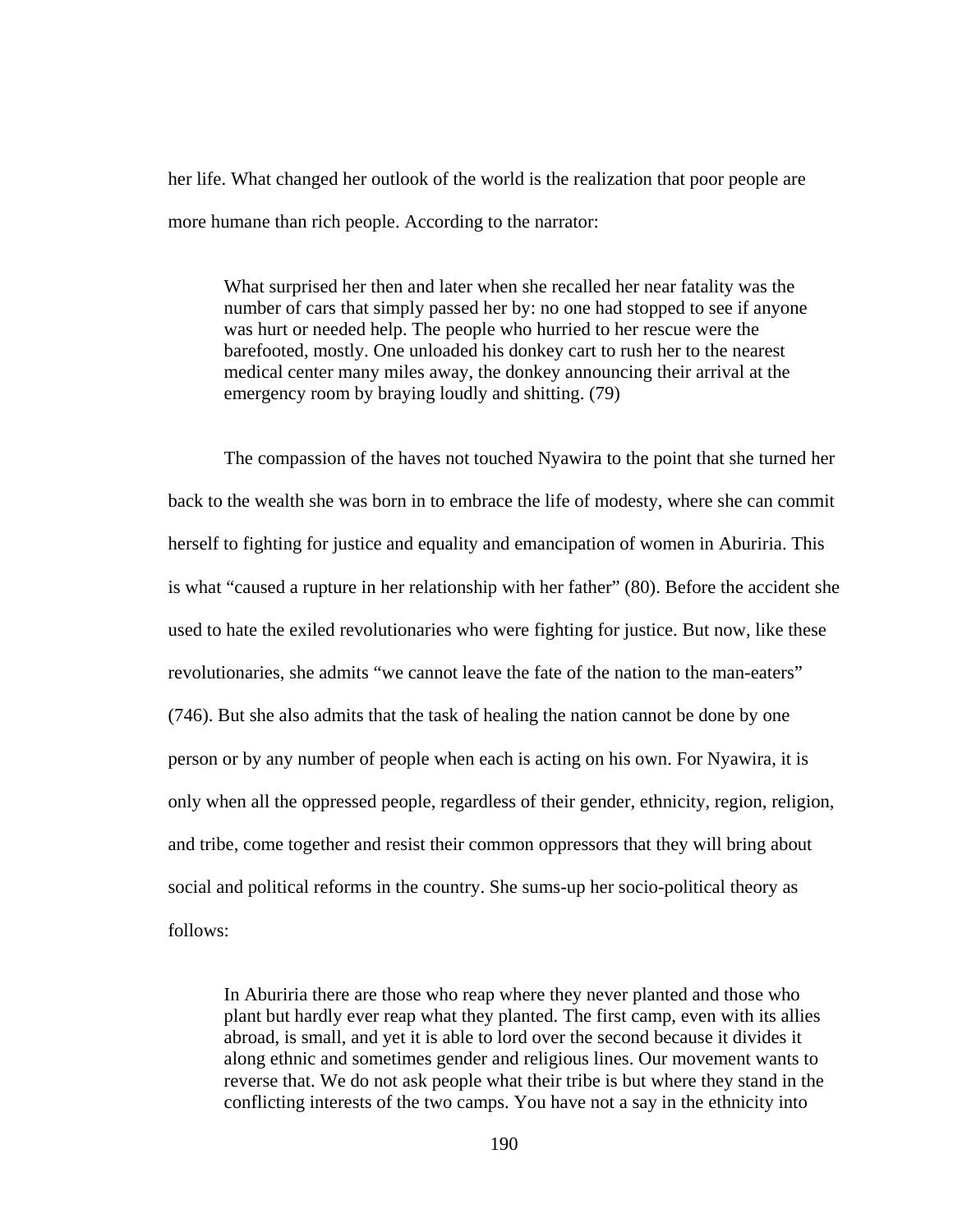which you are born, but you have all the say in the choice of associates. Biology is fate. Politics is choice. No, the life of even the least among us should be sacred, and it will not do for any region or community to keep silent when the people of another region or community are being slaughtered. The wealth of science, technology, and arts should enrich peoples' lives, not enable their slaughter. We oppose the tendency to make women carry the weight of customs that outlived the contexts that may have made them necessary or even useful earlier. The context is gone but the practice goes on.  $(725 - 726)$ 

## **The Agenda of Ngugi's Narrative Technique**

 This declaration sheds light on Ngugi's revolutionary socialist agenda, which is demonstrated in most of his literary work. He always emphasizes the plight of the masses in postcolonial Africa. Ngugi believes that a tiny minority of elite and their foreign allies have hijacked independent African nations and returned them under another form of oppression. He attacks politicians for continuing the colonial exploitation of the masses and denying them freedom. In Aburiria the perpetuation of exploitation of the masses by the ruling class has led to the emergence of two antagonistic classes: the class of profiteers which consist of the ruler and his entourage, and the masses which consist of workers, students, unemployed, and peasants. In *Wizard of the Crow*, the profiteers or the man-eaters, according to Nyawira, are represented by the Ruler, Machokali, Sikioku, Tajirika and their followers, whereas the voiceless, the masses are represented by Kamiti, Nyawira and the Movement for the Voice of the People. The former stands for the failure of the post-colonial elite in Africa whereas the latter stands for hope. In the section titled "Queuing Daemons", Ngugi juxtaposes the two groups in order to expose the striking differences amongst them. When a billboard sparked rumors that the chairman was hiring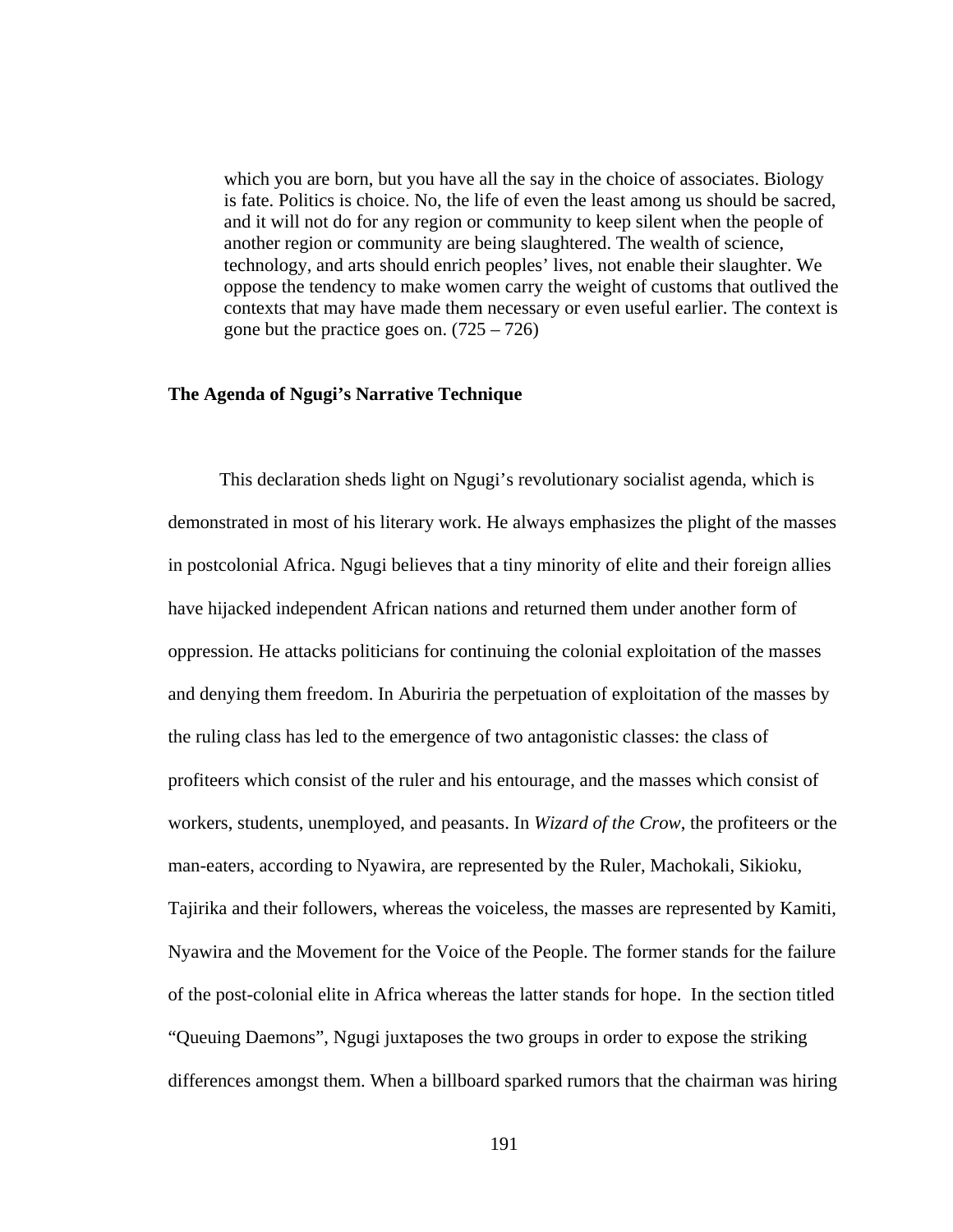thousands of workers for Marching to Heaven, two long lines were quickly formed in front of Tajirika's office:

One was made up of people in custom suits, standing stiffly and solemnly as if at fashion parade; it reached all the way to the door. She had dealt with people of their ilk the previous day, and so it was not a big surprise. The second line started at the billboard TEMPA JOBS: APPLY IN PERSON. It was composed of people in patched-up clothes and worn-out suits in all colors of the rainbow, a stunning contrast to the array of black and gray in the queue of the rich. (138)

Here, Ngugi emphasizes the importance of hearsay in countries under dictatorship; since everything is considered as state secret, citizens rely on rumors to go on with their everyday life. But what the above excerpt exposes even more is the desperation of masses for employment and the wide gap that exists between the rich and the poor. The queue of the people in custom suits represents the profiteers of the oppressive and corrupt regime, whereas the queue of people in worn-out suits represents the poor. The former sees Marching to Heaven as another opportunity for illicit enrichment whereas the latter, in their desperation, sees it as an opportunity to earn money through their own labor for their subsistence. These are people who walk up and down the streets of Eldares, the capital of Aburiria in search jobs. They are university graduates like Kamiti, who cannot find a job, despite his "BA in economics and Master of Business Management, MBA" (53). Despite his degrees, Kamiti has been looking for a job for three years to no avail. In lieu of a job what he gets is humiliation like the one he was subjected to at Eldares Modern Construction and Real Estate, where the chairman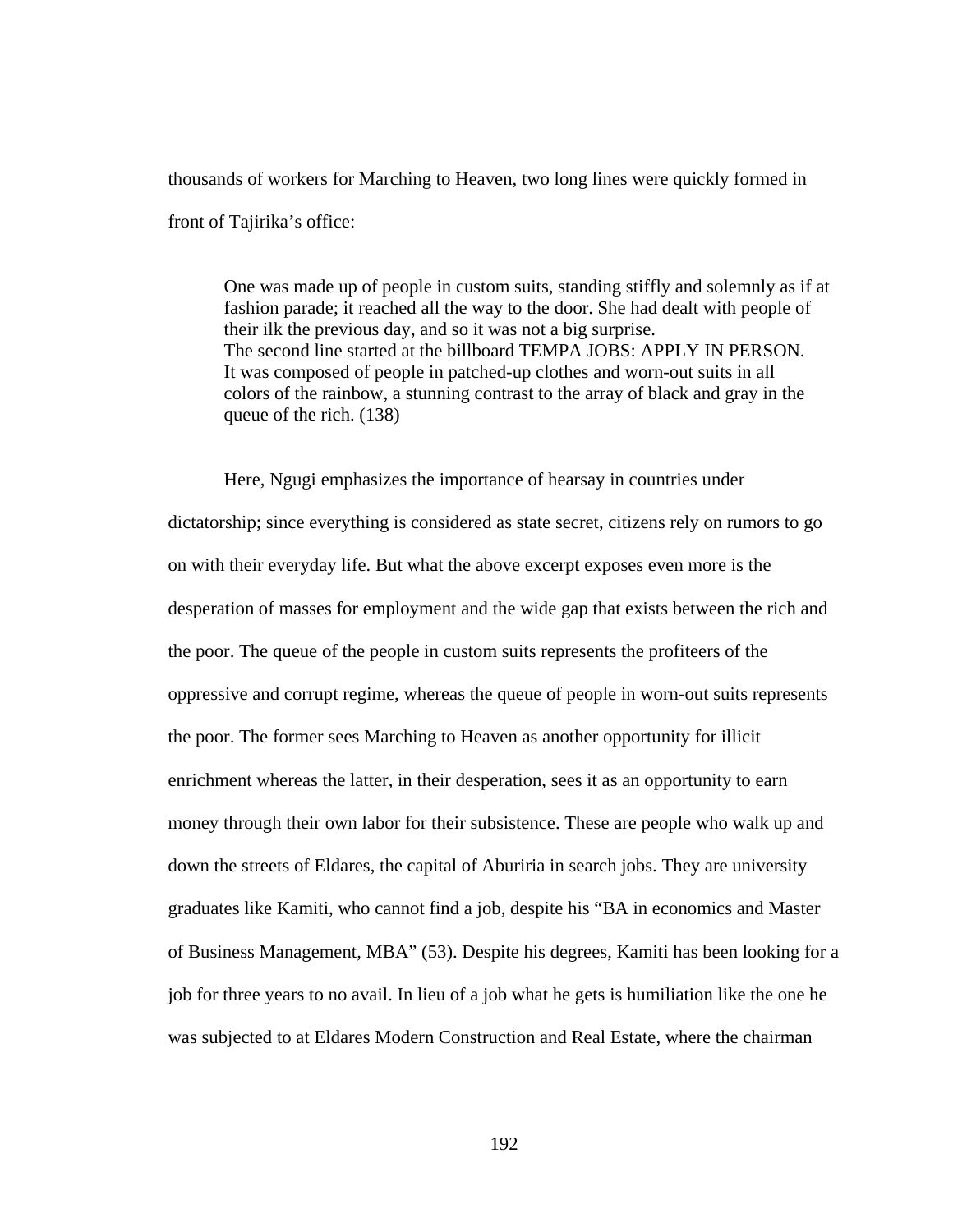Tajirika, after wasting Kamiti's time with a lengthy interview, ridiculed him. At the end of the interview, pointing to the signboard that reads "No Vacancy:

For Jobs Come Tomorrow," Tajirika tells Kamiti: 'It is simple. I want you to read loudly what is written on this signboard.'Even before uttering the words on the board, Kamiti knew that Tajirika was toying with him.But the words came out of his mouth and he heard himself read loudly: *No Vacancy: For Jobs Come Tomorrow.*'There you have read it correctly!'Tajirika said triumphantly. 'What is it that you don't understand? Or do you need a Hindi interpreter? On these premises, there is no use for your herbology. Here are your Indian papers. Over there is the main avenue. And now you'll excuse me, for I have an important engagement in Paradise'. (59)

The novel exhibits a very serious problem in the postcolonial Africa, where recruitment in the public sector has nothing to do with the applicant's degree or what he/she knows, but who he/she knows. Like in Aburiria, job seekers have to choose between bribing the officials and getting the job or remaining jobless forever. As Kamiti sits to review the film of what has just happened to him, Nyawira reminds him that "even holders of PhDs are unemployed, and that quite often they have to bribe their way into a job, and other times they have to use elders from their villages to plead with the Ruler on their behalf, *for nobody gets a job if not by the Ruler's magnanimity*" (62 – 63, my emphasis).

Ngugi believes that unless the exploited masses unite and engage a direct confrontation with the exploiters, the status quo will remain forever. In *Wizard of the Crow*, this confrontation is made possible through performances executed by the masses under the leadership of Nyawira. Her ability to rally the masses through dances, songs, as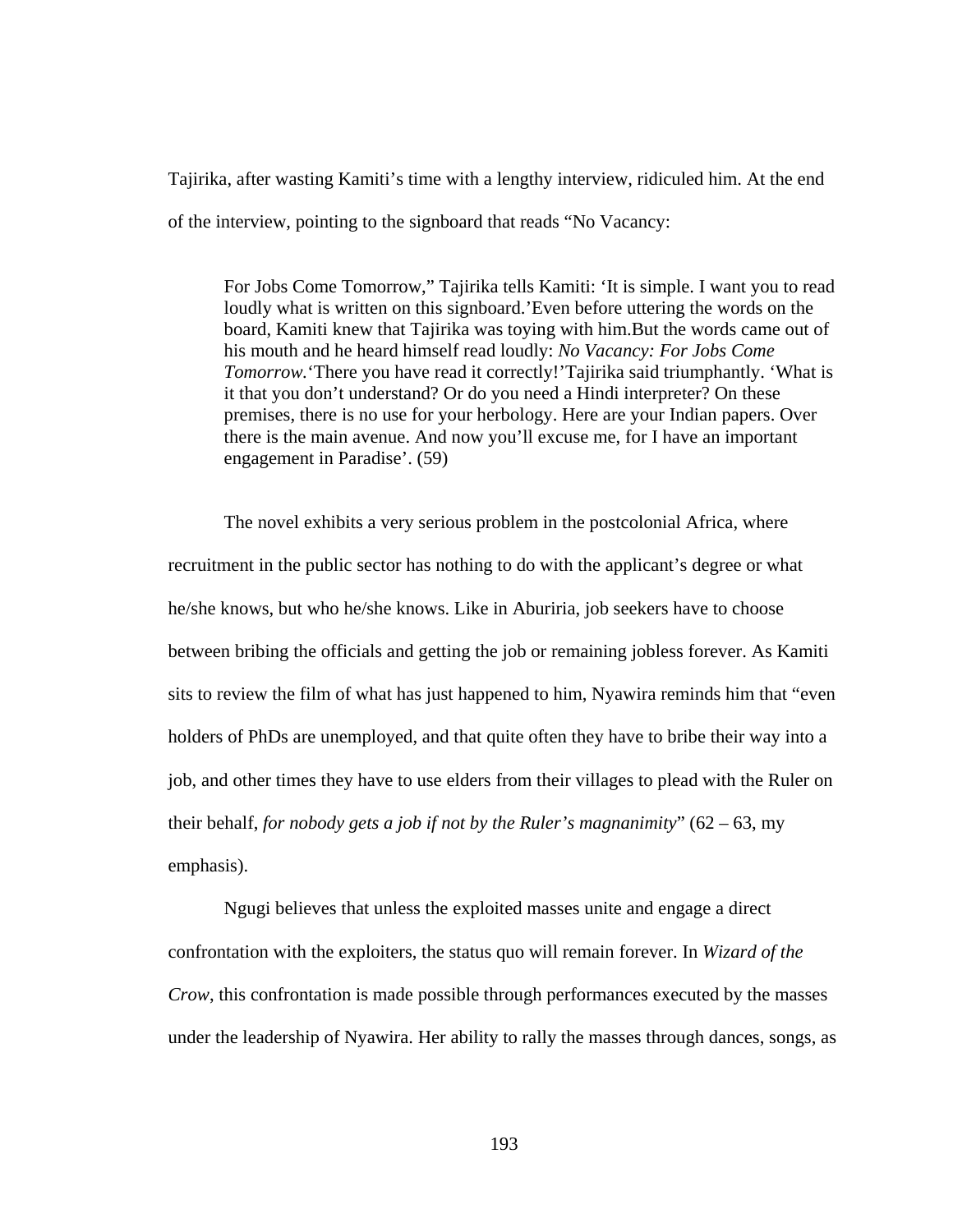well as lead them without being detected is traced back to her years at Eldares University, where she showed interest in theater:

She also loved the stage, and nothing made her happier than playing this or that tragic or comic role, eliciting tears or laughter from an audience. She was a brilliant actress. She could change herself into any character, sometimes so realistically that even those who thought they knew her well because of seeing her on the platforms in many student Political events were often unable to say whether it was really Nyawira on the stage. (80)

Nyawira's ability to disguise herself and go undetected enables her to lead the Movement for the Voice of the People against the Ruler and his accomplices even where she is wanted. There are many such instances in the novel, like when at the dedication of Marching to Heaven, Nyawira led a group of women on the stage and exposed their butts to the foreign officials and a mission from the Global Bank to protest against the project (250). Also, when Tajirika was abducted, she disguised as a traditional dancer and led a protest against his abduction. She led them to dancing and singing:

When I came here to sing praises to the visitors I did not know that it was to a house at war I do not sing in houses at war My song might become cacophony And my voice gets lost in my throat For though you see me dancing I have a husband and a son to look after I would not want the child to lose a father For a home is father, mother, and child. (308)

She did all this undetected even by those who know her very well. Thus, when Sikiokuu interrupts their performance, he tells the crowd that the government knows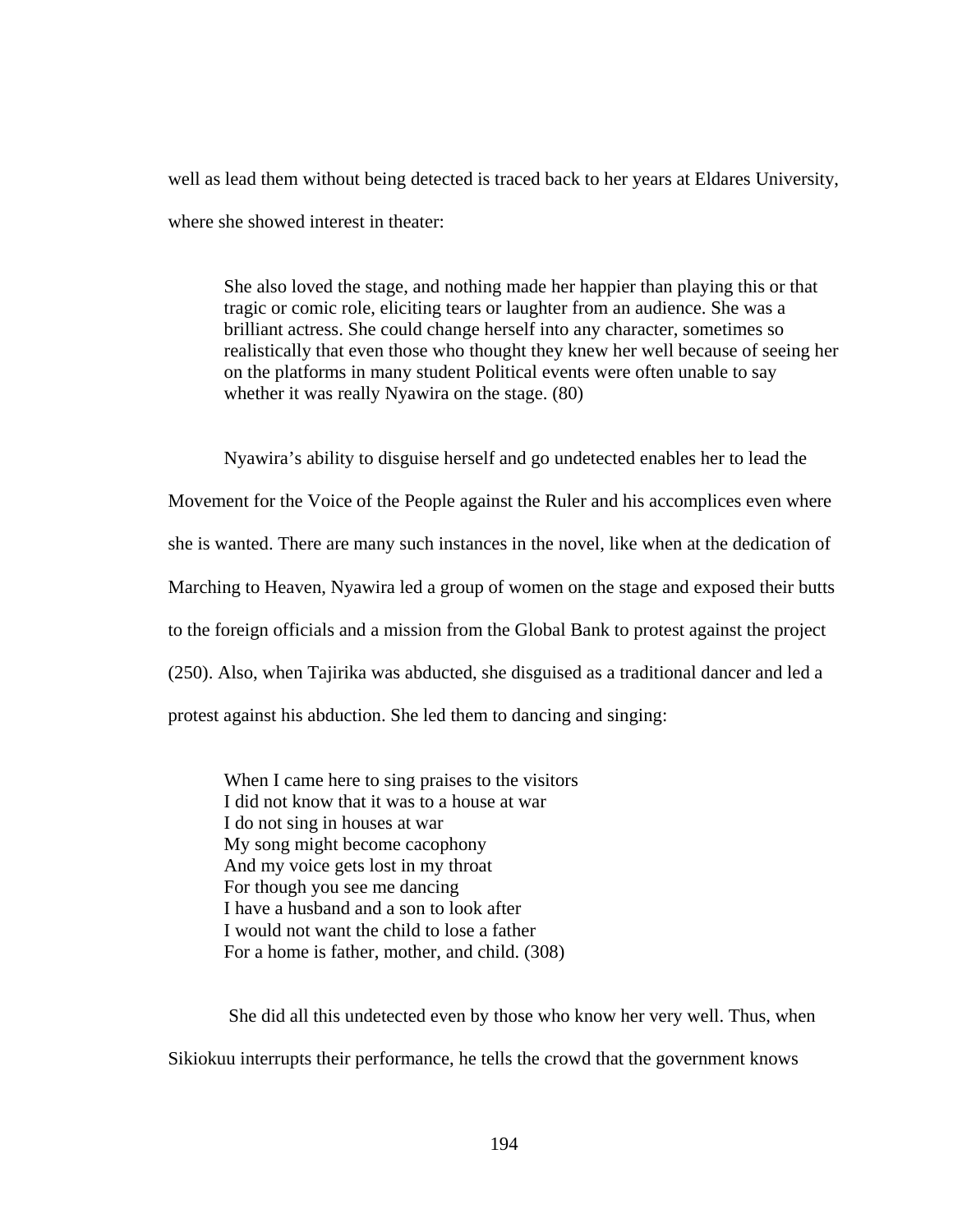where Nyawira, the outlaw is hiding and reminds them that it's everyone's duty to report her to the nearest police station.

Performance is not limited to Nyawira the theater student; it looks like the common denominator of all the characters in novel. The Ruler and his ministers are all performers in their own rights. When the Ruler learns that rumors of recruitment related to the construction of Marching to Heaven have provoked long lines of people in Aburiria, he becomes concerned that this will make a bad impression during the visit of official from the Global Bank. As he turns to Machokali for an answer, the latter quickly comes up with the idea that he will tell the Global Bank the lines are manifestations of support for the project. "As soon as the other ministers realized that the Ruler was excited by Machokali's motion, their tongues loosened, each claiming, one after another, that queuing was more intense in his respective region with his constituents singing nothing but songs in praise of Marching to Heaven" (162). As if that were not enough, ministers make up another story that "the Ruler has invented a new theory of politics – the theory of queuing, which could be taught in all Aburirian schools and colleges supplanting the outmoded theories of Plato, Aristotle, Hobbes, and Pope" (163).

Stories like these are abundant in *Wizard of the Crow*; unfortunately, this is the game dictators and their henchmen play with their citizens – turning fiction into reality, lies into truths. Sycophants like Sikioku and Machokali exist in all dictatorial regimes; they are masters of storytelling and know how to turn their stories into reality in order to secure the ruler's sympathy on their behalf. The extraordinary transformation of fiction into reality, defeat into victory, and failure into success is true to oral tradition that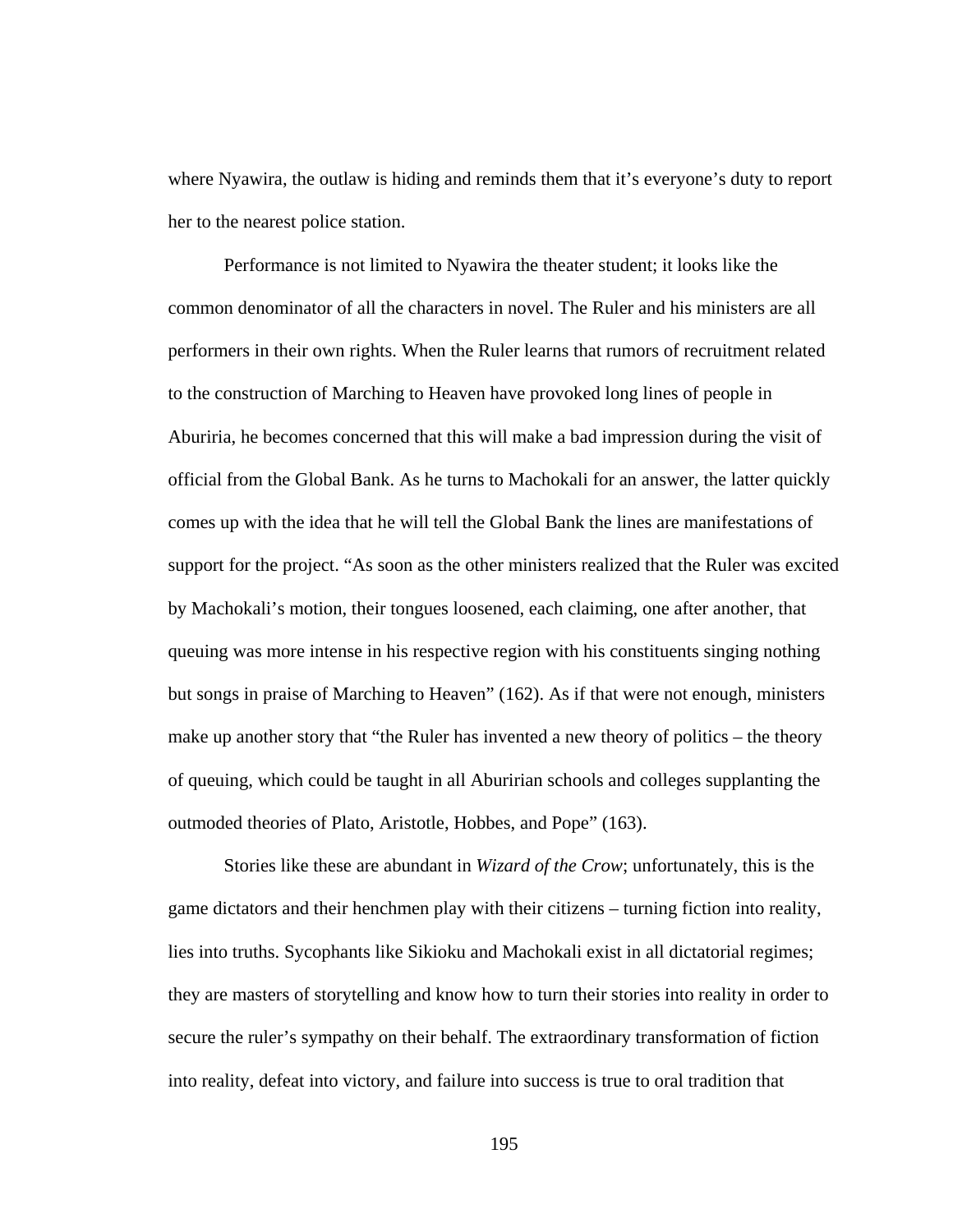underlies *Wizard of the Crow*. Like in storytelling, derived from oral traditions, Ngugi is forced to constantly be there for his readers. In fact, unlike in other literary forms, the storyteller is in direct contact with his audience which takes part actively in the performance. Thus in *Wizard of the Crow*, Ngugi embarks the reader on a journey during which he fulfills the promises he makes through his multiple narrators. He hardly disappoints his audience; whenever he begins a new story, he prepares his audience to its outcome, sometimes telling them that it is not sure whether the story is true or false. Since the story has not been written down, the storyteller knows that his memory might fail to exactly reproduce what happened, thus he begins as if to warn his audience that "les Paroles s'envolent et les Ecrits restent"( written words are better remembered than spoken words). Indeed it is not surprising to hear different versions of the same story, even if told by the same person. In the novel, the narrator has this to say about Argaigai Gathere (A.G), the policeman turned storyteller par excellence:

If his storytelling took place in a bar, it was fueled to new heights of imaginationby an endless supply of liquor. When the setting was a village, a marketplace, orthe crossroads, Constable Arigaigai Gathere felt charged with energy on seeing the rapt faces of the men, women, and children waiting to catch his word.But whatever the setting, his listeners came away with food of the spirit: resilient Hope that no matter how intolerable things seemed, a change for the better was always possible. […]. The story they came to hear over and over again was about the night A.G. chased two beggars from the gates of Paradise. At first A.G. used to say that he was with two other police officers, but in the course of the telling and retelling of the story, they disappeared from his narrative. (96)

To the person who is initiated in the art of storytelling, the instability of the narrative mentioned above is not a problem, because the rendition of stories can be influenced by the audience, place, and time. For each occasion it is possible to hear a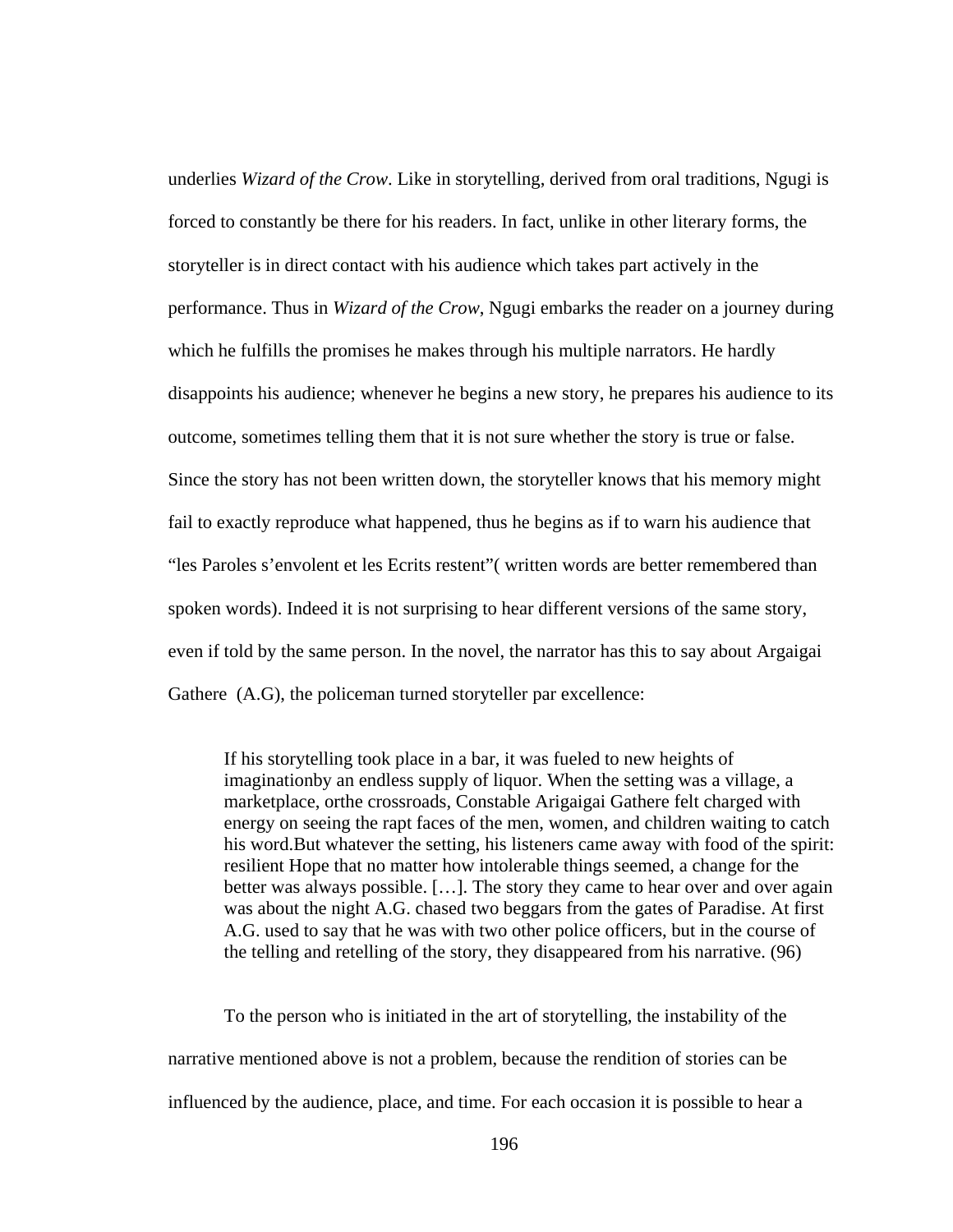different version of a story, thus the storyteller feels like proclaiming: "we never tell the same story twice". A good storyteller is the one who can adapt his story to the audience, place, and time. He is also the one who can improvise his stories whenever necessary. Ngugi's characters are masters of improvisations; this is what confirms the reliance of this novel on oral traditions; they hardly plan their actions. Machokali and Sikioku won the Ruler's sympathy thanks to their ability to improvise solutions for whatever happens in Aburiria. Even Kamiti, the Wizard performs his magic through improvisation like in the following divination session with A.G.:

'Do you have a mirror?' he asked me. 'No.' 'You don't carry a mirror?' 'No.' 'How do you look at yourself?' 'I am clean in my ways. I never look in the mirror too often.' 'How do you know if you hardly ever look at yourself?' 'I just know.' 'You told me that sometimes you are on traffic duty?' 'Yes.' 'Have you ever stopped a driver in a vehicle with no mirrors?' (115).

Improvisation is present in every aspect of Aburirians' life; everybody, from the

Ruler to the ordinary citizens, practices it, it is a way of life. Indeed this is the daily

reality in Aburiria; Ngugi's characters are created to just do that as he acknowledges in

his interview with John Updike:

The characters are engaged in the constant performance of their own being for the narrative. You never quite know who they are. Often they reinvent themselves through performance. Even I, as their author, do not know where or how the whole novel is going to end except in the constant performance of their own being. (qtd. in Rodrigues 162)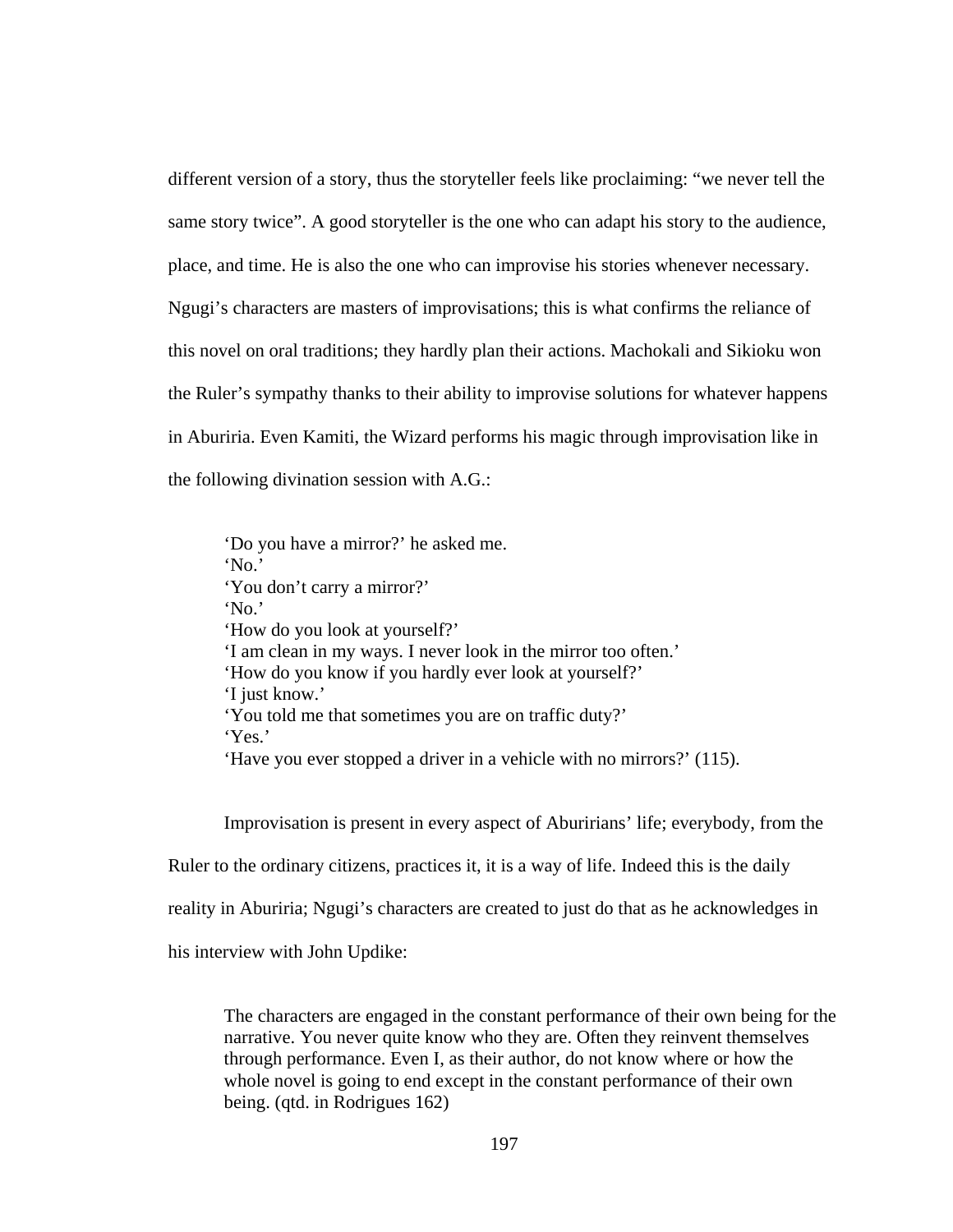Improvisation is an essential technique is story telling because the narration of the tale has a lot to do with the here and now. As I have demonstrated earlier, the intended rendition of a play or song can be altered to accommodate the audience or any unexpected circumstance. Ngugi's comments suggest that he has deliberately surrendered the novel to his characters and his audiences like it is expected in storytelling.

Through storytelling Ngugi intends to convey a respect for and understanding of the African storytelling tradition in general, and the Kenyan in particular. As I have mentioned earlier readers who are familiar with Ngugi's literary work will not have difficulties reading this text because the intention I mentioned above recurs in almost all his texts. For instance, in *Decolonizing the Mind*, published in 1986, Ngugi explains why he thinks African writers should produce their work in African languages. For him it is absurd for Africans to talk about Africa in foreign languages; he feels that foreign languages cannot adequately talk about issues related to Africa. For the reader who is aware of all this, it is possible to approach Ngugi's *Wizard of the Crow* with strategies of reading that may facilitate his understanding of the text, because authorial intention informs the style used in the text. Perhaps this is what David Hellman did not take into consideration in the final passage of his review of *Wizard of the Crow* as he claims, after comparing the novel with Rushdie's *Midnight Children* that:

Both are also works most would pray do not end up on their book group or college reading lists. They are full of wonders and delights (and make great tittering use of humor), but they can also be tiresome dirges buried in endless explication and redundancy. So much of significance is covered in "*Wizard of the Crow*," but one also ends up wondering why much was not editorially sacrificed for the sake of cohesion and clarity. (3)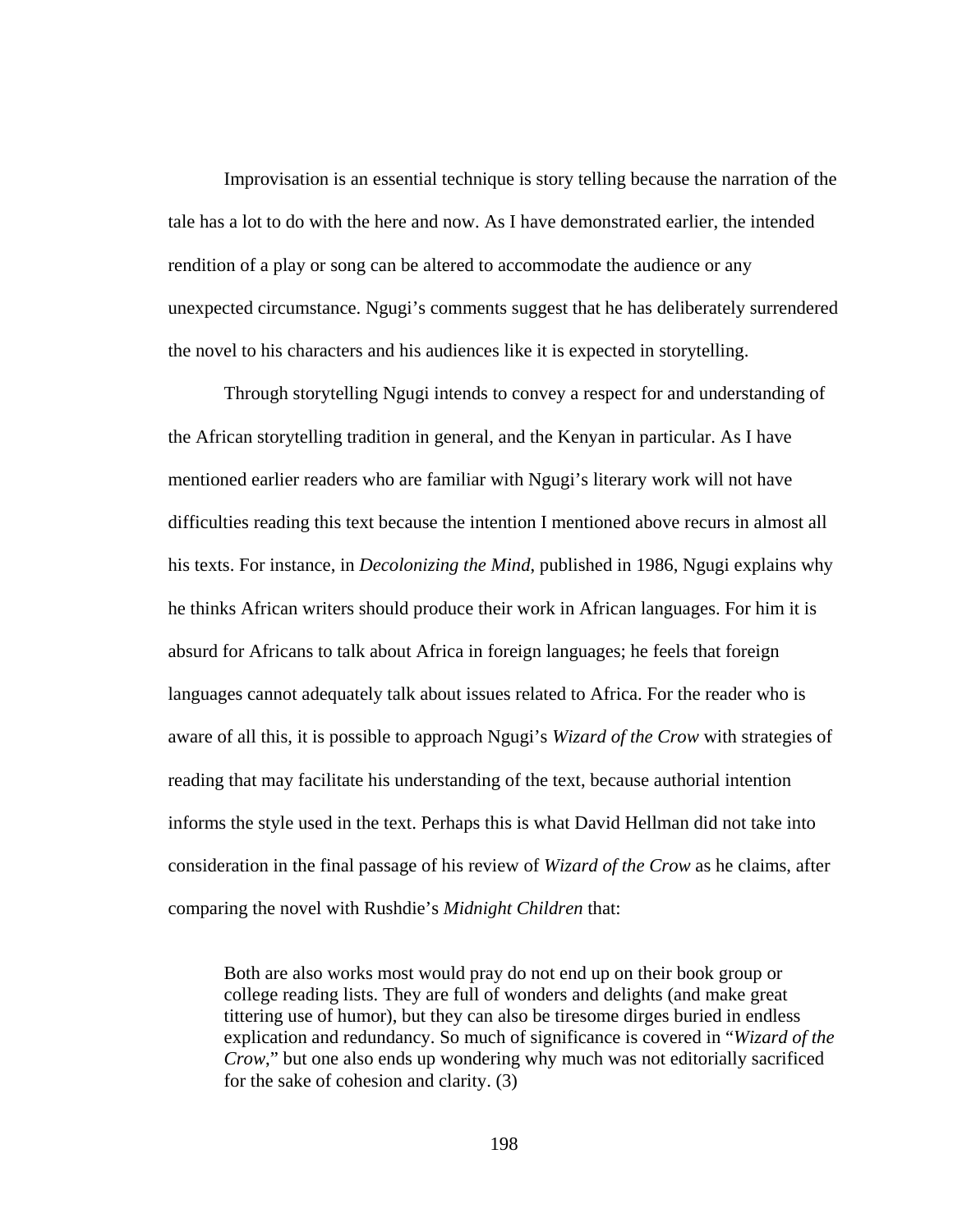Apropos of Hellman's claim, I assume that he might have missed Ngugi's intention and therefore, the purpose of his style. To me Ngugi's use of what Hellman seems to call "tiresome dirges buried in endless explication and redundancy," is justified because he wants to keep his text as close to the oral form as he can. Redundancy and endless explications are important features of storytelling, where the performer's main goal is to help his or her audience to have an authentic experience of the event or action that is being described. Western critics often ignore the artistic traditions in which "Third World texts" have been created. Thus, they try to read those texts with the same lenses they use for other texts which are produced in different artistic traditions, with clearly different purpose. Once they discover that the method in the texts resists their criteria, they simply dismiss them as valueless. It is exactly what Tom Adair of *The Scotsman* did at the beginning of his review of *Wizard of the Crow* as follow: "At best the prose is limber. At worst it is lax." The problem Adair faces here is that he has ignored the oral component of Ngugi's text; thus he evaluates the text with criteria used for other forms of literature. Maybe this is what Ngugi wishes to avoid as he opens his novel with an invocation to the reader:

In the spirit of the dead, the living, and the unborn, Empty your ears of all impurities, o listener, That you may hear my story

To understand *Wizard of the Crow*, the reader needs to read it as if he/she were being told a story by an invisible storyteller; he/she also needs to be ready to play the role of the audience as practiced in the storytelling tradition. If this is the case how would a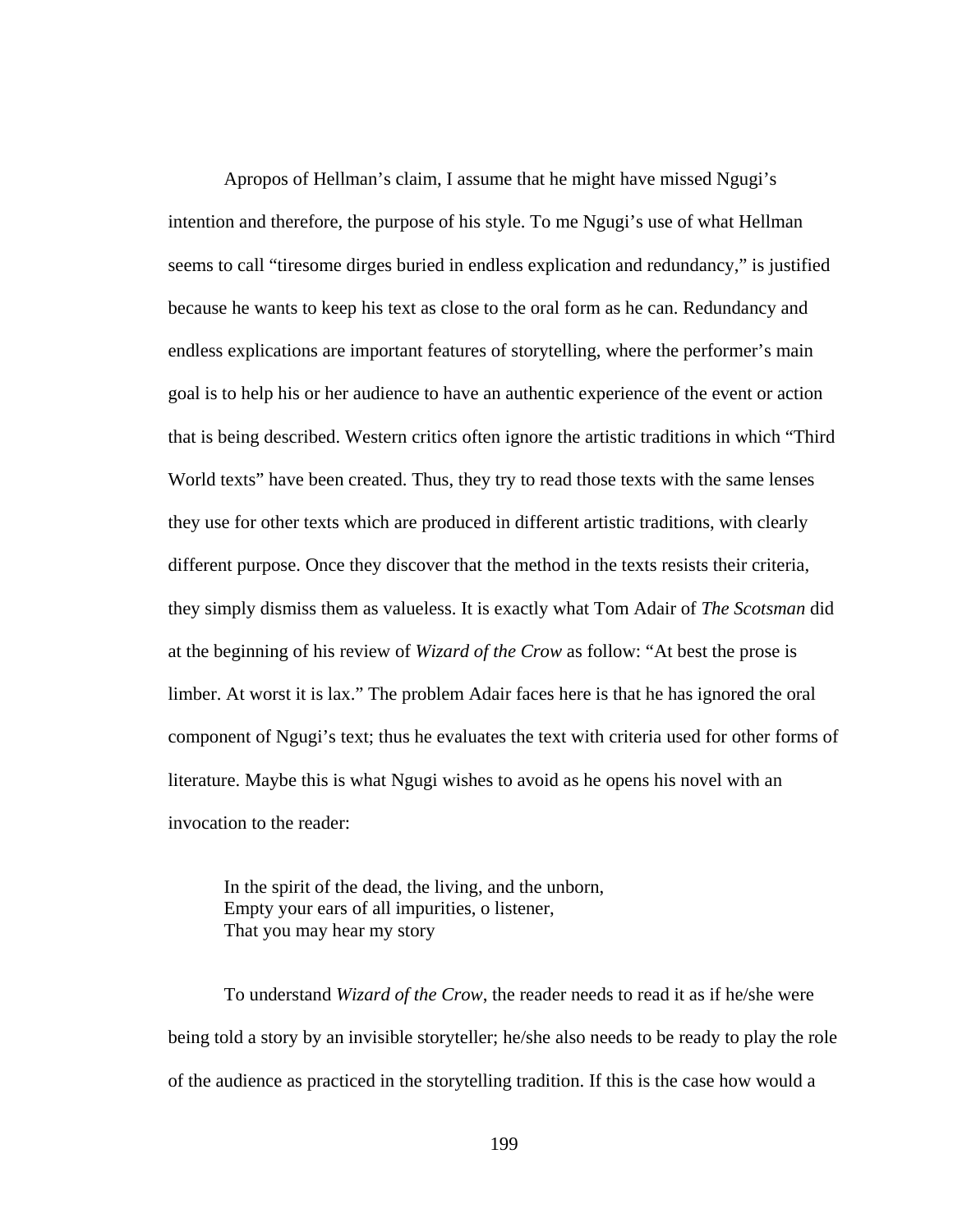Western reader who comes from the written culture understand this text? Critics are divided over this issue; some believe these skills can be acquired through formal training, whereas others maintain that training alone is not enough. For the latter, the informal training is very crucial to the understanding of the implied meaning because it is done through lived experience. Oral literature is dynamic; thus, it is not unusual for a storyteller, a dirge singer, or war song singer to tell the same tale or sing the same dirge differently. What the performer will say next cannot be predicted, but once it is said the informed audience feels invited to construct the meaning of the words or statement. This exercise requires skills beyond formal training because it is improvised by the performer to satisfy a specific need. The dirge singer sometimes improvises a humorous move to relax the audience. Though the uninformed audience finds this inappropriate, it seems acceptable to the listener who has that experience.

Ngugi subtly attacks the despotic regimes that came to power in Africa after the independences or their successors who seized power by coup-d'états. These regimes are characterized by the concentration of all the powers in the hands of one individual who has the last word over who must live and die. These regimes are also famous for their imposition of one- party system, which forces all the citizens to join the only authorized party and it is usually chaired by the Ruler. The fabulous and satirical magical realism may have given Ngugi some cover vis-à-vis his direct target in the novel; however, for those who are familiar with Kenyan politics, there is no doubt that the Ruler is Daniel Arap Moi, the second president of independent Kenya, who developed the personality cult like many of his postcolonial peers across the African continent. Ngugi's critique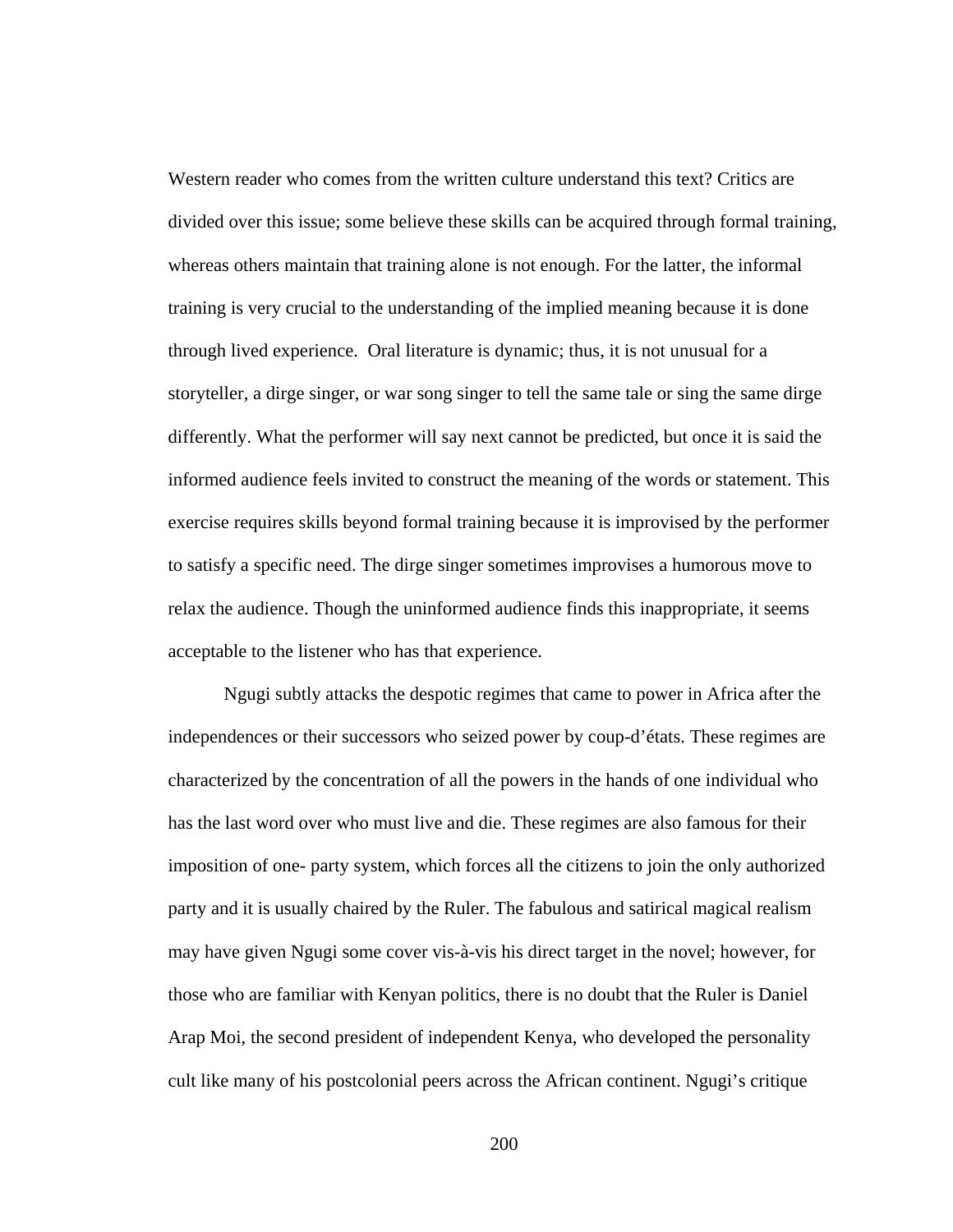could also fit Mobutu of Zaire (Congo), Eyadema of Togo, Paul Biya of Cameroun, Omar Bongo of Gabon, all of them second presidents of their respective countries after the independence. He knows that the current African tragedy is caused by the political leadership. Even though this is a real situation Ngugi turns to the fantastic, fable, satire and marvelous, in short, the fabulous realism and satirical magic realism for its depiction. Like in Aburiria, instead of addressing peoples' needs, most postcolonial African rulers resort to brutality, corruption, nepotism, improvisation, zeal, magic, and witchcraft with the sole purpose of perpetuating their chaotic governance.

The global dimension of Ngugi's depiction of dictatorial regimes goes beyond Africa to encompass Asia with countries like India and even North Korea. In a 2004 interview with Angelas Lamas Rodrigues before the publication of *Wizard of the Crow*, Ngugi has offered the following preview:

….. Although it is based on an imaginary African country, some of the actions touch on India, and there are even sections, although not extended ones, that mention Brazil, Bahia. Yes! Bahia is in my novel. So it is rooted in an imaginary African country, but its mental location is situated in many parts of the world. In a sense it is an extension of my previous novels, but in other senses it is also a break. I think that there is a shift in the use of language and my facility with Gikuyu. The language is much more playful than it was in my previous novels.  $(166 - 7)$ 

## **Global Concerns in** *Wizard of the Crow*

The global dimension of Wizard of the Crow demonstrates Ngugi's awareness of the ubiquitous nature of the problems confronting Africa as well as the interconnectedness of their causes. For him, the same internal and external forces are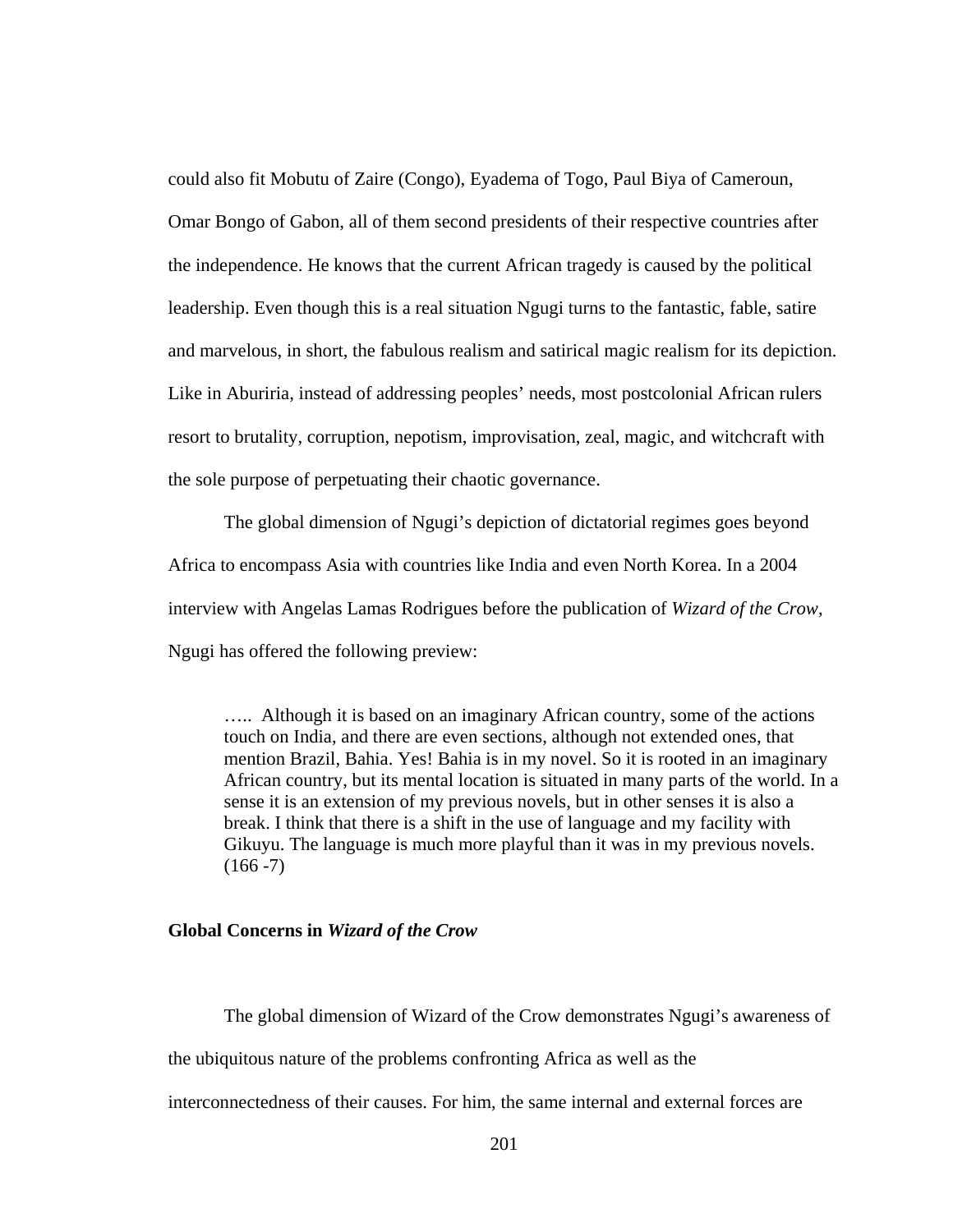responsible for the suffering of the masses in all countries of the world. In other words, the working class and poor people in India, Brazil, or Africa, have the same enemies. Indeed, the same self-serving leadership that is oppressing poor people in Africa can be found in many countries of the world. Likewise, the external forces that are dictating their will to Africa are doing the same to other countries of the world. In this regard, *Wizard of the Crow* exposes the role of the international monetary institutions like the World Bank, the International Monetary Funds, and the Clubs of Paris and London in the excessive indebtedness of underdeveloped countries. Ngugi demonstrates that the decisions of these institutions are purely political and that they do not take the interests of poor countries into consideration. African countries have accumulated most of their debts vis-à-vis these institutions during the Cold War when world powers like the United States and its European allies were more concerned with defeating communism than encouraging good governance in the Third World countries. For this reason, the dictators have been able to receive funding from the World Bank and IMF for any foolish projects they ever dreamed of. *Wizard of the Crow* satirizes these institutions by disguising them as Global Bank and Global Ministry of Finance, respectively. Ngugi's mockery of these institutions reaches its most culminant moment when Machokali, the mastermind of Marching to Heaven Project proudly tells the officials of the Global Bank and the Global Ministry of Finance that:

The Aburirian masses are ready to forgo clothes, houses, education, medicine, and even food in order to meet any and every condition the Bank may impose on the funds it releases for Marching to Heaven. Upward ever, Downward never. That is our new slogan. We will not rest until we get to Heaven's gate. We swear by the children of the children of our children to the end of the world – yes, we swear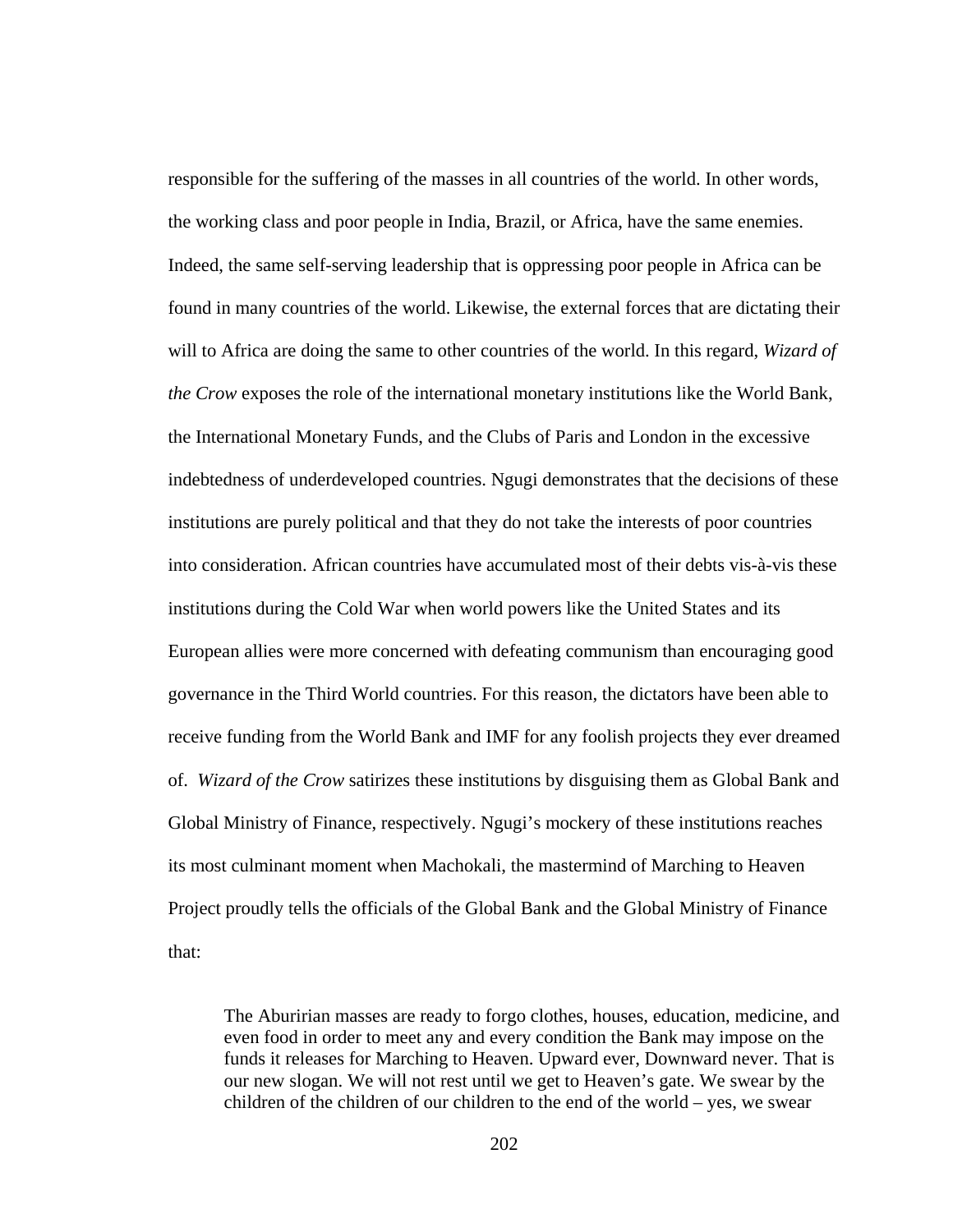even by the generations that may be born after the end of the world-that we shall pay back every cent of the principal along with interest on interests ad infinitum. The Ruler is not like some of those Third World leaders who are always whining about their commitments, going so far as to ask that their debt be forgiven. (248)

Aburiria's commitment pronounced above speaks to the Structural Adjustment Program (SAP) the World Bank and the IMF have imposed on African countries in order ensure the reimbursement of their debts incurred in the realization of white elephant projects like Marching to Heaven. Because of the Structural Adjustment Programs, African countries have to forgo funding for education, social services, and many sectors related to the welfare of their citizens. These institutions have gambled with their money like in a casino and now that they have lost they are sacrificing the citizens who were not involved in the gambling in order to get their money back. Wizard of the Crow points to these financial institutions as primary responsible for the debts contracted by Third World countries.

*Wizard of the Crow* also ridicules Western countries, especially, the U.S. for its support of the crimes postcolonial dictators committed against their citizens in the name of war against communist dissidents. In fact under the cover of struggle against communism, the West has provided material support and intelligence to their so-called friends, the African dictators enabling them to brutally crush any challenge to their regimes. As the U.S. grew alarmed about the protests and queuing mania in Aburiria, the government has dispatched a special envoy with a clear message to the Ruler. In response to the Ruler's claim that what he did before against communists, he can do again against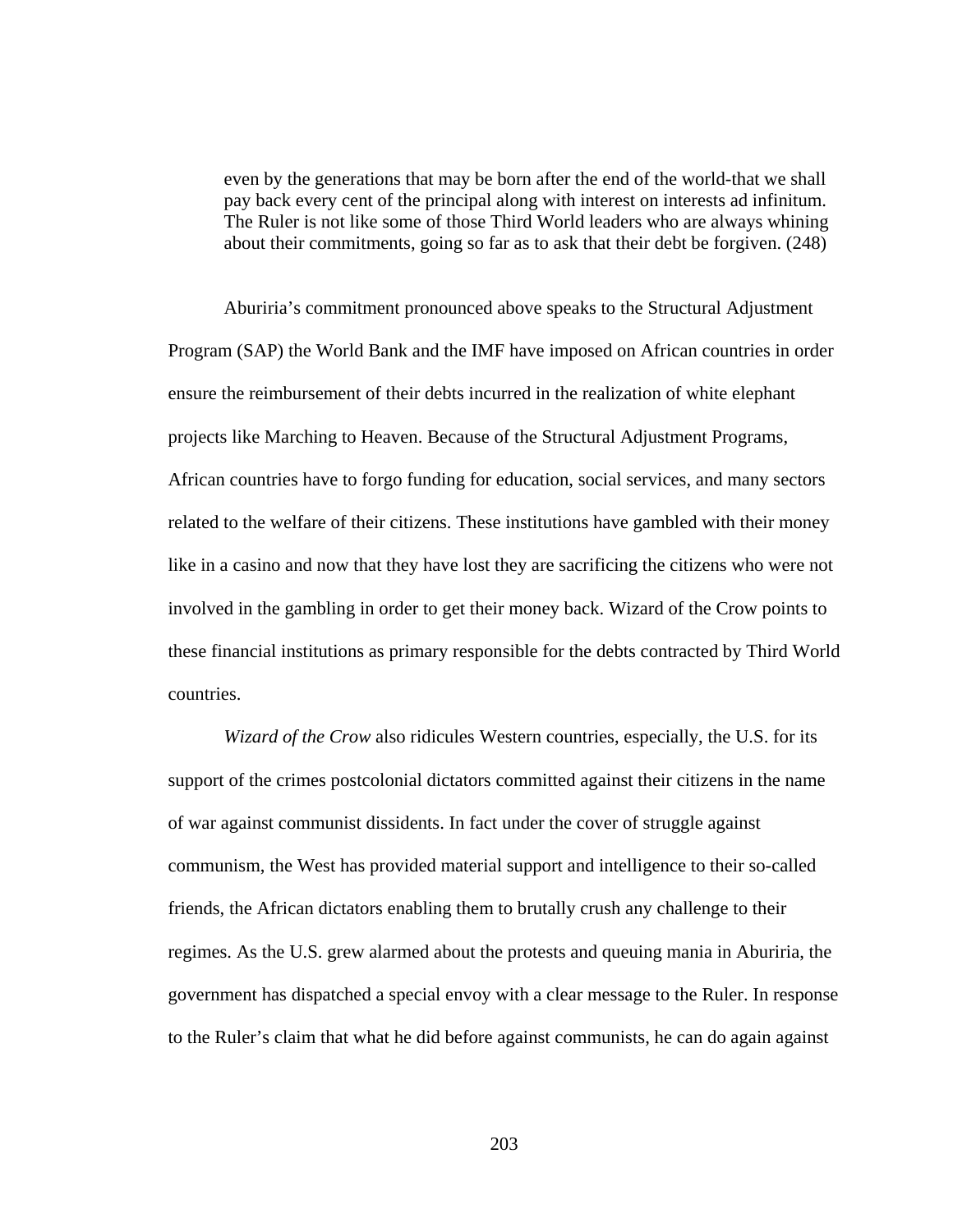terrorists, as a way of reassuring the West that he will not lose control of the country, the special envoy reminds the Ruler that:

There was a time when the cold war dictated our every calculation in domestic and international relations. It is over. We are in the post-cold war era, and our calculations are affected by the laws and needs of globalization. The history of capital can be summed up in one phrase: in *search of freedom*. Freedom to expand and now it has a chance at the entire globe for its theater. It needs a democratic space to move as its own logic demands. So I have been sent to urge you to start thinking about turning your country into a democracy. (580)

Ngugi seems to confirm that interest and only interest governs our world. The West understands that it useless "to keep watering a tree that will no longer bear any fruits." The time of the Ruler is over because democracy is inevitable. In a secret meeting with the Ruler, the U.S. envoy also informs him that the West does support his intention to "put up a kind of latter-day Tower of Babel, known as Marching to Heaven" (582). This suggests that the Global Bank's backing away from the project has been instigated by the West, thereby exposing the complicity between the Bank and the West for the exploitation of Africa.

Though Marching to Heaven seems mythical, in postcolonial Africa, it is not unusual to find colossal projects which have been funded by international financiers. Most often these white elephant projects have no specific goal. Sometimes the funds disappear in the middle of the project, leaving the work unfinished. The Ruler may direct money for a totally new and improvised project, or for the celebration of his birthday or his fortieth anniversary in power. In extreme cases, the Ruler and the Financiers officially sign the loan agreement in front of cameras, but the funds never go in the official coffers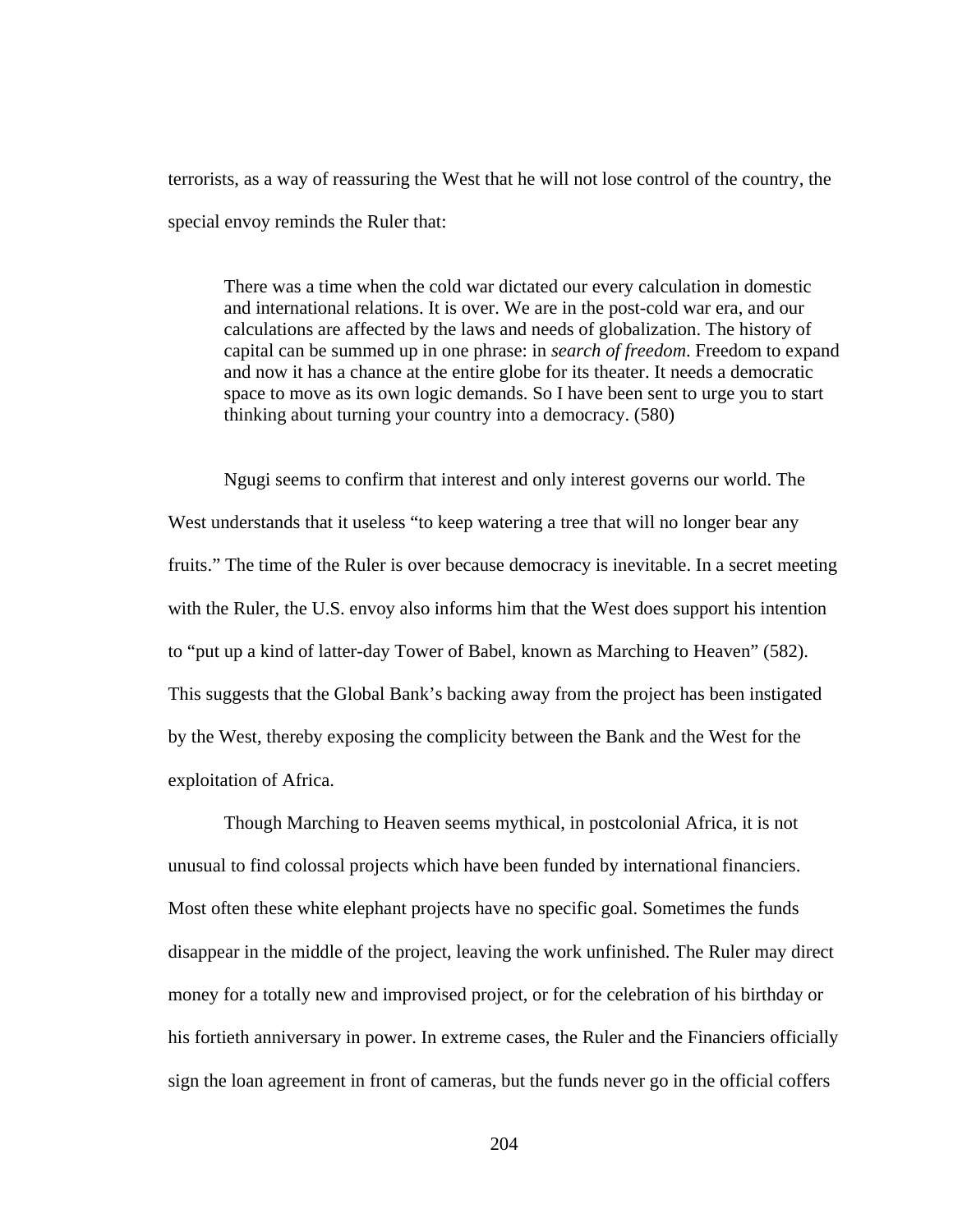of the country whose people will be reimbursing the loan with interest. In that case the funds are directly deposited in the Ruler's private account in Switzerland under a fictitious name. Those of us who wish to understand why Africa is so indebted to international financial institutions should find their answer here. Nothing is planned by the Ruler and his ministers. Everything is run by improvisation. Ministers only propose projects based on their fantasies, projects that benefit them, projects that pour money into their pockets. At the beginning of the novel, a huge crowd convenes to celebrate the Ruler's birthday, and at the ceremony his sycophantic ministers, in an effort to outdo one another, escalate the national tribute to their leader to the point where it is proposed that a structure similar to the Tower of Babel, called Marching to Heaven be built:

The whole country, the Minister of Foreign Affairs was saying, the entire Aburirian populace , had decided unanimously to erect a building such as had never been attempted in history except once by children of Israel, and then they have failed miserably to complete the house of Babel. Aburiria would now do what Israelites could not do: raise a building to the very gates of Heaven so that the Ruler could call on God daily to say good morning or good evening or simply how was your day today, God?.... (16)

Apparently, Sikiokuu is not happy because he knows that for their brilliant imagination about the project, Machokali and his committee members would likely be rewarded. Thus Sikiokuu interjected: "Did "brother" Machokali and his committee not realize that the Ruler would get very tired climbing up the staircase to Heaven's gate on foot or riding in a modern elevator, no matter how swift?" With no surprise Sikiokuu suggests another project which will bear his signature, but Machokali is not ready to concede defeat. As he reminds Sikiokuu: "If the minister had bothered to look at the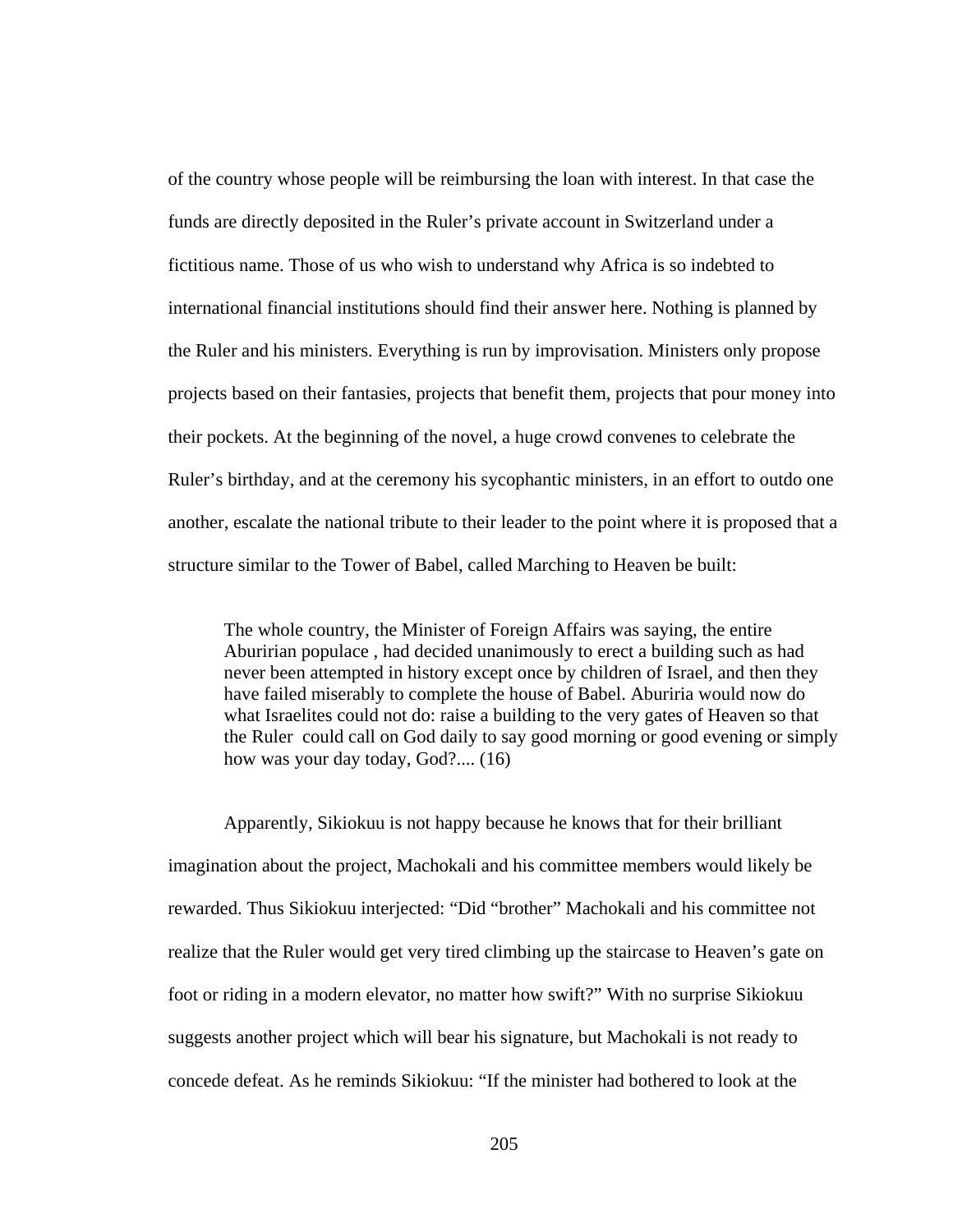drawing on the cloth he would have seen that the existing committee had already thought through the problem of heavenly travel…" (18-19).

Ignoring the polemics between his two rival ministers, the Ruler accepts the gift with no further thoughts; but the project will have to be funded by the Global Bank. The Ruler and his sycophantic cabinet members know they must persuade the Global Bank's officials that Aburiria is a stable country before the funds are released for the project. How does common sense understand such a folly? How does reason explain the enthusiasm of ministers towards Marching to Heaven? The project started like a myth or tale, but it has become the center of Aburirian politics. The Ruler, his ministers and the other citizens are all involved in the debate about the project. Marching to Heaven has gone from fantasy to reality. The narrative has gradually lured the reader into accepting the project as something plausible, especially with the implication of something real as the World Bank alias Global Bank. Throughout the novel Ngugi keeps the reader wondering about what is unfolding before his eyes; events oscillate between reality and fantasies. Events in Aburiria share striking similarities with one another, they all defy human knowledge. Let's think about the "queuing mania" for example; it started as a very banal event to become one of the most popular phenomena in Aburiria. People behave as if corruption were a virtue. When Tajirika was appointed chairman of Marching to Heaven, he became rich overnight. He then developed a condition called white-ache. The healing power of the Wizard is again sought. Once more the Wizard uses his mirror to cure his patients: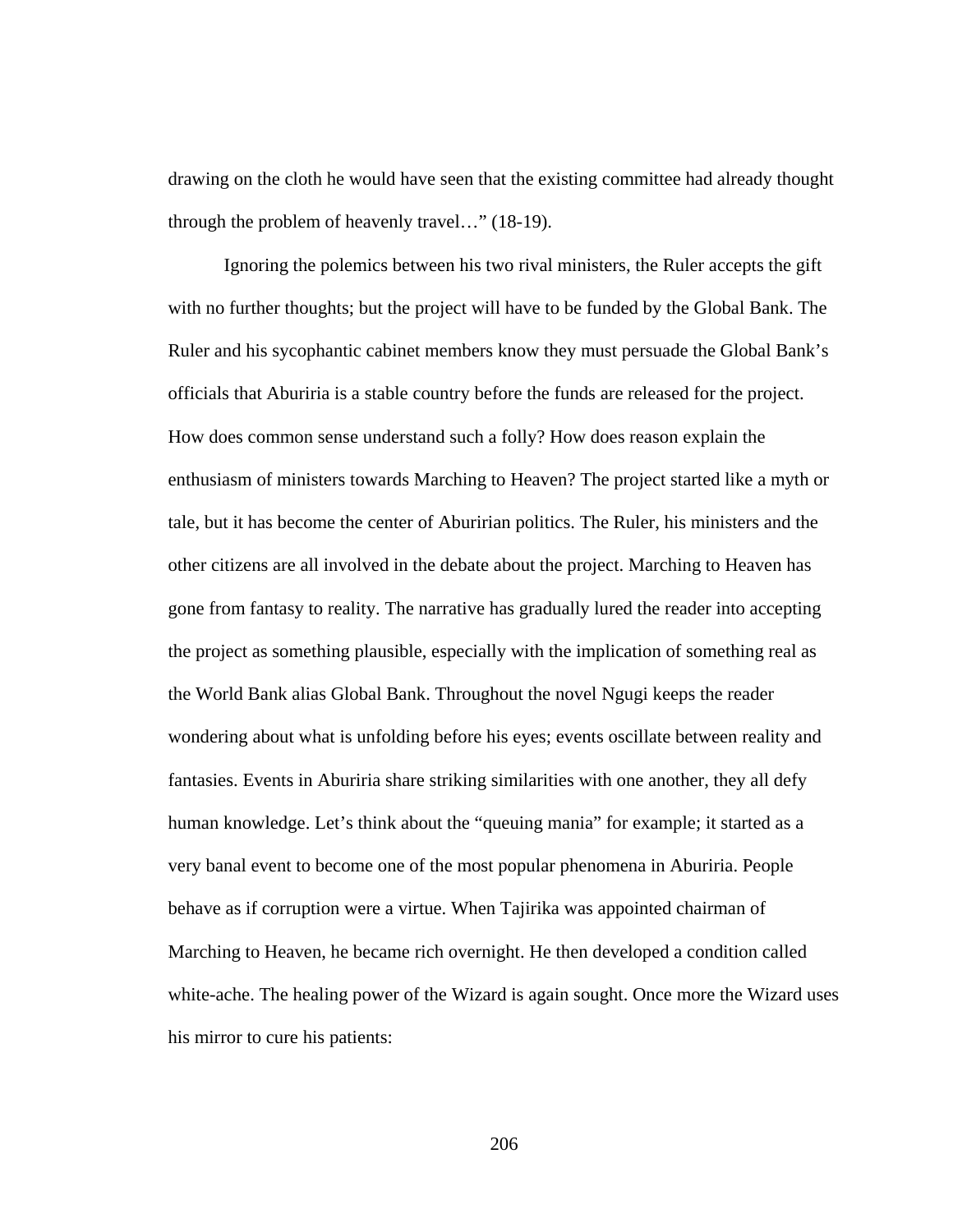The effect of the mirror on Tajirika was immediate. He woke up as from a dream, stared at the mirror, and started scratching his face. Vinjinia let out a frightened cry. She lurched forward, grabbed him by the waist, and began pulling him away from the mirror. Tears flowed down her cheeks in a mixture of fear for him and embarrassment at not having been straight with Wizard of the Crow. Tajirika planted his feet firmly to the ground, his hand reaching out for the mirror. (174)

There are many more fantastic instances pointing to magical realism. There are the endless queues prompted by the rumors that the chairman of Marching to Heaven is hiring. There is the motorized policeman roaming for seven days through towns near and around Eldares in pursuit of the end of the queue only to find that it ends when it begins (158). There is the scene where the ruler talks nonstop for seven nights, seven days, seven hours, seven minutes, and seven seconds (496). There are the Wizard's divinations and cure white-ache and his numerous astral flights. There is also the Ruler's unexplained swollen body and loss of speech.

## *Wizard of the Crow* **in Psychoanalysis Territory**

In light of the discussion above, it could be argued that thanks to his use of fantasies, satire, witchcraft, magic and fables, Ngugi is able to address the causes of the current situation in Africa. In fact, after an analysis of the discussions the characters have had with the Wizard of the Crow during divination and healing sessions, I realized that the Aburirians, or precisely postcolonial Africans suffer from a common disease: inferiority complex. According to Carl Jung, Swiss psychiatrist and founder of analytical psychology, inferiority leads to hysterical dissociation of personality, which consist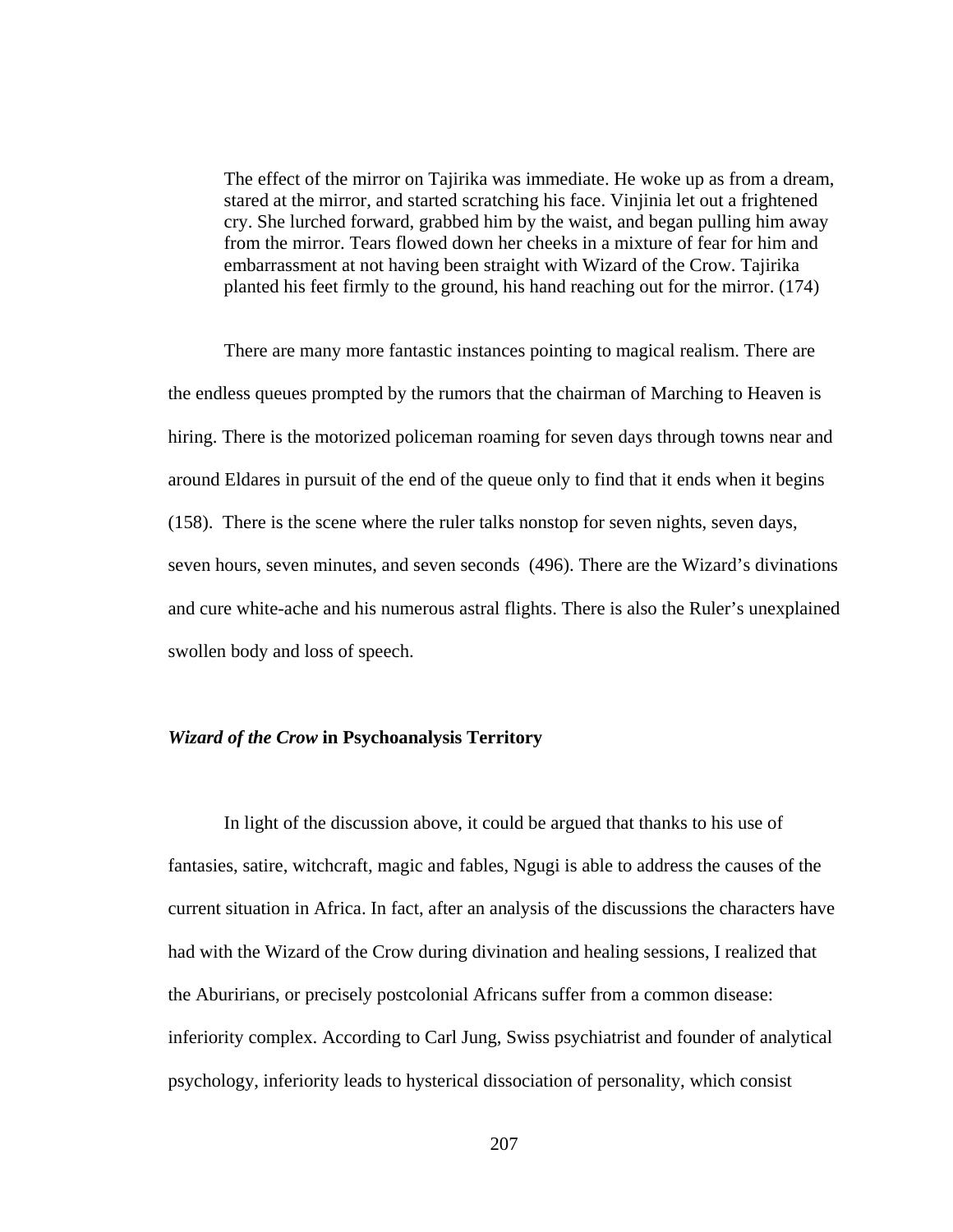essentially in, as he puts it, wanting to jump over one's shadow, and looking for everything inferior, and culpable not in oneself but in others. That's why the hysteric always complains of being surrounded by inferior mischief-makers, a crowd of sub men who should be exterminated so that the superman can live at his high level of perfection. All man are dangerous if their leaders have unlimited power (qtd. in Krog 313-14).

Applied to Ngugi's characters in the *Wizard of the Crow*, Jung's theory works very well, especially with regard to what they want from the wizard. All those who have been to the Wizard's shrine have asked the Wizard to destroy their enemies. They strongly believe that they are surrounded by a crowd of sub men who are obstacles to their well-being. Thus complains A. G.: "You have spoken my thoughts exactly, I told him. You see, I have been in the police force for many years, and no matter how hard I work I have never been promoted. *Wizard of the Crow*, I am sure I have enemies who are hindering me through magic" (114).

Also when a businessman went to the shrine, he pleaded with the Wizard to protect him from his enemies:

"What ails you?' She heard Kamiti ask the man on the other side of the kitchen pass- through. "My enemies" "Your enemies?" "Yes, my fellow businessmen. ...". (149)

How can people work together to achieve unity, development, prosperity in the situation where everybody accuses everybody of evil? This is what makes African dictators merciless. The dictator builds his power on the assumption that he is surrounded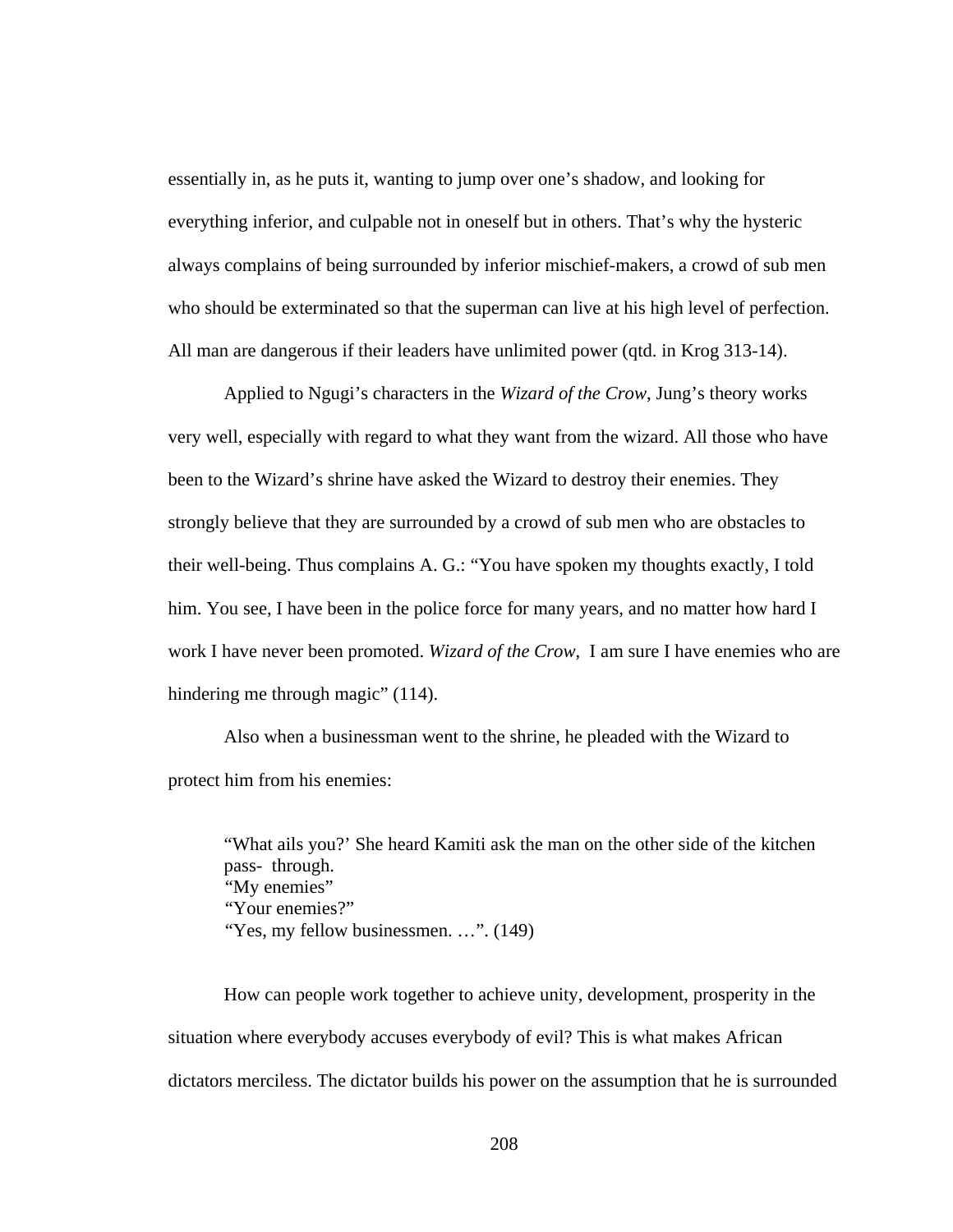by his admirers; but if he suspects the opposite, he deals with it disproportionately. For the Ruler, a clear warning must be sent to everybody that nobody is immune, even his closest friends like Machokali. The Ruler lives in constant fear because he knows he incarnates a Manichaean system. He knows that in spite of his ministers' devotion to him, their desire to assume his position would make them hate him. That fear is confirmed during the special divination the Wizard performed in Sikioku's house: "There is no minister who does not dream of one day becoming the Ruler. We lust for power, and what is greater than that of a supreme ruler? You raise a fly whisk or a club and men kneel before you. You sneeze and you silence a multitude. You hold the key to all the wealth in the land. One word and the doors of the Central Bank are open to you…" (414).

The description above summarizes the causes of the problems in Africa; as I have mentioned earlier the postcolonial African elite suffers from inferiority complex which forces him to desire power. Is it wrong to desire power? Of course not, one may even say that it is a legitimate aspiration of any citizen to desire power. But with the postcolonial African elite, the notion of power is at best complex, and at worst irrational. For them power goes hand in hand with westernization or metamorphosis into whiteness. Thus as Tajirika becomes the Chairman of Marching to Heaven, that desire quickly manifests itself:

If … my … skin… were… not… black! Oh, if only my skin were white!" […] As he looked into the future, he suddenly realized that at the rate money was coming in he would end up being the richest man in Africa, and the only thing missing to distinguish him from all the other black rich was white skin. He saw his skin as standing between him and the heaven of his desire. When he scratched his face, daemons within were urging him to break ranks with blackness and enter into union with whiteness. In short, he suffers from a severe case of white-ache. (180)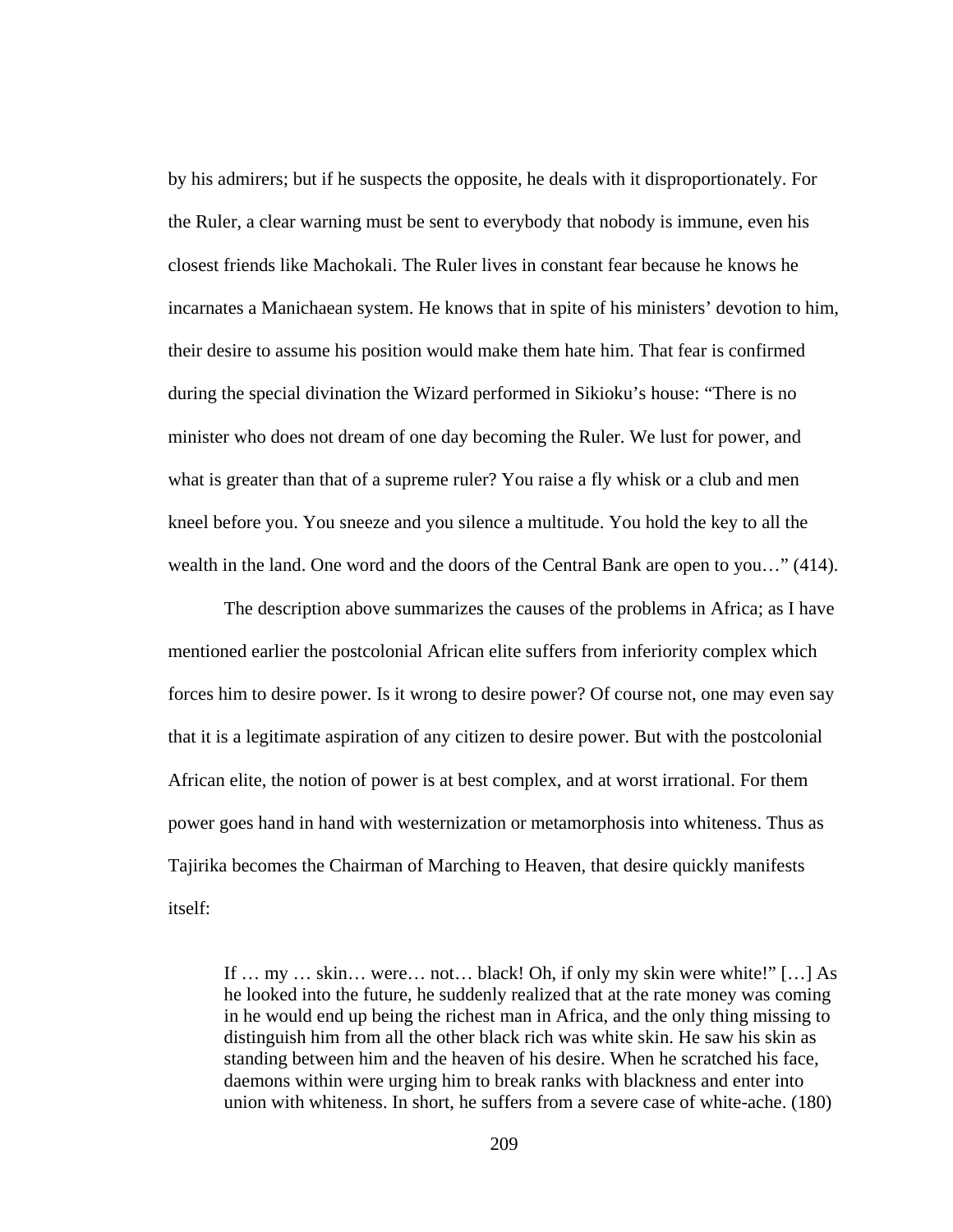Even the Ruler, despite his absolute power, has a repressed desire for becoming white, for he too believes that to attain ultimate manhood with absolute respect, he has to be white. As the Ruler fails to secure the loan for Marching to Heaven despite his personal involvement in the lobbying of the Global Bank in New York, he develops a bizarre pathological response. His body inflates like a balloon after losing his voice except for sounds like crr or crawl or cruel. In spite of all this, the lab results reveal that everything is normal, adding more challenge to the scientific community. Professor Din Furyk of Harvard University who is invited by his colleague Dr. Clement Clarkwell, the obesity specialist to give them a hand, writes in his diary:

Imagine my shock when they showed that everything about him was functioning normally! How was this possible? Why this continued self-induced expansion of the body? His belly was as taut as a drum, and whenever I tapped it a sound issued from the mouth. Crr, or was it coral or crawl or cruel? I took Dr. Clarkwell and Dr. Kaboca outside for a conference. What could the ruler be signifying by coral or crawl or cruel? Dr. Kaboca's response was strange: he was a physician of the body, not a decipherer of words; it was better to ask the ministers because they were politicians and politicians are known for their words. (472)

It looks like the Ruler's pathology is beyond the reach of the modern medicine. Amidst this medical chaos, Arigaigai Gathere, alias A.G. the first beneficiary of the Wizard's magical, suggests the service of Wizard of the Crow to Machokali. The Wizard of the Crow is then flown to New York to diagnose the Ruler's illness and heal him through divination and sorcery. The Wizard eventually helps the Ruler recover his speech and finally express his frustration, the very cause of his condition. For the Ruler the global Bank does not respect him because he is black: "*If I had been white, would they have done what they did to me/ Or, IF I had been white would they have treated me the*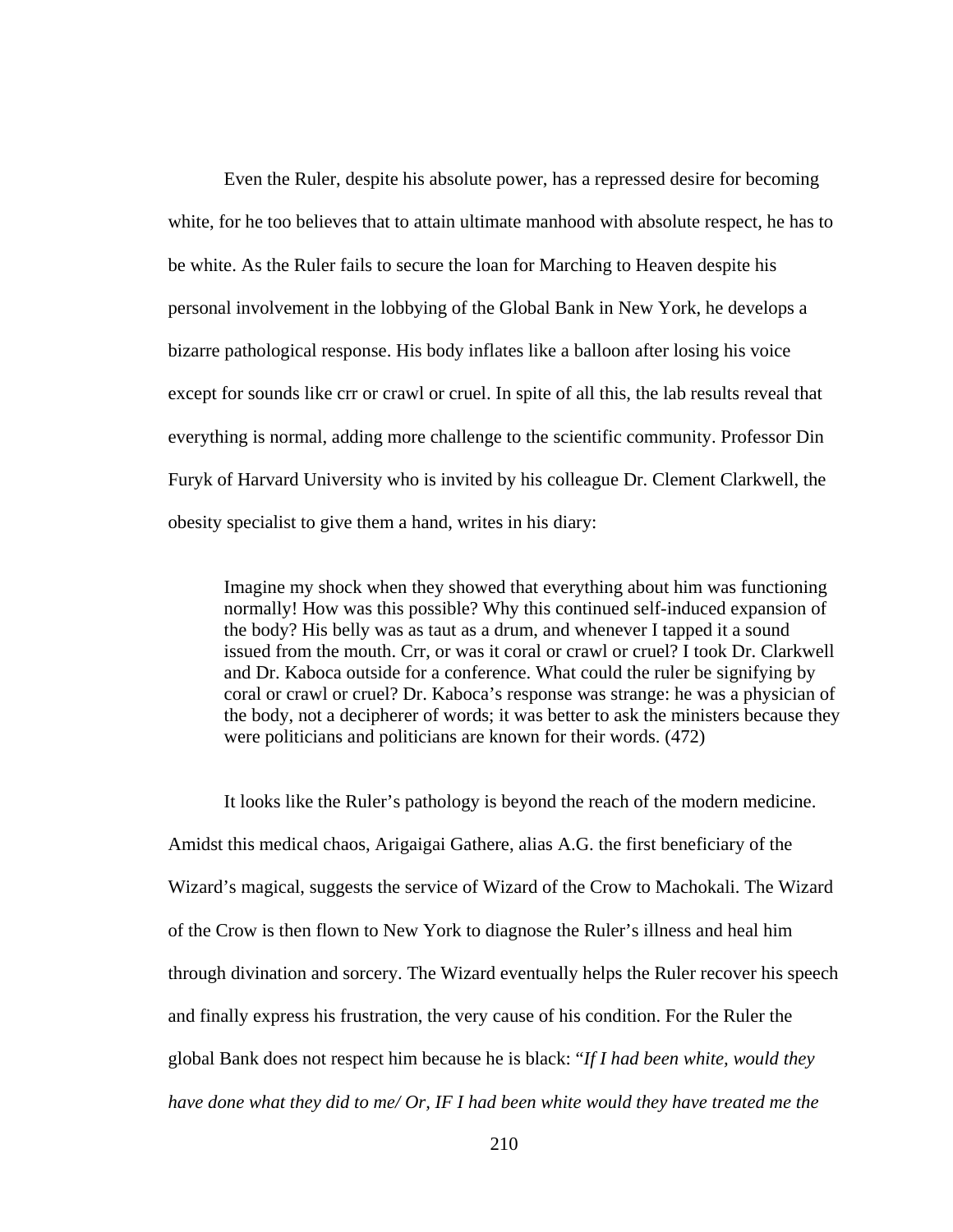*way they just did in the presence of my ministers?" (491).* After this revelation, the Ruler recovers his voice and orders his ministers to come so he can tell them what he has been trying to tell them. Like Tajirika, the ruler's yearning for whiteness is revealed.

This is a good example of global cooperation where orthodox medicine and African spiritual healing have come together to provide remedy for a bizarre pathology. This South – North medical cooperation is clearly articulated by Professor Furyk of

Harvard in his diary:

So instead of giving a resounding no as I have intended, I found myself telling him not to worry. He is a doctor of the mind and I of the body, so between us we should be a dream team. I was simply trying to calm him down even as I grew curious. I looked forward to meeting the man who seemed to have a hold on this western-educated high-ranking government minister. (488)

This yearning is not new in the psychoanalytic study of the problem of black

people. In *Black Skin, White Masks*, Frantz Fanon uses one of his patients to explain

black people's desire to become whites, as he writes:

Negro tells me his dream: 'I had been walking for a long time, I was extremely exhausted, I had the impression that something was waiting for me, I climbed barricades and walls, I came into an empty hall, and from behind a door I heard noise. […]' When I try to understand this dream, to analyze it, knowing that my friend has had problems in his career, I conclude that this dream fulfills an unconscious wish. But when, outside my psychoanalytic office, I have to incorporate my conclusions into the context of the world, I will assert: 1. My patient is suffering from an inferiority complex. His psychic structure is in danger of disintegration. What has to be done is to save him from this and, little by little, to rid him of this unconscious desire.

2. If he is overwhelmed to such degree by the wish to be white, it is because he lives in a society that makes his inferiority complex possible, in a society that derives its stability from the perpetuation of this complex, in a degree to which that society creates difficulties for him, he will find himself thrust into a neurotic situation. What emerges then is the need for combined action on the individual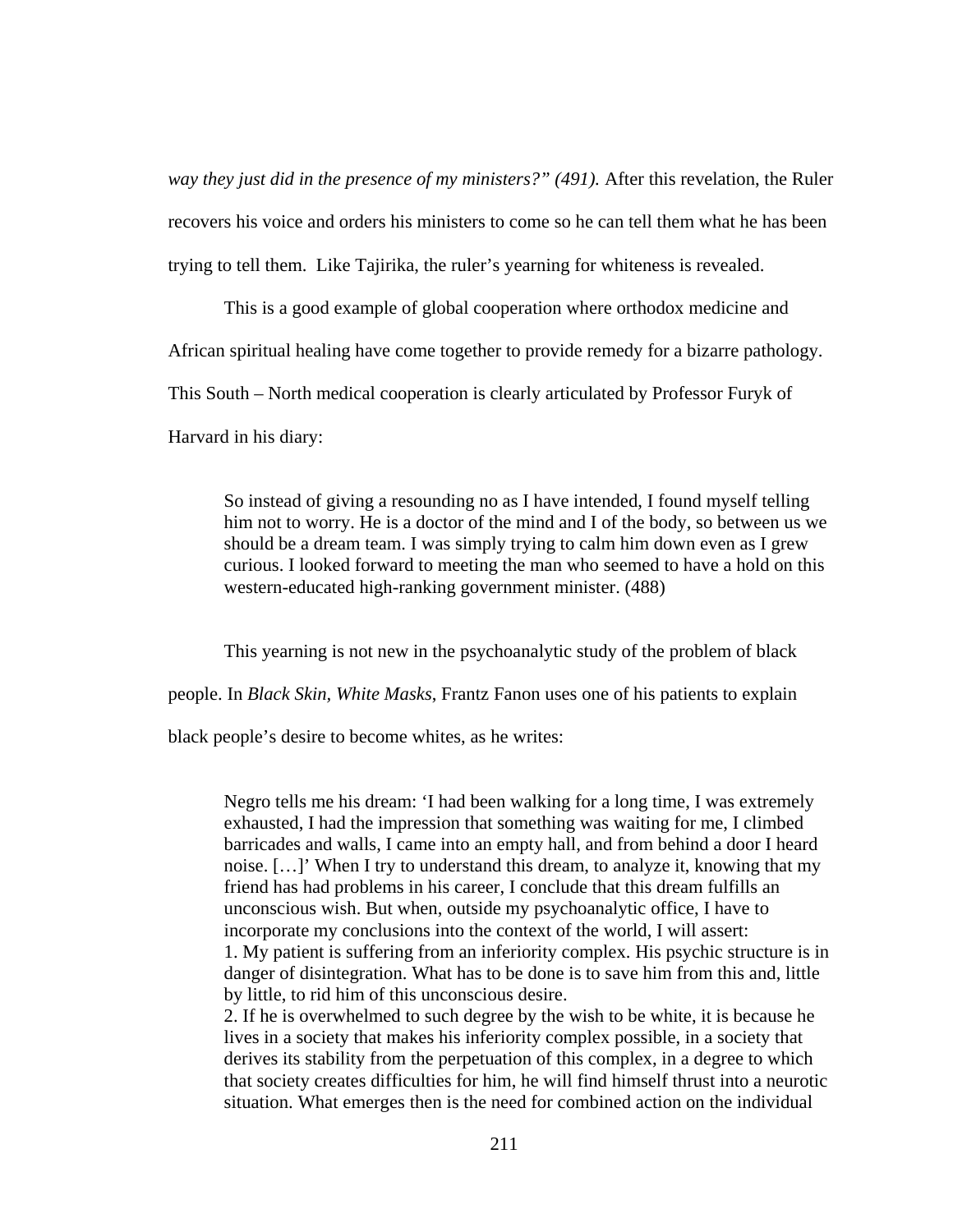and on the group. As a psychoanalyst, I should help my patient to become conscious of his unconscious and abandon his attempts at hallucinatory whitening, but also to act in the direction of a change in the social structure. (99- 100)

In line with these conclusions, I posit that *Wizard of the Crow* functions like a praxis to Fanon's theory. Indeed Ngugi has heard Fanon's appeal on behalf of the African who suffers from neurosis because of his hallucinatory desire to become white. Through Kamiti and Nyawira, in their role as Wizard of the Crow, Ngugi mixes psychoanalysis with African spiritualism to cure the white-ache condition that plagues Aburirians. In fact, the method Kamiti uses with his patients is similar to the one used by the father of psychoanalysis Sigmund Freud to cure his neurotic patients. Kamiti asks his patients to say everything that bothers them without omission of any detail. The Freudian patient is asked to state everything he recalls before his current condition. Kamiti represents the traditional African values in *Wizard of the Crow*; therefore, by making him the only person capable of curing his fellow Africans who suffer from the inferiority complex, Ngugi seems to proclaim that the current situation in Africa is not fatal, that there is hope. There is possibility for solution, but that solution must come from within, that is, from Africa. May be this is why Ngugi has also made the emancipation of women the centerpiece in his novel by attacking the traditional practices that favor the oppression of women by men. Ngugi understands that to bring about change in Kenya, men and women must come together to defeat the ruling class, their common enemy. The collaboration between Nyawira and Kamiti symbolizes this union. Nevertheless, it looks like Ngugi has reversed the traditional gender role in *Wizard of the Crow*. In fact, apart from Kamiti the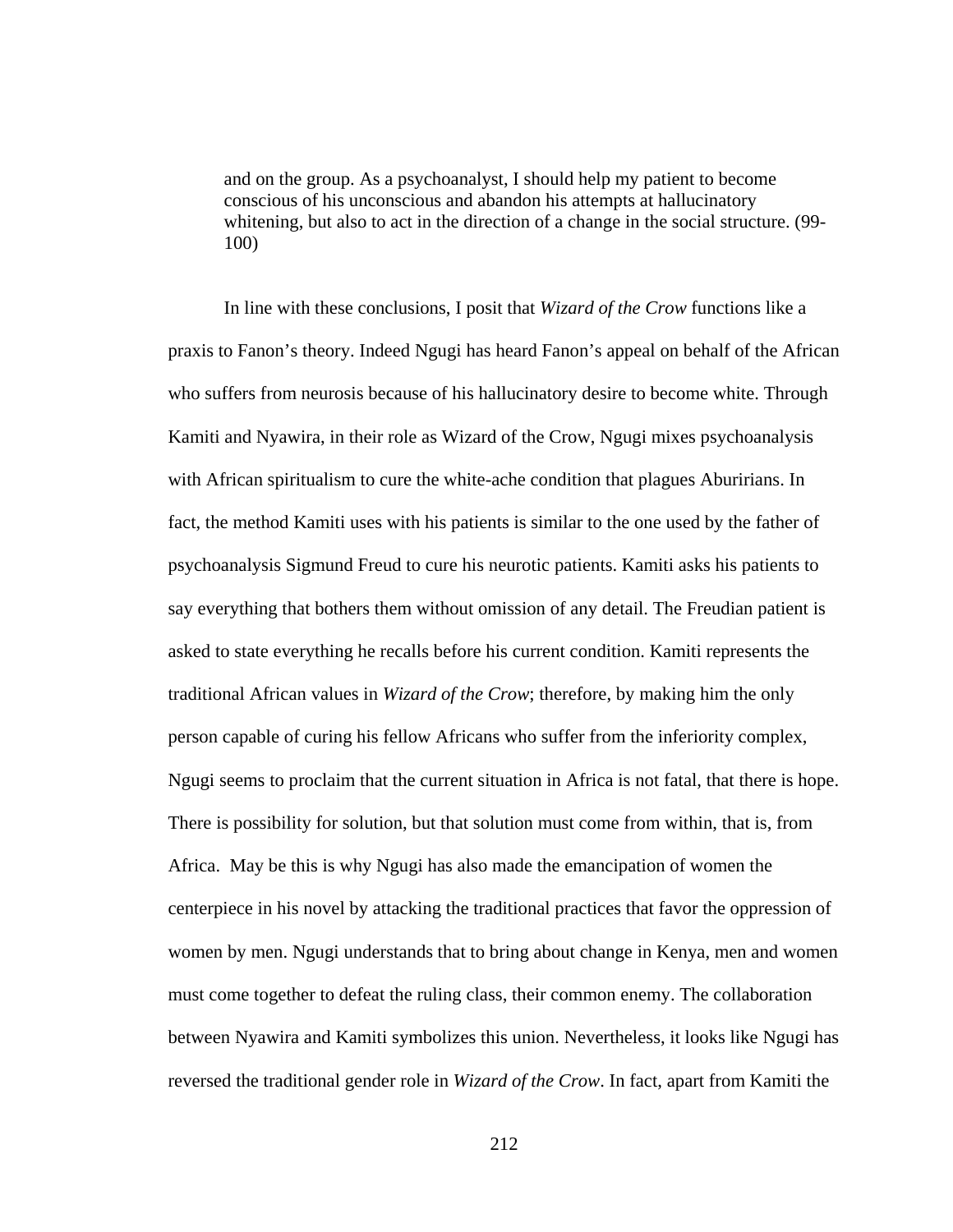wizard, no other men are visible in the struggle against the Ruler and his circle of profiteers. Nyawira and her Movement for the Voice of People are at the vanguard in the resistance against injustice. Conversely, only one woman is associated with the ruling class. She occupies a low level position in the government, but for the Ruler this position is a great achievement by a woman and should be celebrated. The ruler pompously announced Dr. Yunice Immaculate Mgenzi's appointment as next deputy ambassador in Washington during his birthday celebration: "I am happy to announce that I have appointed Dr. Yunice Immaculate Mgenzi as the next deputy to my ambassador in Washington. The first woman in the history of Aburiria to hold such a post" (21). The Ruler's statement betrays his regime's unsympathetic policy towards women, as is exemplified by his imprisonment of his wife Rachael. Given that like Rachael, women in Aburiria have openly and successfully defied the Ruler, Ngugi seems to sound the clarion that the days of the traditions that encourage the oppression of women are numbered and that the good days of the oppressed people are ahead as long as they understand that their common enemy is the ruling class.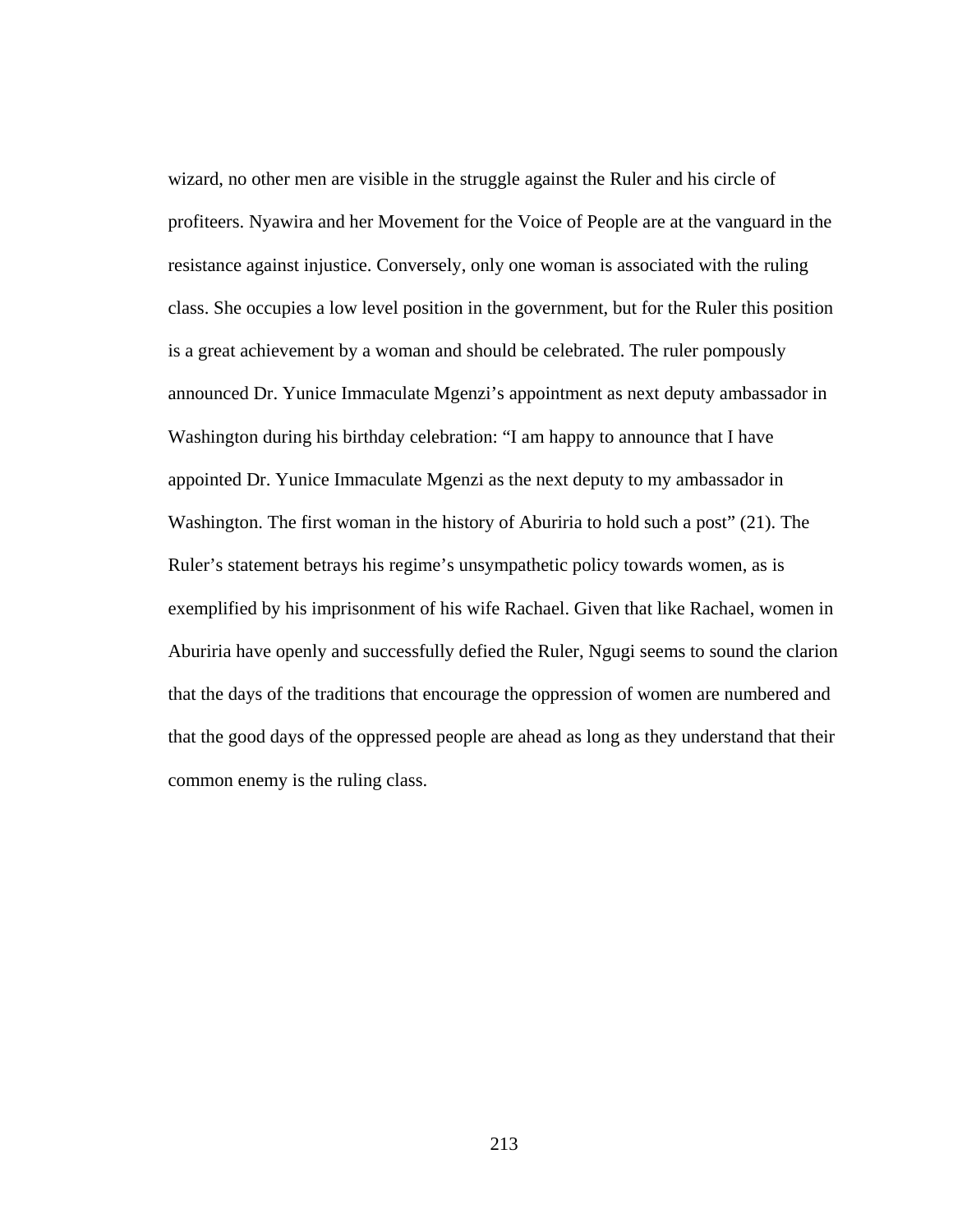## **CHAPTER V**

## **CONCLUSION**

Over the course of this dissertation, my aim has been to demonstrate the emergence of a new literary form in the postcolonial African novel. This emergence is in line with the evolutionary pattern of African literature, especially in regard to aesthetic choice. I have argued that this stylistic evolution has a lot to do with the writer's sociopolitical agenda. An examination of African literary tradition reveals a clear literary progression from the anti-colonial novels of the 1940s through 1960s in a realistic mode, to the use of satire in the 1970s and 1980s, to magical realism in a more recent work such as the texts I discussed in the previous chapters. If realism has been the mode of nationalist novels that resisted and protested against the colonial regime, satire has been the style that has served to depict the disillusionment of postcolonial African masses and the excesses of the ruling elites who replaced the colonizers after independence. The shift from realism to satire has been necessitated by the change in the cultural and social conditions surrounding the writer and his/her creative act. What this shows is that there is a correlation between the narrative style in the African novel and the social and political preoccupations of the writer. This in fact reaffirms the African writer's social and political responsibility vis-à-vis his/her society.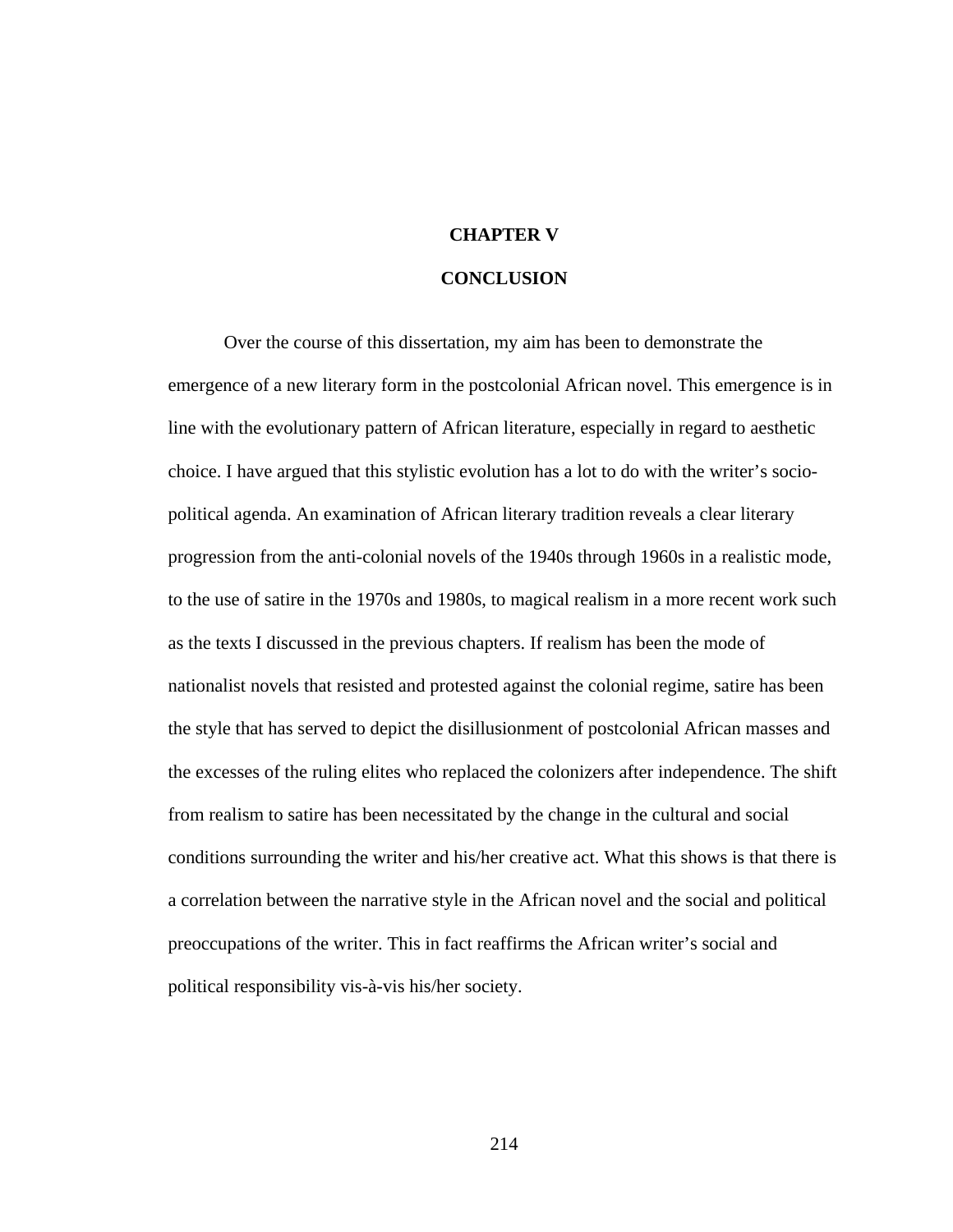In light of this connection, I have demonstrated that the magical realism I have explored in this dissertation is dictated by what the three writers aim to accomplish. The cultural and political life of postcolonial Africa called for a different form to express the conflicts, absurdities and violence. For this reason I have termed magical realism as aesthetic of necessity. In other words, it is a form whose use has been required by the writers' social and political concerns in their novels. This dissertation has viewed magical realism in the three postcolonial African novels as a mode that is necessitated by the socio-political realities of the postcolonial African countries each of the writers wishes to depict. This mode offers these writers limitless possibilities that enable them to adequately chronicle the unusual social and political realities in their postcolonial African countries as well as offer alternative ways of seeing. In fact, incidents such as the one I discussed earlier about Cameroon are some of the reasons why Postcolonial African writers can no longer rely on realism for the production of their texts. The behavior of the youths in the incidents is part of everyday life and cannot be ignored by a writer whose mission is to translate the socio-political realities of a society plagued by poverty, corruption, violence, and superstition. Both the youths involved in these reprehensible acts and their victims are hostages of their political elites whose greed and selfishness have destroyed the capacity of the country to create jobs for the educated middle class. There is a correlation between the lack of jobs caused by the elite's selfishness and the youths' accusation of the old women. The youths are in search for the reason why they cannot pass the exam and get a job. Since they don't want to believe that their failures on the exams have more to do with the fact that there are only a few jobs available for many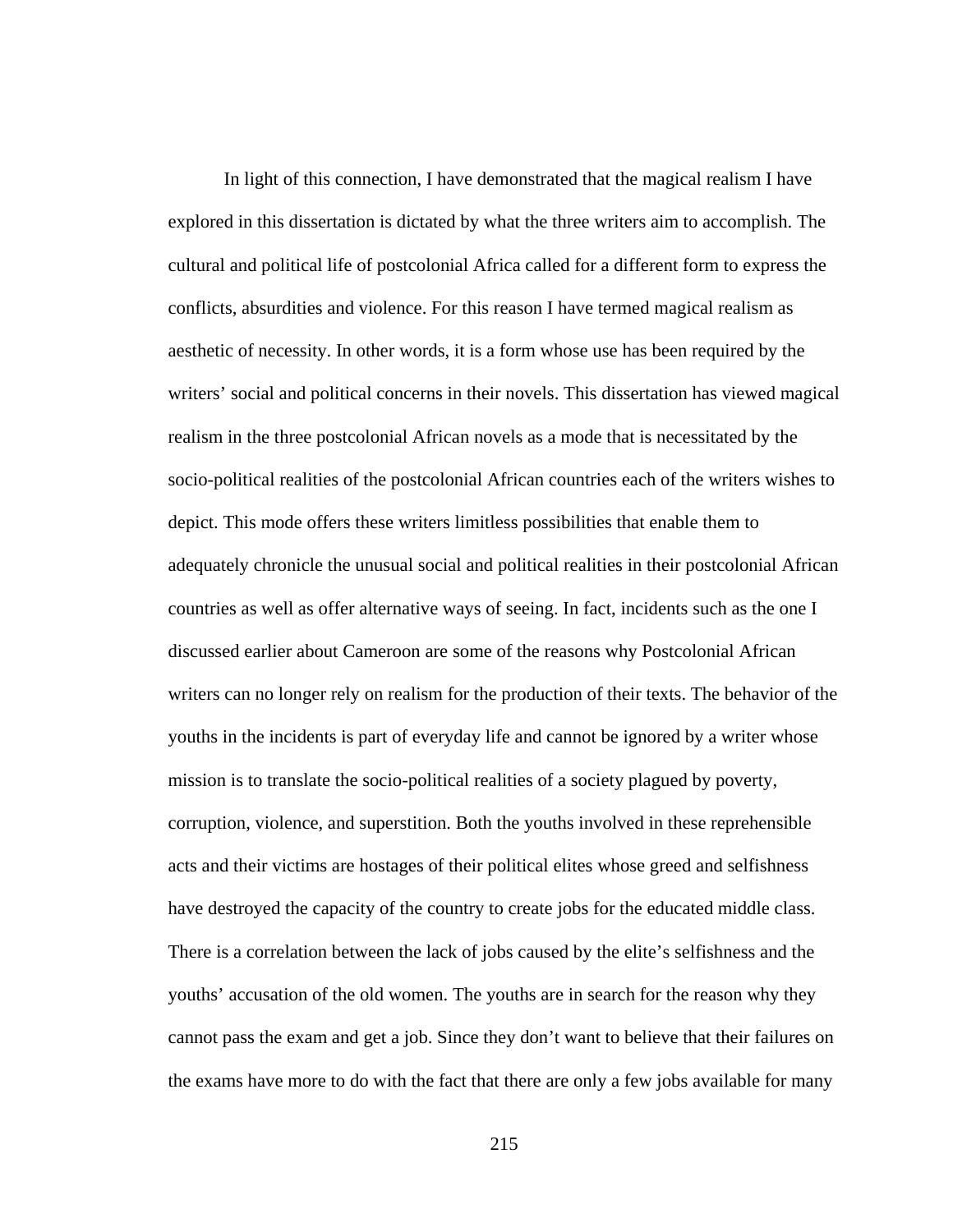hundred thousand candidates than with the imagined old women's magical powers, they resort to the scapegoating of innocent people. However, it is not also rare to hear that some people have used witchcraft to ensure their success on these very exams that caused the youths anger against the old women. What makes it possible for the youths to prefer the metaphysical explanation of their misfortunes to the scientific explanation are both the ignorance in which the dictatorial regime has abandoned them and their belief in the power of invisible forces.

It is important to point out that Cameroon, since its independence in 1960, has had only two presidents. After about ten years of reign of the first president, the current president who was hand-picked by neo-colonial France has been in power for more than 30 years. It is a country of political stagnation, economic disaster, and permanent social malaise. The result is nepotism, corruption, poverty, and despair, all of which expose the victims to any kind of beliefs. It is a country that is very familiar with wars of secession, at least two between Francophone and Anglophone Cameroon, electoral violence during each election cycle. The country has  $30\%$  unemployment.<sup>[2](#page-222-0)</sup> As an example of the kind of irrationality embedded in the everyday life of postcolonial African states, in Cameroon people are reduced to a state of survival, so they behave like a patient before any doctor. Because they are desperate for cure, they accept to be treated by anyone who claims to be a doctor. However, Cameroon does not have monopoly over the behavior alluded to above; the superstitious youths I discuss here are found everywhere in postcolonial Africa. The causes of such behavior are found at the heart of a particularly peculiar

<span id="page-222-0"></span> <sup>2</sup> Worldpress.org. Statistics: *CIA World Fact book*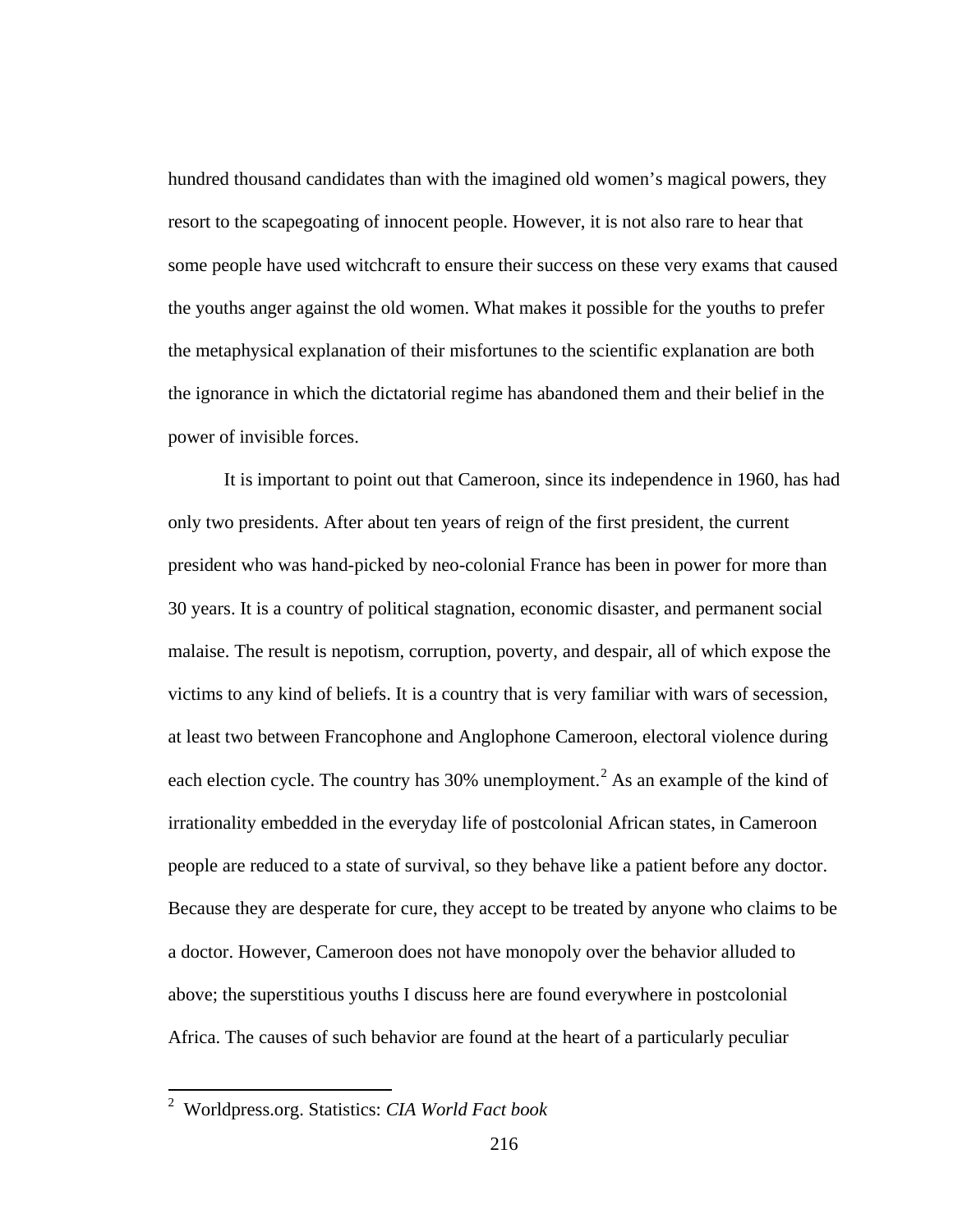management of postcolonial countries. In these countries there is hardly a separation between the public and the private spheres, because the authoritarian rulers presiding over them do everything they can to control all aspects of people's life. For instance, in most postcolonial countries, the national army, the national education, and even the attorney general's office are organized like private properties whose sole owner is the president and his ruling party. There is neither transparency nor accountability; in these conditions, violent repression is the only answer to any form of dissent. As a result, citizens are denied any form of protest or criticism vis-à-vis the ruling class. Because of their inability to confront the real world and its autocratic rulers, citizens turn to the supernatural, the unreal, or magic for answers. In Ghana, Nigeria, and Kenya, the countries depicted in the novels I discussed in this dissertation, the socio-political situation is the same as the one in Cameroon, which makes Laing, Okri, and Ngugi's use of magical realism justifiable.

Commenting on the use of magical realism by third world writers such as Marquez and Rushdie, which she refers to as marvelous realism, Kumkum Sangari argues that the mode serves as political criticism in the postcolonial context of falsification and perversion of the real. In "Politics of Possible," she writes:

If the is historically structured to make the foreign locus of power, if the real may thus be other than what is generally visible, if official versions are just as visible as visibly real as unofficial versions, and if even *potentially* real is a *compound* of the desired and undesirable, then marvelous realism tackles the problem of truth at a level that reinvents a more acute and accurate mode of referentiality. The brutality of the *real* is equally the brutality and terror of that which is *immanent*, conceivable, and potentially possible. Besides, if the furthest reaches of imaginary construction alone can equal the heinous deformations of the real, then marvelous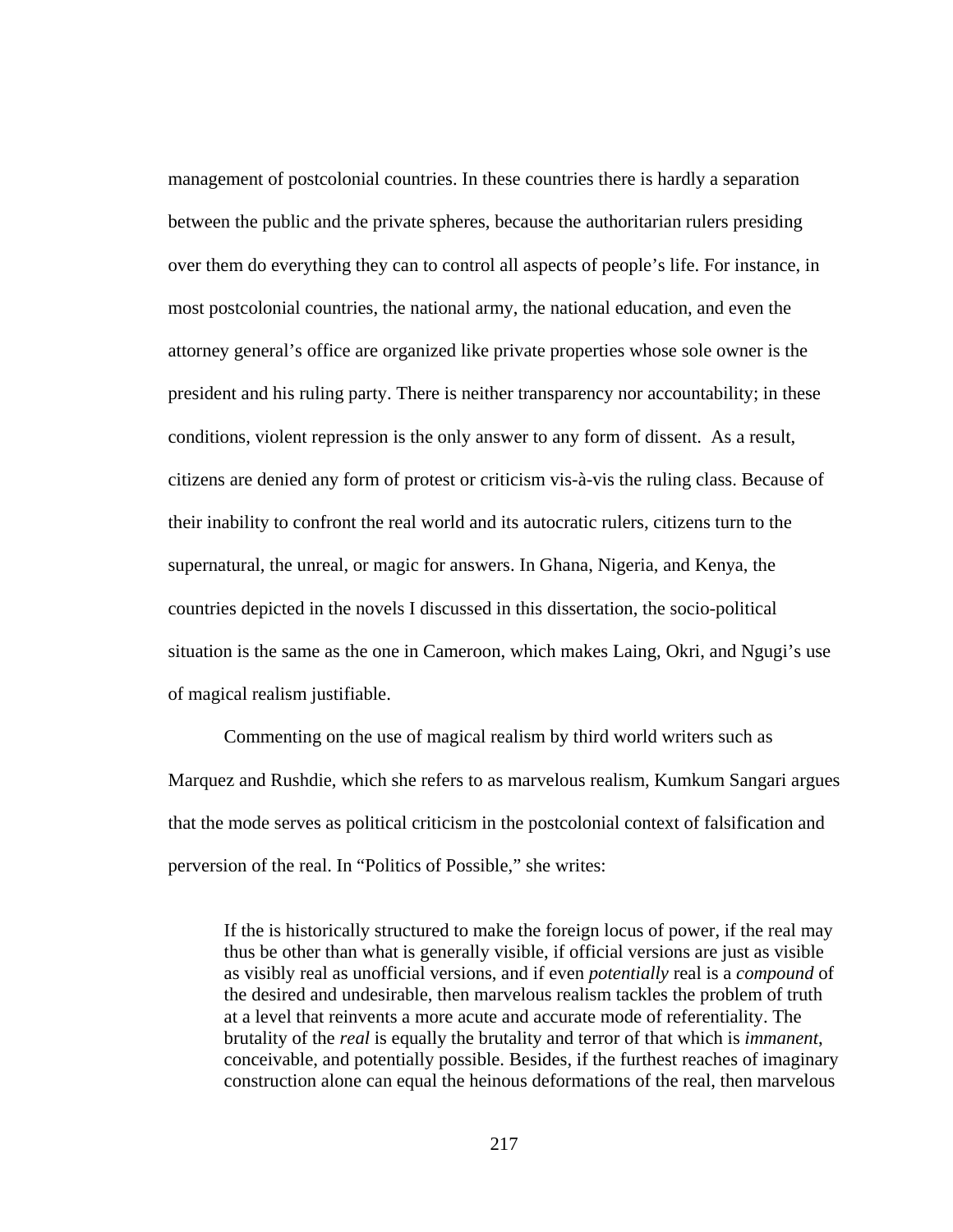realism must exceed mimetic reflection in order to become an interrogative mode that can press upon the real at the point of maximum contradiction. (163)

This explains why magical realist writers are fond of transcendental realms. They can no longer represent reality with realism because reality has been discredited by the deliberate effort of people in power to constantly manipulate it. Writers in postcolonial Africa choose narrative forms that can represent reality, as unreal as that reality may seem, in spite of all the manipulations. The prevalence of African myths, folktales, fables, witchcraft, utopia, and traditional religions in these texts is far from gratuitous. All these transcendental realms serve to interrogate socio - political realities and offer their adequate representation as well as an alternative filled with hope for the disaffected masses. The three novelists I discuss in this dissertation have worked towards that very goal in their respective text.

The dissertation has argued that the three texts discussed in the previous chapters have been produced according to specific needs and vision of their authors. Each of these writers, namely Laing, Okri and Ngugi, uses a particular magical realism to capture issues that concern him. Thus in Laing's text, there is an effort to bring modernity and tradition together, Africa and Europe together, and Blacks and Whites together for the creation of interdependent cultures and people, which will end the deceptive divide, source of conflicts among human beings. In Okri's work, there is a commitment to explaining and addressing the perpetual economic, political and social failures in postcolonial Nigeria. Finally, Ngugi's work aims at exposing the dictatorship and corruption that have crippled postcolonial African countries.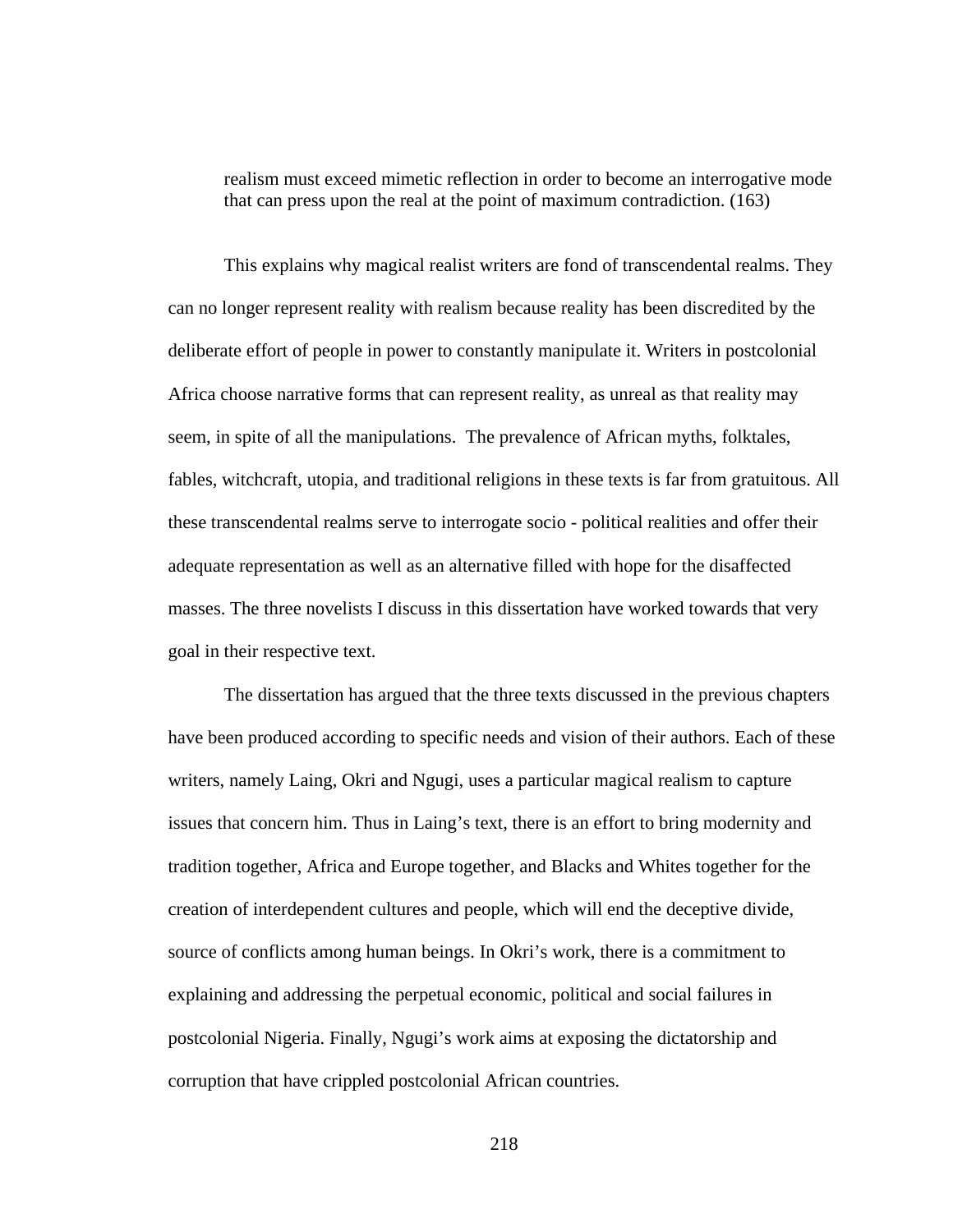Postcolonial theorists and critics have the tendency of throwing all the texts bearing the characteristics of magical realism in the same basket without regard to the cultural, social, and political milieus from which each individual text emerges. This broad generalizing of texts that use elements beyond the "real" is in part due to the critics' rush to trace the origin of postcolonial magical realism to Latin America, where writers like Gabriel Marquez and Jose Luis Borges are viewed as the precursors of the mode. This tendency has irritated some postcolonial African writers to the point that they resist the application of magical realism to their texts, even though the latter exhibit all the features of the mode. As Cooper explains, "African writers tend to reject the label of magical realism. One reason for this is that it implies the slavish imitation of Latin America. It suggests a denial, in other words, of local knowledge and beliefs, language and rhetoric; it seems to perpetuate imperialist notions that nothing new, intellectually or spiritually, originated in Africa" (37). Ben Okri and Ngugi have rejected the label for these very reasons. Although Okri and Ngugi are right to claim the local impulse that guides their novels, this dissertation avoids the tendency to view postcolonial African magical realist texts as mimetic by redefining magical realism in terms of its local and African influences.

Not only does the magical realism of Africa create a form different from that of Latin America, but individual regions use local custom to vary their use of magical realism. In *Woman of the Aeroplanes*, Kojo Laing employs a utopian-grounded existentialist magical realism to make the creation of new Africa possible as well as close the racial and cultural chasm between Africa and the rest of the world. It is worth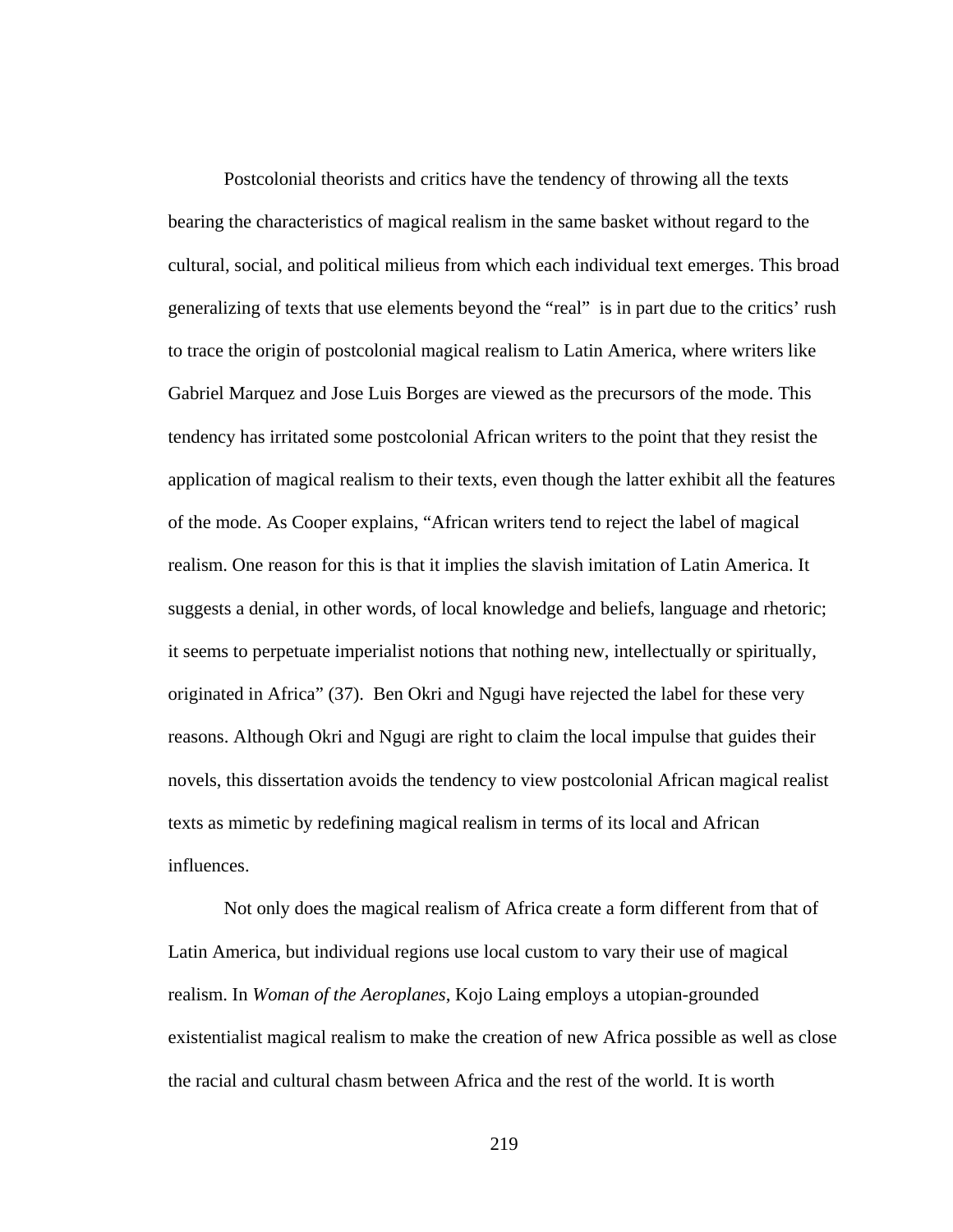mentioning that cultural and linguistic hybridization played a pivotal role in this process. If utopia has offered Laing limitless possibilities, Akan folklore has created propitious environment for this utopia to exist. Unlike in the other two novels, Laing's magical realism does not derive from a magic – based belief system. The miraculous transportation of the two aeroplanes from UK to Tukwan and the invention of the stupidity machine are made possible by utopia. The magic in these actions resides in the freedom the characters enjoy in their utopian world. It is also important to emphasize the role of Laing's neologism and linguistic play that have been enabled by Akan folklore in that magic.

In *The Famished Road*, Ben Okri engages both myth and reality to create his version of magical realism. The fusion of the Yoruba myth of abiku and realism that consists of everyday life experiences of the people in the ghetto offers him the necessary aesthetic for the depiction of the socio - political situations which keep Nigerian masses in the state of perpetual suffering akin to the endless death and rebirth of an abiku. The aesthetic also enables Okri to offer hope to these poverty stricken masses as well as urge them to rise against corrupt politicians, the business community, and landlords who are responsible for their predicament in order to end the status quo. Ironically, the success of Okri's resistance and the fulfillment of his hope lie in the same abiku. The abiku-child Azaro's decision to end the birth-death-rebirth cycle as well as his choice to defy his spirit companions in order to bring happiness to his family, symbolizes the possibility that there will be an end to suffering in Nigeria. The magic in this text looks more natural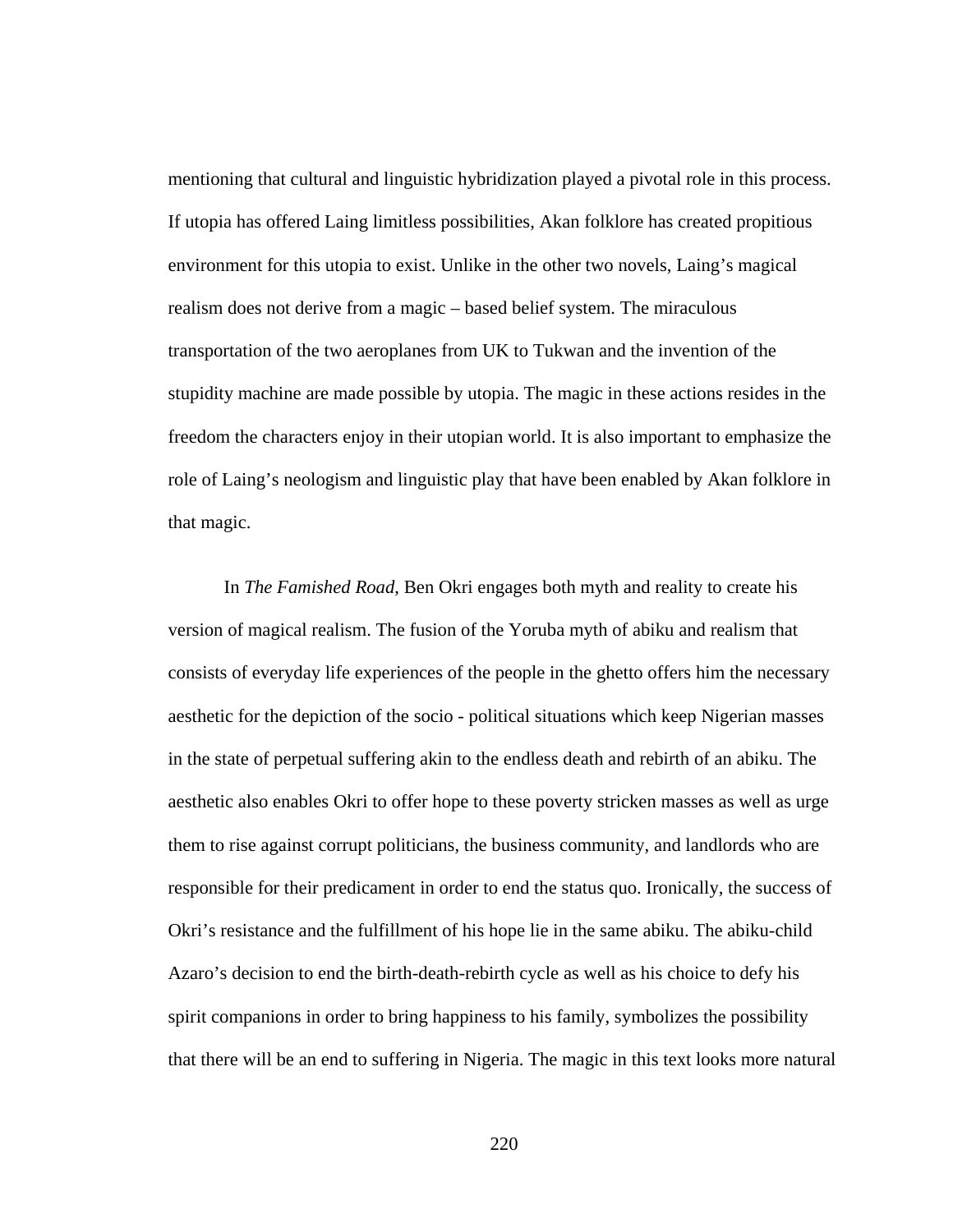because it springs from the Yoruban belief system. Azaro's spirit-child status is not utopia but real in the eyes of the author and the readers who share the abiku-belief.

In *Wizard of the Crow*, Ngugi grounds his magical realism in Gikiyu folklore and satire to level an acerbic critique against the despotic rulers of postcolonial Africa as well as urge the oppressed masses to challenge their oppressors in order to foster change. Through the victories of Nyawira's Movement for the Voice of the People against the Ruler and his corrupt yes men and the successes of the Wizard in his psycho-spiritual healing, Ngugi has demonstrated that with commitment and good organization, ordinary people can incarnate hope and change under any circumstance. The magic in *Wizard of the Crow* comes from both African spiritualism (Kamiti's out of body experiences) and the superstitious beliefs of the characters (A.G. and others firmly believe in the wizard's ability to protect them against their enemies and give them good luck).

However they vary, all these writers use their new genre to offer more than a depiction of current conditions in their individual countries, for they also aim to provide strategies for better action as well as hope for their people in regard to change. This may be the reason why these texts are sometimes difficult to classify in terms of mode. These writers, I argue, are less concerned with the belongingness of their texts in a specific mode than what these texts can accomplish. The infusion of forms, devices and treatment drawn from African oral tradition is indeed an unambiguous statement that the remedies to the current crisis in Africa reside neither in the abandonment of Africa's past nor its ostentatious celebration, but in African people's willingness to be inspired by its most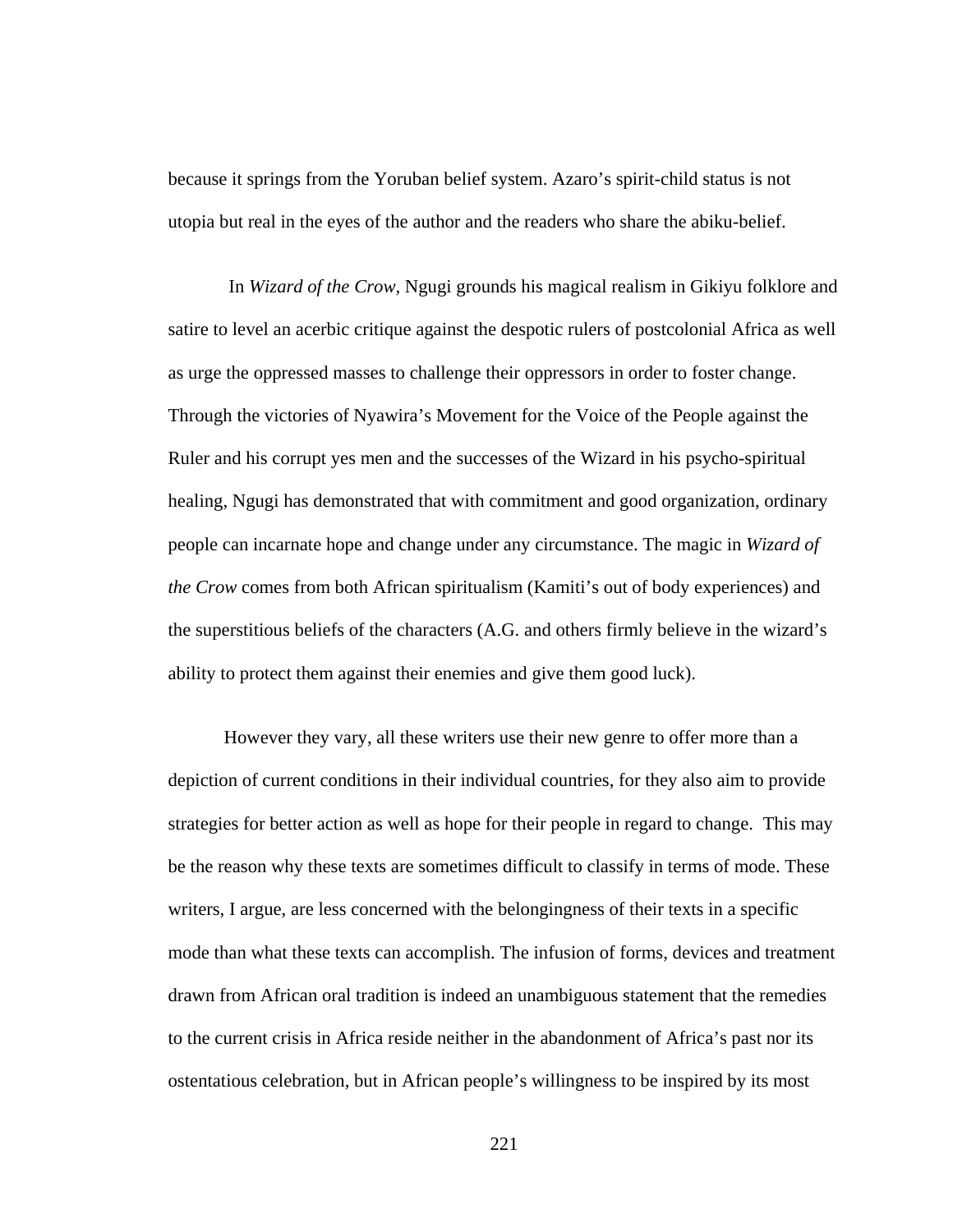useful elements and use them for new action. In fact, through these elements of African oral tradition, Laing, Okri and Ngugi have invented limitless possibilities for Africa to stop two thousand years of stagnation and suffering and start dreaming again for a prosperous future. Through these texts, these writers have sounded the clarion of mobilization of African masses for the long awaited march towards a real political and economic reform.

In addition, by incorporating African oral devices in their narratives, these writers aim to reclaim Africa's seat at the global cultural rendezvous. In so doing, they make a clear statement that Africa can no longer afford simulacra of participation at the global cultural, political, and economic exchange. In other words, they call the world's attention to Africa's incommensurable contributions to past and present global cultures. This effort, they hope will make Africa a full and respected participant in the political, cultural, and economic exchanges of the world. In doing so, together, these writers have reignited the flame of hope for a whole continent, whose people have been waiting for a true renaissance.

However, it is prudent to wonder: how long will this flame last? Will this artistic success translate into real social and political success? Is Africa capable of ending the abiku cycle of suffering, instability, and oppression? Will the recent coup d'état in Mali, a country considered by political commentators as a model of stability and democracy in Africa extinguish that flame? In spite of this uncertainty, they are still reasons for hope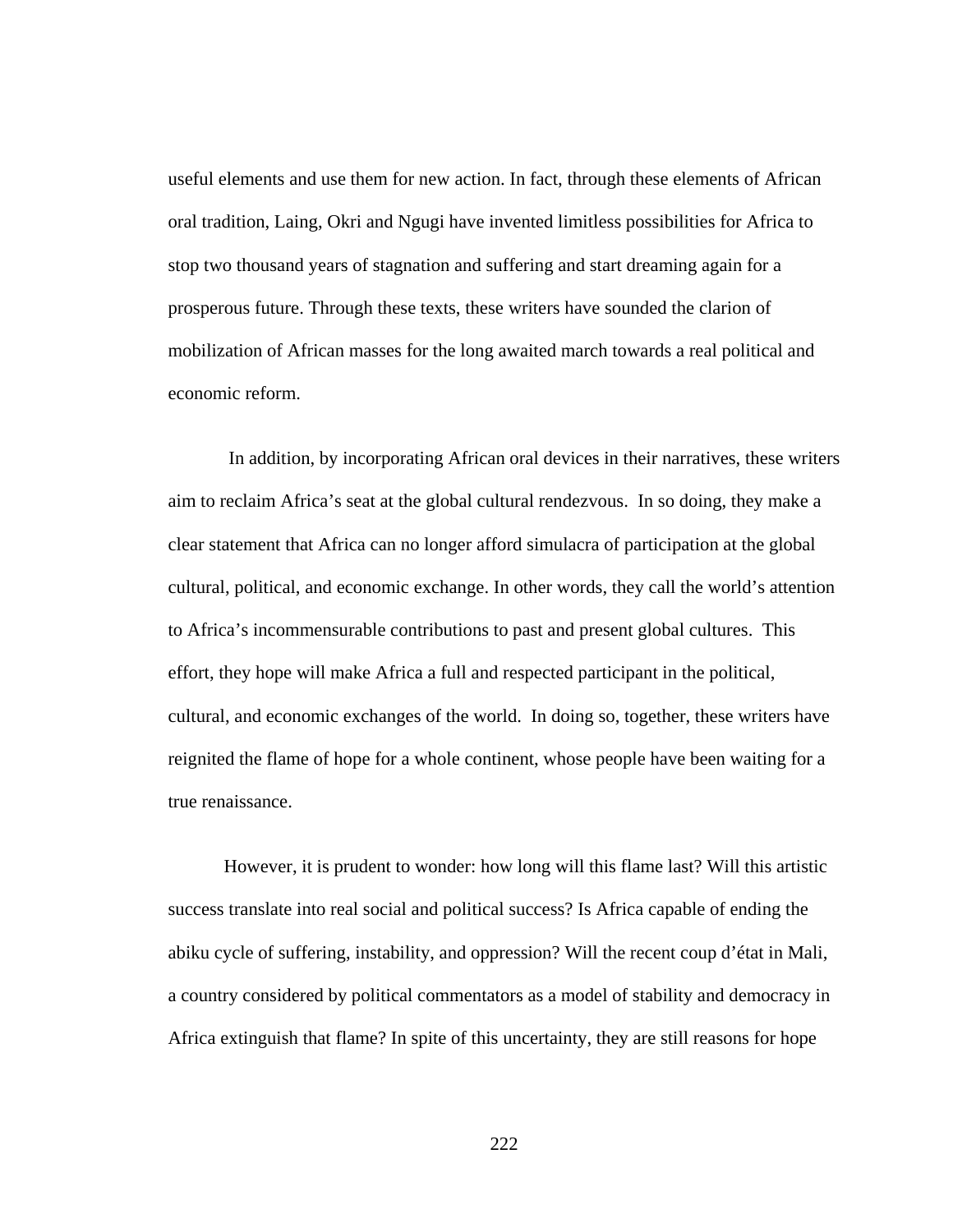and change on the continent as long as the artists, in their role as the voice of the people, remain committed to using their creation to fight oppression and advocate for reforms.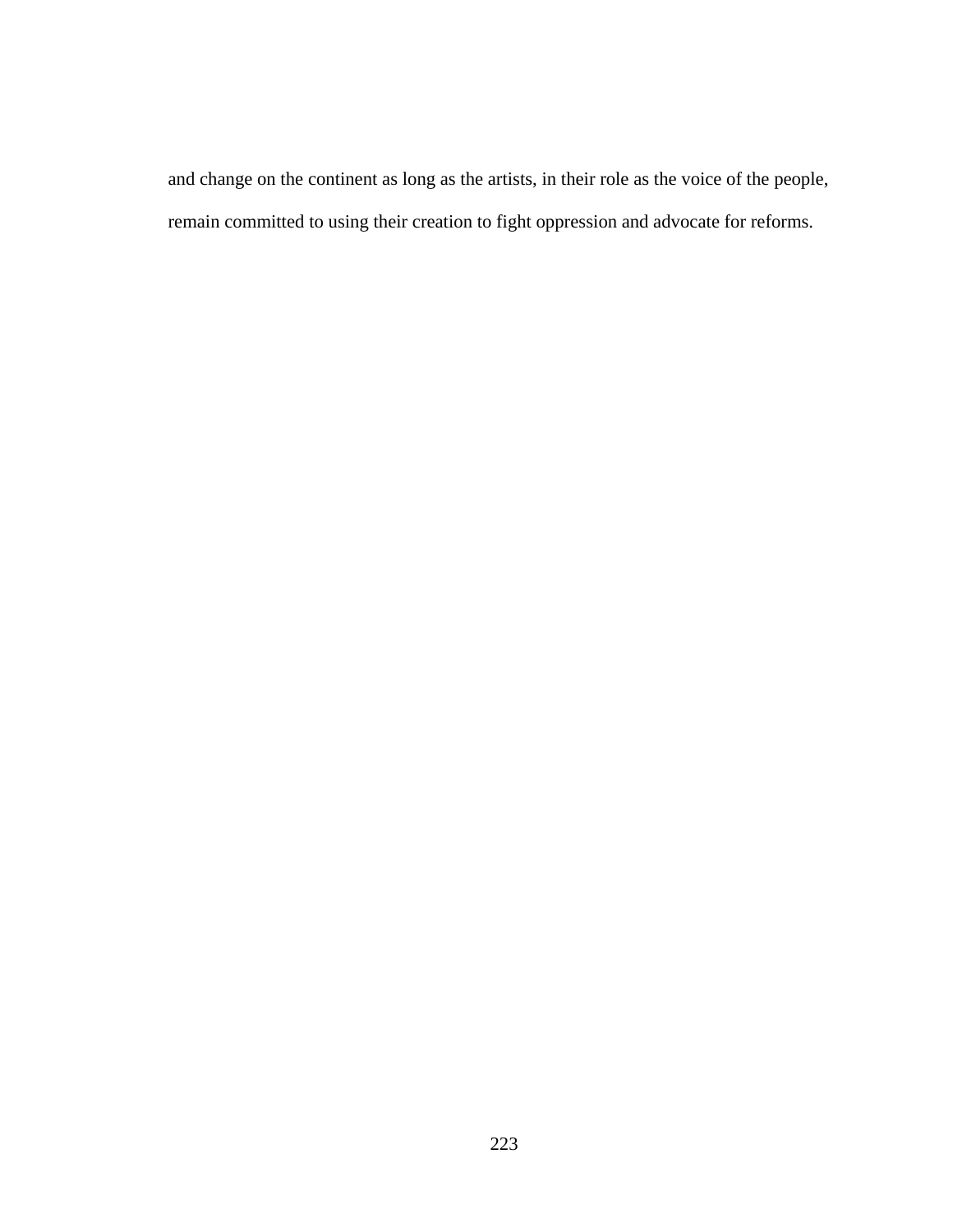## **WORKS CITED**

Achebe, Chinua. *A Man of the People*. New York: Anchor Books, 1988.

- Adeniji, Abiodun. "*The* Interface of Myth and Realism in Okri's Setting". *Lagos Papers in English Studies.* Vol. 3: 2008.
- African Media News. AU Human Rights Commision Urged to Combat Impunity for Crimes Against Journalists. 2011. January 12, 2012. Web.
- Appiah, Anthony K, "Spiritual Realism." Rev. of *The Famished Road*. The Nation, 1992:  $146 - 48.$
- Ashcroft, Bill, Gareth Griffiths, and Helen Tiffin, eds. *The Post-colonial Studies Reader*. NewYork: Routledge, 1995
- Barker, Derek Alan. "Escaping Tyranny of Magic realism? A Discussion of the Term in Relation to the Novels of Zakes Mda." *Postcolonial Text*. 4(2): 2008.

Bhabha, Homi. *The Location of Culture*. New York: Routledge, 2004.

Bishop, Rand. *African Literature, African Critics*: The Forming of Critical standards,

1947 - 1966. New York: Greenwood Press, 1988.

- Boadi Lawrence A. "The Language of the Proverbs in Akan". *Ghanaian Literatures*. Richard K Priebe, ed. New York: Greenwood Press, 1988.
- Booker, Keith M. *The African Novel in English: An Introduction*. Portsmouth: Heinemann, 1998.

Cheney-Coker, Syl. *The Last Harmattan of Alusine Dunbar*. London: Heinemann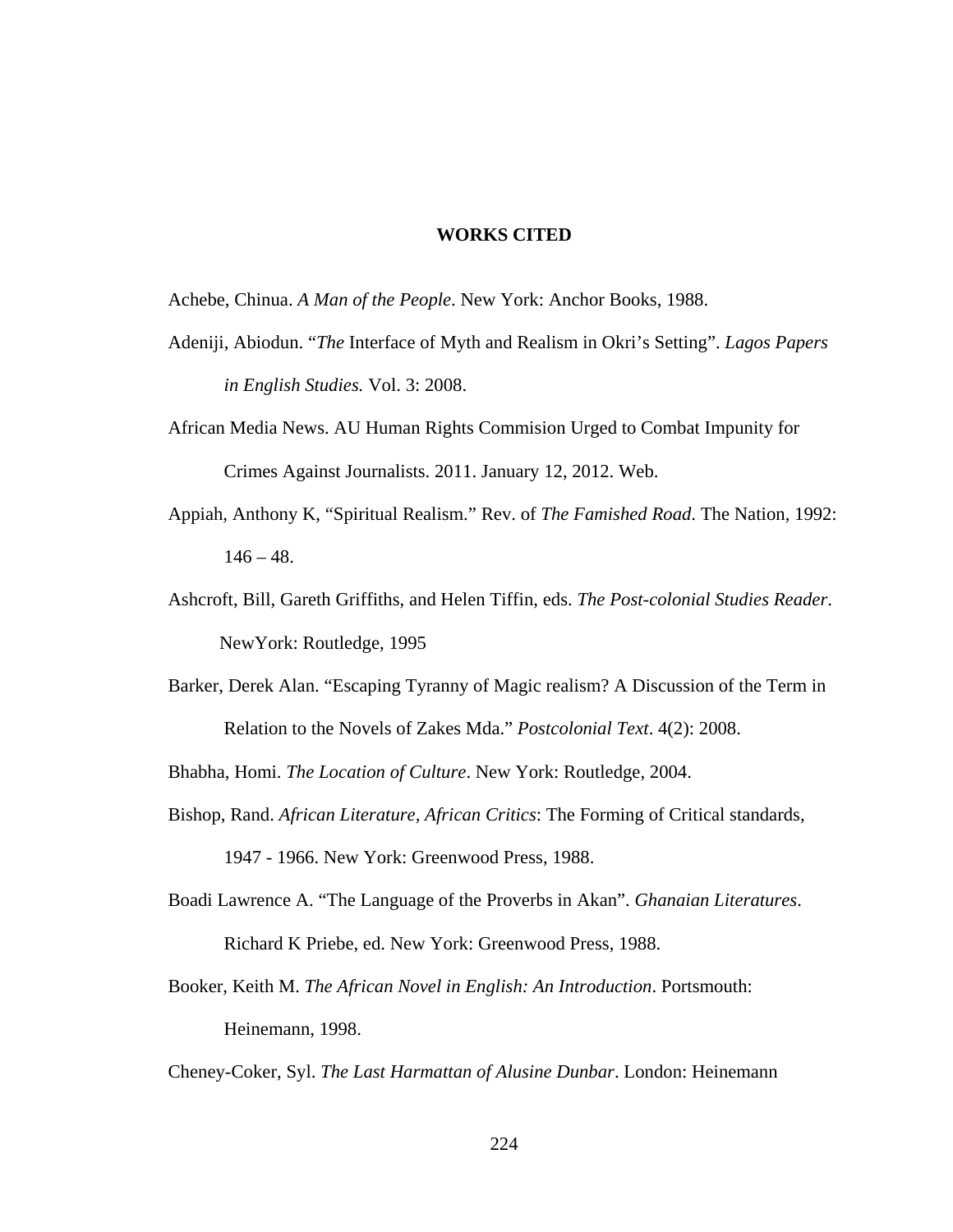Educational Books, 1990.

- Chinweizu, Jemie Onwuchekwa and Ihechukwu Madubuile. *Toward the Decolonization of African Literature: African Fiction and poetry and Their Critics*. London: KPI Limited, 1985.
- Cooper, Brenda. *Magical Realism in West Africa Fiction: seeing with a Third Eye*. London: Routledge, 1998.
- Dakubu, M. E. Kropp. "Search Sweet Country and the Language of Authentic Being." *Research in African Literatures.* 24(1): 1993, 19 – 35.
- Deandrea, Pietro. *Fertile Crossings: Metamorphoses of genre in Anglophone West African Literature.* New York: Rodopi, 2002.
- De Witte, Lude. *The Assassination of Lumumba*. New York: Verso, 2001. Translation: Ann Wright and Renee Fenby.
- Elder E. Arlene. *Narrative Shape-Shifting: Myth, Humor, and History in the Fiction of Ben Okri, B. Kojo Laing, and Yvonne Vera*. Suffolk: James Currey, 2009.

Fanon, Frantz. *Black Skin, White Masks*. New York: Grove Press, Inc., 1967.

- Faris, Wendy B. *Ordinary Enchantments: magical realism and the Remystification of Narrative.* Nashville: Vanderbilt UP, 2004.
- Fry, Dennis B. *Homo Loquens: Man as a Talking Animal*. Cambridge: Cambridge UP, 1977.
- Geertz, Clifford. *Local Knowledge*. Ney York: basic Books, Inc, 1983.
- George, Olakunle. *Relocating Agency: modernity and African Letters*. Ed. Emmanuel C. Eze. Albany: New York State UP, 2003.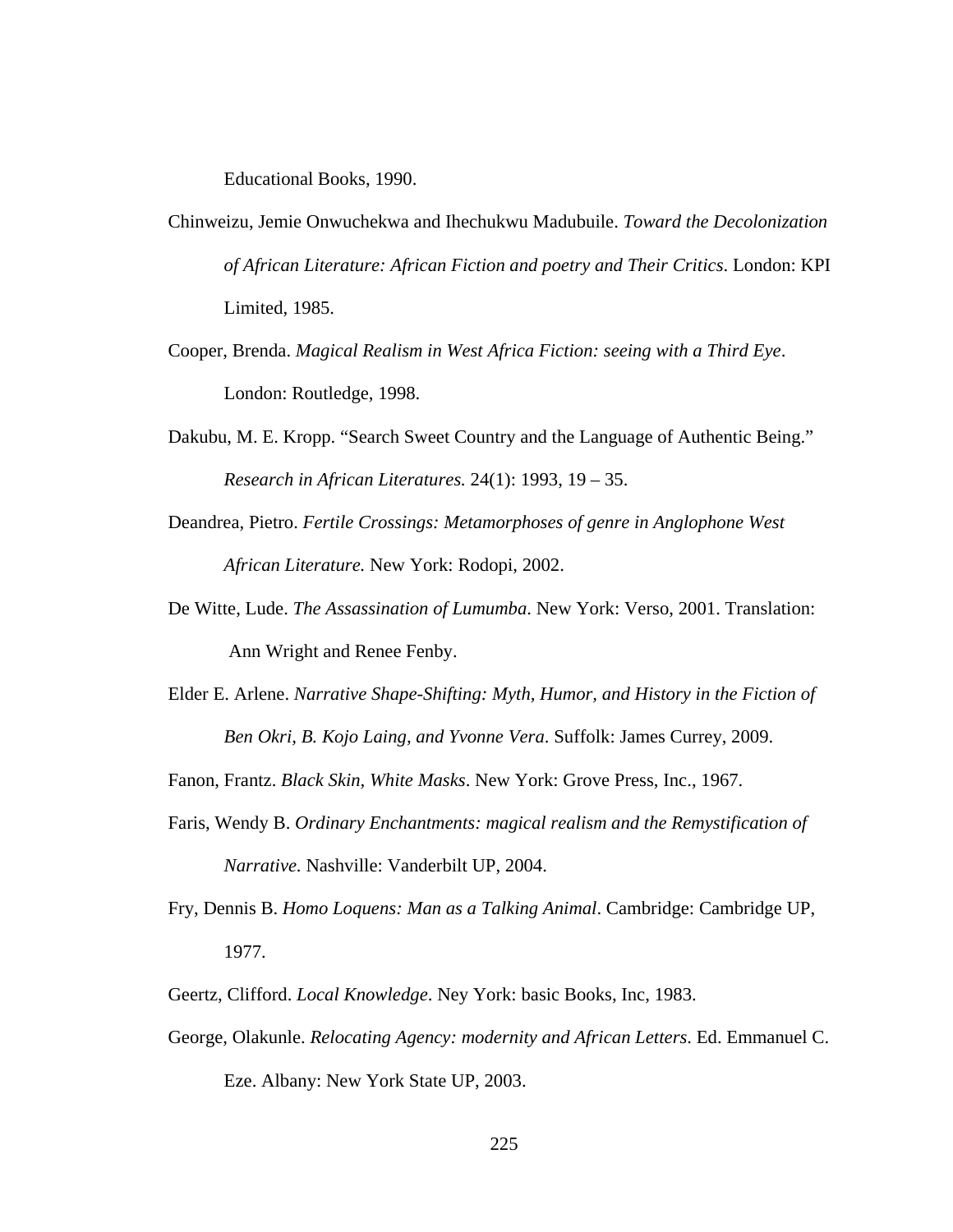Gianan, Nocolito A. "Valuing the Emergence of Ubuntu Philosophy". *Cultura.* 

*International Journal of philosophy of Culture and Axiology*. VII (1): 2010, 87 –

96. [<http://www.international-journal-of-axiology.net/article>](http://www.international-journal-of-axiology.net/article).

Gikandi, Simon. "The Postcolonial Wizard: Wizard of the Crow by Ngugi wa Thiong'o. Transition. No 98. 2008, pp. 156 – 169. JSTOR. Web. 31 Jan. 2012.

\_\_\_\_\_\_\_ . *Encyclopedia of African Literature*. New York: Routledge, 2003

Gordon, Haim (ed.). *Dictionary of Existentialism*. Wesport: Greenwood press, 1999.

Gover, Daniel, Conteh-Morgan, and Jane Bryce (eds.). *The Post-Colonial Condition of African Literature*. Trenton: Africa World Press, Inc, 2000.

Hawthon, Jeremy. *A Glossary of Contemporary Literary Theory*. London: Arnold, 1998.

- Holasut, Maythawee. *The Suspension of Time in Short Stories of Gabriel Garcia Marquez*. On-line Essay.
- Hume, Kathryn. *Fantasy and Mimesis: responses to Reality in Western Literature*. New York: Methuen, Inc., 1984.
- Irele, Abiola (ed.). *The Cambridge Companion to the African Novel*. Cambridge: Cambridge UP, 2009.
- Irele, Abiola. *The African Experience in Literature and Ideology*. London: Heinemann, 1981.
- Iyasere, O. Solomon. "Cultural Formalism and the Criticism of the Modern African Literature." *The Journal of Modern African Studies.* 14(2): 1976, 322 – 330.
- Jackson, Rosemary. Fantasy: *The Literature of Subversion*. New York: Methuen, Inc., 1981.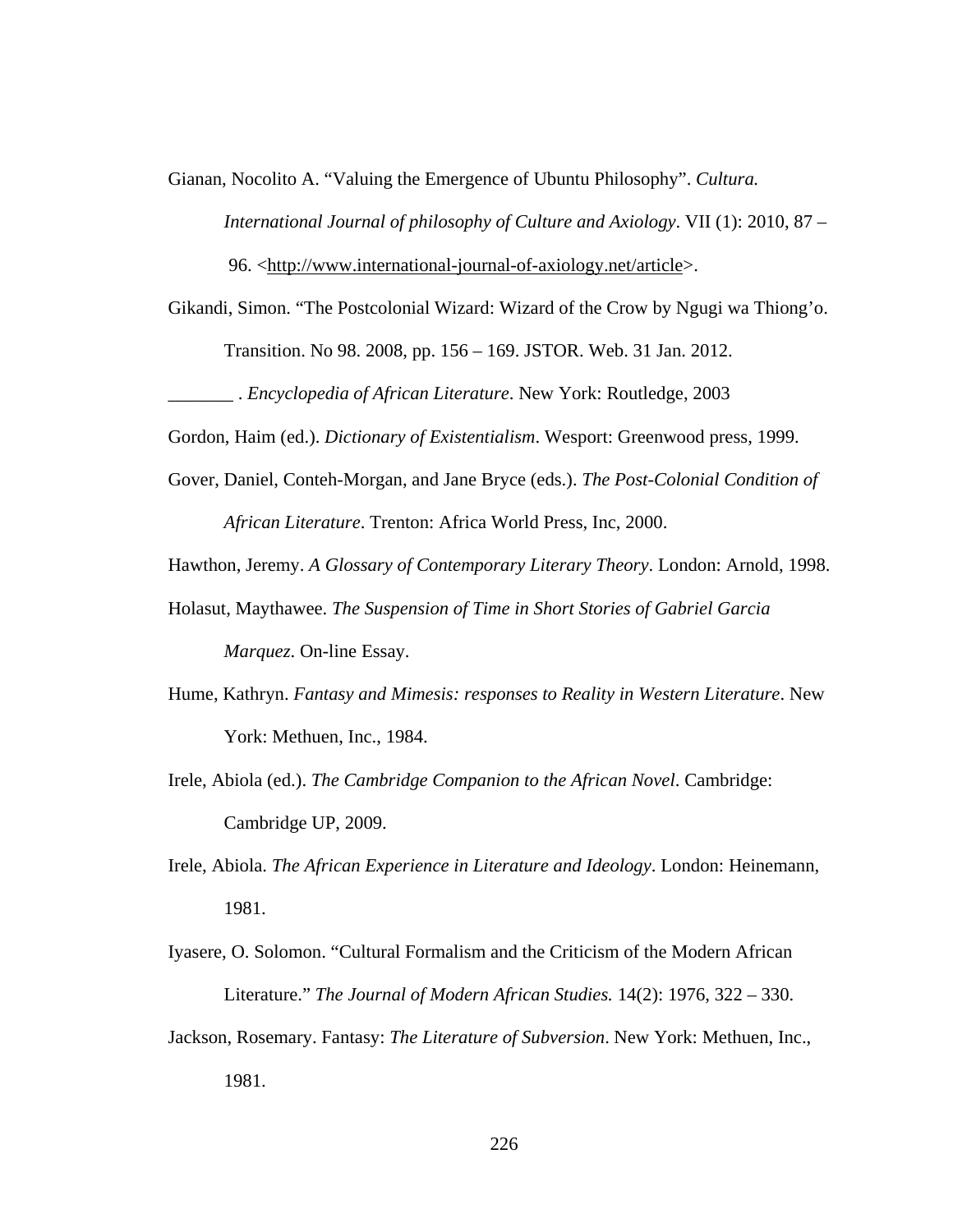Jameson, Frederic. "On Magic Realism in Film." *Critical Inquiry.* 12(2):1986, 301 – 325.

- Kehinde, Ayo. "A Parable of the African Condition: The Interface of Postmodernism and Postcolonialism in Biyi Bandele-Thomas's Fiction." *Revista Alicantina de Estudios Ingleses.* (16): 2003.
- Kennedy, X. J. , Dana Gioia and Mark Bauerlein. *The Longman Dictionary of Literary Terms*. New York: Pearson, 2006.
- Krog, Antjie. *Country of my skull: Guilt, Sorrow, and the Limits of Forgiveness in* the *New South Africa*. New York: Random House, 1999.
- Laing, Kojo. *Woman of the Aeroplanes*. New York: William Morrow and Company, Inc., 1988.
- Lindsfords, Bernth. *Folklore in Nigerian Literature*. New York: Africana Publishing Company, 1973.
- Mccabe, Douglas. "'Higher Realities': New Age Spirituality in Ben Okri's *The Famished Road." Research in African Literatures*. 36(4): 2005
- McLaren, Joseph. "From the National to the Global: Satirical Magic Realism in Ngugi's 'Wizard of the Crow.'" *The Global South*. Vol. 2, No. 2. Fall 2008, pp. 150 – 158. JSTOR. Web. 25 Jan. 2012.
- Marquez, Garcia Gabriel. *One Hundred Years of Solitude*. New York: Harperperennial, 1999.
- Mills, Bronwyn. "Ngugi wa Thiong'o: Exile and Resistance." *Frigate: The Transverse Review of Books*. [<http://www.frigatezine.com/essay/lives/eli02mil.html>](http://www.frigatezine.com/essay/lives/eli02mil.html).

Nazareth, Peter. *An African View of Literature*. Evanston: Northwestern UP, 1974.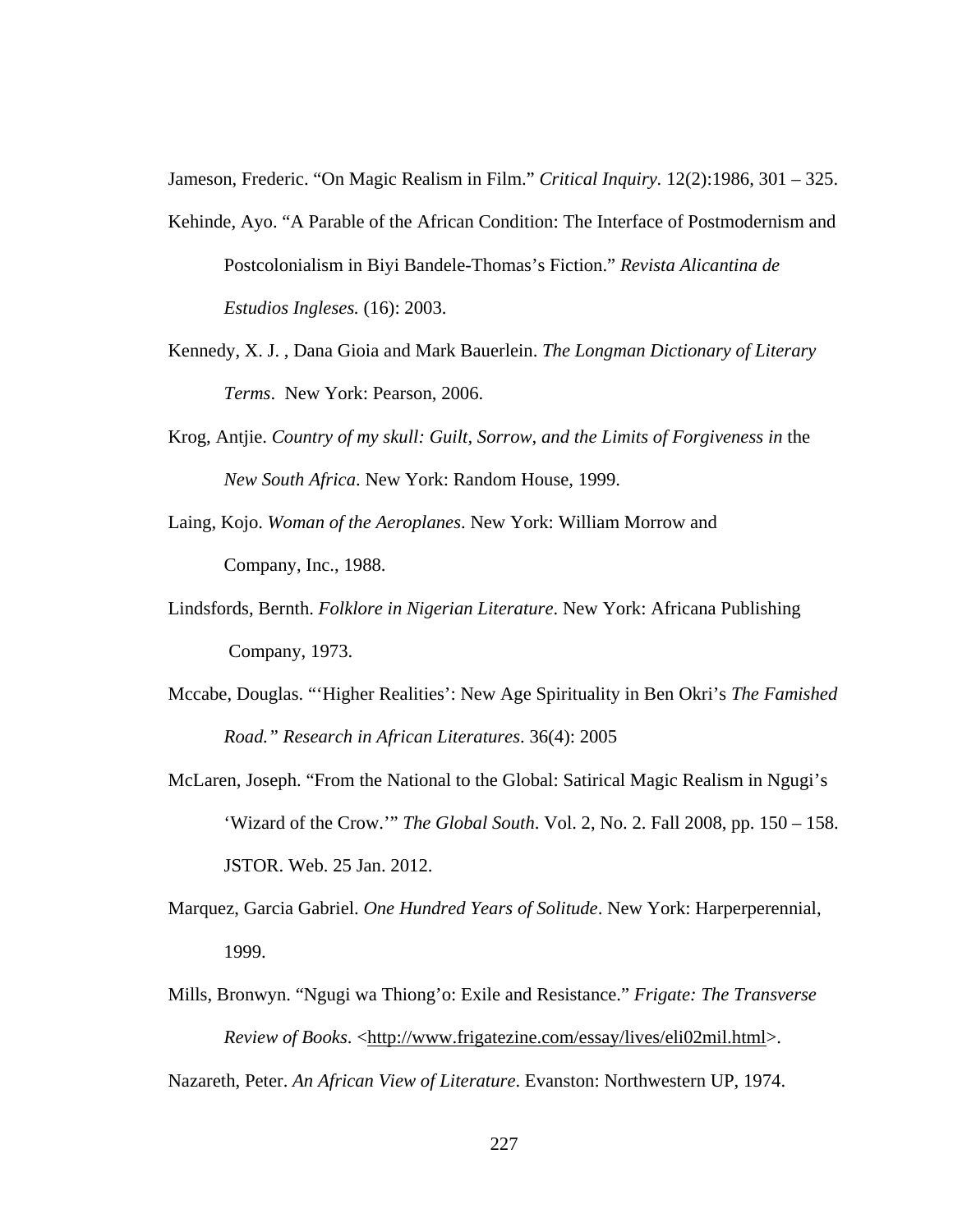- Newell, Stephanie. *West African Literatures: Ways of Reading*. Oxford: Oxford UP, 2006.
- Ngaboh-Smart, Francis. *Beyond Empire and Nation: Post national Arguments in the Fiction of Nuruddin Farrah and B. Kojo Laing.* New York: Rodopi, 2004.

Ngugi, wa Thiong'o. *Wizard of the Crow*. New York: Pantheon Books, 2006.

Obiechina, Emmanuel N. *Language and Theme*. Washington, D. C: Howard UP, 1990.

\_\_\_\_\_\_\_\_\_\_\_\_\_. Parables of Power and Powerlessness: Exploration in Anglophone

Africa Fiction Today. *A Journal of Opinion.* Vol. 20, N0 2. Summer 1992, pp 17-

25. April 20, 2007. JSTOR. Web. 11 Mar. 2011

Ogunsanwo, Olatubosun. "Intertextuality and post-Colonial Literature in Ben Okri's *The Famished Road."Research in African Literatures.* Vol. 26, No. 1. Spring 1995,

pp. 40 – 52. JSTOR. Indiana University Press. Web. 02 Feb. 2011.

Okolo, MSC. *African Literature as Political philosophy*. London: Zed Books, 2007.

Okri, Ben. The Famished Road. New York: Anchor Books, 1991

\_\_\_\_\_\_\_ *Songs of Enchantment*. Anchor Books, 1994.

\_\_\_\_\_\_ *Astonishing the Gods*.

- Olaniyan, Tejumola and Quayson, Ato (eds.). *African Literature: an Anthology of Criticism and Theory*. Malden: Blackwell Publishing, 2007.
- Olson, Lester C. "The Personal, the Political, and others: Audre Lorde Denouncing 'The Second sex Conference'". *Philosophy and Rhetoric*. 33(3): 2000, 259 - 285
- Ousby, Ian. *The Cambridge Guide to Literature in English*. Cambridge: Cambridge UP, 1988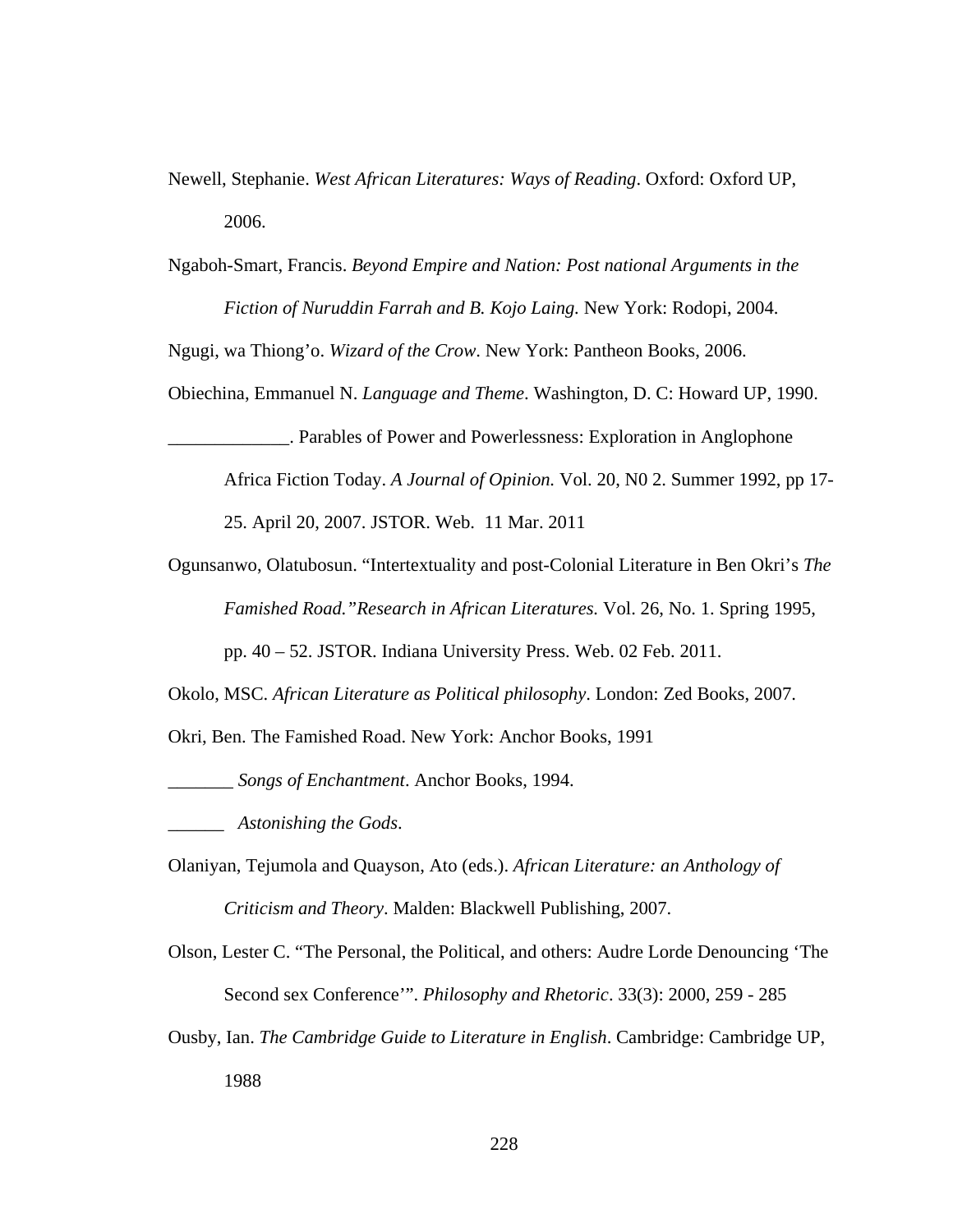- Owomoyela, Oyekan. *The Columbia guide to West African Literature Since 1945*. New York: Columbia UP, 2008.
- Owomoyela, Oyekan. *The Columbia guide to West African Literature Since 1945*. New York: Columbia UP, 2008.
- Parekh, Pushpa N. & Jagne, Siga F. *Postcolonial African Writers: A Bio-Bibliographical Critical Sourcebook*. Westport: Greenwood Press, 1998.
- Priebe, Richard K. *Myth, Realism, and the west African Writer*. Trenton: African World Series, 1988.
- Quayson, Ato. *Strategic Transformations in Nigerian Writing*. Bloomington: Indiana UP, 1997.
- Rabkin, Eric S. *The Fantastic in Literature*. Princeton: Princeton UP, 1976.
- RFI. "Revelation of Robert Bourgi: a Lot of Denials and only One Confirmation." 2011. Web. 7 Jan. 2012.
- Rochman, Hazel. Revolutionary Magic: Selected Comments on the *Wizard of the Crow*. Starred Review Publishers Weekly, 2006. April 15, 2007. [http://www.ngugiwathiongo.com/news/news-home.htm.](http://www.ngugiwathiongo.com/news/news-home.htm)
- Rodrigues, Angelas L. Beyond Nativism: An Interview with Ngugi wa Thiong'o. *Research in African Literatures*. Vol. 35, No. 3. Autumn 2004, pp. 161-167. JSTOR. Web. 29 Jan. 2012.
- Rushdie, Salman. Imaginary Homelands: Essays and Criticism 1981 91. London: Granta, 1991.
- Said, Edward W. *Culture and Imperialism*. New York: Alfred A. Knopf, Inc., 1993.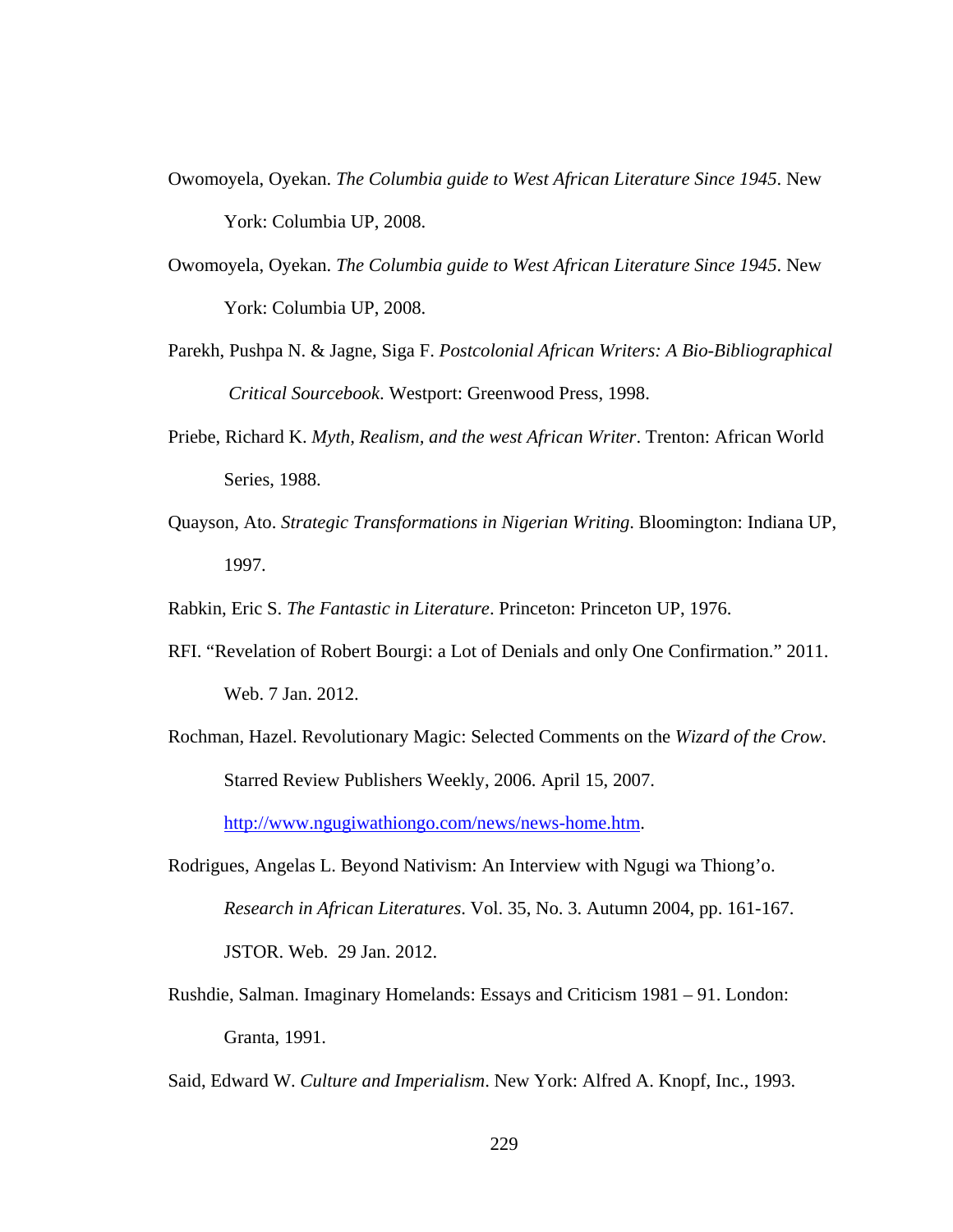Sartre, Jean-Paul. *Existentialism is a Humanism*. New Haven: Yale UP, 2007.

Sartre, Jean-Paul. What is Literature. New York: Harper and Row, Publishers, Inc., 1965.

- Smith, Andrew. "Ben Okri and the freedom whose walls are closing in." *Race and Class*. 47(1): 2005.
- Spindler, William. "Magic Realism: A Typology." Forum of Modern Language Studies. 29(76): 1993, 79 – 82.
- Tutoala, Amos. *The Palm-Wine Drinkard and My Life in the Bush of Ghosts*. New York: Grove Press, 1993.
- Viola, André, Jacqueline Bardolph and Denise Coussy. *New Fiction in English from Africa: West, East, and South*. Atlanta: Rodopi, 1998.
- Warnes, Christopher. *Magical Realism and the Postcolonial Novel: Between Faith and Irreverence*. New York: Palgrave Macmillan, 2009.
- Wole, Ogundele. "Devices of Evasion: The Mythic versus the Historical imagination in the Postcolonial African Novel." Research in African literatures. 33(3): 2002, 125 – 139.
- Woods, Tim. *African Past: Memory and History in African Literatures*. Manchester: Manchester UP, 2007.

Wright, Derek. *New Directions in African Fiction*. New York: Twayne Publishers, 1997

- Wright, Edgar (ed.). *The Critical Evaluation of African Literature*. Washington, D. C.: INSCAPE Publishers, 1976.
- Zabus, Chantal. *The African Palimpsest: Indigenization of Language in the West African Europhone Novel*. New York: Rodopi, 2007.